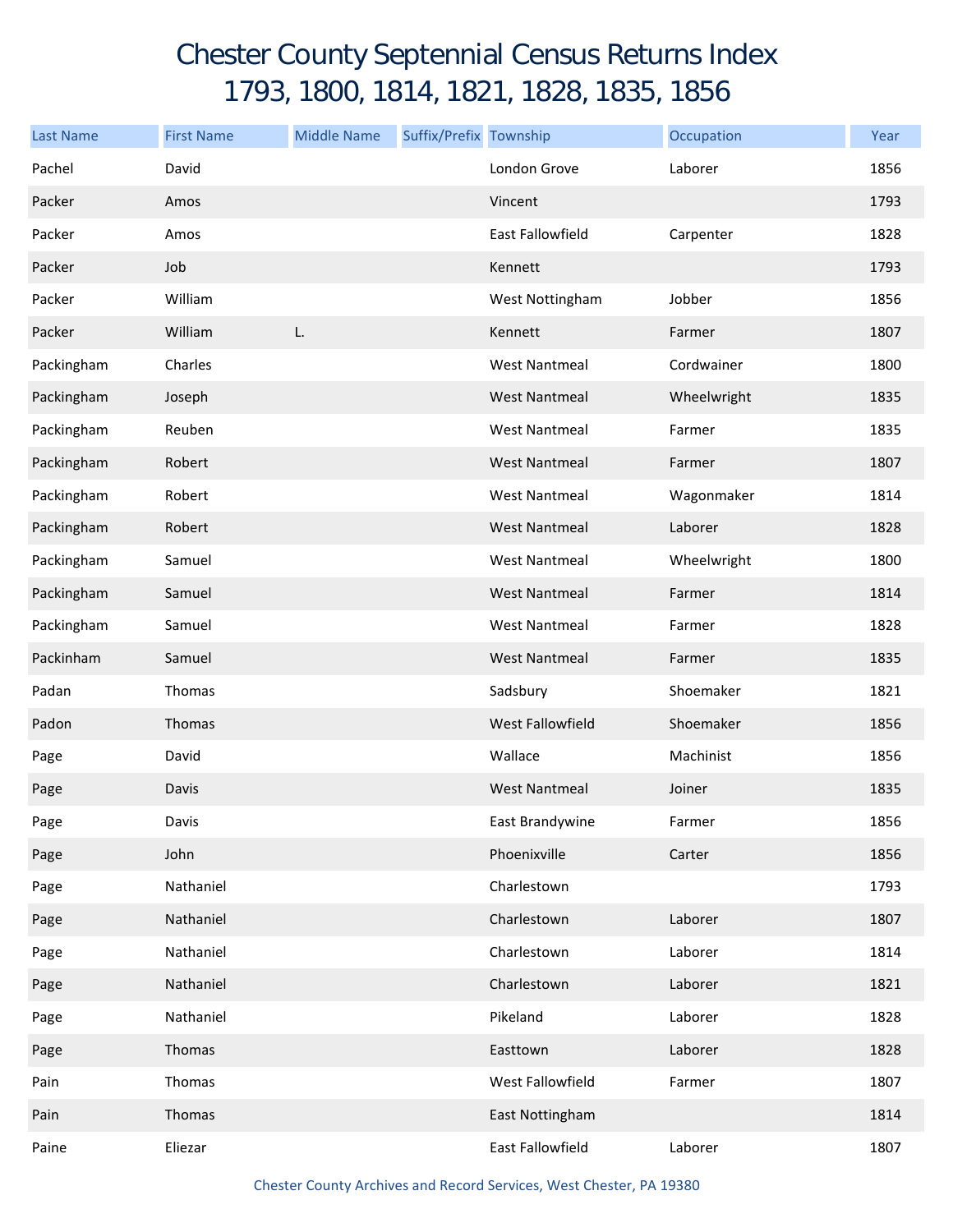| <b>Last Name</b> | <b>First Name</b> | <b>Middle Name</b> | Suffix/Prefix Township |                      | Occupation  | Year |
|------------------|-------------------|--------------------|------------------------|----------------------|-------------|------|
| Paine            | Elijah            |                    |                        | West Marlborough     | Shoemaker   | 1835 |
| Paine            | Seth              |                    |                        | West Marlborough     | Shoemaker   | 1828 |
| Painter          | (Widow)           |                    |                        | <b>East Nantmeal</b> |             | 1828 |
| Painter          | Caleb             |                    |                        | New London           | Blacksmith  | 1828 |
| Painter          | Caleb             |                    |                        | East Bradford        | Blacksmith  | 1835 |
| Painter          | Catharine         |                    |                        | <b>East Nantmeal</b> | Laborer     | 1856 |
| Painter          | Charles           |                    |                        | <b>East Coventry</b> | Carpenter   | 1856 |
| Painter          | Cyrus             | P                  |                        | <b>West Chester</b>  | Printer     | 1856 |
| Painter          | Daniel            |                    |                        | West Marlborough     | Laborer     | 1856 |
| Painter          | David             |                    |                        | <b>East Nantmeal</b> | Laborer     | 1835 |
| Painter          | Elijah            |                    |                        | West Marlborough     | Laborer     | 1856 |
| Painter          | Esther            |                    |                        | <b>West Chester</b>  | Gentlewoman | 1835 |
| Painter          | Frederic          |                    |                        | East Nantmeal        | Laborer     | 1835 |
| Painter          | Frederick         |                    |                        | Warwick              |             | 1856 |
| Painter          | George            |                    |                        | Pikeland             |             | 1793 |
| Painter          | George            |                    |                        | <b>East Nantmeal</b> | Carpenter   | 1821 |
| Painter          | George            |                    |                        | East Nantmeal        | Carpenter   | 1828 |
| Painter          | George            |                    |                        | London Britain       | Laborer     | 1828 |
| Painter          | George            |                    |                        | <b>East Nantmeal</b> | Carpenter   | 1835 |
| Painter          | George            |                    |                        | London Britain       | Laborer     | 1835 |
| Painter          | George            |                    |                        | East Nantmeal        | Furnaceman  | 1835 |
| Painter          | Henry             |                    |                        | Vincent              | Tailor      | 1807 |
| Painter          | Henry             |                    |                        | <b>East Nantmeal</b> | Farmer      | 1814 |
| Painter          | Henry             |                    |                        | <b>East Nantmeal</b> | Farmer      | 1821 |
| Painter          | Henry             |                    |                        | <b>East Nantmeal</b> | Farmer      | 1828 |
| Painter          | Henry             |                    |                        | <b>East Nantmeal</b> | Farmer      | 1835 |
| Painter          | Henry             |                    |                        | New London           | Augermaker  | 1835 |
| Painter          | Henry             |                    |                        | <b>East Nantmeal</b> | Laborer     | 1835 |
| Painter          | Isaac             |                    |                        | Coventry             | Shoemaker   | 1807 |
| Painter          | Isaac             |                    |                        | Vincent              | Shoemaker   | 1814 |
| Painter          | Isaac             |                    |                        | Vincent              |             | 1821 |
| Painter          | Isaac             |                    |                        | <b>West Vincent</b>  | Shoemaker   | 1835 |
| Painter          | Isaac             |                    |                        | <b>West Vincent</b>  | Laborer     | 1856 |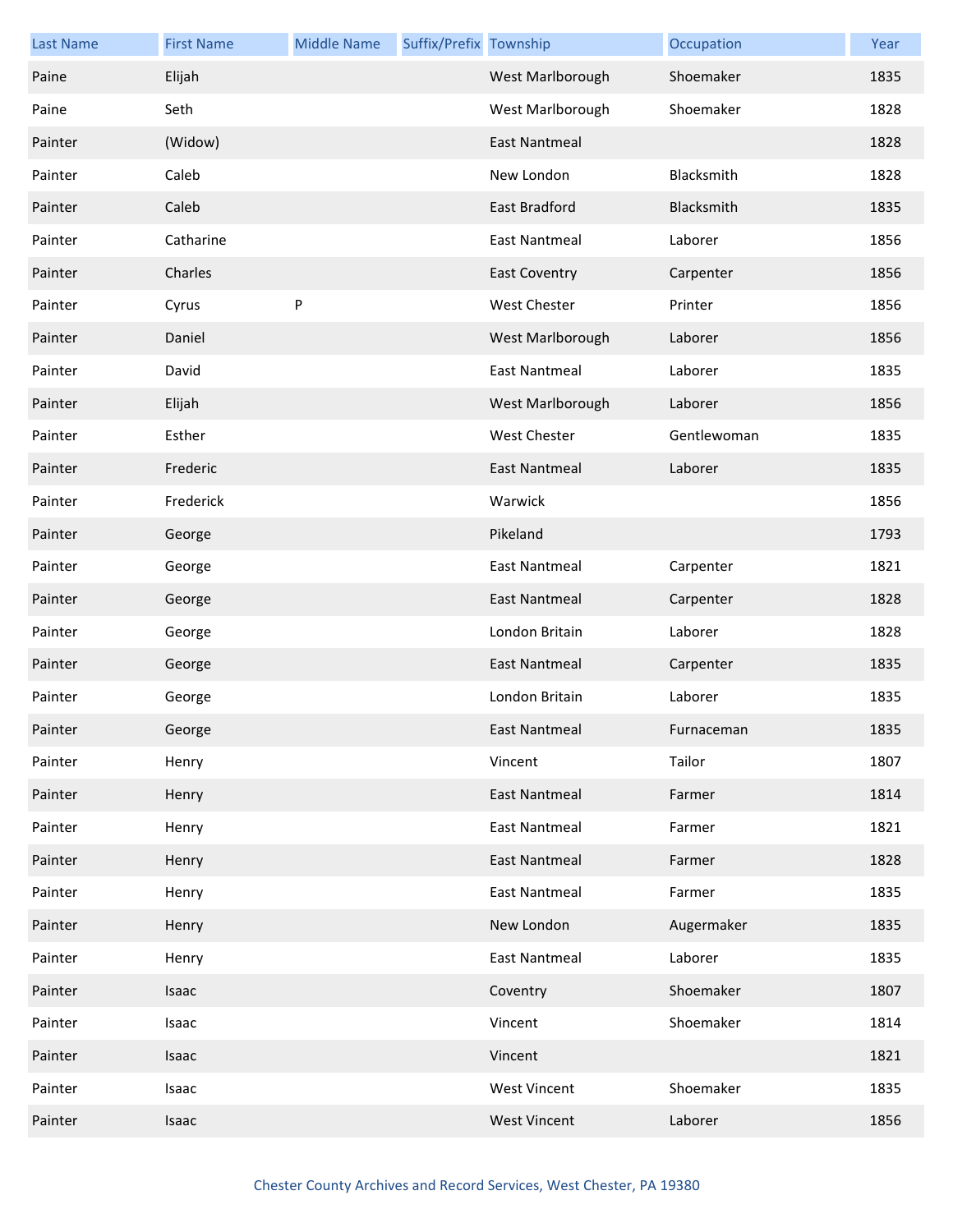| <b>Last Name</b> | <b>First Name</b> | <b>Middle Name</b> | Suffix/Prefix Township |                      | Occupation | Year |
|------------------|-------------------|--------------------|------------------------|----------------------|------------|------|
| Painter          | Jacob             |                    |                        | Coventry             |            | 1793 |
| Painter          | Jacob             |                    |                        | <b>East Nantmeal</b> | Potter     | 1807 |
| Painter          | Jacob             |                    |                        | Pikeland             | Farmer     | 1807 |
| Painter          | Jacob             |                    |                        | Vincent              | Yeoman     | 1807 |
| Painter          | Jacob             |                    |                        | Pikeland             | Farmer     | 1814 |
| Painter          | Jacob             |                    |                        | Vincent              |            | 1814 |
| Painter          | Jacob             |                    |                        | <b>East Nantmeal</b> | Potter     | 1814 |
| Painter          | Jacob             |                    |                        | <b>East Nantmeal</b> | Farmer     | 1821 |
| Painter          | Jacob             |                    |                        | Vincent              |            | 1821 |
| Painter          | Jacob             |                    |                        | Vincent              |            | 1821 |
| Painter          | Jacob             |                    |                        | Vincent              | Laborer    | 1828 |
| Painter          | Jacob             |                    |                        | Vincent              | Farmer     | 1828 |
| Painter          | Jacob             |                    |                        | London Britain       | Farmer     | 1828 |
| Painter          | Jacob             |                    |                        | <b>East Nantmeal</b> | Farmer     | 1828 |
| Painter          | Jacob             |                    |                        | <b>East Nantmeal</b> | Moulder    | 1835 |
| Painter          | Jacob             |                    |                        | <b>East Nantmeal</b> | Weaver     | 1835 |
| Painter          | Jacob             |                    |                        | <b>West Vincent</b>  | Shoemaker  | 1835 |
| Painter          | Jacob             |                    |                        | <b>East Vincent</b>  |            | 1835 |
| Painter          | James             |                    |                        | East Bradford        |            | 1793 |
| Painter          | James             |                    |                        | East Bradford        | Farmer     | 1807 |
| Painter          | James             |                    |                        | East Bradford        | Farmer     | 1814 |
| Painter          | James             |                    |                        | East Bradford        |            | 1821 |
| Painter          | James             |                    |                        | East Bradford        | Farmer     | 1828 |
| Painter          | James             |                    |                        | East Bradford        | Farmer     | 1835 |
| Painter          | James             |                    |                        | Pocopson             | Farmer     | 1856 |
| Painter          | James             |                    |                        | Birmingham           | Farmer     | 1856 |
| Painter          | Joel              |                    |                        | London Britain       | Blacksmith | 1828 |
| Painter          | John              |                    |                        | Tredyffrin           |            | 1793 |
| Painter          | John              |                    |                        | Tredyffrin           |            | 1800 |
| Painter          | John              |                    |                        | <b>East Nantmeal</b> | Potter     | 1800 |
| Painter          | John              |                    |                        | Vincent              |            | 1800 |
| Painter          | John              |                    |                        | <b>East Nantmeal</b> | Potter     | 1807 |
| Painter          | John              |                    |                        | <b>East Nantmeal</b> | Founder    | 1814 |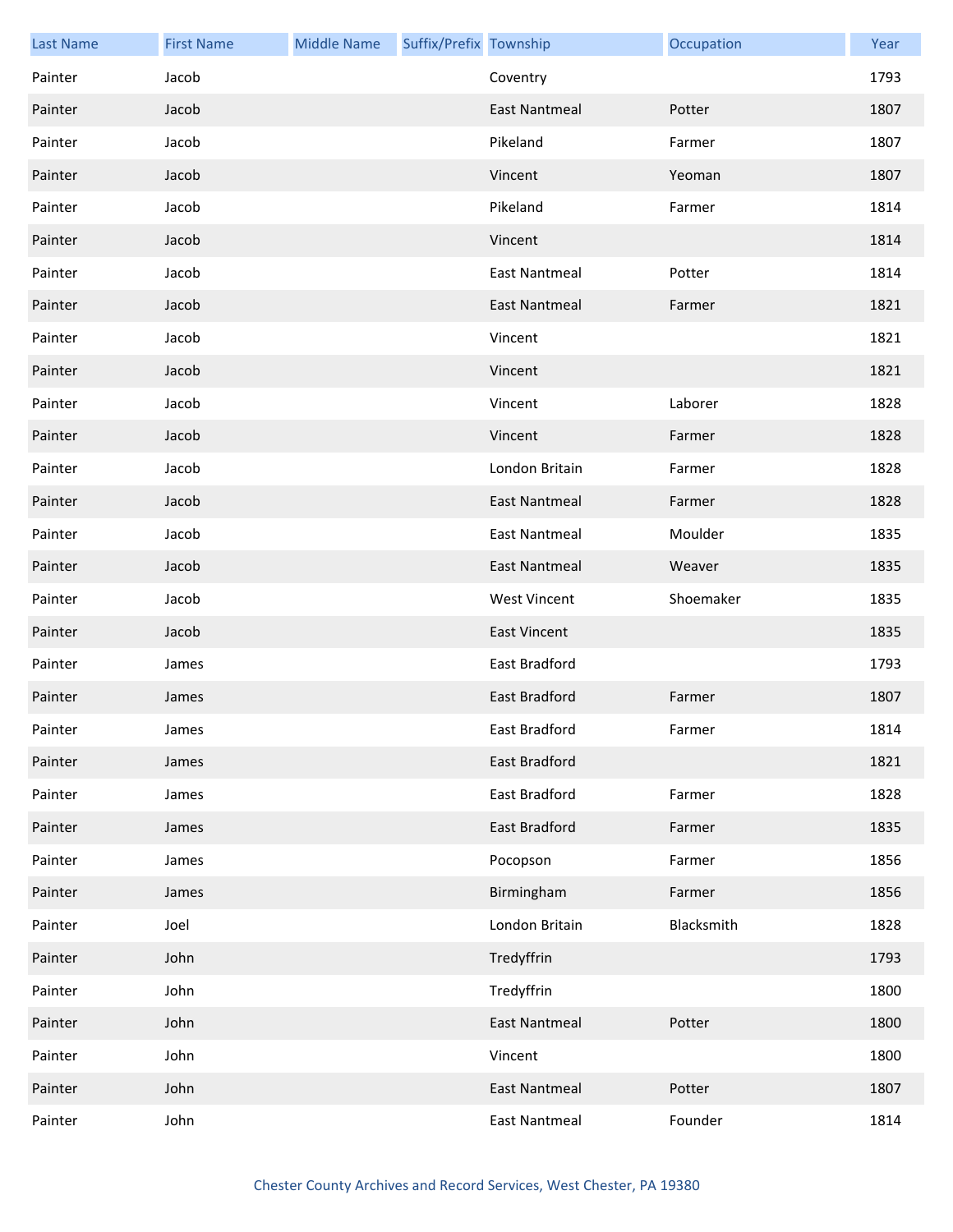| <b>Last Name</b> | <b>First Name</b> | <b>Middle Name</b> | Suffix/Prefix Township |                      | Occupation | Year |
|------------------|-------------------|--------------------|------------------------|----------------------|------------|------|
| Painter          | John              |                    |                        | Coventry             | Laborer    | 1821 |
| Painter          | John              |                    |                        | <b>East Nantmeal</b> | Farmer     | 1821 |
| Painter          | John              |                    |                        | <b>East Nantmeal</b> | Moulder    | 1828 |
| Painter          | John              |                    |                        | Warwick              | Moulder    | 1856 |
| Painter          | Joseph            |                    |                        | <b>East Bradford</b> |            | 1793 |
| Painter          | Joseph            |                    |                        | East Bradford        | Fuller     | 1807 |
| Painter          | Joseph            |                    |                        | <b>East Bradford</b> | Fuller     | 1814 |
| Painter          | Joseph            |                    |                        | East Bradford        | Fuller     | 1821 |
| Painter          | Joseph            |                    |                        | West Chester         |            | 1835 |
| Painter          | Margaret          |                    |                        | East Nantmeal        |            | 1835 |
| Painter          | Michael           |                    |                        | Vincent              |            | 1800 |
| Painter          | Michael           |                    |                        | Vincent              | Blacksmith | 1807 |
| Painter          | Michael           |                    |                        | Vincent              | Blacksmith | 1814 |
| Painter          | Michael           |                    |                        | Vincent              |            | 1821 |
| Painter          | Michael           |                    |                        | Vincent              | Farmer     | 1828 |
| Painter          | Montgomery        |                    |                        | <b>West Coventry</b> | Laborer    | 1856 |
| Painter          | Philip            |                    |                        | London Britain       | Farmer     | 1821 |
| Painter          | Philip            |                    |                        | New Garden           | Laborer    | 1835 |
| Painter          | Phillip           |                    |                        | New London           | Farmer     | 1828 |
| Painter          | Richard           |                    |                        | East Caln            | Chairmaker | 1807 |
| Painter          | Samuel            |                    | Jr.                    | East Bradford        |            | 1793 |
| Painter          | Samuel            |                    |                        | East Bradford        |            | 1793 |
| Painter          | Samuel            |                    |                        | <b>East Bradford</b> | Farmer     | 1807 |
| Painter          | Samuel            | ${\sf M}$          |                        | <b>West Chester</b>  | Bookseller | 1835 |
| Painter          | Samuel            | M                  |                        | West Chester         | Lumberman  | 1856 |
| Painter          | William           | $\sf S$            |                        | London Britain       | Farmer     | 1835 |
| Paitner          | George            |                    |                        | <b>East Nantmeal</b> | Laborer    | 1828 |
| Paitner          | Jacob             |                    |                        | <b>East Nantmeal</b> | Weaver     | 1828 |
| Pakingham        | Robert            |                    |                        | <b>West Nantmeal</b> | Cartwright | 1821 |
| Pakingham        | Samuel            |                    |                        | <b>West Nantmeal</b> | Farmer     | 1821 |
| Palaman          | James             |                    |                        | <b>West Nantmeal</b> | Moulder    | 1856 |
| Palen            | Henry             |                    |                        | West Whiteland       | Tailor     | 1800 |
| Palker           | Haines            |                    |                        | East Caln            | Laborer    | 1807 |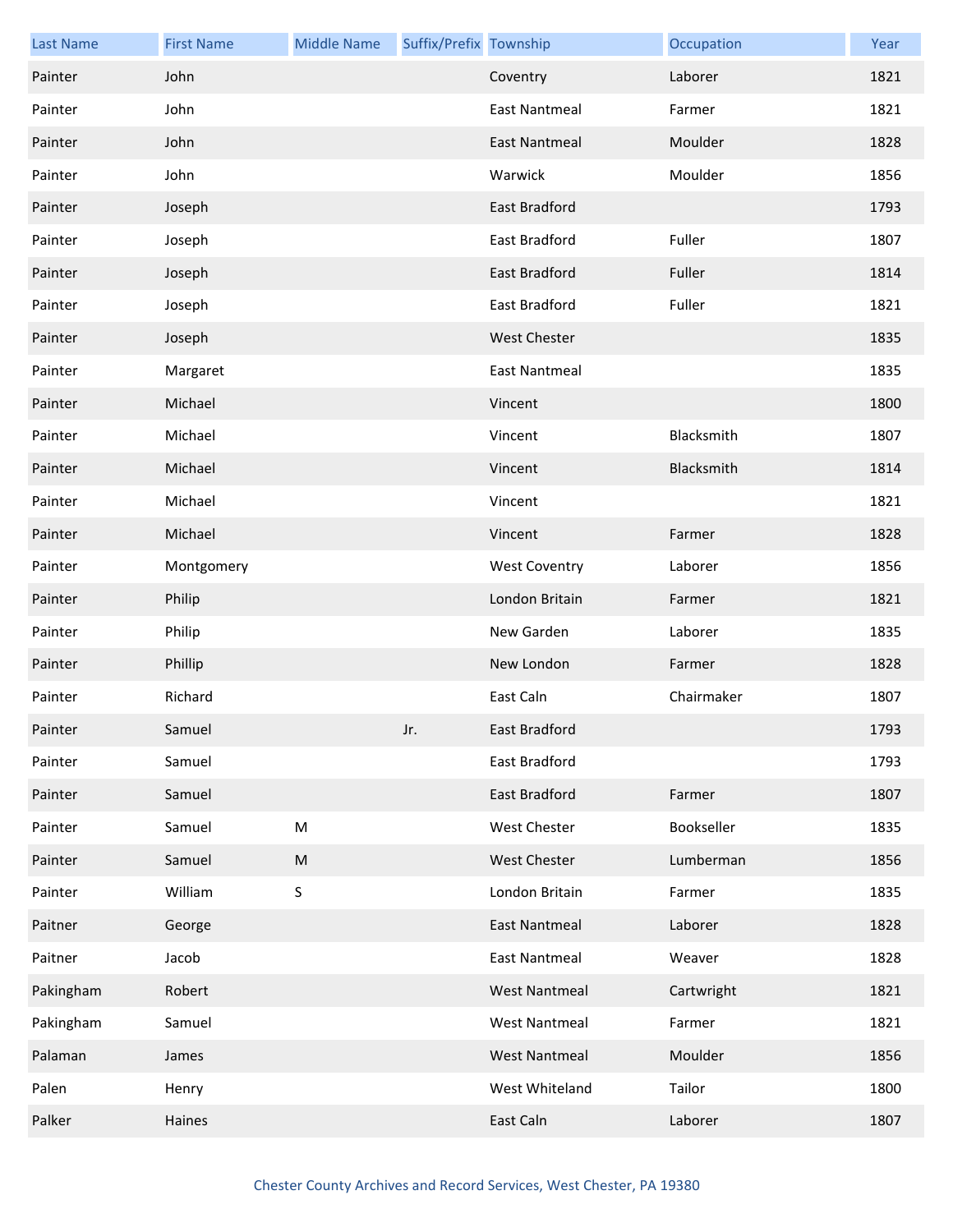| <b>Last Name</b> | <b>First Name</b> | <b>Middle Name</b> | Suffix/Prefix Township |                      | Occupation  | Year |
|------------------|-------------------|--------------------|------------------------|----------------------|-------------|------|
| Pallman          | Philip            |                    |                        | Charlestown          | Shoemaker   | 1828 |
| Palmer           | Aaron             |                    |                        | New Garden           | Hatter      | 1807 |
| Palmer           | Aaron             |                    |                        | London Britain       | Hatter      | 1814 |
| Palmer           | Aaron             |                    |                        | London Britain       | Farmer      | 1821 |
| Palmer           | Aaron             |                    |                        | London Britain       | Hatter      | 1828 |
| Palmer           | Aaron             |                    |                        | London Britain       | Farmer      | 1835 |
| Palmer           | Abraham           |                    |                        | Tredyffrin           | Miller      | 1807 |
| Palmer           | Abraham           |                    |                        | Goshen               | Miller      | 1814 |
| Palmer           | Abraham           |                    |                        | London Britain       | Laborer     | 1821 |
| Palmer           | Abraham           |                    |                        | London Britain       | Hatter      | 1828 |
| Palmer           | Abraham           |                    |                        | London Britain       | Farmer      | 1856 |
| Palmer           | Abram             | $\sf S$            |                        | London Britain       | Laborer     | 1835 |
| Palmer           | Daniel            |                    |                        | East Caln            | Laborer     | 1807 |
| Palmer           | Daniel            |                    |                        | East Caln            | Blacksmith  | 1814 |
| Palmer           | Daniel            |                    |                        | Sadsbury             | Tobacconist | 1835 |
| Palmer           | Eli               |                    |                        | <b>West Chester</b>  | Tinner      | 1856 |
| Palmer           | Ezekiel           |                    |                        | West Brandywine      | Cooper      | 1856 |
| Palmer           | George            |                    |                        | <b>West Bradford</b> | Miller      | 1828 |
| Palmer           | George            |                    |                        | Upper Oxford         | Farmer      | 1835 |
| palmer           | George            |                    |                        | West Marlborough     | Farmer      | 1856 |
| Palmer           | George            | W.                 |                        | West Caln            | Shoemaker   | 1828 |
| Palmer           | Jacob             |                    |                        | East Nottingham      | Laborer     | 1835 |
| Palmer           | John              |                    |                        | East Caln            | Laborer     | 1800 |
| Palmer           | John              |                    |                        | West Bradford        | Miller      | 1821 |
| Palmer           | John              |                    |                        | West Bradford        | Farmer      | 1828 |
| Palmer           | John              |                    |                        | West Bradford        | Farmer      | 1856 |
| Palmer           | Jonas             |                    |                        | Easttown             |             | 1856 |
| Palmer           | Jonathan          |                    |                        | Kennett              | Papermaker  | 1828 |
| Palmer           | Joseph            |                    |                        | East Caln            | Laborer     | 1814 |
| Palmer           | Joseph            |                    |                        | Brandywine           | Cooper      | 1821 |
| Palmer           | Joseph            |                    |                        | Brandywine           | Cooper      | 1828 |
| Palmer           | Joseph            |                    |                        | East Marlborough     | Farmer      | 1835 |
| Palmer           | Joseph            |                    |                        | Schuylkill           | Laborer     | 1856 |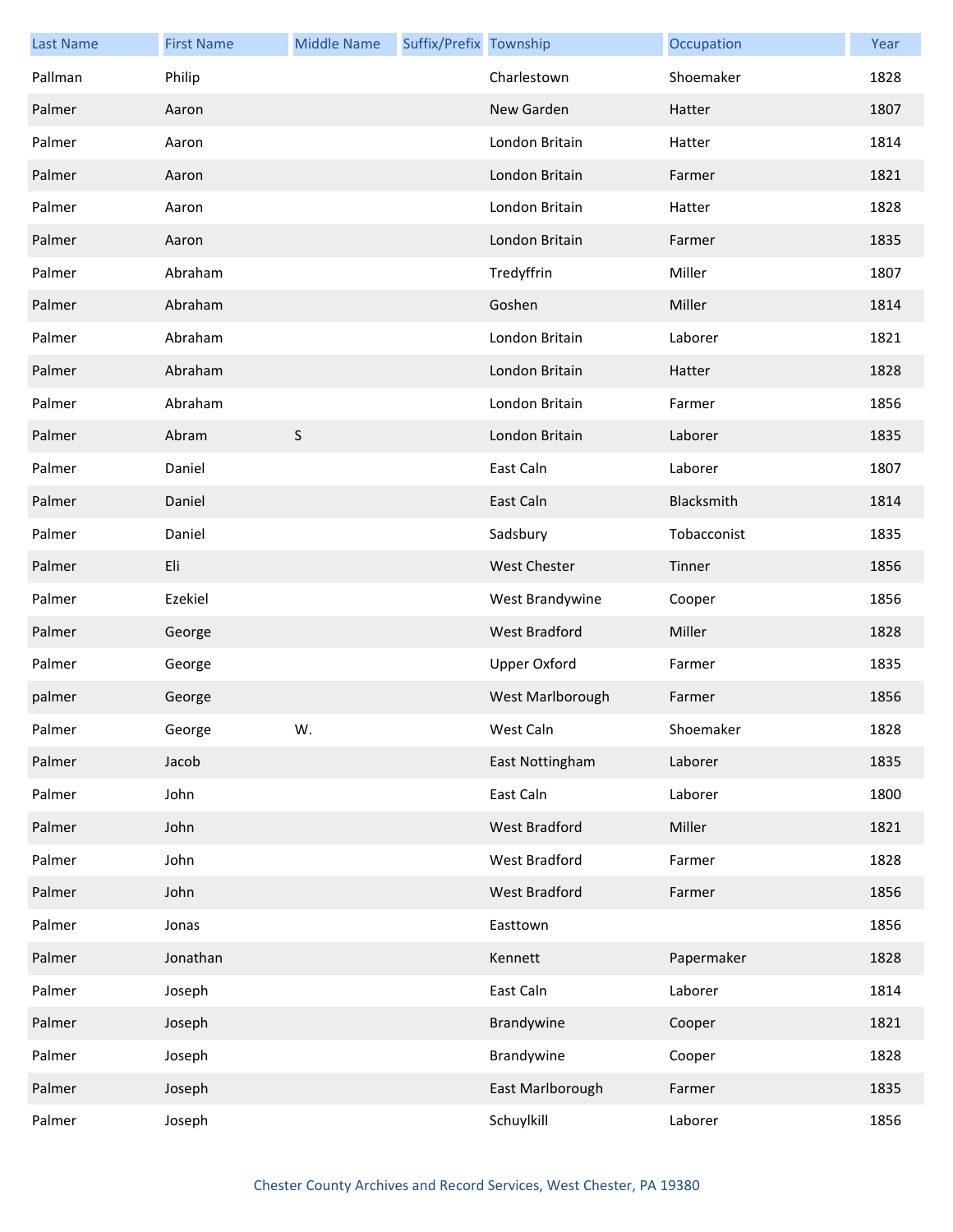| <b>Last Name</b> | <b>First Name</b>                          | <b>Middle Name</b> | Suffix/Prefix Township |                      | Occupation   | Year |
|------------------|--------------------------------------------|--------------------|------------------------|----------------------|--------------|------|
| Palmer           | Joseph                                     | L                  |                        | West Caln            | Farmer       | 1856 |
| Palmer           | Kester                                     |                    |                        | West Bradford        | Farmer       | 1856 |
| Palmer           | Marshall                                   |                    |                        | Valley               | Farmer       | 1856 |
| Palmer           | Pennock                                    |                    |                        | New Garden           | Farmer       | 1856 |
| Palmer           | Richard                                    |                    |                        | East Marlborough     | Jobber       | 1807 |
| Palmer           | Samuel                                     |                    |                        | <b>West Bradford</b> | Farmer       | 1821 |
| Palmer           | Samuel                                     |                    |                        | Pennsbury            | Farmer       | 1828 |
| Palmer           | Thomas                                     |                    |                        | East Whiteland       | Blacksmith   | 1807 |
| Palmer           | Thomas                                     |                    |                        | London Britain       | Hatter       | 1814 |
| Palmer           | Thomas                                     |                    |                        | West Whiteland       |              | 1821 |
| Palmer           | Thomas                                     |                    |                        | London Britain       | Hatter       | 1821 |
| Palmer           | Thomas                                     |                    |                        | London Britain       | Hatter       | 1828 |
| Palmer           | Thomas                                     |                    |                        | London Britain       | Hatter       | 1835 |
| Palmer           | Thomas                                     |                    |                        | London Britain       | Hatter       | 1856 |
| Palmer           | William                                    |                    |                        | Newlin               | Laborer      | 1807 |
| Palmer           | William                                    |                    |                        | London Britain       | Farmer       | 1828 |
| Palmer           | William                                    |                    |                        | Sadsbury             | Laborer      | 1828 |
| Palmer           | William                                    |                    |                        | Sadsbury             | Stage driver | 1828 |
| Palmer           | William                                    | K                  |                        | West Brandywine      | Papermaker   | 1856 |
| Palmetine        | Clark                                      |                    |                        | East Caln            | Farmer       | 1856 |
| Palmetine        | Lydia                                      | B.                 |                        | East Caln            |              | 1856 |
| Panabacker       | Benjamin                                   |                    |                        | Vincent              |              | 1800 |
| Panabacker       | Henry                                      |                    |                        | Vincent              |              | 1800 |
| Pancoast         | John                                       |                    |                        | Newlin               | Farmer       | 1835 |
| Pancost          | $\mathsf{E}% _{0}\left( \mathsf{E}\right)$ |                    |                        | <b>West Chester</b>  | Lady         | 1856 |
| Pancost          | Hannah                                     | $\sf T$            |                        | <b>West Chester</b>  | Lady         | 1856 |
| Pane             | John                                       |                    |                        | Phoenixville         | Pudler       | 1856 |
| Panebaker        | Henry                                      |                    |                        | Pikeland             |              | 1793 |
| Pannebacker      | Cornelius                                  |                    |                        | Pikeland             |              | 1800 |
| Pannebacker      | Henry                                      |                    |                        | Pikeland             |              | 1800 |
| Pannebacker      | Herman                                     |                    |                        | Pikeland             |              | 1800 |
| Pannebacker      | John                                       |                    |                        | Pikeland             |              | 1800 |
| Pannebacker      | Jonas                                      |                    |                        | Pikeland             |              | 1800 |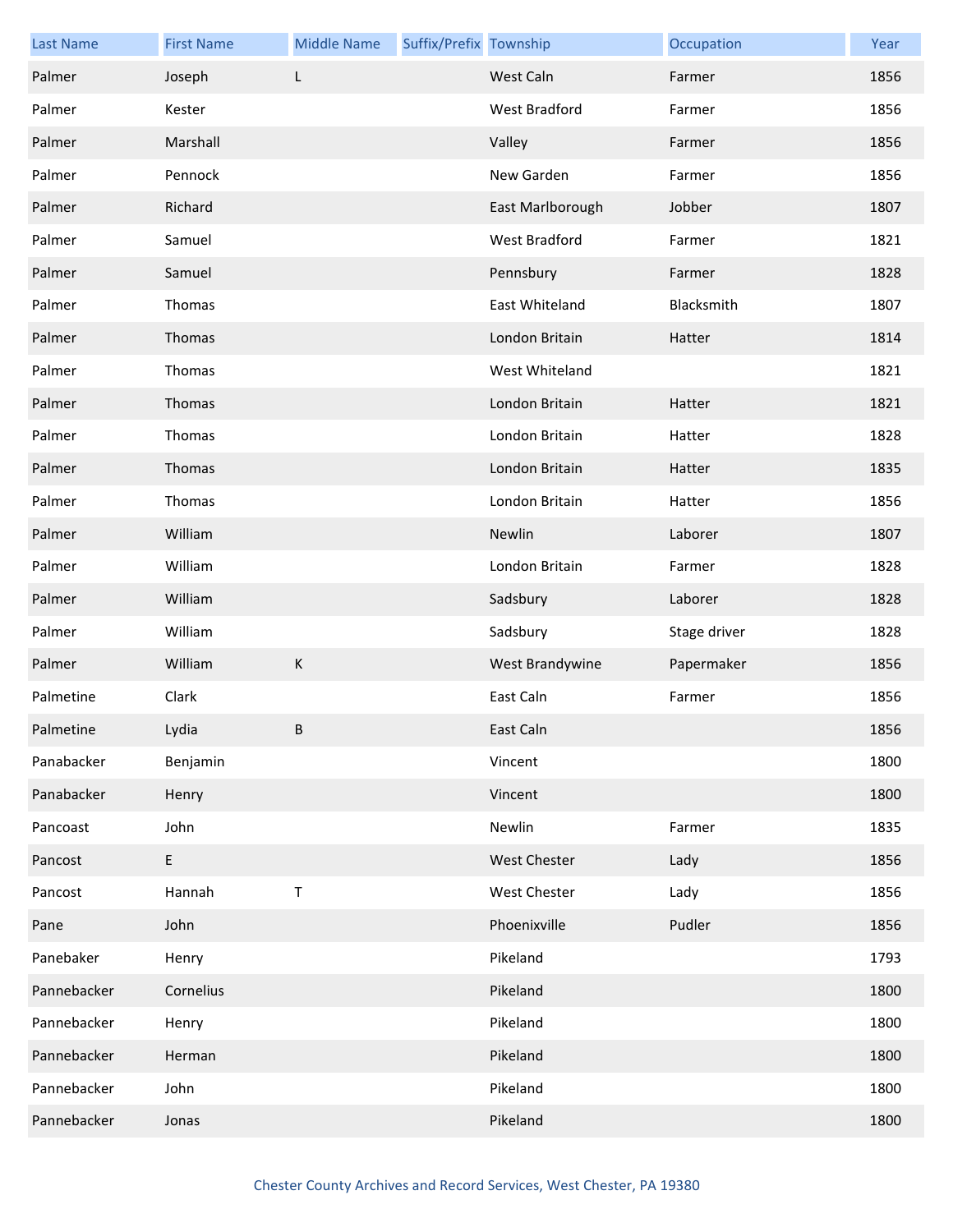| <b>Last Name</b> | <b>First Name</b> | <b>Middle Name</b> | Suffix/Prefix Township |                      | Occupation     | Year |
|------------------|-------------------|--------------------|------------------------|----------------------|----------------|------|
| Pannebacker      | Joseph            |                    |                        | Pikeland             |                | 1800 |
| Pannebacker      | William           |                    |                        | Pikeland             |                | 1800 |
| Pannebecker      | Benjamin          |                    |                        | Vincent              | Laborer        | 1807 |
| Pannepacker      | Jacob             |                    |                        | Coventry             | Yeoman         | 1814 |
| Pannypacker      | Elizabeth         |                    |                        | East Pikeland        | Seamstress     | 1856 |
| Pannypacker      | James             |                    |                        | East Pikeland        | Carpenter      | 1856 |
| Pannypacker      | Mary              |                    |                        | East Pikeland        | Laborer        | 1856 |
| Panther          | Frederick         |                    |                        | <b>East Nantmeal</b> |                | 1793 |
| Parchel          | Edward            |                    |                        | Pikeland             |                | 1821 |
| Parish           | $\mathsf C$       | W                  | <b>MD</b>              | <b>West Bradford</b> | Doctor         | 1856 |
| Parish           | Charles           | E                  |                        | West Bradford        | Driver         | 1856 |
| Park             | Abiah             |                    |                        | East Caln            | Farmer         | 1856 |
| Park             | Arther            |                    |                        | West Fallowfield     |                | 1793 |
| Park             | Arthur            |                    | Jr.                    | West Fallowfield     | Wagonmaker     | 1807 |
| Park             | Arthur            |                    |                        | West Fallowfield     | Distiller      | 1807 |
| Park             | Arthur            |                    | Jr.                    | West Fallowfield     | Farmer         | 1814 |
| Park             | Arthur            |                    |                        | West Fallowfield     | Distiller      | 1814 |
| Park             | Charles           | F                  |                        | East Caln            | <b>Butcher</b> | 1856 |
| Park             | Clengan           |                    |                        | Sadsbury             | Laborer        | 1856 |
| Park             | David             |                    |                        | Sadsbury             |                | 1807 |
| Park             | David             |                    |                        | Sadsbury             | Farmer         | 1814 |
| Park             | Davis             |                    |                        | East Bradford        | Laborer        | 1807 |
| Park             | George            | ${\sf W}$          |                        | Sadsbury             |                | 1856 |
| Park             | George            | W.                 |                        | Sadsbury             | Tanner         | 1814 |
| Park             | Jacob             | E                  |                        | East Caln            | Tavern Keeper  | 1856 |
| Park             | James             |                    |                        | Sadsbury             |                | 1793 |
| Park             | James             |                    |                        | Sadsbury             |                | 1800 |
| Park             | James             |                    |                        | Sadsbury             | Storekeeper    | 1807 |
| Park             | James             |                    |                        | Sadsbury             | Farmer         | 1814 |
| Park             | James             |                    |                        | Sadsbury             |                | 1856 |
| Park             | James             | J                  |                        | East Caln            | Farmer         | 1856 |
| Park             | John              |                    |                        | West Fallowfield     |                | 1793 |
| Park             | John              |                    |                        | Sadsbury             |                | 1793 |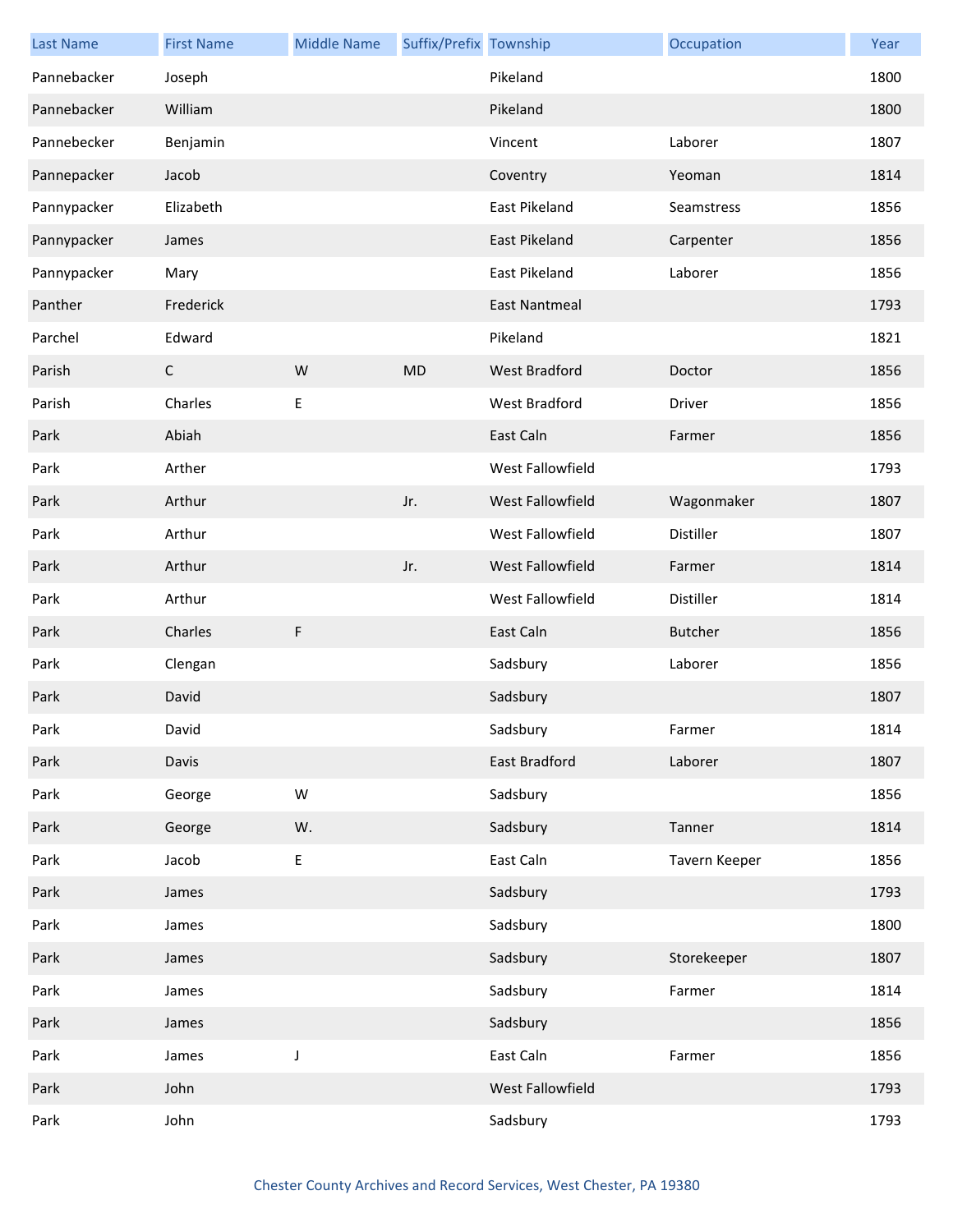| <b>Last Name</b> | <b>First Name</b> | <b>Middle Name</b> | Suffix/Prefix Township |                  | Occupation | Year |
|------------------|-------------------|--------------------|------------------------|------------------|------------|------|
| Park             | John              |                    |                        | Uwchlan          | Carpenter  | 1800 |
| Park             | John              |                    |                        | East Nottingham  |            | 1800 |
| Park             | John              |                    |                        | West Fallowfield | Farmer     | 1807 |
| Park             | John              |                    |                        | West Fallowfield | Farmer     | 1814 |
| Park             | John              |                    | Jr.                    | West Fallowfield | Farmer     | 1814 |
| Park             | John              | G.                 |                        | Sadsbury         | Distiller  | 1800 |
| Park             | John              | G.                 |                        | Sadsbury         |            | 1807 |
| Park             | John              | G.                 |                        | Sadsbury         | Farmer     | 1814 |
| Park             | Jonathan          |                    |                        | East Bradford    | Farmer     | 1807 |
| Park             | Jonathan          |                    |                        | East Bradford    | Farmer     | 1814 |
| Park             | Jonathan          |                    |                        | East Caln        | Sculpter   | 1856 |
| Park             | Joseph            |                    | Esq.                   | Sadsbury         |            | 1793 |
| Park             | Joseph            |                    |                        | Sadsbury         |            | 1793 |
| Park             | Joseph            |                    | Esq.                   | Sadsbury         |            | 1800 |
| Park             | Joseph            |                    | Jr.                    | Sadsbury         |            | 1800 |
| Park             | Joseph            |                    | Esq.                   | Sadsbury         |            | 1807 |
| Park             | Joseph            |                    |                        | East Bradford    | Farmer     | 1807 |
| Park             | Joseph            |                    |                        | Sadsbury         | Farmer     | 1814 |
| Park             | Joseph            |                    |                        | East Bradford    | Farmer     | 1814 |
| Park             | Joseph            | G.                 |                        | Sadsbury         | Farmer     | 1814 |
| Park             | Malachi           |                    |                        | East Caln        | Mason      | 1800 |
| Park             | Margary           |                    |                        | West Bradford    |            | 1828 |
| Park             | Mary              | $\mathsf E$        |                        | East Caln        |            | 1856 |
| Park             | Matthew           |                    |                        | Sadsbury         |            | 1793 |
| Park             | Robert            |                    |                        | Sadsbury         | Judge      | 1856 |
| Park             | Robert            |                    |                        | Willistown       | Farmer     | 1856 |
| Park             | Robert            |                    |                        | East Caln        | Farmer     | 1856 |
| Park             | Samuel            |                    |                        | East Caln        | Farmer     | 1856 |
| Park             | Thomas            |                    |                        | West Fallowfield |            | 1793 |
| Park             | Thomas            |                    |                        | West Fallowfield | Farmer     | 1807 |
| Park             | Thomas            |                    |                        | West Fallowfield | Farmer     | 1814 |
| Park             | Thomas            |                    |                        | East Caln        | Farmer     | 1856 |
| Park             | Thomas            |                    |                        | East Caln        | Merchant   | 1856 |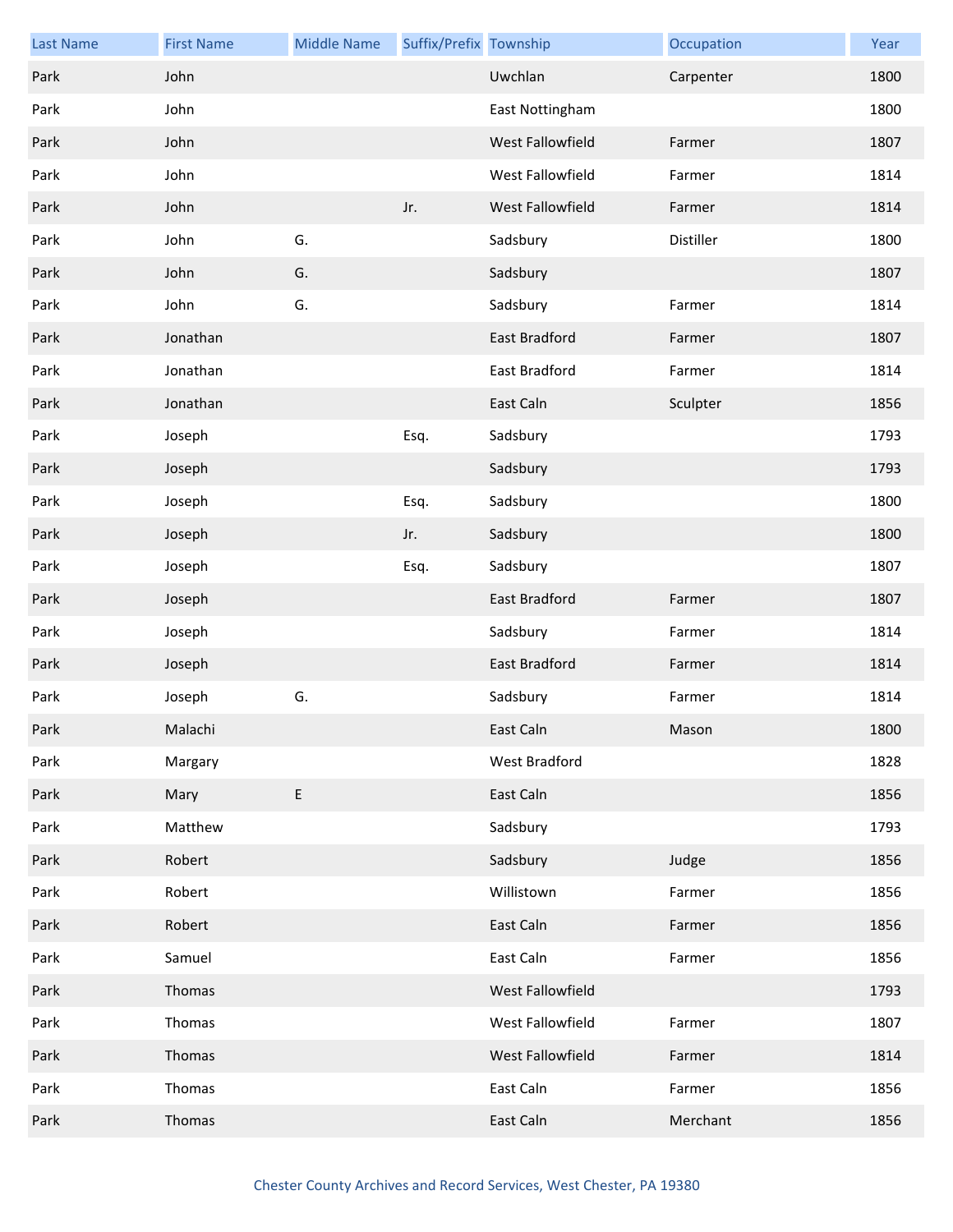| <b>Last Name</b> | <b>First Name</b> | <b>Middle Name</b> | Suffix/Prefix Township |                     | Occupation  | Year |
|------------------|-------------------|--------------------|------------------------|---------------------|-------------|------|
| Park             | Washington        |                    |                        | Sadsbury            | Tanner      | 1807 |
| Park             | William           |                    |                        | Sadsbury            | Farmer      | 1814 |
| Park             | William           |                    |                        | Willistown          | Farmer      | 1856 |
| Parke            | Abiah             |                    |                        | East Caln           |             | 1793 |
| Parke            | Abiah             |                    | Jr.                    | East Caln           |             | 1793 |
| Parke            | Abiah             |                    |                        | East Caln           | Farmer      | 1814 |
| Parke            | Abiah             |                    |                        | East Caln           |             | 1821 |
| Parke            | Abiah             |                    |                        | East Caln           | Farmer      | 1828 |
| Parke            | Abiah             |                    | Jr.                    | East Caln           | Farmer      | 1828 |
| Parke            | Abiah             |                    |                        | East Caln           | Farmer      | 1835 |
| Parke            | Abiah             |                    | Jr.                    | East Caln           | Farmer      | 1835 |
| Parke            | Arthur            |                    |                        | West Fallowfield    | Farmer      | 1821 |
| Parke            | Arthur            |                    | Jr.                    | West Fallowfield    | Farmer      | 1821 |
| Parke            | Arthur            |                    |                        | West Fallowfield    | Farmer      | 1828 |
| Parke            | Arthur            |                    |                        | West Fallowfield    | Farmer      | 1835 |
| Parke            | Arthur            |                    |                        | West Fallowfield    | Farmer      | 1835 |
| Parke            | Arthur            |                    |                        | Highland            | Farmer      | 1856 |
| Parke            | Charles           |                    |                        | East Caln           | Bartender   | 1821 |
| Parke            | Charles           |                    |                        | East Caln           | Storekeeper | 1828 |
| Parke            | Clingan           |                    |                        | Sadsbury            |             | 1835 |
| Parke            | David             |                    |                        | Sadsbury            | Farmer      | 1821 |
| Parke            | David             |                    |                        | Sadsbury            | Farmer      | 1828 |
| Parke            | David             |                    |                        | Sadsbury            | Laborer     | 1828 |
| Parke            | David             |                    |                        | Sadsbury            |             | 1835 |
| Parke            | David             |                    |                        | Sadsbury            | Farmer      | 1856 |
| Parke            | Elizabeth         |                    |                        | East Caln           | Farmer      | 1814 |
| Parke            | Elizabeth         |                    |                        | East Caln           |             | 1821 |
| Parke            | Elizabeth         |                    |                        | East Caln           |             | 1828 |
| Parke            | Elizabeth         |                    |                        | East Caln           | Farmer      | 1835 |
| Parke            | Elizabeth         |                    |                        | East Caln           | Farmer      | 1835 |
| Parke            | Francis           |                    |                        | Sadsbury            | Farmer      | 1821 |
| Parke            | Francis           |                    |                        | <b>West Chester</b> | Gentleman   | 1856 |
| Parke            | George            | W                  | Esq.                   | Sadsbury            |             | 1835 |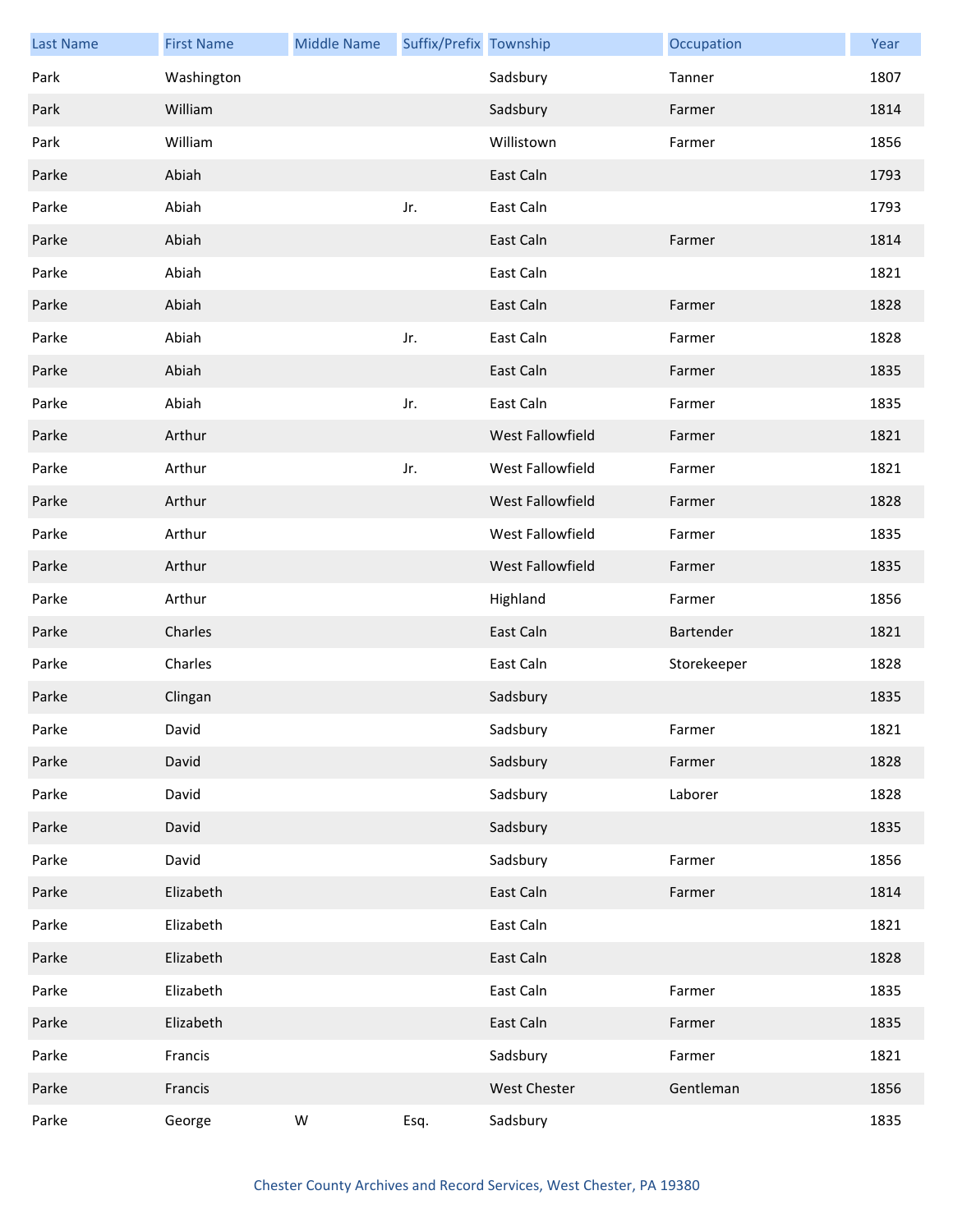| <b>Last Name</b> | <b>First Name</b> | <b>Middle Name</b>        | Suffix/Prefix Township |                  | Occupation  | Year |
|------------------|-------------------|---------------------------|------------------------|------------------|-------------|------|
| Parke            | George            | W.                        |                        | Sadsbury         | Tanner      | 1821 |
| Parke            | George            | W.                        | Esq.                   | Sadsbury         | Tanner      | 1828 |
| Parke            | Irwin             |                           |                        | Sadsbury         | Stonecutter | 1856 |
| Parke            | Jacob             | $\mathsf E$               |                        | East Caln        | Innkeeper   | 1835 |
| Parke            | Jacob             | $\sf E$                   |                        | East Caln        | Innkeeper   | 1835 |
| Parke            | Jacob             | E.                        |                        | East Caln        | Farmer      | 1828 |
| Parke            | James             |                           |                        | Sadsbury         | Farmer      | 1821 |
| Parke            | James             |                           |                        | Sadsbury         | Farmer      | 1828 |
| Parke            | James             |                           |                        | Sadsbury         | Farmer      | 1835 |
| Parke            | John              |                           | Jr.                    | West Fallowfield | Farmer      | 1821 |
| Parke            | John              |                           | Jr.                    | West Fallowfield | Farmer      | 1821 |
| Parke            | John              |                           |                        | East Bradford    |             | 1821 |
| Parke            | John              |                           |                        | Sadsbury         | Farmer      | 1828 |
| Parke            | John              |                           |                        | West Fallowfield | Farmer      | 1828 |
| Parke            | John              |                           |                        | East Bradford    | Farmer      | 1828 |
| Parke            | John              |                           |                        | West Fallowfield | Farmer      | 1835 |
| Parke            | John              |                           |                        | West Fallowfield | Farmer      | 1835 |
| Parke            | John              |                           |                        | Highland         | Farmer      | 1856 |
| Parke            | John              | $\boldsymbol{\mathsf{A}}$ |                        | Highland         | Farmer      | 1856 |
| Parke            | John              | F                         |                        | Sadsbury         | Tanner      | 1835 |
| Parke            | John              | F.                        |                        | East Caln        | Farmer      | 1828 |
| Parke            | John              | G                         |                        | Sadsbury         | Farmer      | 1835 |
| Parke            | John              | G.                        |                        | Sadsbury         | Farmer      | 1821 |
| Parke            | John              | G.                        |                        | Sadsbury         | Farmer      | 1828 |
| Parke            | Jonathan          |                           |                        | East Bradford    |             | 1793 |
| Parke            | Jonathan          |                           |                        | East Caln        |             | 1793 |
| Parke            | Jonathan          |                           |                        | East Caln        | Farmer      | 1814 |
| Parke            | Jonathan          |                           |                        | East Caln        | Farmer      | 1821 |
| Parke            | Jonathan          |                           |                        | East Caln        | Farmer      | 1828 |
| Parke            | Jonathan          |                           |                        | East Bradford    | Farmer      | 1828 |
| Parke            | Joseph            |                           |                        | East Bradford    |             | 1821 |
| Parke            | Joseph            |                           |                        | Sadsbury         | Farmer      | 1821 |
| Parke            | Joseph            |                           |                        | East Bradford    | Farmer      | 1828 |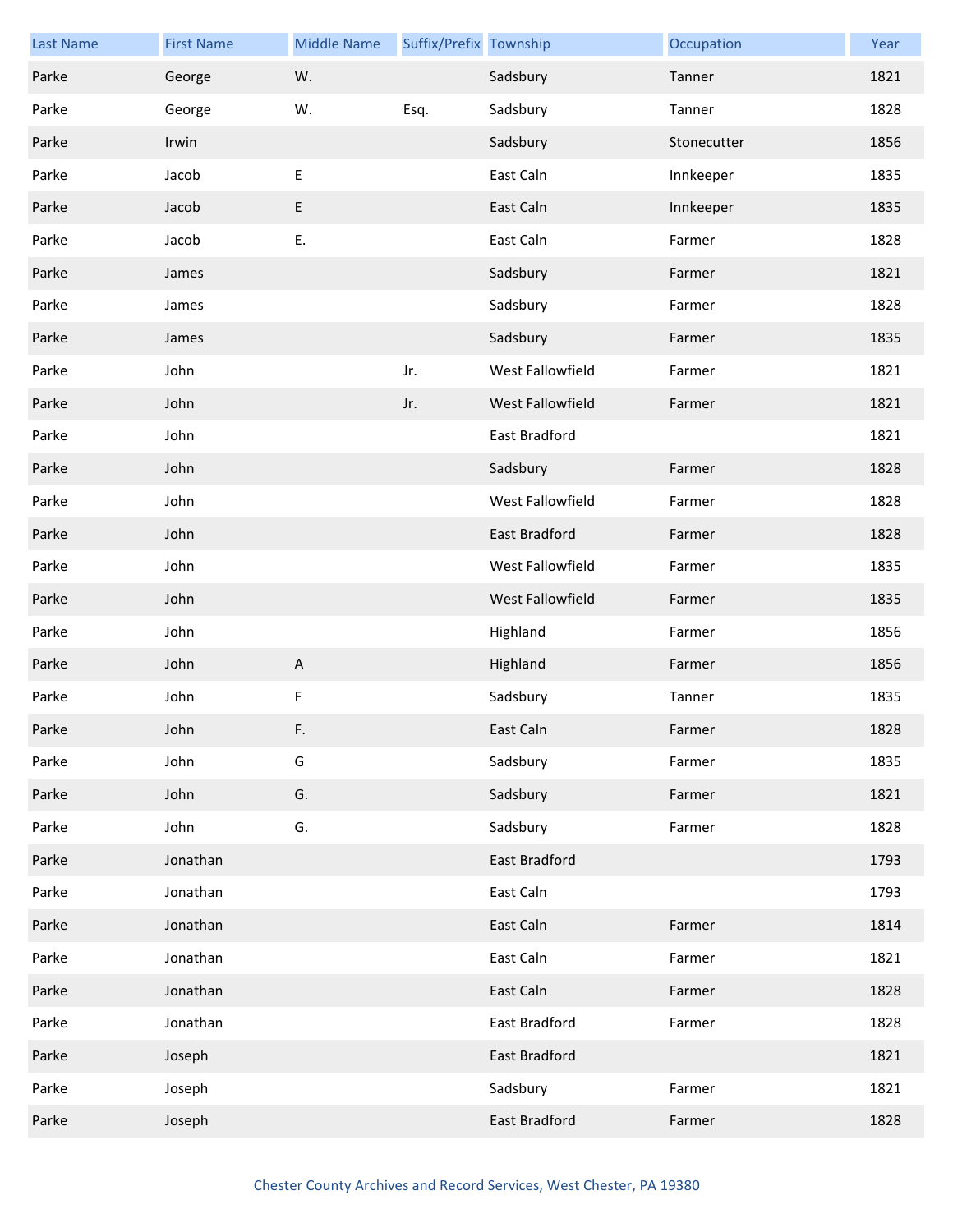| <b>Last Name</b> | <b>First Name</b> | <b>Middle Name</b> | Suffix/Prefix Township |                      | Occupation            | Year |
|------------------|-------------------|--------------------|------------------------|----------------------|-----------------------|------|
| Parke            | Joseph            | G.                 |                        | Sadsbury             | Inmate                | 1821 |
| Parke            | Joseph            | G.                 |                        | Sadsbury             | <b>Broker</b>         | 1828 |
| Parke            | Loyd              |                    |                        | Sadsbury             |                       | 1856 |
| Parke            | Malachi           |                    |                        | East Caln            |                       | 1793 |
| Parke            | Malachi           |                    |                        | East Caln            | Farmer                | 1814 |
| Parke            | Malachi           |                    |                        | East Caln            | Farmer                | 1821 |
| Parke            | Malachi           |                    |                        | East Caln            | Farmer                | 1828 |
| Parke            | Mary              |                    |                        | <b>West Chester</b>  | Gentlewoman           | 1835 |
| Parke            | Mary              | В.                 |                        | West Fallowfield     |                       | 1828 |
| Parke            | Richard           | B                  |                        | West Brandywine      | Farmer                | 1856 |
| Parke            | Robert            |                    |                        | Sadsbury             | Farmer                | 1821 |
| Parke            | Robert            |                    |                        | Sadsbury             | Farmer                | 1828 |
| Parke            | Robert            |                    |                        | Sadsbury             |                       | 1835 |
| Parke            | Robert            | $\overline{A}$     |                        | East Caln            | Farmer                | 1835 |
| Parke            | Robert            | $\mathsf T$        |                        | East Caln            | Farmer                | 1835 |
| Parke            | Robert            | T.                 |                        | East Caln            | Farmer                | 1828 |
| Parke            | Samuel            | $\mathsf R$        |                        | Highland             | Farmer                | 1856 |
| Parke            | Samuel            | $\mathsf S$        |                        | Sadsbury             |                       | 1835 |
| Parke            | Tabitha           |                    |                        | West Fallowfield     |                       | 1828 |
| Parke            | Thomas            |                    |                        | East Caln            |                       | 1793 |
| Parke            | Thomas            |                    |                        | East Caln            | Farmer & Stone cutter | 1821 |
| Parke            | Thomas            |                    |                        | West Fallowfield     | Farmer                | 1821 |
| Parke            | Thomas            | $\mathsf A$        |                        | East Caln            | Farmer                | 1835 |
| Parke            | Thomas            | Α.                 |                        | East Caln            | Farmer                | 1814 |
| Parke            | Thomas            | А.                 |                        | East Caln            | Farmer                | 1828 |
| Parke            | William           |                    |                        | East Caln            |                       | 1814 |
| Parke            | William           |                    |                        | Sadsbury             | Farmer                | 1821 |
| Parke            | William           |                    |                        | Sadsbury             | Laborer               | 1828 |
| Parke            | William           |                    |                        | Sadsbury             | Farmer                | 1835 |
| Parke            | William           |                    |                        | Sadsbury             | Farmer                | 1856 |
| Parke            | William           | C.                 |                        | Sadsbury             | Farmer                | 1828 |
| Parken           | Robert            |                    |                        | <b>East Nantmeal</b> | Miller                | 1807 |
| Parker           |                   |                    |                        | Honey Brook          | Landholder            | 1835 |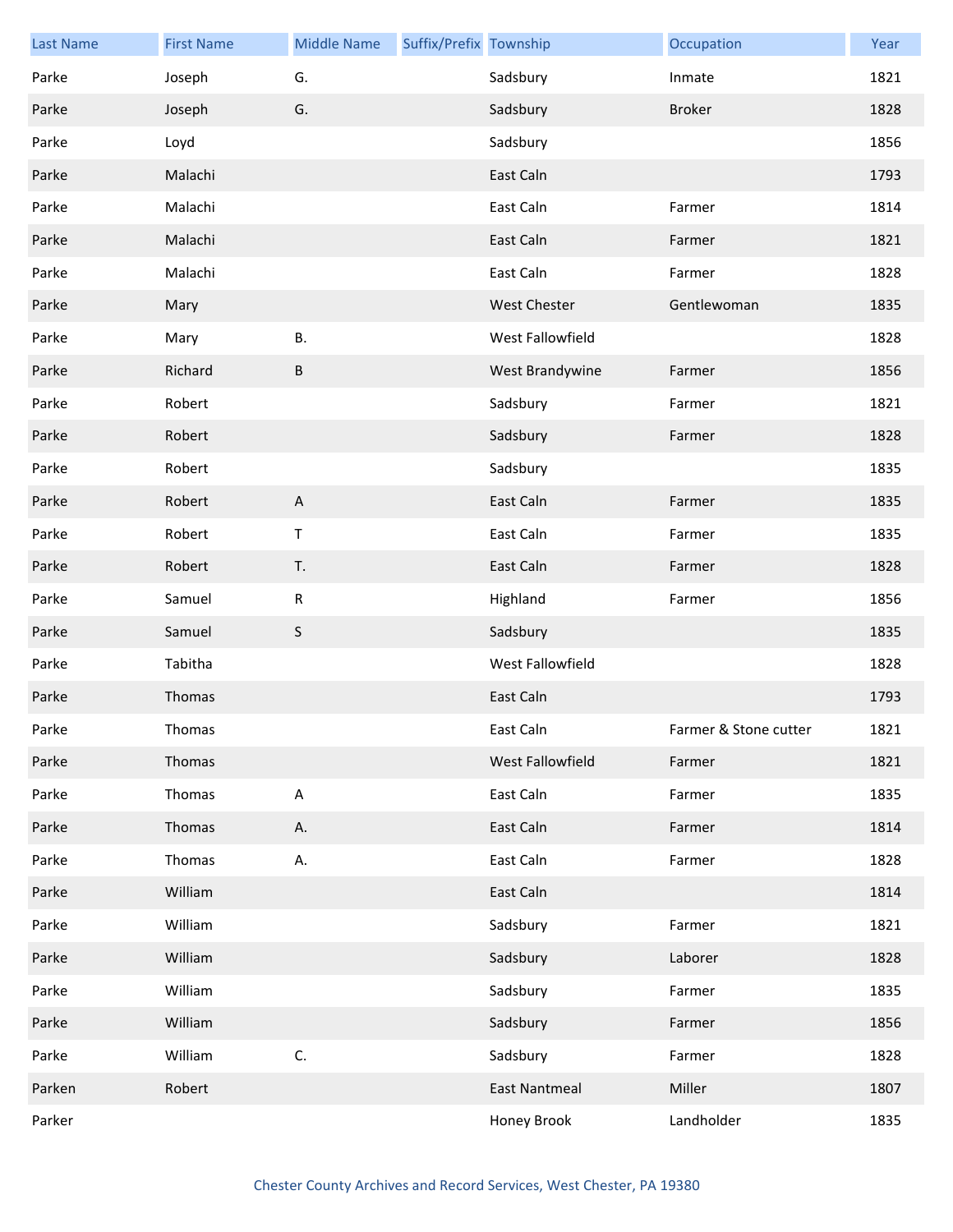| <b>Last Name</b> | <b>First Name</b> | <b>Middle Name</b>        | Suffix/Prefix Township |                      | Occupation | Year |
|------------------|-------------------|---------------------------|------------------------|----------------------|------------|------|
| Parker           | Abigail           |                           |                        | West Chester         | Lady       | 1856 |
| Parker           | Benjamin          |                           |                        | East Marlborough     | Farmer     | 1807 |
| Parker           | Benjamin          |                           |                        | Pennsbury            | Farmer     | 1814 |
| Parker           | Benjamin          |                           |                        | East Marlborough     | Farmer     | 1821 |
| Parker           | Benjamin          |                           |                        | East Marlborough     | Farmer     | 1828 |
| Parker           | Benjamin          |                           |                        | East Marlborough     | Farmer     | 1835 |
| Parker           | Benjamin          |                           |                        | East Marlborough     | Farmer     | 1856 |
| Parker           | Caleb             |                           |                        | Pennsbury            | Carpenter  | 1821 |
| Parker           | Caleb             |                           |                        | Pennsbury            | Farmer     | 1828 |
| Parker           | Charles           |                           |                        | West Nottingham      |            | 1835 |
| Parker           | Edward            |                           |                        | Tredyffrin           | Gentleman  | 1821 |
| Parker           | Edward            |                           |                        | Uwchlan              | Farmer     | 1828 |
| Parker           | Edward            |                           |                        | Uwchlan              | Farmer     | 1835 |
| Parker           | Edward            |                           |                        | Uwchlan              | Farmer     | 1856 |
| Parker           | Edward            |                           |                        | <b>West Nantmeal</b> | Collier    | 1856 |
| Parker           | Elizabeth         |                           |                        | New Garden           | Seamstress | 1828 |
| Parker           | Ellis             | $\boldsymbol{\mathsf{H}}$ |                        | East Marlborough     | Farmer     | 1856 |
| Parker           | Hannah            |                           |                        | Tredyffrin           | Innkeeper  | 1807 |
| Parker           | Henry             |                           |                        | Coventry             |            | 1793 |
| Parker           | Henry             |                           |                        | Vincent              |            | 1793 |
| Parker           | Henry             |                           |                        | Vincent              |            | 1800 |
| Parker           | Henry             |                           |                        | Pikeland             | Carpenter  | 1807 |
| Parker           | Henry             |                           |                        | Vincent              | Miller     | 1807 |
| Parker           | Henry             |                           |                        | Vincent              | Miller     | 1814 |
| Parker           | Henry             |                           |                        | Vincent              |            | 1821 |
| Parker           | Jacob             |                           |                        | Honey Brook          |            | 1793 |
| Parker           | Jacob             |                           |                        | Honey Brook          |            | 1800 |
| Parker           | Jacob             |                           |                        | Honey Brook          | Laborer    | 1807 |
| Parker           | Jacob             |                           |                        | Honey Brook          |            | 1814 |
| Parker           | Jacob             |                           |                        | Honey Brook          | Laborer    | 1821 |
| Parker           | Jacob             |                           |                        | Honey Brook          | Laborer    | 1828 |
| Parker           | James             |                           |                        | New Garden           |            | 1793 |
| Parker           | James             |                           |                        | New Garden           | Laborer    | 1800 |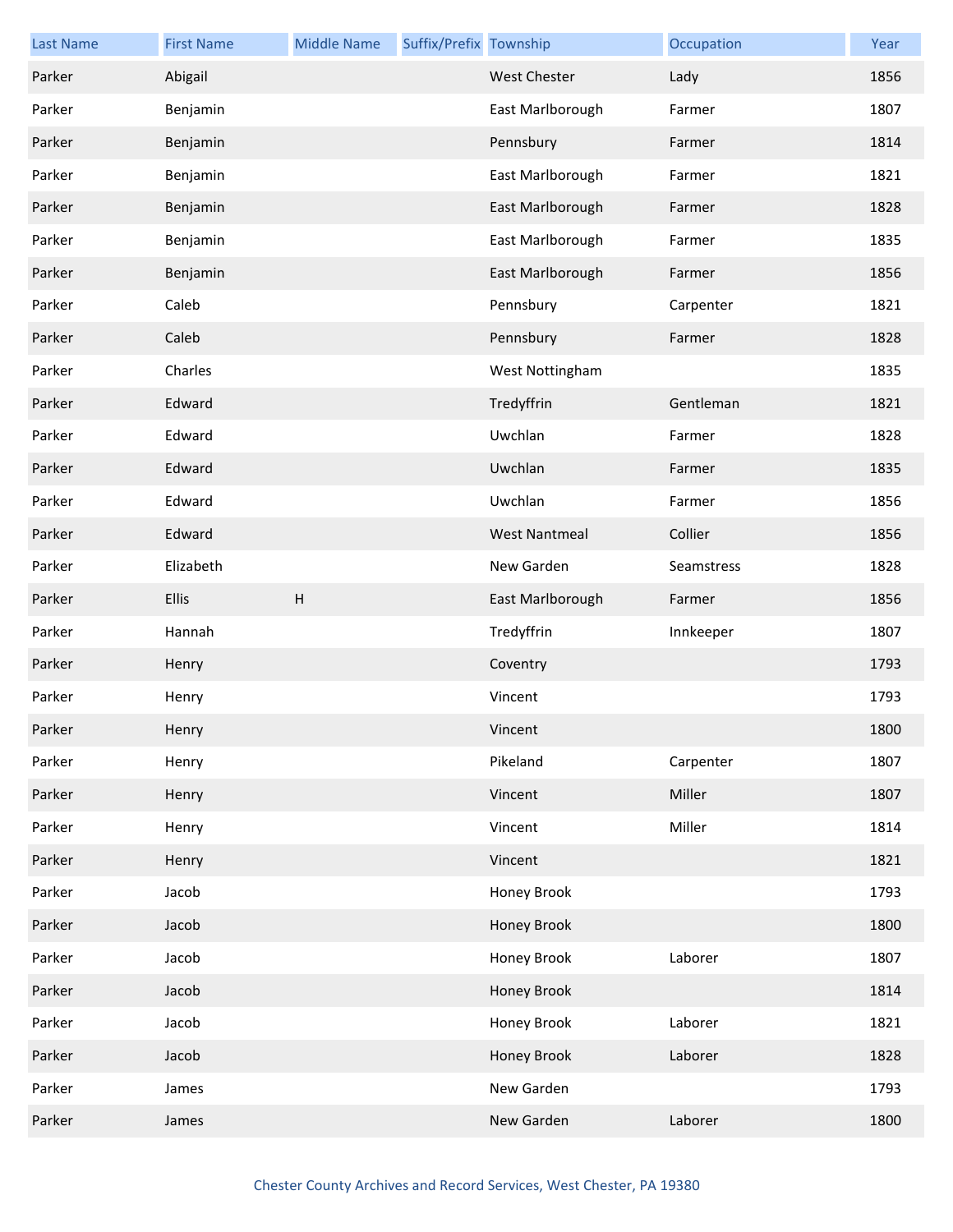| <b>Last Name</b> | <b>First Name</b> | <b>Middle Name</b> | Suffix/Prefix Township |                      | Occupation                 | Year |
|------------------|-------------------|--------------------|------------------------|----------------------|----------------------------|------|
| Parker           | James             |                    |                        | Brandywine           | Weaver                     | 1807 |
| Parker           | James             |                    |                        | Brandywine           | Weaver                     | 1814 |
| Parker           | James             |                    |                        | West Nottingham      | Shoemaker                  | 1814 |
| Parker           | James             |                    |                        | <b>Upper Oxford</b>  | Manufacturer (Cotton)      | 1814 |
| Parker           | James             |                    |                        | <b>Upper Oxford</b>  | <b>Cotton Manufacturer</b> | 1821 |
| Parker           | James             |                    |                        | Brandywine           | Weaver                     | 1821 |
| Parker           | James             |                    |                        | <b>Upper Oxford</b>  | Manufacturer               | 1828 |
| Parker           | James             |                    |                        | Brandywine           | Weaver                     | 1828 |
| Parker           | James             |                    |                        | <b>West Nantmeal</b> | Farmer                     | 1835 |
| Parker           | John              |                    |                        | Pennsbury            |                            | 1793 |
| Parker           | John              |                    |                        | Tredyffrin           |                            | 1793 |
| Parker           | John              |                    |                        | West Marlborough     |                            | 1800 |
| Parker           | John              |                    |                        | Tredyffrin           |                            | 1800 |
| Parker           | John              |                    |                        | Pennsbury            |                            | 1800 |
| Parker           | John              |                    |                        | West Marlborough     | Weaver                     | 1807 |
| Parker           | John              |                    |                        | Pennsbury            | Farmer                     | 1807 |
| Parker           | John              |                    |                        | Tredyffrin           | Laborer                    | 1814 |
| Parker           | John              |                    |                        | Charlestown          | Slitter                    | 1814 |
| Parker           | John              |                    |                        | West Marlborough     | Weaver                     | 1814 |
| Parker           | John              |                    |                        | Pennsbury            | Farmer                     | 1814 |
| Parker           | John              |                    | Jr.                    | Pennsbury            | Mason                      | 1814 |
| Parker           | John              |                    | Jr.                    | Pennsbury            | Mason                      | 1821 |
| Parker           | John              |                    | Jr.                    | Pennsbury            | Mason                      | 1821 |
| Parker           | John              |                    |                        | Pennsbury            | Farmer                     | 1821 |
| Parker           | John              |                    |                        | Coventry             | Cordwainer                 | 1828 |
| Parker           | John              |                    |                        | Pennsbury            | Farmer                     | 1828 |
| Parker           | John              |                    | Jr.                    | Pennsbury            | Farmer                     | 1828 |
| Parker           | John              |                    |                        | Coventry             | Shoemaker                  | 1835 |
| Parker           | John              |                    |                        | Pennsbury            | Farmer                     | 1835 |
| Parker           | John              |                    |                        | East Nottingham      | Miller                     | 1856 |
| Parker           | John              |                    |                        | Pennsbury            | Farmer                     | 1856 |
| Parker           | John              | $\mathsf J$        |                        | West Chester         | Coal yard                  | 1856 |
| Parker           | John              | $\mathsf S$        |                        | Wallace              | Farmer                     | 1856 |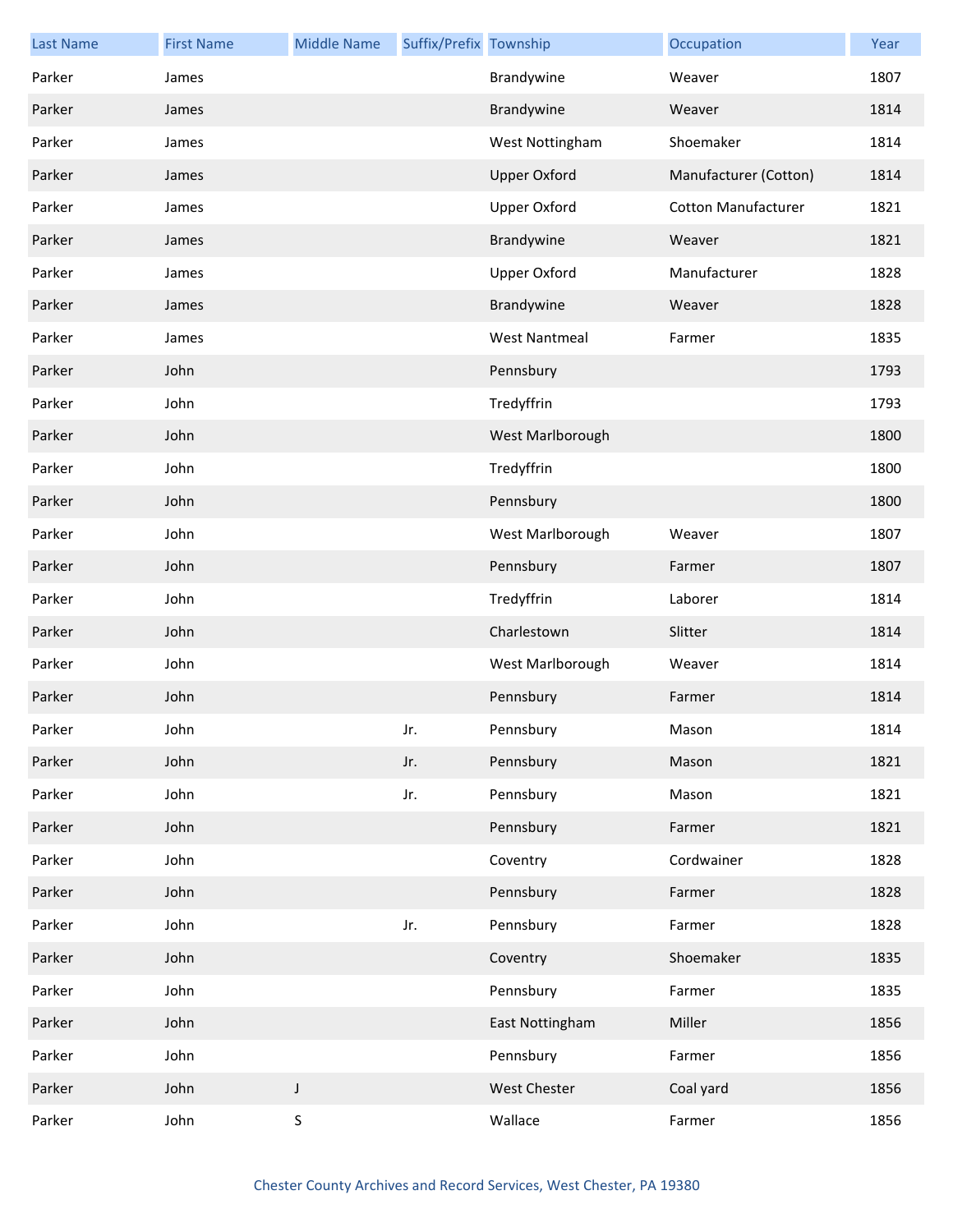| <b>Last Name</b> | <b>First Name</b> | <b>Middle Name</b>        | Suffix/Prefix Township |                      | Occupation     | Year |
|------------------|-------------------|---------------------------|------------------------|----------------------|----------------|------|
| Parker           | Joseph            |                           |                        | Brandywine           |                | 1793 |
| Parker           | Joseph            |                           |                        | <b>West Nantmeal</b> | Carpenter      | 1814 |
| Parker           | Joseph            |                           |                        | Honey Brook          | Carpenter      | 1814 |
| Parker           | Joseph            |                           |                        | New Garden           | Sawyer         | 1835 |
| Parker           | Joseph            |                           |                        | <b>West Nantmeal</b> | Farmer         | 1835 |
| Parker           | Joseph            |                           |                        | Wallace              | Farmer         | 1856 |
| Parker           | Nathan            |                           |                        | <b>West Chester</b>  | Daguerrotypist | 1856 |
| Parker           | Ralph             |                           |                        | Uwchlan              | Miller         | 1807 |
| Parker           | Ralph             |                           |                        | Charlestown          | Miller         | 1814 |
| Parker           | Robert            |                           |                        | Charlestown          |                | 1793 |
| Parker           | Robert            |                           |                        | <b>East Nantmeal</b> | Miller         | 1821 |
| Parker           | Robert            |                           |                        | <b>East Nantmeal</b> | Miller         | 1828 |
| Parker           | Robert            |                           |                        | <b>West Nantmeal</b> | Farmer         | 1835 |
| Parker           | Robert            |                           |                        | Wallace              | Farmer         | 1856 |
| Parker           | Samuel            | J                         |                        | <b>West Chester</b>  | Storekeeper    | 1856 |
| Parker           | Thomas            |                           |                        | New Garden           | Tailor         | 1800 |
| Parker           | Thomas            |                           |                        | New Garden           | Tailor         | 1807 |
| Parker           | Thomas            |                           |                        | East Bradford        |                | 1821 |
| Parker           | Thomas            |                           |                        | New Garden           | Laborer        | 1856 |
| Parker           | Thomas            |                           |                        | East Whiteland       | Laborer        | 1856 |
| Parker           | Thomas            | C                         |                        | East Bradford        | Bricklayer     | 1856 |
| Parker           | Thomas            | $\boldsymbol{\mathsf{H}}$ |                        | Tredyffrin           | Shoemaker      | 1856 |
| Parker           | Thomas            | ${\sf W}$                 |                        | East Marlborough     | Carpenter      | 1835 |
| Parker           | Thomas            | ${\sf W}$                 |                        | West Chester         | Clerk of Court | 1856 |
| Parker           | Thompson          |                           |                        | New Garden           |                | 1793 |
| Parker           | Thompson          |                           |                        | New Garden           | Farmer         | 1800 |
| Parker           | Thompson          |                           |                        | New Garden           | Farmer         | 1807 |
| Parker           | William           |                           |                        | Pikeland             | Carpenter      | 1807 |
| Parker           | William           |                           |                        | <b>West Nantmeal</b> | Laborer        | 1814 |
| Parker           | William           |                           |                        | Pikeland             | Carpenter      | 1814 |
| Parker           | William           |                           |                        | Uwchlan              | Farmer         | 1821 |
| Parker           | William           |                           |                        | Uwchlan              | Farmer         | 1828 |
| Parker           | William           |                           |                        | West Caln            | Laborer        | 1828 |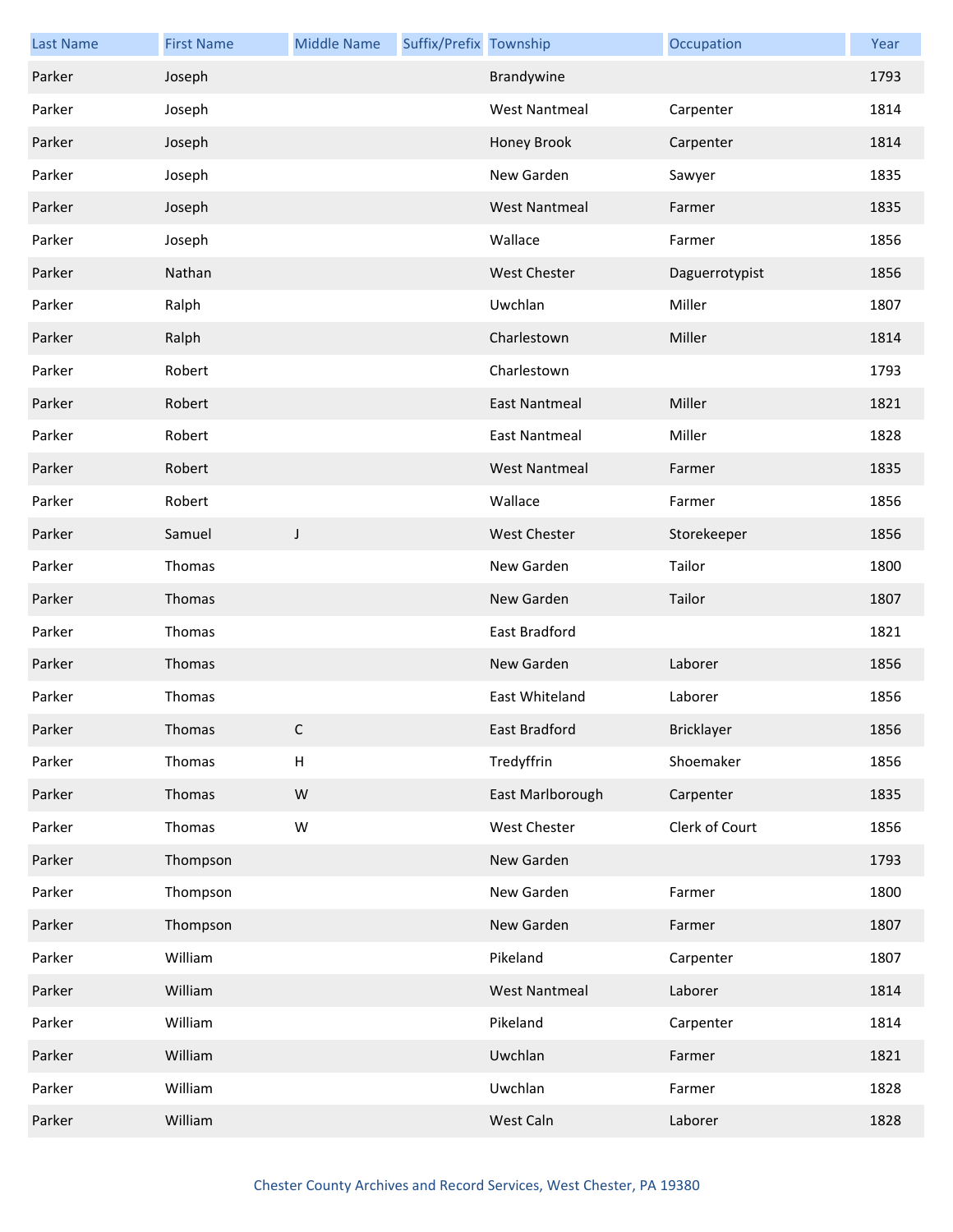| <b>Last Name</b> | <b>First Name</b> | <b>Middle Name</b> | Suffix/Prefix Township |                      | Occupation            | Year |
|------------------|-------------------|--------------------|------------------------|----------------------|-----------------------|------|
| Parker           | William           |                    |                        | West Caln            | Laborer               | 1835 |
| Parker           | William           |                    |                        | Uwchlan              | Farmer                | 1835 |
| Parker           | William           |                    |                        | Uwchlan              | Farmer                | 1856 |
| Parker           | William           | W                  |                        | Pennsbury            | Farmer                | 1856 |
| Parker           | Wisler            |                    |                        | Pennsbury            | Farmer                | 1814 |
| Parker           | Wistar            |                    |                        | Pikeland             |                       | 1821 |
| Parker           | Wister            |                    |                        | Pennsbury            | Farmer                | 1828 |
| Parker           | Wister            |                    |                        | Pennsbury            | Farmer                | 1835 |
| Parkes           | James             |                    |                        | <b>East Nantmeal</b> |                       | 1793 |
| Parkinson        | Rebecca           |                    |                        | <b>West Chester</b>  | Lady                  | 1856 |
| Parkinson        | Thomas            |                    |                        | Phoenixville         | Spinner               | 1856 |
| Parks            | Abiah             |                    |                        | East Caln            | Farmer                | 1800 |
| Parks            | Abiah             |                    |                        | East Caln            | Farmer                | 1807 |
| Parks            | James             |                    |                        | <b>East Nantmeal</b> | Laborer               | 1800 |
| Parks            | James             |                    |                        | <b>East Nantmeal</b> | Laborer               | 1807 |
| Parks            | John              |                    |                        | West Caln            |                       | 1793 |
| Parks            | John              |                    |                        | Lower Oxford         |                       | 1814 |
| Parks            | Jonathan          |                    |                        | East Caln            | Farmer                | 1807 |
| Parks            | Malachi           |                    |                        | East Caln            | Farmer                | 1807 |
| Parks            | Thomas            |                    |                        | East Caln            | Farmer                | 1800 |
| Parks            | Thomas            |                    |                        | East Caln            | Farmer                | 1807 |
| Parks            | Thomas            | Α.                 |                        | East Caln            | Farmer                | 1800 |
| Parks            | Thomas            | R.                 |                        | East Caln            | Farmer                | 1807 |
| Parks            | William           |                    |                        | East Caln            | Hatter                | 1800 |
| Parks            | William           |                    |                        | East Caln            | Barkeep               | 1807 |
| Parlaman         | Edward            |                    |                        | <b>East Nantmeal</b> | Moulder               | 1835 |
| Parlament        | Edward            |                    |                        | East Nantmeal        | Carter                | 1821 |
| Parliament       | Edward            |                    |                        | Warwick              | Moulder               | 1856 |
| Parliman         | Edward            |                    |                        | <b>East Nantmeal</b> | Laborer               | 1828 |
| Parlington       | Robert            |                    |                        | West Marlborough     | <b>Cotton Spinner</b> | 1828 |
| Parmela          | Asa               |                    |                        | London Grove         |                       | 1800 |
| Parmer           | George            |                    |                        | East Nottingham      |                       | 1856 |
| Parmer           | Jacob             |                    |                        | East Nottingham      |                       | 1856 |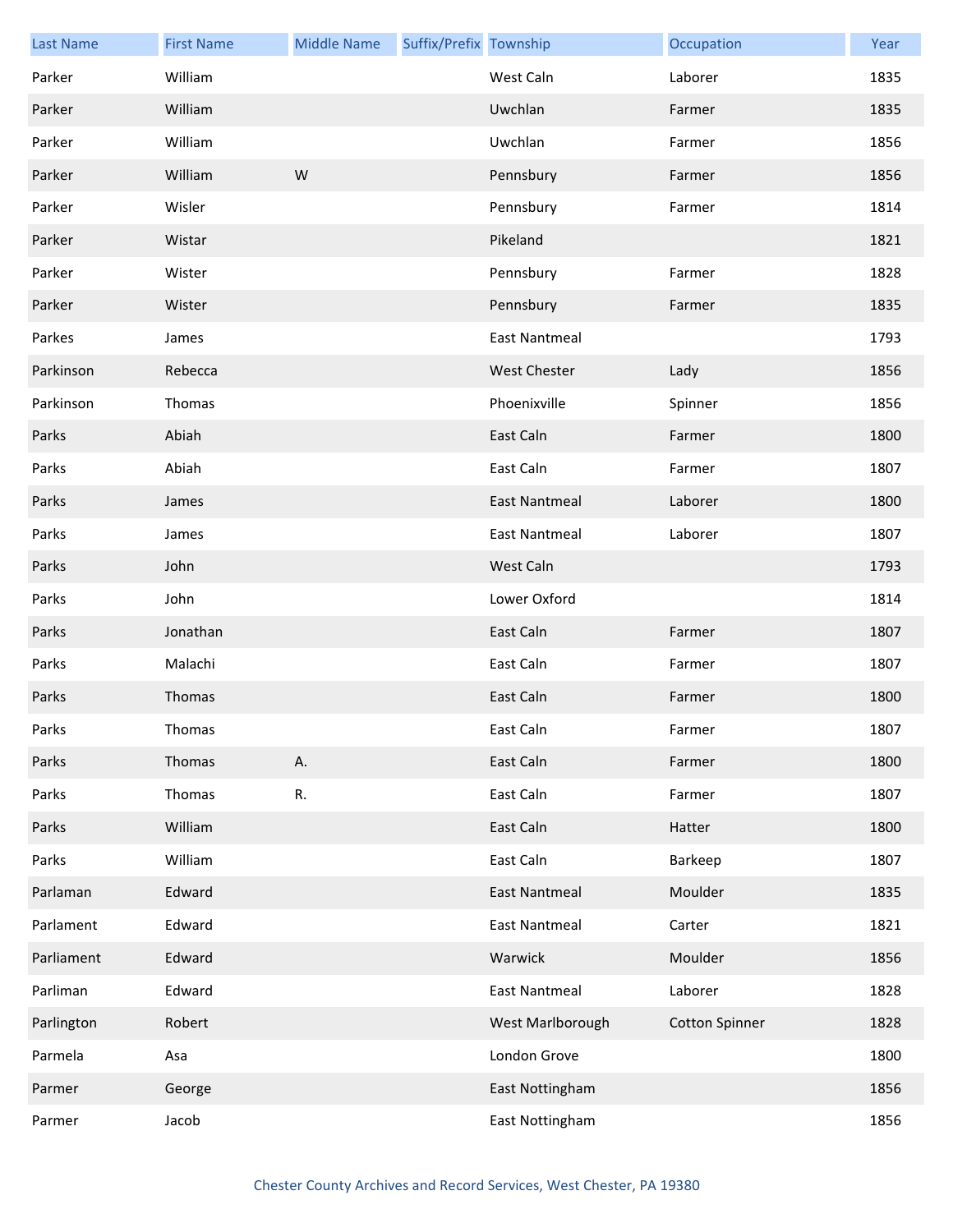| <b>Last Name</b> | <b>First Name</b> | <b>Middle Name</b> | Suffix/Prefix Township |                      | Occupation   | Year |
|------------------|-------------------|--------------------|------------------------|----------------------|--------------|------|
| Parmer           | Joseph            |                    |                        | Brandywine           | Cooper       | 1835 |
| Parmer           | Miflin            |                    |                        | Charlestown          | Blacksmith   | 1835 |
| Parmer           | Samuel            |                    |                        | Pennsbury            | Farmer       | 1835 |
| Parnell          | Bedwell           |                    |                        | Lower Oxford         | Laborer      | 1835 |
| Parnsley         | Benjamin          |                    |                        | New Garden           | Laborer      | 1828 |
| Parris           | Mildolla          |                    |                        | Lower Oxford         | Laborer      | 1856 |
| Parrish          | Charles           | W.                 | Dr.                    | West Bradford        | Doctor       | 1828 |
| Parrot           | Isaac             |                    |                        | Lower Oxford         | Weaver       | 1828 |
| Parry            | Caleb             |                    |                        | Westtown             | Tanner       | 1814 |
| Parry            | Caleb             |                    |                        | Westtown             | Laborer      | 1821 |
| Parry            | Caleb             |                    |                        | Westtown             | Laborer      | 1828 |
| Parry            | Caleb             |                    |                        | Pennsbury            | Tanner       | 1835 |
| Parry            | George            |                    |                        | <b>West Bradford</b> | Laborer      | 1856 |
| Parry            | Gibbons           |                    |                        | Schuylkill           | Teacher      | 1828 |
| Parry            | John              |                    |                        | Goshen               |              | 1793 |
| Parry            | John              |                    |                        | Westtown             | Farmer       | 1814 |
| Parry            | John              |                    |                        | Birmingham           | Farmer       | 1821 |
| Parry            | John              |                    |                        | East Whiteland       | Blacksmith   | 1856 |
| Parry            | John              |                    |                        | East Goshen          | Farmer       | 1856 |
| Parry            | Joseph            |                    |                        | Westtown             | Farmer       | 1814 |
| Parry            | Joseph            |                    |                        | East Caln            | Farmer       | 1821 |
| Parry            | Joseph            |                    |                        | Westtown             | Farmer       | 1821 |
| Parry            | Joseph            |                    |                        | Westtown             | Farmer       | 1828 |
| Parry            | Oliver            |                    |                        | East Goshen          | Farmer       | 1856 |
| Parry            | Robert            |                    |                        | Westtown             | Schoolmaster | 1814 |
| Parson           | William           |                    |                        | New London           | Laborer      | 1828 |
| Parson           | William           |                    |                        | Easttown             | Carpenter    | 1856 |
| Parsons          | Samuel            |                    |                        | East Bradford        | Laborer      | 1835 |
| Parsons          | Samuel            |                    |                        | Honeybrook           | Sexton       | 1856 |
| Parsons          | William           |                    |                        | Easttown             | Carpenter    | 1835 |
| Parsons          | William           |                    |                        | Willistown           | Farmer       | 1856 |
| Parsune          | Henry             |                    |                        | Vincent              |              | 1793 |
| Paschal          | Abraham           | J                  |                        | Charlestown          | Farmer       | 1856 |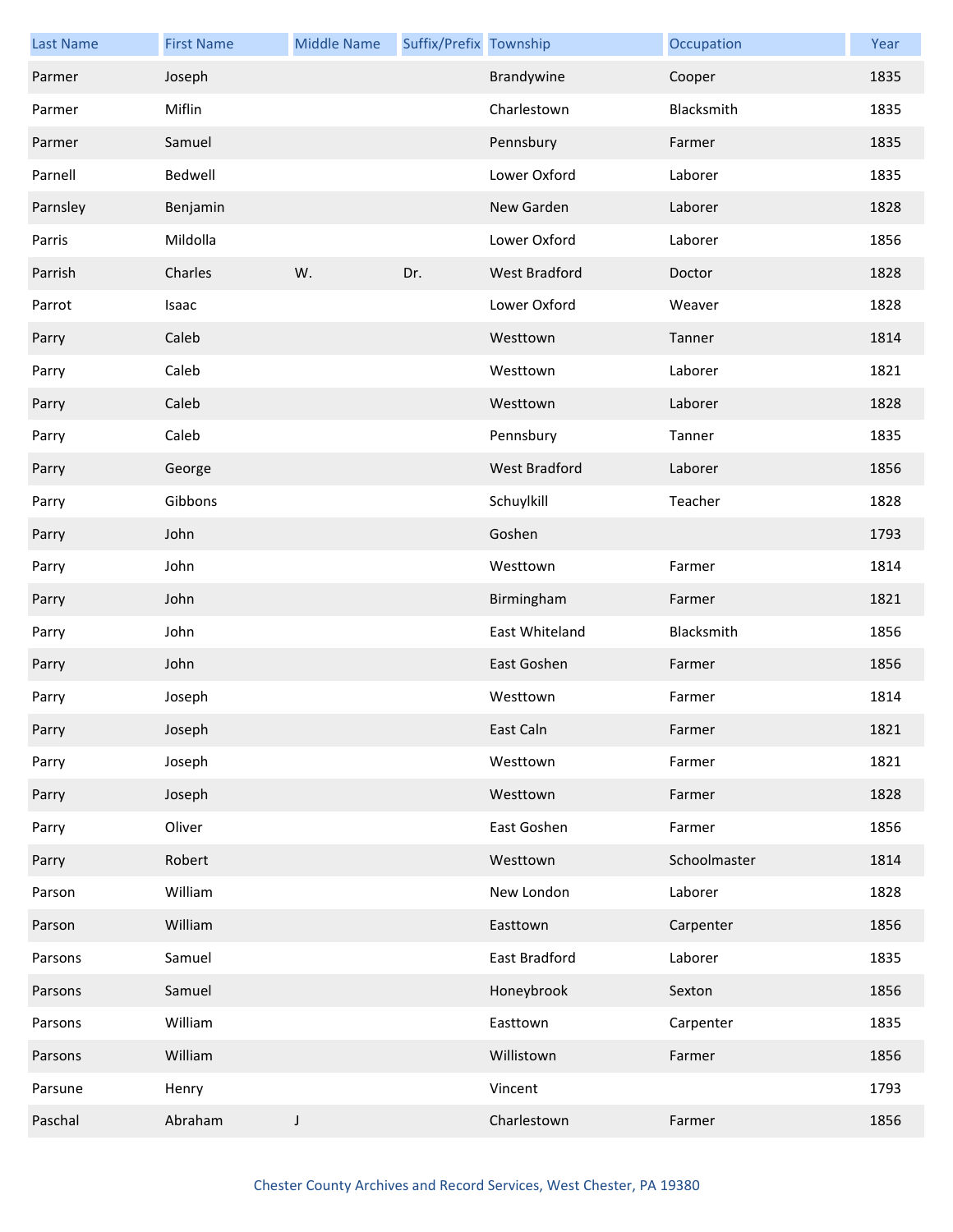| <b>Last Name</b> | <b>First Name</b> | <b>Middle Name</b> | Suffix/Prefix Township |                  | Occupation   | Year |
|------------------|-------------------|--------------------|------------------------|------------------|--------------|------|
| Pascson          | Timothy           |                    |                        | Sadsbury         | Merchant     | 1856 |
| Pasmore          | Abiah             |                    |                        | Penn             | Farmer       | 1835 |
| Pasmore          | George            |                    |                        | Kennett          | Farmer       | 1807 |
| Pasmore          | George            |                    |                        | East Fallowfield | Farmer       | 1835 |
| Pasmore          | Hugh              |                    |                        | Kennett          | Farmer       | 1835 |
| Pasmore          | John              |                    |                        | London Grove     | Farmer       | 1835 |
| Pasmore          | Joseph            |                    |                        | Newlin           | Gentleman    | 1856 |
| Pasmore          | Mansel            |                    |                        | East Fallowfield | Farmer       | 1835 |
| Pasmore          | Margaret          |                    |                        | London Grove     | Housekeeper  | 1835 |
| Pasmore          | Mary              |                    |                        | Willistown       | Retired lady | 1856 |
| Pass             | Frederick         |                    |                        | East Marlborough |              | 1793 |
| Pass             | Frederick         |                    |                        | New Garden       | Farmer       | 1800 |
| Pass             | Frederick         |                    |                        | New Garden       | Laborer      | 1807 |
| Pass             | Frederick         |                    |                        | New Garden       | Laborer      | 1814 |
| Pass             | Frederick         |                    |                        | New Garden       | Carpenter    | 1856 |
| Pass             | George            |                    |                        | West Marlborough | Farmer       | 1807 |
| Pass             | George            |                    |                        | Sadsbury         |              | 1835 |
| Pass             | Isaac             |                    |                        | New Garden       | Wheelwright  | 1828 |
| Pass             | Isaac             |                    |                        | New Garden       | Wheelwright  | 1835 |
| Pass             | Jacob             |                    |                        | East Marlborough | Farmer       | 1807 |
| Pass             | Jacob             |                    |                        | East Marlborough | Farmer       | 1814 |
| Pass             | Jacob             |                    |                        | East Marlborough | Farmer       | 1821 |
| Pass             | John              |                    |                        | New Garden       | Laborer      | 1821 |
| Pass             | John              |                    |                        | New Garden       | Laborer      | 1828 |
| Pass             | John              |                    |                        | New Garden       | Laborer      | 1835 |
| Pass             | John              |                    |                        | New Garden       | Farmer       | 1856 |
| Pass             | Susannah          |                    |                        | East Marlborough |              | 1828 |
| Pass             | Thomas            |                    |                        | New Garden       | Cordwainer   | 1828 |
| Passmore         | A                 | M                  |                        | East Nottingham  | Farmer       | 1856 |
| Passmore         | Abiah             |                    |                        | London Grove     | Carpenter    | 1807 |
| Passmore         | Abiah             |                    |                        | London Grove     | Farmer       | 1814 |
| Passmore         | Abiah             |                    |                        | London Grove     | Farmer       | 1821 |
| Passmore         | Abiah             |                    |                        | Penn             | Farmer       | 1828 |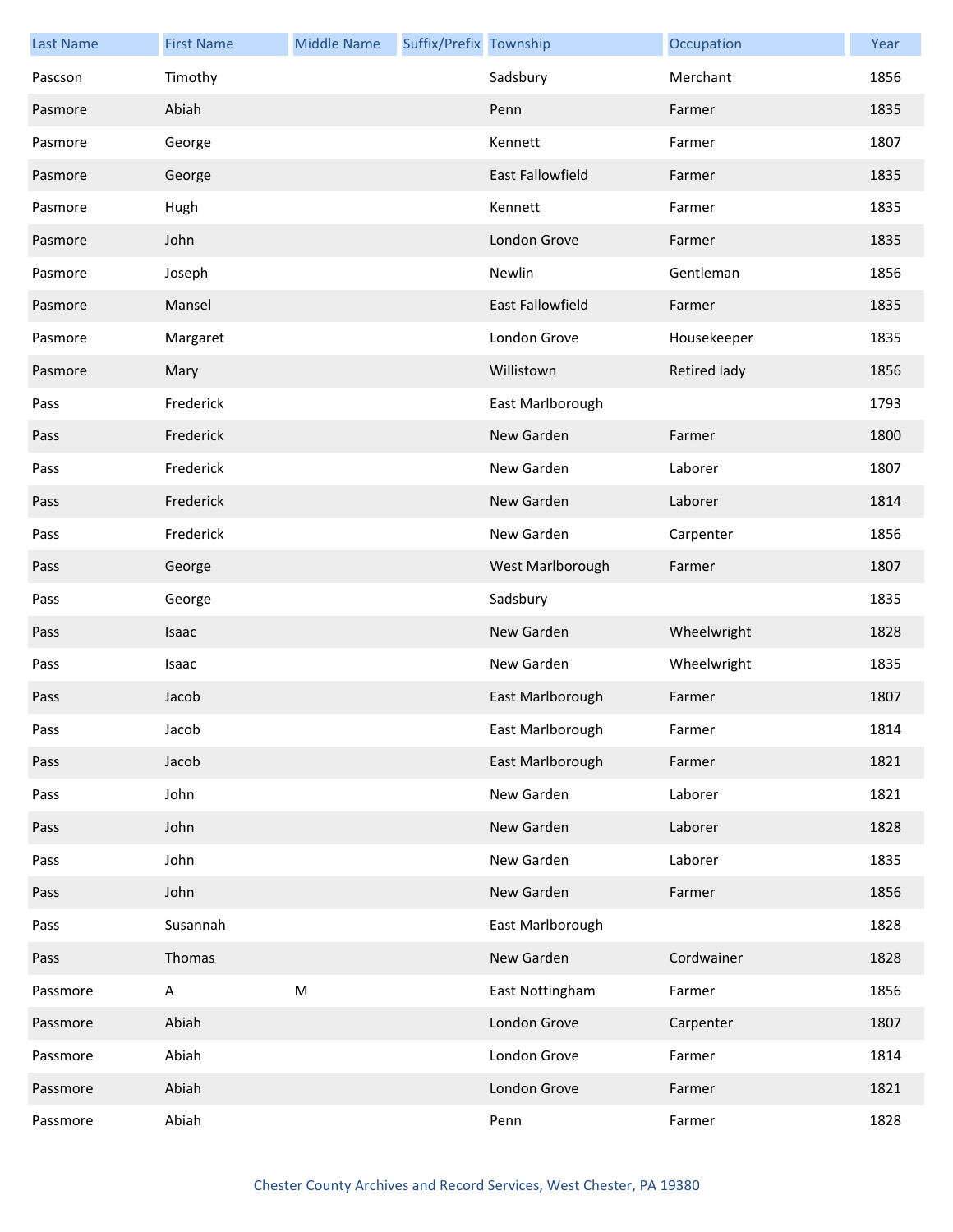| <b>Last Name</b> | <b>First Name</b> | <b>Middle Name</b> | Suffix/Prefix Township |                  | Occupation      | Year |
|------------------|-------------------|--------------------|------------------------|------------------|-----------------|------|
| Passmore         | Andrew            | M.                 |                        | East Nottingham  | Farmer          | 1828 |
| Passmore         | Benjamin          | J                  |                        | East Nottingham  | Merchant tailor | 1835 |
| Passmore         | Benjamin          | J                  |                        | West Chester     | Clerk           | 1856 |
| Passmore         | Benjamin          | J.                 |                        | West Nottingham  | Storekeeper     | 1828 |
| Passmore         | $\mathsf{C}$      | J                  |                        | Kennett          | Farmer          | 1856 |
| Passmore         | Carleton          |                    |                        | Kennett          | Farmer          | 1835 |
| Passmore         | Carlton           |                    |                        | Kennett          | Farmer          | 1828 |
| Passmore         | Carlton           |                    |                        | Kennett          | Farmer          | 1856 |
| Passmore         | Charles           |                    |                        | Newlin           | Farmer          | 1856 |
| Passmore         | Edward            |                    |                        | Kennett          | Farmer          | 1856 |
| Passmore         | Elizabeth         |                    |                        | Newlin           |                 | 1856 |
| Passmore         | Ellis             |                    |                        | West Marlborough |                 | 1793 |
| Passmore         | Ellis             |                    |                        | London Grove     |                 | 1800 |
| Passmore         | Ellis             |                    |                        | New London       | Ironmaster      | 1807 |
| Passmore         | Ellis             |                    |                        | New London       | Ironmaster      | 1814 |
| Passmore         | Enoch             |                    |                        | Kennett          |                 | 1793 |
| Passmore         | Enoch             |                    |                        | East Fallowfield |                 | 1793 |
| Passmore         | Enoch             |                    |                        | Kennett          | Farmer          | 1800 |
| Passmore         | Enoch             |                    |                        | Kennett          | Tailor          | 1835 |
| Passmore         | Enoch             |                    |                        | Kennett Square   | Farmer          | 1856 |
| Passmore         | George            |                    |                        | West Marlborough |                 | 1793 |
| Passmore         | George            |                    | Jr.                    | Kennett          |                 | 1793 |
| Passmore         | George            |                    |                        | Kennett          |                 | 1793 |
| Passmore         | George            |                    |                        | London Grove     |                 | 1793 |
| Passmore         | George            |                    |                        | Kennett          |                 | 1800 |
| Passmore         | George            |                    |                        | London Grove     |                 | 1800 |
| Passmore         | George            |                    |                        | West Marlborough |                 | 1800 |
| Passmore         | George            |                    |                        | Kennett          | Farmer          | 1807 |
| Passmore         | George            |                    |                        | East Fallowfield | Husbandman      | 1807 |
| Passmore         | George            |                    |                        | London Grove     | Farmer          | 1807 |
| Passmore         | George            |                    |                        | East Fallowfield | Farmer          | 1814 |
| Passmore         | George            |                    |                        | London Grove     | Farmer          | 1814 |
| Passmore         | George            |                    |                        | Kennett          | Farmer          | 1814 |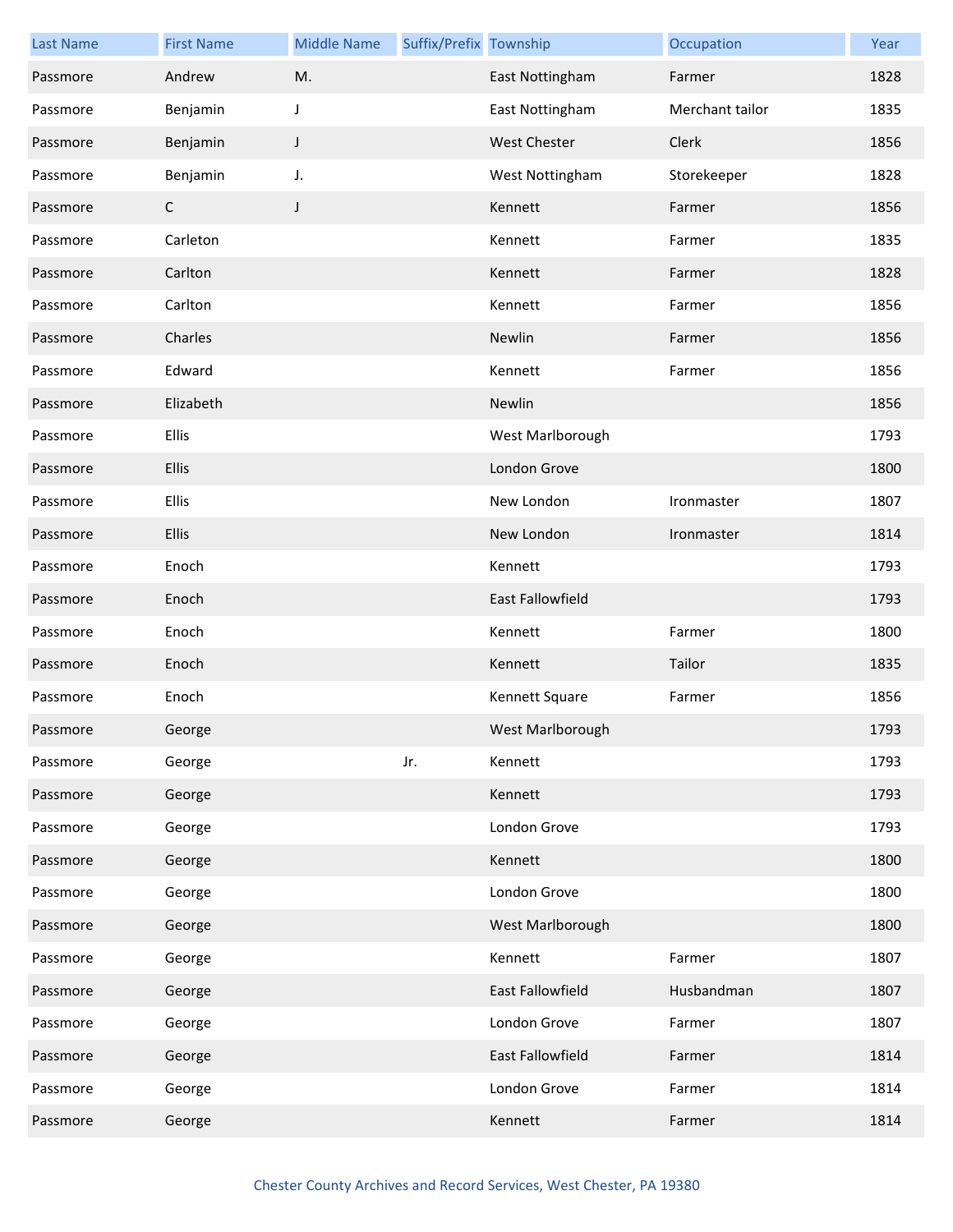| <b>Last Name</b> | <b>First Name</b> | <b>Middle Name</b> | Suffix/Prefix Township |                         | Occupation   | Year |
|------------------|-------------------|--------------------|------------------------|-------------------------|--------------|------|
| Passmore         | George            |                    |                        | London Grove            | Farmer       | 1821 |
| Passmore         | George            |                    |                        | Kennett                 | Farmer       | 1821 |
| Passmore         | George            |                    | Sr.                    | <b>East Fallowfield</b> | Farmer       | 1821 |
| Passmore         | George            |                    | Jr.                    | East Fallowfield        | Farmer       | 1821 |
| Passmore         | George            |                    |                        | Kennett                 | Farmer       | 1828 |
| Passmore         | George            |                    |                        | <b>East Fallowfield</b> | Farmer       | 1828 |
| Passmore         | George            |                    |                        | London Grove            | Farmer       | 1828 |
| Passmore         | George            |                    |                        | Kennett                 | Farmer       | 1835 |
| Passmore         | George            | S                  |                        | London Britain          | Farmer       | 1835 |
| Passmore         | George            | S                  |                        | London Britain          | Farmer       | 1856 |
| Passmore         | George            | S.                 |                        | London Grove            | Farmer       | 1821 |
| Passmore         | George            | S.                 |                        | West Marlborough        | Farmer       | 1828 |
| Passmore         | George            | Stroud             |                        | London Grove            | Farmer       | 1814 |
| Passmore         | Hugh              |                    |                        | Kennett                 | Teacher      | 1821 |
| Passmore         | Hugh              |                    |                        | Pennsbury               | Schoolmaster | 1828 |
| Passmore         | Hugh              |                    |                        | Pennsbury               | Farmer       | 1856 |
| Passmore         | Irwin             |                    |                        | New Garden              | Mason        | 1856 |
| Passmore         | James             |                    |                        | Kennett                 |              | 1793 |
| Passmore         | James             |                    |                        | Kennett                 | Farmer       | 1807 |
| Passmore         | James             |                    |                        | Kennett                 | Farmer       | 1814 |
| Passmore         | James             |                    |                        | Kennett                 | Farmer       | 1821 |
| Passmore         | James             |                    |                        | Kennett                 | Farmer       | 1828 |
| Passmore         | James             |                    |                        | Kennett                 | Farmer       | 1835 |
| Passmore         | Jane              | Ann                |                        | London Grove            | Farmer       | 1856 |
| Passmore         | John              |                    |                        | West Marlborough        |              | 1793 |
| Passmore         | John              |                    |                        | London Grove            | Farmer       | 1807 |
| Passmore         | John              |                    |                        | London Grove            | Farmer       | 1814 |
| Passmore         | John              |                    |                        | London Grove            | Farmer       | 1821 |
| Passmore         | John              |                    |                        | London Grove            | Farmer       | 1828 |
| Passmore         | John              |                    |                        | Newlin                  | Carpenter    | 1835 |
| Passmore         | John              |                    |                        | Newlin                  | Farmer       | 1856 |
| Passmore         | John              | ${\sf W}$          |                        | West Nottingham         |              | 1835 |
| Passmore         | John              | W.                 |                        | West Nottingham         | Carpenter    | 1828 |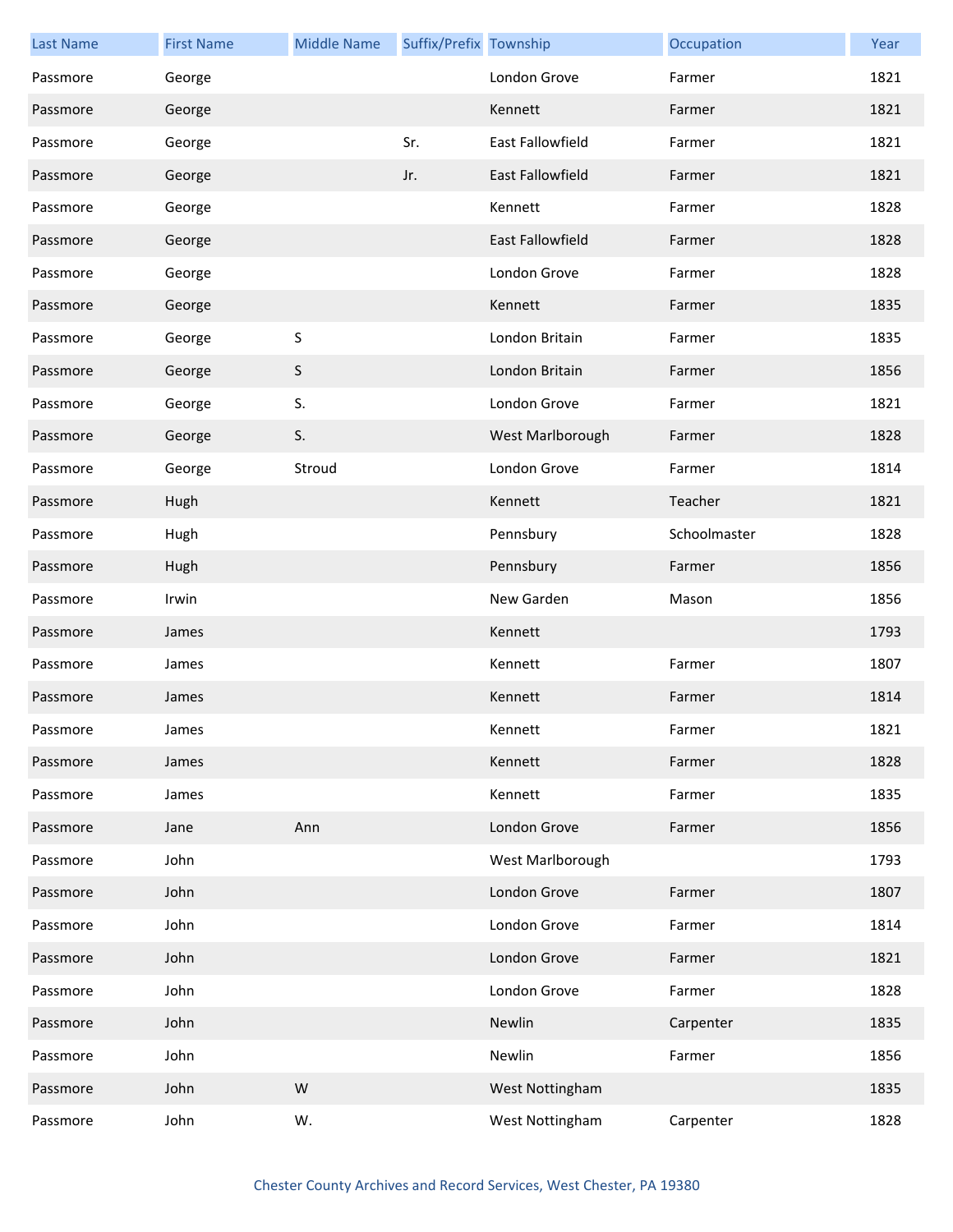| <b>Last Name</b> | <b>First Name</b> | <b>Middle Name</b> | Suffix/Prefix Township |                         | Occupation              | Year |
|------------------|-------------------|--------------------|------------------------|-------------------------|-------------------------|------|
| Passmore         | Joseph            |                    |                        | Newlin                  | Carpenter               | 1828 |
| Passmore         | Joseph            |                    |                        | Newlin                  | Carpenter               | 1835 |
| Passmore         | Joseph            |                    |                        | Newlin                  | Farmer                  | 1835 |
| Passmore         | Joseph            |                    |                        | East Goshen             | Farmer                  | 1856 |
| Passmore         | Joseph            |                    |                        | Newlin                  | Farmer                  | 1856 |
| Passmore         | Levi              |                    |                        | Newlin                  | Farmer                  | 1807 |
| Passmore         | Levi              |                    |                        | Newlin                  | Farmer                  | 1814 |
| Passmore         | Levi              |                    |                        | Newlin                  | Farmer                  | 1821 |
| Passmore         | Levi              |                    |                        | Newlin                  | Farmer                  | 1828 |
| Passmore         | Levi              |                    |                        | Newlin                  | Farmer                  | 1835 |
| Passmore         | Levi              |                    |                        | Newlin                  | Farmer                  | 1856 |
| Passmore         | Levis             |                    |                        | West Marlborough        | Miller                  | 1856 |
| Passmore         | Lewis             |                    |                        | London Britain          | Laborer                 | 1856 |
| Passmore         | Mansel            |                    |                        | <b>East Fallowfield</b> | Farmer                  | 1821 |
| Passmore         | Mansyl            |                    |                        | <b>East Fallowfield</b> | Farmer                  | 1856 |
| Passmore         | Orpha             |                    |                        | Kennett                 | Lady                    | 1856 |
| Passmore         | Pennock           |                    |                        | London Grove            | Farmer                  | 1814 |
| Passmore         | Pennock           |                    |                        | Westtown                | Teacher                 | 1821 |
| Passmore         | Pennock           |                    |                        | Westtown                | Clerk                   | 1828 |
| Passmore         | Pennock           |                    |                        | Westtown                | Superintendent Westtown | 1835 |
| Passmore         | Pennock           |                    |                        | East Goshen             | Farmer                  | 1856 |
| Passmore         | $\mathsf{R}$      | Haines             |                        | West Chester            | Clerk                   | 1856 |
| Passmore         | Reuben            |                    |                        | Sadsbury                | Farmer                  | 1828 |
| Passmore         | Reuben            |                    |                        | West Fallowfield        | Farmer                  | 1835 |
| Passmore         | Reuben            |                    |                        | West Fallowfield        | Farmer                  | 1835 |
| Passmore         | Samuel            |                    |                        | East Nottingham         | Farmer                  | 1856 |
| Passmore         | Sarah             |                    |                        | East Marlborough        | Storekeeper             | 1835 |
| Passmore         | Sarah             |                    |                        | West Chester            | Lady                    | 1856 |
| Passmore         | Thomas            |                    |                        | West Marlborough        |                         | 1793 |
| Passmore         | Thomas            |                    |                        | West Marlborough        |                         | 1800 |
| Passmore         | Thomas            |                    |                        | West Marlborough        | Farmer                  | 1807 |
| Passmore         | Thomas            |                    |                        | West Marlborough        | Yeoman                  | 1814 |
| Passmore         | Thomas            |                    |                        | West Marlborough        | Farmer                  | 1821 |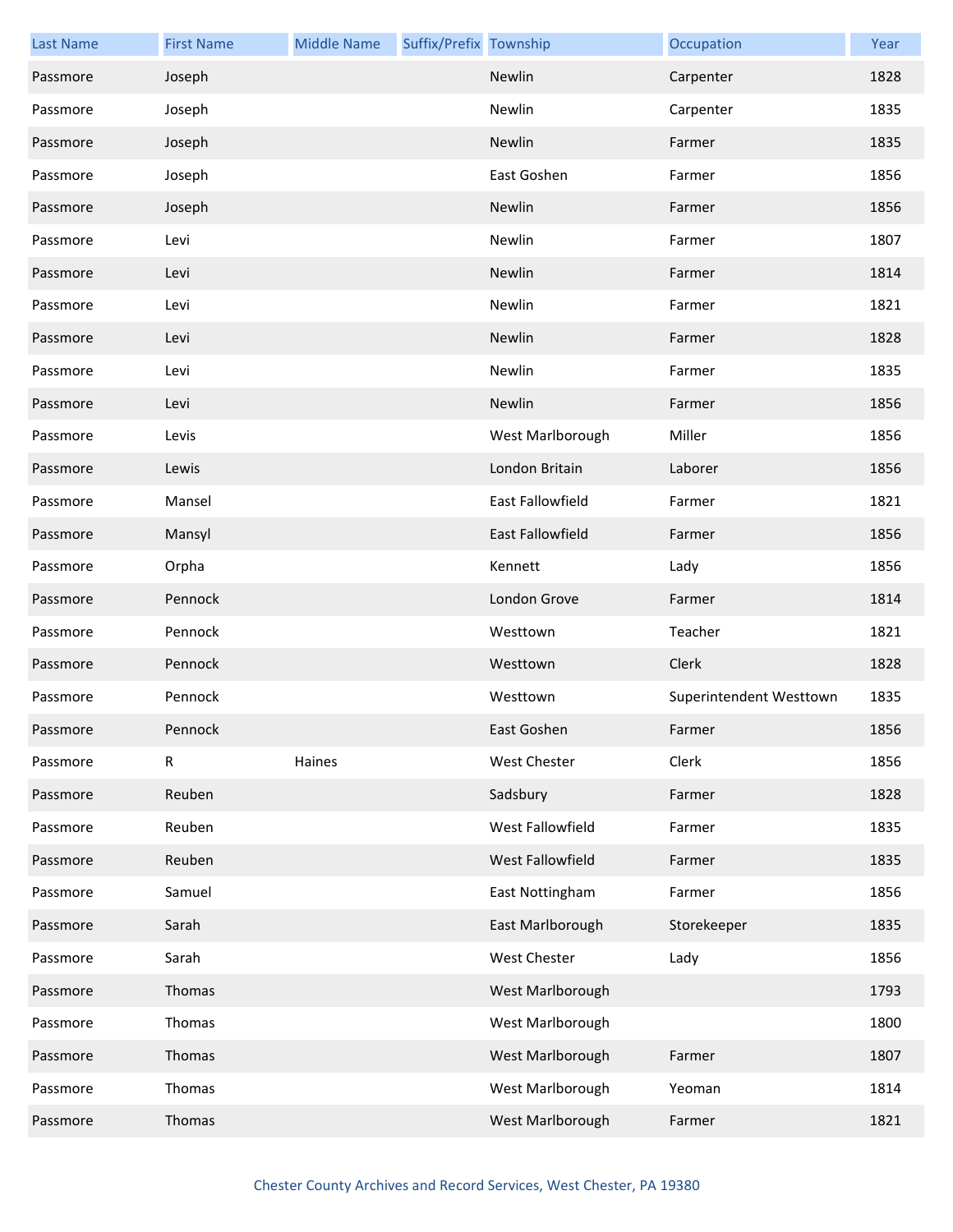| <b>Last Name</b> | <b>First Name</b> | <b>Middle Name</b> | Suffix/Prefix Township |                  | Occupation  | Year |
|------------------|-------------------|--------------------|------------------------|------------------|-------------|------|
| Passmore         | Thomas            |                    |                        | London Grove     | Farmer      | 1821 |
| Passmore         | Thomas            |                    | Jr.                    | London Grove     | Farmer      | 1828 |
| Passmore         | Thomas            |                    | Jr.                    | West Marlborough | Farmer      | 1828 |
| Passmore         | Thomas            |                    |                        | West Marlborough | Farmer      | 1828 |
| Passmore         | Thomas            |                    |                        | West Marlborough | Farmer      | 1835 |
| Passmore         | Thomas            |                    |                        | London Grove     | Farmer      | 1835 |
| Passmore         | Thomas            |                    | Jr.                    | West Marlborough | Farmer      | 1835 |
| Passmore         | Thomas            |                    |                        | London Grove     | Farmer      | 1856 |
| Passmore         | Thomas            |                    |                        | Newlin           | Farmer      | 1856 |
| Passmore         | William           |                    |                        | Kennett          |             | 1793 |
| Passmore         | William           |                    |                        | Kennett          | Farmer      | 1800 |
| Passmore         | William           |                    |                        | Newlin           | Farmer      | 1807 |
| Passmore         | William           |                    |                        | London Grove     | Farmer      | 1807 |
| Passmore         | William           |                    |                        | Kennett          | Farmer      | 1807 |
| Passmore         | William           |                    |                        | Kennett          | Farmer      | 1814 |
| Passmore         | William           |                    |                        | West Marlborough | Farmer      | 1814 |
| Passmore         | William           |                    |                        | Newlin           | Farmer      | 1814 |
| Passmore         | William           |                    |                        | New London       | Tanner      | 1821 |
| Passmore         | William           |                    |                        | Newlin           | Farmer      | 1821 |
| Passmore         | William           |                    |                        | West Marlborough | Farmer      | 1821 |
| Passmore         | William           |                    |                        | Newlin           | Farmer      | 1828 |
| Passmore         | William           |                    |                        | New Garden       | Tanner      | 1828 |
| Passmore         | William           |                    |                        | East Marlborough | Storekeeper | 1835 |
| Passmore         | William           |                    |                        | West Marlborough | Farmer      | 1835 |
| Passmore         | William           |                    |                        | Newlin           | Farmer      | 1835 |
| Passmore         | William           |                    |                        | Kennett          | Farmer      | 1835 |
| Passmore         | William           |                    |                        | New Garden       | Farmer      | 1835 |
| Passmore         | William           | P                  |                        | West Marlborough | Farmer      | 1856 |
| Passmore         | William           | Ρ.                 |                        | West Marlborough | Farmer      | 1828 |
| Past             | Phineas           |                    |                        | Easttown         | Farmer      | 1856 |
| Pasxson          | Philip            |                    |                        | East Bradford    | Farmer      | 1856 |
| Patchall         | Thomas            |                    |                        | London Britain   | Laborer     | 1856 |
| Patchel          | Frederick         |                    |                        | Charlestown      | Laborer     | 1835 |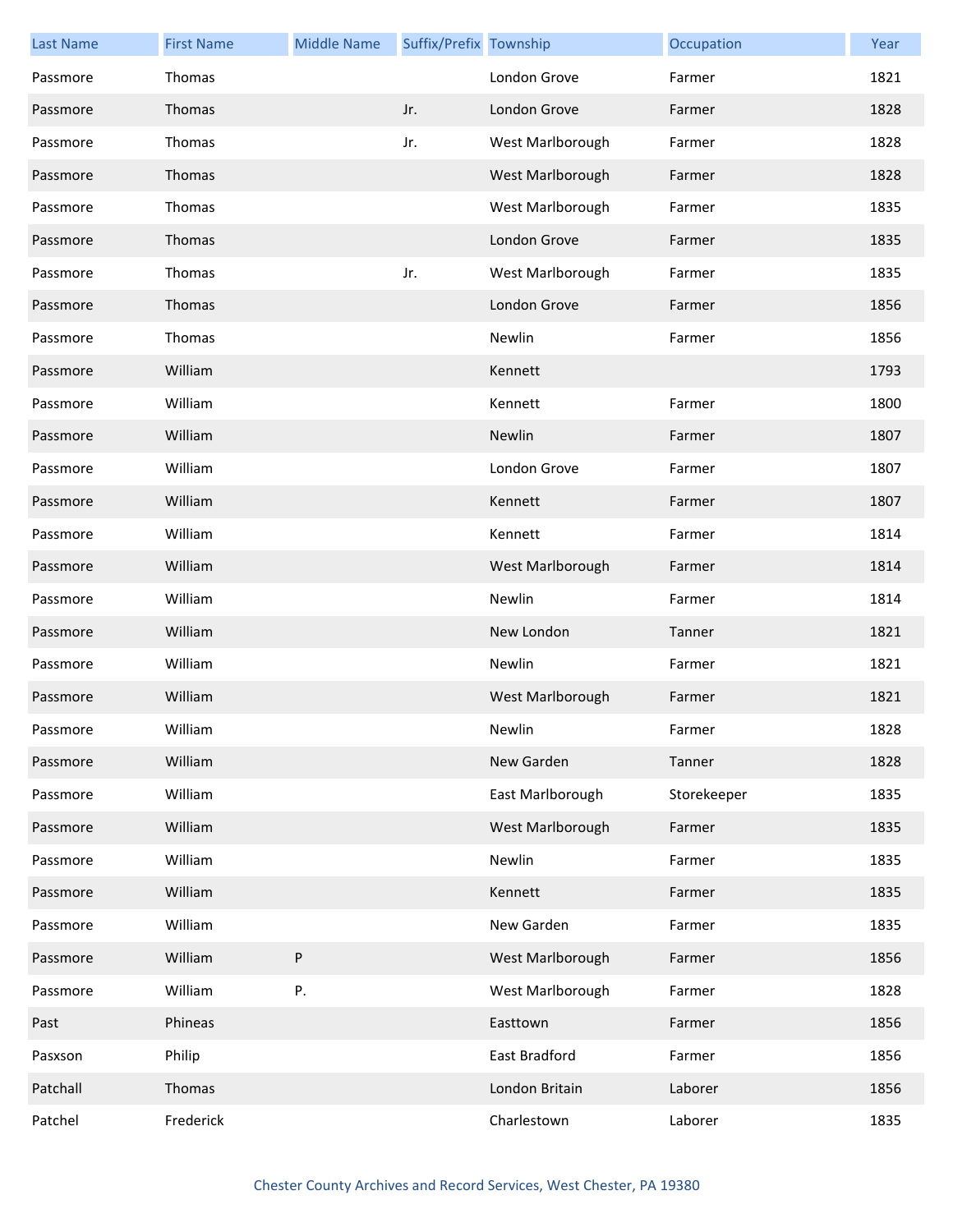| <b>Last Name</b> | <b>First Name</b> | <b>Middle Name</b> | Suffix/Prefix Township |                      | Occupation | Year |
|------------------|-------------------|--------------------|------------------------|----------------------|------------|------|
| Patchel          | George            |                    |                        | <b>West Chester</b>  | Weaver     | 1821 |
| Patchel          | George            |                    |                        | East Bradford        | Weaver     | 1828 |
| Patchel          | John              |                    |                        | <b>Upper Oxford</b>  | Laborer    | 1856 |
| Patchel          | Oswell            |                    |                        | <b>West Chester</b>  | Weaver     | 1821 |
| Patchel          | Thomas            |                    |                        | <b>West Chester</b>  | Weaver     | 1821 |
| Patchel          | William           |                    |                        | West Fallowfield     | Laborer    | 1835 |
| Patchell         | Edward            |                    |                        | Charlestown          | Weaver     | 1828 |
| Patchell         | Edward            |                    |                        | Pikeland             | Laborer    | 1835 |
| Patchell         | Frederick         |                    |                        | Charlestown          | Laborer    | 1828 |
| Patchell         | George            |                    |                        | West Bradford        | Weaver     | 1835 |
| Patchell         | John              |                    |                        | <b>West Chester</b>  | Trader     | 1835 |
| Patchell         | Thomas            |                    |                        | West Goshen          | Weaver     | 1828 |
| Patchet          | haen              |                    |                        | West Fallowfield     | Farmer     | 1835 |
| Patchet          | Henry             |                    |                        | West Fallowfield     | Farmer     | 1835 |
| Patchet          | John              |                    |                        | West Marlborough     | Farmer     | 1821 |
| Patchet          | William           |                    |                        | West Fallowfield     | Laborer    | 1835 |
| Patchett         | John              |                    |                        | West Marlborough     | Farmer     | 1828 |
| Patent           | James             |                    |                        | West Bradford        | Laborer    | 1856 |
| Paterson         | Abel              |                    |                        | East Caln            | Laborer    | 1856 |
| Paterson         | Abner             |                    |                        | Uwchlan              |            | 1800 |
| Paterson         | Chestnut          |                    |                        | Coventry             | Collier    | 1807 |
| Paterson         | James             |                    |                        | Goshen               |            | 1793 |
| Paterson         | John              |                    |                        | West Bradford        | Farmer     | 1828 |
| Paterson         | Joseph            |                    |                        | Willistown           | Laborer    | 1814 |
| Paterson         | Nathaniel         |                    |                        | East Nottingham      |            | 1800 |
| Paterson         | Samuel            |                    |                        | Charlestown          | Weaver     | 1835 |
| Paterson         | Thomas            |                    |                        | West Bradford        | Blacksmith | 1828 |
| Paton            | James             |                    |                        | London Grove         | Laborer    | 1856 |
| Patrick          | Clemens           |                    |                        | <b>East Nantmeal</b> | Laborer    | 1807 |
| Patrick          | David             |                    |                        | East Whiteland       | Weaver     | 1821 |
| Patrick          | David             |                    |                        | East Whiteland       | Laborer    | 1828 |
| Patrick          | David             | $\sf B$            |                        | Charlestown          | Farmer     | 1856 |
| Patrick          | Hugh              |                    |                        | West Fallowfield     | Miller     | 1821 |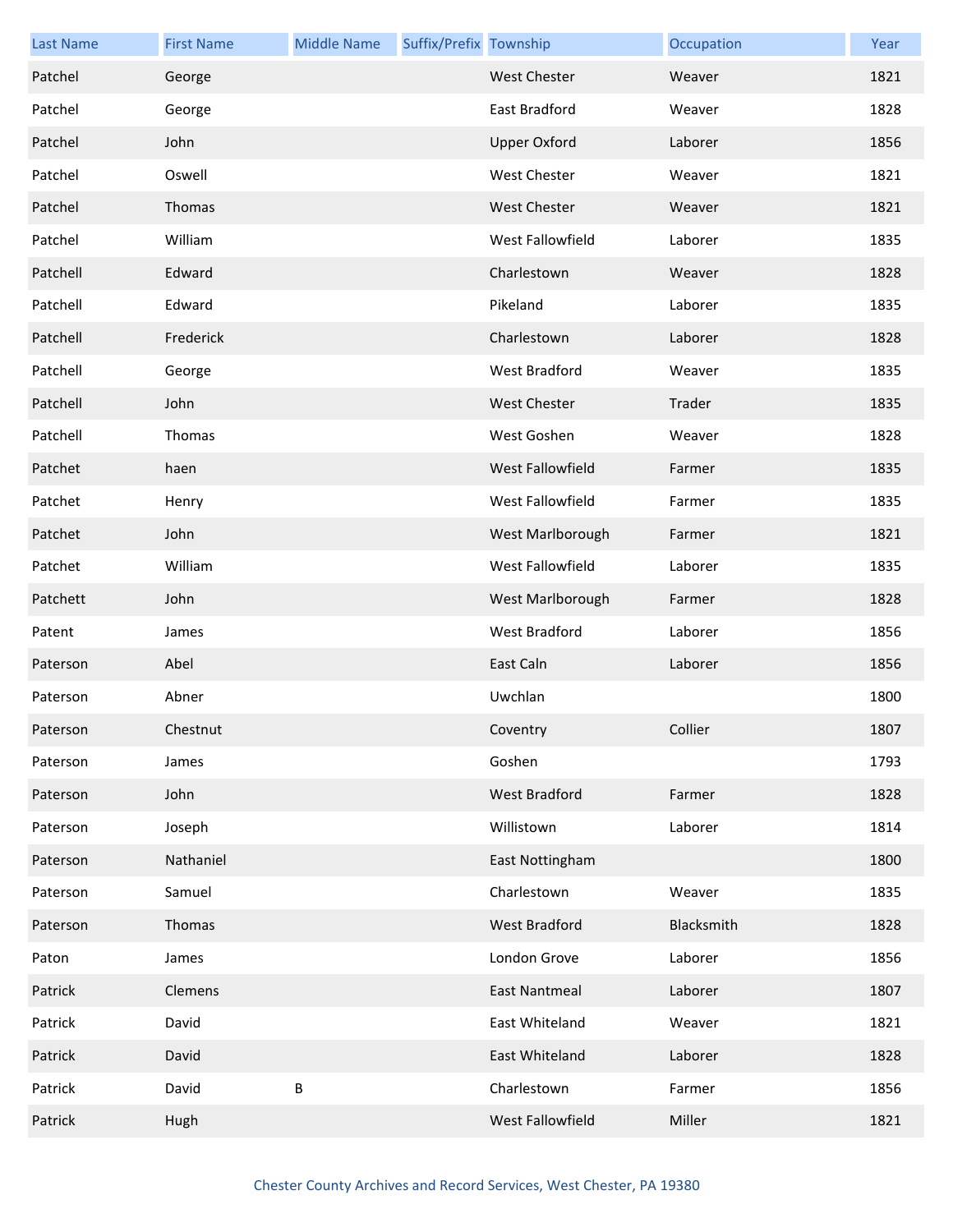| <b>Last Name</b> | <b>First Name</b> | <b>Middle Name</b> | Suffix/Prefix Township |                         | Occupation  | Year |
|------------------|-------------------|--------------------|------------------------|-------------------------|-------------|------|
| Patrick          | Hugh              | Scott              |                        | Lower Oxford            | Miller      | 1821 |
| Patrick          | John              |                    |                        | Charlestown             | Laborer     | 1821 |
| Patrick          | John              |                    |                        | Charlestown             | Farmer      | 1828 |
| Patrick          | John              |                    |                        | Charlestown             | Farmer      | 1835 |
| Patrick          | John              |                    |                        | Charlestown             | Farmer      | 1856 |
| Patrick          | William           | $\overline{A}$     |                        | Highland                | Shoemaker   | 1856 |
| Patten           | James             |                    |                        | East Nottingham         |             | 1800 |
| Patten           | James             |                    |                        | Lower Oxford            | Farmer      | 1821 |
| Patten           | James             |                    |                        | West Goshen             | Farmer      | 1828 |
| Patten           | James             | $\mathsf S$        |                        | <b>West Nantmeal</b>    | Farmer      | 1856 |
| Patten           | John              |                    |                        | Uwchlan                 | Weaver      | 1807 |
| Patten           | John              |                    |                        | <b>West Chester</b>     | Innkeeper   | 1814 |
| Patten           | John              |                    |                        | <b>West Chester</b>     | Innkeeper   | 1821 |
| Patten           | Mathew            |                    |                        | <b>West Chester</b>     | Gentleman   | 1821 |
| Patten           | Michel            |                    |                        | Birmingham              | Laborer     | 1856 |
| Patten           | Neal              |                    |                        | East Marlborough        | Laborer     | 1856 |
| Patten           | Robert            |                    |                        | West Marlborough        |             | 1793 |
| Patten           | William           |                    |                        | Honey Brook             |             | 1800 |
| Patten           | William           |                    |                        | <b>East Nantmeal</b>    | Wheelwright | 1828 |
| Patten           | William           | C.                 |                        | <b>West Fallowfield</b> | Weaver      | 1828 |
| Patterson        | (Widow)           |                    |                        | Londonderry             |             | 1807 |
| Patterson        | Abner             |                    |                        | West Whiteland          | Laborer     | 1800 |
| Patterson        | Abner             |                    |                        | East Whiteland          | Laborer     | 1807 |
| Patterson        | Abner             |                    |                        | Goshen                  | Farmer      | 1807 |
| Patterson        | Abner             |                    |                        | East Whiteland          | Laborer     | 1814 |
| Patterson        | Abner             |                    |                        | East Goshen             | Laborer     | 1821 |
| Patterson        | Abner             |                    |                        | East Whiteland          | Farmer      | 1828 |
| Patterson        | Abner             |                    |                        | East Whiteland          | Laborer     | 1835 |
| Patterson        | Abraham           |                    |                        | West Goshen             |             | 1821 |
| Patterson        | Abraham           |                    |                        | East Whiteland          | Farmer      | 1856 |
| Patterson        | Abram             |                    |                        | East Goshen             | Laborer     | 1828 |
| Patterson        | Abram             |                    |                        | East Whiteland          | Plasterer   | 1835 |
| Patterson        | Amor              |                    |                        | East Whiteland          | Farmer      | 1828 |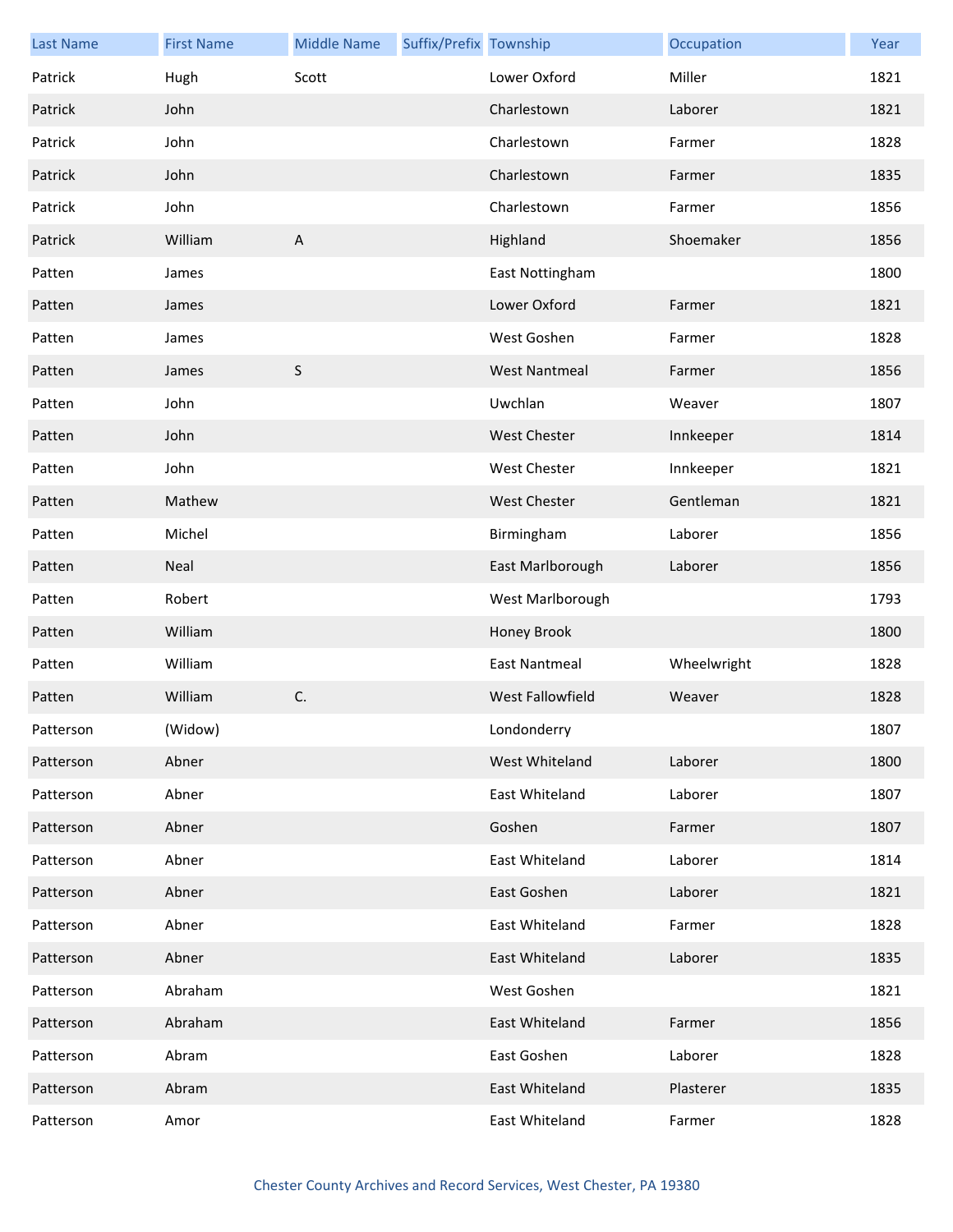| <b>Last Name</b> | <b>First Name</b> | <b>Middle Name</b> | Suffix/Prefix Township |                      | Occupation     | Year |
|------------------|-------------------|--------------------|------------------------|----------------------|----------------|------|
| Patterson        | Amor              |                    |                        | East Whiteland       | Plasterer      | 1828 |
| Patterson        | Andrew            |                    |                        | Willistown           | Laborer        | 1807 |
| Patterson        | Andrew            |                    |                        | Tredyffrin           | Laborer        | 1821 |
| Patterson        | Charles           |                    |                        | East Whiteland       | Laborer        | 1856 |
| Patterson        | Chesnut           |                    |                        | Coventry             | Laborer        | 1828 |
| Patterson        | Chesnut           |                    |                        | East Nantmeal        | Laborer        | 1835 |
| Patterson        | Chestnut          |                    |                        | Coventry             | <b>Butcher</b> | 1821 |
| Patterson        | Daniel            | $\sf S$            |                        | West Whiteland       | Minister       | 1856 |
| Patterson        | David             |                    |                        | East Whiteland       |                | 1814 |
| Patterson        | David             |                    |                        | East Whiteland       | Mason          | 1814 |
| Patterson        | David             |                    |                        | <b>East Nantmeal</b> | Farmer         | 1856 |
| Patterson        | David             |                    |                        | West Chester         | Laborer        | 1856 |
| Patterson        | Eli               |                    |                        | Goshen               | Farmer         | 1807 |
| Patterson        | Eli               |                    |                        | Willistown           | Laborer        | 1814 |
| Patterson        | Eli               |                    |                        | East Goshen          | Laborer        | 1821 |
| Patterson        | Eli               |                    |                        | East Goshen          | Farmer         | 1828 |
| Patterson        | Eli               |                    |                        | East Goshen          | Farmer         | 1835 |
| Patterson        | Elis              |                    |                        | Newlin               | Farmer         | 1856 |
| Patterson        | Ellis             |                    |                        | West Bradford        | Smith          | 1814 |
| Patterson        | Ellis             |                    |                        | East Bradford        | Smith          | 1821 |
| Patterson        | <b>Ellis</b>      |                    |                        | Newlin               | Blacksmith     | 1828 |
| Patterson        | Ellis             |                    |                        | Newlin               | Blacksmith     | 1835 |
| Patterson        | Elton             |                    |                        | East Whiteland       | Shoemaker      | 1856 |
| Patterson        | Emmer             |                    |                        | East Whiteland       | Farmer         | 1821 |
| Patterson        | Emmor             |                    |                        | East Whiteland       |                | 1800 |
| Patterson        | Emmor             |                    |                        | East Whiteland       | Lime burner    | 1835 |
| Patterson        | Emmor             |                    | Jr.                    | East Whiteland       | Plasterer      | 1835 |
| Patterson        | Emor              |                    |                        | East Whiteland       | Shoemaker      | 1807 |
| Patterson        | Emor              |                    |                        | East Whiteland       | Laborer        | 1814 |
| Patterson        | Frazer            | Smith              |                        | West Goshen          | Laborer        | 1856 |
| Patterson        | Garrett           |                    |                        | East Whiteland       | Weaver         | 1814 |
| Patterson        | Garrett           |                    |                        | West Whiteland       | Weaver         | 1821 |
| Patterson        | Garrett           |                    |                        | East Whiteland       | Laborer        | 1835 |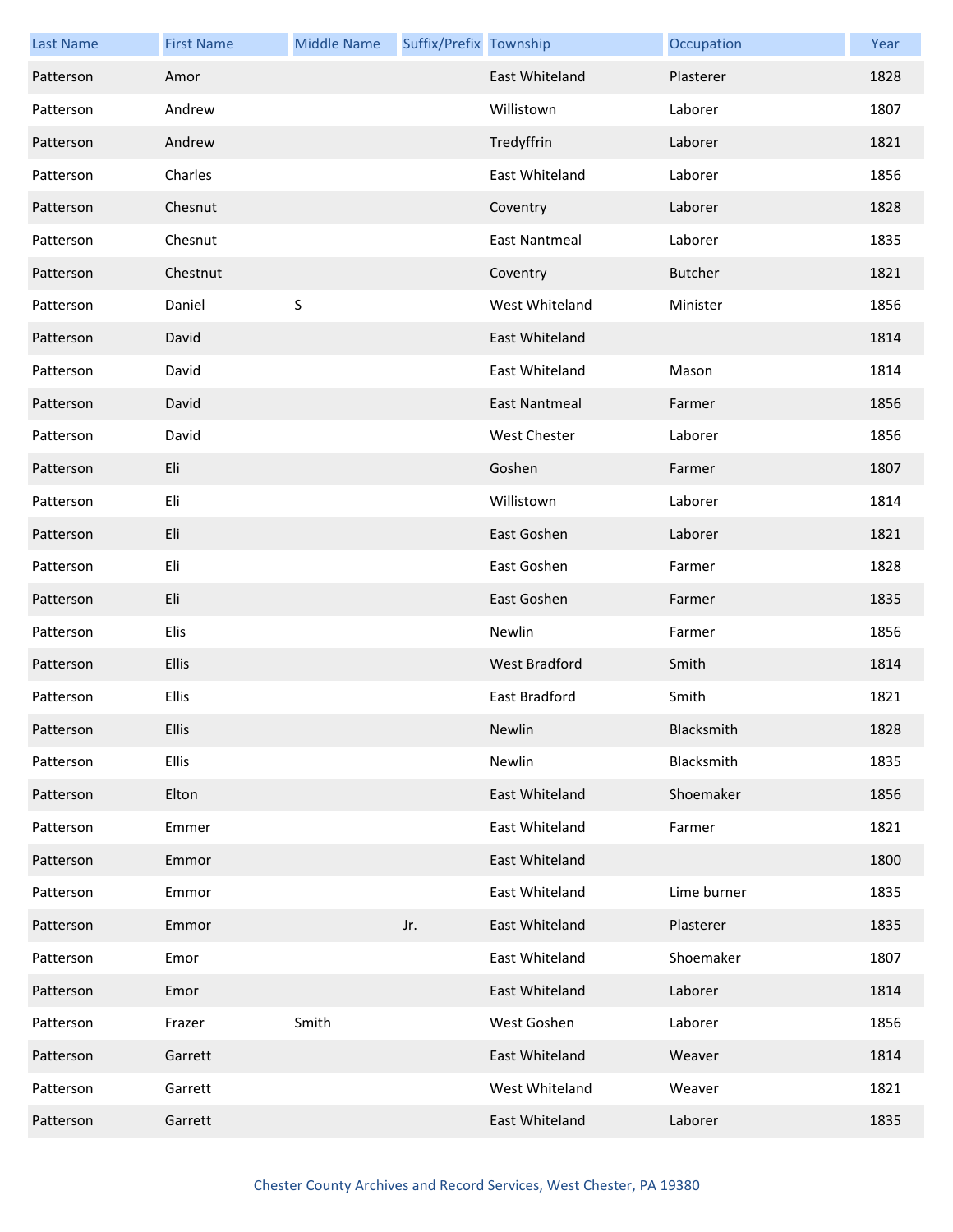| <b>Last Name</b> | <b>First Name</b> | <b>Middle Name</b> | Suffix/Prefix Township |                      | Occupation  | Year |
|------------------|-------------------|--------------------|------------------------|----------------------|-------------|------|
| Patterson        | George            |                    |                        | East Goshen          | Laborer     | 1821 |
| Patterson        | George            |                    |                        | East Goshen          | Laborer     | 1828 |
| Patterson        | George            |                    |                        | East Whiteland       | Laborer     | 1835 |
| Patterson        | George            |                    |                        | East Goshen          | Laborer     | 1835 |
| Patterson        | George            |                    |                        | Westtown             | Farmer      | 1856 |
| Patterson        | Hannah            |                    |                        | East Goshen          | Spinster    | 1856 |
| Patterson        | Hugh              |                    |                        | Phoenixville         | Clerk       | 1856 |
| Patterson        | Jacob             |                    |                        | West Bradford        | Laborer     | 1856 |
| Patterson        | James             |                    |                        | East Nottingham      |             | 1793 |
| Patterson        | James             |                    |                        | Goshen               | Laborer     | 1807 |
| Patterson        | James             |                    |                        | Goshen               | Laborer     | 1814 |
| Patterson        | James             |                    |                        | East Whiteland       | Laborer     | 1814 |
| Patterson        | James             |                    |                        | East Whiteland       | Laborer     | 1828 |
| Patterson        | James             |                    |                        | East Whiteland       | Plasterer   | 1835 |
| Patterson        | Jennett           |                    | Widow                  | Londonderry          |             | 1814 |
| Patterson        | John              |                    |                        | Tredyffrin           | Weaver      | 1807 |
| Patterson        | John              |                    |                        | West Bradford        | Laborer     | 1807 |
| Patterson        | John              |                    |                        | West Bradford        | Shoemaker   | 1814 |
| Patterson        | John              |                    |                        | Tredyffrin           | Weaver      | 1821 |
| Patterson        | John              |                    |                        | West Bradford        | Farmer      | 1821 |
| Patterson        | John              |                    |                        | East Whiteland       | Laborer     | 1828 |
| Patterson        | John              |                    |                        | West Whiteland       | Laborer     | 1828 |
| Patterson        | John              |                    |                        | Tredyffrin           | Weaver      | 1828 |
| Patterson        | John              |                    |                        | <b>West Bradford</b> | Farmer      | 1835 |
| Patterson        | John              |                    |                        | West Caln            | Shoemaker   | 1856 |
| Patterson        | John              |                    |                        | Newlin               | Farmer      | 1856 |
| Patterson        | John              |                    |                        | East Goshen          | Farmer      | 1856 |
| Patterson        | John              |                    |                        | East Whiteland       | Farmer      | 1856 |
| Patterson        | Johnson           |                    |                        | Newlin               | Wheelwright | 1835 |
| Patterson        | Jonson            |                    |                        | Newlin               | Farmer      | 1856 |
| Patterson        | Joseph            |                    |                        | Pennsbury            | Laborer     | 1807 |
| Patterson        | Lewis             |                    |                        | Willistown           | Laborer     | 1821 |
| Patterson        | Lewis             |                    |                        | East Whiteland       | Constable   | 1828 |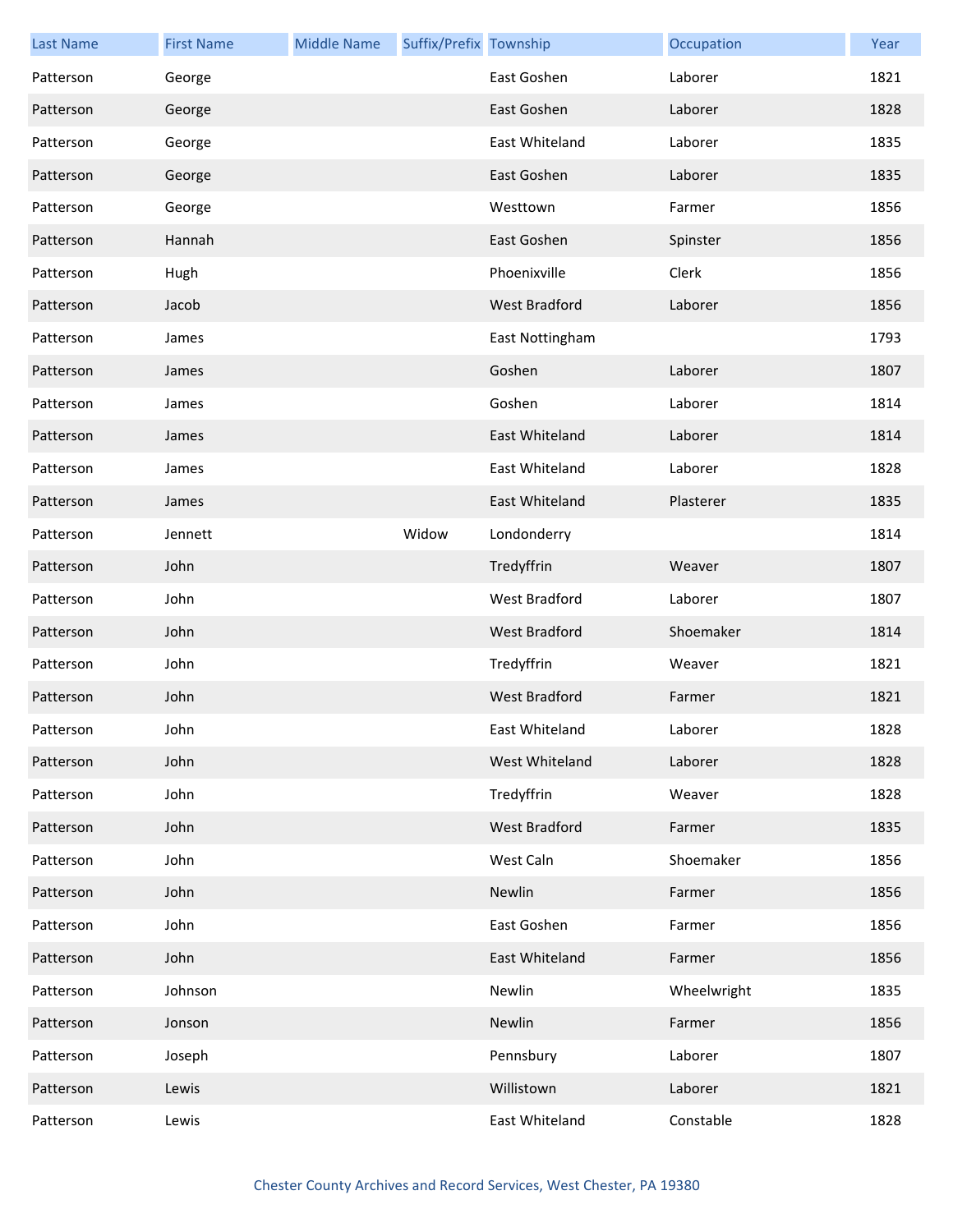| <b>Last Name</b> | <b>First Name</b> | <b>Middle Name</b> | Suffix/Prefix Township |                         | Occupation | Year |
|------------------|-------------------|--------------------|------------------------|-------------------------|------------|------|
| Patterson        | Lewis             |                    |                        | East Whiteland          | Constable  | 1835 |
| Patterson        | Marshall          |                    |                        | Newlin                  | Farmer     | 1856 |
| Patterson        | Mercer            |                    |                        | East Whiteland          | Shoemaker  | 1856 |
| Patterson        | Moses             |                    |                        | West Whiteland          | Farmer     | 1814 |
| Patterson        | Moses             |                    |                        | Londonderry             | Farmer     | 1821 |
| Patterson        | Moses             |                    |                        | West Whiteland          | Farmer     | 1835 |
| Patterson        | Moses             |                    |                        | West Whiteland          | Farmer     | 1856 |
| Patterson        | Nathaniel         |                    |                        | East Nottingham         |            | 1793 |
| Patterson        | Nathaniel         |                    |                        | Lower Oxford            | Farmer     | 1807 |
| Patterson        | Nathaniel         |                    |                        | Lower Oxford            | Farmer     | 1814 |
| Patterson        | Nathaniel         |                    |                        | Lower Oxford            | Farmer     | 1821 |
| Patterson        | Nathaniel         |                    |                        | Lower Oxford            | Farmer     | 1828 |
| Patterson        | <b>Norris</b>     |                    |                        | West Goshen             | Laborer    | 1856 |
| Patterson        | Oliver            |                    |                        | West Goshen             | Laborer    | 1856 |
| Patterson        | Robert            |                    |                        | Londonderry             |            | 1793 |
| Patterson        | Robert            |                    |                        | Londonderry             | Cooper     | 1807 |
| Patterson        | Robert            |                    |                        | Valley                  | Farmer     | 1856 |
| Patterson        | Samuel            |                    |                        | <b>West Chester</b>     | Weaver     | 1821 |
| Patterson        | Samuel            |                    |                        | West Goshen             | Weaver     | 1828 |
| Patterson        | Samuel            |                    |                        | West Bradford           | Laborer    | 1856 |
| Patterson        | Smith             |                    |                        | East Whiteland          | Shoemaker  | 1856 |
| Patterson        | Susanna           |                    |                        | West Goshen             |            | 1828 |
| Patterson        | Thomas            |                    |                        | West Bradford           |            | 1793 |
| Patterson        | Thomas            |                    |                        | Londonderry             |            | 1793 |
| Patterson        | Thomas            |                    |                        | <b>East Fallowfield</b> | Shoemaker  | 1807 |
| Patterson        | Thomas            |                    |                        | Goshen                  | Laborer    | 1807 |
| Patterson        | Thomas            |                    |                        | Brandywine              | Cordwainer | 1814 |
| Patterson        | Thomas            |                    |                        | East Fallowfield        | Shoemaker  | 1828 |
| Patterson        | Thomas            |                    |                        | East Caln               | Smith      | 1835 |
| Patterson        | Thomas            |                    |                        | West Caln               | Laborer    | 1856 |
| Patterson        | William           |                    |                        | Sadsbury                |            | 1793 |
| Patterson        | William           |                    |                        | <b>East Nantmeal</b>    | Tanner     | 1821 |
| Patterson        | William           |                    |                        | West Chester            | Engineer   | 1856 |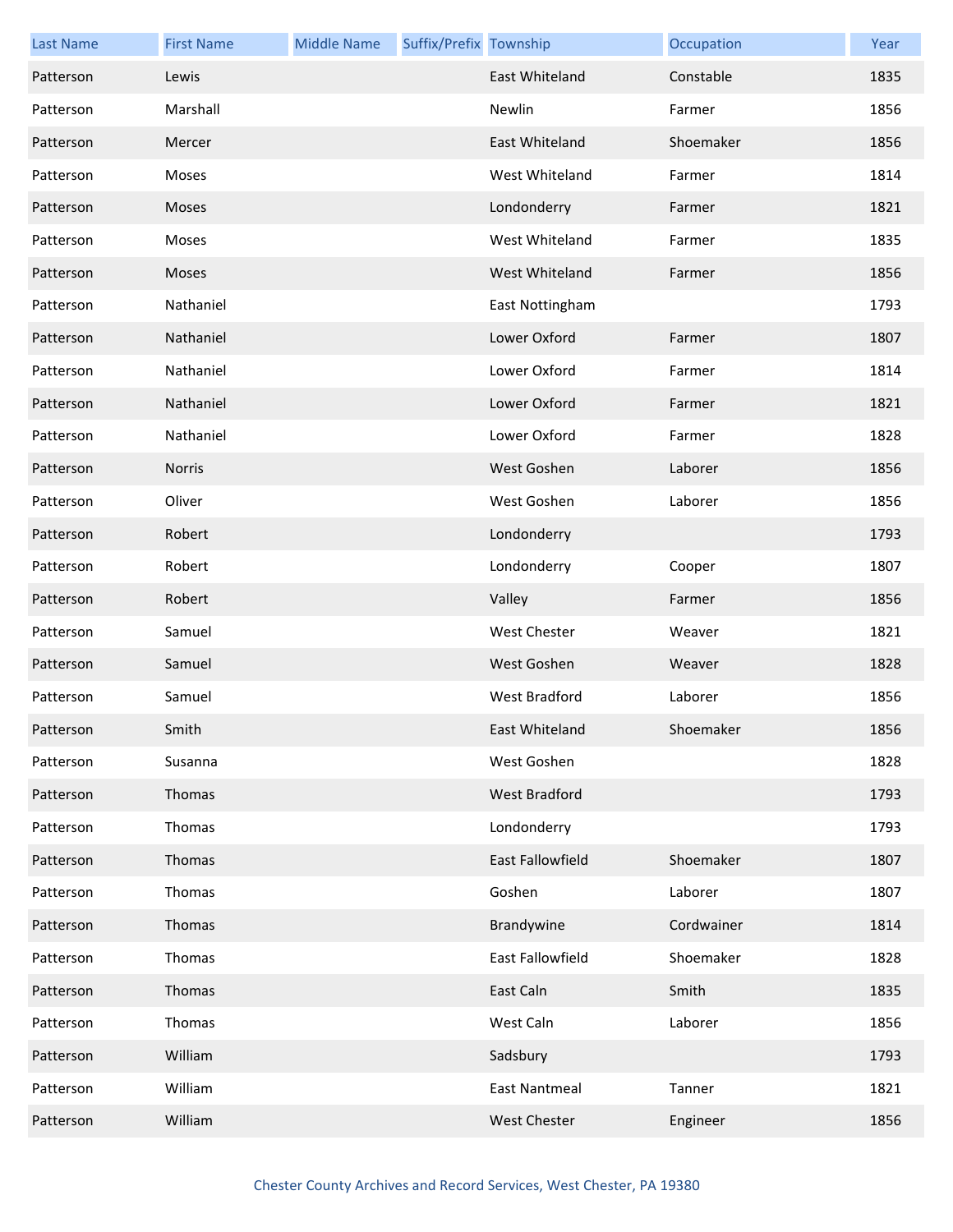| <b>Last Name</b> | <b>First Name</b> | <b>Middle Name</b> | Suffix/Prefix Township |                      | Occupation   | Year |
|------------------|-------------------|--------------------|------------------------|----------------------|--------------|------|
| Patterson        | William           |                    |                        | Lower Oxford         | Farmer       | 1856 |
| Patterson        | William           |                    |                        | <b>East Nantmeal</b> | Farmer       | 1856 |
| Patterson        | William           |                    |                        | Phoenixville         | Pudler       | 1856 |
| Patton           | Daniel            |                    |                        | Pennsbury            | Farmer       | 1856 |
| Patton           | Ebenezer          |                    |                        | Honey Brook          | Cordwainer   | 1828 |
| Patton           | Elizabeth         |                    |                        | <b>West Chester</b>  | Seamstress   | 1828 |
| Patton           | James             |                    |                        | East Nottingham      |              | 1793 |
| Patton           | James             |                    |                        | Lower Oxford         | Farmer       | 1814 |
| Patton           | James             |                    |                        | West Goshen          | Carpenter    | 1821 |
| Patton           | James             |                    |                        | West Goshen          | Farmer       | 1835 |
| Patton           | James             |                    |                        | Phoenixville         | Boatman      | 1856 |
| Patton           | John              |                    |                        | Goshen               |              | 1793 |
| Patton           | John              |                    |                        | <b>West Chester</b>  | Farmer       | 1807 |
| Patton           | John              |                    |                        | Coventry             | Laborer      | 1814 |
| Patton           | John              |                    |                        | West Fallowfield     | Carpenter    | 1814 |
| Patton           | John              |                    |                        | Lower Oxford         | Tanner       | 1821 |
| Patton           | John              |                    |                        | Westtown             | Weaver       | 1821 |
| Patton           | John              |                    |                        | West Nottingham      | Laborer      | 1828 |
| Patton           | John              |                    |                        | New Garden           | Manufacturer | 1835 |
| Patton           | John              |                    |                        | Kennett              | Laborer      | 1856 |
| Patton           | John              |                    |                        | Pennsbury            | Farmer       | 1856 |
| Patton           | John              | $\mathsf{A}$       |                        | Uwchlan              | Farmer       | 1856 |
| Patton           | John              | ${\sf W}$          |                        | Lower Oxford         | Farmer       | 1856 |
| Patton           | Linton            |                    |                        | Honeybrook           | Laborer      | 1856 |
| Patton           | Matthew           |                    |                        | <b>West Chester</b>  | Farmer       | 1828 |
| Patton           | Michael           |                    |                        | Pennsbury            | Farmer       | 1856 |
| Patton           | Peter             | L                  |                        | Franklin             | Farmer       | 1856 |
| Patton           | Robert            |                    |                        | West Goshen          | Weaver       | 1821 |
| Patton           | Thomas            |                    |                        | East Caln            | Weaver       | 1814 |
| Patton           | Thomas            |                    |                        | Uwchlan              | Weaver       | 1821 |
| Patton           | Thomas            | R.                 |                        | West Chester         | Farmer       | 1828 |
| Patton           | William           |                    |                        | Honey Brook          |              | 1793 |
| Patton           | William           |                    |                        | Lower Oxford         | Farmer       | 1814 |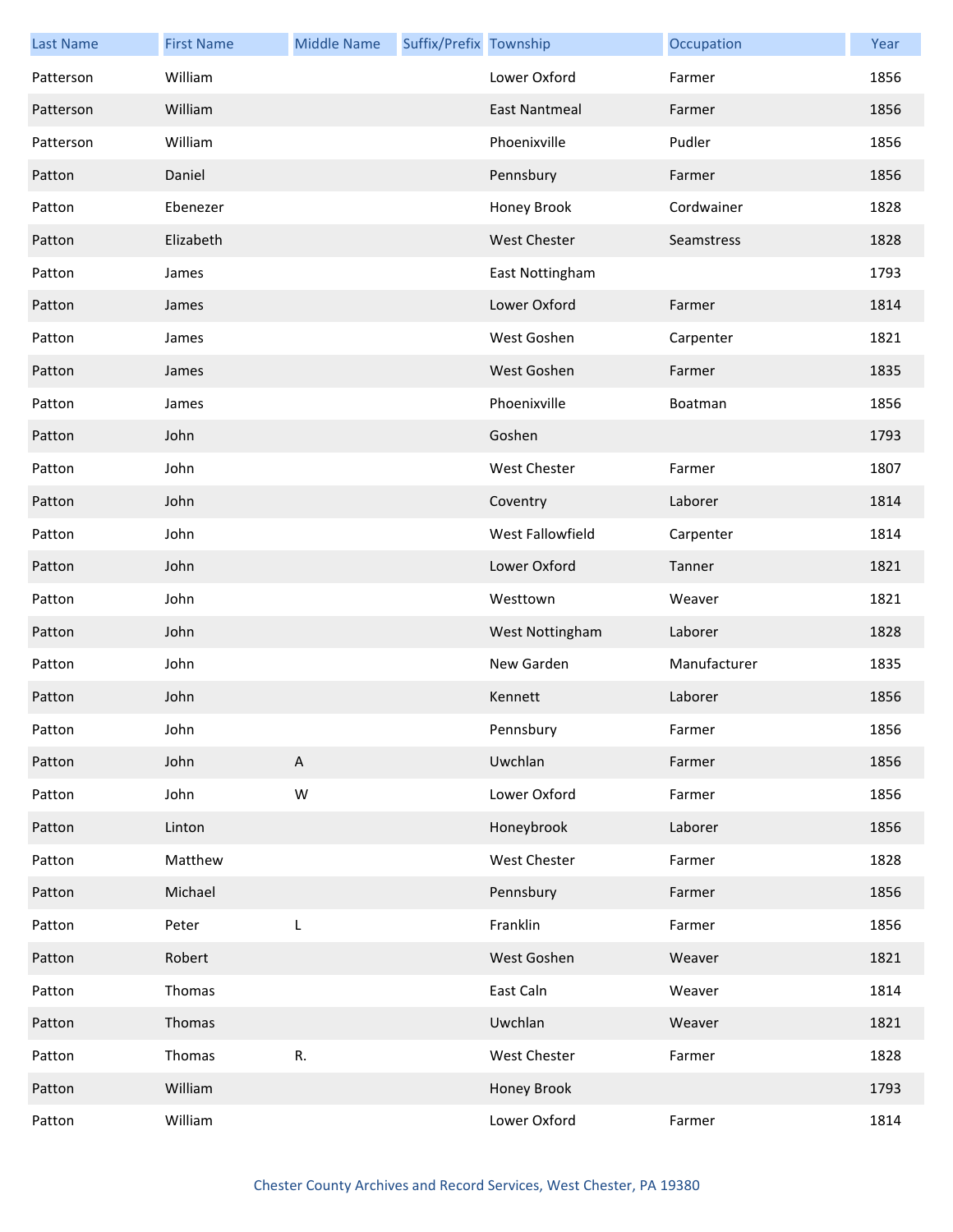| <b>Last Name</b> | <b>First Name</b> | <b>Middle Name</b> | Suffix/Prefix Township |                      | Occupation  | Year |
|------------------|-------------------|--------------------|------------------------|----------------------|-------------|------|
| Patton           | William           |                    |                        | <b>East Nantmeal</b> | Wheelwright | 1821 |
| Patton           | William           |                    |                        | Sadsbury             | Laborer     | 1828 |
| Patton           | William           |                    |                        | Uwchlan              | Weaver      | 1828 |
| Patton           | William           |                    |                        | Phoenixville         | Pudler      | 1856 |
| Paul             | Benjamin          |                    |                        | Vincent              | Laborer     | 1807 |
| Paul             | Benjamin          |                    |                        | Vincent              |             | 1814 |
| Paul             | Catharina         |                    |                        | Vincent              |             | 1814 |
| Paul             | Catharine         |                    |                        | Vincent              |             | 1828 |
| Paul             | Catherine         |                    |                        | Vincent              |             | 1821 |
| Paul             | David             |                    |                        | Vincent              | Carpenter   | 1807 |
| Paul             | David             |                    |                        | <b>West Vincent</b>  | Carpenter   | 1835 |
| Paul             | David             |                    |                        | <b>West Vincent</b>  | Laborer     | 1856 |
| Paul             | Henry             |                    |                        | Vincent              |             | 1821 |
| Paul             | Henry             |                    |                        | Vincent              | Farmer      | 1828 |
| Paul             | Henry             |                    |                        | <b>West Vincent</b>  | Farmer      | 1835 |
| Paul             | Henry             |                    |                        | <b>West Vincent</b>  |             | 1856 |
| Paul             | Jacob             |                    |                        | <b>West Vincent</b>  | Miller      | 1856 |
| Paul             | Jesse             |                    |                        | Schuylkill           | Smith       | 1835 |
| Paul             | John              |                    |                        | <b>West Vincent</b>  | Farmer      | 1835 |
| Paul             | Peter             |                    |                        | Vincent              | Laborer     | 1807 |
| Paul             | Robert            |                    |                        | Charlestown          | Nailer      | 1807 |
| Paulding         | John              |                    |                        | Vincent              | Farmer      | 1828 |
| Paulding         | Rebecca           |                    |                        | Schuylkill           |             | 1828 |
| Paulin           | Isaac             |                    |                        | Easttown             |             | 1793 |
| Paulin           | Nathan            |                    |                        | Easttown             | Blacksmith  | 1807 |
| Paulin           | Robert            |                    |                        | East Brandywine      | Farmer      | 1856 |
| Paulin           | Whitelock         |                    |                        | Brandywine           | Tanner      | 1814 |
| Pauling          | Isaac             |                    |                        | East Caln            | Blacksmith  | 1828 |
| Pauling          | Joseph            |                    |                        | <b>West Nantmeal</b> | Blacksmith  | 1835 |
| Pauling          | Nathan            |                    |                        | Tredyffrin           | Laborer     | 1828 |
| Pauly            | Isaac             |                    |                        | East Caln            | Smith       | 1835 |
| Pawlin           | Isaac             |                    |                        | <b>East Nantmeal</b> | Smith       | 1807 |
| Pawlin           | Isaac             |                    |                        | <b>East Nantmeal</b> | Farmer      | 1807 |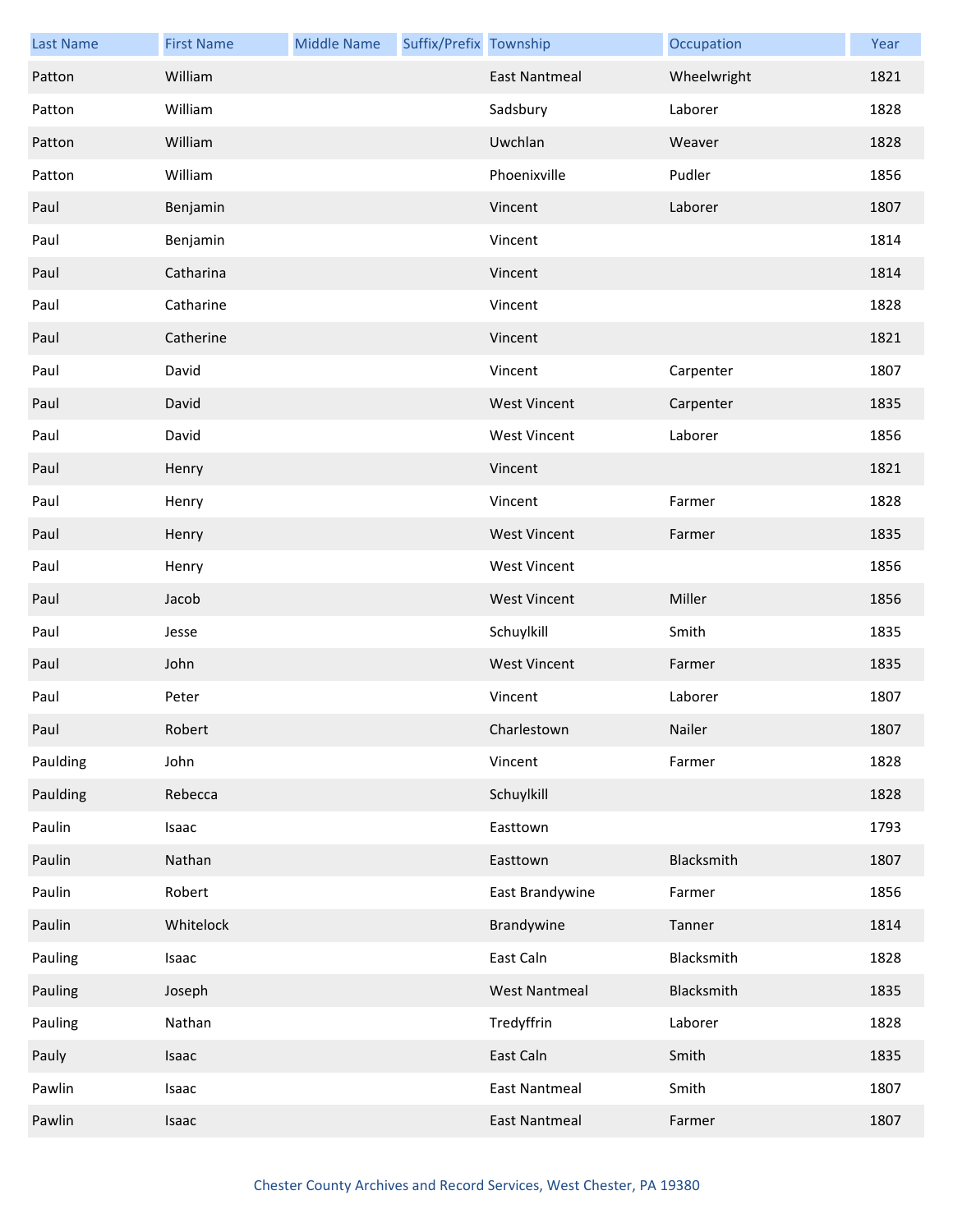| <b>Last Name</b> | <b>First Name</b> | <b>Middle Name</b> | Suffix/Prefix Township |                      | Occupation   | Year |
|------------------|-------------------|--------------------|------------------------|----------------------|--------------|------|
| Pawlin           | John              |                    |                        | Honeybrook           | Blacksmith   | 1856 |
| Pawling          | Abner             |                    |                        | <b>West Nantmeal</b> | Farmer       | 1856 |
| Pawling          | Isaac             |                    | Jr.                    | <b>West Nantmeal</b> | Whitesmith   | 1814 |
| Pawling          | Isaac             |                    | Sr.                    | <b>West Nantmeal</b> | Whitesmith   | 1814 |
| Pawling          | Isaac             |                    | Jr.                    | <b>West Nantmeal</b> | Blacksmith   | 1821 |
| Pawling          | Isaac             |                    | Sr.                    | <b>West Nantmeal</b> | Blacksmith   | 1821 |
| Pawling          | Isaac             |                    |                        | <b>West Nantmeal</b> | Blacksmith   | 1835 |
| Pawling          | Isaac             |                    |                        | Tredyffrin           | Laborer      | 1835 |
| Pawling          | Isachar           |                    |                        | <b>West Nantmeal</b> | Whitesmith   | 1814 |
| Pawling          | Isachar           |                    |                        | <b>West Nantmeal</b> | Farmer       | 1856 |
| Pawling          | Isacher           |                    |                        | <b>West Nantmeal</b> | Farmer       | 1835 |
| Pawling          | Isicer            |                    |                        | Uwchlan              | Blacksmith   | 1828 |
| Pawling          | Issachar          |                    |                        | <b>East Nantmeal</b> | Blacksmith   | 1828 |
| Pawling          | John              |                    |                        | <b>East Vincent</b>  | Gentleman    | 1835 |
| Pawling          | John              | $\mathsf C$        |                        | <b>West Nantmeal</b> | Teacher      | 1856 |
| Pawling          | Joseph            |                    |                        | <b>West Nantmeal</b> | Farmer       | 1821 |
| Pawling          | Joseph            |                    |                        | <b>West Nantmeal</b> | Farmer       | 1828 |
| Pawling          | Joseph            |                    |                        | <b>West Nantmeal</b> | Farmer       | 1835 |
| Pawling          | Joseph            |                    |                        | <b>West Nantmeal</b> | Farmer       | 1856 |
| Pawling          | Luther            |                    |                        | <b>West Nantmeal</b> | Farmer       | 1856 |
| Pawling          | Morgan            |                    |                        | Easttown             | Blacksmith   | 1821 |
| Pawling          | Morgan            |                    |                        | <b>West Nantmeal</b> | Blacksmith   | 1835 |
| Pawling          | Nathan            |                    |                        | Easttown             | Blacksmith   | 1814 |
| Pawling          | Nathan            |                    |                        | Easttown             | Blacksmith   | 1821 |
| Pawling          | Rebecca           |                    |                        | Charlestown          |              | 1814 |
| Pawlman          | Timothy           |                    |                        | Sadsbury             | Manufacturer | 1856 |
| Paxon            | Charles           |                    |                        | New London           | Farmer       | 1835 |
| Paxon            | Henry             |                    |                        | New Garden           | Farmer       | 1800 |
| Paxon            | Henry             |                    |                        | New Garden           | Farmer       | 1807 |
| Paxon            | Henry             |                    |                        | New Garden           | Farmer       | 1814 |
| Paxon            | Isaac             |                    |                        | East Nottingham      | Farmer       | 1807 |
| Paxon            | Isaac             |                    |                        | East Nottingham      | Farmer       | 1835 |
| Paxon            | Jacob             |                    |                        | Sadsbury             |              | 1800 |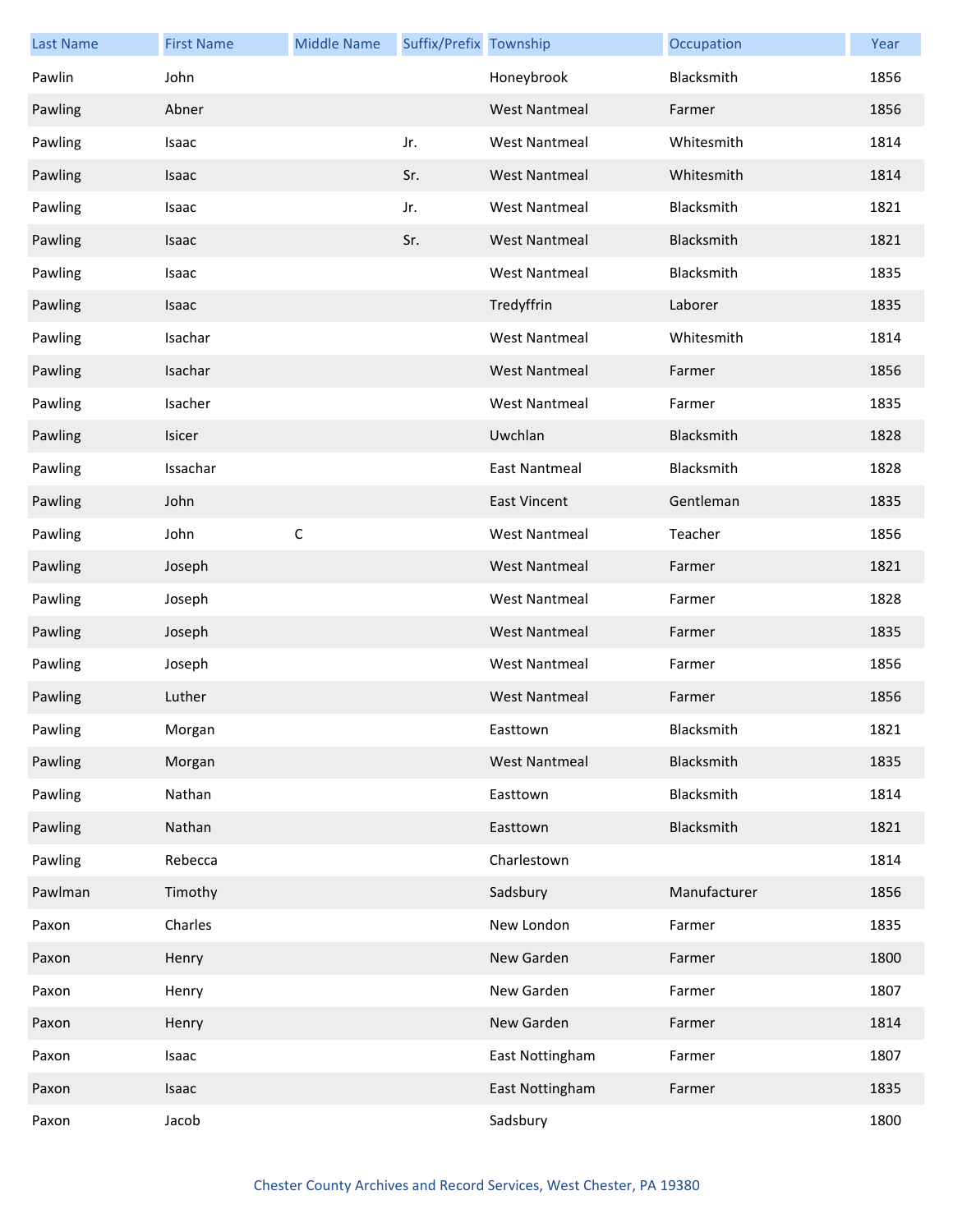| <b>Last Name</b> | <b>First Name</b> | <b>Middle Name</b> | Suffix/Prefix Township |                 | Occupation            | Year |
|------------------|-------------------|--------------------|------------------------|-----------------|-----------------------|------|
| Paxon            | Jacob             |                    |                        | Sadsbury        |                       | 1807 |
| Paxon            | John              |                    |                        | New Garden      | Farmer                | 1800 |
| Paxon            | John              |                    |                        | New Garden      | Farmer                | 1807 |
| Paxon            | John              |                    | Jr.                    | New Garden      | Farmer                | 1807 |
| Paxon            | Jonathan          |                    |                        | Sadsbury        |                       | 1800 |
| Paxon            | Joseph            |                    | Jr.                    | Sadsbury        |                       | 1800 |
| Paxon            | Joseph            |                    | Sr.                    | Sadsbury        |                       | 1807 |
| Paxon            | Joseph            |                    |                        | East Nottingham | Farmer                | 1807 |
| Paxon            | Joseph            |                    |                        | New Garden      | Farmer                | 1807 |
| Paxson           | Aaron             |                    |                        | Sadsbury        | Farmer                | 1814 |
| Paxson           | Anthoney          |                    |                        | New Garden      |                       | 1821 |
| Paxson           | Anthony           |                    |                        | East Nottingham | Laborer               | 1856 |
| Paxson           | Benjamin          |                    |                        | Sadsbury        |                       | 1807 |
| Paxson           | Benjamin          |                    |                        | Sadsbury        | Gatekeeper (Turnpike) | 1814 |
| Paxson           | Benjamin          |                    |                        | Sadsbury        | Farmer                | 1821 |
| Paxson           | Benjamin          | Ε.                 |                        | Sadsbury        | Farmer                | 1814 |
| Paxson           | Franklin          |                    |                        | Sadsbury        | Cooper                | 1828 |
| Paxson           | Franklin          |                    |                        | Sadsbury        | Carpenter             | 1835 |
| Paxson           | George            |                    |                        | Sadsbury        |                       | 1835 |
| Paxson           | Henry             |                    |                        | Kennett         | Storekeeper           | 1835 |
| Paxson           | Henry             |                    |                        | East Bradford   | Farmer                | 1856 |
| Paxson           | Henry             | ${\sf M}$          |                        | West Chester    | Gentleman             | 1856 |
| Paxson           | Heston            |                    |                        | Sadsbury        | Farmer                | 1821 |
| Paxson           | Isaac             |                    |                        | East Nottingham | Farmer                | 1814 |
| Paxson           | Isaac             |                    |                        | New Garden      |                       | 1821 |
| Paxson           | Isaiah            |                    |                        | Sadsbury        |                       | 1807 |
| Paxson           | Isaiah            |                    |                        | Sadsbury        | Schoolmaster          | 1814 |
| Paxson           | Jacob             |                    |                        | Sadsbury        |                       | 1793 |
| Paxson           | Jacob             |                    |                        | Sadsbury        | Farmer & Cooper       | 1814 |
| Paxson           | Jacob             | E                  |                        | Sadsbury        |                       | 1835 |
| Paxson           | John              | J.                 |                        | Sadsbury        | Cooper                | 1828 |
| Paxson           | Jonathan          |                    |                        | Sadsbury        |                       | 1807 |
| Paxson           | Jonathan          |                    |                        | Sadsbury        | Cooper                | 1814 |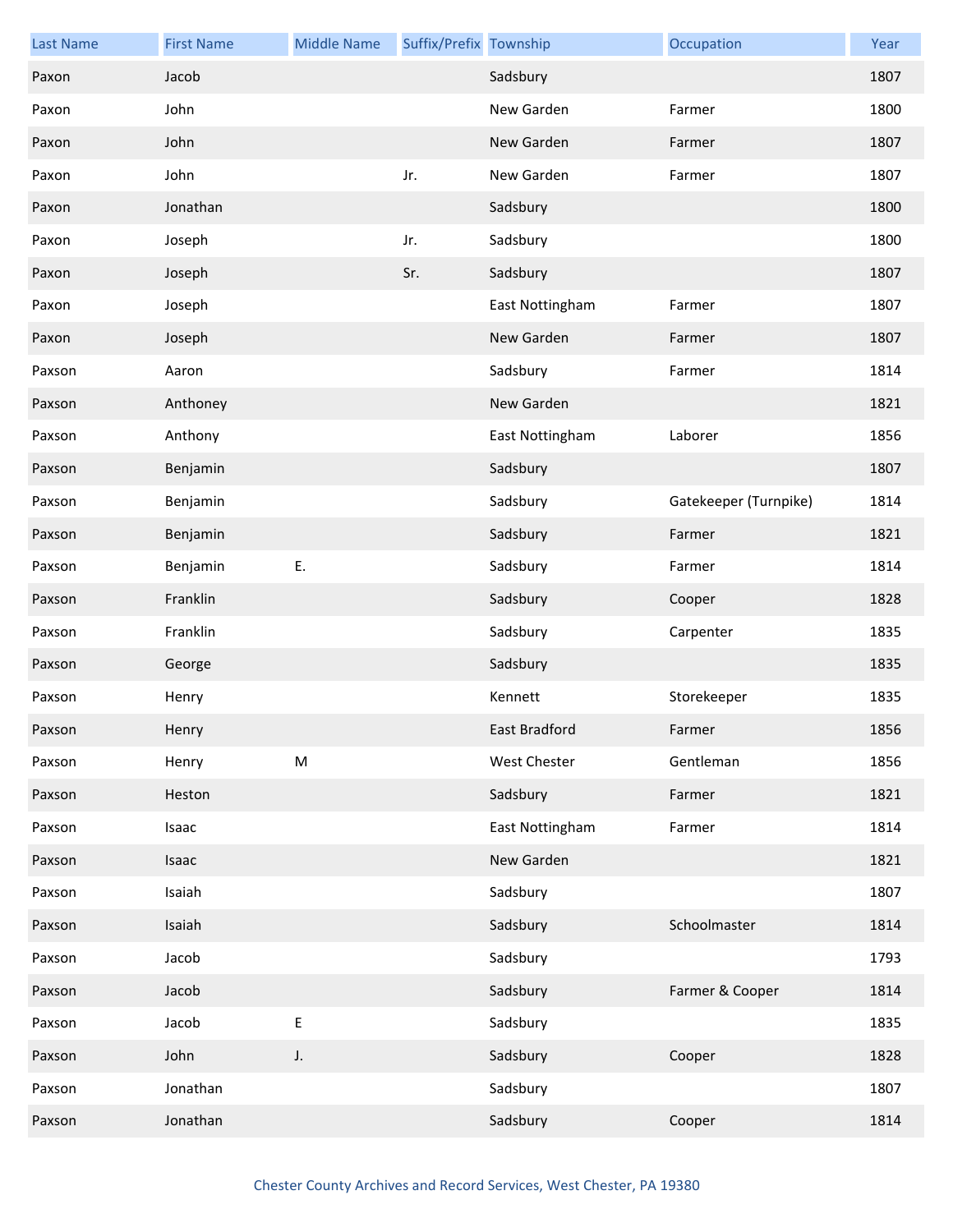| <b>Last Name</b> | <b>First Name</b> | <b>Middle Name</b> | Suffix/Prefix Township |                      | Occupation           | Year |
|------------------|-------------------|--------------------|------------------------|----------------------|----------------------|------|
| Paxson           | Jonathan          |                    |                        | Sadsbury             | Farmer & Cooper      | 1821 |
| Paxson           | Jonathan          |                    |                        | <b>East Bradford</b> | Farmer               | 1828 |
| Paxson           | Jonathan          |                    |                        | Sadsbury             | Farmer               | 1828 |
| Paxson           | Jonathan          |                    |                        | East Bradford        | Farmer               | 1835 |
| Paxson           | Jonathan          |                    |                        | Sadsbury             | Farmer               | 1835 |
| Paxson           | Joseph            |                    |                        | Sadsbury             |                      | 1793 |
| Paxson           | Joseph            |                    |                        | Sadsbury             |                      | 1793 |
| Paxson           | Joseph            |                    | Sr.                    | Sadsbury             |                      | 1800 |
| Paxson           | Joseph            |                    | Jr.                    | Sadsbury             |                      | 1807 |
| Paxson           | Joseph            |                    |                        | East Nottingham      | Farmer               | 1814 |
| Paxson           | Joseph            |                    |                        | Sadsbury             | Farmer & Storekeeper | 1814 |
| Paxson           | Joseph            |                    | Jr.                    | Sadsbury             | Farmer               | 1814 |
| Paxson           | Joseph            |                    | Jr.                    | Sadsbury             | Farmer               | 1821 |
| Paxson           | Joseph            |                    |                        | Sadsbury             | Farmer & Storekeeper | 1821 |
| Paxson           | Joseph            |                    |                        | Sadsbury             | Farmer               | 1828 |
| Paxson           | Joseph            |                    |                        | Sadsbury             | Farmer               | 1835 |
| Paxson           | Martha            |                    |                        | New Garden           | Farmer               | 1828 |
| Paxson           | Mary              |                    |                        | Sadsbury             |                      | 1814 |
| Paxson           | Mary              |                    |                        | Sadsbury             | Landholder           | 1821 |
| Paxson           | Mary              |                    |                        | Sadsbury             |                      | 1828 |
| Paxson           | Oliver            |                    |                        | East Brandywine      | Farmer               | 1856 |
| Paxson           | Timothy           |                    |                        | Sadsbury             | Storekeeper          | 1828 |
| Paxson           | Timothy           |                    |                        | Sadsbury             | Storekeeper          | 1835 |
| Paxson           | William           |                    |                        | Sadsbury             | Carpenter            | 1814 |
| Paxson           | William           | L                  |                        | East Brandywine      | Farmer               | 1856 |
| Paxton           | Anthony           |                    |                        | East Nottingham      | Farmer               | 1821 |
| Paxton           | Anthony           |                    |                        | Penn                 | Jobber               | 1828 |
| Paxton           | Anthony           |                    |                        | Penn                 | Laborer              | 1835 |
| Paxton           | Henry             |                    |                        | Kennett              | Doctor               | 1814 |
| Paxton           | Isaac             |                    |                        | East Nottingham      | Farmer               | 1821 |
| Paxton           | Isaac             |                    |                        | East Nottingham      | Farmer               | 1828 |
| Paxton           | Joseph            |                    |                        | East Nottingham      | Farmer               | 1821 |
| Paxton           | Joseph            |                    |                        | East Nottingham      | Farmer               | 1828 |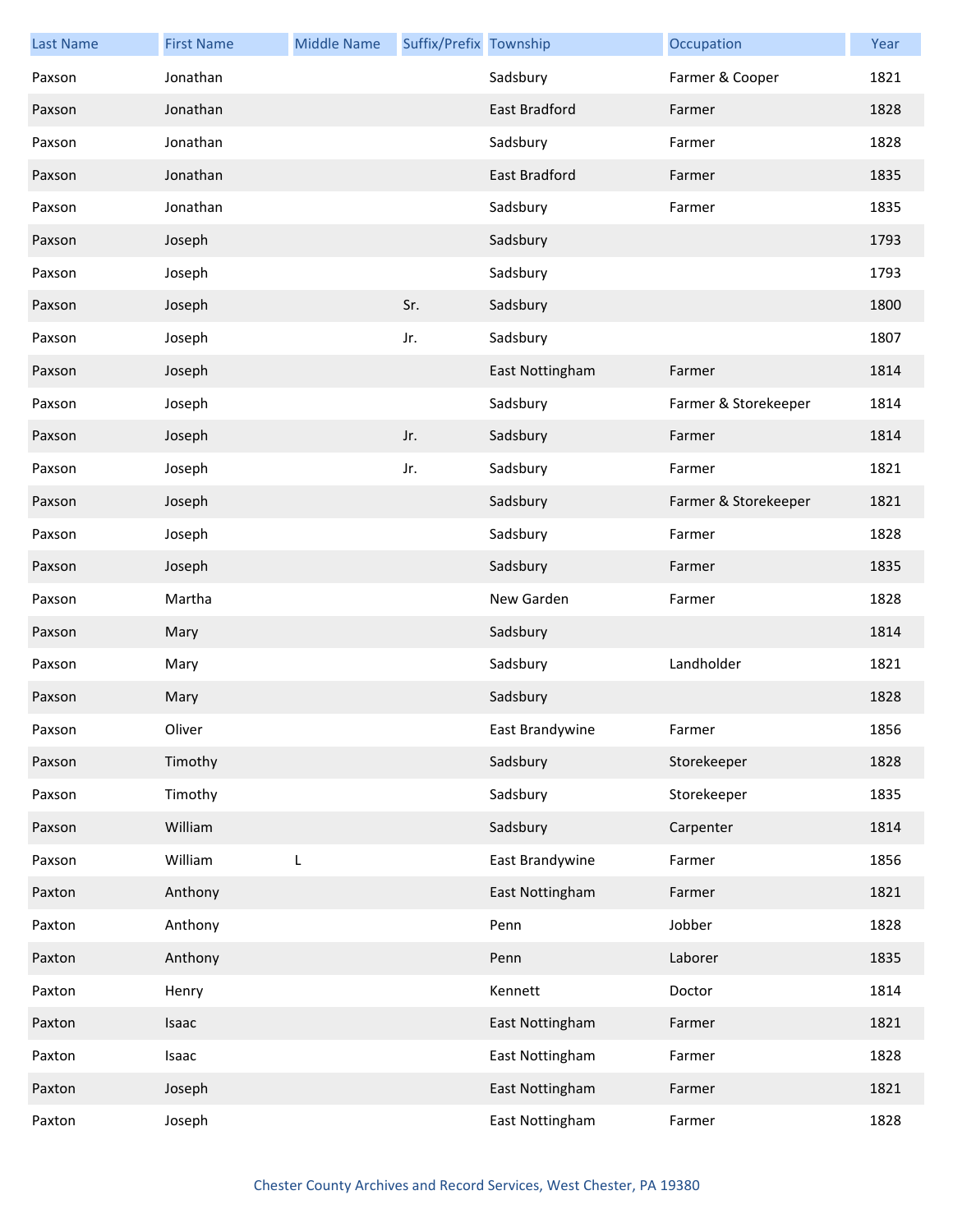| <b>Last Name</b> | <b>First Name</b> | <b>Middle Name</b> | Suffix/Prefix Township |                      | Occupation     | Year |
|------------------|-------------------|--------------------|------------------------|----------------------|----------------|------|
| Payne            | Seth              |                    |                        | West Fallowfield     | Farmer         | 1835 |
| Payne            | Seth              |                    |                        | West Fallowfield     | Farmer         | 1835 |
| Peace            | George            |                    |                        | Valley               | Stonemason     | 1856 |
| Peace            | James             |                    |                        | Valley               | Stonemason     | 1856 |
| Peace            | Thomas            |                    |                        | Valley               | Furnace heater | 1856 |
| Peace            | William           |                    |                        | Valley               | Stonemason     | 1856 |
| Peachin          | George            | $\mathsf{R}$       |                        | Tredyffrin           | Miller         | 1856 |
| Peachin          | Robert            |                    |                        | Tredyffrin           | Farmer         | 1856 |
| Peacock          | Andrew            |                    |                        | Phoenixville         | Gentleman      | 1856 |
| Peacock          | Eli               |                    |                        | East Caln            | Blacksmith     | 1856 |
| Peacock          | Thomas            |                    |                        | Willistown           | Plowmaker      | 1821 |
| Peacock          | Thomas            |                    |                        | Phoenixville         | Blacksmith     | 1856 |
| Pearce           | Ann               |                    |                        | Pikeland             | Spinster       | 1835 |
| Pearce           | Benjamin          |                    |                        | West Nottingham      | Miller         | 1814 |
| Pearce           | Caleb             |                    |                        | Tredyffrin           | Tailor         | 1828 |
| Pearce           | Cromwell          |                    |                        | <b>West Chester</b>  | Innkeeper      | 1807 |
| Pearce           | Cromwell          |                    |                        | East Whiteland       | Farmer         | 1821 |
| Pearce           | Cromwell          |                    | Esq.                   | East Whiteland       | Farmer         | 1828 |
| Pearce           | Cromwell          |                    | Jr.                    | East Whiteland       | Merchant       | 1828 |
| Pearce           | Daniel            |                    |                        | Pennsbury            | Farmer         | 1835 |
| Pearce           | Edward            |                    |                        | Willistown           |                | 1800 |
| Pearce           | Edward            |                    |                        | Brandywine           | Innkeeper      | 1807 |
| Pearce           | Edward            |                    |                        | East Whiteland       | Wheelwright    | 1807 |
| Pearce           | Edward            |                    |                        | <b>West Nantmeal</b> | Innkeeper      | 1814 |
| Pearce           | Edward            |                    |                        | Brandywine           | Laborer        | 1821 |
| Pearce           | Edward            |                    |                        | West Caln            |                | 1828 |
| Pearce           | Edward            |                    | Jr.                    | West Caln            | Collier        | 1828 |
| Pearce           | Edward            |                    |                        | Honey Brook          | Laborer        | 1835 |
| Pearce           | Eli               |                    |                        | Honeybrook           | Laborer        | 1856 |
| Pearce           | <b>Ellis</b>      |                    |                        | Lower Oxford         | Blacksmith     | 1828 |
| Pearce           | Gainer            |                    |                        | Brandywine           | Farmer         | 1807 |
| Pearce           | Gainer            |                    |                        | Brandywine           | Farmer         | 1828 |
| Pearce           | George            |                    |                        | Brandywine           | Farmer         | 1807 |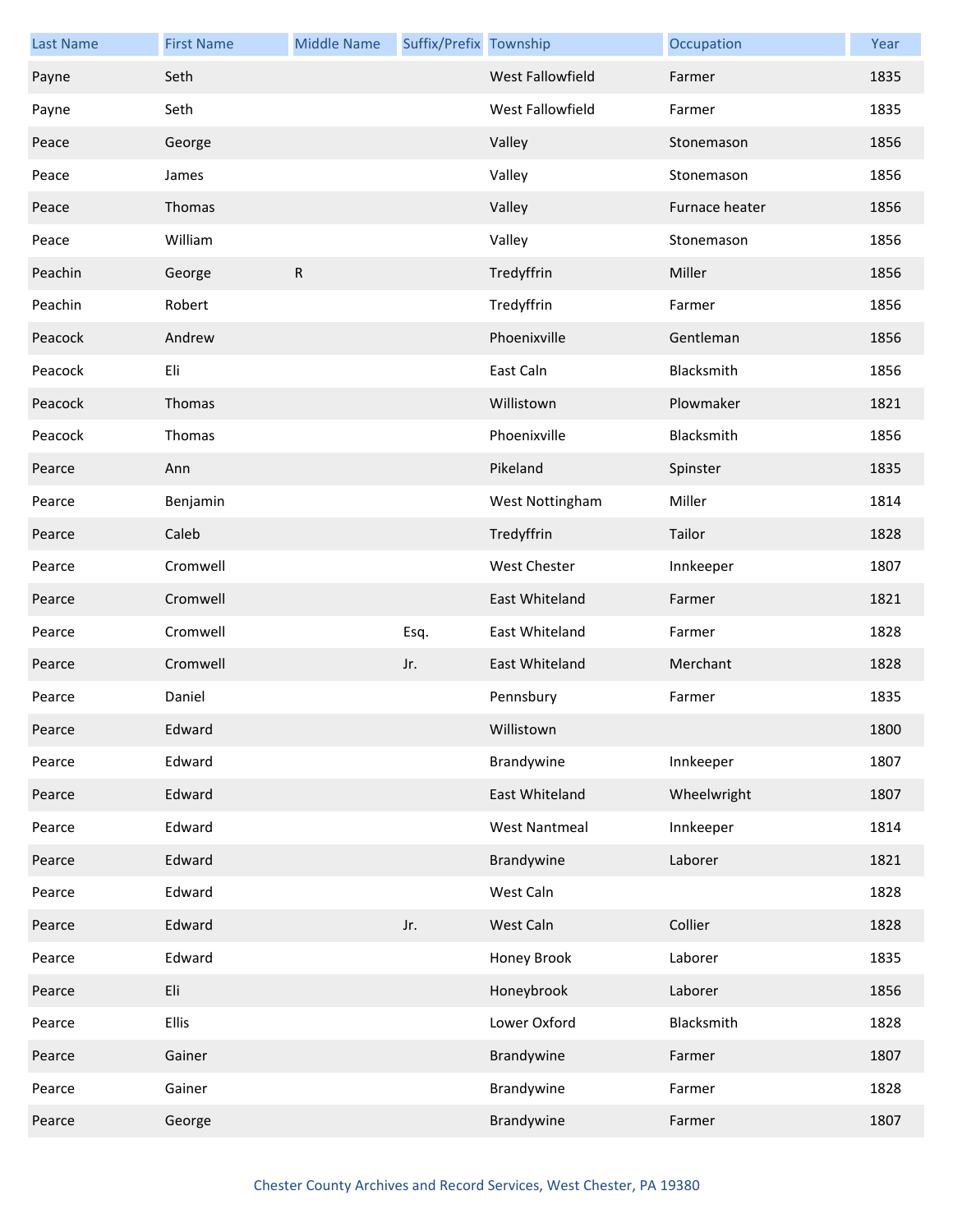| <b>Last Name</b> | <b>First Name</b> | <b>Middle Name</b> | Suffix/Prefix Township |                     | Occupation          | Year |
|------------------|-------------------|--------------------|------------------------|---------------------|---------------------|------|
| Pearce           | George            |                    |                        | Brandywine          | Farmer              | 1807 |
| Pearce           | George            |                    |                        | Brandywine          | Farmer              | 1828 |
| Pearce           | George            |                    |                        | <b>West Chester</b> | Innkeeper           | 1856 |
| Pearce           | George            |                    |                        | East Marlborough    | Laborer             | 1856 |
| Pearce           | George            | W                  |                        | East Marlborough    | Farmer              | 1856 |
| Pearce           | George            | W                  |                        | West Chester        | Printer             | 1856 |
| Pearce           | Gordon            |                    |                        | East Fallowfield    | Storekeeper, farmer | 1835 |
| Pearce           | Henry             |                    |                        | Honey Brook         | Laborer             | 1835 |
| Pearce           | Isaac             |                    |                        | Tredyffrin          | Laborer             | 1821 |
| Pearce           | Isaac             |                    |                        | Tredyffrin          | Tailor              | 1828 |
| Pearce           | Isaac             |                    |                        | Pennsbury           | Blacksmith          | 1835 |
| Pearce           | James             |                    |                        | East Pikeland       | Laborer             | 1856 |
| Pearce           | Jane              |                    |                        | East Whiteland      | Innkeeper           | 1828 |
| Pearce           | John              |                    |                        | Vincent             | Yeoman              | 1807 |
| Pearce           | John              |                    |                        | East Whiteland      | Joiner              | 1821 |
| Pearce           | John              |                    |                        | <b>West Chester</b> | Currier             | 1828 |
| Pearce           | John              |                    |                        | Pikeland            | Tailor              | 1828 |
| Pearce           | John              |                    |                        | Pikeland            | Cabinetmaker        | 1828 |
| Pearce           | John              |                    |                        | <b>East Vincent</b> | Wheelwright         | 1835 |
| Pearce           | John              |                    |                        | Pikeland            | Storekeeper         | 1835 |
| Pearce           | John              |                    |                        | Pikeland            | Tailor              | 1835 |
| Pearce           | John              |                    |                        | Charlestown         | Mechanic            | 1856 |
| Pearce           | John              |                    |                        | West Pikeland       | Laborer             | 1856 |
| Pearce           | John              |                    | Sr.                    | Charlestown         | Mechanic            | 1856 |
| Pearce           | John              | L                  |                        | East Marlborough    | Innkeeper           | 1856 |
| Pearce           | John              | R                  |                        | <b>West Chester</b> | Courrier            | 1856 |
| Pearce           | Joseph            |                    |                        | East Whiteland      |                     | 1800 |
| Pearce           | Joseph            |                    |                        | East Whiteland      | Storekeeper         | 1807 |
| Pearce           | Joseph            |                    |                        | East Caln           | Farmer              | 1814 |
| Pearce           | Joseph            |                    |                        | East Whiteland      | Tavern Keeper       | 1821 |
| Pearce           | Joseph            |                    |                        | Brandywine          | Farmer              | 1828 |
| Pearce           | Joshua            |                    |                        | Pennsbury           | Farmer              | 1835 |
| Pearce           | Joshua            |                    | Jr.                    | Pennsbury           | Farmer              | 1835 |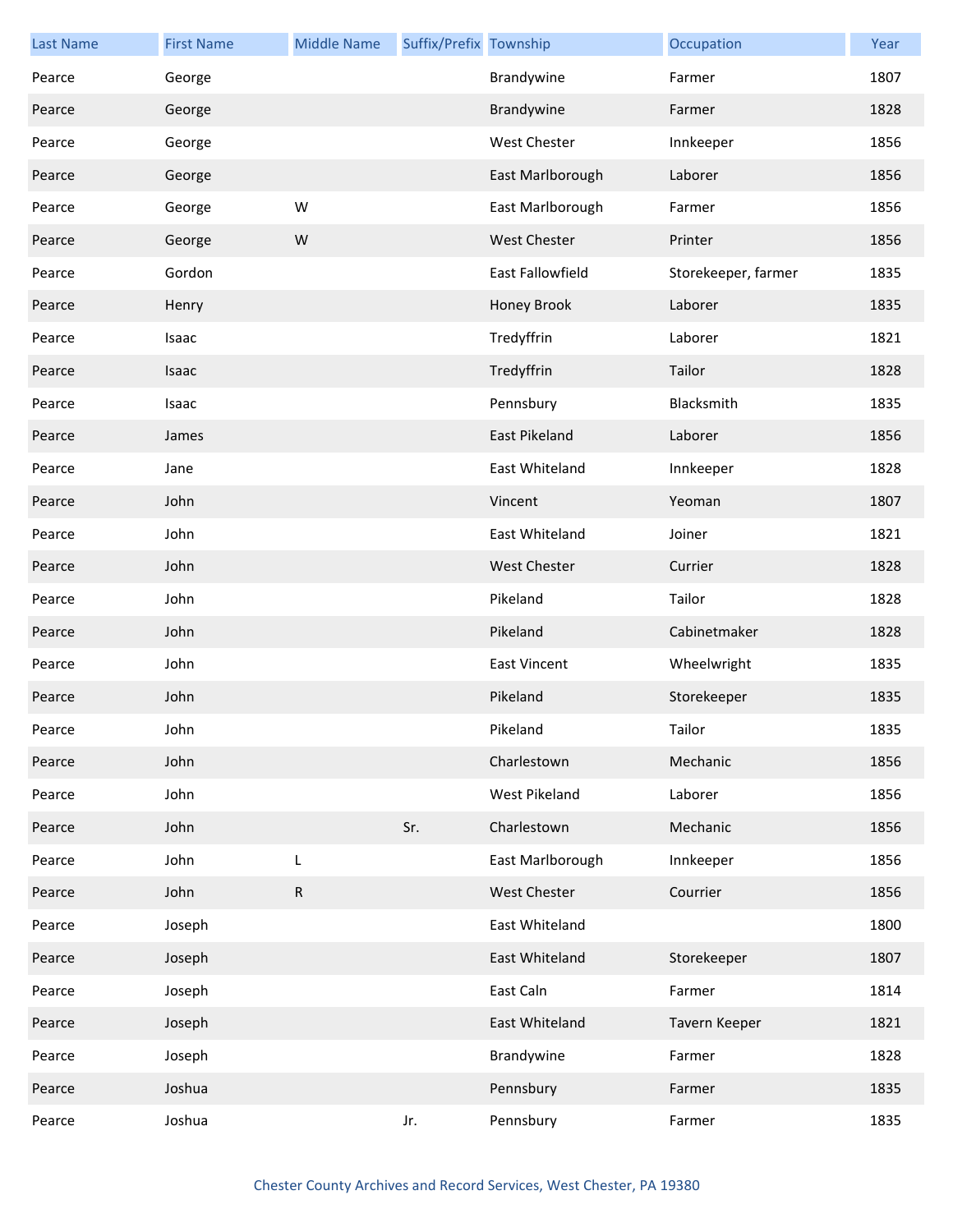| <b>Last Name</b> | <b>First Name</b> | <b>Middle Name</b> | Suffix/Prefix Township |                      | Occupation   | Year |
|------------------|-------------------|--------------------|------------------------|----------------------|--------------|------|
| Pearce           | Joshua            |                    |                        | East Marlborough     | Farmer       | 1856 |
| Pearce           | Joshua            |                    |                        | West Chester         | Laborer      | 1856 |
| Pearce           | Lewis             |                    |                        | Westtown             | Farmer       | 1821 |
| Pearce           | Lewis             | G.                 |                        | East Whiteland       | Farmer       | 1828 |
| Pearce           | Margaret          |                    |                        | Easttown             | Farm manager | 1835 |
| Pearce           | Margaret          |                    |                        | <b>West Chester</b>  | Seamstress   | 1856 |
| Pearce           | Noah              |                    |                        | Tredyffrin           |              | 1828 |
| Pearce           | Noah              |                    |                        | Pikeland             | Farmer       | 1835 |
| Pearce           | Noah              |                    |                        | Tredyffrin           | Laborer      | 1856 |
| Pearce           | Richard           |                    |                        | London Britain       | Laborer      | 1828 |
| Pearce           | Robert            |                    |                        | Uwchlan              | Farmer       | 1828 |
| Pearce           | Stephen           |                    |                        | Schuylkill           | Cooper       | 1835 |
| Pearce           | Thomas            |                    |                        | East Marlborough     | Laborer      | 1856 |
| Pearce           | Thomas            | G                  |                        | West Chester         | Clerk        | 1856 |
| Pearce           | Thomas            | Η.                 |                        | East Whiteland       | Gentleman    | 1828 |
| Pearce           | William           |                    |                        | Westtown             | Farmer       | 1807 |
| Pearce           | William           |                    |                        | Westtown             | Farmer       | 1821 |
| Pearce           | William           |                    |                        | New London           | Carpenter    | 1828 |
| Pearce           | Wilson            |                    |                        | West Chester         | Blacksmith   | 1856 |
| Pearce           | Worrell           |                    |                        | Easttown             | Farmer       | 1828 |
| Pearcy           | James             |                    |                        | Tredyffrin           |              | 1800 |
| Pearcy           | James             |                    |                        | Tredyffrin           | Farmer       | 1828 |
| Pearl            | John              |                    |                        | Pennsbury            | Laborer      | 1856 |
| Pearl            | Lemuel            |                    |                        | <b>West Nantmeal</b> | Farmer       | 1856 |
| Pearl            | Lewis             |                    |                        | Schuylkill           | Farmer       | 1856 |
| Pearsol          | Jacob             |                    |                        | <b>West Nantmeal</b> | Farmer       | 1814 |
| Pearsol          | Jeremiah          |                    |                        | West Caln            | Laborer      | 1828 |
| Pearson          | Amos              |                    |                        | Pennsbury            | Drover       | 1835 |
| Pearson          | Amos              |                    |                        | East Marlborough     | Farmer       | 1856 |
| Pearson          | Benjamin          |                    |                        | East Bradford        | Miller       | 1821 |
| Pearson          | Benjamin          |                    |                        | East Bradford        | Miller       | 1828 |
| Pearson          | Benjamin          |                    |                        | East Goshen          | Miller       | 1835 |
| Pearson          | Benjamin          |                    |                        | West Chester         | Gentleman    | 1856 |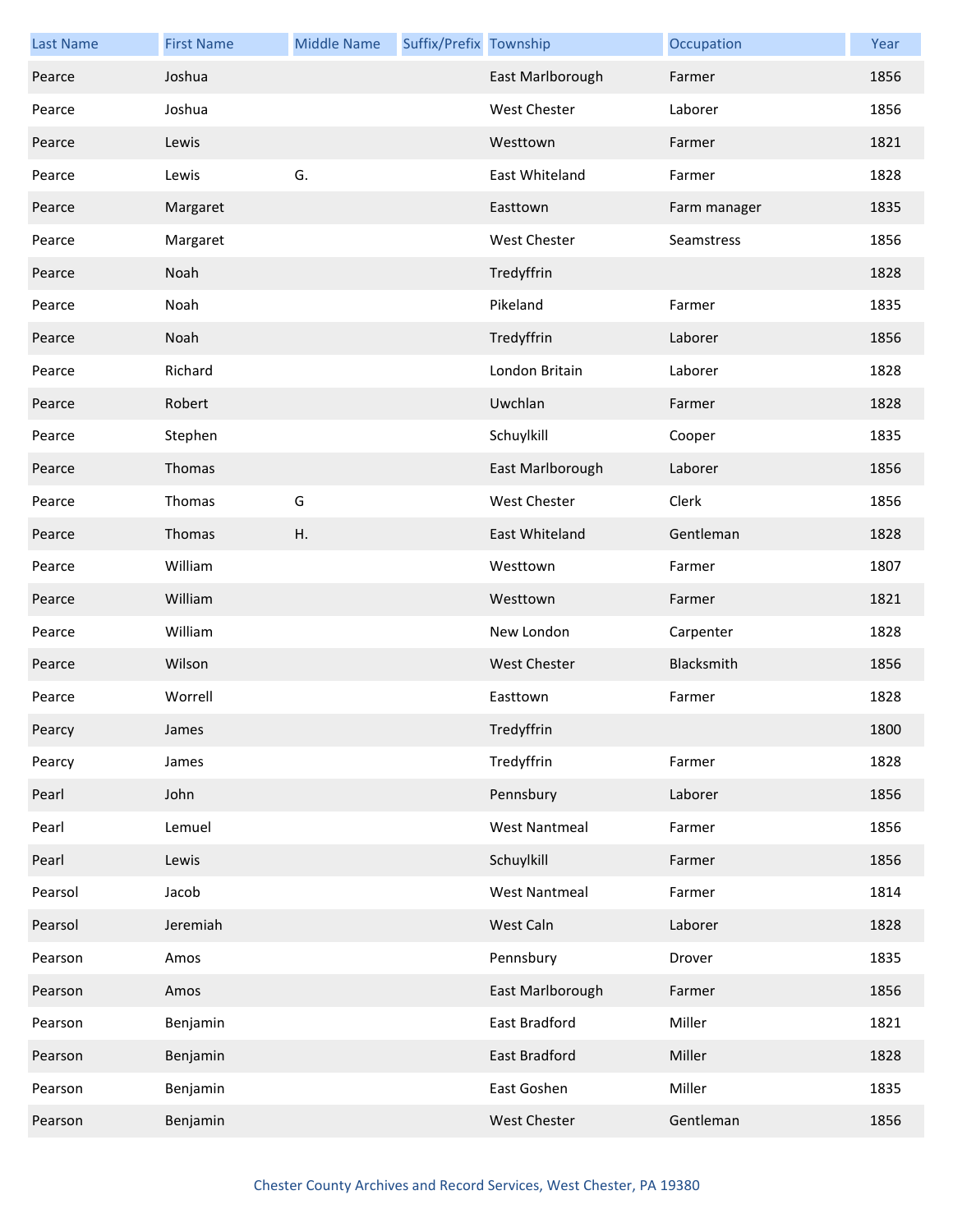| <b>Last Name</b> | <b>First Name</b> | <b>Middle Name</b> | Suffix/Prefix Township |                      | Occupation   | Year |
|------------------|-------------------|--------------------|------------------------|----------------------|--------------|------|
| Pearson          | Catherine         |                    |                        | East Nantmeal        |              | 1821 |
| Pearson          | Clark             |                    |                        | East Goshen          | Laborer      | 1835 |
| Pearson          | David             |                    |                        | Phoenixville         | Roler        | 1856 |
| Pearson          | Edward            |                    |                        | <b>West Chester</b>  | Laborer      | 1814 |
| Pearson          | Elija             |                    |                        | West Chester         | Hatter       | 1814 |
| Pearson          | Elijah            |                    |                        | <b>East Bradford</b> |              | 1821 |
| Pearson          | Emor              |                    |                        | Pennsbury            | Farmer       | 1835 |
| Pearson          | Enoch             |                    |                        | East Bradford        |              | 1793 |
| Pearson          | Francis           |                    |                        | East Nottingham      | Weaver       | 1814 |
| Pearson          | George            |                    |                        | East Caln            |              | 1814 |
| Pearson          | Isaac             |                    |                        | Pennsbury            |              | 1800 |
| Pearson          | Isaac             |                    |                        | Pennsbury            | Farmer       | 1828 |
| Pearson          | Isaac             |                    |                        | Pennsbury            | Drover       | 1835 |
| Pearson          | Jacob             |                    |                        | <b>East Nantmeal</b> | Laborer      | 1814 |
| Pearson          | James             |                    |                        | New Garden           | Joiner       | 1814 |
| Pearson          | James             |                    |                        | East Bradford        | Blacksmith   | 1828 |
| Pearson          | John              |                    |                        | <b>East Nantmeal</b> | Schoolmaster | 1814 |
| Pearson          | John              |                    |                        | Honey Brook          | Laborer      | 1821 |
| Pearson          | John              |                    |                        | Thornbury            | Laborer      | 1828 |
| Pearson          | John              |                    |                        | Penn                 | Farmer       | 1828 |
| Pearson          | John              |                    |                        | Schuylkill           | Laborer      | 1828 |
| Pearson          | John              |                    |                        | Penn                 |              | 1835 |
| Pearson          | John              | $\mathsf J$        |                        | Phoenixville         | Tailor       | 1856 |
| Pearson          | John              | ${\sf M}$          |                        | Schuylkill           | Farmer       | 1856 |
| Pearson          | Joseph            |                    |                        | New Garden           |              | 1793 |
| Pearson          | Lloyd             |                    |                        | West Bradford        | Laborer      | 1821 |
| Pearson          | Mary              |                    |                        | East Caln            | Innkeeper    | 1814 |
| Pearson          | Pemberton         |                    |                        | West Whiteland       | Stonemason   | 1856 |
| Pearson          | Powell            |                    |                        | <b>East Nantmeal</b> | Farmer       | 1807 |
| Pearson          | Powell            |                    |                        | <b>East Nantmeal</b> | Farmer       | 1814 |
| Pearson          | Rachel            |                    |                        | East Marlborough     |              | 1856 |
| Pearson          | Samuel            |                    |                        | <b>East Nantmeal</b> | Laborer      | 1807 |
| Pearson          | Samuel            |                    |                        | <b>East Nantmeal</b> | Laborer      | 1814 |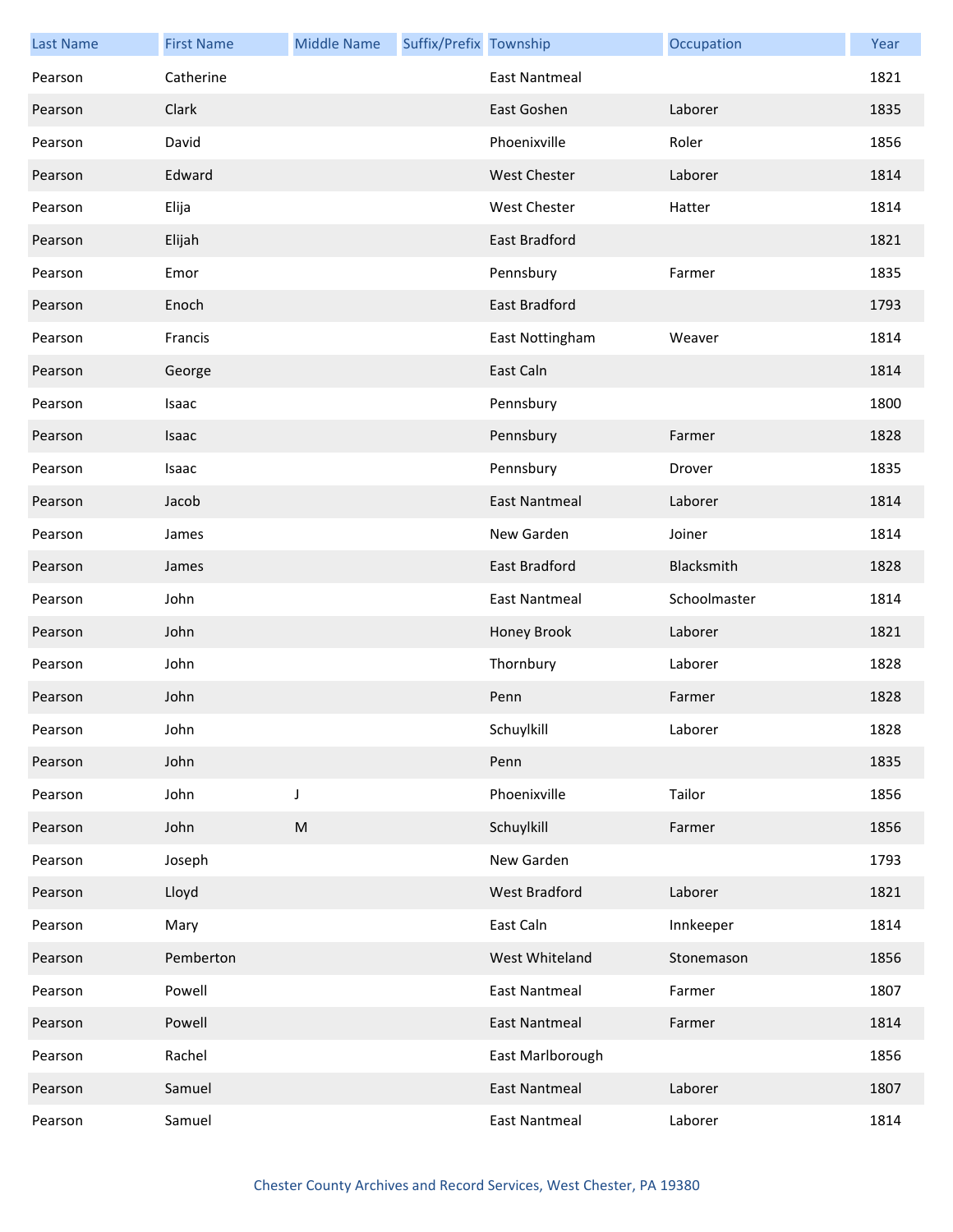| <b>Last Name</b> | <b>First Name</b> | <b>Middle Name</b> | Suffix/Prefix Township |                      | Occupation                 | Year |
|------------------|-------------------|--------------------|------------------------|----------------------|----------------------------|------|
| Pearson          | Samuel            |                    |                        | Goshen               | Miller                     | 1814 |
| Pearson          | Samuel            |                    |                        | <b>East Nantmeal</b> | Mason                      | 1821 |
| Pearson          | Susan             |                    |                        | East Marlborough     |                            | 1856 |
| Pearson          | Thomas            |                    |                        | East Nottingham      | Weaver                     | 1814 |
| Pearson          | Thomas            |                    |                        | East Caln            | Cordwainer                 | 1814 |
| Pearson          | Thomas            |                    |                        | Sadsbury             | <b>Woolenfactor Weaver</b> | 1821 |
| Pearson          | Thomas            |                    | Jr.                    | East Goshen          | Manufacturer               | 1835 |
| Pearson          | Thomas            |                    |                        | East Goshen          | Private                    | 1835 |
| Pearson          | William           |                    |                        | East Fallowfield     | Laborer                    | 1807 |
| Pearson          | William           |                    |                        | West Whiteland       | Millwright                 | 1807 |
| Pearson          | William           |                    |                        | <b>East Nantmeal</b> | Mason                      | 1821 |
| Pearson          | William           |                    |                        | East Bradford        | Millwright                 | 1821 |
| Pearson          | William           |                    |                        | Schuylkill           | Laborer                    | 1828 |
| Pearson          | William           |                    |                        | East Bradford        | Millwright                 | 1828 |
| Pearson          | William           |                    |                        | Penn                 | Farmer                     | 1828 |
| Pearson          | William           |                    |                        | <b>East Nantmeal</b> | Mason                      | 1835 |
| Pearson          | William           |                    |                        | Schuylkill           | Farmer                     | 1835 |
| Pearson          | William           |                    |                        | Honey Brook          | Laborer                    | 1835 |
| Pearson          | William           |                    |                        | East Bradford        | Farmer                     | 1835 |
| Pearson          | William           |                    |                        | Penn                 |                            | 1835 |
| Pearson          | William           |                    |                        | Schuylkill           | Farmer                     | 1856 |
| Peart            | Benjamin          |                    |                        | West Fallowfield     | Farmer                     | 1807 |
| Peart            | Thomas            |                    |                        | West Marlborough     |                            | 1793 |
| Peart            | Thomas            |                    |                        | West Fallowfield     | Miller                     | 1807 |
| Peary            | George            |                    |                        | East Nottingham      | Farmer                     | 1856 |
| Peary            | William           |                    |                        | East Nottingham      | Farmer                     | 1856 |
| Peches           | William           |                    |                        | <b>East Coventry</b> | Farmer                     | 1856 |
| Pechin           | John              | $\sf A$            |                        | West Whiteland       | Farmer                     | 1856 |
| Peck             | Abraham           |                    |                        | Vincent              | Farmer                     | 1828 |
| Peck             | Abraham           |                    |                        | Schuylkill           | Farmer                     | 1835 |
| Peck             | Abraham           |                    |                        | Charlestown          | Laborer                    | 1856 |
| Peck             | Abram             |                    |                        | Uwchlan              | Farmer                     | 1821 |
| Peck             | Adam              |                    |                        | <b>East Nantmeal</b> | Laborer                    | 1800 |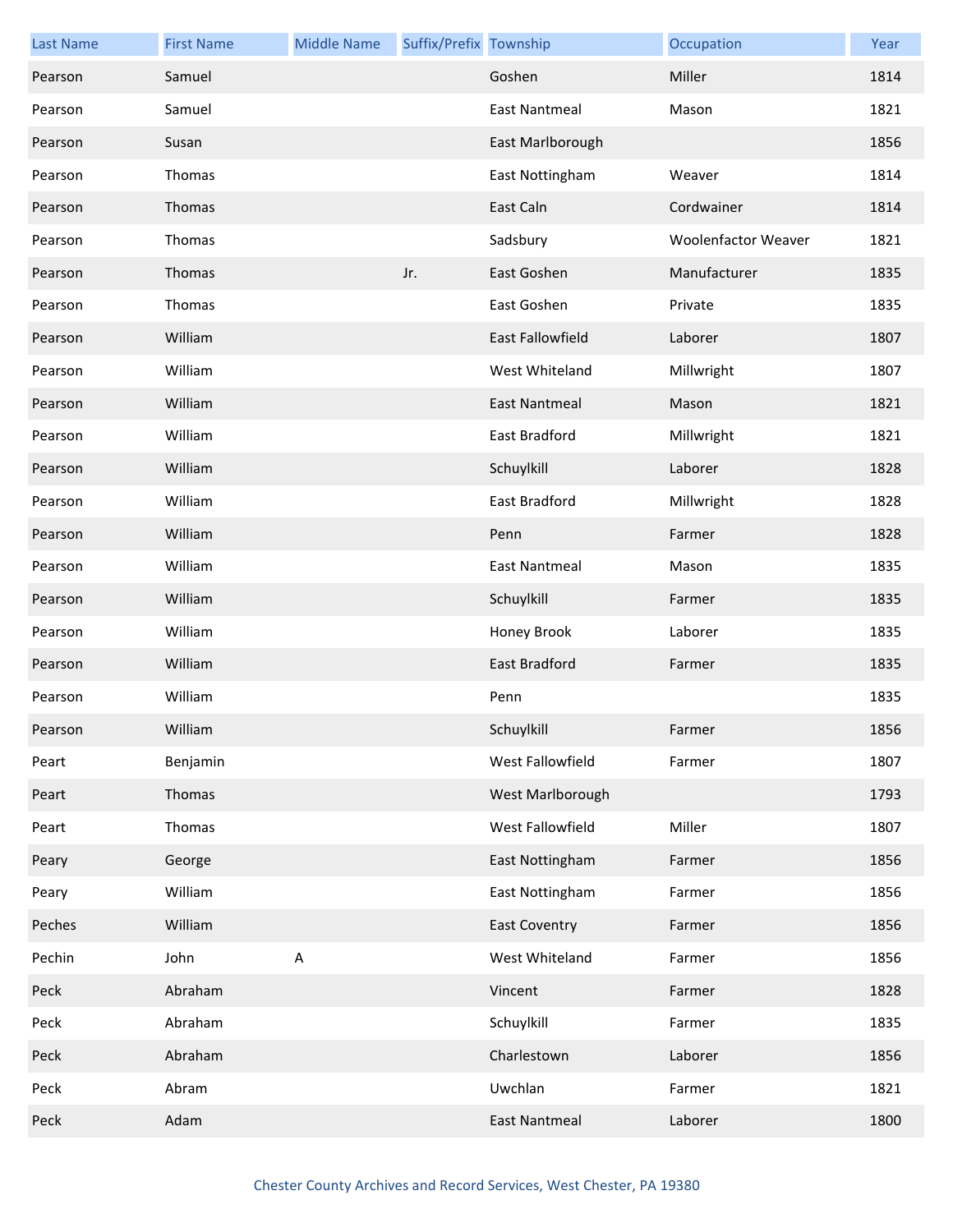| <b>Last Name</b> | <b>First Name</b> | <b>Middle Name</b> | Suffix/Prefix Township |                      | Occupation | Year |
|------------------|-------------------|--------------------|------------------------|----------------------|------------|------|
| Peck             | Benjamin          |                    |                        | West Bradford        | Boarder    | 1821 |
| Peck             | Charles           |                    |                        | Charlestown          | Carpenter  | 1814 |
| Peck             | Charles           |                    |                        | Charlestown          | Carpenter  | 1821 |
| Peck             | Charles           |                    |                        | Charlestown          | Carpenter  | 1828 |
| Peck             | Charles           |                    |                        | Charlestown          | Carpenter  | 1835 |
| Peck             | Charles           |                    |                        | Charlestown          | Farmer     | 1856 |
| Peck             | Geremiah          |                    | Jr.                    | West Bradford        | Stonemason | 1835 |
| Peck             | Isaac             |                    |                        | Charlestown          | Farmer     | 1807 |
| Peck             | James             |                    |                        | Uwchlan              | Farmer     | 1856 |
| Peck             | Jeremiah          |                    |                        | Charlestown          | Farmer     | 1807 |
| Peck             | Jeremiah          |                    |                        | Charlestown          | Farmer     | 1814 |
| Peck             | Jeremiah          |                    |                        | Uwchlan              | Farmer     | 1821 |
| Peck             | Jeremiah          |                    |                        | Vincent              | Farmer     | 1828 |
| Peck             | Jeremiah          |                    |                        | West Bradford        | Laborer    | 1835 |
| Peck             | Jeremiah          |                    |                        | East Bradford        | Mason      | 1856 |
| Peck             | John              |                    |                        | Charlestown          |            | 1793 |
| Peck             | John              |                    |                        | East Caln            | Mason      | 1800 |
| Peck             | John              |                    |                        | Uwchlan              |            | 1800 |
| Peck             | John              |                    |                        | Charlestown          | Farmer     | 1807 |
| Peck             | John              |                    |                        | Uwchlan              | Laborer    | 1807 |
| Peck             | John              |                    |                        | West Nantmeal        | Laborer    | 1814 |
| Peck             | John              |                    |                        | <b>West Nantmeal</b> | Laborer    | 1821 |
| Peck             | John              |                    | Jr.                    | <b>West Nantmeal</b> | Laborer    | 1828 |
| Peck             | John              |                    |                        | <b>West Nantmeal</b> | Laborer    | 1828 |
| Peck             | John              |                    | Sr.                    | Uwchlan              | Farmer     | 1835 |
| Peck             | John              |                    | Jr.                    | Uwchlan              | Farmer     | 1835 |
| Peck             | John              |                    |                        | Uwchlan              | Laborer    | 1856 |
| Peck             | John              |                    |                        | Uwchlan              | Farmer     | 1856 |
| Peck             | John              |                    |                        | West Bradford        | Laborer    | 1856 |
| Peck             | John              | $\mathsf D$        |                        | Uwchlan              | Farmer son | 1856 |
| Peck             | Margaret          |                    |                        | Charlestown          |            | 1814 |
| Peck             | Nelson            |                    |                        | Charlestown          | Farmer     | 1856 |
| Peck             | Samuel            |                    |                        | <b>West Nantmeal</b> | Laborer    | 1828 |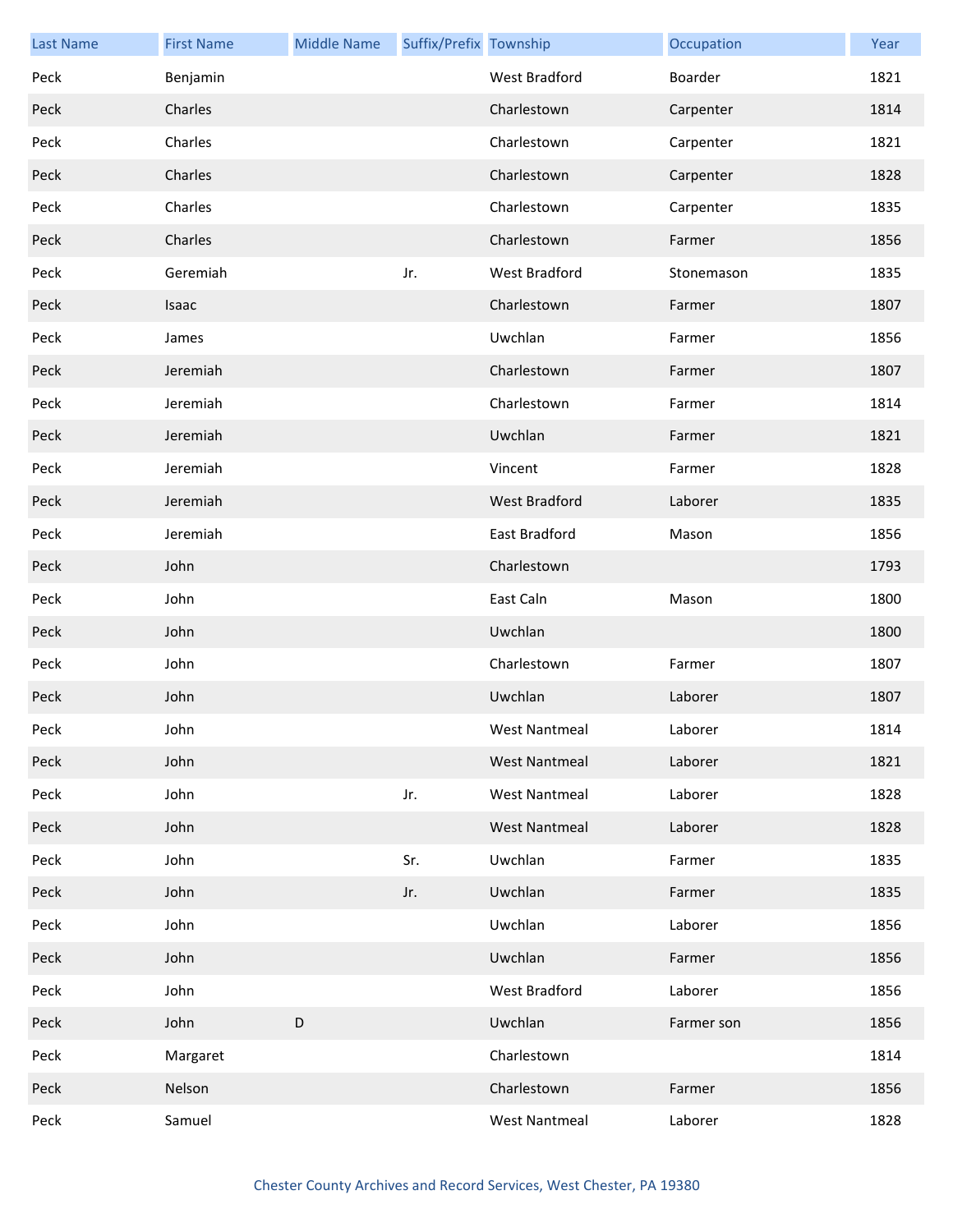| <b>Last Name</b> | <b>First Name</b> | <b>Middle Name</b> | Suffix/Prefix Township |                      | Occupation | Year |
|------------------|-------------------|--------------------|------------------------|----------------------|------------|------|
| Peck             | Samuel            |                    |                        | Uwchlan              | Farmer     | 1835 |
| Peck             | Samuel            |                    |                        | Uwchlan              | Farmer     | 1856 |
| Peck             | Thomas            |                    |                        | East Brandywine      | Trader     | 1856 |
| Peck             | Uriah             |                    |                        | Uwchlan              | Laborer    | 1821 |
| Peck             | Uriah             |                    |                        | Brandywine           | Laborer    | 1828 |
| Peck             | Uriah             |                    |                        | Uwchlan              | Laborer    | 1835 |
| Peck             | Uriah             |                    |                        | Uwchlan              | Farmer     | 1856 |
| Peckingham       | Samuel            |                    |                        | <b>East Nantmeal</b> | Tanner     | 1807 |
| Pedigrew         | William           |                    |                        | East Nottingham      | Weaver     | 1814 |
| Pedrick          | George            |                    |                        | London Grove         | Laborer    | 1856 |
| Pedwick          | John              |                    |                        | East Fallowfield     | Laborer    | 1856 |
| Peebles          | Allick            |                    |                        | West Whiteland       | Quarryman  | 1835 |
| Peele            | William           |                    |                        | East Fallowfield     | Joiner     | 1807 |
| Peelen           | Joshua            |                    |                        | Coventry             |            | 1793 |
| Peeler           | Daniel            |                    |                        | Coventry             | Carpenter  | 1828 |
| Peelin           | Henry             |                    |                        | Honey Brook          |            | 1814 |
| Peelin           | Henry             |                    |                        | <b>Honey Brook</b>   | Laborer    | 1821 |
| Peelin           | Vernon            |                    |                        | Honey Brook          |            | 1814 |
| Peelin           | Vernon            |                    |                        | Honey Brook          | Laborer    | 1821 |
| Peelor           | Henry             |                    |                        | <b>West Nantmeal</b> |            | 1793 |
| Peelor           | Mark              |                    |                        | <b>West Nantmeal</b> |            | 1793 |
| Peerey           | Susan             |                    |                        | East Nottingham      |            | 1821 |
| Peerey           | William           |                    |                        | East Nottingham      | Cartwright | 1821 |
| Peery            | George            |                    |                        | East Nottingham      | Bricklayer | 1835 |
| Peery            | James             |                    |                        | East Nottingham      |            | 1793 |
| Peery            | James             |                    |                        | East Nottingham      |            | 1800 |
| Peery            | James             |                    |                        | East Nottingham      | Farmer     | 1814 |
| Peery            | John              |                    |                        | East Nottingham      |            | 1793 |
| Peery            | Matthew           |                    |                        | East Nottingham      | Laborer    | 1814 |
| Peery            | William           |                    |                        | East Nottingham      |            | 1793 |
| Peery            | William           |                    |                        | East Nottingham      |            | 1800 |
| Peery            | William           |                    |                        | East Nottingham      | Cartwright | 1814 |
| Peeting          | Joshua            |                    |                        | <b>East Nantmeal</b> |            | 1793 |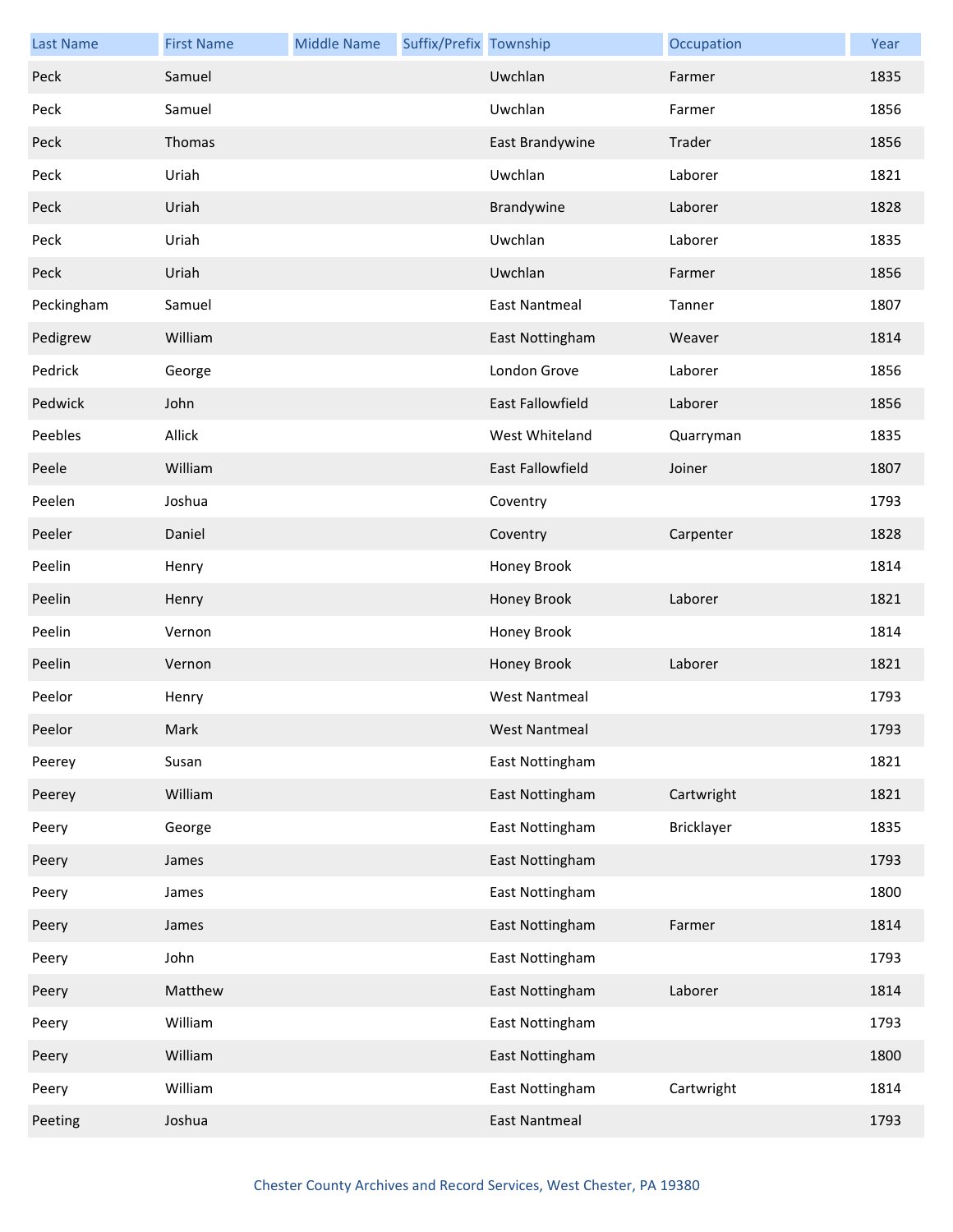| <b>Last Name</b> | <b>First Name</b> | <b>Middle Name</b> | Suffix/Prefix Township |                  | Occupation  | Year |
|------------------|-------------------|--------------------|------------------------|------------------|-------------|------|
| Pehel            | Martin            |                    |                        | London Grove     |             | 1800 |
| Peilon           | Vernon            |                    |                        | Honey Brook      | Farmer      | 1828 |
| Peirce           | Alben             |                    |                        | Pennsbury        | Farmer      | 1856 |
| Peirce           | Benjamin          |                    |                        | East Nottingham  |             | 1800 |
| Peirce           | Benjamin          |                    |                        | Pennsbury        | Mason       | 1807 |
| Peirce           | Benjamin          |                    |                        | West Nottingham  | Carpenter   | 1821 |
| Peirce           | Benjamin          |                    |                        | West Nottingham  | Carpenter   | 1828 |
| Peirce           | Caleb             |                    |                        | East Marlborough | Farmer      | 1807 |
| Peirce           | Charles           |                    |                        | East Marlborough | Laborer     | 1835 |
| Peirce           | Cromwell          |                    |                        | Willistown       | Laborer     | 1821 |
| Peirce           | Daniel            |                    |                        | East Marlborough | Farmer      | 1807 |
| Peirce           | Daniel            |                    |                        | East Marlborough | Farmer      | 1835 |
| Peirce           | Daniel            |                    | Jr.                    | Pennsbury        | Miller      | 1856 |
| Peirce           | Daniel            |                    | Sr.                    | Pennsbury        | Farmer      | 1856 |
| Peirce           | David             |                    |                        | West Bradford    | Farmer      | 1814 |
| Peirce           | David             |                    |                        | Newlin           | Laborer     | 1821 |
| Peirce           | Edward            |                    |                        | Willistown       | Smith       | 1814 |
| Peirce           | George            |                    |                        | East Marlborough |             | 1793 |
| Peirce           | George            |                    |                        | West Fallowfield |             | 1793 |
| Peirce           | George            |                    |                        | Newlin           | Farmer      | 1807 |
| Peirce           | George            |                    |                        | Newlin           | Farmer      | 1814 |
| Peirce           | George            |                    |                        | Newlin           | Farmer      | 1821 |
| Peirce           | George            |                    | Jr.                    | New London       | Carpenter   | 1821 |
| Peirce           | George            |                    |                        | New London       | Laborer     | 1821 |
| Peirce           | George            |                    |                        | Newlin           | Farmer      | 1828 |
| Peirce           | George            |                    |                        | Newlin           | Farmer      | 1835 |
| Peirce           | George            |                    |                        | East Marlborough | Farmer      | 1835 |
| Peirce           | George            | ${\sf W}$          |                        | West Chester     | Storetender | 1835 |
| Peirce           | Hannah            |                    | Widow                  | West Caln        |             | 1807 |
| Peirce           | Hannah            |                    |                        | East Marlborough | Seamstress  | 1807 |
| Peirce           | Hannah            |                    |                        | Vincent          |             | 1814 |
| Peirce           | Hannah            |                    |                        | Pikeland         |             | 1821 |
| Peirce           | Irenes            |                    |                        | Pennsbury        | Farmer      | 1814 |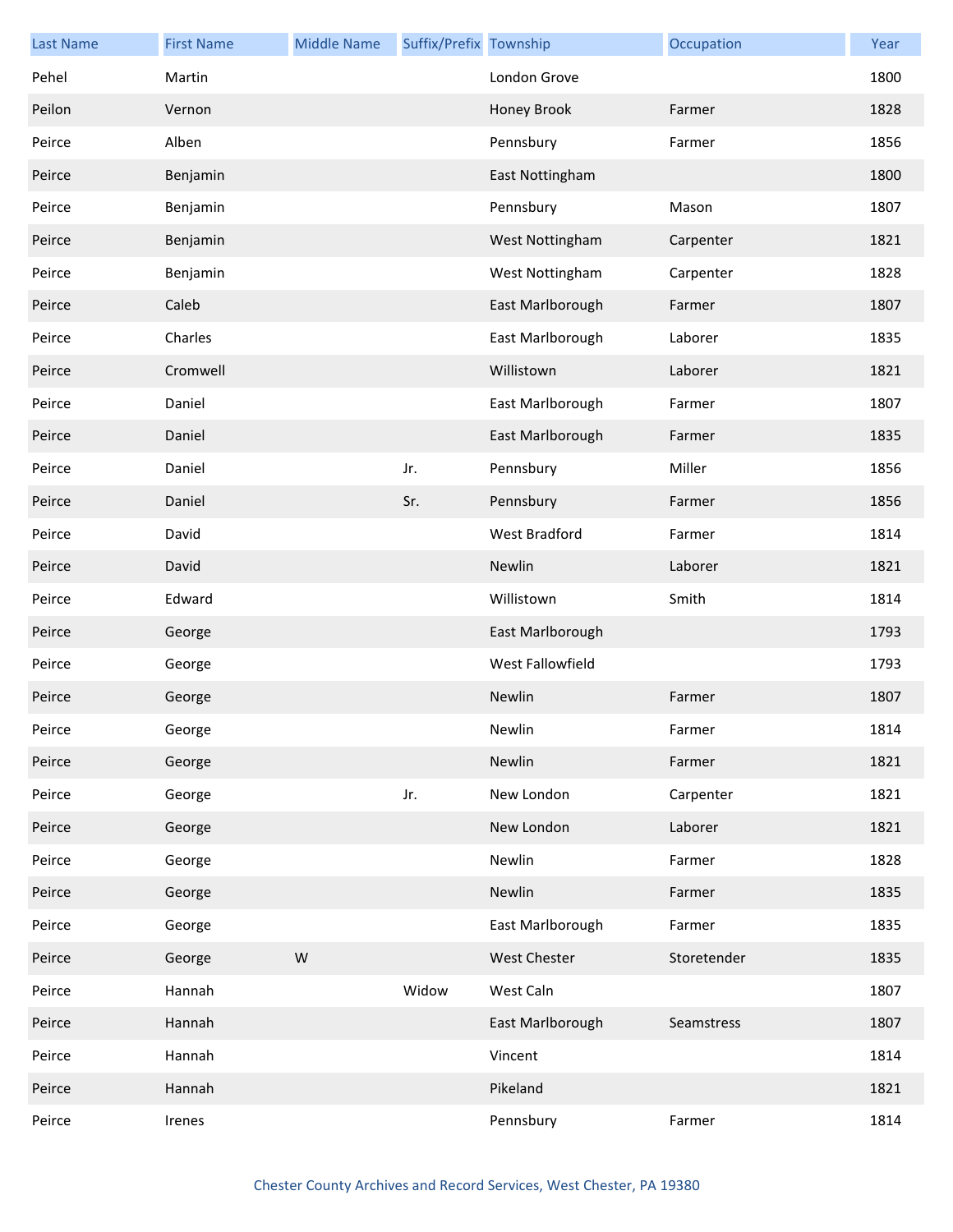| <b>Last Name</b> | <b>First Name</b> | <b>Middle Name</b> | Suffix/Prefix Township |                  | Occupation      | Year |
|------------------|-------------------|--------------------|------------------------|------------------|-----------------|------|
| Peirce           | Irenus            |                    |                        | Pennsbury        | Laborer         | 1807 |
| Peirce           | Isaac             |                    |                        | East Marlborough | Farmer          | 1807 |
| Peirce           | <b>Isaac</b>      |                    |                        | Newlin           | Farmer          | 1807 |
| Peirce           | Isaac             |                    |                        | Newlin           | Farmer          | 1814 |
| Peirce           | Isaac             |                    |                        | New London       | Farmer          | 1821 |
| Peirce           | Isaac             |                    |                        | Newlin           | Farmer          | 1821 |
| Peirce           | Isaac             |                    |                        | Newlin           | Farmer          | 1828 |
| Peirce           | Isaac             |                    |                        | Newlin           | Farmer          | 1835 |
| Peirce           | James             |                    |                        | Newlin           | Farmer          | 1828 |
| Peirce           | James             |                    |                        | Newlin           | Farmer          | 1835 |
| Peirce           | Job               |                    |                        | East Marlborough | Farmer          | 1835 |
| Peirce           | John              |                    |                        | Pennsbury        | Carpenter       | 1814 |
| Peirce           | John              |                    |                        | Pennsbury        | Carpenter       | 1821 |
| Peirce           | John              |                    |                        | East Marlborough | Carpenter       | 1835 |
| Peirce           | John              | ${\sf R}$          |                        | West Chester     | Leather dresser | 1835 |
| Peirce           | Jonathan          |                    |                        | East Marlborough | Farmer          | 1807 |
| Peirce           | Joseph            |                    | Jr.                    | Pennsbury        |                 | 1800 |
| Peirce           | Joseph            |                    |                        | Sadsbury         |                 | 1800 |
| Peirce           | Joseph            |                    |                        | Pennsbury        |                 | 1800 |
| Peirce           | Joseph            |                    |                        | Pennsbury        | Farmer          | 1807 |
| Peirce           | Joseph            |                    |                        | East Marlborough | Farmer          | 1807 |
| Peirce           | Joseph            |                    |                        | Sadsbury         |                 | 1807 |
| Peirce           | Joseph            |                    |                        | West Chester     | Wagoner         | 1835 |
| Peirce           | Joseph            |                    | Jr.                    | East Marlborough | Farmer          | 1835 |
| Peirce           | Joseph            |                    |                        | East Marlborough | Farmer          | 1835 |
| Peirce           | Joseph            |                    |                        | Pennsbury        | Laborer         | 1856 |
| Peirce           | Joshua            |                    |                        | Pennsbury        |                 | 1793 |
| Peirce           | Joshua            |                    |                        | Newlin           |                 | 1793 |
| Peirce           | Joshua            |                    |                        | Pennsbury        |                 | 1800 |
| Peirce           | Joshua            |                    |                        | Pennsbury        | Farmer          | 1807 |
| Peirce           | Joshua            |                    | Jr.                    | Pennsbury        | Laborer         | 1807 |
| Peirce           | Joshua            |                    |                        | Newlin           | Farmer          | 1807 |
| Peirce           | Joshua            |                    |                        | East Marlborough | Farmer          | 1807 |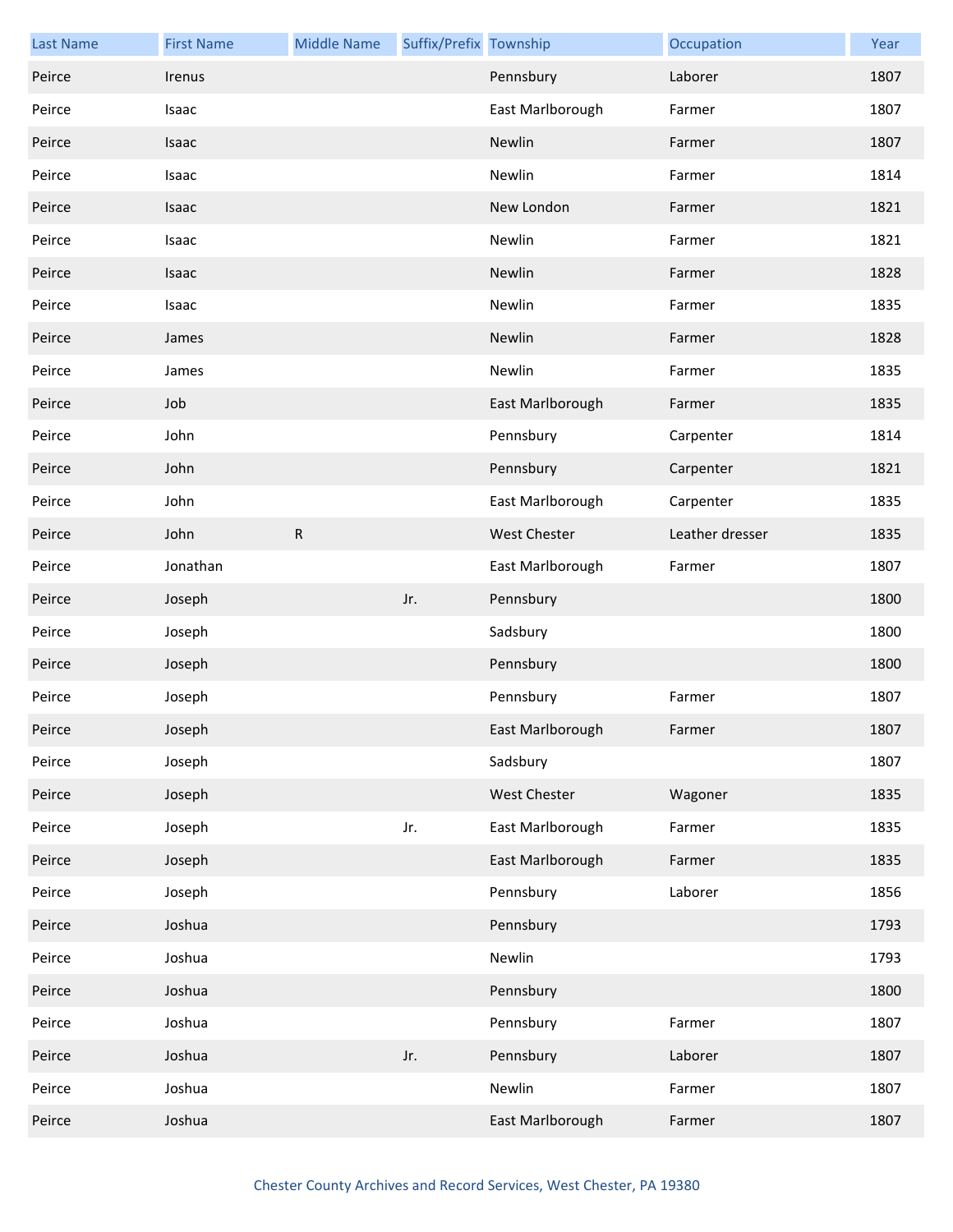| <b>Last Name</b> | <b>First Name</b> | <b>Middle Name</b> | Suffix/Prefix Township |                              | Occupation | Year |
|------------------|-------------------|--------------------|------------------------|------------------------------|------------|------|
| Peirce           | Joshua            |                    |                        | Pennsbury                    | Farmer     | 1814 |
| Peirce           | Joshua            |                    | Jr.                    | Pennsbury                    | Farmer     | 1814 |
| Peirce           | Joshua            |                    |                        | Newlin                       | Farmer     | 1814 |
| Peirce           | Joshua            |                    | Sr.                    | Newlin                       | Farmer     | 1814 |
| Peirce           | Joshua            |                    |                        | Pennsbury                    | Farmer     | 1821 |
| Peirce           | Joshua            |                    | Jr.                    | Pennsbury                    | Farmer     | 1821 |
| Peirce           | Joshua            |                    |                        | Newlin                       | Farmer     | 1821 |
| Peirce           | Joshua            |                    |                        | Newlin                       | Farmer     | 1835 |
| Peirce           | Joshua            |                    |                        | East Marlborough             | Laborer    | 1835 |
| Peirce           | Joshua            |                    |                        | East Marlborough             | Laborer    | 1835 |
| Peirce           | Joshua            | ${\sf N}$          |                        | Newlin                       | Farmer     | 1856 |
| Peirce           | Levi              |                    |                        | Newlin                       | Carpenter  | 1814 |
| Peirce           | Lewis             |                    |                        | Pennsbury                    | Blacksmith | 1856 |
| Peirce           | Moses             |                    |                        | Goshen                       | Carpenter  | 1807 |
| Peirce           | Moses             |                    |                        | East Marlborough             | Carpenter  | 1835 |
| Peirce           | Richard           |                    |                        | New London                   | Laborer    | 1821 |
| Peirce           | Robert            |                    |                        | Willistown                   | Farmer     | 1821 |
| Peirce           | Samuel            |                    |                        | East Marlborough             | Farmer     | 1807 |
| Peirce           | Samuel            |                    |                        | Kennett                      | Farmer     | 1814 |
| Peirce           | Samuel            |                    |                        | East Marlborough             | Farmer     | 1835 |
| Peirce           | Samuel            | C.                 |                        | West Nottingham              | Machinist  | 1856 |
| Peirce           | Thomas            |                    |                        | Pennsbury                    | Saddler    | 1807 |
| Peirce           | Thomas            |                    |                        | Newlin                       | Laborer    | 1814 |
| Peirce           | Thomas            |                    |                        | East Marlborough             | Laborer    | 1835 |
| Peirce           | Timothy           |                    |                        | New Garden                   | Laborer    | 1835 |
| Peirce           | William           |                    |                        | Warwick                      | Farmer     | 1856 |
| Peirse           | Caleb             |                    |                        | East Marlborough             |            | 1793 |
| Peirse           | Daniel            |                    |                        | East Marlborough             |            | 1793 |
| Peirse           | Isaac             |                    |                        | East Marlborough             |            | 1793 |
| Peirse           | Jacob             |                    |                        | East Marlborough             |            | 1793 |
| Peirse           | Jonathan          |                    |                        | East Marlborough             |            | 1793 |
| Peirse           | Joseph            |                    |                        | East Marlborough             |            | 1793 |
| Peirse           | Joshua            |                    |                        | the younger East Marlborough |            | 1793 |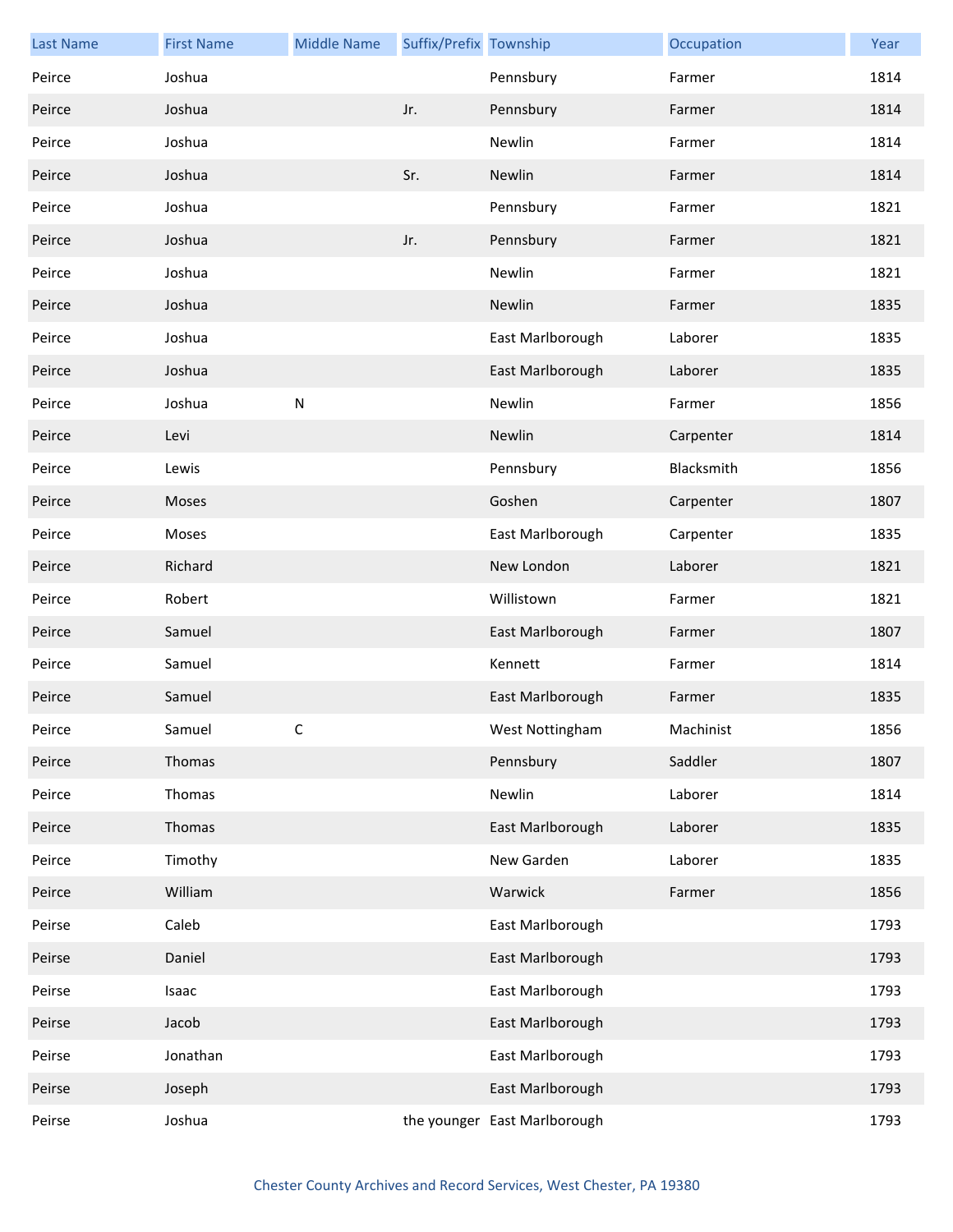| <b>Last Name</b> | <b>First Name</b> | <b>Middle Name</b> | Suffix/Prefix Township |                  | Occupation | Year |
|------------------|-------------------|--------------------|------------------------|------------------|------------|------|
| Peirse           | Joshua            |                    |                        | East Marlborough |            | 1793 |
| Peirse           | Samuel            |                    |                        | East Marlborough |            | 1793 |
| Peirsol          | (Widow)           |                    |                        | Honey Brook      |            | 1821 |
| Peirsol          | Daniel            |                    |                        | Honey Brook      |            | 1814 |
| Peirsol          | Daniel            |                    |                        | Honey Brook      | Laborer    | 1821 |
| Peirsol          | David             |                    |                        | Honey Brook      | Laborer    | 1835 |
| Peirsol          | Elizabeth         |                    | Widow                  | Honey Brook      |            | 1814 |
| Peirsol          | Elizabeth         |                    |                        | Honey Brook      | Lady       | 1828 |
| Peirsol          | Jacob             |                    |                        | Honey Brook      | Laborer    | 1807 |
| Peirsol          | Jacob             |                    |                        | Honey Brook      | Laborer    | 1821 |
| Peirsol          | Jacob             |                    |                        | Honey Brook      | Farmer     | 1828 |
| Peirsol          | Jeremiah          |                    |                        | Honey Brook      |            | 1793 |
| Peirsol          | Jeremiah          |                    | Sr.                    | Honey Brook      |            | 1800 |
| Peirsol          | Jeremiah          |                    | Jr.                    | Honey Brook      |            | 1800 |
| Peirsol          | Jeremiah          |                    |                        | Honey Brook      | Laborer    | 1807 |
| Peirsol          | Jeremiah          |                    |                        | Honey Brook      | Farmer     | 1807 |
| Peirsol          | Jeremiah          |                    | Jr.                    | Honey Brook      | Laborer    | 1807 |
| Peirsol          | Jeremiah          |                    |                        | Honey Brook      | Laborer    | 1821 |
| Peirsol          | Jeremiah          |                    |                        | Honey Brook      | Farmer     | 1828 |
| Peirsol          | Jeremiah          |                    |                        | Honey Brook      | Laborer    | 1835 |
| Peirsol          | John              |                    |                        | Sadsbury         | Farmer     | 1814 |
| Peirsol          | John              |                    |                        | Honey Brook      | Farmer     | 1835 |
| Peirsol          | John              |                    |                        | Honey Brook      | Carpenter  | 1835 |
| Peirsol          | Mordecai          |                    |                        | Honey Brook      | Farmer     | 1821 |
| Peirsol          | Mordecai          |                    |                        | Honey Brook      | Laborer    | 1828 |
| Peirsol          | Mordecai          |                    |                        | Honey Brook      | Laborer    | 1835 |
| Peirsol          | Moses             |                    |                        | Honey Brook      |            | 1814 |
| Peirsol          | Moses             |                    |                        | Honey Brook      | Laborer    | 1821 |
| Peirsol          | Moses             |                    |                        | Honey Brook      | Laborer    | 1828 |
| Peirsol          | Moses             |                    |                        | Honey Brook      | Laborer    | 1835 |
| Peirsol          | Peter             |                    |                        | Honey Brook      |            | 1793 |
| Peirsol          | Richard           |                    |                        | Honey Brook      |            | 1793 |
| Peirsol          | Richard           |                    |                        | Honey Brook      |            | 1814 |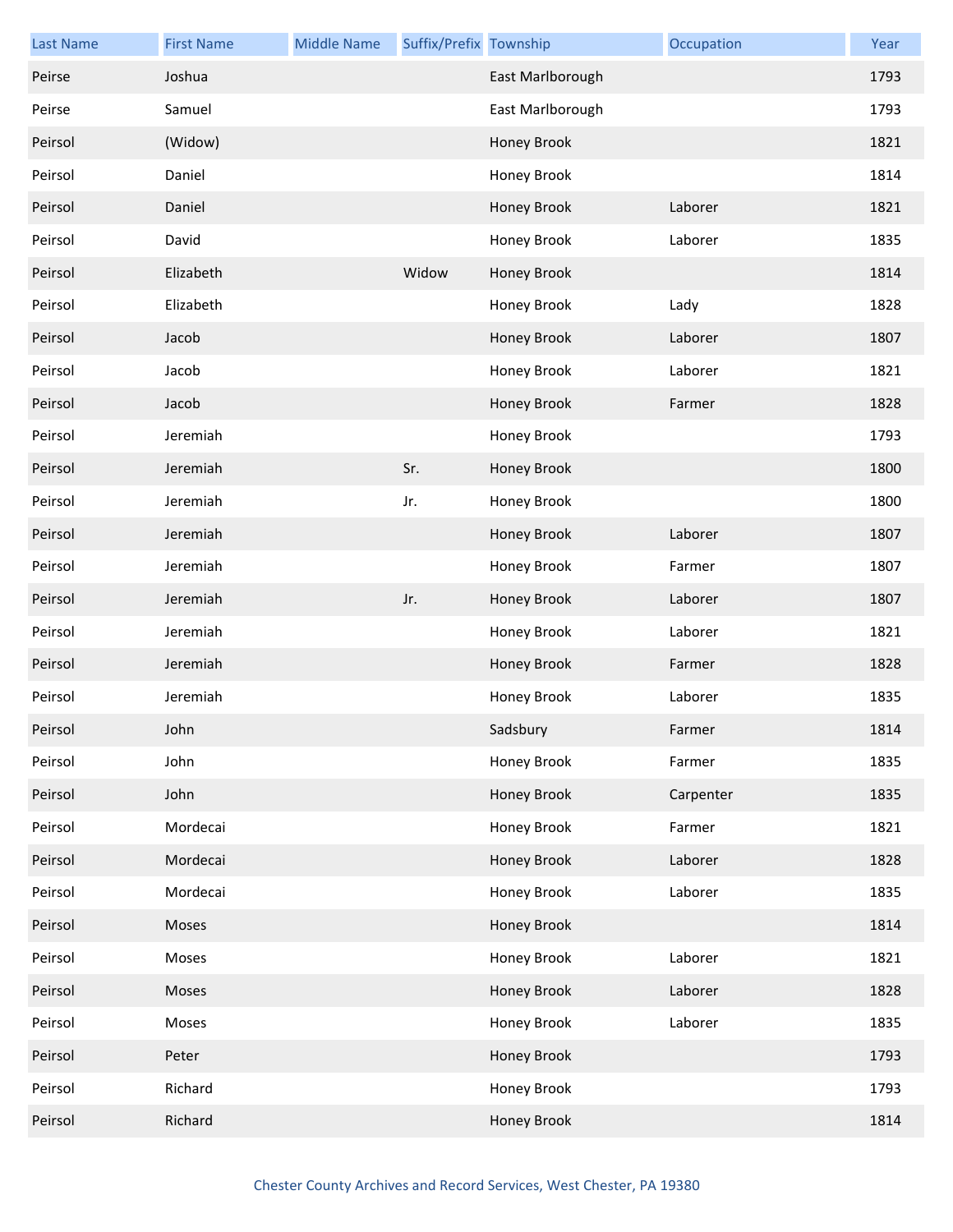| <b>Last Name</b> | <b>First Name</b> | <b>Middle Name</b> | Suffix/Prefix Township |                         | Occupation     | Year |
|------------------|-------------------|--------------------|------------------------|-------------------------|----------------|------|
| Peirsol          | Richard           |                    |                        | Honey Brook             | Farmer         | 1821 |
| Peirsol          | Richard           |                    |                        | Honey Brook             | Farmer         | 1828 |
| Peirsol          | Richard           |                    |                        | Honey Brook             | Farmer         | 1835 |
| Peirsol          | Samuel            |                    |                        | Brandywine              | Tanner         | 1828 |
| Peirsol          | Thomas            |                    |                        | Sadsbury                | Farmer         | 1814 |
| Peirsol          | Thomas            |                    |                        | <b>West Nantmeal</b>    | Farmer         | 1835 |
| Peirsol          | William           |                    |                        | Honey Brook             | Farmer         | 1807 |
| Peirsol          | William           |                    |                        | Honey Brook             |                | 1814 |
| Peirsol          | William           |                    |                        | Honey Brook             | Laborer        | 1821 |
| Peirsol          | William           |                    |                        | Honey Brook             | Laborer        | 1828 |
| Peirsol          | William           |                    |                        | Honey Brook             | Laborer        | 1835 |
| Peirson          | Isaac             |                    |                        | Pennsbury               | Farmer         | 1807 |
| Peirson          | Isaac             |                    |                        | Pennsbury               | Farmer         | 1821 |
| Peirson          | Isaac             |                    |                        | New Garden              | Wheelwright    | 1835 |
| Peirson          | Jacob             |                    |                        | Pennsbury               | Farmer         | 1807 |
| Peirson          | James             |                    |                        | West Whiteland          | Farmer         | 1835 |
| Peirson          | Powel             |                    |                        | <b>East Nantmeal</b>    |                | 1793 |
| Pelen            | Henry             |                    |                        | West Whiteland          |                | 1793 |
| Pelen            | Henry             |                    |                        | East Bradford           | Innkeeper      | 1807 |
| Pelen            | Vernon            |                    |                        | <b>East Bradford</b>    | Laborer        | 1835 |
| Peltz            | Philip            |                    |                        | Coventry                | Carpenter      | 1828 |
| Pemberton        | John              |                    |                        | Franklin                | <b>Butcher</b> | 1856 |
| Penack           | James             |                    |                        | New London              | Farmer         | 1828 |
| Penack           | Nathaniel         |                    |                        | New London              | Farmer         | 1828 |
| Penagar          | Davis             |                    |                        | East Fallowfield        | Laborer        | 1821 |
| Penagar          | Samuel            |                    |                        | <b>East Fallowfield</b> | Papermaker     | 1821 |
| Penager          | Sam               |                    |                        | East Fallowfield        | Laborer        | 1835 |
| Penal            | Abraham           |                    |                        | Schuylkill              | Shoemaker      | 1828 |
| Pence            | John              |                    |                        | <b>West Nantmeal</b>    | Laborer        | 1828 |
| Pence            | Joseph            |                    |                        | <b>East Nantmeal</b>    | Farmer         | 1821 |
| Pendlegrass      | Benjamin          |                    |                        | Sadsbury                |                | 1856 |
| Penebaker        | Benjamin          |                    |                        | Pikeland                |                | 1793 |
| Penebaker        | Harmon            |                    |                        | Pikeland                |                | 1793 |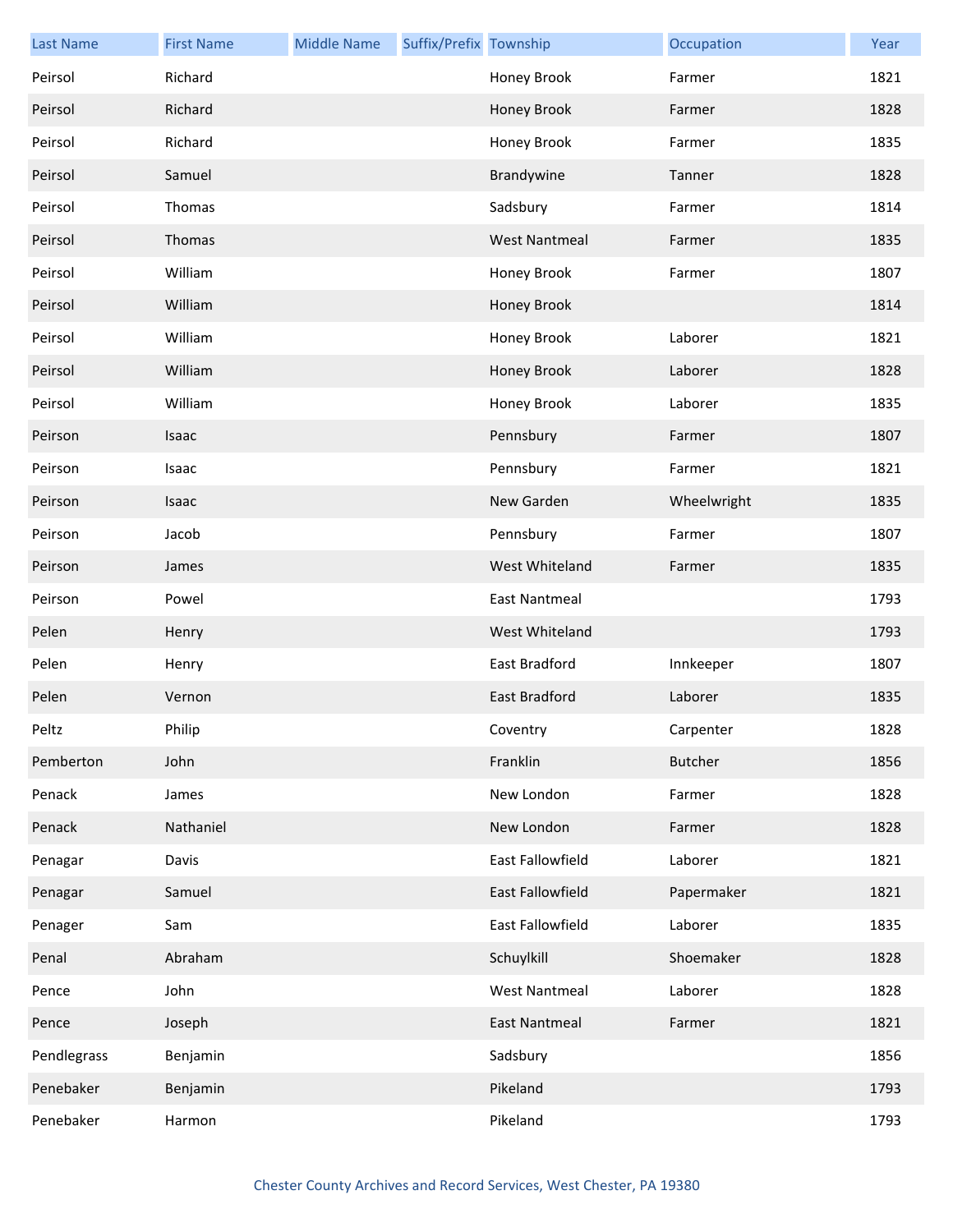| <b>Last Name</b> | <b>First Name</b> | <b>Middle Name</b> | Suffix/Prefix Township |                     | Occupation   | Year |
|------------------|-------------------|--------------------|------------------------|---------------------|--------------|------|
| Penebaker        | John              |                    |                        | Pikeland            |              | 1793 |
| Penegar          | Amos              |                    |                        | Valley              | Wheelwright  | 1856 |
| Penegar          | Davis             |                    |                        | Valley              | Laborer      | 1856 |
| Penegar          | Samuel            |                    |                        | West Fallowfield    | Farmer       | 1821 |
| Penegar          | Samuel            |                    |                        | Valley              | Laborer      | 1856 |
| Peneger          | Davis             |                    |                        | West Caln           | Laborer      | 1835 |
| Penepacker       | Daniel            |                    |                        | <b>East Vincent</b> | Locktender   | 1856 |
| Penington        | Clinger           |                    |                        | Lower Oxford        | Farmer       | 1856 |
| Penington        | Daniel            |                    |                        | London Grove        | Farmer       | 1835 |
| Penington        | Daniel            |                    |                        | Penn                | Tailor       | 1835 |
| Penington        | John              |                    |                        | Willistown          | Laborer      | 1814 |
| Penington        | John              |                    |                        | Willistown          | Laborer      | 1821 |
| Penington        | John              |                    |                        | London Grove        | Shoemaker    | 1835 |
| Penington        | John              |                    |                        | Penn                | Teacher      | 1835 |
| Penington        | Joseph            |                    |                        | East Nottingham     | Farmer       | 1807 |
| Penington        | Joseph            |                    |                        | East Nottingham     | Farmer       | 1821 |
| Penington        | Nathaniel         |                    |                        | East Caln           | Laborer      | 1856 |
| Penington        | Nicholas          |                    |                        | East Fallowfield    | Papermaker   | 1821 |
| Penington        | Samuel            |                    |                        | <b>Upper Oxford</b> | Farmer       | 1856 |
| Penington        | Thomas            |                    |                        | Tredyffrin          | Farmer       | 1814 |
| Penington        | William           |                    |                        | Tredyffrin          | Tailor       | 1814 |
| Penington        | William           |                    |                        | London Grove        | Farmer       | 1835 |
| Penington        | William           |                    |                        | East Caln           | Laborer      | 1856 |
| Pennager         | Samuel            |                    |                        | East Fallowfield    | Carpenter    | 1856 |
| Pennal           | (Widow)           |                    |                        | West Nottingham     |              | 1814 |
| Pennal           | Edward            |                    |                        | East Caln           | Wheelwright  | 1835 |
| Pennal           | Evan              |                    |                        | East Caln           | Manufacturer | 1835 |
| Pennal           | Thomas            |                    |                        | West Nottingham     | Laborer      | 1807 |
| Pennall          | Lewis             |                    |                        | Easttown            | Farmer       | 1835 |
| Pennebecker      | Aaron             |                    |                        | Pikeland            | Carpenter    | 1828 |
| Pennebecker      | Cornelius         |                    |                        | Coventry            | Miller       | 1807 |
| Pennebecker      | David             |                    |                        | Pikeland            | Shoemaker    | 1828 |
| Pennebecker      | Harman            |                    |                        | Pikeland            | Farmer       | 1828 |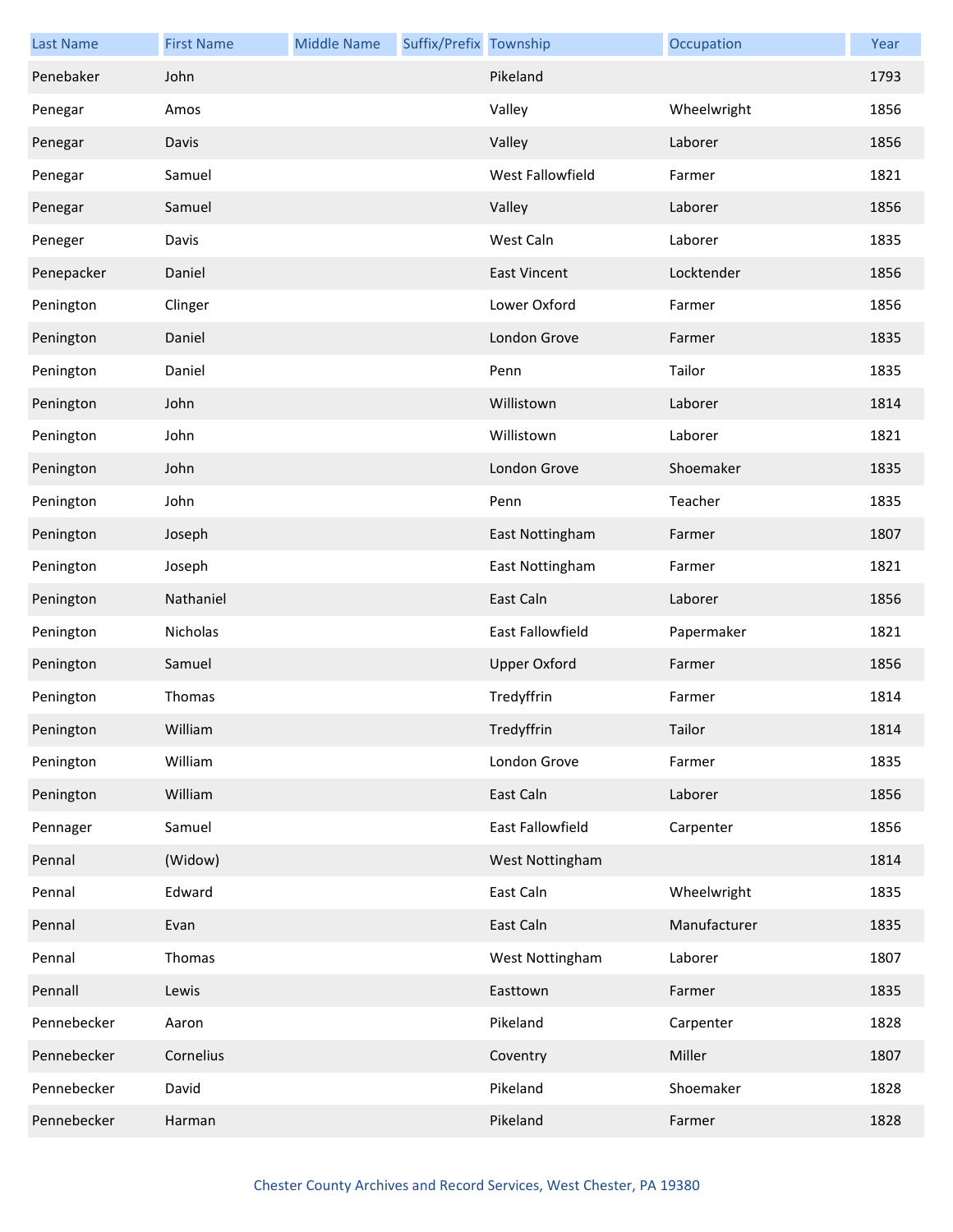| <b>Last Name</b> | <b>First Name</b> | <b>Middle Name</b> | Suffix/Prefix Township |                     | Occupation | Year |
|------------------|-------------------|--------------------|------------------------|---------------------|------------|------|
| Pennebecker      | Henry             |                    |                        | Coventry            | Yeoman     | 1807 |
| Pennebecker      | Jonas             |                    |                        | Pikeland            | Farmer     | 1828 |
| Pennebecker      | Joseph            |                    |                        | Charlestown         | Miller     | 1807 |
| Pennebecker      | Joseph            |                    |                        | Pikeland            | Miller     | 1828 |
| Pennebecker      | Matthias          |                    |                        | Pikeland            | Farmer     | 1828 |
| Pennebecker      | Nathan            |                    |                        | Pikeland            | Farmer     | 1828 |
| Pennebecker      | Valentine         |                    |                        | Pikeland            | Stonemason | 1828 |
| Pennel           | George            |                    |                        | New London          |            | 1793 |
| Pennel           | Isaac             |                    |                        | East Caln           | Founder    | 1856 |
| Pennel           | Robert            |                    |                        | Willistown          | Farmer     | 1814 |
| Pennell          | Evan              |                    |                        | Uwchlan             | Laborer    | 1835 |
| Pennell          | John              |                    |                        | West Brandywine     | Carpenter  | 1856 |
| Pennell          | Lewis             |                    |                        | Easttown            | Laborer    | 1828 |
| Pennell          | Robert            |                    |                        | Willistown          | Farmer     | 1821 |
| Pennell          | Robert            |                    |                        | Willistown          | Farmer     | 1828 |
| Pennell          | Robert            |                    |                        | Willistown          | Farmer     | 1835 |
| Pennepacker      | Alben             |                    |                        | <b>West Vincent</b> | Plasterer  | 1856 |
| Pennepacker      | Benjamin          |                    |                        | West Whiteland      | Farmer     | 1835 |
| Pennepacker      | Charles           |                    |                        | <b>West Vincent</b> | Laborer    | 1856 |
| Pennepacker      | David             |                    |                        | Pikeland            | Cordwainer | 1821 |
| Pennepacker      | George            |                    |                        | East Whiteland      | Farmer     | 1835 |
| Pennepacker      | Hannah            |                    |                        | <b>West Vincent</b> | Farmer     | 1856 |
| Pennepacker      | Harman            |                    | Jr.                    | Pikeland            |            | 1821 |
| Pennepacker      | Harman            |                    | Sr.                    | Pikeland            |            | 1821 |
| Pennepacker      | Harman            |                    |                        | <b>West Vincent</b> | Farmer     | 1856 |
| Pennepacker      | Henry             |                    |                        | Vincent             |            | 1814 |
| Pennepacker      | Jacob             |                    |                        | Pikeland            |            | 1821 |
| Pennepacker      | Jacob             |                    |                        | Charlestown         |            | 1821 |
| Pennepacker      | James             |                    |                        | Pikeland            |            | 1821 |
| Pennepacker      | John              |                    |                        | Charlestown         | Saddler    | 1821 |
| Pennepacker      | John              |                    |                        | Charlestown         | Mechanic   | 1856 |
| Pennepacker      | Jonas             |                    |                        | Pikeland            |            | 1821 |
| Pennepacker      | Joseph            |                    |                        | Charlestown         | Farmer     | 1821 |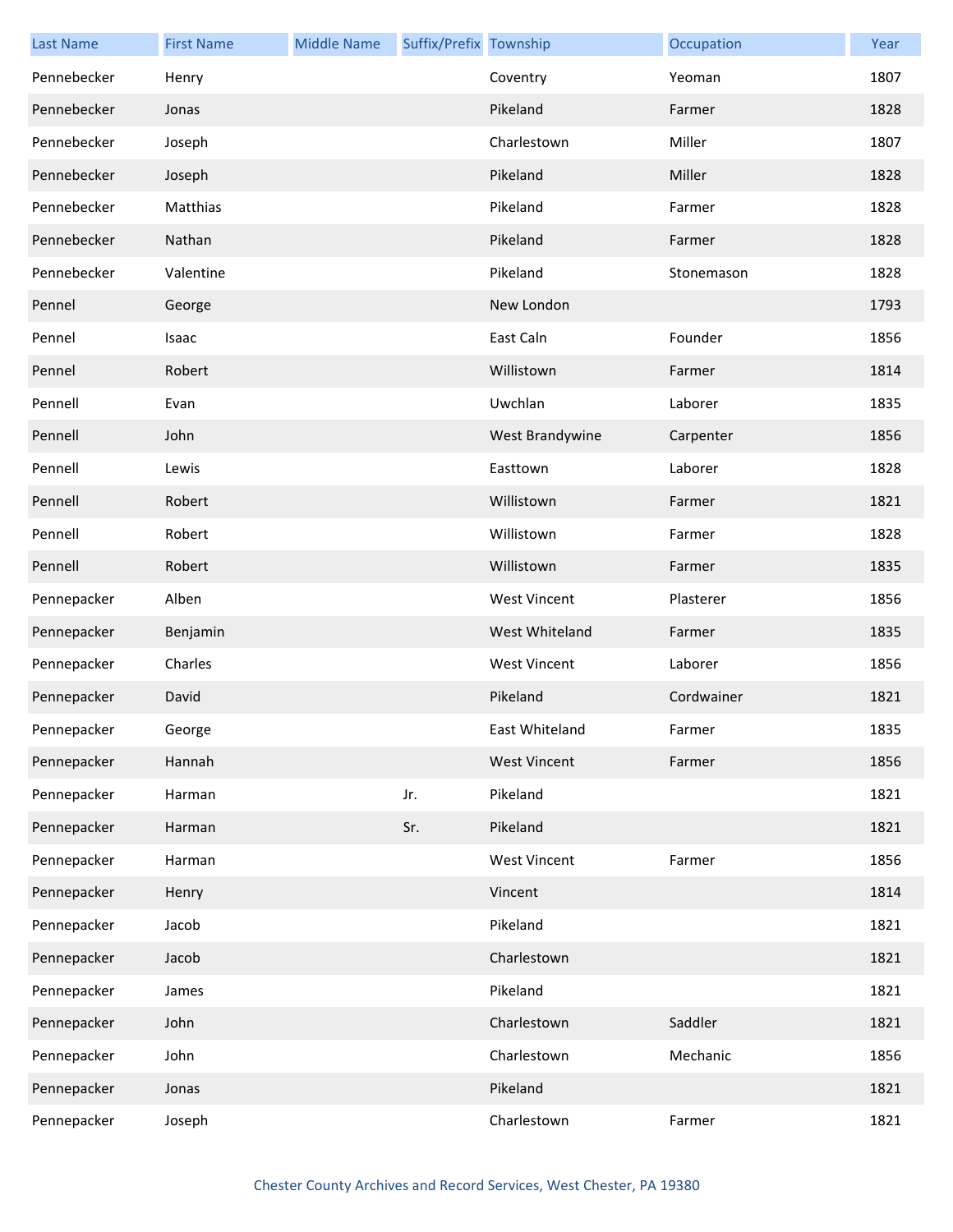| <b>Last Name</b> | <b>First Name</b> | <b>Middle Name</b> | Suffix/Prefix Township |                     | Occupation | Year |
|------------------|-------------------|--------------------|------------------------|---------------------|------------|------|
| Pennepacker      | Lewis             |                    |                        | <b>West Vincent</b> | Carpenter  | 1856 |
| Pennepacker      | Mathias           |                    |                        | Charlestown         | Laborer    | 1821 |
| Pennepacker      | Mathias           |                    |                        | Pikeland            |            | 1821 |
| Pennepacker      | Mathias           |                    |                        | Charlestown         | Farmer     | 1821 |
| Pennepacker      | Matthias          |                    |                        | <b>West Chester</b> | Lawyer     | 1828 |
| Pennepacker      | Nathan            |                    |                        | Charlestown         | Farmer     | 1821 |
| Pennepacker      | Rebecca           |                    |                        | Charlestown         |            | 1856 |
| Pennepacker      | Samuel            |                    |                        | Charlestown         | Farmer     | 1856 |
| Pennepacker      | Sarah             |                    |                        | <b>West Chester</b> | Lady       | 1856 |
| Pennepacker      | Valentine         |                    |                        | Pikeland            |            | 1821 |
| Pennepacker      | W                 | $\vee$             |                        | <b>West Chester</b> | Lawyer     | 1856 |
| Pennibecker      | Jacob             |                    |                        | Charlestown         | Farmer     | 1807 |
| Pennibecker      | Joseph            |                    |                        | Charlestown         | Farmer     | 1807 |
| Pennibecker      | Matthias          |                    | Sr.                    | Charlestown         |            | 1807 |
| Pennibecker      | Matthias          |                    | Jr.                    | Charlestown         | Farmer     | 1807 |
| Pennibecker      | Nathan            |                    |                        | Charlestown         | Farmer     | 1807 |
| Pennin           | Richard           |                    |                        | East Caln           | Farmer     | 1835 |
| Pennington       | Benjamin          |                    |                        | East Caln           | Laborer    | 1821 |
| Pennington       | Benjamin          |                    |                        | Tredyffrin          | Laborer    | 1828 |
| Pennington       | Daniel            |                    |                        | London Grove        | Tailor     | 1828 |
| Pennington       | Daniel            |                    |                        | London Grove        | Farmer     | 1828 |
| Pennington       | Daniel            |                    |                        | London Grove        | Farmer     | 1856 |
| Pennington       | Gill              |                    |                        | Tredyffrin          |            | 1793 |
| Pennington       | Isaac             |                    | Dr.                    | Honey Brook         | Physician  | 1821 |
| Pennington       | Isaac             |                    | Dr.                    | Honey Brook         | Physician  | 1828 |
| Pennington       | James             |                    |                        | Tredyffrin          | Farmer     | 1821 |
| Pennington       | James             | Η.                 |                        | Tredyffrin          |            | 1828 |
| Pennington       | John              |                    |                        | Tredyffrin          |            | 1800 |
| Pennington       | John              |                    |                        | West Goshen         | Laborer    | 1828 |
| Pennington       | John              |                    |                        | Penn                | Teacher    | 1828 |
| Pennington       | John              |                    |                        | Brandywine          | Laborer    | 1835 |
| Pennington       | John              | $\mathsf C$        |                        | East Fallowfield    | Contractor | 1856 |
| Pennington       | Joseph            |                    |                        | East Nottingham     | Farmer     | 1814 |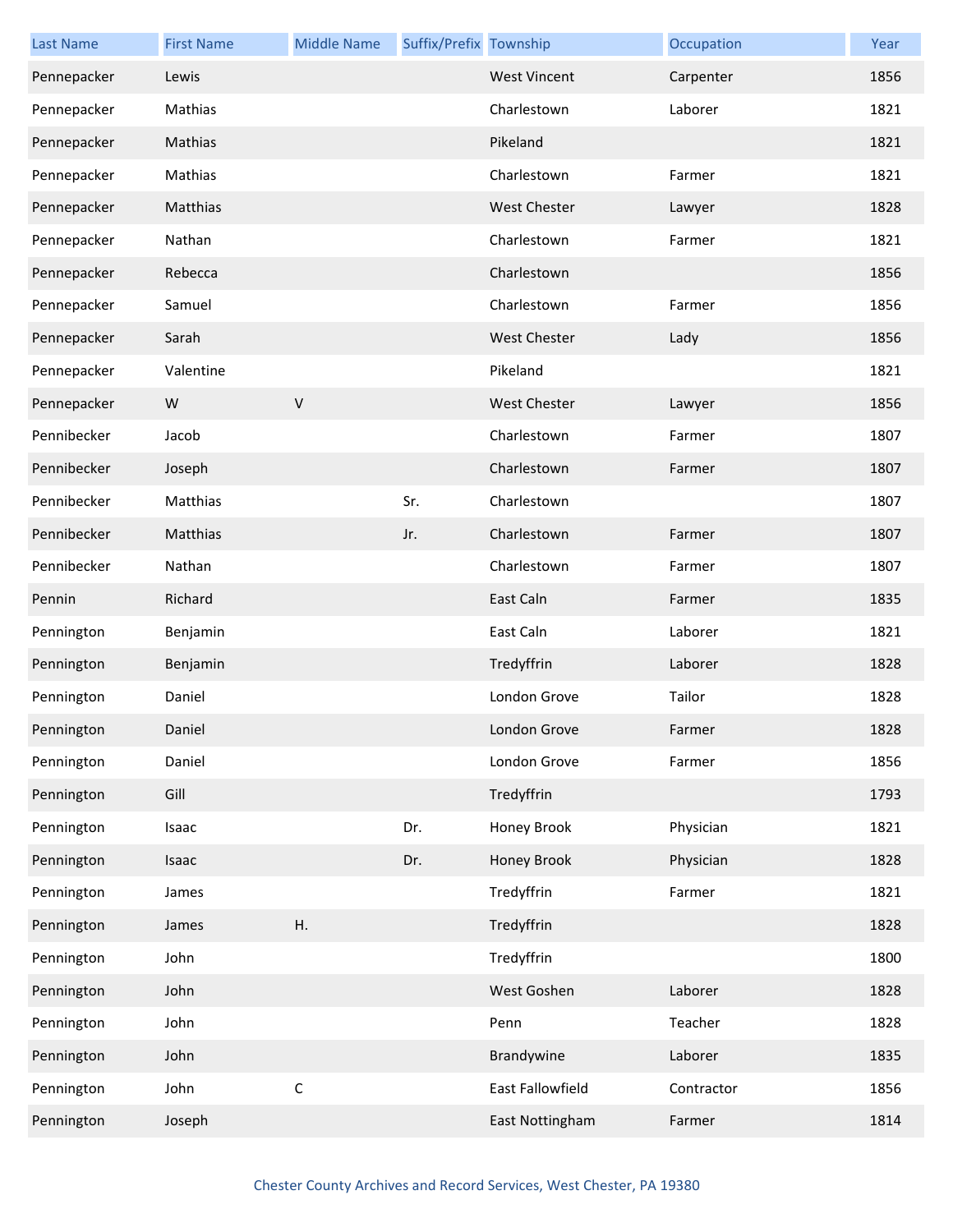| <b>Last Name</b> | <b>First Name</b> | <b>Middle Name</b> | Suffix/Prefix Township |                     | Occupation  | Year |
|------------------|-------------------|--------------------|------------------------|---------------------|-------------|------|
| Pennington       | Nehemiah          |                    |                        | London Grove        | Laborer     | 1856 |
| Pennington       | Nicholas          |                    |                        | West Fallowfield    |             | 1835 |
| Pennington       | Nicholas          |                    |                        | West Fallowfield    |             | 1835 |
| Pennington       | Oliver            |                    |                        | Valley              | Laborer     | 1856 |
| Pennington       | Parker            |                    |                        | Honey Brook         | Shoemaker   | 1835 |
| Pennington       | Paul              |                    |                        | Tredyffrin          |             | 1793 |
| Pennington       | Paul              |                    |                        | Tredyffrin          | Stonemason  | 1807 |
| Pennington       | Samuel            |                    |                        | East Caln           | Merchant    | 1835 |
| Pennington       | Thomas            |                    |                        | London Grove        |             | 1793 |
| Pennington       | Thomas            |                    |                        | Tredyffrin          |             | 1793 |
| Pennington       | Thomas            |                    |                        | London Grove        |             | 1800 |
| Pennington       | Thomas            |                    |                        | Tredyffrin          |             | 1800 |
| Pennington       | Thomas            |                    |                        | Tredyffrin          | Stonemason  | 1807 |
| Pennington       | Thomas            |                    |                        | London Grove        | Farmer      | 1807 |
| Pennington       | Thomas            |                    |                        | London Grove        | Farmer      | 1814 |
| Pennington       | Thomas            |                    |                        | London Grove        | Farmer      | 1821 |
| Pennington       | Thomas            |                    |                        | Sadsbury            | Storekeeper | 1821 |
| Pennington       | Thomas            |                    |                        | Tredyffrin          | Farmer      | 1821 |
| Pennington       | Thomas            |                    |                        | Sadsbury            | Farmer      | 1828 |
| Pennington       | Thomas            |                    |                        | London Grove        | Farmer      | 1828 |
| Pennington       | Thomas            |                    |                        | Sadsbury            | Innkeeper   | 1835 |
| Pennington       | William           |                    |                        | Willistown          | Tailor      | 1807 |
| Pennington       | William           |                    |                        | East Caln           | Tailor      | 1821 |
| Pennington       | William           |                    | Jr.                    | East Caln           | Farmer      | 1821 |
| Pennington       | William           |                    |                        | London Grove        | Laborer     | 1828 |
| Pennington       | William           |                    |                        | <b>West Chester</b> | Tailor      | 1835 |
| Pennock          | Abraham           |                    |                        | West Marlborough    |             | 1793 |
| Pennock          | Abraham           |                    |                        | West Marlborough    |             | 1800 |
| Pennock          | Abraham           |                    |                        | West Marlborough    | Farmer      | 1807 |
| Pennock          | Abraham           |                    |                        | West Marlborough    | Farmer      | 1814 |
| Pennock          | Abraham           |                    | Jr.                    | West Marlborough    | Farmer      | 1821 |
| Pennock          | Abraham           |                    |                        | West Marlborough    | Farmer      | 1821 |
| Pennock          | Abraham           |                    |                        | West Marlborough    | Farmer      | 1828 |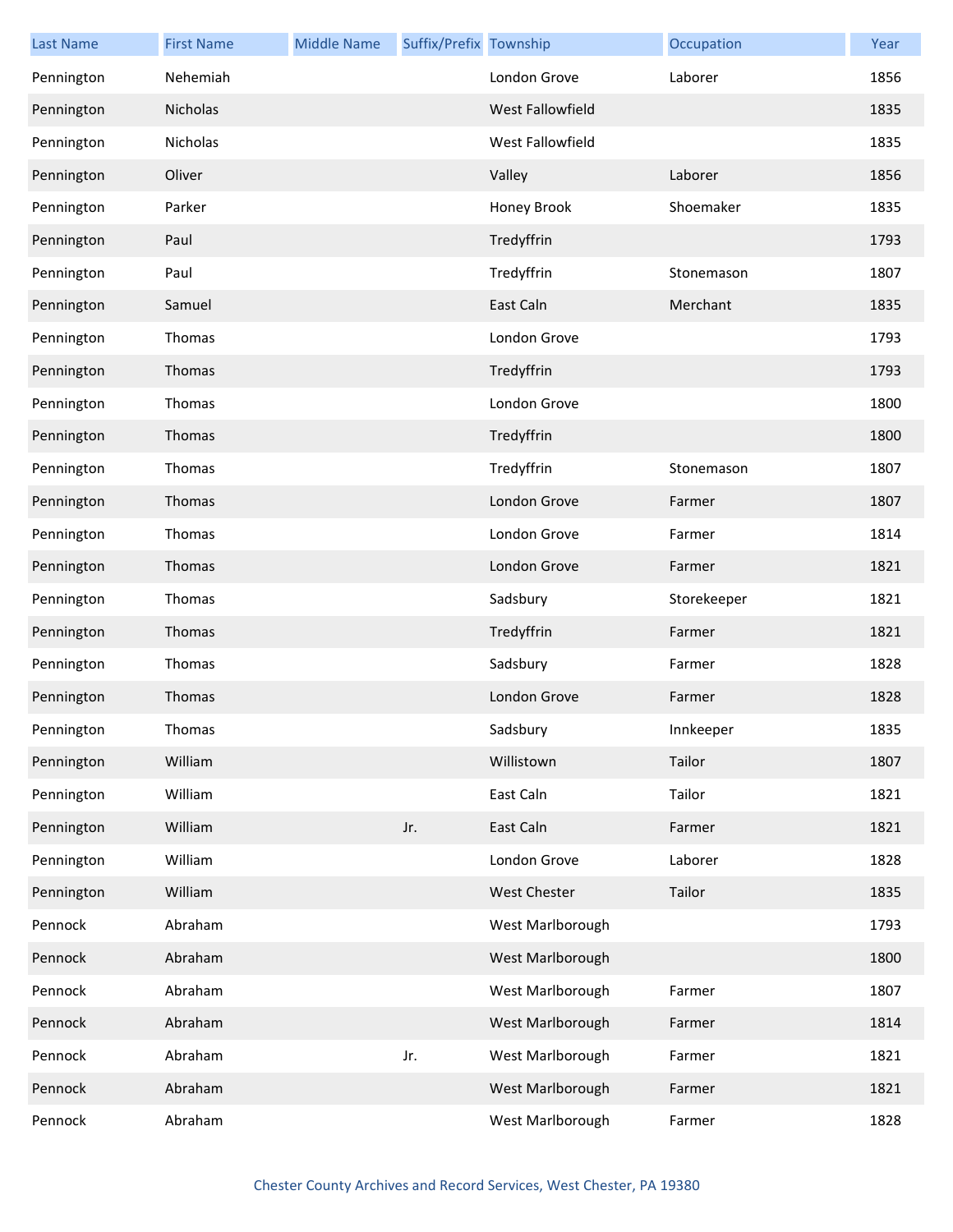| <b>Last Name</b> | <b>First Name</b> | <b>Middle Name</b> | Suffix/Prefix Township |                  | Occupation            | Year |
|------------------|-------------------|--------------------|------------------------|------------------|-----------------------|------|
| Pennock          | Abraham           |                    |                        | West Marlborough | Farmer                | 1835 |
| Pennock          | Abraham           |                    |                        | West Marlborough | Farmer                | 1856 |
| Pennock          | Alice             |                    |                        | East Marlborough |                       | 1856 |
| Pennock          | Amy               |                    |                        | Kennett Square   | Lady                  | 1856 |
| Pennock          | Benjamin          |                    |                        | London Grove     | Physician             | 1835 |
| Pennock          | Benjamin          |                    | MD                     | London Grove     | Doctor                | 1856 |
| Pennock          | Benjamin          | J.                 |                        | London Grove     | <b>Medical Doctor</b> | 1821 |
| Pennock          | Benjamin          | J.                 |                        | London Grove     | <b>Medical Doctor</b> | 1828 |
| Pennock          | Caleb             |                    |                        | East Marlborough |                       | 1793 |
| Pennock          | Caleb             |                    |                        | East Marlborough | Farmer                | 1807 |
| Pennock          | Caleb             |                    |                        | West Bradford    | Farmer                | 1821 |
| Pennock          | Caleb             |                    |                        | East Marlborough | Farmer                | 1821 |
| Pennock          | Caleb             |                    |                        | East Marlborough | Farmer                | 1828 |
| Pennock          | Caleb             |                    |                        | Londonderry      | Farmer                | 1828 |
| Pennock          | Caleb             |                    |                        | East Marlborough | Farmer                | 1835 |
| Pennock          | Caleb             |                    |                        | East Marlborough | Farmer                | 1835 |
| Pennock          | Caleb             |                    |                        | East Fallowfield | Farmer                | 1856 |
| Pennock          | Charles           | Е                  |                        | Valley           | Iron manufacturer     | 1856 |
| Pennock          | Daniel            |                    |                        | West Marlborough | Wheelwright           | 1828 |
| Pennock          | Daniel            |                    |                        | West Marlborough | Wheelwright           | 1835 |
| Pennock          | Edmund            |                    |                        | West Fallowfield | Tailor                | 1828 |
| Pennock          | Eleanor           |                    |                        | Birmingham       |                       | 1793 |
| Pennock          | Eleanor           |                    |                        | Birmingham       | Farmer                | 1807 |
| Pennock          | Elizabeth         |                    |                        | East Marlborough | Seamstress            | 1807 |
| Pennock          | Elizabeth         |                    |                        | Kennett Square   | Lady                  | 1856 |
| Pennock          | Enoch             |                    |                        | West Marlborough | Wheelwright           | 1814 |
| Pennock          | Enoch             |                    |                        | West Marlborough | Farmer                | 1856 |
| Pennock          | Enos              |                    |                        | West Marlborough | Farmer                | 1835 |
| Pennock          | Evan              |                    |                        | West Marlborough | Farmer                | 1856 |
| Pennock          | George            |                    |                        | Highland         | Laborer               | 1856 |
| Pennock          | George            | W                  |                        | East Fallowfield | Ironmaster            | 1835 |
| Pennock          | Hannah            |                    |                        | West Marlborough | Farmer                | 1821 |
| Pennock          | Hannah            |                    |                        | West Marlborough |                       | 1835 |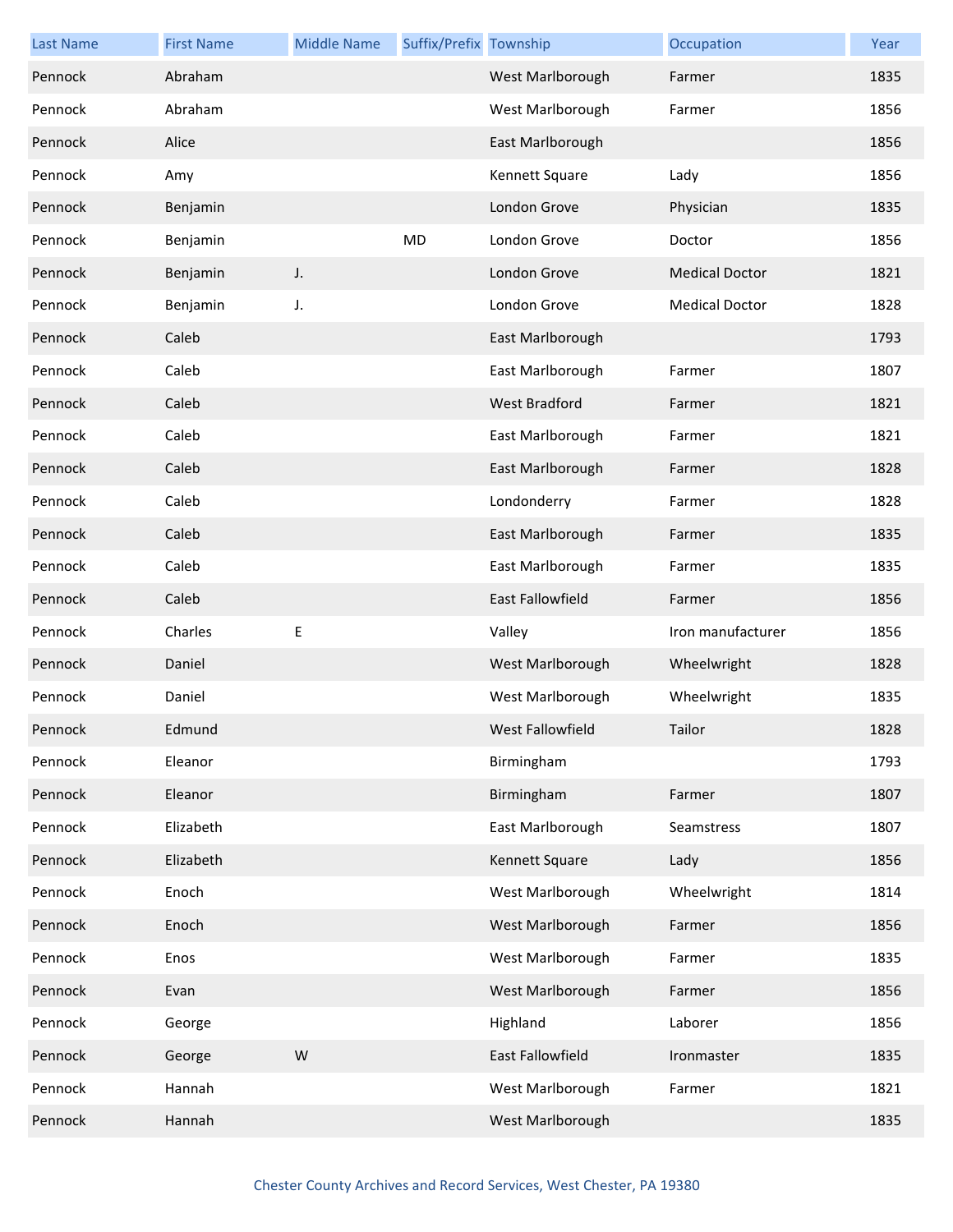| <b>Last Name</b> | <b>First Name</b> | <b>Middle Name</b> | Suffix/Prefix Township |                  | Occupation  | Year |
|------------------|-------------------|--------------------|------------------------|------------------|-------------|------|
| Pennock          | Harriett          |                    |                        | West Marlborough | Farmer      | 1835 |
| Pennock          | Hayse             |                    |                        | East Nottingham  | Miller      | 1856 |
| Pennock          | Isaac             |                    |                        | East Marlborough |             | 1793 |
| Pennock          | Isaac             |                    |                        | West Marlborough |             | 1800 |
| Pennock          | Isaac             |                    |                        | West Marlborough | Ironmaster  | 1807 |
| Pennock          | Isaac             |                    |                        | West Marlborough | Iron Munger | 1814 |
| Pennock          | Isaac             |                    |                        | West Marlborough | Farmer      | 1821 |
| Pennock          | Isaac             |                    | Jr.                    | West Marlborough | Farmer      | 1821 |
| Pennock          | Isaac             | W.                 |                        | East Fallowfield | Ironmaster  | 1821 |
| Pennock          | James             |                    |                        | New London       | Farmer      | 1807 |
| Pennock          | James             |                    |                        | West Marlborough | Laborer     | 1814 |
| Pennock          | James             |                    |                        | New London       | Farmer      | 1814 |
| Pennock          | James             |                    |                        | West Marlborough | Farmer      | 1821 |
| Pennock          | James             |                    |                        | New London       | Farmer      | 1821 |
| Pennock          | James             |                    |                        | West Marlborough | Farmer      | 1828 |
| Pennock          | James             |                    |                        | West Marlborough | Farmer      | 1835 |
| Pennock          | James             |                    |                        | East Marlborough | Mason       | 1835 |
| Pennock          | James             |                    |                        | West Marlborough | Farmer      | 1856 |
| Pennock          | Jesse             |                    |                        | London Grove     |             | 1793 |
| Pennock          | Jesse             |                    |                        | London Grove     |             | 1800 |
| Pennock          | Jesse             |                    |                        | London Grove     | Farmer      | 1807 |
| Pennock          | Jesse             |                    |                        | London Grove     | Farmer      | 1814 |
| Pennock          | Jesse             |                    |                        | East Marlborough | Farmer      | 1835 |
| Pennock          | Jesse             |                    |                        | East Marlborough | Farmer      | 1856 |
| Pennock          | Joel              |                    |                        | West Marlborough | Farmer      | 1828 |
| Pennock          | Joel              |                    |                        | West Marlborough | Farmer      | 1835 |
| Pennock          | John              |                    |                        | East Marlborough |             | 1793 |
| Pennock          | John              |                    |                        | West Marlborough |             | 1793 |
| Pennock          | John              |                    |                        | West Marlborough |             | 1800 |
| Pennock          | John              |                    |                        | London Grove     |             | 1800 |
| Pennock          | John              |                    |                        | West Marlborough | Tanner      | 1807 |
| Pennock          | John              |                    |                        | London Grove     | Farmer      | 1807 |
| Pennock          | John              |                    |                        | West Marlborough | Farmer      | 1807 |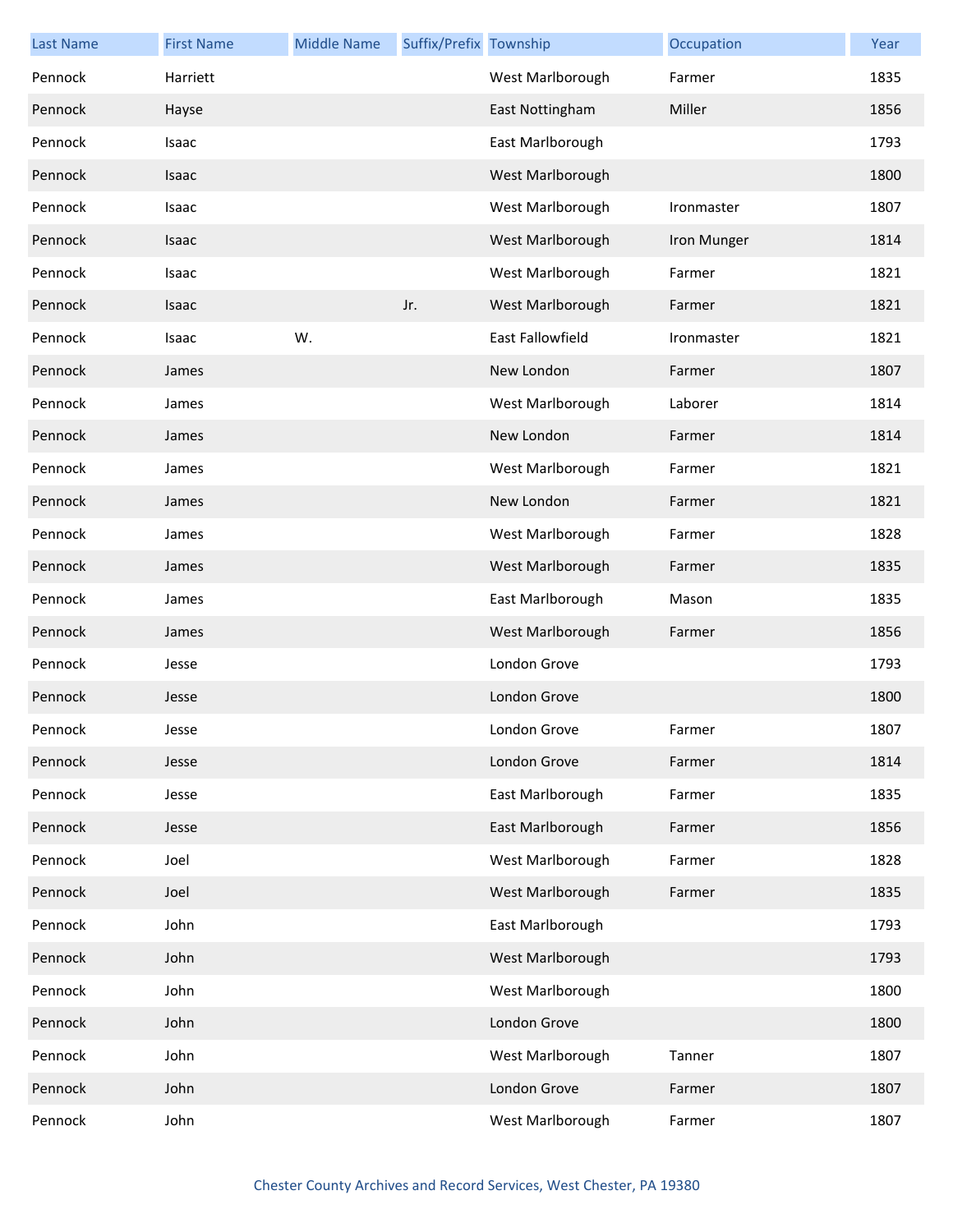| <b>Last Name</b> | <b>First Name</b> | <b>Middle Name</b> | Suffix/Prefix Township |                  | Occupation | Year |
|------------------|-------------------|--------------------|------------------------|------------------|------------|------|
| Pennock          | John              |                    |                        | London Grove     | Tanner     | 1814 |
| Pennock          | John              |                    |                        | London Grove     | Farmer     | 1814 |
| Pennock          | John              |                    |                        | West Marlborough | Farmer     | 1814 |
| Pennock          | John              |                    |                        | London Grove     | Farmer     | 1821 |
| Pennock          | John              |                    |                        | London Grove     | Farmer     | 1821 |
| Pennock          | John              |                    |                        | London Grove     | Tanner     | 1828 |
| Pennock          | John              |                    |                        | West Marlborough | Farmer     | 1828 |
| Pennock          | John              |                    | Jr.                    | London Grove     | Farmer     | 1828 |
| Pennock          | John              |                    |                        | London Grove     | Miller     | 1828 |
| Pennock          | John              |                    |                        | London Grove     | Farmer     | 1828 |
| Pennock          | John              |                    |                        | West Marlborough | Farmer     | 1835 |
| Pennock          | John              |                    |                        | New London       | Farmer     | 1835 |
| Pennock          | John              |                    |                        | London Grove     | Tanner     | 1835 |
| Pennock          | John              |                    |                        | Franklin         | Miller     | 1856 |
| Pennock          | Joseph            |                    |                        | London Grove     |            | 1793 |
| Pennock          | Joseph            |                    | Jr.                    | West Marlborough |            | 1793 |
| Pennock          | Joseph            |                    |                        | East Fallowfield |            | 1793 |
| Pennock          | Joseph            |                    |                        | West Marlborough |            | 1793 |
| Pennock          | Joseph            |                    |                        | West Marlborough |            | 1800 |
| Pennock          | Joseph            |                    |                        | West Marlborough | Malster    | 1800 |
| Pennock          | Joseph            |                    | Jr.                    | London Grove     |            | 1800 |
| Pennock          | Joseph            |                    |                        | London Grove     |            | 1800 |
| Pennock          | Joseph            |                    |                        | West Marlborough | Farmer     | 1807 |
| Pennock          | Joseph            |                    |                        | London Grove     | Farmer     | 1807 |
| Pennock          | Joseph            |                    |                        | East Bradford    | Fuller     | 1807 |
| Pennock          | Joseph            |                    |                        | East Bradford    | Fuller     | 1814 |
| Pennock          | Joseph            |                    |                        | West Marlborough | Laborer    | 1814 |
| Pennock          | Joseph            |                    |                        | West Marlborough | Farmer     | 1814 |
| Pennock          | Joseph            |                    |                        | London Grove     | Farmer     | 1814 |
| Pennock          | Joseph            |                    | Jr.                    | London Grove     | Farmer     | 1814 |
| Pennock          | Joseph            |                    |                        | East Marlborough | Farmer     | 1821 |
| Pennock          | Joseph            |                    | Jr.                    | London Grove     | Farmer     | 1821 |
| Pennock          | Joseph            |                    |                        | West Marlborough | Farmer     | 1821 |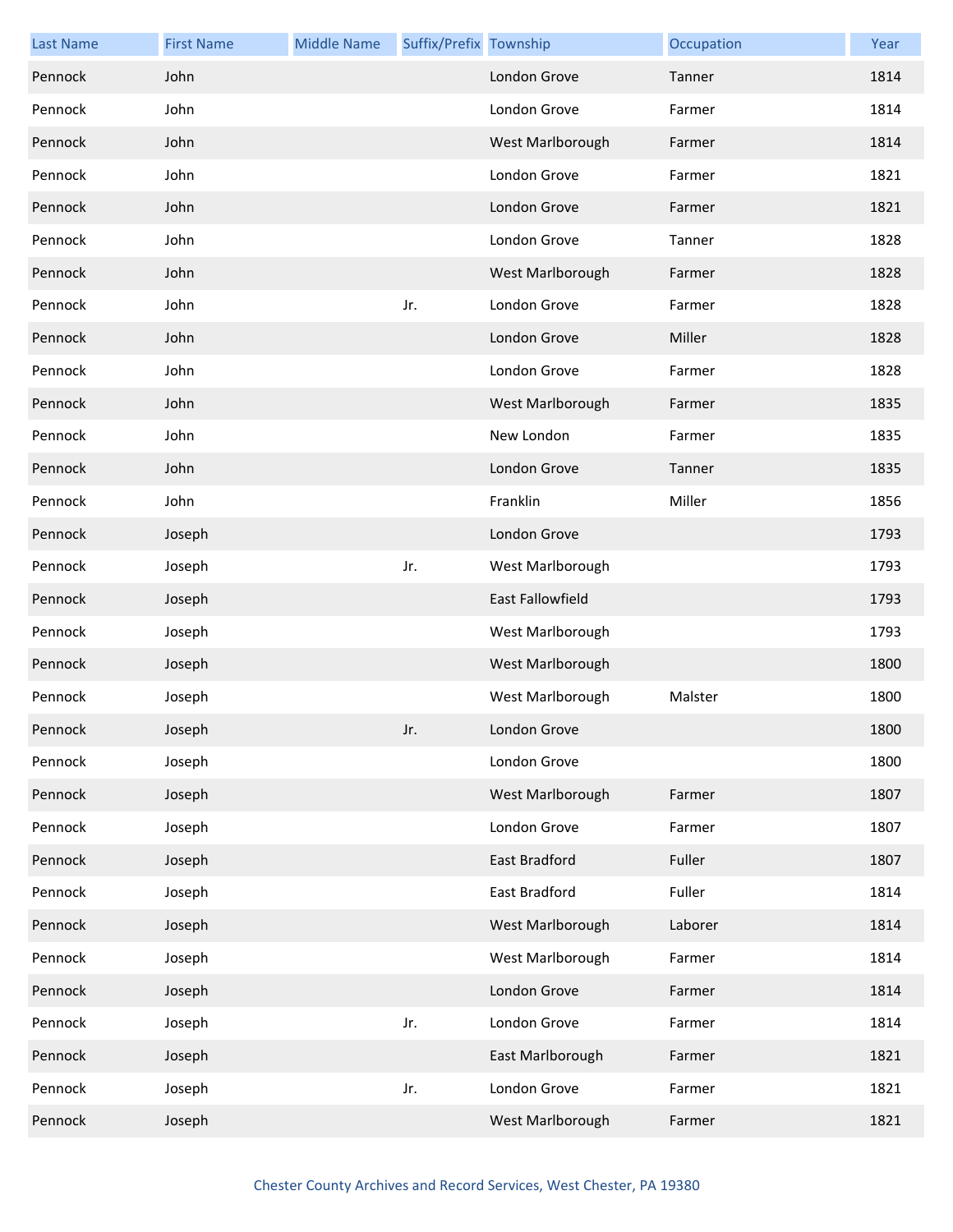| <b>Last Name</b> | <b>First Name</b> | <b>Middle Name</b> | Suffix/Prefix Township |                  | Occupation        | Year |
|------------------|-------------------|--------------------|------------------------|------------------|-------------------|------|
| Pennock          | Joseph            |                    | Jr.                    | West Marlborough | Farmer            | 1821 |
| Pennock          | Joseph            |                    |                        | London Grove     | Farmer            | 1821 |
| Pennock          | Joseph            |                    |                        | Birmingham       | Farmer            | 1821 |
| Pennock          | Joseph            |                    |                        | London Grove     | Farmer            | 1828 |
| Pennock          | Joseph            |                    | Jr.                    | West Marlborough | Farmer            | 1828 |
| Pennock          | Joseph            |                    |                        | Newlin           | Farmer            | 1828 |
| Pennock          | Joseph            |                    | Jr.                    | London Grove     | Farmer            | 1828 |
| Pennock          | Joseph            |                    |                        | Birmingham       | Farmer            | 1828 |
| Pennock          | Joseph            |                    |                        | Newlin           | Farmer            | 1835 |
| Pennock          | Joseph            |                    |                        | Birmingham       | Farmer            | 1835 |
| Pennock          | Joseph            |                    |                        | West Marlborough |                   | 1835 |
| Pennock          | Joseph            |                    |                        | London Grove     | Farmer            | 1835 |
| Pennock          | Joseph            |                    |                        | West Marlborough | Farmer            | 1835 |
| Pennock          | Joseph            |                    | Jr.                    | London Grove     | Farmer            | 1835 |
| Pennock          | Joseph            |                    |                        | Valley           | Iron manufacturer | 1856 |
| Pennock          | Joseph            |                    |                        | West Marlborough | Farmer            | 1856 |
| Pennock          | Joseph            |                    | Sr.                    | West Marlborough | Farmer            | 1856 |
| Pennock          | Joseph            | $\mathsf C$        |                        | London Grove     | Farmer            | 1835 |
| Pennock          | Joseph            | $\mathsf C$        |                        | Franklin         | Farmer            | 1856 |
| Pennock          | Joseph            | E                  |                        | Franklin         | Farmer            | 1856 |
| Pennock          | Joshua            |                    |                        | East Marlborough |                   | 1793 |
| Pennock          | Joshua            |                    |                        | East Marlborough | Farmer            | 1807 |
| Pennock          | Joshua            |                    |                        | West Marlborough | Farmer            | 1821 |
| Pennock          | Joshua            |                    |                        | East Marlborough | Farmer            | 1821 |
| Pennock          | Joshua            |                    |                        | East Marlborough | Farmer            | 1828 |
| Pennock          | Joshua            |                    | Jr.                    | East Marlborough | Farmer            | 1835 |
| Pennock          | Joshua            |                    |                        | East Marlborough | Farmer            | 1835 |
| Pennock          | Joshua            |                    |                        | Birmingham       | Farmer            | 1856 |
| Pennock          | Levi              | B                  |                        | West Marlborough | Farmer            | 1856 |
| Pennock          | Levi              | ${\sf W}$          |                        | Franklin         | Farmer            | 1856 |
| Pennock          | Levis             |                    |                        | West Marlborough |                   | 1793 |
| Pennock          | Levis             |                    |                        | West Marlborough |                   | 1800 |
| Pennock          | Levis             |                    |                        | West Marlborough | Yeoman            | 1814 |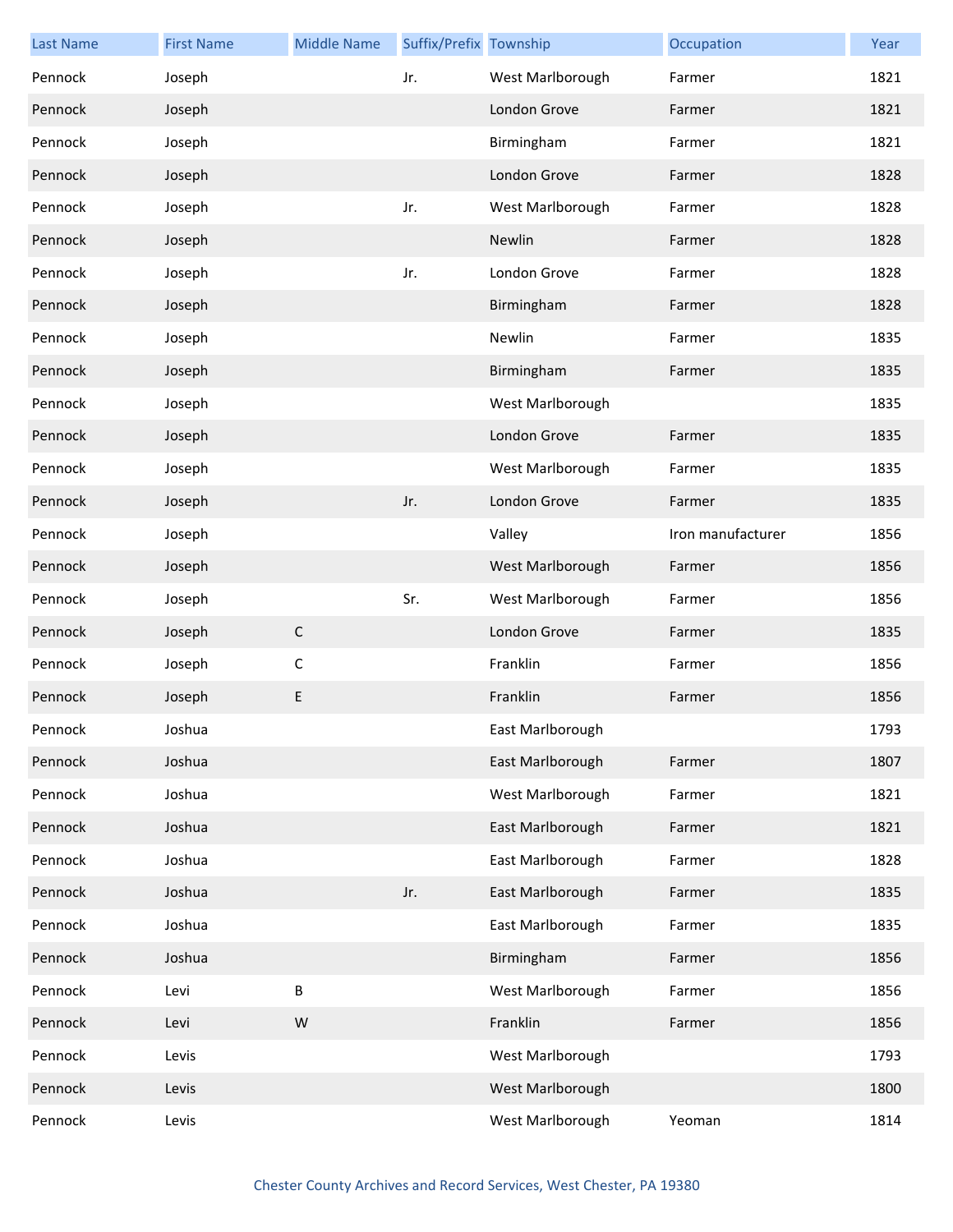| <b>Last Name</b> | <b>First Name</b> | <b>Middle Name</b>                                                                                         | Suffix/Prefix Township |                  | Occupation  | Year |
|------------------|-------------------|------------------------------------------------------------------------------------------------------------|------------------------|------------------|-------------|------|
| Pennock          | Levis             |                                                                                                            |                        | West Marlborough | Farmer      | 1821 |
| Pennock          | Levis             |                                                                                                            | Jr.                    | West Marlborough | Farmer      | 1828 |
| Pennock          | Levis             |                                                                                                            |                        | West Marlborough | Farmer      | 1828 |
| Pennock          | Levis             |                                                                                                            | Jr.                    | West Marlborough | Farmer      | 1835 |
| Pennock          | Levis             |                                                                                                            |                        | West Marlborough | Farmer      | 1835 |
| Pennock          | Levis             |                                                                                                            | Sr.                    | West Marlborough | Farmer      | 1856 |
| Pennock          | Levis             |                                                                                                            | Jr.                    | West Marlborough | Farmer      | 1856 |
| Pennock          | Lewis             |                                                                                                            |                        | West Marlborough | Wheelwright | 1835 |
| Pennock          | Lewis             |                                                                                                            |                        | Franklin         | Farmer      | 1856 |
| Pennock          | Lydia             |                                                                                                            |                        | West Marlborough |             | 1835 |
| Pennock          | Maria             | Ann                                                                                                        |                        | London Grove     | Teacher     | 1856 |
| Pennock          | Marshall          |                                                                                                            |                        | West Marlborough | Farmer      | 1828 |
| Pennock          | Marshall          |                                                                                                            |                        | West Marlborough | Farmer      | 1835 |
| Pennock          | Marshall          | L                                                                                                          |                        | London Grove     | Farmer      | 1856 |
| Pennock          | Martha            |                                                                                                            |                        | West Marlborough | Farmer      | 1828 |
| Pennock          | Martha            |                                                                                                            |                        | West Marlborough |             | 1835 |
| Pennock          | Mary              |                                                                                                            |                        | West Marlborough |             | 1856 |
| Pennock          | Mary              |                                                                                                            |                        | West Marlborough |             | 1856 |
| Pennock          | Moses             |                                                                                                            |                        | East Marlborough |             | 1793 |
| Pennock          | Moses             |                                                                                                            |                        | East Marlborough | Farmer      | 1807 |
| Pennock          | Moses             |                                                                                                            |                        | East Marlborough | Farmer      | 1821 |
| Pennock          | Moses             |                                                                                                            |                        | East Marlborough | Farmer      | 1828 |
| Pennock          | Moses             |                                                                                                            |                        | East Marlborough | Farmer      | 1835 |
| Pennock          | Moses             |                                                                                                            |                        | East Marlborough | Farmer      | 1856 |
| Pennock          | Nathan            |                                                                                                            |                        | New London       | Farmer      | 1807 |
| Pennock          | Nathaniel         |                                                                                                            |                        | New London       | Farmer      | 1814 |
| Pennock          | Nathaniel         |                                                                                                            |                        | New London       | Farmer      | 1821 |
| Pennock          | Nathaniel         |                                                                                                            |                        | New London       | Farmer      | 1835 |
| Pennock          | Orpha             |                                                                                                            |                        | Kennett Square   | Tailor      | 1856 |
| Pennock          | Phebe             | $\mathsf{M}% _{T}=\mathsf{M}_{T}\!\left( a,b\right) ,\ \mathsf{M}_{T}=\mathsf{M}_{T}\!\left( a,b\right) ,$ |                        | Kennett Square   | Tailor      | 1856 |
| Pennock          | Pusey             |                                                                                                            |                        | West Marlborough | Wheelwright | 1807 |
| Pennock          | Pusey             |                                                                                                            |                        | West Marlborough | Wheelwright | 1814 |
| Pennock          | Pusey             |                                                                                                            |                        | West Marlborough | Farmer      | 1821 |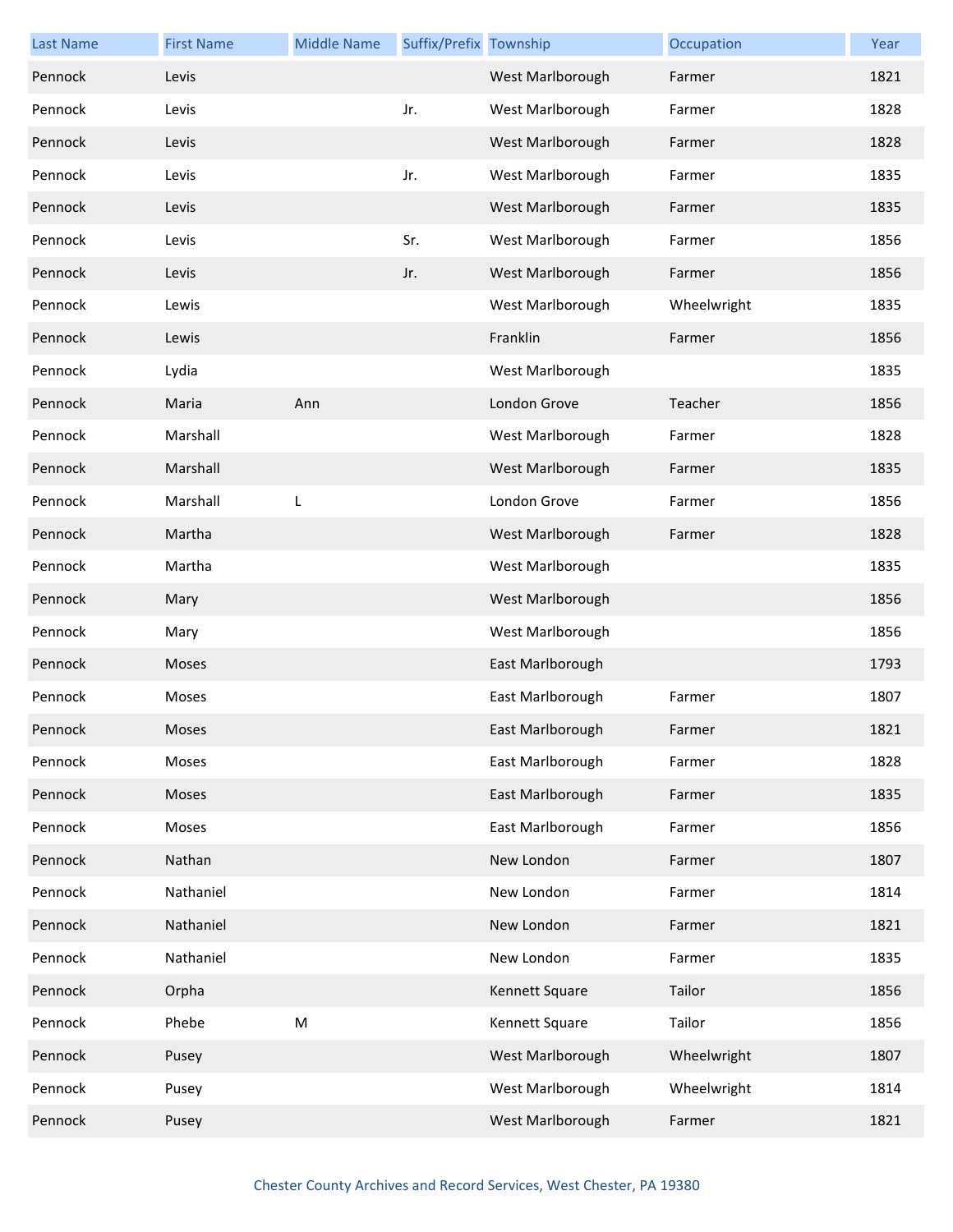| <b>Last Name</b> | <b>First Name</b> | <b>Middle Name</b> | Suffix/Prefix Township |                     | Occupation          | Year |
|------------------|-------------------|--------------------|------------------------|---------------------|---------------------|------|
| Pennock          | Pusey             |                    |                        | West Marlborough    | Wheelwright         | 1828 |
| Pennock          | Pusey             |                    |                        | West Marlborough    | Farmer              | 1835 |
| Pennock          | Pusey             |                    |                        | <b>West Chester</b> | Blacksmith          | 1856 |
| Pennock          | Ruth              |                    |                        | West Marlborough    |                     | 1835 |
| Pennock          | Ruth              |                    |                        | West Marlborough    |                     | 1835 |
| Pennock          | Samuel            |                    |                        | East Marlborough    |                     | 1793 |
| Pennock          | Samuel            |                    |                        | West Marlborough    |                     | 1793 |
| Pennock          | Samuel            |                    |                        | West Marlborough    |                     | 1800 |
| Pennock          | Samuel            |                    |                        | West Marlborough    | Farmer              | 1807 |
| Pennock          | Samuel            |                    |                        | East Marlborough    | Farmer              | 1807 |
| Pennock          | Samuel            |                    |                        | West Marlborough    | Yeoman              | 1814 |
| Pennock          | Samuel            |                    |                        | East Marlborough    | Farmer              | 1821 |
| Pennock          | Samuel            |                    |                        | West Marlborough    | Farmer              | 1821 |
| Pennock          | Samuel            |                    |                        | West Marlborough    | Farmer              | 1828 |
| Pennock          | Samuel            |                    |                        | East Marlborough    | Wheelmaker (Little) | 1828 |
| Pennock          | Samuel            |                    |                        | Kennett             | Wheelmaker          | 1835 |
| Pennock          | Samuel            |                    |                        | West Marlborough    | Farmer              | 1835 |
| Pennock          | Samuel            |                    |                        | Kennett Square      | Machinist           | 1856 |
| Pennock          | Samuel            |                    |                        | East Nottingham     | Miller              | 1856 |
| Pennock          | Sarah             |                    |                        | West Marlborough    | Farmer              | 1835 |
| Pennock          | Sarah             |                    |                        | West Marlborough    |                     | 1835 |
| Pennock          | Seth              |                    |                        | West Marlborough    | Laborer             | 1821 |
| Pennock          | Sidney            |                    |                        | East Marlborough    |                     | 1856 |
| Pennock          | Simon             |                    |                        | East Marlborough    | Wheelmaker (Little) | 1807 |
| Pennock          | Thomas            |                    |                        | London Grove        | Tanner              | 1807 |
| Pennock          | Thomas            |                    |                        | London Grove        | Farmer              | 1821 |
| Pennock          | Thomas            |                    |                        | London Grove        | Farmer              | 1828 |
| Pennock          | William           |                    |                        | Birmingham          |                     | 1793 |
| Pennock          | William           |                    |                        | Birmingham          | Farmer              | 1807 |
| Pennock          | William           |                    |                        | Birmingham          | Farmer              | 1814 |
| Pennock          | William           |                    |                        | West Marlborough    | Farmer              | 1828 |
| Pennock          | William           |                    |                        | West Marlborough    | Farmer              | 1835 |
| Pennybaker       | Benjamin          |                    |                        | Pikeland            | Millwright          | 1807 |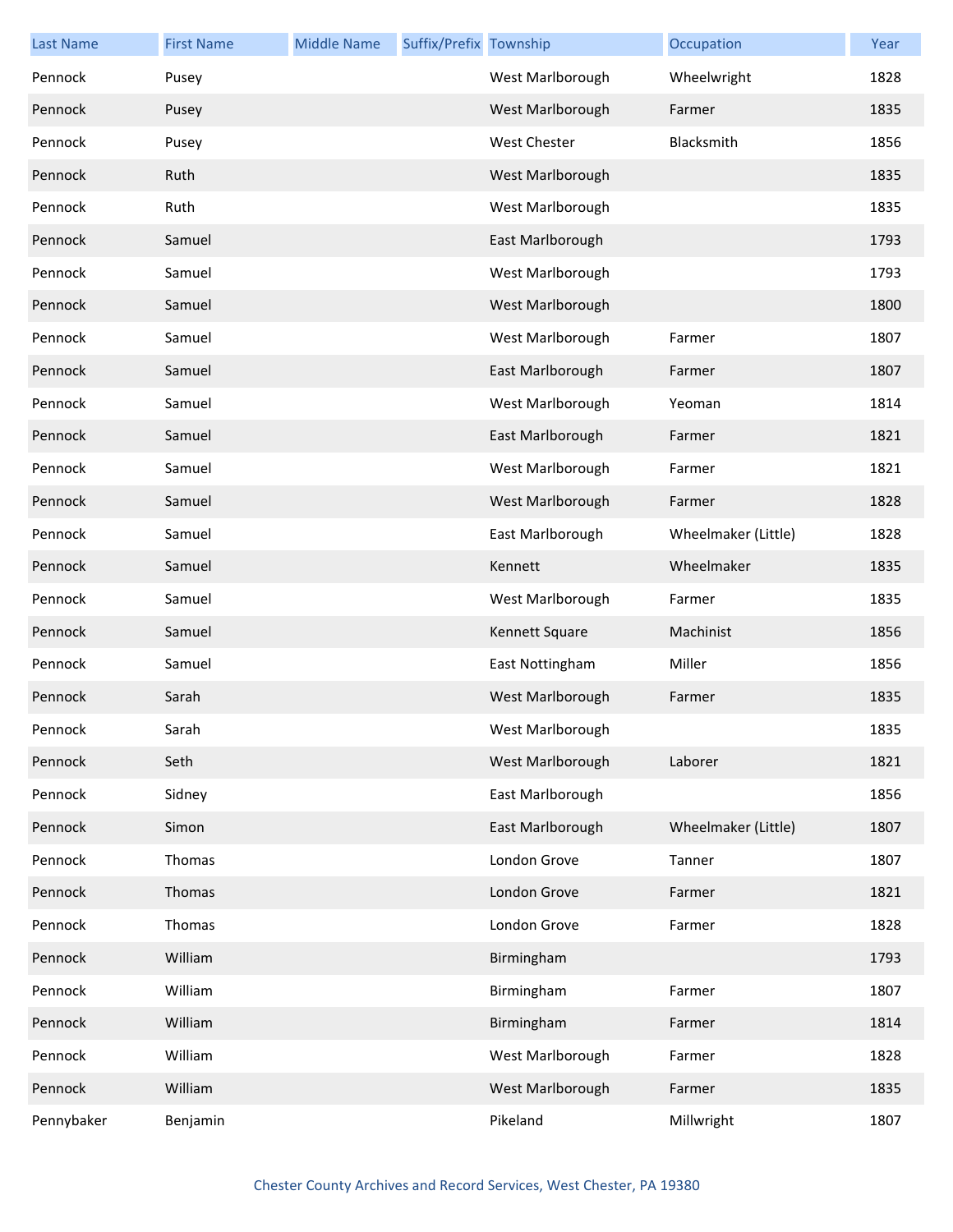| <b>Last Name</b> | <b>First Name</b> | <b>Middle Name</b> | Suffix/Prefix Township |                      | Occupation     | Year |
|------------------|-------------------|--------------------|------------------------|----------------------|----------------|------|
| Pennybaker       | Harman            |                    |                        | Pikeland             | Farmer         | 1807 |
| Pennybaker       | Henry             |                    |                        | Pikeland             | Farmer         | 1807 |
| Pennybaker       | Jacob             |                    |                        | Charlestown          | Farmer         | 1814 |
| Pennybaker       | Jacob             |                    |                        | Charlestown          | Miller         | 1814 |
| Pennybaker       | James             |                    |                        | Pikeland             | Farmer         | 1807 |
| Pennybaker       | Jonas             |                    |                        | Pikeland             | Farmer         | 1807 |
| Pennybaker       | Joseph            |                    |                        | Charlestown          | Farmer         | 1814 |
| Pennybaker       | Matthias          |                    |                        | Charlestown          | Farmer         | 1814 |
| Pennybaker       | Nathan            |                    |                        | Charlestown          | Farmer         | 1814 |
| Pennybaker       | Valentine         |                    |                        | Pikeland             | Mason          | 1807 |
| Pennybaker       | William           |                    |                        | Pikeland             | Farmer         | 1807 |
| Pennypacker      | Abraham           |                    |                        | <b>West Pikeland</b> | Farmer         | 1856 |
| Pennypacker      | Amos              |                    |                        | <b>West Coventry</b> | <b>Butcher</b> | 1856 |
| Pennypacker      | Arnold            |                    |                        | <b>West Coventry</b> | Farmer         | 1856 |
| Pennypacker      | Benjamin          |                    |                        | East Whiteland       | Miller         | 1828 |
| Pennypacker      | Benjamin          |                    |                        | Schuylkill           | Farmer         | 1835 |
| Pennypacker      | Benjamin          |                    |                        | Schuylkill           | Farmer         | 1856 |
| Pennypacker      | Daniel            |                    |                        | Pikeland             | Farmer         | 1835 |
| Pennypacker      | Daniel            |                    |                        | <b>West Pikeland</b> | Farmer         | 1856 |
| Pennypacker      | David             |                    |                        | Pikeland             | Shoemaker      | 1835 |
| Pennypacker      | David             |                    |                        | West Pikeland        | Shoemaker      | 1856 |
| Pennypacker      | Elen              |                    |                        | West Pikeland        | Seamstress     | 1856 |
| Pennypacker      | Eli               |                    |                        | West Pikeland        | Farmer         | 1856 |
| Pennypacker      | Elijah            | F                  | Esq.                   | Schuylkill           | Farmer         | 1835 |
| Pennypacker      | Elijah            | F                  |                        | Schuylkill           | Farmer         | 1856 |
| Pennypacker      | Eliza             |                    |                        | Schuylkill           |                | 1856 |
| Pennypacker      | Elizabeth         |                    |                        | Schuylkill           |                | 1856 |
| Pennypacker      | George            |                    |                        | Uwchlan              | Farmer         | 1856 |
| Pennypacker      | Harman            |                    |                        | Pikeland             | Miller         | 1814 |
| Pennypacker      | Harman            |                    |                        | Pikeland             | Farmer         | 1814 |
| Pennypacker      | Harman            |                    |                        | Pikeland             | Miller         | 1835 |
| Pennypacker      | Harman            |                    |                        | West Pikeland        | Farmer         | 1856 |
| Pennypacker      | Harmon            |                    |                        | Pikeland             | Farmer         | 1835 |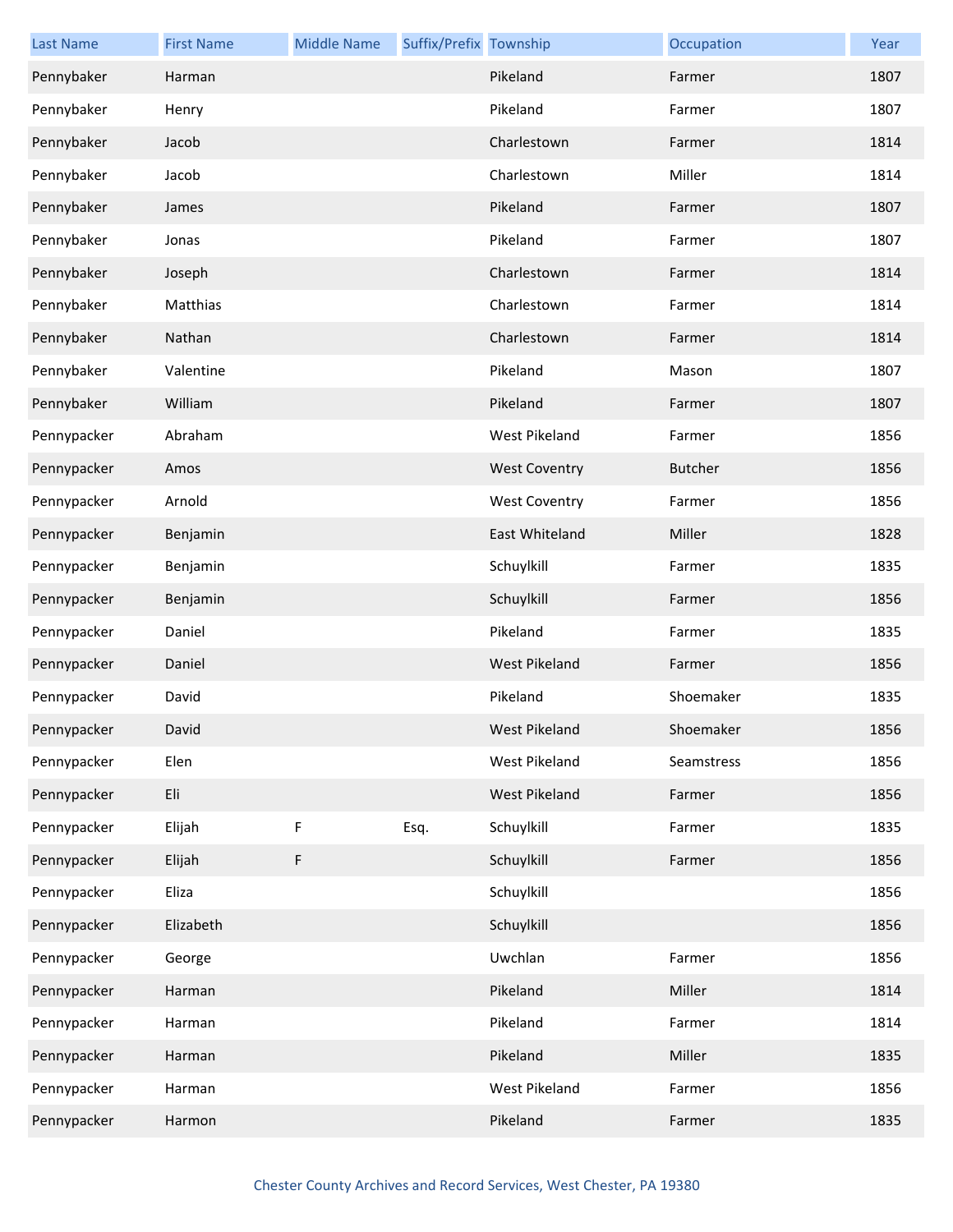| <b>Last Name</b> | <b>First Name</b> | <b>Middle Name</b>        | Suffix/Prefix Township |                      | Occupation            | Year |
|------------------|-------------------|---------------------------|------------------------|----------------------|-----------------------|------|
| Pennypacker      | Isaac             | Α                         |                        | Schuylkill           | Physician             | 1835 |
| Pennypacker      | Jacob             |                           |                        | Charlestown          |                       | 1793 |
| Pennypacker      | Jacob             |                           |                        | Coventry             | Farmer                | 1821 |
| Pennypacker      | Jacob             |                           |                        | Schuylkill           | Laborer               | 1828 |
| Pennypacker      | Jacob             |                           |                        | Schuylkill           | <b>Medical Doctor</b> | 1828 |
| Pennypacker      | Jacob             |                           |                        | Coventry             | Blacksmith            | 1828 |
| Pennypacker      | Jacob             |                           |                        | Tredyffrin           | Farmer                | 1835 |
| Pennypacker      | Jacob             |                           |                        | Schuylkill           | Physician             | 1835 |
| Pennypacker      | Jacob             |                           |                        | Coventry             | Blacksmith            | 1835 |
| Pennypacker      | Jacob             |                           |                        | Schuylkill           | Doctor                | 1856 |
| Pennypacker      | Jacob             |                           |                        | <b>East Coventry</b> | Blacksmith            | 1856 |
| Pennypacker      | James             |                           |                        | Pikeland             | Farmer                | 1814 |
| Pennypacker      | Jesse             |                           |                        | Vincent              | Laborer               | 1828 |
| Pennypacker      | John              |                           |                        | <b>West Nantmeal</b> | Shoemaker             | 1807 |
| Pennypacker      | John              |                           |                        | <b>East Coventry</b> | Farmer                | 1856 |
| Pennypacker      | John              | $\boldsymbol{\mathsf{A}}$ |                        | <b>West Coventry</b> | Farmer                | 1856 |
| Pennypacker      | Jonas             |                           |                        | Pikeland             | Farmer                | 1814 |
| Pennypacker      | Jonas             |                           |                        | Pikeland             | Farmer                | 1835 |
| Pennypacker      | Joseph            |                           |                        | Vincent              |                       | 1821 |
| Pennypacker      | Joseph            |                           | Jr.                    | Schuylkill           | Farmer                | 1828 |
| Pennypacker      | Joseph            |                           |                        | Vincent              | Farmer                | 1828 |
| Pennypacker      | Joseph            |                           | Sr.                    | Schuylkill           | Farmer                | 1828 |
| Pennypacker      | Joseph            |                           |                        | Pikeland             | Miller                | 1835 |
| Pennypacker      | Joseph            |                           |                        | <b>West Vincent</b>  | Farmer                | 1835 |
| Pennypacker      | Joseph            |                           |                        | Schuylkill           | Farmer                | 1835 |
| Pennypacker      | Joseph            |                           | Jr.                    | Schuylkill           | Printer               | 1835 |
| Pennypacker      | Joseph            |                           |                        | East Pikeland        | Farmer                | 1856 |
| Pennypacker      | Joseph            | B                         |                        | Schuylkill           | Farmer                | 1835 |
| Pennypacker      | Joshua            | B                         |                        | Schuylkill           | Farmer                | 1856 |
| Pennypacker      | Levi              |                           |                        | West Pikeland        | Farmer                | 1856 |
| Pennypacker      | M                 | I                         |                        | Phoenixville         | Saddler               | 1856 |
| Pennypacker      | Mary              |                           |                        | West Pikeland        |                       | 1856 |
| Pennypacker      | Mary              |                           |                        | West Bradford        | Farmer                | 1856 |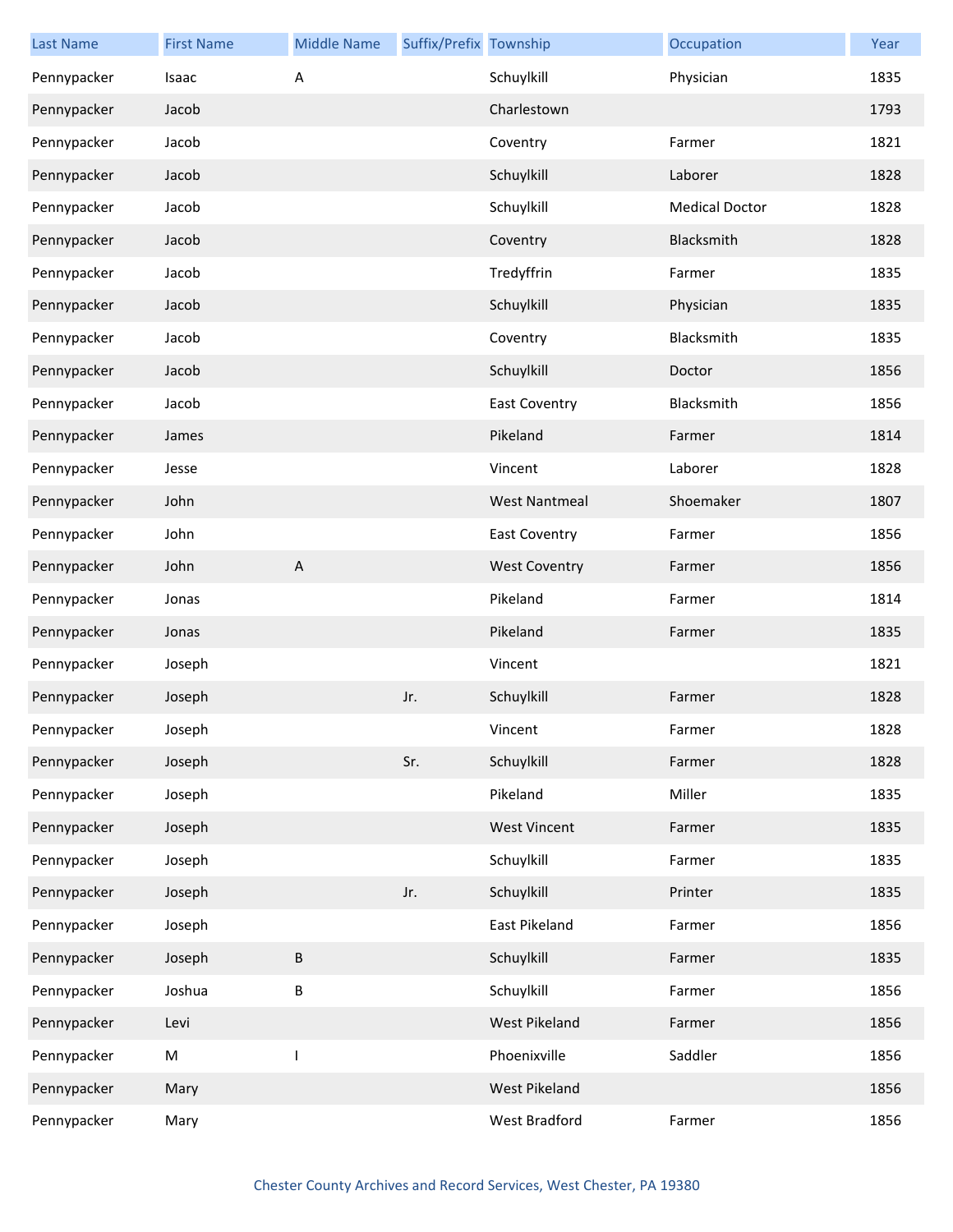| <b>Last Name</b> | <b>First Name</b> | <b>Middle Name</b> | Suffix/Prefix Township |                      | Occupation        | Year |
|------------------|-------------------|--------------------|------------------------|----------------------|-------------------|------|
| Pennypacker      | Mathias           |                    | Esq.                   | <b>West Bradford</b> | Farmer            | 1835 |
| Pennypacker      | Matthias          |                    |                        | Charlestown          |                   | 1793 |
| Pennypacker      | Matthias          |                    |                        | Pikeland             | Farmer            | 1814 |
| Pennypacker      | Matthias          |                    | Jr.                    | Schuylkill           | Saddler           | 1828 |
| Pennypacker      | Matthias          |                    |                        | Schuylkill           | Farmer            | 1828 |
| Pennypacker      | Matthias          |                    |                        | Pikeland             | Farmer            | 1835 |
| Pennypacker      | Matthias          |                    |                        | Schuylkill           | Saddler           | 1835 |
| Pennypacker      | Matthias          |                    |                        | Schuylkill           | Farmer            | 1835 |
| Pennypacker      | Matthias          | J                  |                        | Schuylkill           | Farmer            | 1856 |
| Pennypacker      | Milton            | H                  |                        | <b>West Pikeland</b> | Merchant          | 1856 |
| Pennypacker      | Nathan            |                    |                        | Schuylkill           | Farmer            | 1828 |
| Pennypacker      | Nathan            |                    |                        | Pikeland             | Farmer            | 1835 |
| Pennypacker      | Nathan            |                    |                        | East Pikeland        | Farmer            | 1856 |
| Pennypacker      | Nathan            |                    |                        | Uwchlan              | Farmer            | 1856 |
| Pennypacker      | Owen              |                    |                        | <b>West Vincent</b>  | Farmer            | 1835 |
| Pennypacker      | rachal            |                    |                        | East Pikeland        | Farmer            | 1856 |
| Pennypacker      | Richard           |                    |                        | Vincent              | Laborer           | 1828 |
| Pennypacker      | Richard           |                    |                        | <b>West Coventry</b> |                   | 1856 |
| Pennypacker      | Samuel            |                    |                        | Coventry             | Laborer           | 1828 |
| Pennypacker      | Samuel            |                    |                        | Coventry             | Blacksmith        | 1835 |
| Pennypacker      | Samuel            |                    |                        | <b>East Coventry</b> | <b>Blacksmith</b> | 1856 |
| Pennypacker      | Thomas            |                    |                        | West Bradford        | Farmer            | 1856 |
| Pennypacker      | U                 | $\mathsf V$        |                        | West Chester         | Attorney          | 1835 |
| Pennypacker      | Valentine         |                    |                        | Pikeland             | Mason             | 1814 |
| Pennypacker      | Valentine         |                    |                        | Pikeland             | Farmer            | 1835 |
| Pennypacker      | Washington        |                    |                        | Schuylkill           | Farmer            | 1835 |
| Pennypacker      | Washington        |                    |                        | West Chester         | Gentleman         | 1835 |
| Pennypacker      | William           |                    |                        | Pikeland             | Farmer            | 1814 |
| Penock           | Caleb             |                    |                        | East Marlborough     | Farmer            | 1814 |
| Penock           | Caleb             |                    |                        | East Marlborough     | Farmer            | 1814 |
| Penock           | Daniel            |                    |                        | Newlin               | Farmer            | 1856 |
| Penock           | Joseph            |                    |                        | West Fallowfield     | Farmer            | 1856 |
| Penock           | Joshua            |                    |                        | East Marlborough     | Farmer            | 1814 |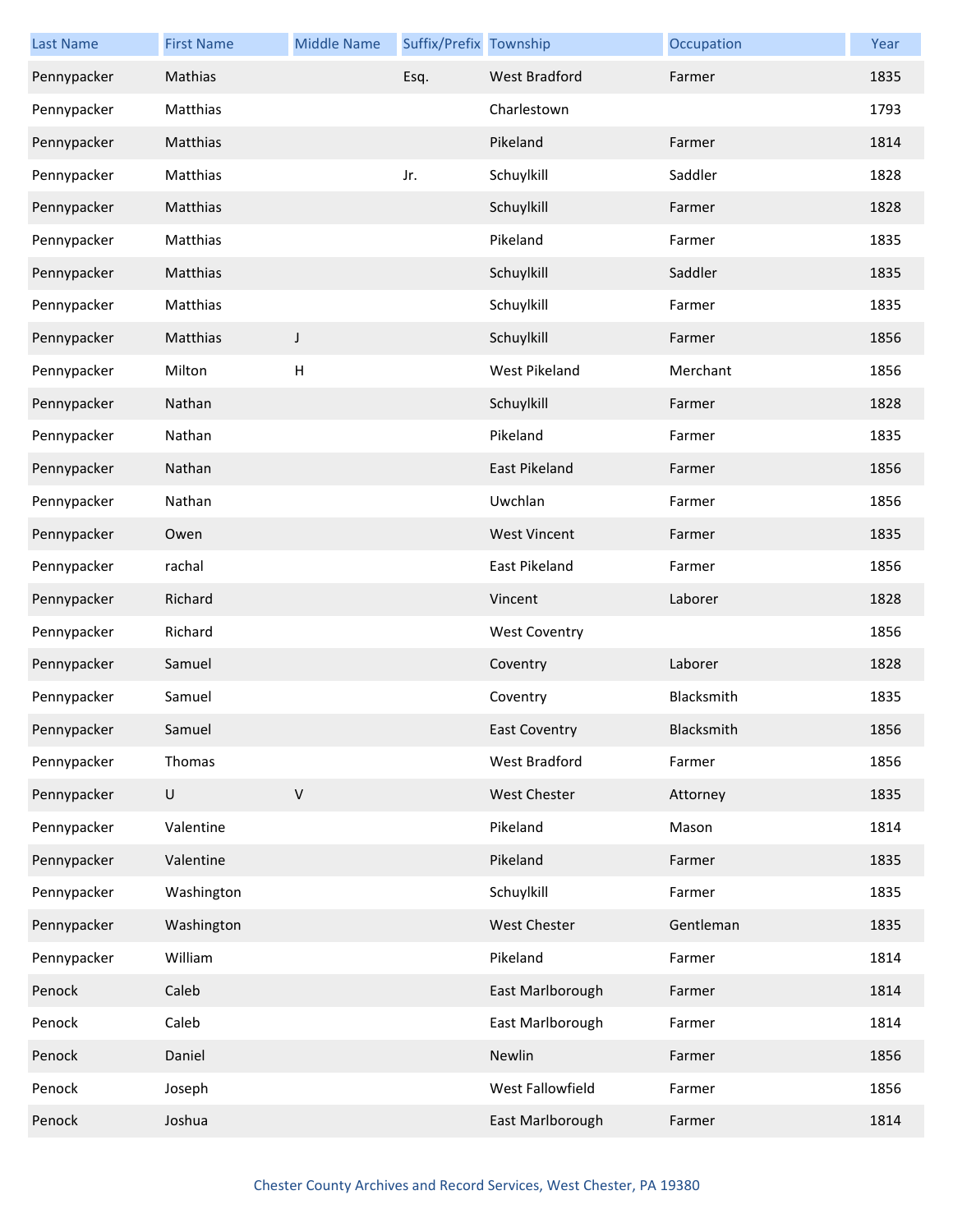| <b>Last Name</b> | <b>First Name</b> | <b>Middle Name</b> | Suffix/Prefix Township |                         | Occupation | Year |
|------------------|-------------------|--------------------|------------------------|-------------------------|------------|------|
| Penock           | Moses             |                    |                        | East Marlborough        | Farmer     | 1814 |
| Penock           | Samuel            |                    |                        | East Marlborough        | Farmer     | 1814 |
| Penock           | Simon             |                    |                        | East Marlborough        | Wheelmaker | 1814 |
| Penock           | William           |                    |                        | London Britain          | Farmer     | 1856 |
| Penrose          | James             |                    |                        | Valley                  | Gentleman  | 1856 |
| Penrose          | James             |                    |                        | <b>West Chester</b>     | Laborer    | 1856 |
| Penrose          | John              |                    |                        | West Brandywine         | Laborer    | 1856 |
| Penrose          | Michael           |                    |                        | Newlin                  | Laborer    | 1856 |
| Pens             | John              |                    |                        | <b>West Nantmeal</b>    | Jobber     | 1856 |
| Penypaker        | Jesse             |                    |                        | Charlestown             | Farmer     | 1835 |
| Penypaker        | Jesse             |                    |                        | Charlestown             | Laborer    | 1835 |
| Peoples          | Alexander         |                    |                        | East Fallowfield        |            | 1793 |
| Peoples          | Alexander         |                    |                        | East Fallowfield        | Husbandman | 1807 |
| Peoples          | Alexander         |                    |                        | <b>East Fallowfield</b> | Farmer     | 1814 |
| Peoples          | Francis           |                    |                        | Sadsbury                |            | 1793 |
| Peoples          | James             |                    |                        | West Nottingham         | Clothier   | 1807 |
| Peoples          | James             |                    |                        | West Marlborough        | Tailor     | 1807 |
| Peoples          | James             |                    |                        | <b>East Fallowfield</b> | Tailor     | 1814 |
| Peoples          | James             |                    |                        | East Fallowfield        | Tailor     | 1821 |
| Peoples          | James             |                    |                        | East Fallowfield        | Tailor     | 1828 |
| Peoples          | James             |                    |                        | East Fallowfield        | Tailor     | 1835 |
| Peoples          | James             |                    |                        | Easttown                | Farmer     | 1856 |
| Peoples          | James             |                    |                        | Valley                  | Tailor     | 1856 |
| Peoples          | James             |                    |                        | East Bradford           | Farmer     | 1856 |
| Peoples          | John              |                    |                        | Phoenixville            | Heater     | 1856 |
| Peoples          | Robert            |                    |                        | Honey Brook             |            | 1800 |
| Peoples          | Robert            |                    |                        | Sadsbury                | Tailor     | 1828 |
| Peoples          | William           |                    |                        | East Fallowfield        | Smith      | 1828 |
| Peoples          | William           |                    |                        | East Caln               | Farmer     | 1856 |
| Peoples          | William           | ${\sf P}$          |                        | <b>East Bradford</b>    | Farmer     | 1856 |
| Peoples          | Williams          |                    |                        | East Fallowfield        | Constable  | 1821 |
| Perch            | John              |                    |                        | <b>East Nantmeal</b>    | Laborer    | 1856 |
| Percival         | Anthony           | $\mathsf C$        |                        | Schuylkill              | Physician  | 1835 |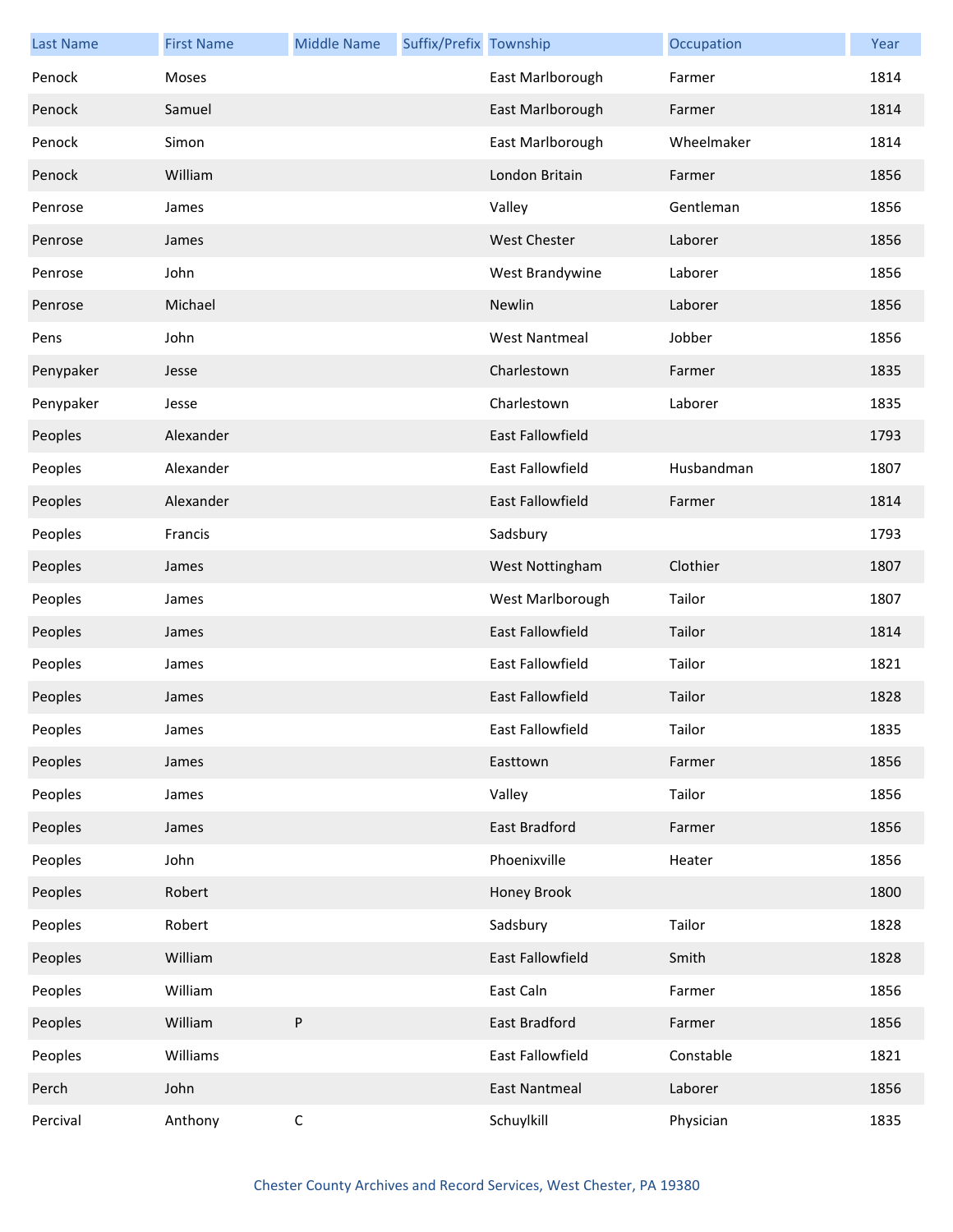| <b>Last Name</b> | <b>First Name</b> | <b>Middle Name</b> | Suffix/Prefix Township |                         | Occupation  | Year |
|------------------|-------------------|--------------------|------------------------|-------------------------|-------------|------|
| Percy            | Davis             |                    |                        | <b>East Fallowfield</b> | Laborer     | 1856 |
| Perdue           | Jacob             |                    |                        | Westtown                | Merchant    | 1821 |
| Perdue           | Jacob             |                    |                        | Westtown                | Merchant    | 1828 |
| Perdue           | Minster           |                    |                        | Willistown              | Farmer      | 1828 |
| Perdue           | Thomas            |                    |                        | West Caln               | Clerk       | 1828 |
| Perdue           | William           |                    |                        | Goshen                  | Shoemaker   | 1814 |
| Perdue           | William           |                    |                        | West Caln               | Farmer      | 1828 |
| Perdue           | William           |                    |                        | West Caln               | Farmer      | 1835 |
| Perdue           | William           |                    |                        | West Caln               | Farmer      | 1835 |
| Pergin           | Samuel            |                    |                        | <b>West Nantmeal</b>    | Mason       | 1814 |
| Pergrin          | Enos              |                    |                        | <b>West Nantmeal</b>    | Shoemaker   | 1835 |
| Pergrin          | John              |                    |                        | Charlestown             |             | 1793 |
| Pergrin          | Samuel            |                    |                        | <b>West Nantmeal</b>    | Mason       | 1821 |
| Pergrin          | Samuel            |                    |                        | <b>West Nantmeal</b>    | Cordwainer  | 1828 |
| Pergrin          | Samuel            |                    |                        | <b>West Nantmeal</b>    | Farmer      | 1835 |
| Pergrin          | Sophia            |                    |                        | Wallace                 | Storekeeper | 1856 |
| Perkehiser       | Jacob             |                    |                        | Honey Brook             |             | 1814 |
| Perkehizer       | William           |                    |                        | West Brandywine         | Farmer      | 1856 |
| Perkhiser        | Jacob             |                    |                        | Honey Brook             | Laborer     | 1807 |
| Perkins          | John              |                    |                        | East Caln               | Laborer     | 1807 |
| Perkins          | John              |                    |                        | East Caln               | Distiller   | 1814 |
| Perkins          | John              |                    |                        | East Caln               | Farmer      | 1821 |
| Perkins          | John              | $\mathsf D$        |                        | East Caln               | Farmer      | 1835 |
| Perkins          | John              | $\mathsf D$        |                        | East Caln               | Farmer      | 1835 |
| Perkins          | John              | $\mathsf D$        |                        | <b>East Nantmeal</b>    | Farmer      | 1856 |
| Perkins          | John              | $\mathsf D$        |                        | Valley                  | Farmer      | 1856 |
| Perkins          | John              | D.                 |                        | East Caln               | Farmer      | 1828 |
| Perkins          | Joseph            | F.                 |                        | East Caln               | Farmer      | 1828 |
| Permar           | Henry             |                    |                        | Westtown                | Farmer      | 1814 |
| Permar           | Philip            |                    |                        | Westtown                | Laborer     | 1814 |
| Pernell          | Thomas            |                    |                        | New Garden              | Carpenter   | 1807 |
| Perrey           | John              | D                  |                        | East Fallowfield        | Farmer      | 1856 |
| Perrey           | Roulen            |                    |                        | East Nottingham         |             | 1800 |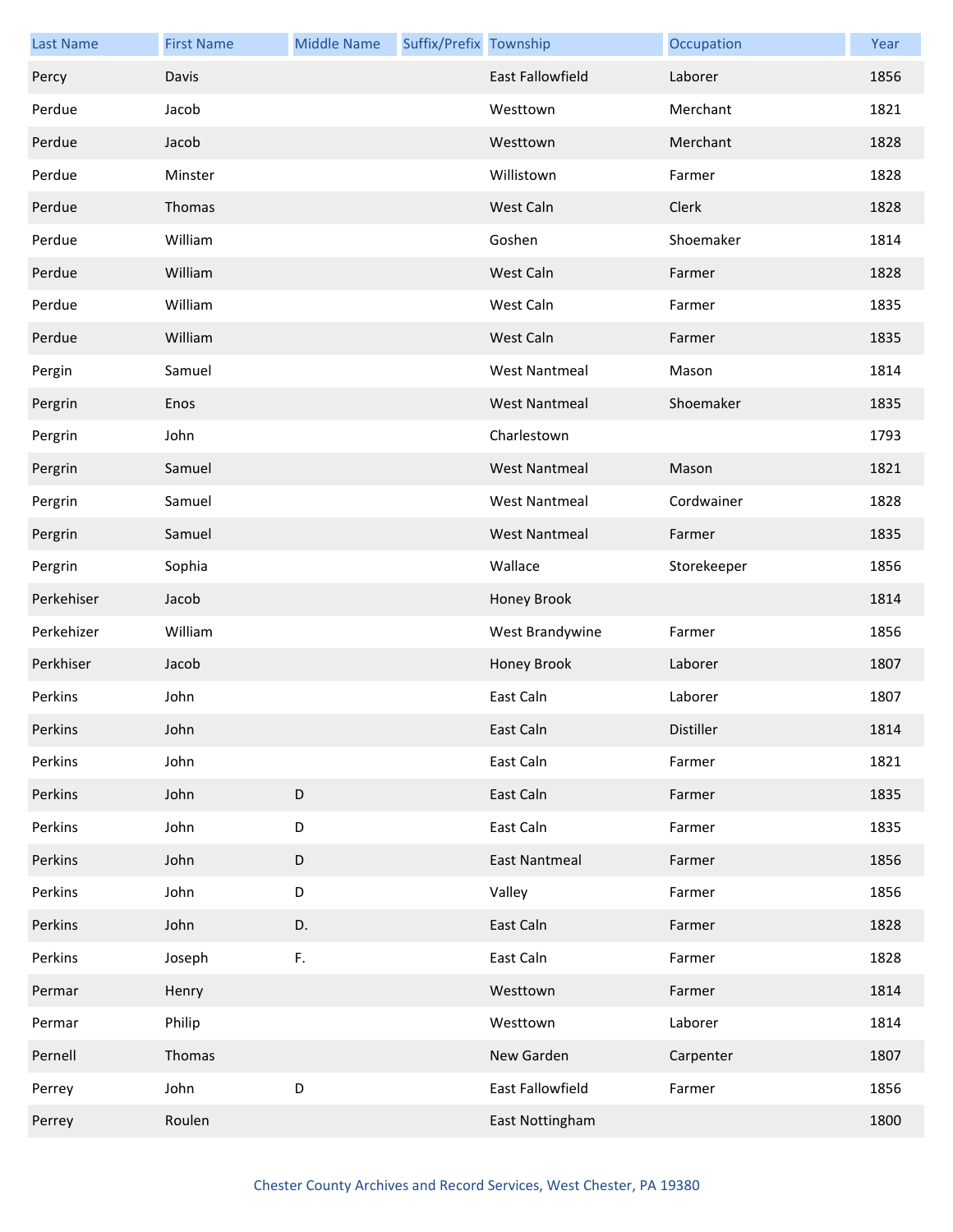| <b>Last Name</b> | <b>First Name</b> | <b>Middle Name</b> | Suffix/Prefix Township |                         | Occupation  | Year |
|------------------|-------------------|--------------------|------------------------|-------------------------|-------------|------|
| Perrey           | Susanna           |                    |                        | East Nottingham         |             | 1828 |
| Perrey           | William           |                    |                        | East Nottingham         | Wheelwright | 1828 |
| Perry            | Benjamin          |                    |                        | East Caln               | Shoemaker   | 1821 |
| Perry            | Benjamin          |                    |                        | East Caln               | Farmer      | 1835 |
| Perry            | Benjamin          | D.                 |                        | East Caln               | Shoemaker   | 1828 |
| Perry            | David             |                    |                        | Londonderry             | Farmer      | 1807 |
| Perry            | David             |                    |                        | South Coventry          | Laborer     | 1856 |
| Perry            | Davis             |                    |                        | <b>East Fallowfield</b> | Farmer      | 1835 |
| Perry            | James             |                    |                        | East Nottingham         | Farmer      | 1807 |
| Perry            | James             |                    |                        | Birmingham              | Tanner      | 1814 |
| Perry            | James             |                    |                        | West Bradford           | Tanner      | 1821 |
| Perry            | Jesse             |                    |                        | Willistown              | Smith       | 1814 |
| Perry            | John              |                    |                        | Sadsbury                |             | 1835 |
| Perry            | John              |                    |                        | <b>West Bradford</b>    | Laborer     | 1856 |
| Perry            | John              | D.                 |                        | <b>East Fallowfield</b> | Shoemaker   | 1814 |
| Perry            | John              | D.                 |                        | <b>East Fallowfield</b> | Shoemaker   | 1821 |
| Perry            | John              | D.                 |                        | East Fallowfield        | Shoemaker   | 1828 |
| Perry            | Jonathan          |                    |                        | Londonderry             | Farmer      | 1807 |
| Perry            | Mercer            |                    |                        | New Garden              | Postrider   | 1814 |
| Perry            | Roland            |                    |                        | New Garden              | Cordwainer  | 1807 |
| Perry            | Samuel            |                    |                        | East Caln               | Roller      | 1828 |
| Perry            | Stephen           |                    |                        | West Nottingham         |             | 1793 |
| Perry            | Thomas            |                    |                        | Londonderry             | Farmer      | 1807 |
| Perry            | William           |                    |                        | East Nottingham         | Blacksmith  | 1807 |
| Perry            | William           |                    |                        | Lower Oxford            | Nailer      | 1821 |
| Perry            | William           |                    |                        | Lower Oxford            | Blacksmith  | 1828 |
| Perry            | William           |                    |                        | Lower Oxford            | Blacksmith  | 1835 |
| Peter            | <b>Bankis</b>     |                    |                        | <b>East Nantmeal</b>    | Farmer      | 1807 |
| Peter            | Dunhower          |                    |                        | <b>East Nantmeal</b>    | Laborer     | 1807 |
| Peterman         | Bolan             |                    |                        | Uwchlan                 | Laborer     | 1856 |
| Peterman         | Casper            |                    |                        | Brandywine              | Weaver      | 1814 |
| Peterman         | Casper            |                    |                        | Brandywine              | Weaver      | 1821 |
| Peterman         | Casper            |                    |                        | Brandywine              | Weaver      | 1828 |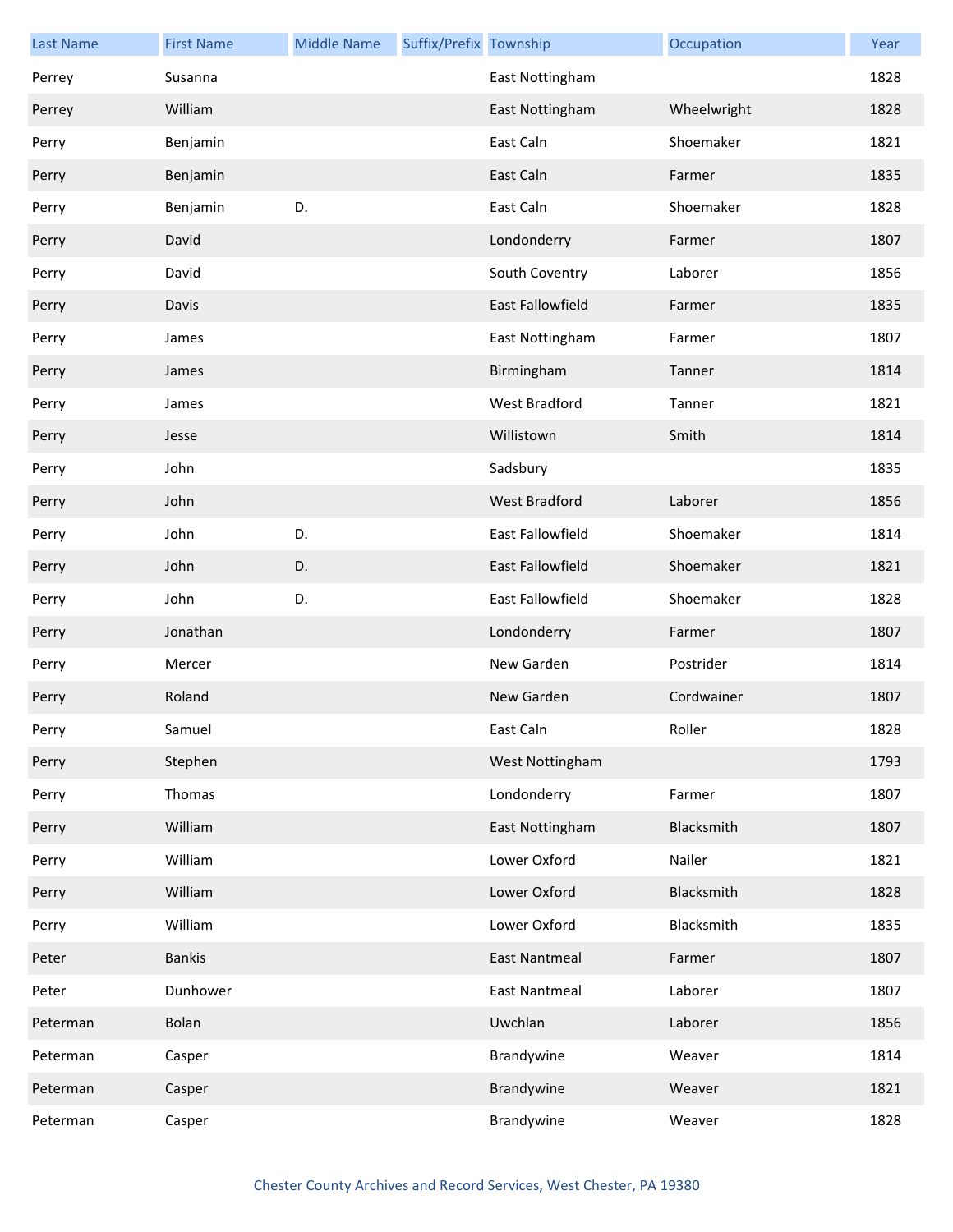| <b>Last Name</b> | <b>First Name</b> | <b>Middle Name</b> | Suffix/Prefix Township |                      | Occupation   | Year |
|------------------|-------------------|--------------------|------------------------|----------------------|--------------|------|
| Peterman         | Casper            |                    |                        | Brandywine           | Farmer       | 1835 |
| Peterman         | Casper            |                    |                        | <b>West Vincent</b>  | Laborer      | 1856 |
| Peterman         | Christian         |                    |                        | East Whiteland       |              | 1793 |
| Peterman         | George            |                    |                        | West Whiteland       |              | 1821 |
| Peterman         | George            |                    |                        | West Whiteland       | Tailor       | 1828 |
| Peterman         | George            |                    |                        | West Whiteland       | Tailor       | 1835 |
| Peterman         | George            |                    |                        | East Brandywine      | Farmer       | 1856 |
| Peterman         | John              |                    |                        | Phoenixville         | Gentleman    | 1856 |
| Peters           | Elizabeth         |                    |                        | West Chester         | Gentlewoman  | 1807 |
| Peters           | Henry             |                    |                        | Schuylkill           | Laborer      | 1835 |
| Peters           | Henry             |                    |                        | West Marlborough     | Laborer      | 1835 |
| Peters           | Philip            |                    |                        | Phoenixville         | Gentleman    | 1856 |
| Peters           | William           |                    |                        | <b>East Nantmeal</b> | Schoolmaster | 1807 |
| Peters           | William           |                    |                        | <b>East Nantmeal</b> | Laborer      | 1814 |
| Peterson         | Edward            | V.                 |                        | East Nottingham      | Laborer      | 1828 |
| Peterson         | George            |                    |                        | New London           | Laborer      | 1856 |
| Peterson         | George            |                    |                        | West Goshen          | Laborer      | 1856 |
| Peterson         | John              |                    |                        | Goshen               | Farmer       | 1807 |
| Peterson         | John              | W                  |                        | <b>West Chester</b>  | Storetender  | 1835 |
| Peterson         | Joseph            |                    |                        | Londonderry          | Farmer       | 1856 |
| Peterson         | Lewis             |                    |                        | Franklin             | Laborer      | 1856 |
| Peterson         | Luke              |                    |                        | Penn                 | Farmer       | 1821 |
| Peterson         | Luke              |                    |                        | Penn                 | Farmer       | 1828 |
| Peterson         | Luke              |                    |                        | Penn                 |              | 1835 |
| Peterson         | Simon             |                    |                        | <b>East Bradford</b> | Farmer       | 1814 |
| Peterson         | Sousan            |                    |                        | Penn                 |              | 1856 |
| Peterson         | William           |                    |                        | Penn                 | Laborer      | 1856 |
| Petig            | Philip            |                    |                        | Coventry             | Farmer       | 1835 |
| Petitt           | Samuel            |                    |                        | West Marlborough     | Laborer      | 1835 |
| Pettit           | Austin            |                    |                        | Sadsbury             | Mason        | 1807 |
| Pettit           | Austin            |                    |                        | Sadsbury             | Mason        | 1814 |
| Pettit           | Daniel            |                    |                        | West Caln            | Mason        | 1807 |
| Pettit           | Edward            |                    |                        | Sadsbury             | Mason        | 1814 |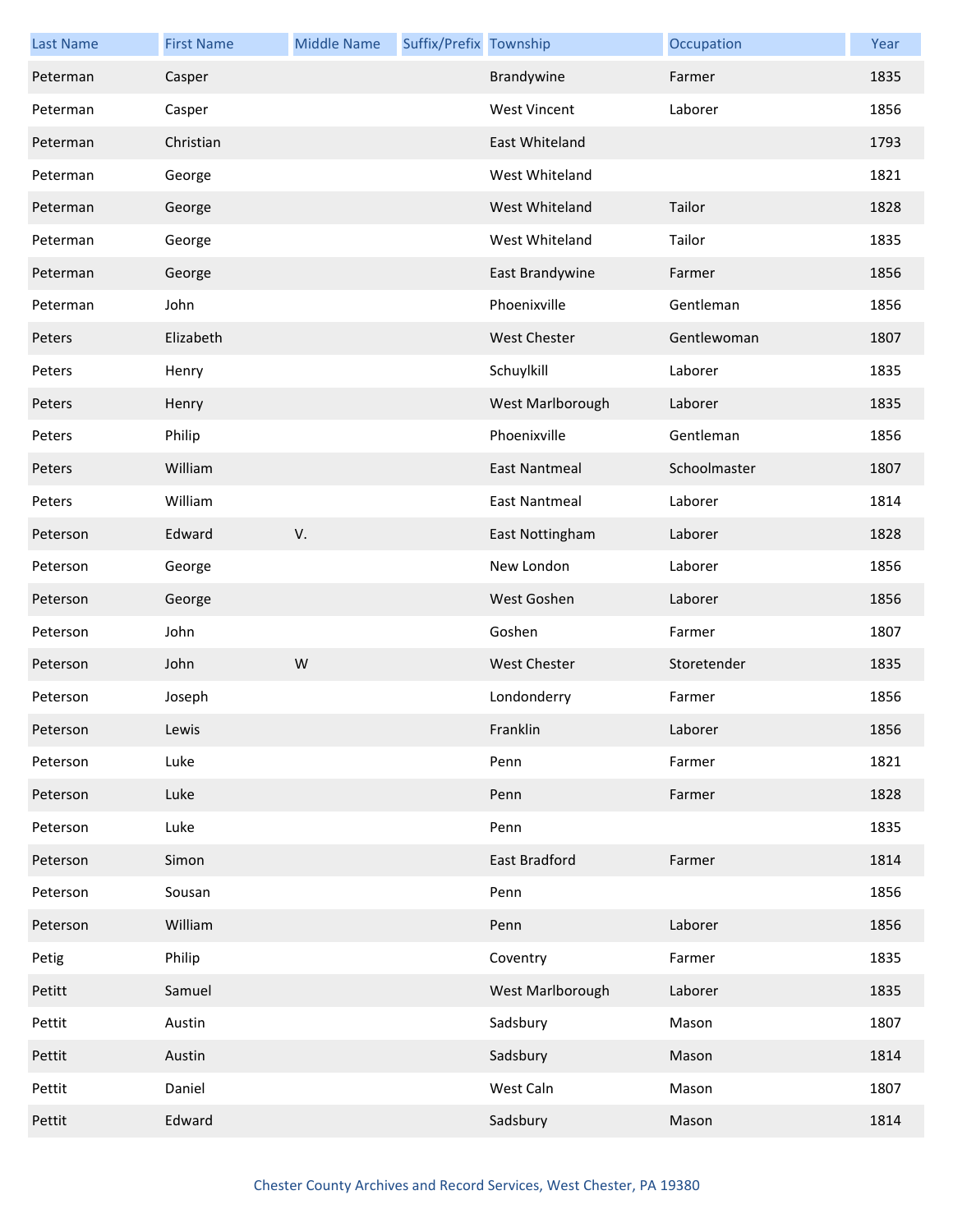| <b>Last Name</b> | <b>First Name</b> | <b>Middle Name</b> | Suffix/Prefix Township |                     | Occupation    | Year |
|------------------|-------------------|--------------------|------------------------|---------------------|---------------|------|
| Pettit           | Gardner           |                    |                        | Sadsbury            | Shoemaker     | 1814 |
| Pettit           | Gardner           |                    |                        | West Caln           | Laborer       | 1821 |
| Pettit           | George            |                    |                        | West Fallowfield    | Farmer        | 1828 |
| Pettit           | George            |                    |                        | West Whiteland      | Shoemaker     | 1835 |
| Pettit           | George            | W                  |                        | West Fallowfield    | Tanner        | 1835 |
| Pettit           | George            | W                  |                        | West Fallowfield    | Farmer        | 1835 |
| Pettit           | Jacob             |                    |                        | Sadsbury            |               | 1800 |
| Pettit           | John              |                    |                        | West Marlborough    |               | 1793 |
| Pettit           | John              |                    |                        | Sadsbury            | Innkeeper     | 1800 |
| Pettit           | John              |                    |                        | Sadsbury            | Innkeeper     | 1807 |
| Pettit           | John              |                    |                        | Sadsbury            | Tavern Keeper | 1814 |
| Pettit           | John              |                    |                        | West Fallowfield    | Farmer        | 1828 |
| Pettit           | John              |                    |                        | West Fallowfield    | Farmer        | 1835 |
| Pettit           | John              |                    |                        | West Fallowfield    | Farmer        | 1835 |
| Pettit           | John              |                    |                        | Highland            | Farmer        | 1856 |
| Pettit           | John              | D                  |                        | <b>West Chester</b> | Attorney      | 1835 |
| Pettit           | John              | D                  |                        | <b>West Chester</b> | Lawyer        | 1856 |
| Pettit           | John              | D.                 |                        | <b>West Chester</b> | Lawyer        | 1828 |
| Pettit           | Nathaniel         |                    |                        | Sadsbury            | Farmer        | 1821 |
| Pettit           | Nathaniel         |                    |                        | Sadsbury            | Farmer        | 1828 |
| Pettit           | Nathaniel         |                    |                        | Sadsbury            | Farmer        | 1835 |
| Pettit           | Nathaniel         |                    |                        | Sadsbury            | Farmer        | 1856 |
| Pettit           | Oliver            | $\sf T$            |                        | Highland            | Farmer        | 1856 |
| Pettit           | Ralph             | $\sf P$            |                        | West Fallowfield    | Storekeeper   | 1835 |
| Pettit           | Ralph             | ${\sf P}$          |                        | West Fallowfield    | Storekeeper   | 1835 |
| Pettit           | Samuel            |                    |                        | Sadsbury            |               | 1793 |
| Pettit           | Samuel            |                    |                        | Sadsbury            | Innkeeper     | 1821 |
| Pettit           | Stacy             |                    |                        | Sadsbury            |               | 1800 |
| Pettit           | Stacy             |                    |                        | Sadsbury            | Carpenter     | 1807 |
| Pettit           | Stacy             |                    |                        | Sadsbury            | Carpenter     | 1814 |
| Pettit           | William           |                    |                        | Sadsbury            |               | 1793 |
| Pettit           | William           |                    | Jr.                    | Sadsbury            |               | 1800 |
| Pettit           | William           |                    | the younger Sadsbury   |                     |               | 1800 |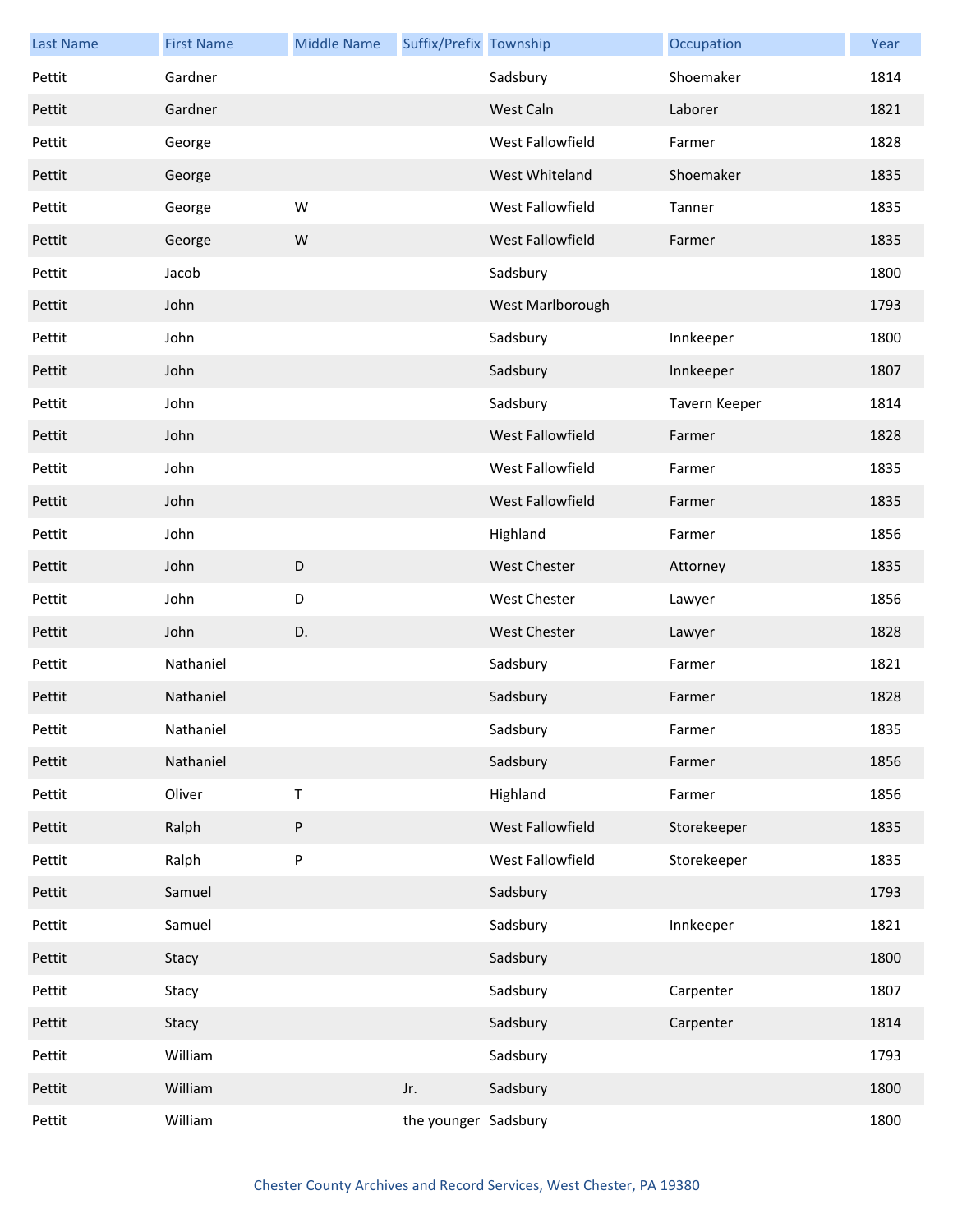| <b>Last Name</b> | <b>First Name</b> | <b>Middle Name</b> | Suffix/Prefix Township |                      | Occupation | Year |
|------------------|-------------------|--------------------|------------------------|----------------------|------------|------|
| Pettit           | William           |                    | Sr.                    | Sadsbury             |            | 1800 |
| Pettit           | William           | S.                 |                        | Sadsbury             | Bartender  | 1821 |
| Pettitt          | Garner            |                    |                        | Sadsbury             | Laborer    | 1828 |
| Petty            | Robert            |                    |                        | Easttown             |            | 1821 |
| Petty            | Robert            |                    |                        | Easttown             | Farmer     | 1828 |
| Pew              | Keziah            |                    |                        | <b>West Chester</b>  |            | 1814 |
| Pewsey           | Joseph            |                    |                        | Sadsbury             | Miller     | 1835 |
| Pewsy            | William           |                    |                        | Sadsbury             |            | 1835 |
| Phaler           | John              |                    |                        | Wallace              | Farmer     | 1856 |
| Phar             | Joseph            |                    |                        | Sadsbury             |            | 1793 |
| Phar             | William           |                    |                        | Sadsbury             |            | 1793 |
| Pharaoh          | Jacob             |                    |                        | Willistown           | Laborer    | 1835 |
| Pharaoh          | Thomas            |                    |                        | Willistown           |            | 1800 |
| Pharaoh          | Thomas            |                    |                        | Willistown           | Laborer    | 1835 |
| Pharaoh          | William           | $\sf B$            |                        | Willistown           | Laborer    | 1835 |
| Pharo            | Jacob             |                    |                        | East Goshen          | Laborer    | 1828 |
| Pharo            | Thomas            |                    |                        | Goshen               | Laborer    | 1807 |
| Pharo            | Thomas            |                    |                        | East Goshen          | Laborer    | 1828 |
| Pharo            | William           |                    |                        | <b>East Bradford</b> | Farmer     | 1828 |
| Pharoah          | Benjamin          |                    |                        | East Nottingham      | Papermaker | 1856 |
| Pharoah          | Jacob             |                    |                        | Willistown           | Farmer     | 1856 |
| Pharoah          | Jacob             |                    |                        | Easttown             |            | 1856 |
| Pharoah          | Thomas            |                    |                        | Goshen               | Laborer    | 1814 |
| Pharoah          | Thomas            |                    |                        | East Goshen          | Laborer    | 1821 |
| Pharoah          | William           |                    |                        | East Goshen          | Laborer    | 1821 |
| Pharoh           | Moses             |                    |                        | <b>Upper Oxford</b>  | Laborer    | 1835 |
| Pharow           | Moses             |                    |                        | East Fallowfield     | Laborer    | 1856 |
| Pharow           | Thomas            |                    |                        | East Goshen          | Laborer    | 1835 |
| Phile            | William           |                    |                        | Sadsbury             | Machinist  | 1856 |
| Philips          | Andrew            |                    |                        | West Marlborough     | Laborer    | 1856 |
| Philips          | Edward            |                    | Jr.                    | <b>Upper Oxford</b>  | Weaver     | 1828 |
| Philips          | Edward            |                    |                        | <b>Upper Oxford</b>  | Weaver     | 1828 |
| Philips          | Enos              |                    |                        | West Fallowfield     | Minister   | 1835 |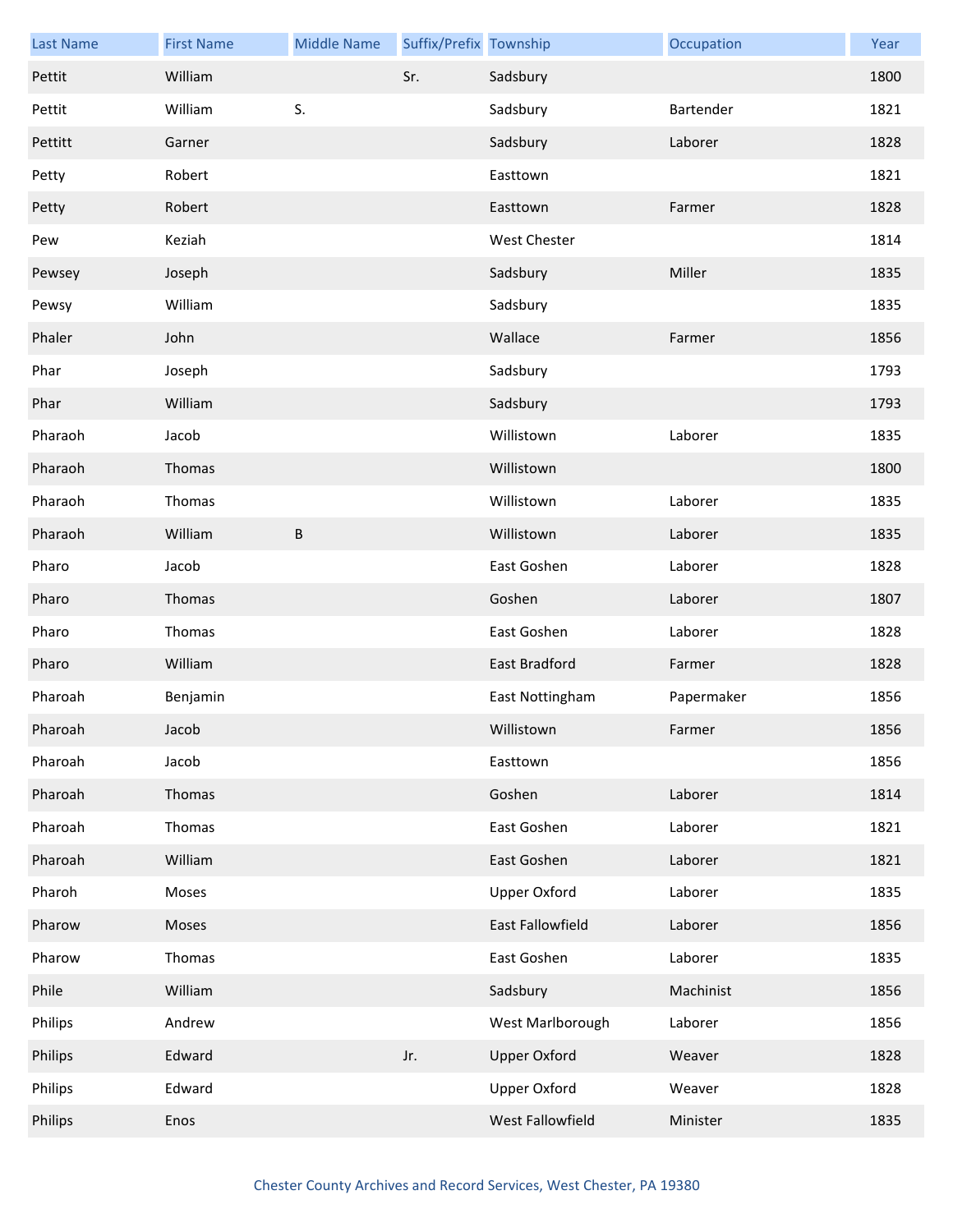| <b>Last Name</b> | <b>First Name</b> | <b>Middle Name</b> | Suffix/Prefix Township |                      | Occupation  | Year |
|------------------|-------------------|--------------------|------------------------|----------------------|-------------|------|
| Philips          | Enos              |                    |                        | West Fallowfield     | Minister    | 1835 |
| Philips          | Evan              |                    |                        | East Whiteland       |             | 1793 |
| Philips          | George            |                    |                        | Sadsbury             | Farmer      | 1821 |
| Philips          | George            |                    |                        | Pennsbury            | Laborer     | 1828 |
| Philips          | George            |                    |                        | West Fallowfield     | Innkeeper   | 1835 |
| Philips          | George            |                    |                        | Easttown             | Farmer      | 1835 |
| Philips          | George            |                    |                        | West Fallowfield     | Innkeeper   | 1835 |
| Philips          | George            | W                  |                        | Sadsbury             | Farmer      | 1856 |
| Philips          | Isaac             |                    |                        | <b>West Nantmeal</b> | Farmer      | 1807 |
| Philips          | Isaac             |                    |                        | Kennett              | Farmer      | 1814 |
| Philips          | Isaac             |                    |                        | <b>West Nantmeal</b> | Farmer      | 1814 |
| Philips          | Isaac             |                    |                        | Sadsbury             | Farmer      | 1828 |
| Philips          | Isaac             |                    |                        | Schuylkill           | Nailer      | 1835 |
| Philips          | Jacob             |                    |                        | West Caln            |             | 1793 |
| Philips          | Jacob             |                    |                        | Coventry             | Carpenter   | 1828 |
| Philips          | James             |                    |                        | Sadsbury             | Spinner     | 1856 |
| Philips          | James             | R.                 |                        | <b>West Nantmeal</b> | Cooper      | 1807 |
| Philips          | Jean              |                    |                        | West Nottingham      |             | 1793 |
| Philips          | John              |                    |                        | East Whiteland       |             | 1793 |
| Philips          | John              |                    |                        | New Garden           |             | 1793 |
| Philips          | John              |                    |                        | Vincent              |             | 1793 |
| Philips          | John              |                    |                        | Coventry             | Blacksmith  | 1807 |
| Philips          | John              |                    |                        | Kennett              | Farmer      | 1814 |
| Philips          | John              |                    |                        | Lower Oxford         | Laborer     | 1814 |
| Philips          | John              |                    |                        | Brandywine           | Farmer      | 1821 |
| Philips          | John              |                    |                        | <b>Upper Oxford</b>  | Weaver      | 1828 |
| Philips          | John              |                    |                        | New Garden           | Farmer      | 1835 |
| Philips          | John              |                    |                        | West Fallowfield     | Tanner      | 1835 |
| Philips          | John              | J                  |                        | West Fallowfield     | Farmer      | 1835 |
| Philips          | John              | L                  |                        | Willistown           | Storekeeper | 1835 |
| Philips          | Joseph            |                    |                        | Charlestown          |             | 1793 |
| Philips          | Joseph            |                    |                        | Uwchlan              | Farmer      | 1814 |
| Philips          | Joseph            |                    |                        | West Fallowfield     | Farmer      | 1835 |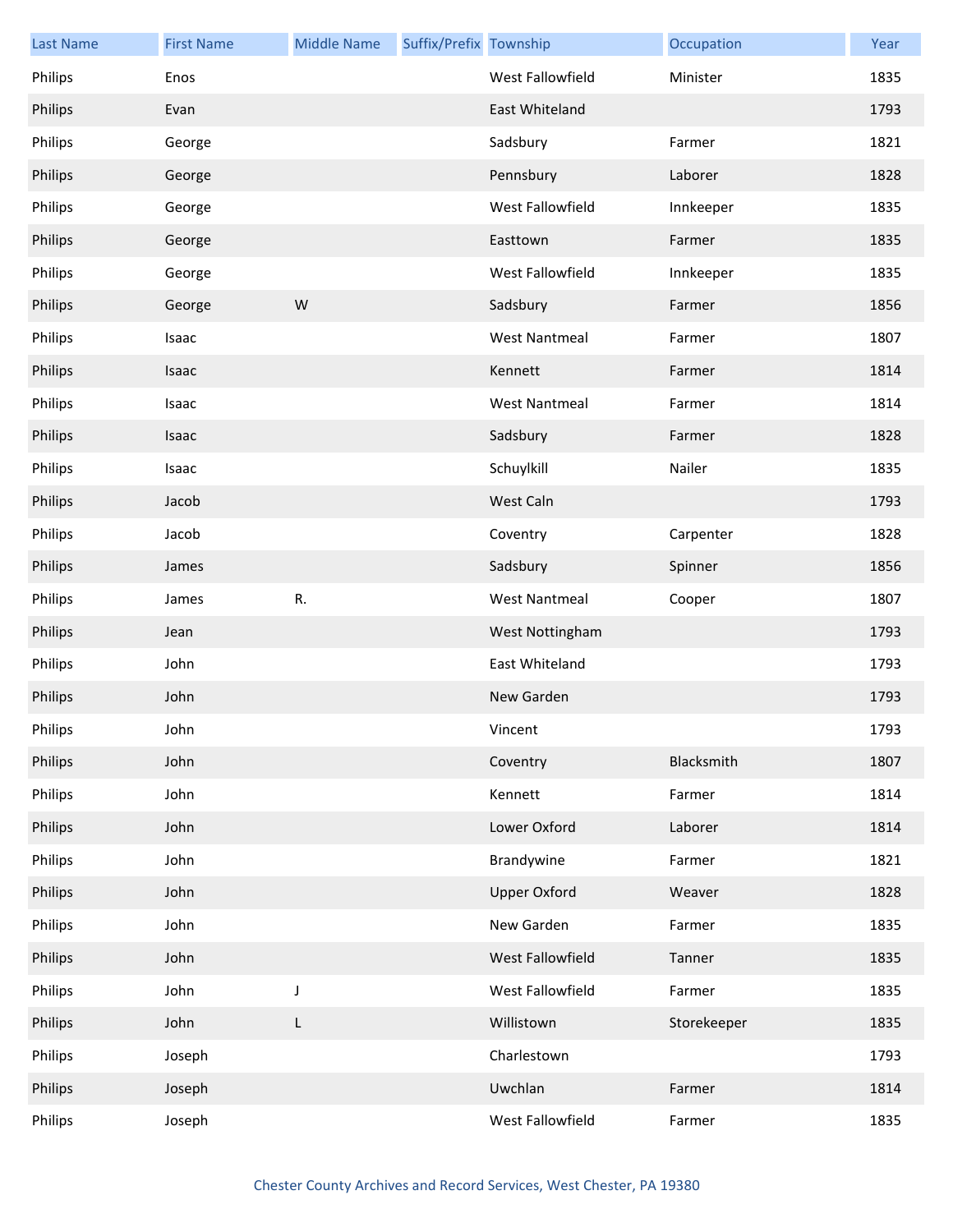| <b>Last Name</b> | <b>First Name</b> | <b>Middle Name</b> | Suffix/Prefix Township |                         | Occupation   | Year |
|------------------|-------------------|--------------------|------------------------|-------------------------|--------------|------|
| Philips          | Joseph            |                    |                        | <b>West Fallowfield</b> | Farmer       | 1835 |
| Philips          | Josiah            |                    |                        | Uwchlan                 | Farmer       | 1807 |
| Philips          | Josiah            |                    |                        | Uwchlan                 | Carpenter    | 1807 |
| Philips          | Josiah            |                    | Jr.                    | Uwchlan                 | Farmer       | 1814 |
| Philips          | Josiah            |                    |                        | Uwchlan                 | Farmer       | 1835 |
| Philips          | Josiah            |                    |                        | New Garden              | Farmer       | 1835 |
| Philips          | Margaret          |                    |                        | <b>West Nantmeal</b>    |              | 1793 |
| Philips          | Mark              |                    |                        | Brandywine              | Fuller       | 1821 |
| Philips          | Mark              |                    |                        | New London              | Manufacturer | 1835 |
| Philips          | Martha            |                    |                        | <b>West Nantmeal</b>    |              | 1814 |
| Philips          | Martha            |                    |                        | <b>West Nantmeal</b>    | Spinner      | 1835 |
| Philips          | Mathew            |                    |                        | West Chester            | Laborer      | 1807 |
| Philips          | Morgan            |                    |                        | Uwchlan                 | Farmer       | 1856 |
| Philips          | Owen              |                    |                        | Uwchlan                 | Farmer       | 1814 |
| Philips          | Owen              |                    |                        | <b>East Nantmeal</b>    | Farmer       | 1821 |
| Philips          | Owen              |                    |                        | <b>East Nantmeal</b>    | Farmer       | 1828 |
| Philips          | Owen              |                    |                        | East Nantmeal           | Farmer       | 1835 |
| Philips          | Rebecca           |                    |                        | Uwchlan                 | Farmer       | 1835 |
| Philips          | Stephen           |                    |                        | West Whiteland          |              | 1793 |
| Philips          | Stephen           |                    |                        | West Whiteland          | Tailor       | 1800 |
| Philips          | Thomas            |                    |                        | London Grove            | Farmer       | 1835 |
| Philips          | William           |                    |                        | <b>West Nantmeal</b>    |              | 1793 |
| Philips          | William           |                    |                        | West Nottingham         |              | 1793 |
| Philips          | William           |                    |                        | <b>West Nantmeal</b>    | Cooper       | 1807 |
| Philips          | William           |                    |                        | Coventry                | Carpenter    | 1828 |
| Philips          | William           |                    |                        | Honey Brook             | Laborer      | 1835 |
| Phillips         | (Widow)           |                    |                        | West Nottingham         |              | 1814 |
| Phillips         | Abraham           |                    |                        | East Whiteland          |              | 1800 |
| Phillips         | Abraham           |                    | Esq.                   | Tredyffrin              |              | 1828 |
| Phillips         | Abram             |                    |                        | East Whiteland          | Farmer       | 1807 |
| Phillips         | Abram             |                    |                        | Tredyffrin              | Farmer       | 1814 |
| Phillips         | Abram             |                    | Esq.                   | Tredyffrin              |              | 1821 |
| Phillips         | Abram             |                    |                        | Tredyffrin              | Magistrate   | 1835 |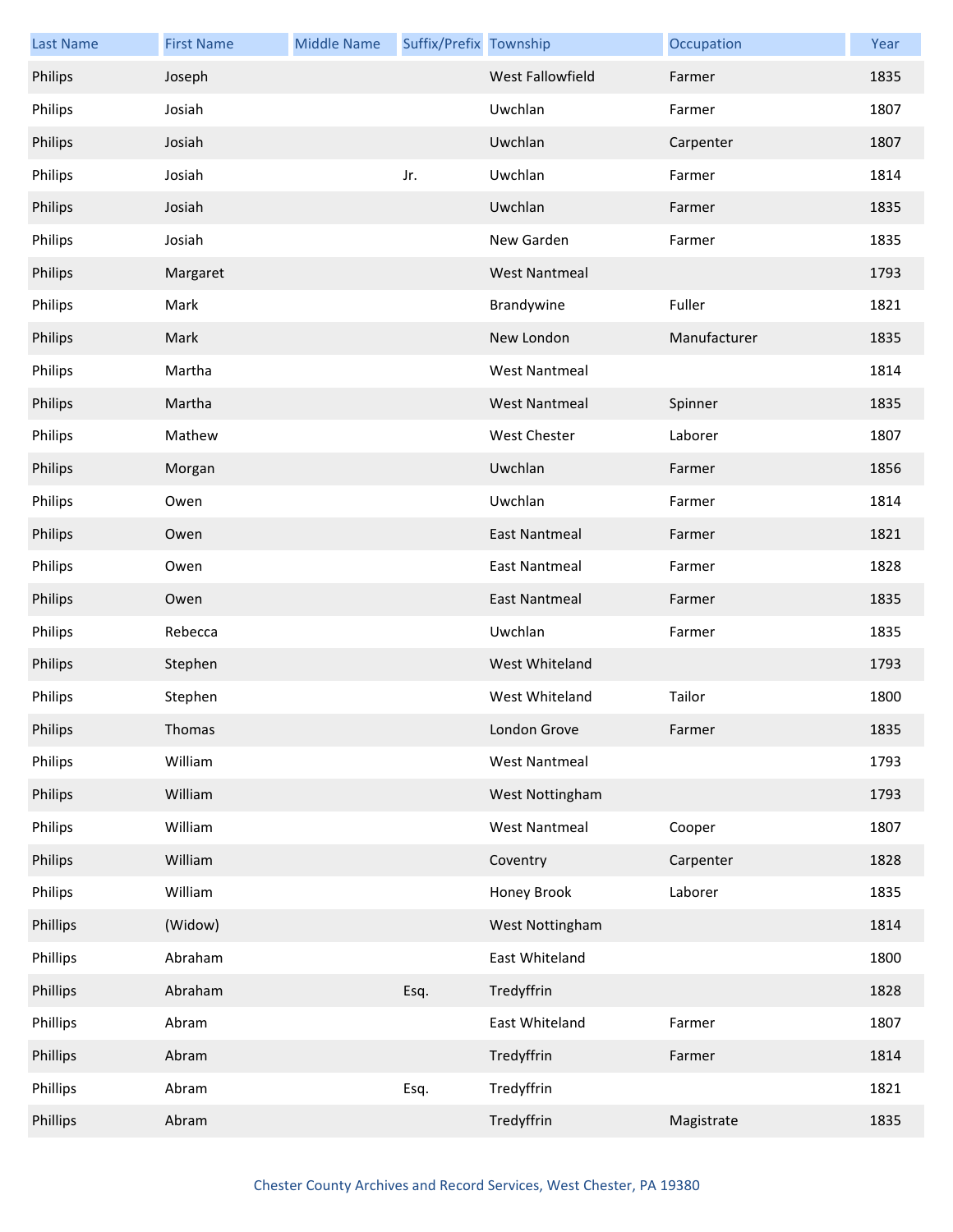| <b>Last Name</b> | <b>First Name</b> | <b>Middle Name</b>        | Suffix/Prefix Township |                      | Occupation     | Year |
|------------------|-------------------|---------------------------|------------------------|----------------------|----------------|------|
| Phillips         | Benjamin          |                           |                        | West Nottingham      | Machinist      | 1856 |
| Phillips         | Chandler          |                           |                        | London Grove         | Farmer         | 1856 |
| Phillips         | Charles           | D                         |                        | Tredyffrin           | Farmer         | 1856 |
| Phillips         | David             |                           |                        | South Coventry       | Teacher        | 1856 |
| Phillips         | Edward            |                           | Jr.                    | <b>Upper Oxford</b>  | Weaver         | 1835 |
| Phillips         | Edward            |                           |                        | <b>Upper Oxford</b>  | Farmer         | 1835 |
| Phillips         | Elizabeth         |                           | Widow                  | <b>West Nantmeal</b> |                | 1821 |
| Phillips         | Elizabeth         |                           |                        | <b>West Nantmeal</b> |                | 1828 |
| Phillips         | Elizabeth         |                           |                        | Kennett Square       | Lady           | 1856 |
| Phillips         | Ephraim           |                           |                        | New Garden           | Farmer         | 1835 |
| Phillips         | Evan              |                           |                        | East Whiteland       |                | 1800 |
| Phillips         | Evan              |                           |                        | East Whiteland       | Farmer         | 1807 |
| Phillips         | Evan              |                           |                        | Tredyffrin           | Laborer        | 1814 |
| Phillips         | Evan              |                           |                        | Tredyffrin           | Laborer        | 1821 |
| Phillips         | Evan              |                           |                        | West Chester         | Gentleman      | 1856 |
| Phillips         | George            |                           |                        | West Fallowfield     | Farmer         | 1807 |
| Phillips         | George            |                           |                        | West Fallowfield     | Farmer         | 1814 |
| Phillips         | George            |                           |                        | Easttown             |                | 1821 |
| Phillips         | George            |                           |                        | Easttown             | Farmer         | 1828 |
| Phillips         | George            |                           |                        | West Fallowfield     | Innkeeper      | 1828 |
| Phillips         | George            |                           |                        | <b>Upper Oxford</b>  | Weaver         | 1835 |
| Phillips         | George            |                           |                        | West Fallowfield     |                | 1856 |
| Phillips         | George            |                           |                        | Easttown             | Farmer         | 1856 |
| Phillips         | George            | $\sf S$                   |                        | Phoenixville         | <b>Butcher</b> | 1856 |
| Phillips         | Hannah            |                           |                        | Schuylkill           |                | 1856 |
| Phillips         | Hannah            | $\boldsymbol{\mathsf{H}}$ |                        | <b>West Chester</b>  | Lady           | 1856 |
| Phillips         | Isaac             |                           |                        | <b>West Nantmeal</b> |                | 1800 |
| Phillips         | Isaac             |                           | Sr.                    | <b>West Nantmeal</b> |                | 1800 |
| Phillips         | Isaac             |                           |                        | West Fallowfield     | Wagoner        | 1807 |
| Phillips         | Isaac             |                           | Sr.                    | <b>West Nantmeal</b> | Cooper         | 1814 |
| Phillips         | Isaac             |                           |                        | Kennett              | Coachmaker     | 1821 |
| Phillips         | Isaac             |                           |                        | East Bradford        | Blacksmith     | 1828 |
| Phillips         | Isaac             |                           |                        | East Goshen          | Laborer        | 1835 |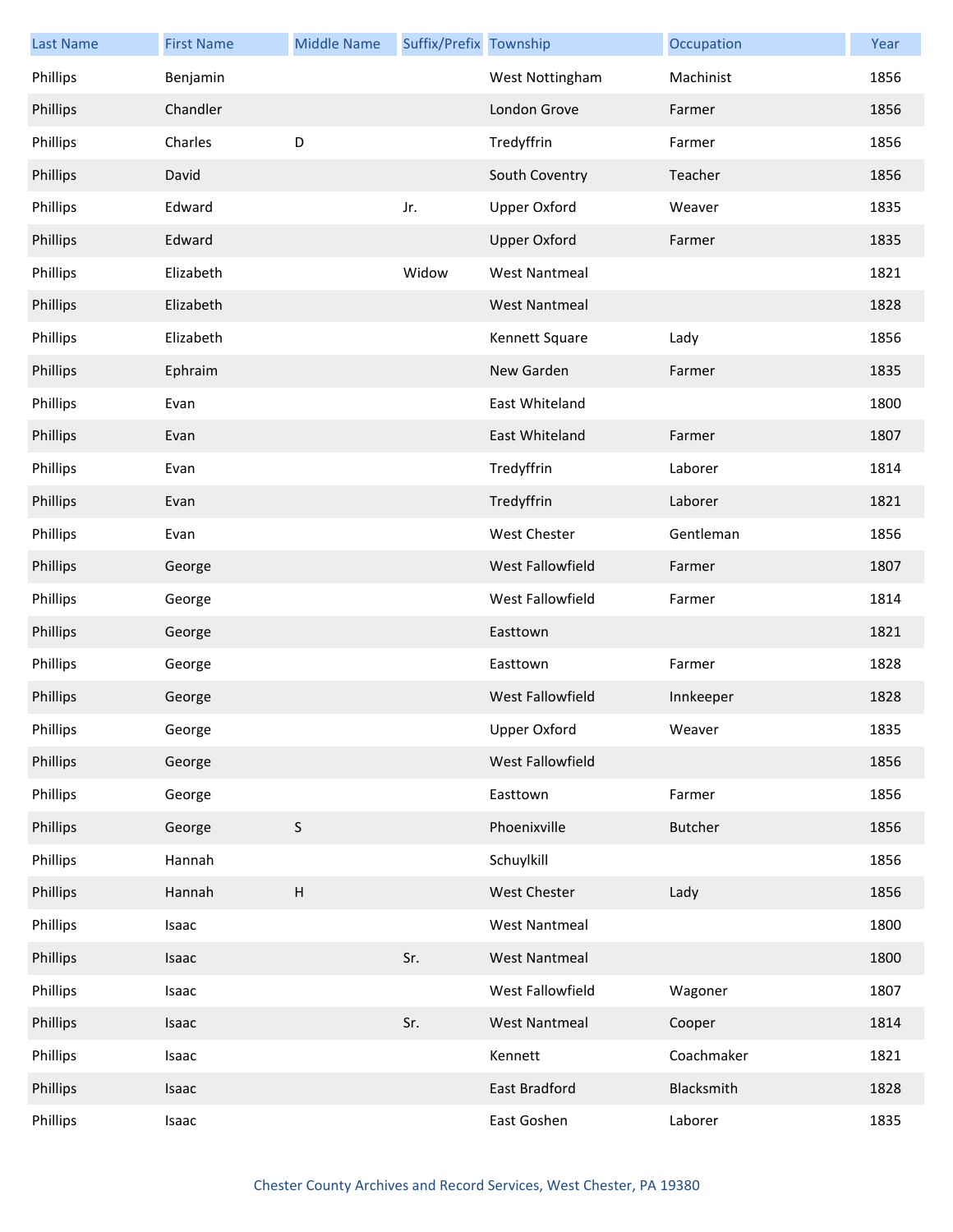| <b>Last Name</b> | <b>First Name</b> | <b>Middle Name</b> | Suffix/Prefix Township |                      | Occupation | Year |
|------------------|-------------------|--------------------|------------------------|----------------------|------------|------|
| Phillips         | Isaac             |                    |                        | Sadsbury             | Farmer     | 1835 |
| Phillips         | Isaac             |                    |                        | Phoenixville         | Machinist  | 1856 |
| Phillips         | Isaac             |                    |                        | West Fallowfield     | Farmer     | 1856 |
| Phillips         | Jacob             |                    |                        | East Caln            | Laborer    | 1814 |
| Phillips         | James             |                    |                        | East Nantmeal        | Miner      | 1807 |
| Phillips         | James             |                    |                        | <b>West Nantmeal</b> | Laborer    | 1821 |
| Phillips         | James             | R.                 |                        | <b>West Nantmeal</b> | Laborer    | 1828 |
| Phillips         | Jane              |                    |                        | West Nottingham      |            | 1800 |
| Phillips         | Jesse             | E                  |                        | <b>East Nantmeal</b> | Teacher    | 1856 |
| Phillips         | John              |                    |                        | Uwchlan              |            | 1800 |
| Phillips         | John              |                    |                        | New Garden           | Farmer     | 1800 |
| Phillips         | John              |                    |                        | East Whiteland       |            | 1800 |
| Phillips         | John              |                    |                        | East Whiteland       | Farmer     | 1807 |
| Phillips         | John              |                    |                        | West Nottingham      | Farmer     | 1807 |
| Phillips         | John              |                    |                        | New Garden           | Farmer     | 1807 |
| Phillips         | John              |                    |                        | London Grove         | Carpenter  | 1814 |
| Phillips         | John              |                    |                        | East Whiteland       | Farmer     | 1814 |
| Phillips         | John              |                    |                        | Coventry             | Blacksmith | 1814 |
| Phillips         | John              |                    |                        | West Nottingham      | Farmer     | 1814 |
| Phillips         | John              |                    |                        | Kennett              | Farmer     | 1821 |
| Phillips         | John              |                    |                        | West Nottingham      | Farmer     | 1821 |
| Phillips         | John              |                    |                        | East Whiteland       | Farmer     | 1821 |
| Phillips         | John              |                    |                        | West Nottingham      | Laborer    | 1828 |
| Phillips         | John              |                    |                        | Kennett              | Farmer     | 1828 |
| Phillips         | John              |                    |                        | East Whiteland       | Farmer     | 1828 |
| Phillips         | John              |                    |                        | East Whiteland       | Teacher    | 1835 |
| Phillips         | John              |                    |                        | West Nottingham      |            | 1835 |
| Phillips         | John              |                    |                        | Sadsbury             | Farmer     | 1835 |
| Phillips         | John              |                    |                        | London Britain       | Farmer     | 1856 |
| Phillips         | John              |                    |                        | Warwick              | Laborer    | 1856 |
| Phillips         | John              |                    |                        | Schuylkill           | Weaver     | 1856 |
| Phillips         | John              | E                  | Esq.                   | West Nottingham      | Farmer     | 1856 |
| Phillips         | John              | J                  |                        | Kennett              | Farmer     | 1835 |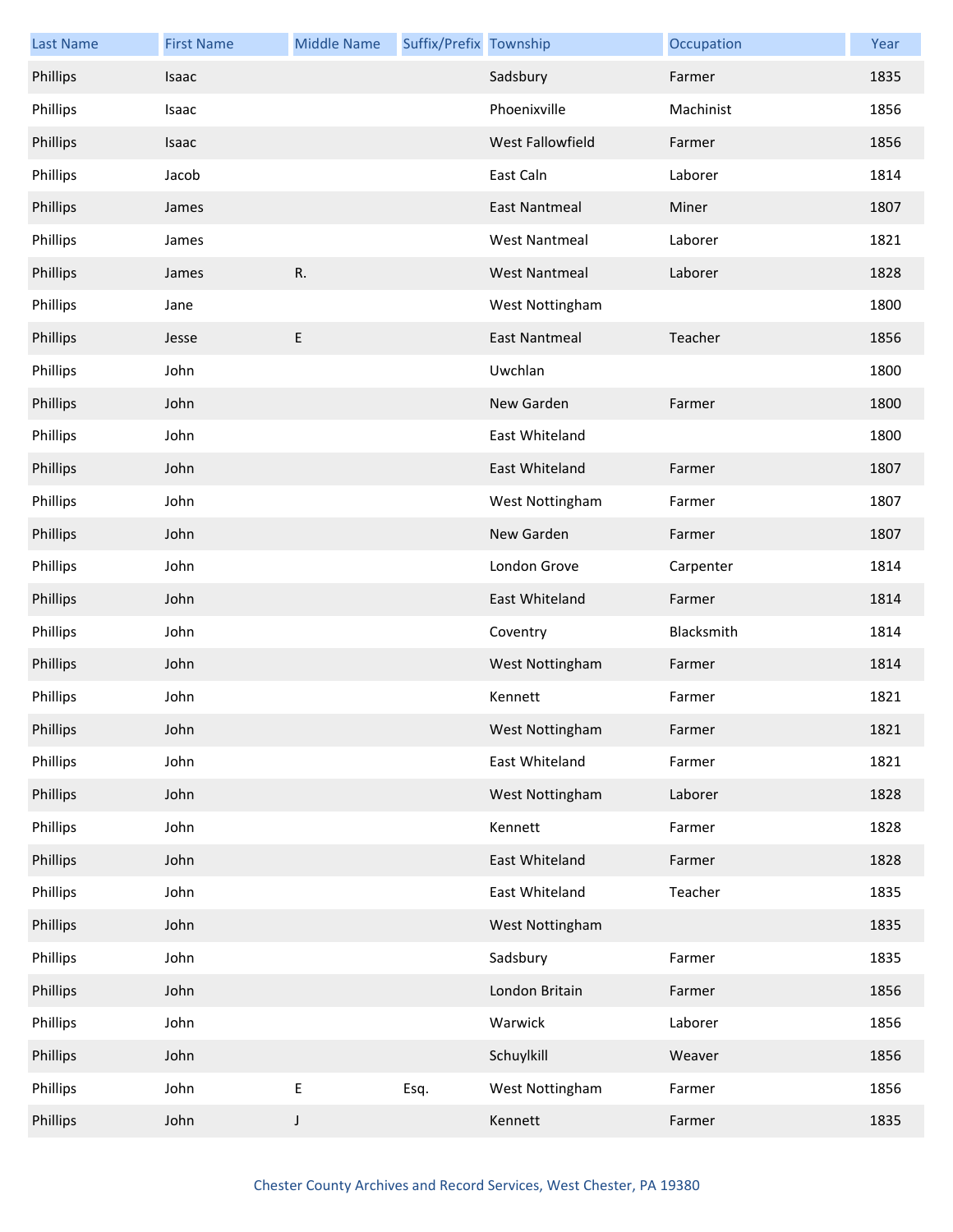| <b>Last Name</b> | <b>First Name</b> | <b>Middle Name</b> | Suffix/Prefix Township |                      | Occupation    | Year |
|------------------|-------------------|--------------------|------------------------|----------------------|---------------|------|
| Phillips         | John              | J.                 | Jr.                    | Kennett              |               | 1828 |
| Phillips         | John              | ${\sf M}$          |                        | Sadsbury             | Farmer        | 1856 |
| Phillips         | Joseph            |                    |                        | East Nantmeal        |               | 1793 |
| Phillips         | Joseph            |                    |                        | <b>East Nantmeal</b> |               | 1800 |
| Phillips         | Joseph            |                    |                        | East Whiteland       | Storekeeper   | 1807 |
| Phillips         | Joseph            |                    |                        | West Fallowfield     | Blacksmith    | 1807 |
| Phillips         | Joseph            |                    |                        | West Fallowfield     | Blacksmith    | 1814 |
| Phillips         | Joseph            |                    |                        | Goshen               | Innkeeper     | 1814 |
| Phillips         | Joseph            |                    |                        | East Whiteland       | Tavern Keeper | 1821 |
| Phillips         | Joseph            |                    |                        | Uwchlan              | Farmer        | 1821 |
| Phillips         | Joseph            |                    |                        | West Fallowfield     | Farmer        | 1821 |
| Phillips         | Joseph            |                    |                        | West Fallowfield     | Farmer        | 1828 |
| Phillips         | Joseph            |                    |                        | East Goshen          | Tavern Keeper | 1828 |
| Phillips         | Joseph            |                    |                        | East Goshen          | Farmer        | 1835 |
| Phillips         | Joseph            |                    |                        | West Chester         | Gentleman     | 1856 |
| Phillips         | Joseph            |                    |                        | Phoenixville         | Moulder       | 1856 |
| Phillips         | Joseph            | Τ                  |                        | <b>Upper Oxford</b>  | Farmer        | 1856 |
| Phillips         | Josiah            |                    |                        | Uwchlan              | Weaver        | 1800 |
| Phillips         | Josiah            |                    |                        | Uwchlan              | Farmer        | 1821 |
| Phillips         | Josiah            |                    | Esq.                   | Uwchlan              | Farmer        | 1828 |
| Phillips         | Josiah            |                    |                        | Phoenixville         | Machinist     | 1856 |
| Phillips         | Josiah            |                    |                        | London Grove         | Farmer        | 1856 |
| Phillips         | Lewis             |                    |                        | <b>East Nantmeal</b> | Farmer        | 1856 |
| Phillips         | Lydia             |                    |                        | <b>Upper Oxford</b>  |               | 1856 |
| Phillips         | Mahlon            |                    |                        | New Garden           | Farmer        | 1807 |
| Phillips         | Mahlon            |                    |                        | New Garden           | Farmer        | 1814 |
| Phillips         | Mahlon            |                    |                        | New Garden           | Farmer        | 1821 |
| Phillips         | Mahlon            |                    |                        | New Garden           | Farmer        | 1828 |
| Phillips         | Mahlon            |                    |                        | New Garden           | Farmer        | 1835 |
| Phillips         | Mark              |                    |                        | New Garden           | Weaver        | 1828 |
| Phillips         | Martha            |                    |                        | <b>West Nantmeal</b> |               | 1821 |
| Phillips         | Martha            |                    |                        | West Nottingham      | Farmer        | 1828 |
| Phillips         | Martha            |                    |                        | <b>West Nantmeal</b> | Lady          | 1856 |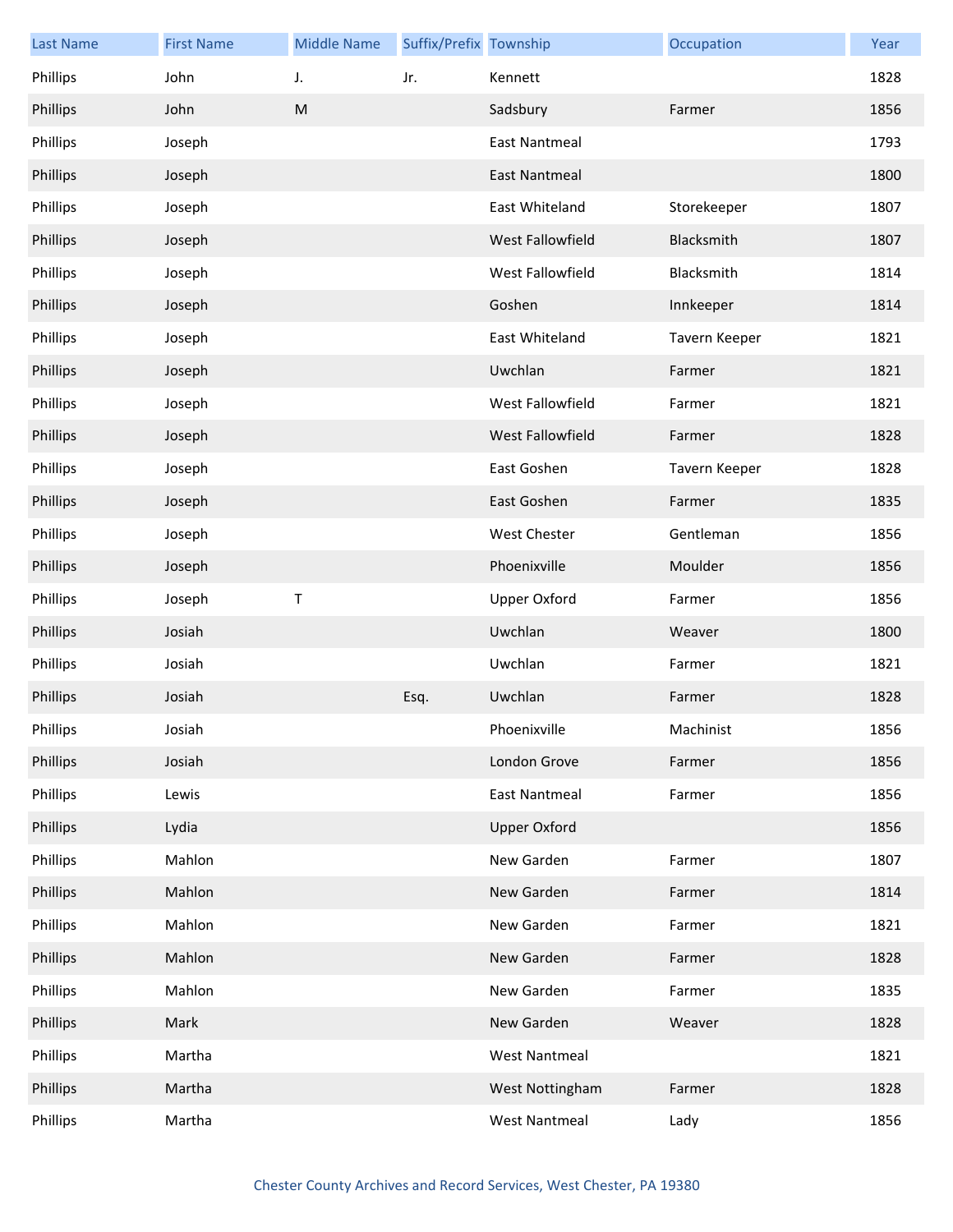| <b>Last Name</b> | <b>First Name</b> | <b>Middle Name</b> | Suffix/Prefix Township |                      | Occupation | Year |
|------------------|-------------------|--------------------|------------------------|----------------------|------------|------|
| Phillips         | Mary              |                    |                        | London Grove         | Farmer     | 1856 |
| Phillips         | Mathew            |                    |                        | Brandywine           |            | 1793 |
| Phillips         | Milford           |                    |                        | East Bradford        | Tailor     | 1828 |
| Phillips         | Newton            |                    |                        | West Fallowfield     | Farmer     | 1856 |
| Phillips         | Nugent            |                    |                        | <b>East Nantmeal</b> |            | 1793 |
| Phillips         | Owen              |                    |                        | East Nantmeal        | Farmer     | 1856 |
| Phillips         | Patrick           | J                  |                        | Phoenixville         | Merchant   | 1856 |
| Phillips         | Rebecca           |                    |                        | Uwchlan              | Farmer     | 1828 |
| Phillips         | Rebecca           | J                  |                        | <b>Upper Oxford</b>  |            | 1856 |
| Phillips         | Robert            |                    |                        | West Nottingham      | Carpenter  | 1814 |
| Phillips         | Robert            |                    |                        | West Nottingham      | Carpenter  | 1821 |
| Phillips         | Robert            |                    |                        | West Nottingham      | Carpenter  | 1828 |
| Phillips         | Robert            |                    |                        | West Nottingham      |            | 1835 |
| Phillips         | Samuel            | D.                 |                        | Tredyffrin           | Farmer     | 1821 |
| Phillips         | Samuel            | D.                 |                        | Tredyffrin           | Farmer     | 1828 |
| Phillips         | Sarah             |                    |                        | Pikeland             | Spinster   | 1835 |
| Phillips         | Seth              |                    |                        | West Nottingham      |            | 1835 |
| Phillips         | Seth              |                    |                        | West Nottingham      | Carpenter  | 1856 |
| Phillips         | Stephen           |                    |                        | West Whiteland       | Farmer     | 1814 |
| Phillips         | Thomas            |                    |                        | New London           |            | 1800 |
| Phillips         | Thomas            |                    |                        | West Nottingham      | Carpenter  | 1821 |
| Phillips         | Thomas            |                    |                        | East Whiteland       | Blacksmith | 1828 |
| Phillips         | Thomas            |                    |                        | West Nottingham      | Carpenter  | 1828 |
| Phillips         | Thomas            |                    |                        | West Nottingham      |            | 1835 |
| Phillips         | Thomas            |                    |                        | <b>East Nantmeal</b> | Laborer    | 1856 |
| Phillips         | Thomas            |                    |                        | West Nottingham      | Farmer     | 1856 |
| Phillips         | Thomas            |                    |                        | London Grove         | Farmer     | 1856 |
| Phillips         | William           |                    |                        | West Nottingham      |            | 1800 |
| Phillips         | William           |                    |                        | Pennsbury            | Laborer    | 1807 |
| Phillips         | William           |                    |                        | New Garden           | Hatter     | 1807 |
| Phillips         | William           |                    |                        | West Nottingham      | Cordwainer | 1807 |
| Phillips         | William           |                    |                        | West Nottingham      | Shoemaker  | 1814 |
| Phillips         | William           |                    |                        | West Nottingham      | Farmer     | 1821 |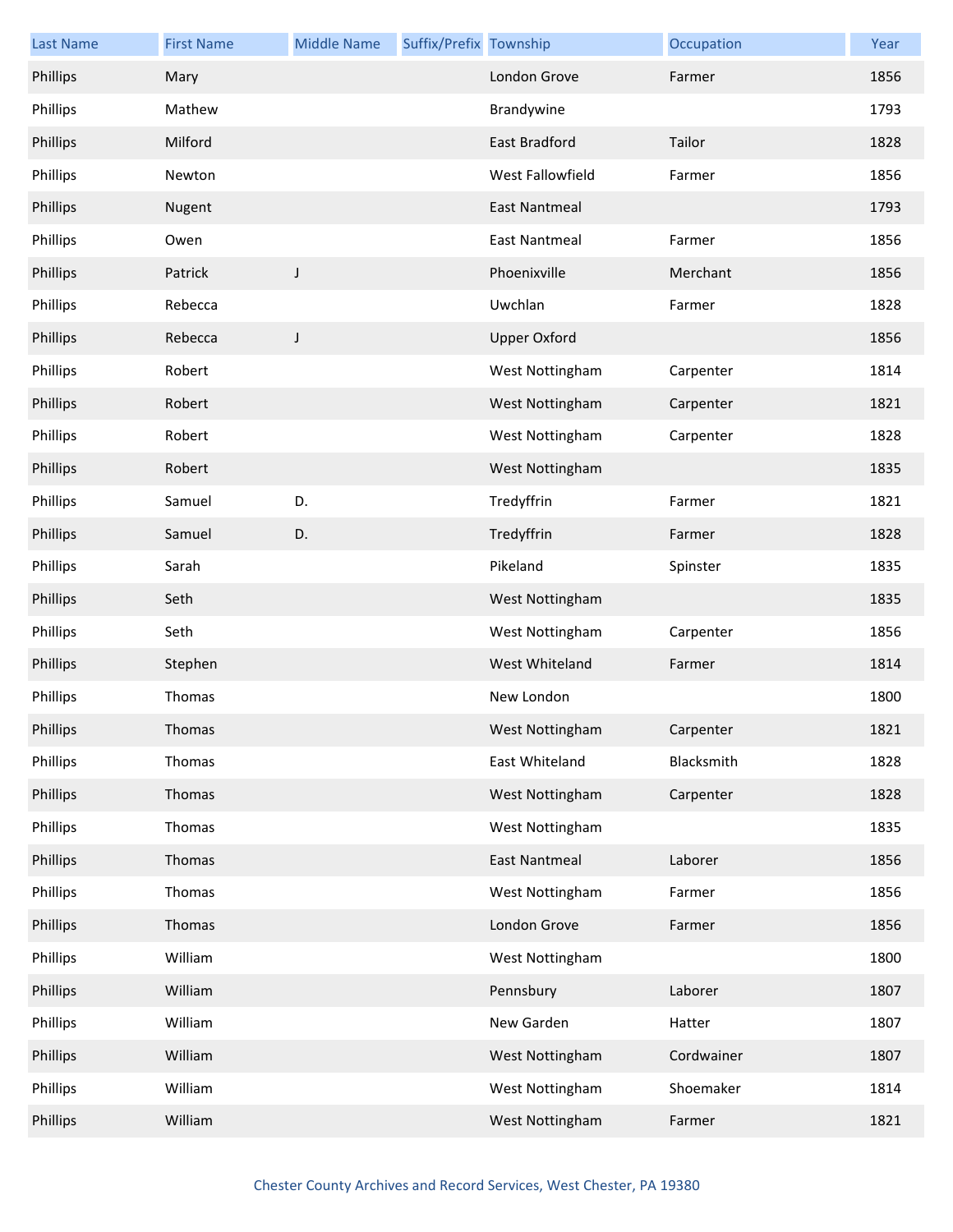| <b>Last Name</b> | <b>First Name</b> | <b>Middle Name</b> | Suffix/Prefix Township |                         | Occupation     | Year |
|------------------|-------------------|--------------------|------------------------|-------------------------|----------------|------|
| Phillips         | William           |                    |                        | West Nottingham         | Shoemaker      | 1828 |
| Phillips         | William           |                    |                        | Kennett                 | Shoemaker      | 1835 |
| Phillips         | William           |                    |                        | West Nottingham         |                | 1835 |
| Phillips         | William           |                    |                        | West Caln               | Laborer        | 1856 |
| Phillips         | William           |                    |                        | <b>Upper Oxford</b>     | Farmer         | 1856 |
| Phillips         | Willima           |                    |                        | <b>West Nantmeal</b>    |                | 1800 |
| Phillman         | Conrad            |                    |                        | <b>East Nantmeal</b>    | Laborer        | 1807 |
| Philman          | Phillip           |                    |                        | <b>East Nantmeal</b>    | Farmer         | 1807 |
| Philpot          | William           |                    |                        | West Fallowfield        | Gentleman      | 1856 |
| Phimple          | John              |                    |                        | Tredyffrin              |                | 1828 |
| Phipps           | Aaron             |                    |                        | <b>East Fallowfield</b> | Farmer         | 1814 |
| Phipps           | Aaron             |                    |                        | <b>West Chester</b>     | Laborer        | 1856 |
| Phipps           | Caleb             |                    |                        | West Marlborough        |                | 1793 |
| Phipps           | Caleb             |                    |                        | West Marlborough        |                | 1800 |
| Phipps           | Caleb             |                    |                        | West Marlborough        | Farmer         | 1807 |
| Phipps           | Caleb             |                    |                        | East Fallowfield        | Farmer         | 1821 |
| Phipps           | Caleb             |                    |                        | West Fallowfield        | Farmer         | 1835 |
| Phipps           | Caleb             |                    |                        | West Fallowfield        | Farmer         | 1835 |
| Phipps           | Caleb             | P                  |                        | Highland                | Farmer         | 1856 |
| Phipps           | Clayton           |                    |                        | East Whiteland          | Farmer         | 1856 |
| Phipps           | Cranby            |                    |                        | East Fallowfield        | Miller, farmer | 1835 |
| Phipps           | Crosby            |                    |                        | East Fallowfield        | Miller         | 1814 |
| Phipps           | Crosby            |                    |                        | East Fallowfield        | Miller         | 1821 |
| Phipps           | Crosby            |                    | Jr.                    | East Fallowfield        | Miller         | 1821 |
| Phipps           | Crosby            |                    |                        | East Fallowfield        | Miller         | 1828 |
| Phipps           | Crozby            |                    |                        | East Fallowfield        | Miller         | 1807 |
| Phipps           | David             |                    |                        | Uwchlan                 | Farmer         | 1814 |
| Phipps           | David             |                    |                        | Uwchlan                 | Farmer         | 1821 |
| Phipps           | David             |                    |                        | Uwchlan                 | Gentleman      | 1828 |
| Phipps           | David             |                    |                        | Uwchlan                 |                | 1835 |
| Phipps           | David             |                    |                        | <b>West Vincent</b>     | Farmer         | 1856 |
| Phipps           | Elisha            |                    |                        | West Marlborough        | Miller         | 1814 |
| Phipps           | Elisha            |                    |                        | West Marlborough        | Miller         | 1828 |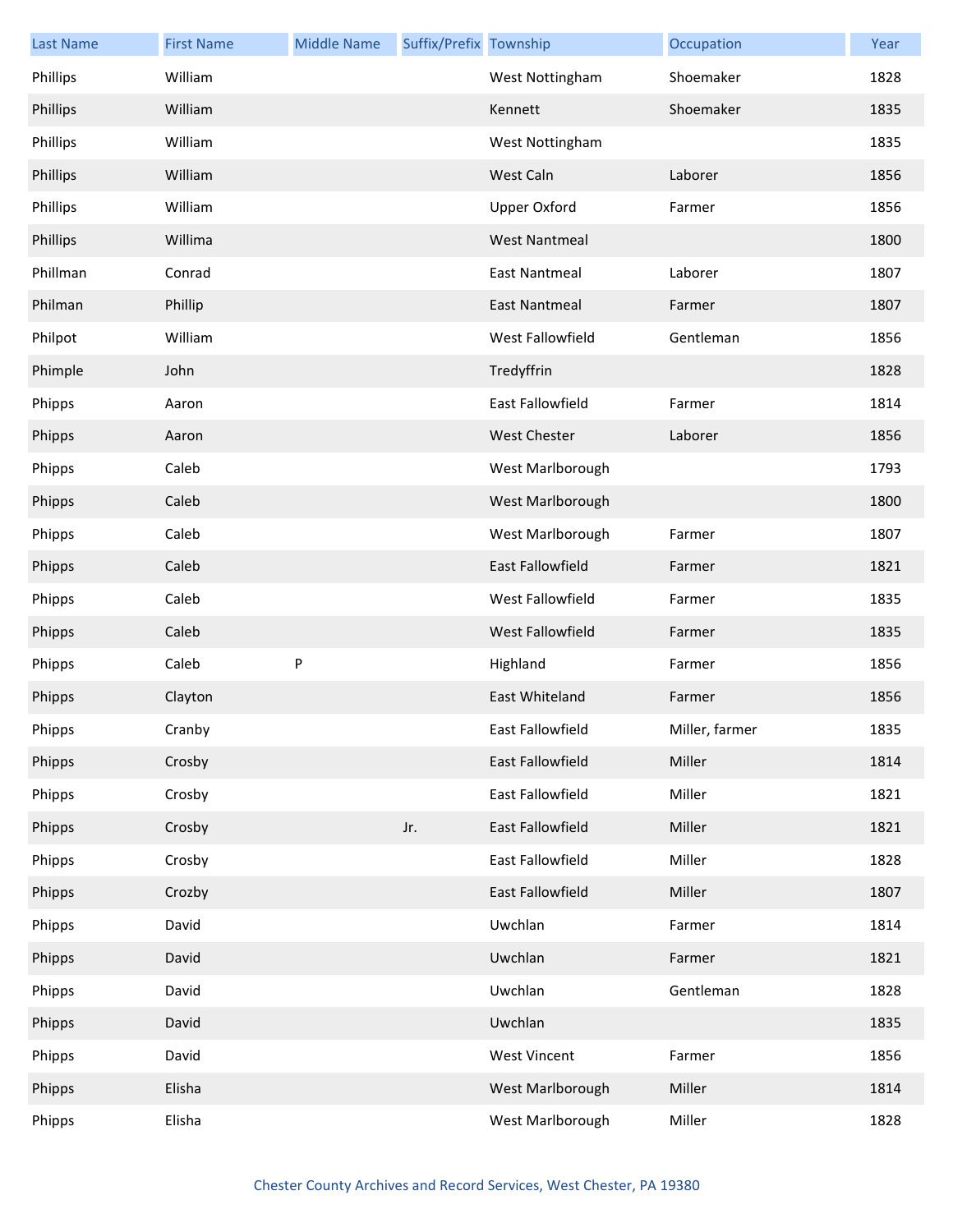| <b>Last Name</b> | <b>First Name</b> | <b>Middle Name</b> | Suffix/Prefix Township |                      | Occupation | Year |
|------------------|-------------------|--------------------|------------------------|----------------------|------------|------|
| Phipps           | Elisha            |                    |                        | West Marlborough     | Miller     | 1835 |
| Phipps           | Elisha            |                    |                        | East Fallowfield     | Farmer     | 1856 |
| Phipps           | Elisha            |                    |                        | East Marlborough     | Justice    | 1856 |
| Phipps           | Ellis             |                    |                        | West Marlborough     | Farmer     | 1828 |
| Phipps           | <b>Ellis</b>      |                    |                        | West Marlborough     | Farmer     | 1835 |
| Phipps           | James             |                    |                        | Uwchlan              | Farmer     | 1856 |
| Phipps           | Jane              |                    |                        | East Fallowfield     | Farmer     | 1856 |
| Phipps           | John              |                    |                        | Uwchlan              |            | 1793 |
| Phipps           | John              |                    |                        | Uwchlan              | Farmer     | 1814 |
| Phipps           | John              |                    |                        | Uwchlan              | Farmer     | 1821 |
| Phipps           | John              |                    |                        | West Marlborough     | Miller     | 1828 |
| Phipps           | John              |                    |                        | Uwchlan              | Farmer     | 1828 |
| Phipps           | John              |                    |                        | Uwchlan              | Farmer     | 1835 |
| Phipps           | John              |                    |                        | East Whiteland       | Farmer     | 1856 |
| Phipps           | John              | ${\sf P}$          |                        | West Marlborough     | Miller     | 1835 |
| Phipps           | Jonathan          |                    |                        | Uwchlan              |            | 1793 |
| Phipps           | Jonathan          |                    |                        | East Caln            | Farmer     | 1807 |
| Phipps           | Jonathan          |                    |                        | London Grove         | Innkeeper  | 1814 |
| Phipps           | Jonathan          |                    |                        | Uwchlan              | Farmer     | 1814 |
| Phipps           | Jonathan          |                    |                        | Uwchlan              | Farmer     | 1821 |
| Phipps           | Jonathan          |                    |                        | Uwchlan              | Farmer     | 1828 |
| Phipps           | Jonathan          |                    |                        | Uwchlan              | Farmer     | 1835 |
| Phipps           | Jonathan          |                    |                        | Uwchlan              | Farmer     | 1856 |
| Phipps           | Joseph            |                    |                        | West Marlborough     | Woolcarder | 1828 |
| Phipps           | Joseph            |                    |                        | Uwchlan              | Farmer     | 1856 |
| Phipps           | Joseph            |                    |                        | <b>East Nantmeal</b> | Farmer     | 1856 |
| Phipps           | Joshua            |                    |                        | East Fallowfield     | Farmer     | 1828 |
| Phipps           | Joshua            |                    |                        | West Fallowfield     | Farmer     | 1828 |
| Phipps           | Joshua            |                    |                        | East Fallowfield     | Innkeeper  | 1835 |
| Phipps           | Joshua            |                    |                        | <b>East Nantmeal</b> | Farmer     | 1856 |
| Phipps           | Josiah            |                    |                        | Uwchlan              |            | 1793 |
| Phipps           | Josiah            |                    |                        | Uwchlan              | Farmer     | 1814 |
| Phipps           | Leah              |                    |                        | Uwchlan              |            | 1835 |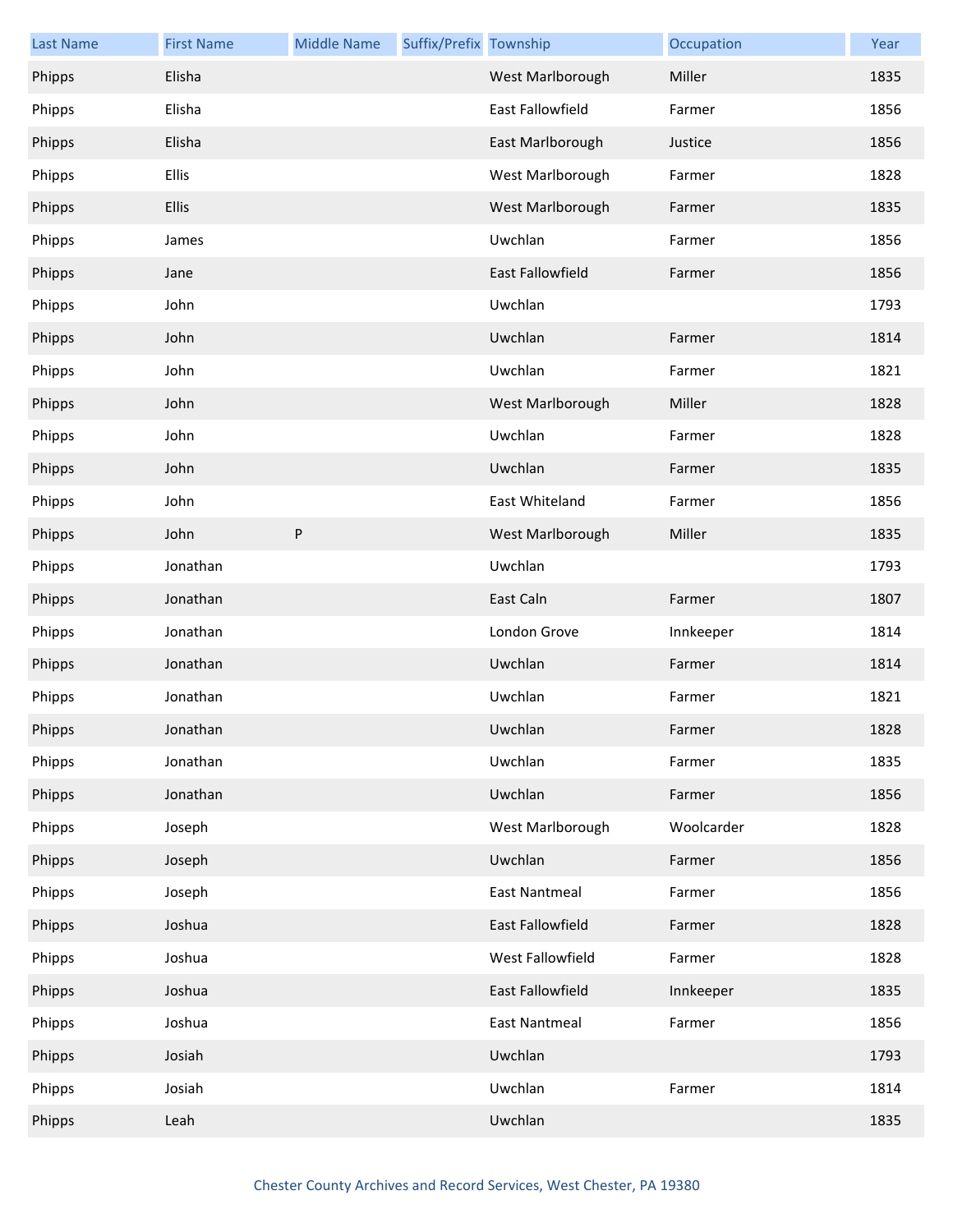| <b>Last Name</b> | <b>First Name</b> | <b>Middle Name</b> | Suffix/Prefix Township |                     | Occupation   | Year |
|------------------|-------------------|--------------------|------------------------|---------------------|--------------|------|
| Phipps           | Leah              |                    |                        | Uwchlan             | Farmer       | 1856 |
| Phipps           | Lewis             |                    |                        | Uwchlan             | Teacher      | 1856 |
| Phipps           | Mary              |                    |                        | Uwchlan             |              | 1800 |
| Phipps           | Mary              |                    | Widow                  | Uwchlan             |              | 1807 |
| Phipps           | Mary              |                    |                        | Uwchlan             | Farmer       | 1814 |
| Phipps           | Mary              |                    |                        | Uwchlan             | Farmer       | 1821 |
| Phipps           | Mary              |                    |                        | Uwchlan             | Farmer       | 1828 |
| Phipps           | Mary              |                    |                        | Uwchlan             | Farmer       | 1835 |
| Phipps           | Rachel            |                    |                        | Uwchlan             |              | 1835 |
| Phipps           | Robert            |                    |                        | Uwchlan             |              | 1793 |
| Phipps           | Robert            |                    |                        | Uwchlan             |              | 1800 |
| Phipps           | Robert            |                    |                        | Uwchlan             | Farmer       | 1807 |
| Phipps           | Robert            |                    |                        | Uwchlan             | Farmer       | 1814 |
| Phipps           | Robert            |                    |                        | Uwchlan             | Gentleman    | 1828 |
| Phipps           | Robert            |                    | Jr.                    | Uwchlan             | Laborer      | 1835 |
| Phipps           | Robert            |                    | Sr.                    | Uwchlan             | Farmer       | 1835 |
| Phipps           | Robert            |                    |                        | Uwchlan             | Farmer       | 1856 |
| Phipps           | Samuel            |                    |                        | <b>West Chester</b> | Confectioner | 1856 |
| Phipps           | Thomas            |                    |                        | Uwchlan             | Farmer       | 1856 |
| Phipps           | William           |                    |                        | Uwchlan             | Farmer       | 1814 |
| Phipps           | William           |                    |                        | Uwchlan             | Farmer       | 1828 |
| Phipps           | William           |                    |                        | Uwchlan             | Farmer       | 1835 |
| Phipps           | William           | P                  |                        | Uwchlan             | Farmer       | 1856 |
| Phips            | Crosby            |                    |                        | East Fallowfield    |              | 1793 |
| Phips            | Elisha            |                    |                        | East Fallowfield    |              | 1793 |
| Phips            | Elisha            |                    |                        | West Marlborough    | Miller       | 1821 |
| Phips            | Isaac             |                    |                        | East Fallowfield    |              | 1793 |
| Phips            | Isaac             |                    |                        | West Fallowfield    | Farmer       | 1807 |
| Phips            | John              |                    |                        | West Marlborough    | Sawyer       | 1856 |
| Phips            | Jonathan          |                    |                        | Pikeland            |              | 1793 |
| Phips            | Jonathan          |                    |                        | Pikeland            |              | 1800 |
| Phips            | Joseph            |                    |                        | West Marlborough    | W. Carter    | 1821 |
| Phips            | Thomas            |                    |                        | Sadsbury            | Farmer       | 1856 |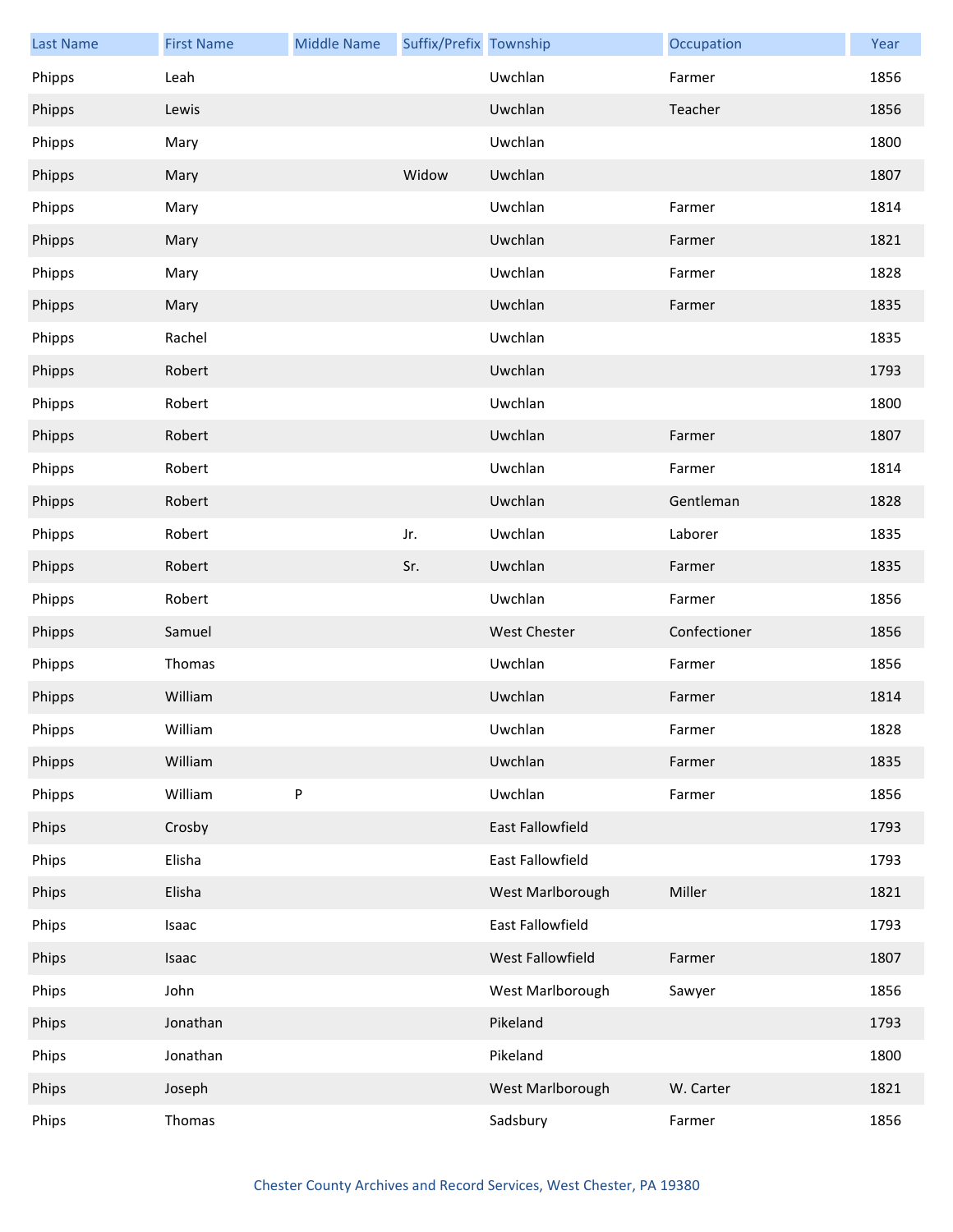| <b>Last Name</b> | <b>First Name</b> | <b>Middle Name</b> | Suffix/Prefix Township |                         | Occupation | Year |
|------------------|-------------------|--------------------|------------------------|-------------------------|------------|------|
| Phy              | Rudolph           |                    |                        | Valley                  | Laborer    | 1856 |
| Phynia           | Archibald         |                    |                        | London Britain          |            | 1793 |
| Pichel           | David             |                    |                        | Sadsbury                | Laborer    | 1856 |
| Pickel           | Adam              |                    |                        | West Caln               | Laborer    | 1835 |
| Pickel           | Peter             | L                  |                        | Kennett Square          | Potter     | 1856 |
| Picken           | John              |                    |                        | Londonderry             |            | 1793 |
| Picken           | John              |                    | Jr.                    | Londonderry             |            | 1793 |
| Pickering        | Benjamin          |                    |                        | East Nottingham         | Farmer     | 1856 |
| Pickering        | Charles           | W                  |                        | East Nottingham         | Farmer     | 1856 |
| Pickering        | John              |                    |                        | East Goshen             | Farmer     | 1828 |
| Pickering        | William           |                    |                        | Charlestown             | Tailor     | 1821 |
| Pickering        | William           |                    |                        | East Nottingham         | Farmer     | 1856 |
| Pickford         | John              |                    | Jr.                    | <b>Upper Oxford</b>     | Yeoman     | 1821 |
| Pickford         | John              |                    |                        | <b>Upper Oxford</b>     | Yeoman     | 1821 |
| Pickhart         | Christian         |                    |                        | Coventry                | Farmer     | 1828 |
| Pickhart         | Christian         |                    | Jr.                    | Coventry                | Farmer     | 1828 |
| Pickhart         | George            |                    |                        | Coventry                | Laborer    | 1828 |
| Pickhart         | Peter             |                    |                        | Coventry                | Laborer    | 1828 |
| Pickle           | Thomas            |                    |                        | <b>East Fallowfield</b> | Carpenter  | 1835 |
| Pickring         | James             |                    |                        | Sadsbury                | Weaver     | 1856 |
| Pierce           | Abigal            |                    |                        | Pocopson                | Lady       | 1856 |
| Pierce           | alban             |                    |                        | Pocopson                | Farmer     | 1856 |
| Pierce           | Benjamin          |                    |                        | Kennett                 | Mason      | 1821 |
| Pierce           | Benjamin          |                    |                        | Kennett                 | Stonemason | 1828 |
| Pierce           | Benjamin          |                    |                        | Kennett                 | Mason      | 1835 |
| Pierce           | Caleb             |                    |                        | Kennett                 |            | 1793 |
| Pierce           | Caleb             |                    |                        | <b>East Fallowfield</b> | Machinist  | 1856 |
| Pierce           | Charles           |                    |                        | Westtown                | Laborer    | 1828 |
| Pierce           | Charles           |                    |                        | East Bradford           | Laborer    | 1856 |
| Pierce           | Cromwell          |                    |                        | Willistown              |            | 1793 |
| Pierce           | Cromwell          |                    |                        | East Whiteland          | Judge      | 1835 |
| Pierce           | Daniel            |                    |                        | East Marlborough        | Farmer     | 1814 |
| Pierce           | Daniel            |                    |                        | East Marlborough        | Farmer     | 1821 |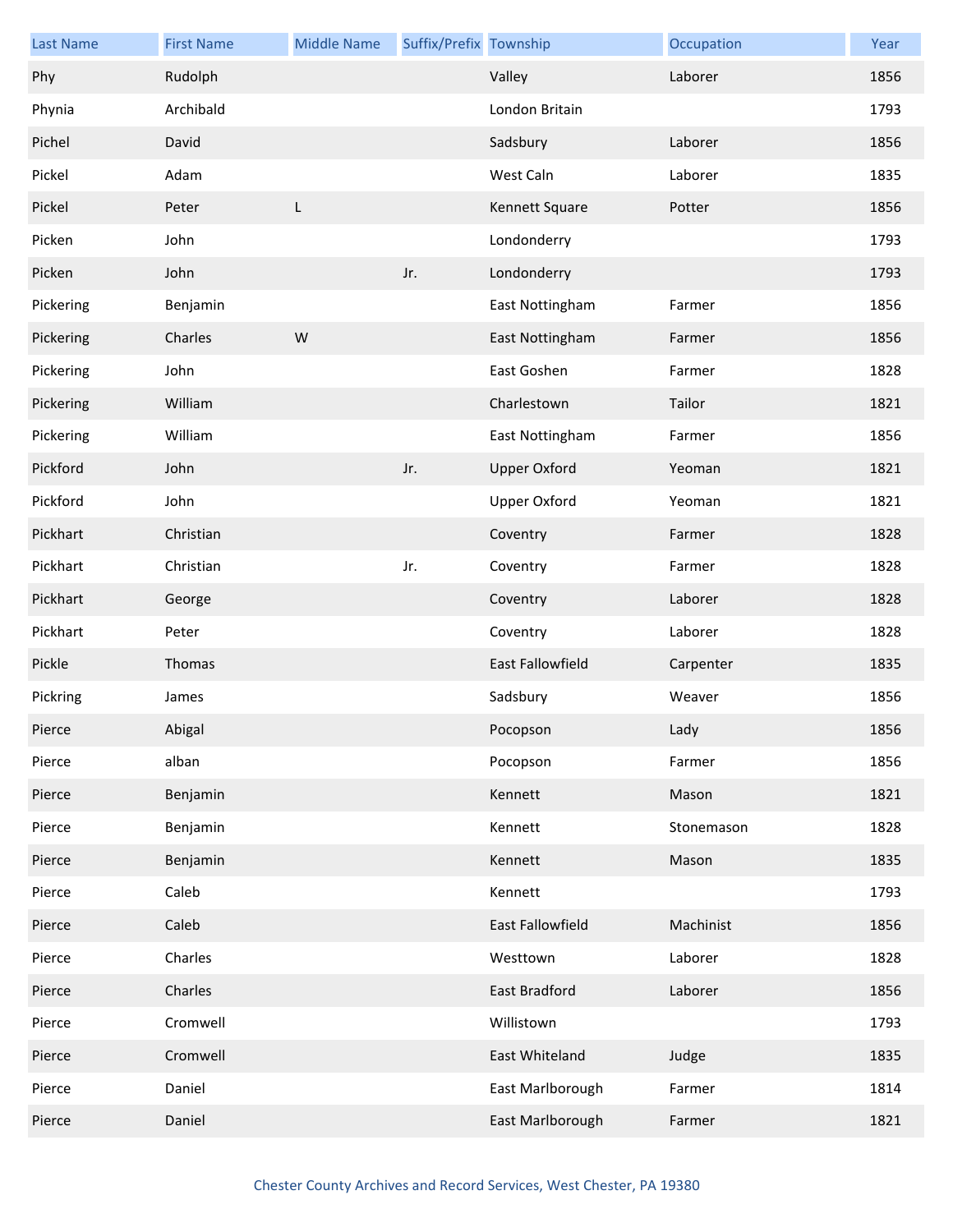| <b>Last Name</b> | <b>First Name</b> | <b>Middle Name</b> | Suffix/Prefix Township |                  | Occupation  | Year |
|------------------|-------------------|--------------------|------------------------|------------------|-------------|------|
| Pierce           | Daniel            |                    |                        | East Marlborough | Farmer      | 1828 |
| Pierce           | Daniel            |                    |                        | Pennsbury        | Mason       | 1828 |
| Pierce           | Daniel            |                    |                        | Pocopson         | Farmer      | 1856 |
| Pierce           | Edward            |                    |                        | Tredyffrin       |             | 1793 |
| Pierce           | Edward            |                    |                        | Brandywine       | Laborer     | 1835 |
| Pierce           | Ellies            |                    |                        | Lower Oxford     | Blacksmith  | 1821 |
| Pierce           | Empson            |                    |                        | Kennett          |             | 1856 |
| Pierce           | Franklin          |                    |                        | Kennett          | Farmer      | 1856 |
| Pierce           | Gainer            |                    |                        | Brandywine       | Farmer      | 1814 |
| Pierce           | Gainer            |                    |                        | Brandywine       | Farmer      | 1821 |
| Pierce           | Gainer            |                    |                        | Brandywine       | Farmer      | 1835 |
| Pierce           | George            |                    |                        | Willistown       |             | 1793 |
| Pierce           | George            |                    |                        | Brandywine       | Teacher     | 1814 |
| Pierce           | George            |                    |                        | Brandywine       | Weaver      | 1814 |
| Pierce           | George            |                    |                        | Brandywine       | Farmer      | 1821 |
| Pierce           | Gideon            |                    |                        | East Fallowfield | Storekeeper | 1821 |
| Pierce           | Gideon            |                    |                        | East Fallowfield | Storekeeper | 1828 |
| Pierce           | Gideon            |                    |                        | East Fallowfield | Farmer      | 1856 |
| Pierce           | Hannah            |                    |                        | East Marlborough | Spinster    | 1821 |
| Pierce           | Isaac             |                    |                        | West Marlborough | Farmer      | 1821 |
| Pierce           | Isaac             |                    |                        | West Bradford    | Gentleman   | 1856 |
| Pierce           | Isaac             |                    |                        | Pocopson         | Blacksmith  | 1856 |
| Pierce           | Isaac             |                    |                        | Kennett          | Laborer     | 1856 |
| Pierce           | Isaac             | Н                  |                        | East Fallowfield | Farmer      | 1856 |
| Pierce           | J                 | R                  |                        | Sadsbury         | Machinist   | 1856 |
| Pierce           | Jacob             |                    |                        | Kennett          | Shoemaker   | 1821 |
| Pierce           | Jacob             |                    |                        | Kennett          | Shoemaker   | 1828 |
| Pierce           | Jacob             |                    |                        | Kennett          | Shoemaker   | 1835 |
| Pierce           | Jacob             |                    |                        | Kennett          | Farmer      | 1856 |
| Pierce           | James             |                    |                        | Goshen           |             | 1793 |
| Pierce           | James             |                    |                        | West Caln        |             | 1793 |
| Pierce           | Jane              |                    |                        | Brandywine       | Housewifery | 1835 |
| Pierce           | Job               |                    |                        | East Marlborough | Farmer      | 1828 |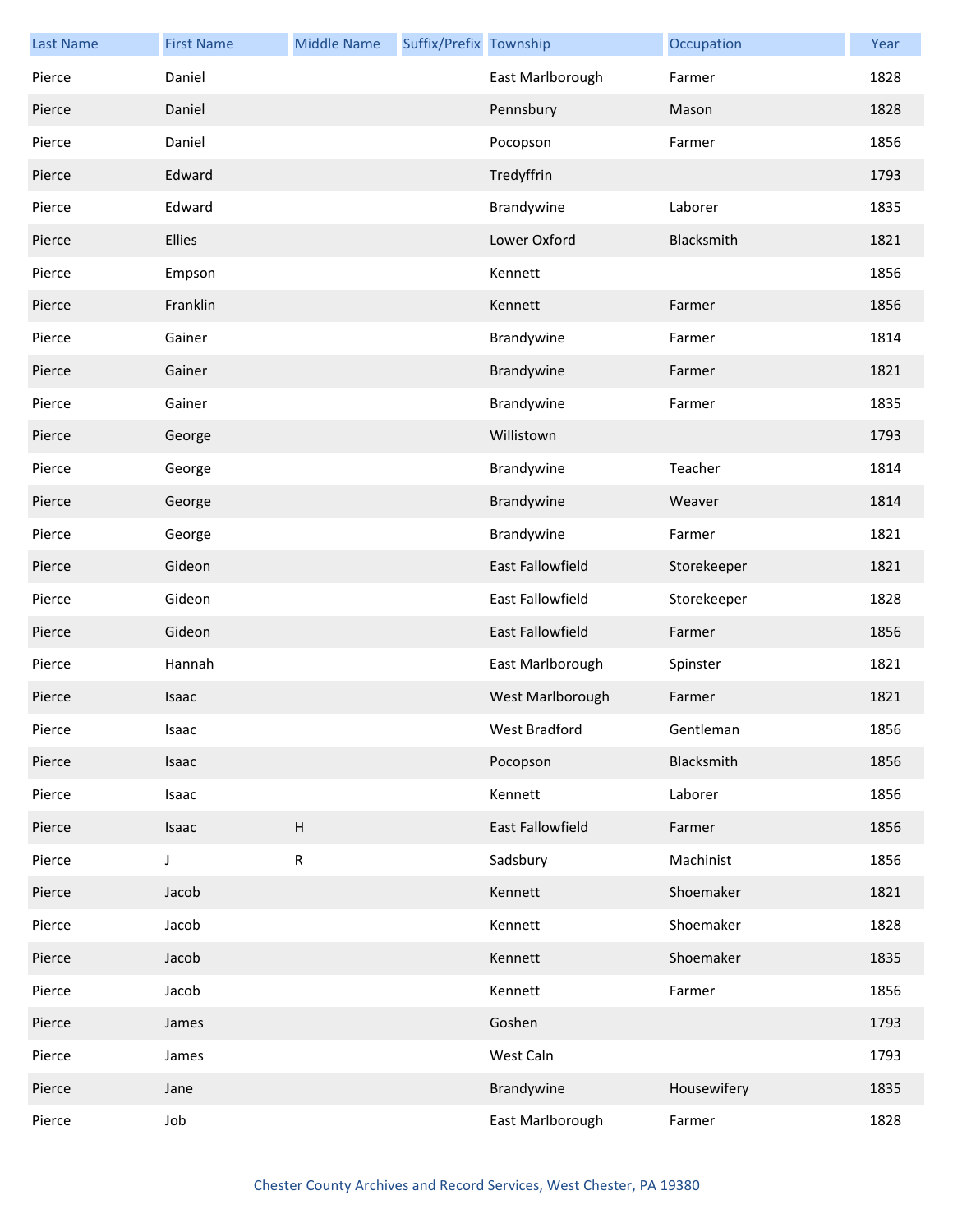| <b>Last Name</b> | <b>First Name</b> | <b>Middle Name</b> | Suffix/Prefix Township |                  | Occupation | Year |
|------------------|-------------------|--------------------|------------------------|------------------|------------|------|
| Pierce           | John              |                    |                        | Pennsbury        | Carpenter  | 1828 |
| Pierce           | John              |                    |                        | East Whiteland   | Carpenter  | 1856 |
| Pierce           | John              |                    |                        | Kennett          | Bricklayer | 1856 |
| Pierce           | Jonathan          |                    |                        | West Marlborough |            | 1800 |
| Pierce           | Jonathan          |                    |                        | West Marlborough | Farmer     | 1807 |
| Pierce           | Jonathan          |                    |                        | East Bradford    | Farmer     | 1814 |
| Pierce           | Jonathan          |                    |                        | West Marlborough | Yeoman     | 1814 |
| Pierce           | Jonathan          |                    |                        | East Marlborough | Farmer     | 1814 |
| Pierce           | Jonathan          |                    |                        | East Marlborough | Farmer     | 1821 |
| Pierce           | Jonathan          |                    |                        | West Marlborough | Farmer     | 1821 |
| Pierce           | Joseph            |                    |                        | Pennsbury        |            | 1793 |
| Pierce           | Joseph            |                    |                        | East Whiteland   | Farmer     | 1814 |
| Pierce           | Joseph            |                    |                        | East Marlborough | Farmer     | 1814 |
| Pierce           | Joseph            |                    |                        | East Marlborough | Farmer     | 1821 |
| Pierce           | Joseph            |                    |                        | East Marlborough | Farmer     | 1828 |
| Pierce           | Joseph            |                    |                        | West Bradford    | Farmer     | 1856 |
| Pierce           | Joshua            |                    |                        | East Marlborough | Farmer     | 1814 |
| Pierce           | Joshua            |                    |                        | East Marlborough | Farmer     | 1821 |
| Pierce           | Joshua            |                    | Jr.                    | Pennsbury        | Farmer     | 1828 |
| Pierce           | Joshua            |                    |                        | Kennett          | Farmer     | 1828 |
| Pierce           | Joshua            |                    |                        | East Marlborough | Farmer     | 1828 |
| Pierce           | Joshua            |                    |                        | Pennsbury        | Farmer     | 1828 |
| Pierce           | Joshua            |                    |                        | Kennett          | Farmer     | 1856 |
| Pierce           | Joshua            |                    |                        | Pocopson         | Laborer    | 1856 |
| Pierce           | Lewis             |                    |                        | Kennett          | Farmer     | 1828 |
| Pierce           | Lewis             |                    |                        | Kennett          | Farmer     | 1835 |
| Pierce           | Lewis             | G                  |                        | East Whiteland   | Attorney   | 1835 |
| Pierce           | Lewis             | G                  |                        | East Whiteland   | Farmer     | 1856 |
| Pierce           | Lukens            |                    |                        | East Fallowfield | Farmer     | 1856 |
| Pierce           | Lydia             |                    |                        | Brandywine       |            | 1821 |
| Pierce           | Marmaduke         |                    |                        | Tredyffrin       |            | 1800 |
| Pierce           | Moses             |                    |                        | Goshen           |            | 1793 |
| Pierce           | Moses             |                    |                        | East Marlborough | Carpenter  | 1814 |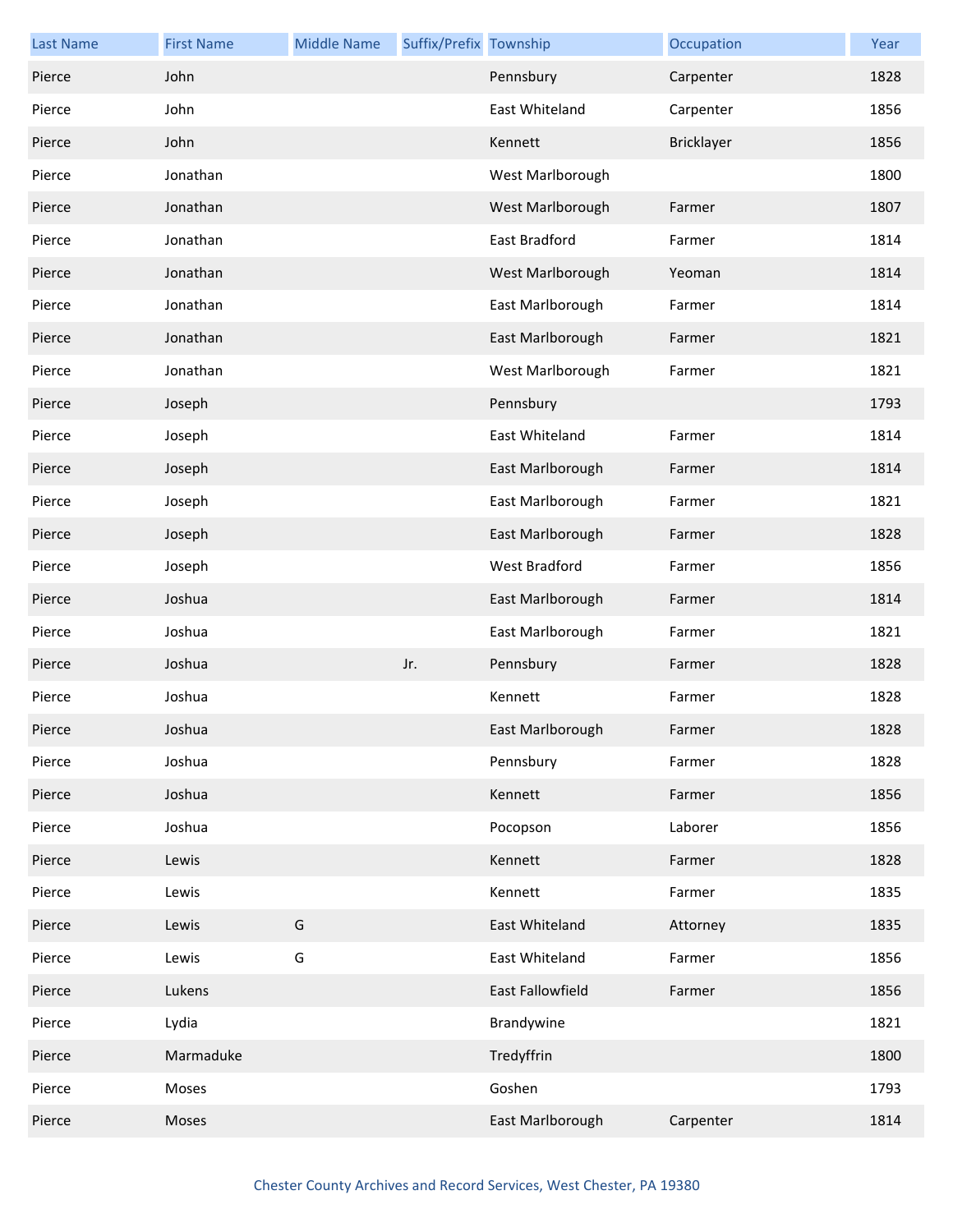| <b>Last Name</b> | <b>First Name</b> | <b>Middle Name</b> | Suffix/Prefix Township |                      | Occupation  | Year |
|------------------|-------------------|--------------------|------------------------|----------------------|-------------|------|
| Pierce           | Moses             |                    |                        | East Marlborough     | Carpenter   | 1821 |
| Pierce           | Moses             |                    |                        | East Marlborough     | Carpenter   | 1828 |
| Pierce           | Richard           |                    |                        | Willistown           | Laborer     | 1807 |
| Pierce           | Richard           |                    |                        | Brandywine           | Mason       | 1814 |
| Pierce           | Richardson        |                    |                        | Westtown             | Farmer      | 1828 |
| Pierce           | Richardson        |                    |                        | Westtown             | Farmer      | 1856 |
| Pierce           | Richimon          |                    |                        | Westtown             | Farmer      | 1821 |
| Pierce           | Ritchison         |                    |                        | Westtown             | Farmer      | 1835 |
| Pierce           | Robert            |                    |                        | Brandywine           | Farmer      | 1835 |
| Pierce           | Ruth              |                    |                        | West Marlborough     |             | 1856 |
| Pierce           | Ruth              |                    |                        | Westtown             | Housekeeper | 1856 |
| Pierce           | Samuel            |                    |                        | East Marlborough     | Farmer      | 1814 |
| Pierce           | Samuel            |                    |                        | East Marlborough     | Farmer      | 1821 |
| Pierce           | Samuel            |                    |                        | East Marlborough     | Farmer      | 1828 |
| Pierce           | Sidney            |                    |                        | Kennett              | Lady        | 1856 |
| Pierce           | Taylor            |                    |                        | Kennett              | Mason       | 1856 |
| Pierce           | Thomas            |                    |                        | East Marlborough     | Laborer     | 1821 |
| Pierce           | Thomas            |                    |                        | East Marlborough     | Laborer     | 1828 |
| Pierce           | Timothy           |                    |                        | New Garden           | Laborer     | 1828 |
| Pierce           | Timothy           | Н                  |                        | Birmingham           | Teacher     | 1856 |
| Pierce           | William           |                    |                        | Westtown             | Farmer      | 1814 |
| Pierce           | William           |                    |                        | Westtown             | Farmer      | 1828 |
| Pierce           | William           |                    |                        | West Nottingham      |             | 1835 |
| Pierce           | William           |                    |                        | Westtown             | Farmer      | 1835 |
| Pierce           | William           |                    |                        | New London           | Carpenter   | 1835 |
| Pierce           | William           | G                  |                        | Kennett Square       | Carpenter   | 1856 |
| Piercey          | John              |                    |                        | Pennsbury            |             | 1793 |
| Piere            | Edward            |                    | Sr.                    | <b>West Nantmeal</b> | Farmer      | 1821 |
| Piersol          | Daniel            |                    |                        | <b>West Nantmeal</b> | Laborer     | 1828 |
| Piersol          | John              |                    |                        | Honey Brook          |             | 1800 |
| Piersol          | John              |                    |                        | Honey Brook          | Farmer      | 1807 |
| Piersol          | John              |                    |                        | Honeybrook           | Laborer     | 1856 |
| Piersol          | John              |                    |                        | Honeybrook           | Carpenter   | 1856 |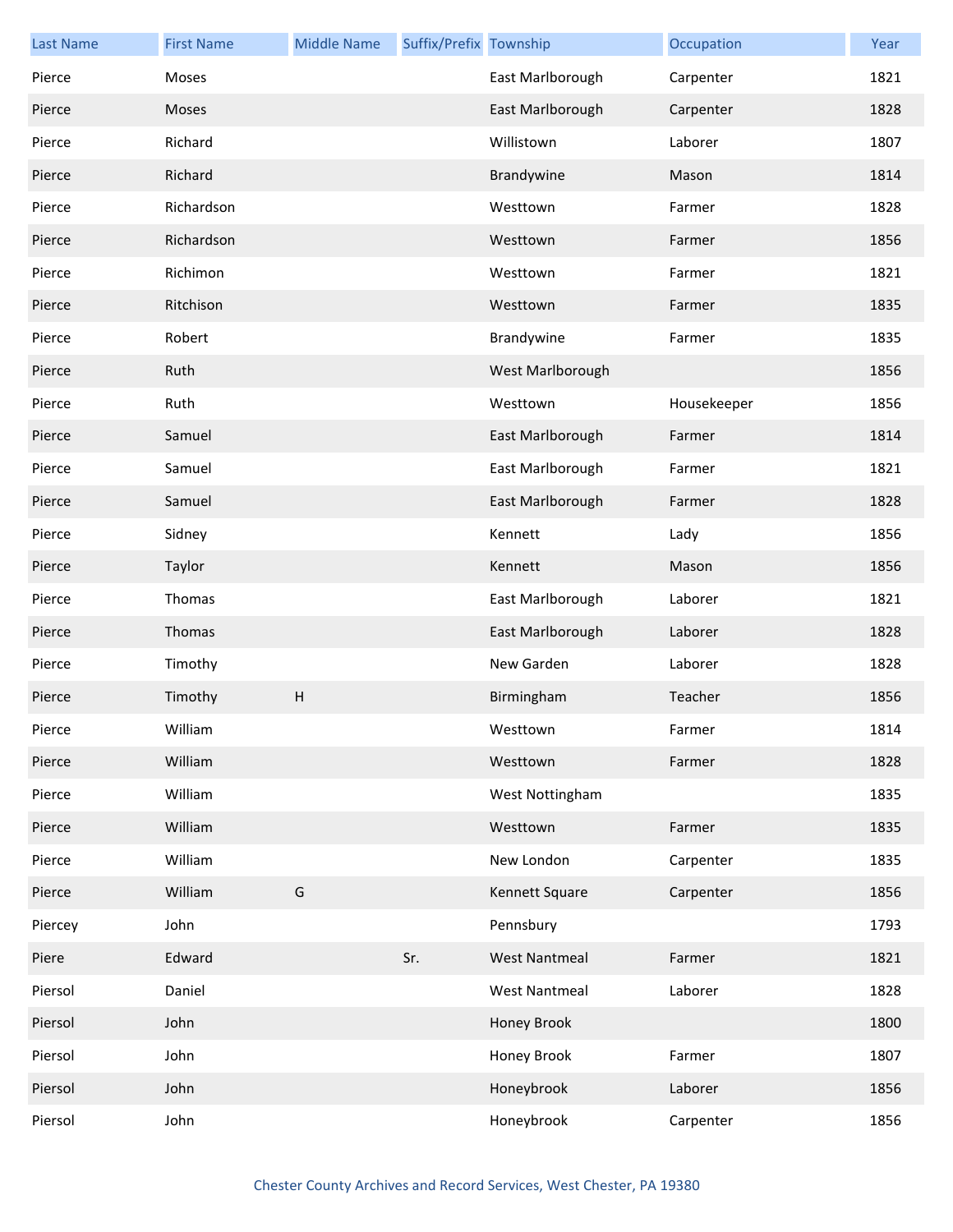| <b>Last Name</b> | <b>First Name</b> | <b>Middle Name</b> | Suffix/Prefix Township |                      | Occupation | Year |
|------------------|-------------------|--------------------|------------------------|----------------------|------------|------|
| Piersol          | Mordica           |                    |                        | Honeybrook           | Farmer     | 1856 |
| Piersol          | Moses             |                    |                        | Honeybrook           | Farmer     | 1856 |
| Piersol          | Richard           |                    |                        | Honeybrook           | Farmer     | 1856 |
| Piersol          | Samuel            |                    |                        | <b>West Nantmeal</b> | Tanner     | 1821 |
| Piersol          | Samuel            |                    |                        | Brandywine           | Farmer     | 1835 |
| Piersol          | Thomas            |                    |                        | <b>West Nantmeal</b> | Farmer     | 1828 |
| Piersol          | Thomas            |                    |                        | Honeybrook           | Carpenter  | 1856 |
| Piersoll         | Peter             |                    |                        | Honeybrook           | Farmer     | 1856 |
| Pierson          | Benjamin          |                    |                        | East Bradford        | Miller     | 1814 |
| Pierson          | Edward            |                    |                        | Kennett              | Laborer    | 1856 |
| Pierson          | Edward            |                    |                        | New Garden           | Farmer     | 1856 |
| Pierson          | George            |                    |                        | Kennett              | Merchant   | 1856 |
| Pierson          | Hiram             |                    |                        | New Garden           | Farmer     | 1856 |
| Pierson          | Isaac             |                    |                        | Pennsbury            | Farmer     | 1814 |
| Pierson          | Isaac             |                    |                        | New Garden           | Blacksmith | 1821 |
| Pierson          | Isaac             |                    |                        | New Garden           | Blacksmith | 1828 |
| Pierson          | Isaac             |                    |                        | New Garden           | Farmer     | 1856 |
| Pierson          | Isaac             | ${\sf M}$          |                        | New Garden           | Smith      | 1856 |
| Pierson          | James             |                    |                        | East Bradford        | Blacksmith | 1856 |
| Pierson          | Joseph            |                    |                        | Pennsbury            | Farmer     | 1814 |
| Pierson          | Joseph            |                    |                        | New Garden           | Carpenter  | 1828 |
| Pierson          | Powel             |                    |                        | <b>East Nantmeal</b> | Farmer     | 1800 |
| Pierson          | Richard           |                    |                        | Pennsbury            | Laborer    | 1814 |
| Pierson          | Thomas            |                    |                        | New Garden           | Carpenter  | 1856 |
| Pierson          | Thomas            |                    |                        | New Garden           | Farmer     | 1856 |
| Pierson          | William           |                    |                        | East Bradford        | Millwright | 1814 |
| Pierson          | William           |                    |                        | East Nottingham      |            | 1856 |
| Pike             | Ham               |                    |                        | Goshen               | Laborer    | 1807 |
| Pike             | Irwin             |                    |                        | East Marlborough     | Laborer    | 1835 |
| Pike             | Irwin             |                    |                        | <b>East Nantmeal</b> | Farmer     | 1856 |
| Pike             | Joseph            |                    |                        | Willistown           | Laborer    | 1821 |
| Pile             | Adley             |                    |                        | Schuylkill           | Nailer     | 1835 |
| Pile             | John              |                    |                        | Schuylkill           | Nailer     | 1828 |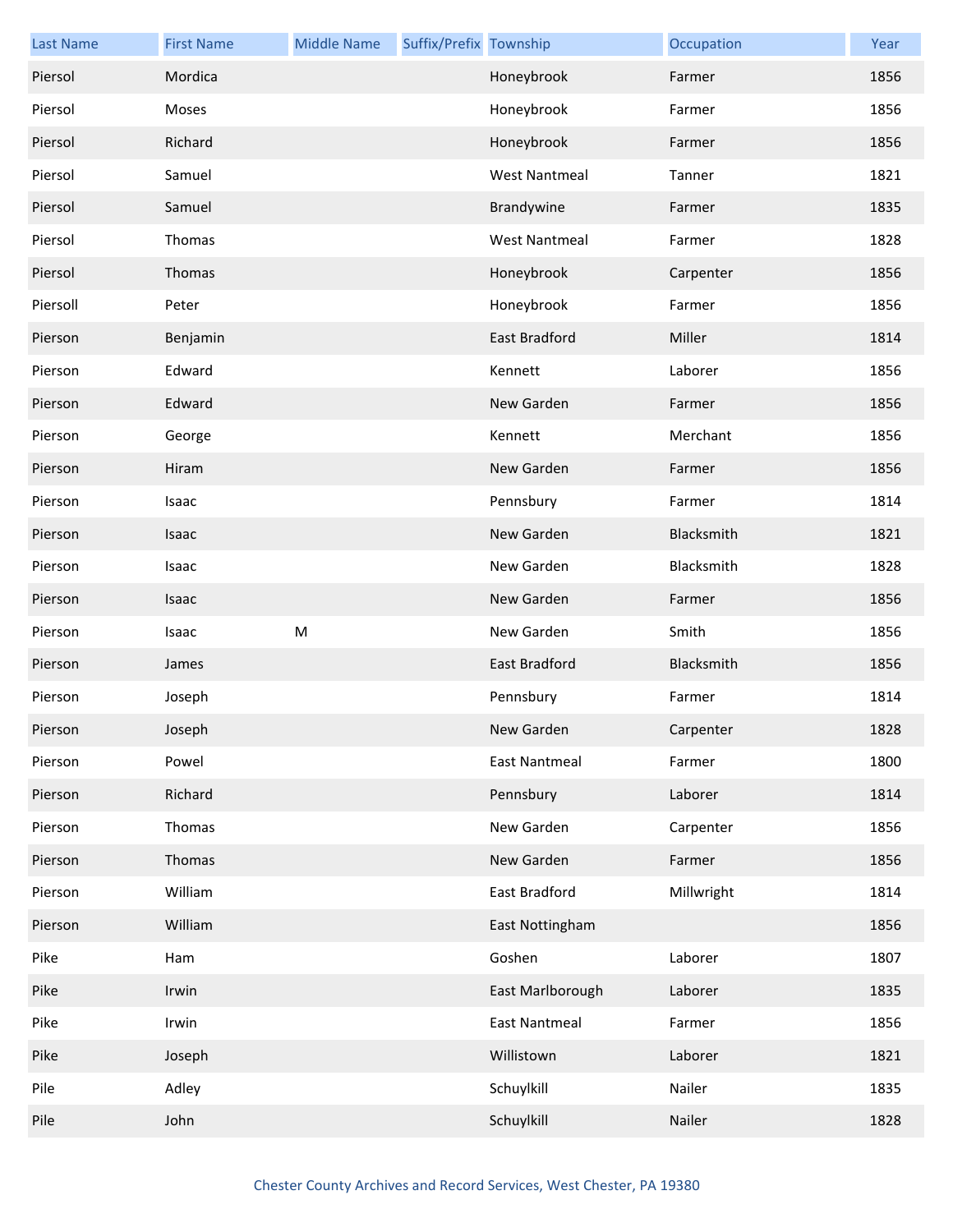| <b>Last Name</b> | <b>First Name</b> | <b>Middle Name</b> | Suffix/Prefix Township |                      | Occupation  | Year |
|------------------|-------------------|--------------------|------------------------|----------------------|-------------|------|
| Pile             | John              |                    |                        | Schuylkill           | Farmer      | 1835 |
| Pile             | Joshua            |                    |                        | Sadsbury             | Laborer     | 1856 |
| Pile             | Palmer            |                    |                        | Schuylkill           | Nailer      | 1835 |
| Pim              | Ira               |                    |                        | Brandywine           | Innkeeper   | 1828 |
| Pim              | Ira               |                    |                        | <b>West Nantmeal</b> | Storekeeper | 1835 |
| Pim              | Ira               |                    |                        | <b>West Nantmeal</b> | Farmer      | 1856 |
| Pim              | Isaac             |                    |                        | East Caln            |             | 1793 |
| Pim              | Israel            |                    |                        | East Caln            | Farmer      | 1814 |
| Pim              | John              |                    |                        | East Caln            |             | 1793 |
| Pim              | John              |                    |                        | East Caln            | Farmer      | 1800 |
| Pim              | John              |                    |                        | East Caln            | Farmer      | 1807 |
| Pim              | John              |                    |                        | East Caln            | Farmer      | 1814 |
| Pim              | John              |                    |                        | East Caln            | Farmer      | 1821 |
| Pim              | John              |                    |                        | East Caln            | Farmer      | 1828 |
| Pim              | John              |                    |                        | Honeybrook           | Drover      | 1856 |
| Pim              | Mary              |                    |                        | East Caln            | Farmer      | 1807 |
| Pim              | Moses             |                    |                        | East Caln            |             | 1793 |
| Pim              | Moses             |                    |                        | East Caln            | Teacher     | 1807 |
| Pim              | Moses             |                    |                        | East Caln            | Laborer     | 1814 |
| Pim              | Moses             |                    |                        | East Caln            | Laborer     | 1821 |
| Pim              | Nathan            |                    |                        | East Caln            | Farmer      | 1807 |
| Pim              | Richard           |                    |                        | East Caln            | Laborer     | 1821 |
| Pim              | Richard           |                    |                        | East Caln            | Farmer      | 1828 |
| Pim              | Thomas            |                    |                        | East Caln            |             | 1793 |
| Pim              | Thomas            |                    |                        | East Caln            | Farmer      | 1800 |
| Pim              | Thomas            |                    |                        | East Caln            | Farmer      | 1807 |
| Pim              | Thomas            |                    |                        | East Caln            | Farmer      | 1814 |
| Pim              | Thomas            |                    | Jr.                    | East Caln            | Farmer      | 1821 |
| Pim              | Thomas            |                    |                        | East Caln            | Farmer      | 1821 |
| Pim              | Thomas            | F.                 |                        | East Caln            | Farmer      | 1828 |
| Pim              | William           |                    |                        | East Caln            |             | 1793 |
| Pim              | William           |                    |                        | East Caln            | Farmer      | 1800 |
| Pim              | William           |                    |                        | East Caln            | Merchant    | 1814 |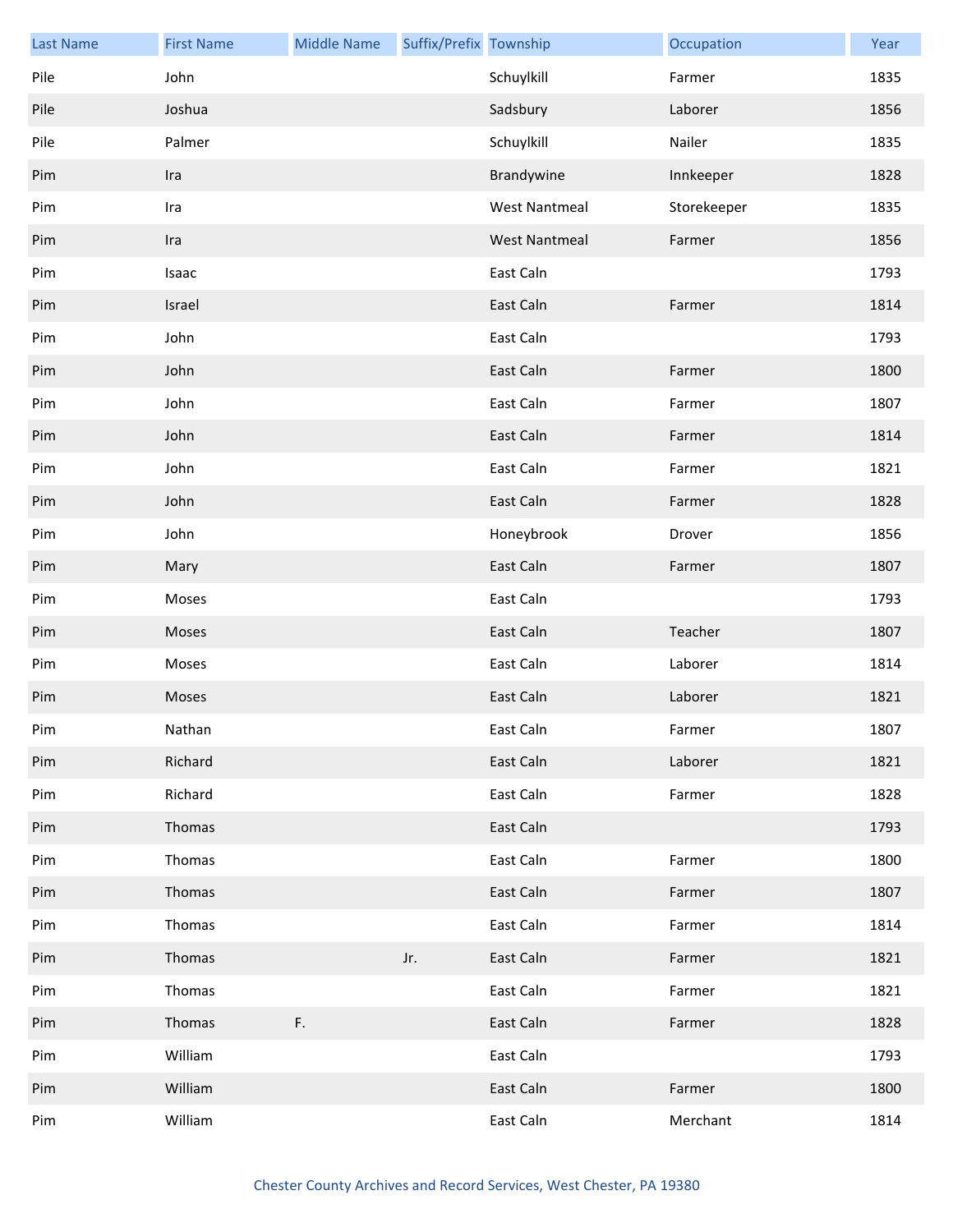| <b>Last Name</b> | <b>First Name</b> | <b>Middle Name</b> | Suffix/Prefix Township |                         | Occupation | Year |
|------------------|-------------------|--------------------|------------------------|-------------------------|------------|------|
| Pimm             | Anne              |                    |                        | <b>West Chester</b>     | Lady       | 1856 |
| Pimm             | Israel            |                    |                        | East Fallowfield        | Miller     | 1821 |
| Pimm             | Israel            |                    |                        | <b>East Fallowfield</b> | Miller     | 1828 |
| Pimm             | Richard           |                    |                        | East Caln               | Farmer     | 1856 |
| Pimm             | Thomas            |                    |                        | Brandywine              |            | 1793 |
| Pimm             | Thomas            |                    |                        | East Caln               | Farmer     | 1856 |
| Pimple           | John              |                    |                        | East Bradford           |            | 1821 |
| Pimple           | Samuel            |                    |                        | Goshen                  | Laborer    | 1814 |
| Pince            | John              |                    |                        | <b>East Nantmeal</b>    |            | 1793 |
| Pine             | John              |                    |                        | East Whiteland          | Laborer    | 1856 |
| Pine             | John              |                    |                        | Sadsbury                | Laborer    | 1856 |
| Pine             | Joseph            | ${\sf M}$          |                        | Valley                  | Painter    | 1856 |
| Piner            | Joseph            |                    |                        | New London              | Farmer     | 1828 |
| Piner            | Joseph            |                    |                        | New London              | Laborer    | 1835 |
| Pineset          | Allison           |                    |                        | East Whiteland          | Smith      | 1835 |
| Pinesett         | Addison           |                    |                        | West Whiteland          | Blacksmith | 1856 |
| Pinkerton        | David             |                    |                        | Brandywine              | Farmer     | 1828 |
| Pinkerton        | David             |                    |                        | Brandywine              | Laborer    | 1835 |
| Pinkerton        | Elisha            |                    |                        | Brandywine              | Weaver     | 1828 |
| Pinkerton        | Elisha            |                    |                        | Uwchlan                 | Weaver     | 1835 |
| Pinkerton        | Elisha            |                    |                        | Uwchlan                 | Farmer     | 1856 |
| Pinkerton        | George            |                    |                        | Uwchlan                 | Farmer son | 1856 |
| Pinkerton        | James             |                    |                        | West Fallowfield        |            | 1793 |
| Pinkerton        | James             |                    | Sr.                    | West Fallowfield        | Farmer     | 1807 |
| Pinkerton        | James             |                    | Jr.                    | West Fallowfield        | Farmer     | 1807 |
| Pinkerton        | James             |                    |                        | <b>Upper Oxford</b>     | Farmer     | 1814 |
| Pinkerton        | James             |                    |                        | <b>Upper Oxford</b>     | Yeoman     | 1821 |
| Pinkerton        | James             |                    |                        | <b>Upper Oxford</b>     | Farmer     | 1828 |
| Pinkerton        | James             |                    |                        | West Fallowfield        | Farmer     | 1828 |
| Pinkerton        | James             |                    |                        | West Fallowfield        | Farmer     | 1835 |
| Pinkerton        | James             |                    |                        | West Fallowfield        | Farmer     | 1835 |
| Pinkerton        | James             | $\mathsf A$        |                        | West Fallowfield        | Farmer     | 1856 |
| Pinkerton        | John              |                    |                        | West Caln               |            | 1793 |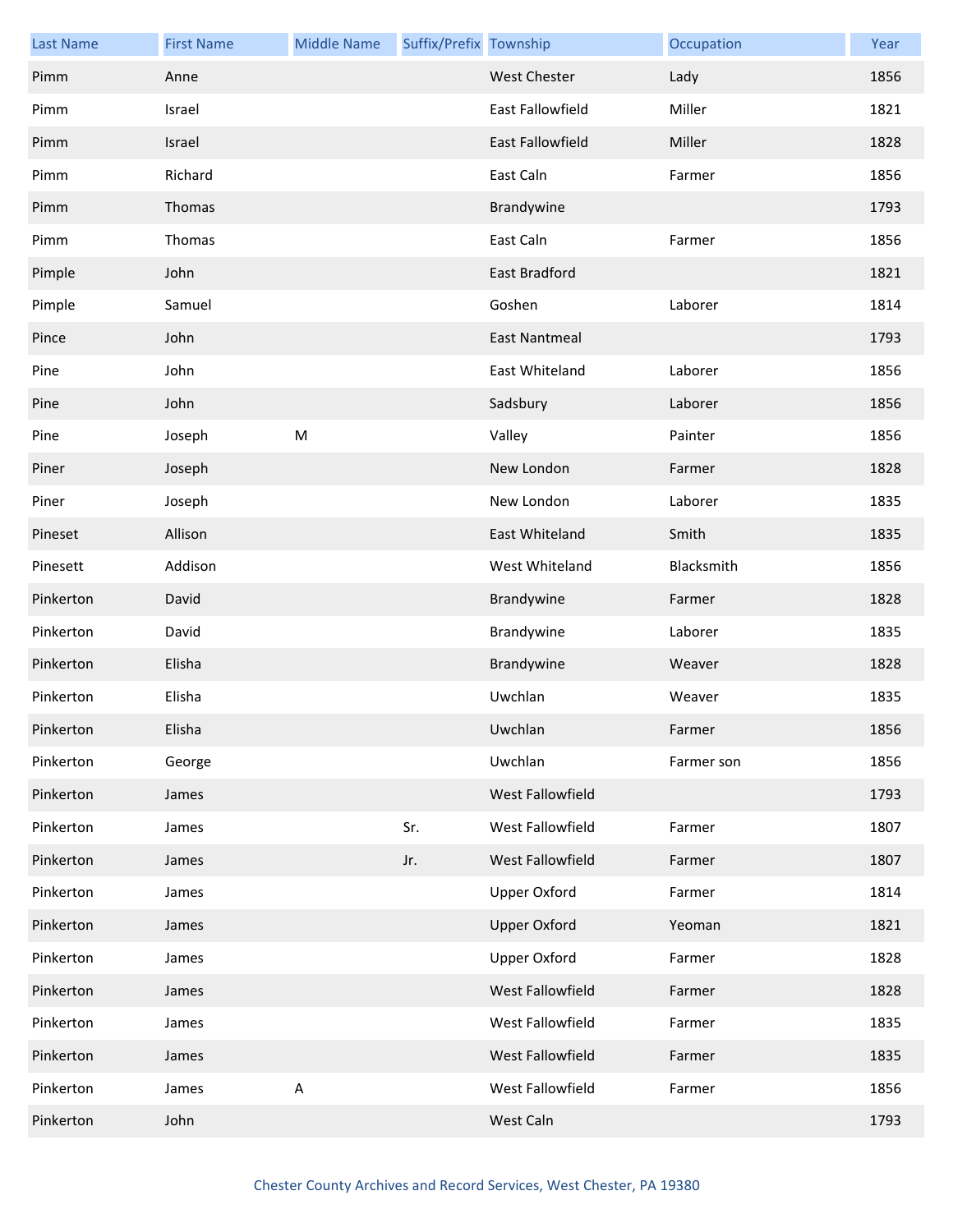| <b>Last Name</b> | <b>First Name</b> | <b>Middle Name</b>        | Suffix/Prefix Township |                     | Occupation | Year |
|------------------|-------------------|---------------------------|------------------------|---------------------|------------|------|
| Pinkerton        | John              |                           |                        | Sadsbury            |            | 1807 |
| Pinkerton        | John              |                           |                        | Sadsbury            | Farmer     | 1814 |
| Pinkerton        | John              |                           |                        | West Caln           | Mason      | 1828 |
| Pinkerton        | John              |                           |                        | Brandywine          | Mason      | 1828 |
| Pinkerton        | John              |                           |                        | West Caln           | Mason      | 1835 |
| Pinkerton        | John              |                           |                        | Honey Brook         | Laborer    | 1835 |
| Pinkerton        | John              | H                         |                        | West Fallowfield    | Farmer     | 1835 |
| Pinkerton        | John              | $\boldsymbol{\mathsf{H}}$ |                        | West Fallowfield    | Farmer     | 1835 |
| Pinkerton        | John              | Η.                        |                        | West Fallowfield    | Cooper     | 1814 |
| Pinkerton        | John              | Η.                        |                        | West Fallowfield    | Farmer     | 1828 |
| Pinkerton        | John              | Hayse                     |                        | West Fallowfield    | Beggar     | 1821 |
| Pinkerton        | John              | W                         |                        | Honey Brook         | Laborer    | 1835 |
| Pinkerton        | John              | W.                        |                        | Sadsbury            |            | 1807 |
| Pinkerton        | John              | W.                        |                        | Honey Brook         | Laborer    | 1821 |
| Pinkerton        | John              | W.                        |                        | Honey Brook         | Farmer     | 1828 |
| Pinkerton        | Joseph            |                           |                        | <b>Upper Oxford</b> | Yeoman     | 1800 |
| Pinkerton        | Joseph            |                           |                        | <b>Upper Oxford</b> | Distiller  | 1807 |
| Pinkerton        | Joseph            |                           |                        | <b>Upper Oxford</b> | Farmer     | 1814 |
| Pinkerton        | Joseph            |                           |                        | West Fallowfield    | Miller     | 1814 |
| Pinkerton        | Joseph            |                           |                        | West Fallowfield    | Miller     | 1821 |
| Pinkerton        | Joseph            |                           |                        | Londonderry         | Farmer     | 1821 |
| Pinkerton        | Joseph            |                           | Jr.                    | Londonderry         | Cooper     | 1821 |
| Pinkerton        | Joseph            |                           |                        | West Fallowfield    | Miller     | 1828 |
| Pinkerton        | Joseph            |                           |                        | Sadsbury            | Farmer     | 1828 |
| Pinkerton        | Nathan            |                           |                        | Honey Brook         | Shoemaker  | 1828 |
| Pinkerton        | Nathan            | $\mathsf D$               |                        | Honey Brook         | Farmer     | 1835 |
| Pinkerton        | Nathan            | $\mathsf D$               |                        | Honeybrook          | Farmer     | 1856 |
| Pinkerton        | Rebekah           |                           |                        | Sadsbury            | Landholder | 1821 |
| Pinkerton        | Robert            |                           |                        | Uwchlan             | Tailor     | 1835 |
| Pinkerton        | Samuel            |                           |                        | Brandywine          | Chairmaker | 1807 |
| Pinkerton        | Samuel            |                           |                        | Brandywine          | Turner     | 1814 |
| Pinkerton        | Samuel            |                           |                        | Honey Brook         | Turner     | 1821 |
| Pinkerton        | Samuel            |                           |                        | Honey Brook         | Tailor     | 1828 |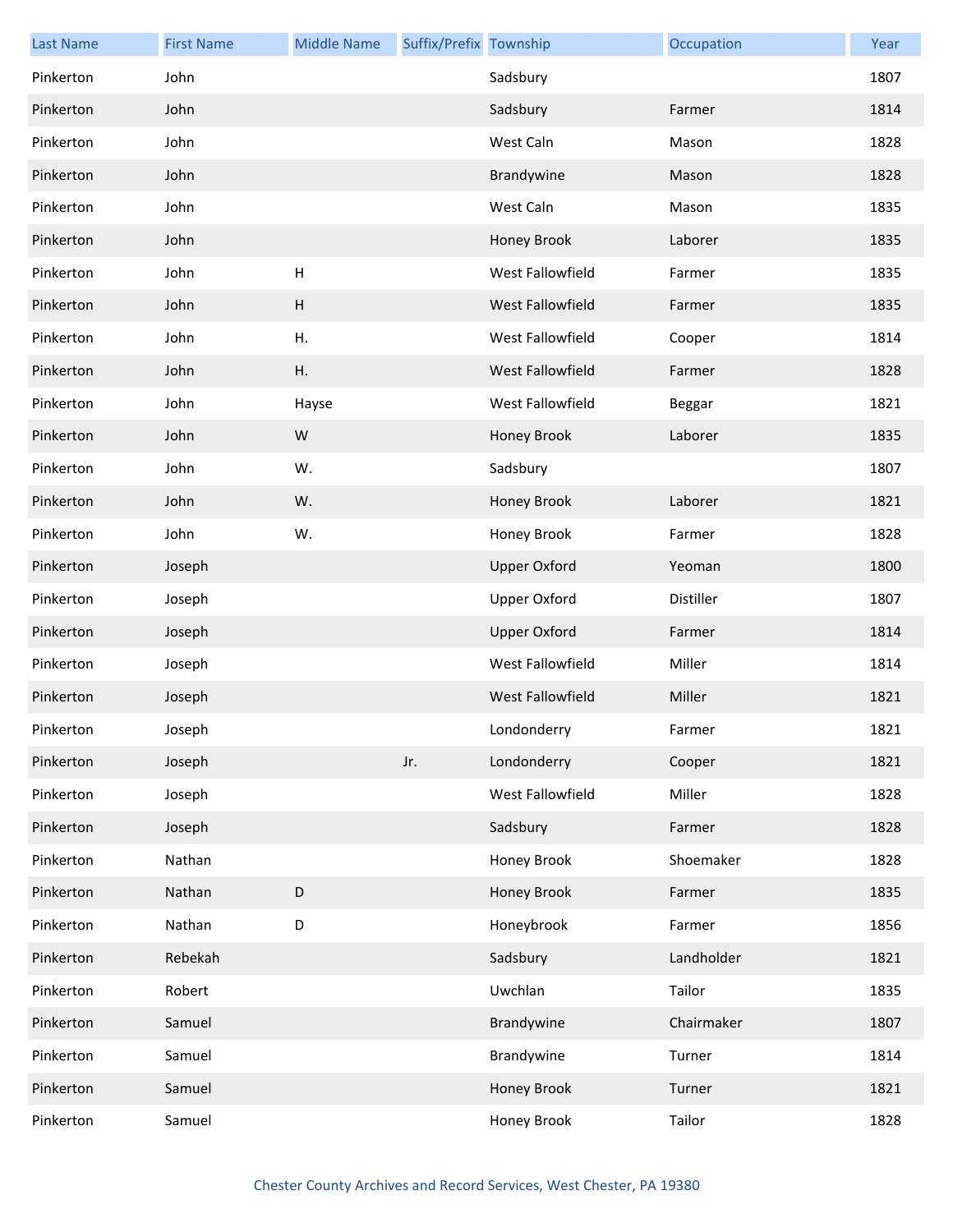| <b>Last Name</b> | <b>First Name</b> | <b>Middle Name</b> | Suffix/Prefix Township |                      | Occupation  | Year |
|------------------|-------------------|--------------------|------------------------|----------------------|-------------|------|
| Pinkerton        | Samuel            |                    |                        | West Caln            | Turner      | 1828 |
| Pinkerton        | Samuel            |                    |                        | Honey Brook          | Tailor      | 1835 |
| Pinkerton        | Samuel            |                    |                        | Honeybrook           | Tailor      | 1856 |
| Pinkerton        | White             |                    |                        | West Caln            | Farmer      | 1814 |
| Pinkerton        | William           |                    |                        | <b>Upper Oxford</b>  | Yeoman      | 1800 |
| Pinkerton        | William           |                    |                        | <b>Upper Oxford</b>  | Farmer      | 1807 |
| Pinkerton        | William           |                    |                        | Londonderry          | Farmer      | 1807 |
| Pinkerton        | William           |                    |                        | Londonderry          | Farmer      | 1814 |
| Pinkerton        | William           |                    |                        | <b>Upper Oxford</b>  | Farmer      | 1814 |
| Pinkerton        | William           |                    |                        | Sadsbury             | Farmer      | 1814 |
| Pinkerton        | William           |                    |                        | <b>West Bradford</b> | Shoemaker   | 1821 |
| Pinkerton        | William           |                    |                        | Londonderry          | Farmer      | 1821 |
| Pinor            | Joseph            |                    |                        | New London           | Farmer      | 1821 |
| Piper            | Alexander         |                    |                        | Easttown             | Tobacconist | 1835 |
| Pirchas          | John              |                    |                        | Schuylkill           | Laborer     | 1835 |
| Pirches          | Jesse             |                    |                        | <b>East Coventry</b> | Carpenter   | 1856 |
| Pitchford        | David             |                    |                        | <b>West Nantmeal</b> | Farmer      | 1807 |
| Pitham           | Edward            |                    |                        | Honey Brook          | Laborer     | 1835 |
| Pitsford         | David             |                    |                        | <b>West Nantmeal</b> | Farmer      | 1814 |
| Pitt             | Arthur            |                    |                        | East Nottingham      | Farmer      | 1856 |
| Pitt             | J.                | M                  |                        | East Nottingham      | Farmer      | 1856 |
| Pitt             | Jesse             |                    |                        | West Marlborough     | Laborer     | 1828 |
| Pitt             | John              | $\sf B$            |                        | East Nottingham      | Farmer      | 1835 |
| Pitt             | John              | B                  |                        | East Nottingham      | Farmer      | 1856 |
| Pittom           | Edward            |                    |                        | Honeybrook           | Laborer     | 1856 |
| Pittom           | George            |                    |                        | Honeybrook           | Farmer      | 1856 |
| Pittom           | Joseph            |                    |                        | Honeybrook           | Laborer     | 1856 |
| Place            | Abram             |                    |                        | West Bradford        |             | 1793 |
| Place            | Franklin          |                    |                        | Phoenixville         | Roler       | 1856 |
| Place            | Frederick         |                    |                        | Charlestown          |             | 1793 |
| Place            | Henry             |                    |                        | Charlestown          | Farmer      | 1821 |
| Place            | Henry             |                    |                        | Schuylkill           | Farmer      | 1828 |
| Place            | Henry             |                    |                        | West Caln            | Laborer     | 1828 |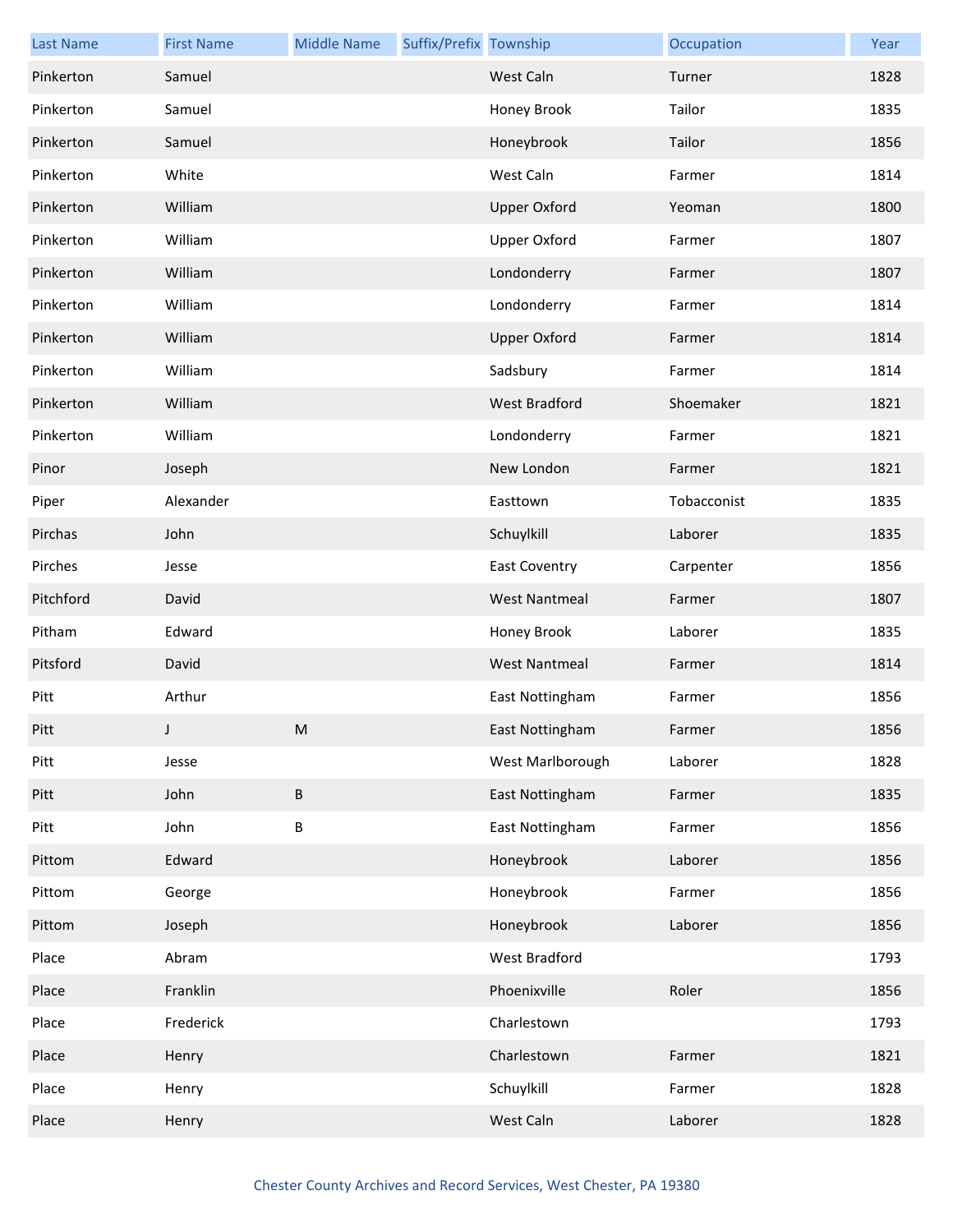| <b>Last Name</b> | <b>First Name</b> | <b>Middle Name</b> | Suffix/Prefix Township |                     | Occupation   | Year |
|------------------|-------------------|--------------------|------------------------|---------------------|--------------|------|
| Place            | Henry             |                    |                        | West Caln           | Laborer      | 1835 |
| Place            | Henry             |                    |                        | Schuylkill          | Farmer       | 1835 |
| Place            | Henry             |                    |                        | West Caln           | Laborer      | 1856 |
| Place            | Henry             |                    |                        | Phoenixville        |              | 1856 |
| Place            | James             |                    |                        | West Bradford       | Laborer      | 1814 |
| Place            | John              |                    |                        | East Pikeland       | Farmer       | 1856 |
| Place            | Mahlon            |                    |                        | Phoenixville        | Boatman      | 1856 |
| Plank            | Daniel            |                    |                        | Honey Brook         | Flour dealer | 1835 |
| Plank            | Daniel            |                    |                        | West Caln           | Farmer       | 1856 |
| Plank            | David             | К                  |                        | West Whiteland      | Farmer       | 1856 |
| Plank            | Elhanan           |                    |                        | West Whiteland      | Farmer       | 1856 |
| Plank            | Jacob             |                    |                        | West Whiteland      | Farmer       | 1814 |
| Plank            | Jacob             |                    |                        | West Whiteland      |              | 1821 |
| Plank            | Jacob             |                    |                        | West Caln           | Farmer       | 1828 |
| Plank            | Jacob             |                    |                        | West Caln           | Farmer       | 1835 |
| Plank            | John              |                    |                        | West Caln           | Farmer       | 1835 |
| Plank            | John              | $\mathsf Z$        |                        | West Whiteland      | Farmer       | 1856 |
| Plank            | Joseph            | $\mathsf S$        |                        | West Caln           | Storekeeper  | 1856 |
| Plankenbider     | Peter             |                    |                        | Sadsbury            | Cabinetmaker | 1856 |
| Plankenton       | Jacob             |                    |                        | Kennett             | Carpenter    | 1828 |
| Plankenton       | Peter             |                    | Jr.                    | Kennett             | Blacksmith   | 1828 |
| Plankenton       | Peter             |                    |                        | Kennett             | Farmer       | 1828 |
| Plankenton       | Samuel            |                    |                        | Kennett             | Farmer       | 1828 |
| Plankerton       | Peter             |                    |                        | Kennett             | Farmer       | 1821 |
| Plankerton       | Samuel            |                    |                        | Kennett             | Plasterer    | 1821 |
| Plankinghorn     | John              |                    |                        | <b>West Chester</b> | Gentleman    | 1814 |
| Plankington      | Peter             |                    |                        | Kennett             | Farmer       | 1814 |
| Plankinhorn      | Peter             |                    |                        | Pennsbury           |              | 1800 |
| Plankinton       | Abigal            |                    |                        | Kennett             | Farmer       | 1856 |
| Plankinton       | Jacob             |                    |                        | Kennett             | Carpenter    | 1835 |
| Plankinton       | Jacob             |                    |                        | Kennett             | Farmer       | 1856 |
| Plankinton       | Peter             |                    |                        | Pennsbury           |              | 1793 |
|                  |                   |                    |                        |                     |              |      |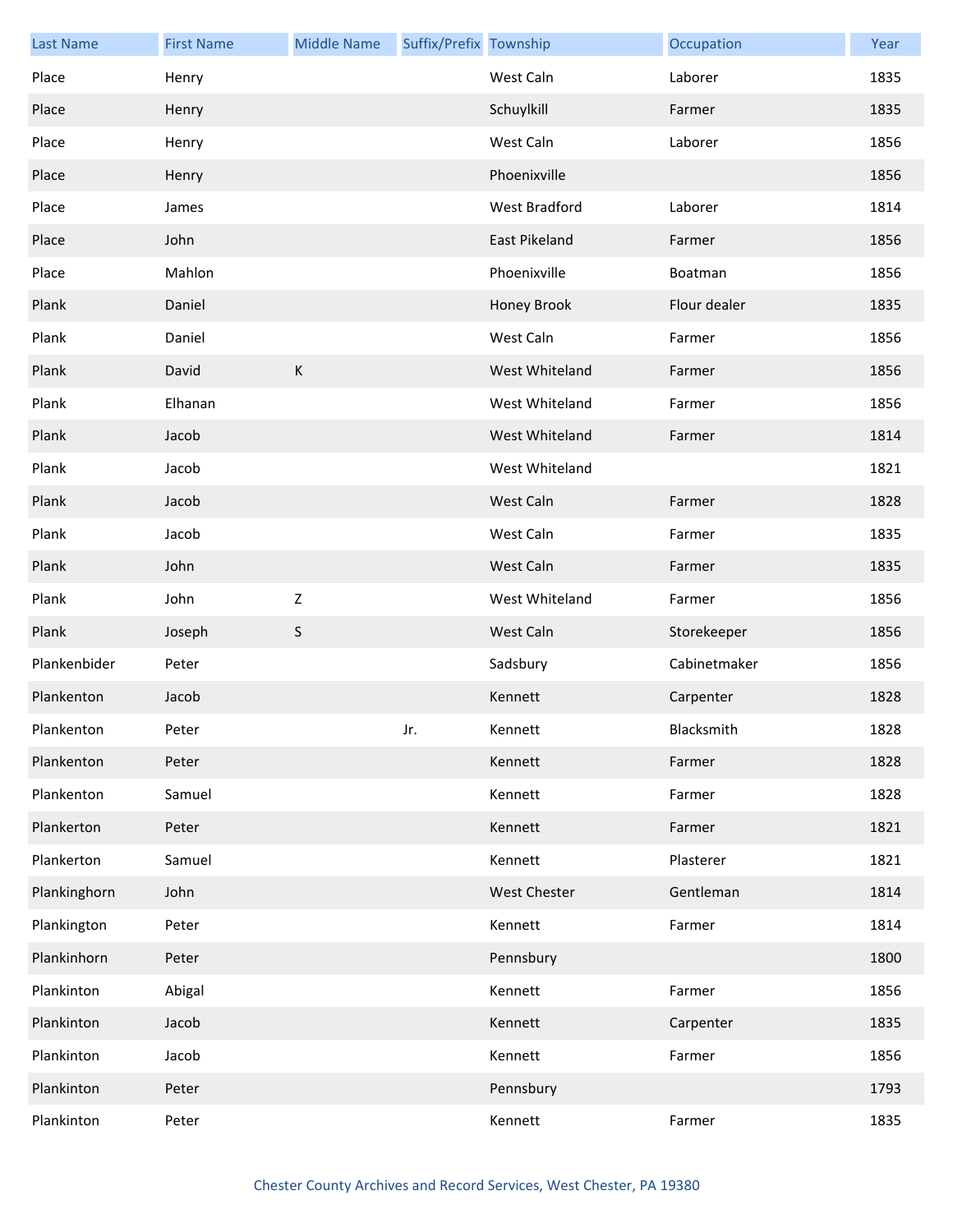| <b>Last Name</b> | <b>First Name</b> | <b>Middle Name</b> | Suffix/Prefix Township |                      | Occupation | Year |
|------------------|-------------------|--------------------|------------------------|----------------------|------------|------|
| Plankinton       | Peter             |                    |                        | Kennett              | Farmer     | 1856 |
| Plankinton       | Peter             |                    | Jr.                    | Kennett              | Farmer     | 1856 |
| Plankinton       | Samuel            |                    |                        | Kennett              | Farmer     | 1835 |
| Plankinton       | Webster           |                    |                        | Kennett              | Farmer     | 1856 |
| Planter          | Allen             |                    |                        | West Goshen          |            | 1821 |
| Plat             | Richard           |                    |                        | West Whiteland       |            | 1793 |
| Plater           | Richard           |                    |                        | East Marlborough     | Laborer    | 1856 |
| Platt            | Christian         |                    |                        | <b>East Nantmeal</b> | Founder    | 1814 |
| Platt            | Henry             |                    |                        | West Caln            |            | 1793 |
| Platt            | Henry             |                    |                        | <b>West Nantmeal</b> | Carpenter  | 1800 |
| Platt            | Henry             |                    |                        | <b>East Nantmeal</b> | Laborer    | 1807 |
| Platt            | Henry             |                    |                        | West Caln            | Carpenter  | 1821 |
| Platt            | Henry             |                    |                        | West Caln            | Laborer    | 1835 |
| Platt            | James             |                    |                        | West Nottingham      | Miner      | 1835 |
| Platt            | Peter             |                    |                        | <b>East Nantmeal</b> | Carpenter  | 1807 |
| Platt            | Richard           |                    |                        | Honeybrook           | Mason      | 1856 |
| Platt            | Robert            |                    |                        | Sadsbury             |            | 1800 |
| Platt            | Robert            |                    |                        | Sadsbury             |            | 1807 |
| Platt            | Robert            |                    |                        | Sadsbury             | Laborer    | 1814 |
| Platt            | Thomas            |                    |                        | West Caln            |            | 1793 |
| Plecker          | William           |                    |                        | Schuylkill           | Tailor     | 1835 |
| Plett            | John              |                    |                        | Pikeland             | Laborer    | 1828 |
| Plett            | John              |                    |                        | <b>West Vincent</b>  | Laborer    | 1835 |
| Plett            | John              |                    |                        | <b>East Coventry</b> | Farmer     | 1856 |
| Plett            | Samuel            |                    |                        | <b>East Vincent</b>  |            | 1835 |
| Plitt            | George            |                    |                        | East Caln            | Printer    | 1828 |
| Plomly           | Robert            |                    |                        | Penn                 | Farmer     | 1828 |
| Plowman          | William           |                    |                        | New Garden           |            | 1793 |
| Pluck            | Daniel            |                    |                        | London Britain       | Laborer    | 1828 |
| Pluck            | Daniel            |                    |                        | London Britain       | Laborer    | 1835 |
| Pluker           | George            |                    |                        | Coventry             |            | 1793 |
| Plum             | Christian         |                    |                        | <b>East Nantmeal</b> |            | 1793 |
| Plumbley         | Robert            |                    |                        | London Grove         | Farmer     | 1821 |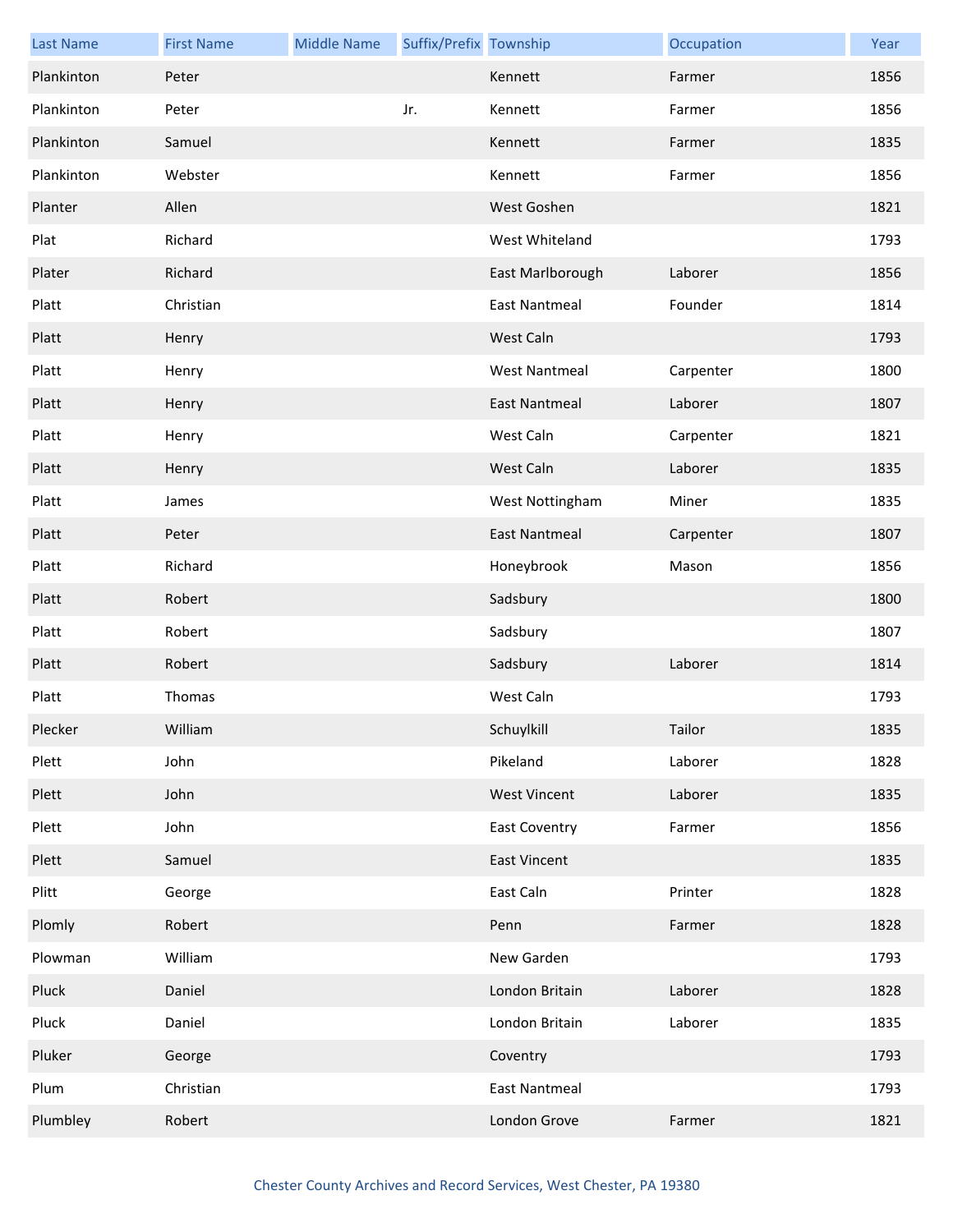| <b>Last Name</b> | <b>First Name</b> | <b>Middle Name</b> | Suffix/Prefix Township |                      | Occupation   | Year |
|------------------|-------------------|--------------------|------------------------|----------------------|--------------|------|
| Plumley          | Charles           |                    |                        | London Britain       |              | 1807 |
| Plumley          | Charles           |                    |                        | <b>Upper Oxford</b>  | Farmer       | 1856 |
| Plumley          | George            |                    |                        | Easttown             | Blacksmith   | 1856 |
| Plumley          | Joseph            |                    |                        | New London           | Storekeeper  | 1828 |
| Plumley          | Robert            |                    |                        | London Britain       |              | 1807 |
| Plumley          | Robert            |                    |                        | <b>West Chester</b>  | Schoolmaster | 1807 |
| Plumley          | Robert            |                    |                        | East Caln            | Teacher      | 1828 |
| Plumly           | Charles           |                    |                        | London Britain       | Yeoman       | 1814 |
| Plumly           | Evans             | B                  |                        | New Garden           | Farmer       | 1856 |
| Plumly           | James             |                    |                        | New Garden           | Farmer       | 1856 |
| Plumly           | Robert            |                    |                        | West Bradford        | Schoolmaster | 1814 |
| Plumly           | Robert            |                    |                        | London Britain       | Laborer      | 1814 |
| Plumly           | Robert            |                    |                        | Penn                 | Farmer       | 1835 |
| Pluncket         | Ally              |                    |                        | Penn                 | Laborer      | 1835 |
| Poaly            | Adam              |                    |                        | Vincent              |              | 1814 |
| Poaly            | George            |                    |                        | Vincent              |              | 1814 |
| Poely            | Adam              |                    |                        | Vincent              |              | 1821 |
| Poerter          | John              |                    |                        | East Fallowfield     | Farmer       | 1835 |
| Pogson           | Joshua            |                    |                        | East Brandywine      | Weaver       | 1856 |
| Pogue            | Agness            |                    |                        | <b>Upper Oxford</b>  |              | 1807 |
| Pogue            | James             |                    |                        | Upper Oxford         |              | 1800 |
| Poinsett         | Joshua            |                    |                        | Easttown             | Blacksmith   | 1828 |
| Poisall          | Daniel            |                    |                        | Londonderry          |              | 1793 |
| Poisel           | Daniel            |                    |                        | West Fallowfield     | Farmer       | 1807 |
| Poke             | Thomas            |                    |                        | <b>East Nantmeal</b> |              | 1793 |
| Polack           | John              |                    |                        | East Nottingham      | Nailer       | 1807 |
| Poles            | Edward            |                    |                        | West Bradford        | Laborer      | 1856 |
| Poley            | Adam              |                    |                        | Vincent              | Wagoner      | 1807 |
| Poley            | Adam              |                    |                        | Vincent              | Farmer       | 1828 |
| Poley            | George            |                    |                        | West Whiteland       |              | 1793 |
| Poley            | George            |                    |                        | Vincent              | Yeoman       | 1807 |
| Poley            | George            |                    |                        | Coventry             | Fuller       | 1821 |
| Poley            | George            |                    |                        | Vincent              |              | 1821 |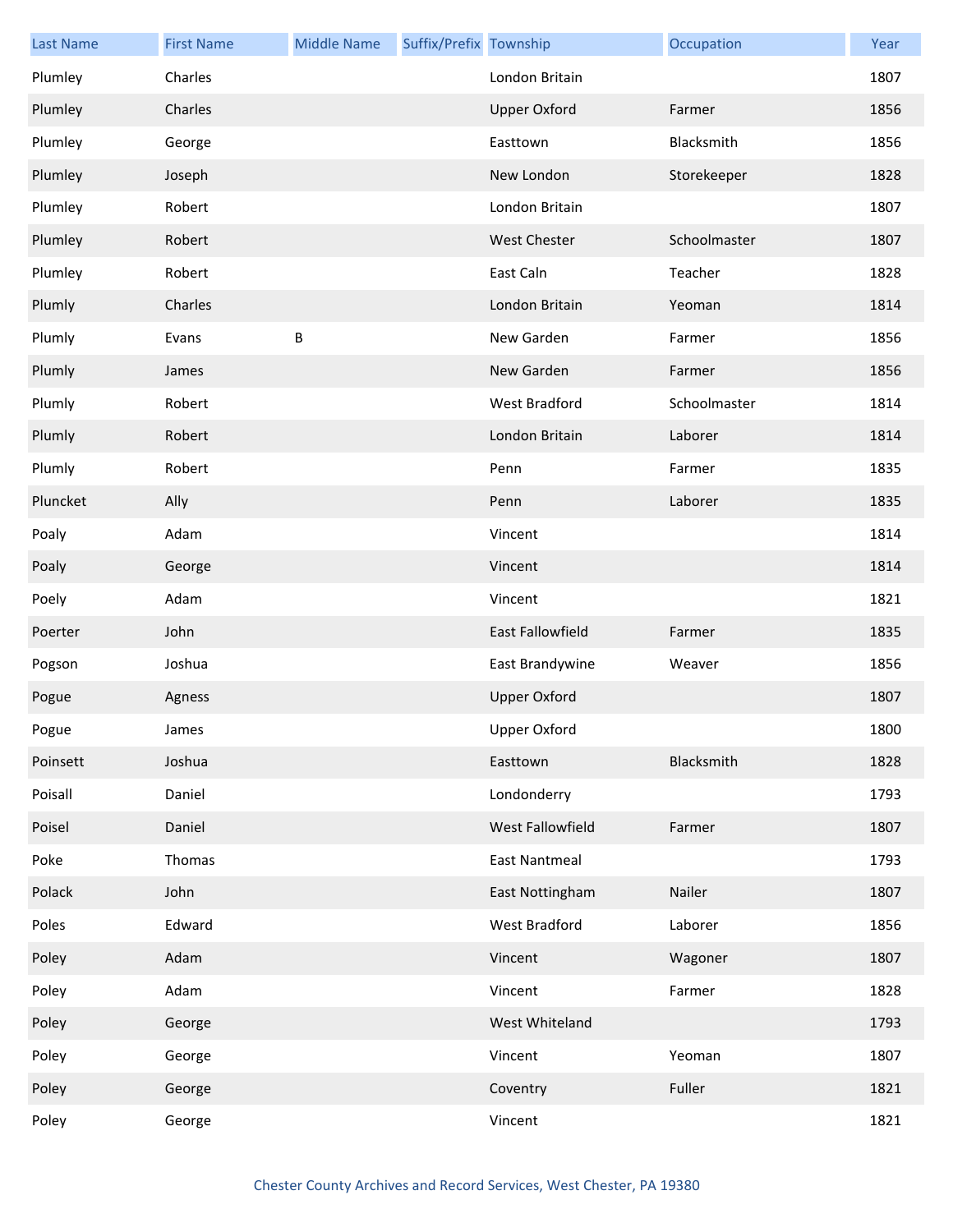| <b>Last Name</b> | <b>First Name</b> | <b>Middle Name</b> | Suffix/Prefix Township |                      | Occupation            | Year |
|------------------|-------------------|--------------------|------------------------|----------------------|-----------------------|------|
| Poley            | Henry             |                    |                        | Vincent              |                       | 1821 |
| Poley            | Henry             |                    |                        | Vincent              | Laborer               | 1828 |
| Poley            | Henry             |                    |                        | <b>West Vincent</b>  | Laborer               | 1835 |
| Poley            | Jacob             |                    |                        | <b>West Vincent</b>  | Laborer               | 1835 |
| Poley            | Jacob             |                    |                        | <b>West Vincent</b>  | Farmer                | 1856 |
| Poley            | John              |                    |                        | <b>West Vincent</b>  | Farmer                | 1856 |
| Poley            | Peter             |                    |                        | Vincent              | Laborer               | 1807 |
| Poley            | Peter             |                    |                        | Vincent              |                       | 1821 |
| Poley            | Peter             |                    |                        | Vincent              | Laborer               | 1828 |
| Poley            | Peter             |                    |                        | <b>West Vincent</b>  | Laborer               | 1835 |
| Polic            | Alexander         |                    |                        | East Bradford        |                       | 1821 |
| Polick           | John              |                    |                        | West Bradford        | Laborer               | 1828 |
| Polk             | Robert            |                    |                        | East Marlborough     | Jobber                | 1807 |
| Polke            | David             |                    |                        | East Nottingham      |                       | 1793 |
| Pollack          | James             |                    |                        | Hopewell             | Farmer                | 1856 |
| Pollack          | John              |                    |                        | West Bradford        | Blacksmith            | 1835 |
| Pollack          | Stephen           |                    |                        | <b>East Nantmeal</b> | Collier               | 1800 |
| Pollick          | Robert            |                    |                        | East Marlborough     | Weaver                | 1828 |
| Pollick          | Samuel            | B                  |                        | West Nottingham      | Farmer                | 1856 |
| Pollock          | David             |                    |                        | East Nottingham      |                       | 1800 |
| Pollock          | David             |                    |                        | Lower Oxford         | Machine maker         | 1828 |
| Pollock          | David             |                    |                        | Lower Oxford         | Laborer               | 1835 |
| Pollock          | Edward            |                    |                        | London Grove         | Laborer               | 1807 |
| Pollock          | J                 | W                  |                        | East Nottingham      | Farmer                | 1856 |
| Pollock          | James             |                    |                        | East Nottingham      | Shoemaker             | 1821 |
| Pollock          | James             |                    |                        | Lower Oxford         | Laborer               | 1835 |
| Pollock          | James             |                    |                        | West Nottingham      |                       | 1835 |
| Pollock          | James             | F                  |                        | West Nottingham      | Farmer                | 1856 |
| Pollock          | John              |                    |                        | Lower Oxford         | Farmer                | 1807 |
| Pollock          | John              |                    |                        | East Nottingham      | Nailer                | 1814 |
| Pollock          | John              |                    |                        | East Nottingham      | Carpenter             | 1821 |
| Pollock          | John              |                    |                        | East Nottingham      | <b>Cotton Spinner</b> | 1821 |
| Pollock          | John              |                    |                        | East Nottingham      | Machine maker         | 1828 |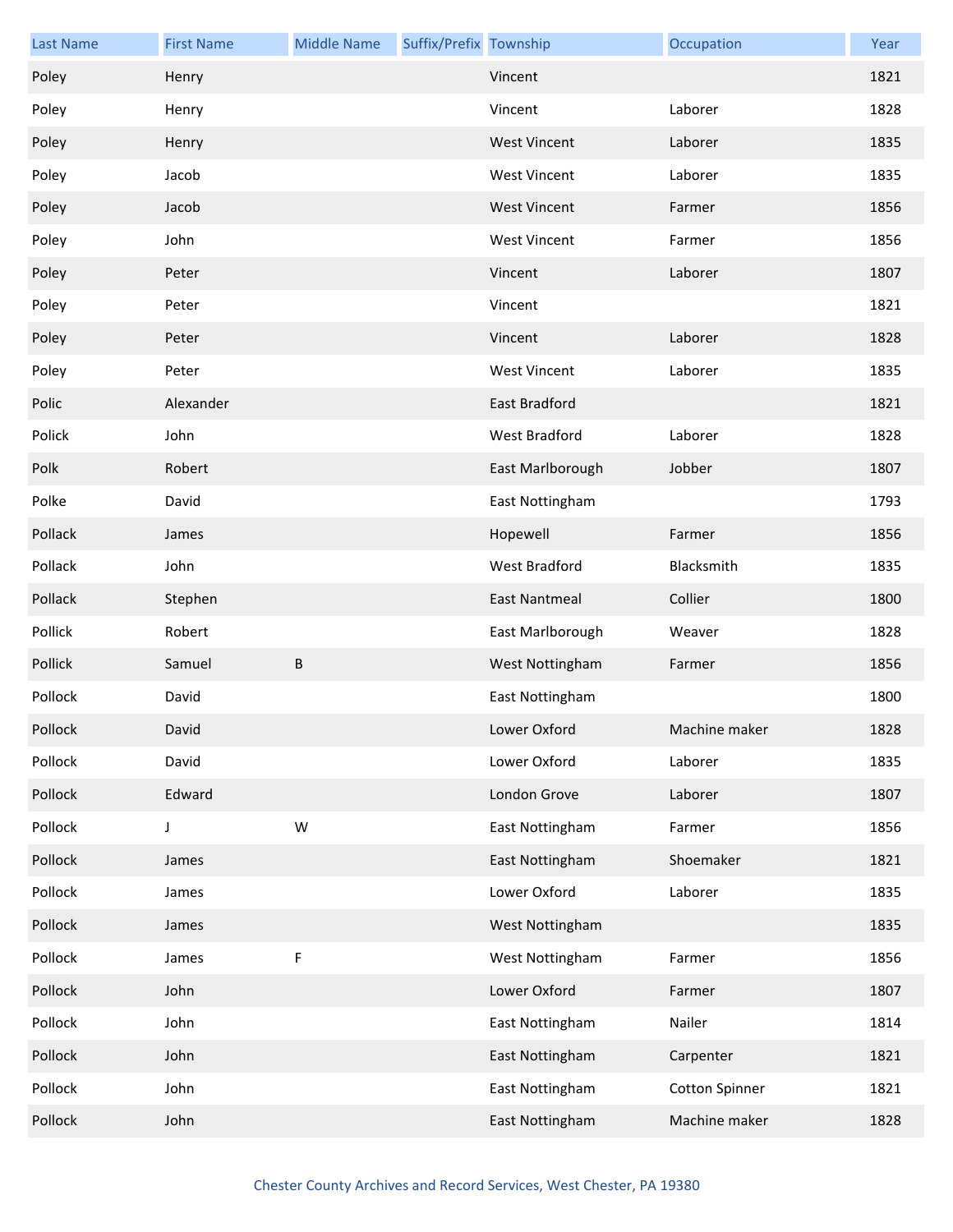| <b>Last Name</b> | <b>First Name</b> | <b>Middle Name</b> | Suffix/Prefix Township |                      | Occupation    | Year |
|------------------|-------------------|--------------------|------------------------|----------------------|---------------|------|
| Pollock          | John              |                    |                        | East Nottingham      | Farmer        | 1856 |
| Pollock          | John              |                    | Jr.                    | East Nottingham      | Farmer        | 1856 |
| Pollock          | John              |                    |                        | West Bradford        | Smith         | 1856 |
| Pollock          | Joseph            |                    |                        | East Nottingham      | Machine maker | 1828 |
| Pollock          | Robert            |                    |                        | Kennett              | Storekeeper   | 1814 |
| Pollock          | Robert            |                    |                        | Newlin               | Weaver        | 1821 |
| Pollock          | Robert            |                    |                        | Phoenixville         | Manager       | 1856 |
| Pollock          | S                 | M                  |                        | East Nottingham      | Farmer        | 1856 |
| Pollock          | Samuel            |                    |                        | East Nottingham      | Machine maker | 1828 |
| Pollock          | Samuel            |                    |                        | Lower Oxford         | Laborer       | 1835 |
| Pollock          | Samuel            |                    |                        | East Nottingham      | Farmer        | 1856 |
| Pollock          | William           |                    |                        | East Bradford        | Teamster      | 1828 |
| Pollock          | William           |                    |                        | East Bradford        | Farmer        | 1835 |
| Pollock          | William           |                    |                        | East Bradford        | Farmer        | 1856 |
| Pollsgrove       | William           |                    |                        | Honeybrook           | Laborer       | 1856 |
| Polson           | Abraham           |                    |                        | <b>West Bradford</b> | Laborer       | 1828 |
| Polty            | George            |                    |                        | West Whiteland       | Farmer        | 1835 |
| Polus            | John              |                    |                        | Westtown             |               | 1793 |
| Poly             | George            |                    |                        | Pikeland             |               | 1800 |
| Pomroy           | Isaac             |                    |                        | Valley               | Weaver        | 1856 |
| Pongley          | Benjamin          |                    |                        | Charlestown          | Laborer       | 1856 |
| Ponsler          | Cole              |                    |                        | London Grove         | Shoemaker     | 1856 |
| Pontsler         | Serick            |                    |                        | West Fallowfield     | Cordwainer    | 1828 |
| Pontzler         | John              |                    |                        | Londonderry          | Carpenter     | 1814 |
| Pontzler         | John              |                    |                        | Penn                 | Joiner        | 1821 |
| Pontzler         | John              |                    |                        | Penn                 | Joiner        | 1828 |
| Pontzler         | John              |                    |                        | Penn                 | Cabinetmaker  | 1835 |
| Pontzler         | John              |                    |                        | Lower Oxford         | Farmer        | 1856 |
| Pool             | John              |                    |                        | East Nottingham      | Papermaker    | 1835 |
| Pool             | John              |                    |                        | West Nottingham      |               | 1835 |
| Pool             | John              |                    |                        | East Nottingham      | Farmer        | 1856 |
| Pool             | Robert            |                    |                        | Pennsbury            | Farmer        | 1835 |
| Pope             | Joseph            |                    |                        | West Chester         | Laborer       | 1856 |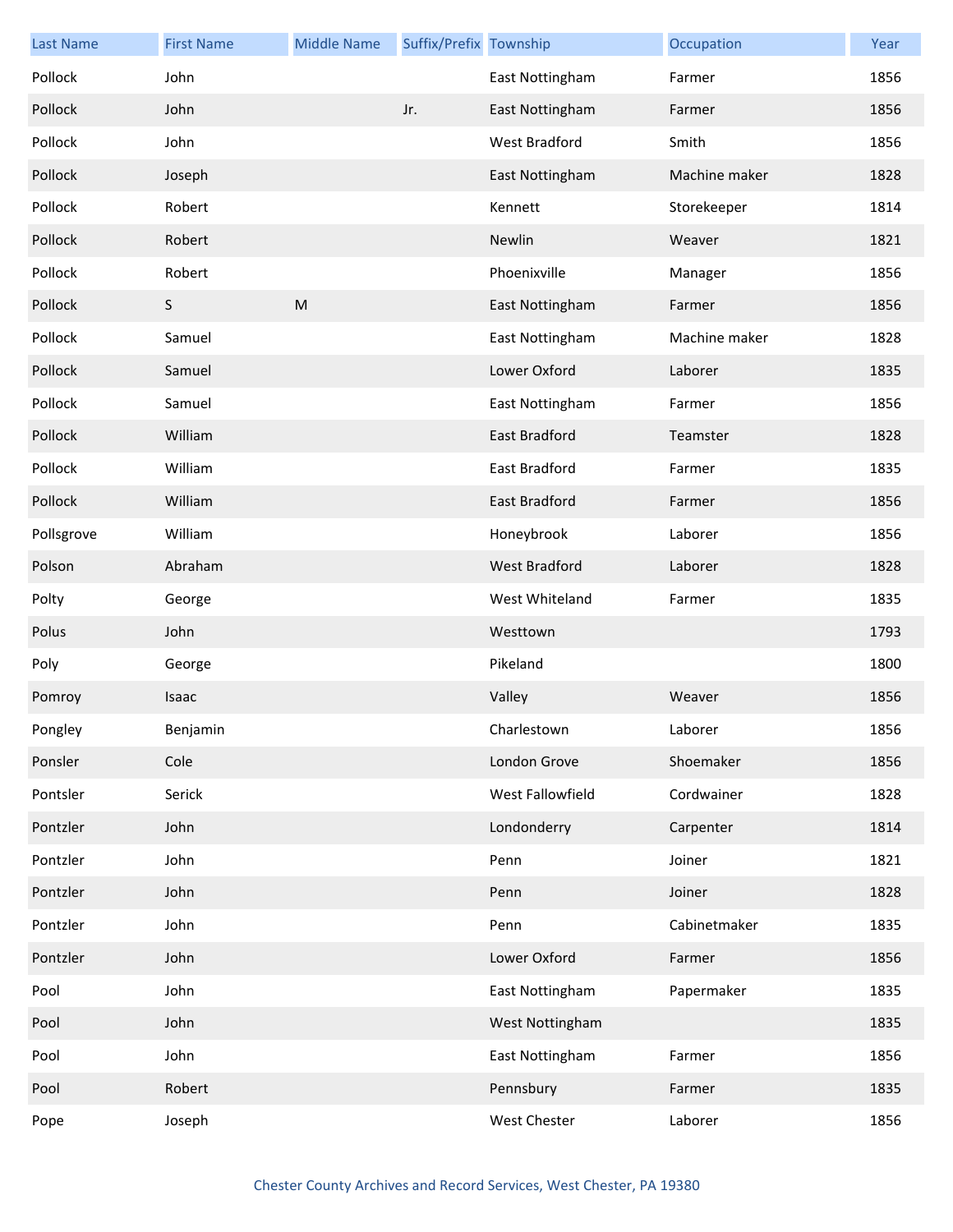| <b>Last Name</b> | <b>First Name</b> | <b>Middle Name</b> | Suffix/Prefix Township |                         | Occupation            | Year |
|------------------|-------------------|--------------------|------------------------|-------------------------|-----------------------|------|
| Pork             | John              |                    |                        | East Brandywine         | Powerloom             | 1856 |
| Porrel           | John              |                    |                        | Honey Brook             | Cooper                | 1828 |
| Porrel           | Michael           |                    |                        | Honey Brook             | Farmer                | 1828 |
| Portens          | James             |                    |                        | Easttown                | Storekeeper           | 1835 |
| Porter           | Andrew            | $\sf B$            |                        | Phoenixville            | Blacksmith            | 1856 |
| Porter           | Benjamin          |                    |                        | New Garden              | Laborer               | 1814 |
| Porter           | Benjamin          |                    |                        | New Garden              | Farmer                | 1821 |
| Porter           | Benjamin          |                    |                        | New London              | Laborer               | 1835 |
| Porter           | David             |                    |                        | New London              | Gentleman             | 1828 |
| Porter           | David             |                    |                        | New London              | Gentleman             | 1835 |
| Porter           | David             |                    |                        | London Grove            | Laborer               | 1856 |
| Porter           | Edward            |                    |                        | <b>Upper Oxford</b>     | Store & Tavern Keeper | 1800 |
| Porter           | James             |                    |                        | <b>West Fallowfield</b> |                       | 1793 |
| Porter           | James             |                    |                        | Tredyffrin              | Stonemason            | 1807 |
| Porter           | James             |                    |                        | West Caln               | Laborer               | 1835 |
| Porter           | James             |                    |                        | Phoenixville            | Laborer               | 1856 |
| Porter           | James             | M.                 | Dr.                    | West Bradford           | Doctor                | 1828 |
| Porter           | Jehu              |                    |                        | Charlestown             | Slitter               | 1814 |
| Porter           | John              |                    |                        | Uwchlan                 | Laborer               | 1807 |
| Porter           | John              |                    |                        | West Caln               | Farmer                | 1807 |
| Porter           | John              |                    |                        | East Nottingham         | Blacksmith            | 1807 |
| Porter           | John              |                    |                        | East Nottingham         | Blacksmith            | 1814 |
| Porter           | John              |                    |                        | Coventry                | Laborer               | 1814 |
| Porter           | John              |                    |                        | Coventry                | Laborer               | 1821 |
| Porter           | John              |                    |                        | East Nottingham         | Blacksmith            | 1821 |
| Porter           | John              |                    |                        | East Fallowfield        | Farmer                | 1821 |
| Porter           | John              |                    |                        | East Fallowfield        | Farmer                | 1828 |
| Porter           | John              |                    |                        | East Nottingham         | Blacksmith            | 1828 |
| Porter           | John              |                    |                        | Coventry                | Blacksmith            | 1828 |
| Porter           |                   |                    |                        | Coventry                | Blacksmith, farmer    | 1835 |
|                  | John              |                    |                        |                         |                       |      |
| Porter           | John              |                    |                        | Schuylkill              | Roller                | 1835 |
| Porter           | John              |                    |                        | South Coventry          | Farmer                | 1856 |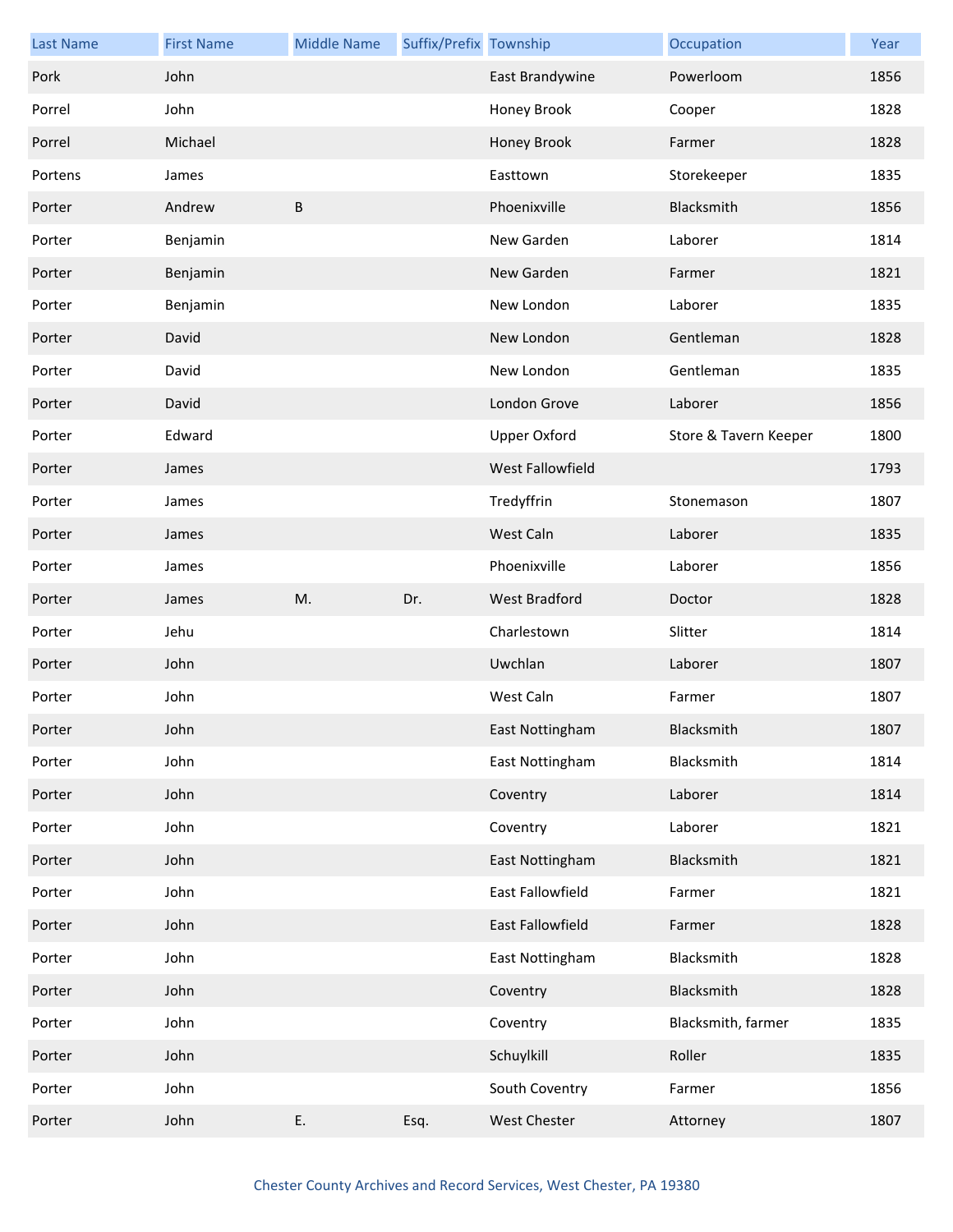| <b>Last Name</b> | <b>First Name</b> | <b>Middle Name</b> | Suffix/Prefix Township |                      | Occupation  | Year |
|------------------|-------------------|--------------------|------------------------|----------------------|-------------|------|
| Porter           | Joseph            |                    |                        | <b>East Nantmeal</b> | Farmer      | 1807 |
| Porter           | Joseph            |                    |                        | <b>East Nantmeal</b> | Merchant    | 1814 |
| Porter           | Joseph            |                    |                        | <b>East Nantmeal</b> | Farmer      | 1821 |
| Porter           | Joshua            |                    |                        | Schuylkill           | Clerk       | 1828 |
| Porter           | Mark              |                    |                        | East Bradford        | Carpenter   | 1821 |
| Porter           | Nathaniel         |                    |                        | Honey Brook          |             | 1793 |
| Porter           | Patrick           |                    |                        | Brandywine           |             | 1793 |
| Porter           | Robert            |                    |                        | West Caln            |             | 1793 |
| Porter           | Robert            |                    |                        | Goshen               |             | 1793 |
| Porter           | Robert            |                    |                        | Sadsbury             |             | 1807 |
| Porter           | Robert            |                    |                        | <b>East Nantmeal</b> | Laborer     | 1828 |
| Porter           | Robert            |                    |                        | West Nottingham      | Jobber      | 1835 |
| Porter           | Samuel            |                    |                        | <b>Upper Oxford</b>  | Yeoman      | 1821 |
| Porter           | Samuel            |                    |                        | <b>Upper Oxford</b>  | Farmer      | 1835 |
| Porter           | Samuel            |                    |                        | South Coventry       | Farmer      | 1856 |
| Porter           | Samuel            |                    |                        | West Fallowfield     | Farmer      | 1856 |
| Porter           | Solomon           |                    |                        | New London           | Laborer     | 1835 |
| Porter           | Thomas            |                    |                        | Brandywine           | Laborer     | 1828 |
| Porter           | Thomas            |                    |                        | East Bradford        | Laborer     | 1856 |
| Porter           | William           |                    |                        | Schuylkill           | Roller      | 1828 |
| Porter           | William           |                    |                        | Schuylkill           | Roller      | 1835 |
| Porter           | William           | ${\sf N}$          |                        | Phoenixville         | Blacksmith  | 1856 |
| Porteus          | James             |                    |                        | Charlestown          | Merchant    | 1821 |
| Porteus          | James             |                    |                        | Easttown             | Storekeeper | 1828 |
| Porteus          | Moore             |                    |                        | Charlestown          | Merchant    | 1821 |
| Portues          | James             |                    |                        | Easttown             | Storekeeper | 1856 |
| Posey            | Cage              |                    |                        | <b>West Nantmeal</b> | Laborer     | 1807 |
| Posey            | Edward            |                    |                        | Coventry             | Laborer     | 1821 |
| Posey            | Edward            |                    |                        | Coventry             | Farmer      | 1828 |
| Posey            | Edward            |                    |                        | Coventry             | Farmer      | 1835 |
| Posey            | Edward            |                    |                        | <b>West Coventry</b> | Farmer      | 1856 |
| Posey            | Jesse             |                    |                        | <b>East Nantmeal</b> | Farmer      | 1821 |
| Posey            | Jesse             |                    |                        | <b>East Nantmeal</b> | Laborer     | 1828 |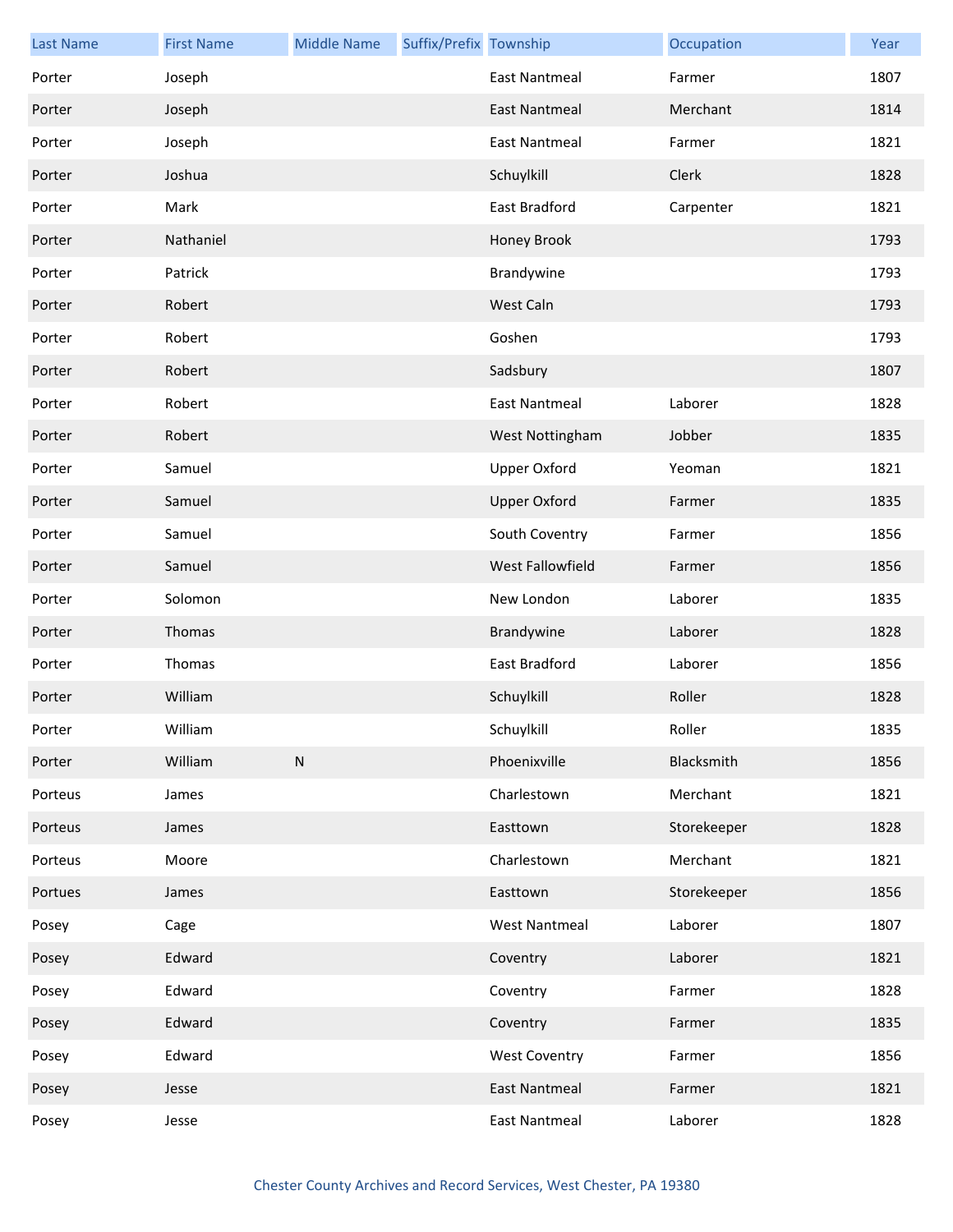| <b>Last Name</b> | <b>First Name</b> | <b>Middle Name</b> | Suffix/Prefix Township |                      | Occupation | Year |
|------------------|-------------------|--------------------|------------------------|----------------------|------------|------|
| Posey            | John              |                    |                        | Coventry             | Tanner     | 1807 |
| Posey            | John              |                    |                        | Coventry             | Laborer    | 1814 |
| Posey            | John              |                    |                        | <b>East Nantmeal</b> | Laborer    | 1821 |
| Posey            | McCagy            |                    |                        | <b>East Nantmeal</b> | Laborer    | 1814 |
| Posey            | Mecajah           |                    |                        | <b>East Nantmeal</b> | Furnaceman | 1835 |
| Posey            | Micaja            |                    |                        | <b>West Nantmeal</b> | Laborer    | 1821 |
| Posey            | Owen              |                    |                        | <b>West Coventry</b> |            | 1856 |
| Posey            | Peter             |                    |                        | Coventry             | Yeoman     | 1814 |
| Posey            | Peter             |                    |                        | Coventry             | Farmer     | 1821 |
| Posey            | Peter             |                    |                        | <b>West Vincent</b>  | Farmer     | 1835 |
| Posey            | William           |                    |                        | Coventry             |            | 1793 |
| Posey            | William           |                    |                        | Coventry             | Yeoman     | 1807 |
| Posey            | William           |                    |                        | Coventry             | Yeoman     | 1814 |
| Posey            | William           |                    | Jr.                    | Coventry             | Yeoman     | 1814 |
| Posey            | William           |                    |                        | Coventry             | Farmer     | 1821 |
| Posey            | William           |                    |                        | <b>East Nantmeal</b> | Laborer    | 1828 |
| Posey            | William           |                    |                        | Coventry             | Farmer     | 1828 |
| Posey            | William           |                    |                        | Coventry             | Farmer     | 1835 |
| Posey            | William           |                    | Jr.                    | Coventry             | Laborer    | 1835 |
| Posey            | William           |                    |                        | <b>East Coventry</b> | Farmer     | 1856 |
| Postler          | Joseph            |                    |                        | East Nantmeal        | Collier    | 1800 |
| Potter           | Atlee             |                    |                        | Easttown             | Farmer     | 1814 |
| Potter           | Atlee             |                    |                        | Easttown             | Mason      | 1835 |
| Potter           | Atley             |                    |                        | Easttown             | Mason      | 1821 |
| Potter           | Atley             |                    |                        | Easttown             | Mason      | 1828 |
| Potter           | Atley             |                    |                        | Easttown             | Farmer     | 1856 |
| Potter           | Henry             |                    |                        | Willistown           | Shoemaker  | 1835 |
| Potter           | James             |                    |                        | Sadsbury             | Farmer     | 1856 |
| Potter           | John              |                    |                        | Easttown             | Carpenter  | 1856 |
| Potter           | Joseph            |                    |                        | Easttown             | Mason      | 1814 |
| Potter           | Joseph            |                    |                        | Easttown             | Mason      | 1821 |
| Potter           | Joseph            |                    |                        | Easttown             | Mason      | 1828 |
| Potter           | Joseph            |                    |                        | Easttown             | Farmer     | 1835 |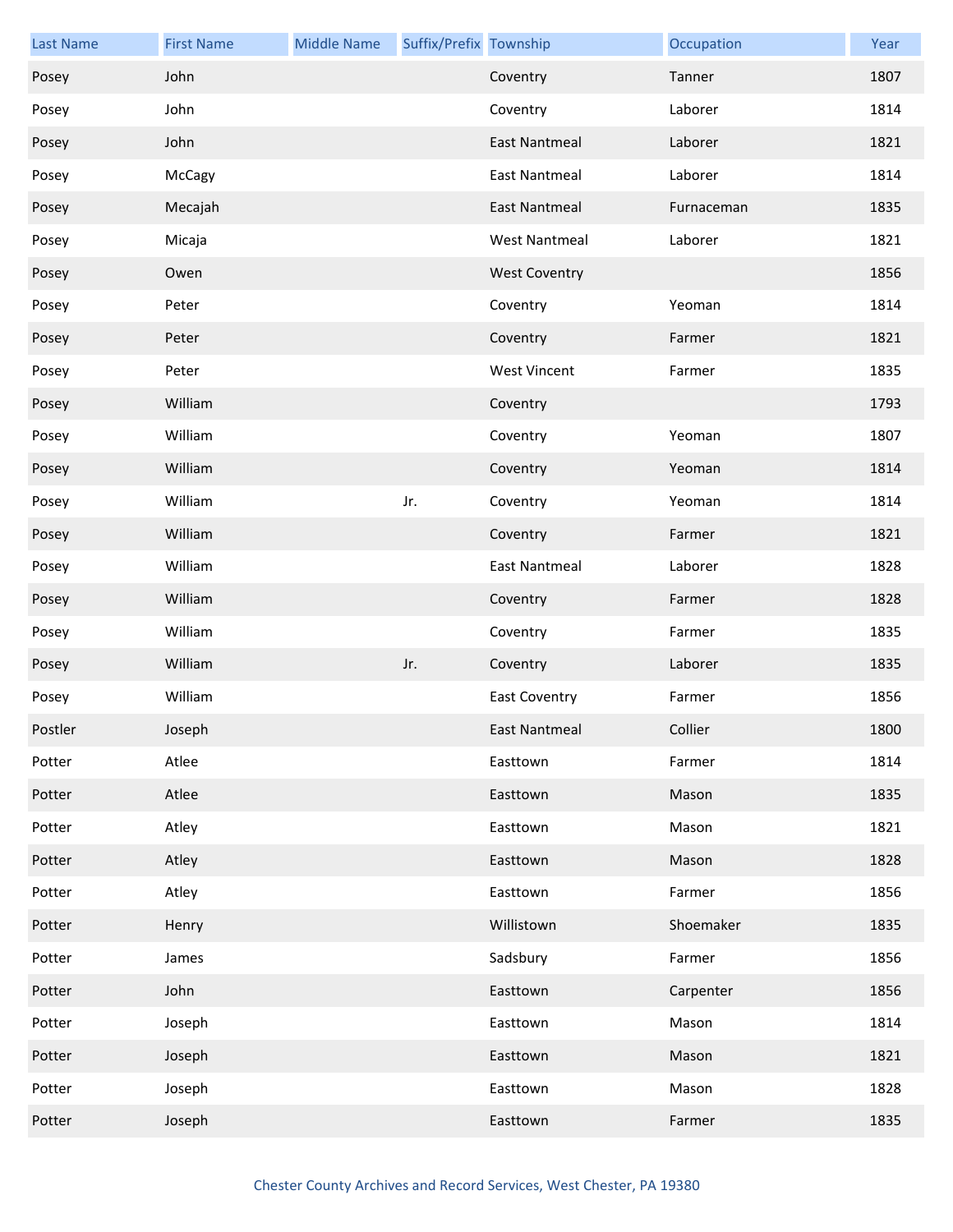| <b>Last Name</b> | <b>First Name</b> | <b>Middle Name</b> | Suffix/Prefix Township |                      | Occupation  | Year |
|------------------|-------------------|--------------------|------------------------|----------------------|-------------|------|
| Potter           | Martin            |                    |                        | Easttown             | Farmer      | 1814 |
| Potter           | Martin            |                    |                        | Easttown             |             | 1821 |
| Potter           | Martin            |                    |                        | Easttown             | Laborer     | 1828 |
| Potter           | Martin            |                    |                        | Easttown             | Farmer      | 1835 |
| Potter           | Samuel            |                    |                        | Easttown             | Mason       | 1814 |
| Potter           | Samuel            |                    |                        | Easttown             | Mason       | 1821 |
| Potter           | Samuel            |                    |                        | <b>West Chester</b>  | Barber      | 1828 |
| Potter           | Samuel            |                    |                        | <b>West Chester</b>  | Barber      | 1835 |
| Potts            | Ann               |                    |                        | Schuylkill           |             | 1828 |
| Potts            | Anna              |                    |                        | Coventry             |             | 1793 |
| Potts            | Anna              |                    |                        | Tredyffrin           |             | 1856 |
| Potts            | Charles           |                    |                        | Willistown           | Farmer      | 1856 |
| Potts            | David             |                    |                        | Charlestown          |             | 1793 |
| Potts            | David             |                    |                        | <b>East Nantmeal</b> | Ironmaster  | 1800 |
| Potts            | David             |                    |                        | <b>East Nantmeal</b> | Ironmaster  | 1807 |
| Potts            | David             |                    |                        | <b>East Nantmeal</b> | Ironmaster  | 1814 |
| Potts            | David             |                    |                        | <b>East Nantmeal</b> |             | 1821 |
| Potts            | David             |                    | Jr.                    | <b>East Nantmeal</b> |             | 1821 |
| Potts            | David             |                    |                        | Coventry             | Manager     | 1821 |
| Potts            | David             |                    |                        | <b>East Nantmeal</b> | Ironmaster  | 1828 |
| Potts            | David             |                    |                        | West Nantmeal        | Forgeman    | 1828 |
| Potts            | David             |                    |                        | Schuylkill           | Tanner      | 1828 |
| Potts            | David             |                    |                        | <b>East Nantmeal</b> | Ironmaster  | 1828 |
| Potts            | David             |                    | Jr.                    | <b>East Nantmeal</b> | Ironmaster  | 1835 |
| Potts            | David             |                    | Jr.                    | Warwick              | Ironmaster  | 1856 |
| Potts            | David             |                    |                        | Warwick              | Blacksmith  | 1856 |
| Potts            | David             |                    |                        | <b>West Nantmeal</b> | Ironmaster  | 1856 |
| Potts            | David             |                    | Jr.                    | <b>East Nantmeal</b> | Laborer     | 1856 |
| Potts            | Dilworth          |                    |                        | West Whiteland       | Farmer      | 1856 |
| Potts            | Edward            |                    |                        | <b>West Nantmeal</b> | Storekeeper | 1828 |
| Potts            | Edward            |                    |                        | <b>West Nantmeal</b> | Sawyer      | 1835 |
| Potts            | Edward            |                    |                        | Westtown             | Teacher     | 1856 |
| Potts            | Ezekiel           |                    |                        | Tredyffrin           |             | 1793 |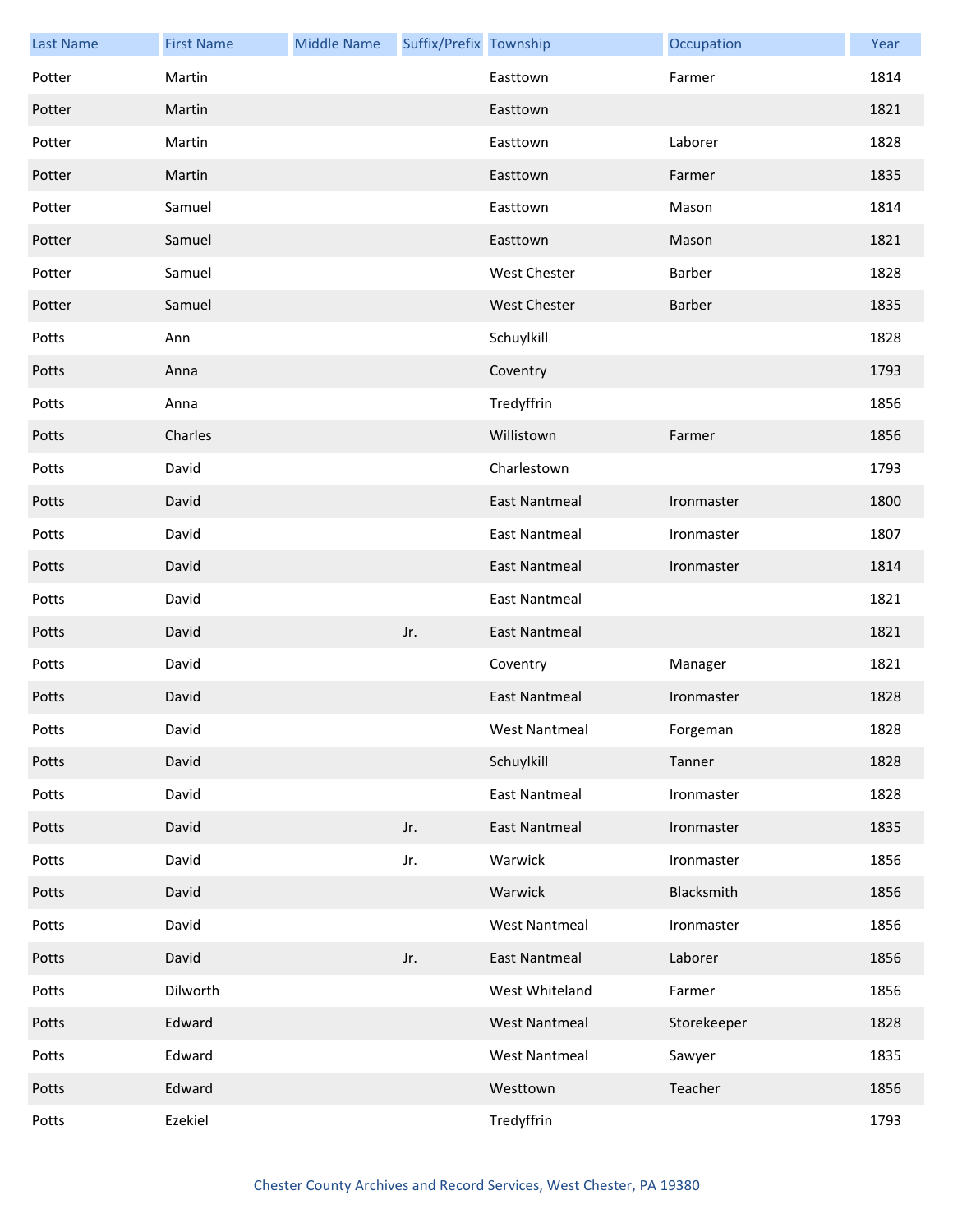| <b>Last Name</b> | <b>First Name</b> | <b>Middle Name</b> | Suffix/Prefix Township |                      | Occupation | Year |
|------------------|-------------------|--------------------|------------------------|----------------------|------------|------|
| Potts            | Ezekiel           |                    |                        | Tredyffrin           |            | 1800 |
| Potts            | Ezekiel           |                    |                        | Tredyffrin           | Farmer     | 1807 |
| Potts            | Ezekiel           |                    |                        | Tredyffrin           | Farmer     | 1814 |
| Potts            | Ezekiel           |                    |                        | Tredyffrin           | Gentleman  | 1821 |
| Potts            | Ezekiel           |                    |                        | Tredyffrin           | Gentleman  | 1828 |
| Potts            | Ezekiel           |                    |                        | Tredyffrin           | Gentleman  | 1835 |
| Potts            | Francis           |                    |                        | <b>East Nantmeal</b> | Ironmaster | 1828 |
| Potts            | Francis           |                    |                        | <b>East Nantmeal</b> | Manager    | 1835 |
| Potts            | George            |                    |                        | Tredyffrin           | Farmer     | 1807 |
| Potts            | George            |                    |                        | Tredyffrin           | Farmer     | 1814 |
| Potts            | George            |                    |                        | Tredyffrin           | Farmer     | 1828 |
| Potts            | Hannah            |                    |                        | Tredyffrin           |            | 1856 |
| Potts            | Isaiah            |                    |                        | Tredyffrin           | Laborer    | 1807 |
| Potts            | Isaiah            |                    |                        | Tredyffrin           | Farmer     | 1821 |
| Potts            | Isaiah            |                    |                        | Schuylkill           | Farmer     | 1828 |
| Potts            | Isaiah            |                    |                        | Schuylkill           | Laborer    | 1835 |
| Potts            | Isaiah            |                    |                        | Schuylkill           | Gatekeeper | 1856 |
| Potts            | James             |                    | Sr.                    | West Fallowfield     | Farmer     | 1814 |
| Potts            | James             |                    |                        | West Fallowfield     | Farmer     | 1821 |
| Potts            | James             | W.                 |                        | West Fallowfield     | Farmer     | 1814 |
| Potts            | James             | W.                 |                        | West Fallowfield     | Farmer     | 1821 |
| Potts            | Joel              |                    |                        | Tredyffrin           |            | 1828 |
| Potts            | Joel              |                    |                        | West Goshen          | Farmer     | 1856 |
| Potts            | John              |                    |                        | Sadsbury             | Weaver     | 1821 |
| Potts            | Joseph            |                    |                        | Vincent              | Yeoman     | 1807 |
| Potts            | Joseph            |                    |                        | Tredyffrin           | Laborer    | 1814 |
| Potts            | Joseph            |                    |                        | <b>East Nantmeal</b> | Merchant   | 1828 |
| Potts            | Joshua            |                    |                        | West Whiteland       | Laborer    | 1835 |
| Potts            | Joshua            |                    |                        | West Whiteland       | Farmer     | 1856 |
| Potts            | Lewis             |                    |                        | Valley               | Clerk      | 1856 |
| Potts            | Nathaniel         |                    |                        | <b>East Nantmeal</b> |            | 1821 |
| Potts            | Nathaniel         |                    |                        | <b>East Nantmeal</b> | Clerk      | 1835 |
| Potts            | Nathaniel         |                    |                        | Warwick              | Farmer     | 1856 |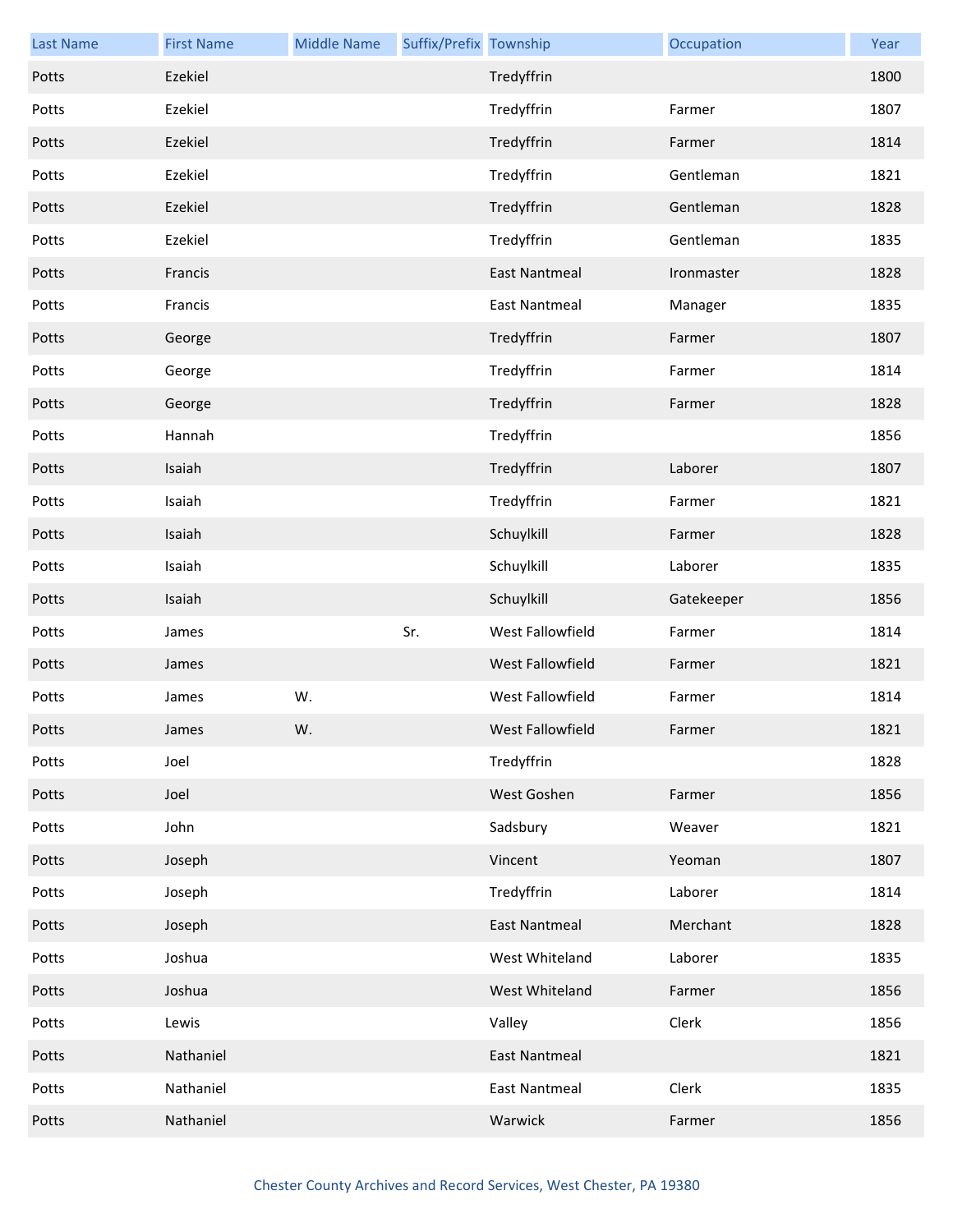| <b>Last Name</b> | <b>First Name</b> | <b>Middle Name</b> | Suffix/Prefix Township |                      | Occupation | Year |
|------------------|-------------------|--------------------|------------------------|----------------------|------------|------|
| Potts            | Randall           |                    |                        | West Whiteland       | Farmer     | 1856 |
| Potts            | Robert            | H                  |                        | <b>East Nantmeal</b> | Farmer     | 1835 |
| Potts            | Robert            | Η.                 |                        | <b>West Nantmeal</b> | Clerk      | 1828 |
| Potts            | Samuel            |                    |                        | West Fallowfield     |            | 1814 |
| Potts            | Samuel            | M.                 |                        | <b>East Nantmeal</b> |            | 1821 |
| Potts            | Thomas            |                    |                        | <b>East Nantmeal</b> |            | 1821 |
| Potts            | Thomas            |                    |                        | West Fallowfield     | Farmer     | 1821 |
| Potts            | Thomas            |                    |                        | West Caln            | Blacksmith | 1821 |
| Potts            | Thomas            |                    |                        | West Marlborough     | Smith      | 1828 |
| Potts            | Thomas            |                    |                        | <b>East Nantmeal</b> | Ironmaster | 1828 |
| Potts            | Thomas            |                    |                        | West Fallowfield     | Farmer     | 1835 |
| Potts            | Thomas            |                    |                        | East Nottingham      | Blacksmith | 1835 |
| Potts            | Thomas            |                    |                        | Franklin             | Blacksmith | 1856 |
| Potts            | Thomas            | J                  |                        | West Fallowfield     | Farmer     | 1835 |
| Potts            | Thomas            | J                  |                        | Highland             | Farmer     | 1856 |
| Potts            | Thomas            | J.                 |                        | West Fallowfield     | Farmer     | 1828 |
| Potts            | Thomas            | M                  |                        | Warwick              | Gentleman  | 1856 |
| Potts            | William           |                    |                        | Tredyffrin           |            | 1793 |
| Potts            | William           |                    |                        | Tredyffrin           |            | 1800 |
| Potts            | William           |                    |                        | Tredyffrin           | Farmer     | 1807 |
| Potts            | William           |                    |                        | Tredyffrin           | Farmer     | 1814 |
| Potts            | William           |                    |                        | Tredyffrin           | Farmer     | 1821 |
| Potts            | William           |                    | Jr.                    | Tredyffrin           |            | 1828 |
| Potts            | William           |                    |                        | Tredyffrin           | Farmer     | 1828 |
| Potts            | William           |                    |                        | Tredyffrin           | Farmer     | 1835 |
| Potts            | William           |                    |                        | East Nottingham      |            | 1856 |
| Potts            | William           |                    |                        | Schuylkill           | Laborer    | 1856 |
| Potts            | William           |                    |                        | West Goshen          | Farmer     | 1856 |
| Poturf           | Martin            |                    |                        | Easttown             |            | 1793 |
| Poulson          | George            | W                  |                        | New Garden           | Cordwainer | 1856 |
| Poulson          | Grier             |                    |                        | East Marlborough     | Laborer    | 1856 |
| Poulson          | Henry             |                    |                        | New Garden           | Shoemaker  | 1835 |
| Poulson          | Isaac             |                    |                        | New Garden           | Cordwainer | 1828 |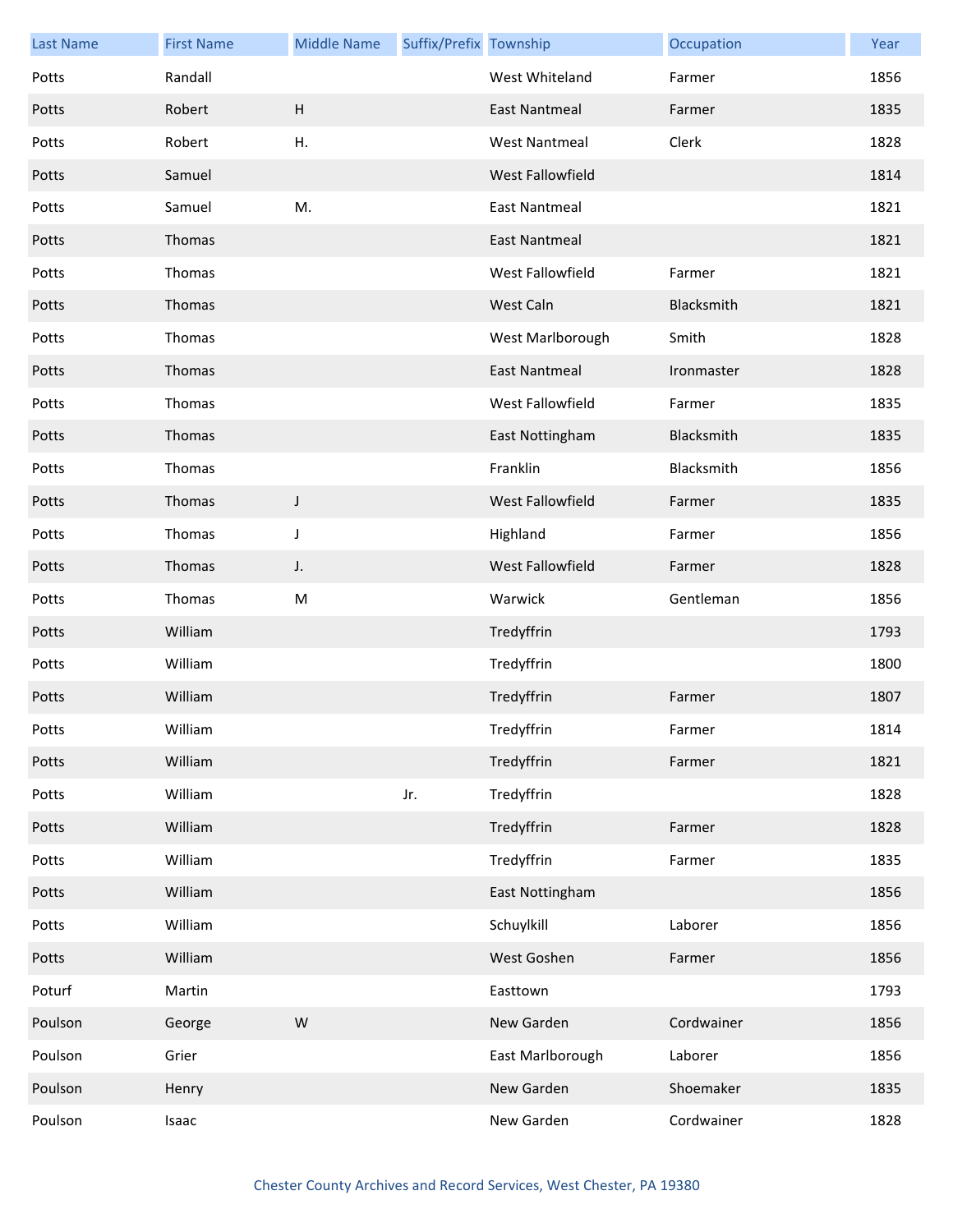| <b>Last Name</b> | <b>First Name</b> | <b>Middle Name</b>        | Suffix/Prefix Township |                      | Occupation  | Year |
|------------------|-------------------|---------------------------|------------------------|----------------------|-------------|------|
| Poulson          | Isaac             |                           |                        | New Garden           | Shoemaker   | 1835 |
| Poulson          | L                 | $\boldsymbol{\mathsf{H}}$ |                        | New Garden           | Watchmaker  | 1856 |
| Pouts            | Peter             |                           |                        | Coventry             |             | 1793 |
| Poutz            | John              |                           |                        | Coventry             | Yeoman      | 1807 |
| Powel            | Aaron             |                           |                        | East Fallowfield     |             | 1793 |
| Powel            | Aaron             |                           |                        | Newlin               | Mason       | 1807 |
| Powel            | Abraham           |                           |                        | Vincent              |             | 1793 |
| Powel            | Andrew            |                           |                        | Schuylkill           | Nailer      | 1828 |
| Powel            | Andrew            |                           |                        | Schuylkill           | Nailer      | 1835 |
| Powel            | Benjamin          |                           |                        | West Bradford        | Hatter      | 1807 |
| Powel            | Daniel            |                           |                        | Brandywine           | Laborer     | 1807 |
| Powel            | Daniel            |                           |                        | Brandywine           | Laborer     | 1814 |
| Powel            | Daniel            |                           |                        | Brandywine           | Laborer     | 1821 |
| Powel            | David             |                           |                        | East Fallowfield     |             | 1793 |
| Powel            | David             |                           |                        | Vincent              |             | 1793 |
| Powel            | David             |                           |                        | Vincent              |             | 1800 |
| Powel            | David             |                           |                        | East Fallowfield     | Husbandman  | 1807 |
| Powel            | David             |                           |                        | Brandywine           | Farmer      | 1828 |
| Powel            | Ezekiel           |                           |                        | Pikeland             | Mason       | 1814 |
| Powel            | Ezekiel           |                           |                        | Pikeland             |             | 1821 |
| Powel            | Ezekiel           |                           |                        | Charlestown          | Vitler      | 1835 |
| Powel            | George            |                           |                        | Brandywine           | Farmer      | 1828 |
| Powel            | Horatio           |                           |                        | West Pikeland        | Plasterer   | 1856 |
| Powel            | Isaac             |                           |                        | Pikeland             | Carpenter   | 1807 |
| Powel            | Isaac             |                           |                        | Pikeland             | Carpenter   | 1814 |
| Powel            | Isaac             |                           |                        | Uwchlan              | Stonemason  | 1821 |
| Powel            | Isaac             |                           |                        | Kennett              | Teacher     | 1821 |
| Powel            | Isaac             |                           |                        | Willistown           | Carpenter   | 1821 |
| Powel            | Isaac             |                           |                        | Brandywine           | Mason       | 1828 |
| Powel            | Isaac             |                           |                        | Brandywine           | Blacksmith  | 1828 |
| Powel            | Isaac             |                           |                        | Willistown           | Carpenter   | 1835 |
| Powel            | Isaac             |                           | Jr.                    | Willistown           | Storekeeper | 1835 |
| Powel            | Israel            |                           |                        | <b>West Nantmeal</b> | Farmer      | 1821 |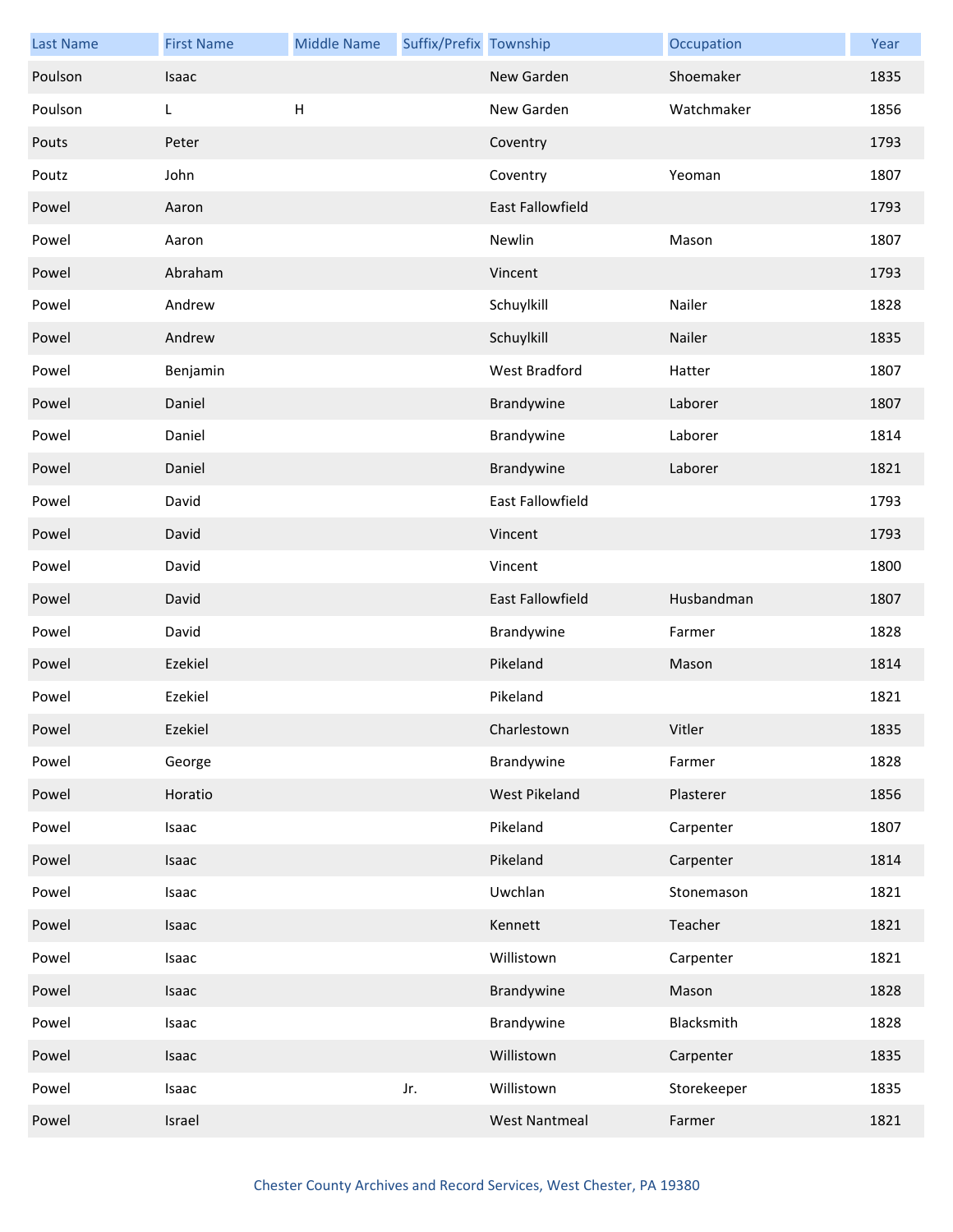| <b>Last Name</b> | <b>First Name</b> | <b>Middle Name</b> | Suffix/Prefix Township |                     | Occupation | Year |
|------------------|-------------------|--------------------|------------------------|---------------------|------------|------|
| Powel            | Israel            |                    |                        | Uwchlan             | Farmer     | 1835 |
| Powel            | James             |                    |                        | <b>West Chester</b> | Carpenter  | 1821 |
| Powel            | James             |                    |                        | Uwchlan             | Farmer     | 1828 |
| Powel            | James             |                    |                        | Uwchlan             | Farmer     | 1835 |
| Powel            | Jesse             |                    |                        | Sadsbury            |            | 1835 |
| Powel            | Jesse             |                    |                        | Sadsbury            | Laborer    | 1856 |
| Powel            | Job               |                    |                        | Sadsbury            |            | 1793 |
| Powel            | Job               |                    |                        | Sadsbury            |            | 1807 |
| Powel            | Job               |                    |                        | Sadsbury            | Laborer    | 1828 |
| Powel            | Jobe              |                    |                        | Sadsbury            |            | 1835 |
| Powel            | Jobe              |                    |                        | Sadsbury            | Farmer     | 1856 |
| Powel            | John              |                    |                        | East Fallowfield    |            | 1793 |
| Powel            | John              |                    |                        | East Fallowfield    |            | 1793 |
| Powel            | John              |                    |                        | Londonderry         |            | 1793 |
| Powel            | John              |                    |                        | East Fallowfield    | Husbandman | 1807 |
| Powel            | John              |                    | Jr.                    | East Fallowfield    | Husbandman | 1807 |
| Powel            | John              |                    |                        | Londonderry         | Weaver     | 1814 |
| Powel            | John              |                    |                        | Penn                | Weaver     | 1821 |
| Powel            | John              |                    |                        | Penn                | Weaver     | 1828 |
| Powel            | John              |                    |                        | Franklin            | Laborer    | 1856 |
| Powel            | John              | W                  |                        | East Caln           | Miller     | 1856 |
| Powel            | Joseph            |                    |                        | East Fallowfield    |            | 1793 |
| Powel            | Joseph            |                    |                        | Sadsbury            |            | 1793 |
| Powel            | Joseph            |                    |                        | East Fallowfield    | Husbandman | 1807 |
| Powel            | Joseph            |                    |                        | East Fallowfield    | Carpenter  | 1807 |
| Powel            | Mary              |                    |                        | East Whiteland      |            | 1793 |
| Powel            | Michael           |                    |                        | West Caln           | Farmer     | 1856 |
| Powel            | Mingo             |                    |                        | West Goshen         |            | 1821 |
| Powel            | Mingo             |                    |                        | West Goshen         | Farmer     | 1835 |
| Powel            | Patience          |                    |                        | Londonderry         | Farmer     | 1828 |
| Powel            | Peter             |                    |                        | Vincent             |            | 1793 |
| Powel            | Sarah             |                    |                        | East Fallowfield    |            | 1793 |
| Powel            | Thomas            |                    |                        | Vincent             |            | 1800 |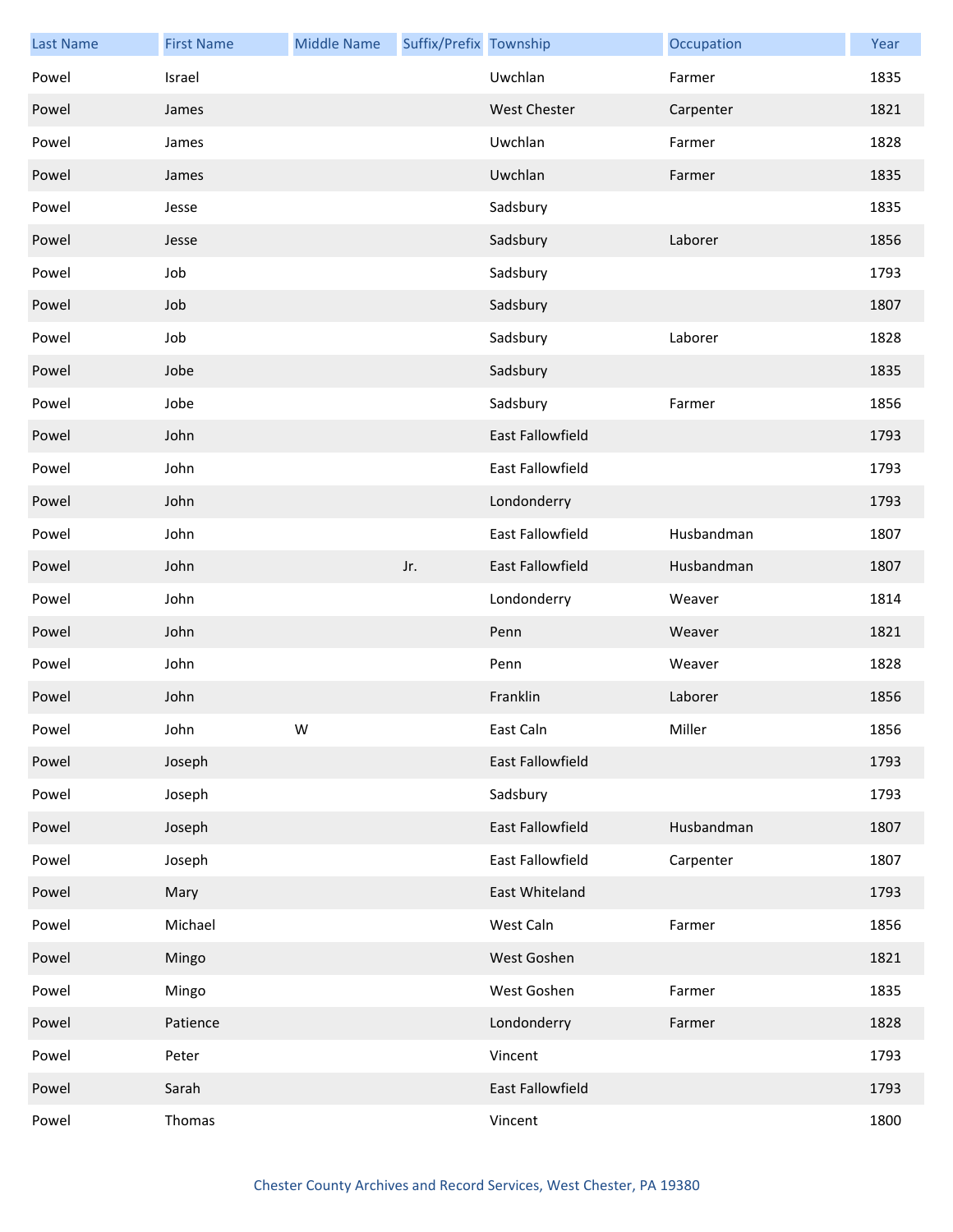| <b>Last Name</b> | <b>First Name</b> | <b>Middle Name</b> | Suffix/Prefix Township |                  | Occupation | Year |
|------------------|-------------------|--------------------|------------------------|------------------|------------|------|
| Powel            | Thomas            |                    |                        | Brandywine       | Cordwainer | 1807 |
| Powel            | Thomas            |                    |                        | Brandywine       | Farmer     | 1814 |
| Powel            | Thomas            |                    |                        | Brandywine       | Farmer     | 1821 |
| Powel            | Thomas            |                    |                        | West Goshen      | Carpenter  | 1821 |
| Powel            | Thomas            |                    |                        | Penn             | Blacksmith | 1821 |
| Powel            | Thomas            |                    |                        | Penn             | Blacksmith | 1828 |
| Powel            | Thomas            |                    |                        | Brandywine       | Farmer     | 1828 |
| Powel            | William           |                    |                        | Brandywine       | Farmer     | 1807 |
| Powel            | William           |                    |                        | Uwchlan          | Farmer     | 1807 |
| Powel            | William           |                    | Jr.                    | Uwchlan          | Farmer     | 1814 |
| Powel            | William           |                    |                        | Uwchlan          | Farmer     | 1814 |
| Powel            | William           |                    |                        | Uwchlan          | Farmer     | 1821 |
| Powel            | William           |                    |                        | Brandywine       | Farmer     | 1821 |
| Powel            | William           |                    |                        | Brandywine       | Farmer     | 1821 |
| Powel            | William           |                    |                        | London Grove     | Laborer    | 1828 |
| Powel            | William           |                    |                        | Uwchlan          | Farmer     | 1828 |
| Powel            | William           |                    |                        | Londonderry      | Laborer    | 1828 |
| Powel            | William           |                    |                        | Uwchlan          | Farmer     | 1835 |
| Powel            | William           | E.                 |                        | Brandywine       | Farmer     | 1828 |
| Powel            | Wilson            | B                  |                        | Newlin           | Laborer    | 1856 |
| Powell           | Aaron             |                    |                        | East Fallowfield | Mason      | 1814 |
| Powell           | Aaron             |                    |                        | East Fallowfield | Stonemason | 1821 |
| Powell           | Aaron             |                    |                        | East Fallowfield | Farmer     | 1835 |
| Powell           | Abel              |                    |                        | East Fallowfield | Farmer     | 1814 |
| Powell           | Abel              |                    |                        | East Fallowfield | Farmer     | 1828 |
| Powell           | Abel              |                    |                        | East Fallowfield | Carpenter  | 1856 |
| Powell           | Abraham           |                    |                        | Charlestown      | Mechanic   | 1856 |
| Powell           | Allison           |                    |                        | West Marlborough | Farmer     | 1856 |
| Powell           | Benanuel          |                    |                        | East Fallowfield | Farmer     | 1856 |
| Powell           | <b>Benett</b>     |                    |                        | Brandywine       | Farmer     | 1835 |
| Powell           | Benjamin          |                    |                        | West Bradford    |            | 1793 |
| Powell           | Benjamin          |                    |                        | East Fallowfield | Farmer     | 1821 |
| Powell           | Benjamin          |                    |                        | East Fallowfield | Farmer     | 1828 |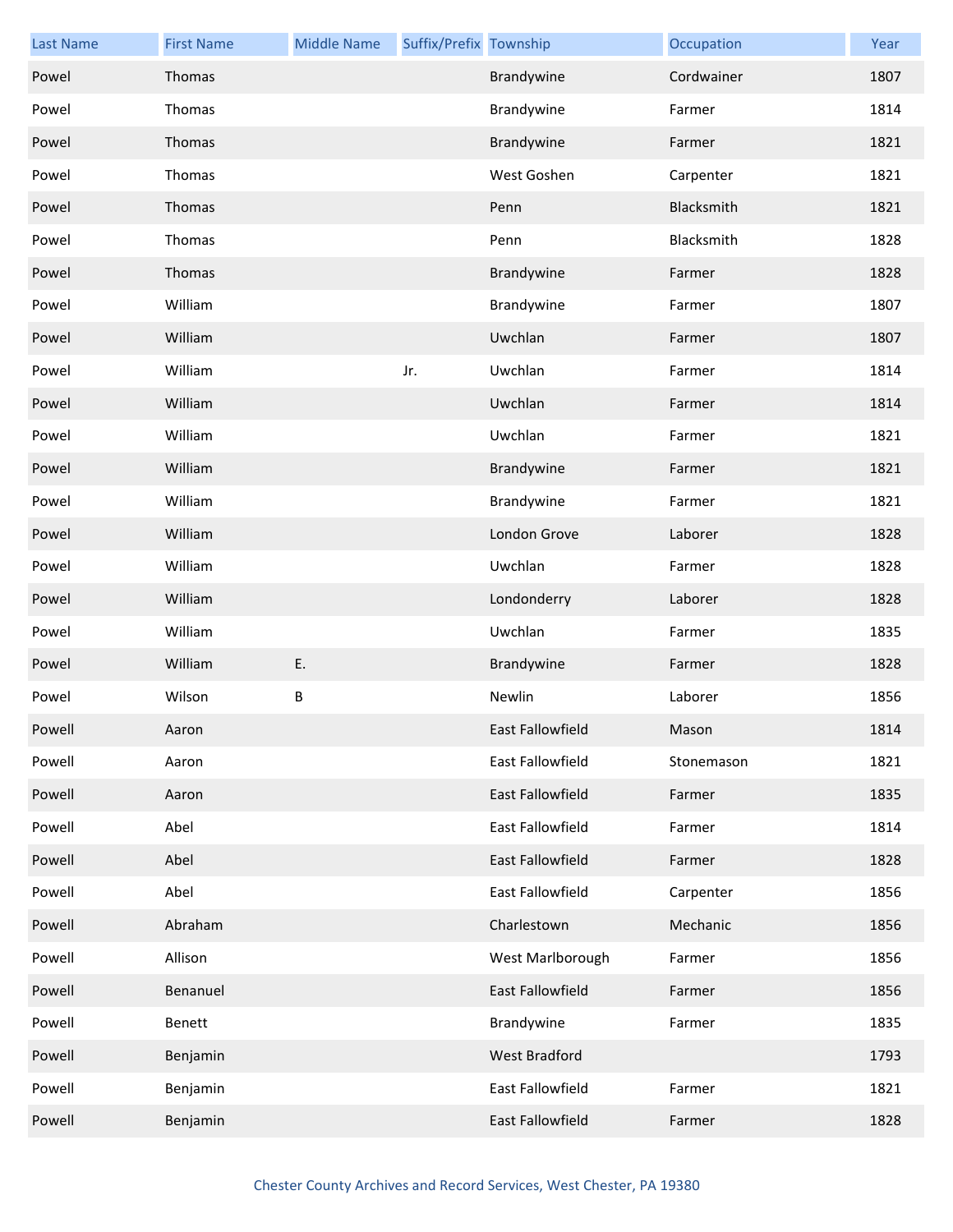| <b>Last Name</b> | <b>First Name</b> | <b>Middle Name</b> | Suffix/Prefix Township |                         | Occupation     | Year |
|------------------|-------------------|--------------------|------------------------|-------------------------|----------------|------|
| Powell           | Benjamin          |                    |                        | <b>East Fallowfield</b> | Farmer         | 1835 |
| Powell           | Bennet            |                    |                        | <b>East Fallowfield</b> | Laborer        | 1821 |
| Powell           | David             |                    |                        | <b>East Fallowfield</b> | Farmer         | 1814 |
| Powell           | David             |                    |                        | West Marlborough        | Laborer        | 1828 |
| Powell           | David             |                    |                        | <b>East Fallowfield</b> | Laborer        | 1828 |
| Powell           | David             | C.                 |                        | <b>East Fallowfield</b> | Mason          | 1828 |
| Powell           | David             | R                  |                        | West Brandywine         | <b>Butcher</b> | 1856 |
| Powell           | Davis             |                    |                        | Goshen                  | Carpenter      | 1807 |
| Powell           | Davis             |                    |                        | Brandywine              | Farmer         | 1835 |
| Powell           | Edward            |                    |                        | East Caln               |                | 1793 |
| Powell           | Elizabeth         |                    |                        | <b>East Fallowfield</b> |                | 1821 |
| Powell           | Elizabeth         |                    |                        | <b>East Fallowfield</b> |                | 1828 |
| Powell           | Elizabeth         |                    |                        | <b>East Fallowfield</b> | Farmer         | 1835 |
| Powell           | Ellen             |                    |                        | <b>West Chester</b>     | Washing        | 1856 |
| Powell           | Evan              |                    |                        | West Pikeland           | Farmer         | 1856 |
| Powell           | Ezekiel           |                    |                        | Charlestown             | Stonemason     | 1828 |
| Powell           | Ezekiel           |                    | Sr.                    | Charlestown             | Mechanic       | 1856 |
| Powell           | Ezekiel           |                    |                        | Charlestown             | Mechanic       | 1856 |
| Powell           | George            |                    |                        | Brandywine              | Farmer         | 1835 |
| Powell           | Hannah            |                    |                        | Brandywine              | Housewifery    | 1835 |
| Powell           | Hannah            |                    |                        | West Brandywine         | Lady           | 1856 |
| Powell           | Hunter            |                    |                        | Highland                | Millwright     | 1856 |
| Powell           | Isaac             |                    |                        | East Whiteland          | Carpenter      | 1828 |
| Powell           | Isaac             |                    |                        | Brandywine              | Farmer         | 1835 |
| Powell           | Isaac             |                    |                        | Brandywine              | Shoemaker      | 1835 |
| Powell           | Isaac             |                    |                        | East Whiteland          | Farmer         | 1856 |
| Powell           | Isaac             | R                  |                        | East Brandywine         | Farmer         | 1856 |
| Powell           | Israel            |                    |                        | <b>West Nantmeal</b>    | Farmer         | 1828 |
| Powell           | Israel            |                    |                        | Uwchlan                 | Farmer         | 1856 |
| Powell           | James             |                    |                        | West Chester            | Carpenter      | 1828 |
| Powell           | James             |                    |                        | West Chester            | Carpenter      | 1835 |
| Powell           | James             |                    |                        | <b>West Chester</b>     | Gentleman      | 1856 |
| Powell           | Jesse             |                    | Sr.                    | East Fallowfield        | Laborer        | 1821 |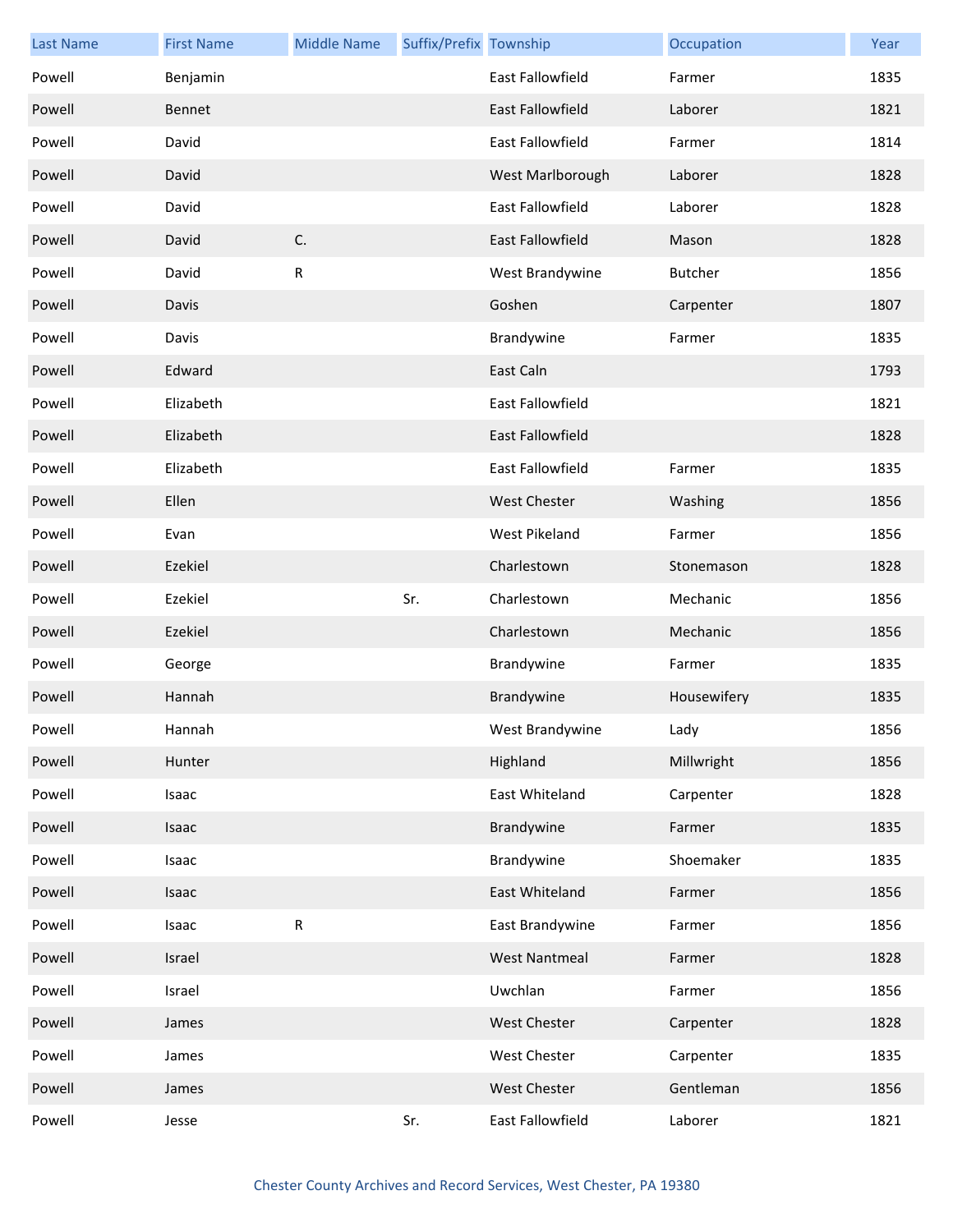| <b>Last Name</b> | <b>First Name</b> | <b>Middle Name</b> | Suffix/Prefix Township |                         | Occupation    | Year |
|------------------|-------------------|--------------------|------------------------|-------------------------|---------------|------|
| Powell           | Jesse             |                    |                        | <b>East Fallowfield</b> | Laborer       | 1821 |
| Powell           | Jesse             |                    |                        | <b>Upper Oxford</b>     | Yeoman        | 1821 |
| Powell           | Job               |                    |                        | Sadsbury                |               | 1800 |
| Powell           | Job               |                    |                        | Sadsbury                | Laborer       | 1814 |
| Powell           | Job               |                    |                        | Sadsbury                | Farmer        | 1821 |
| Powell           | John              |                    |                        | New London              | Shoemaker     | 1807 |
| Powell           | John              |                    |                        | East Fallowfield        | Shoemaker     | 1814 |
| Powell           | John              |                    |                        | East Fallowfield        | Farmer        | 1814 |
| Powell           | John              |                    | Sr.                    | East Fallowfield        |               | 1821 |
| Powell           | John              |                    |                        | <b>East Fallowfield</b> | Shoemaker     | 1828 |
| Powell           | John              |                    |                        | <b>East Fallowfield</b> | Farmer        | 1828 |
| Powell           | John              |                    |                        | Penn                    | Laborer       | 1835 |
| Powell           | John              | G                  |                        | East Fallowfield        | Farmer        | 1835 |
| Powell           | John              | G                  |                        | East Fallowfield        | Farmer        | 1856 |
| Powell           | John              | G                  | Jr.                    | East Fallowfield        | Farmer        | 1856 |
| Powell           | John              | G.                 |                        | East Fallowfield        | Farmer        | 1814 |
| Powell           | John              | G.                 |                        | East Fallowfield        | Farmer        | 1821 |
| Powell           | John              | G.                 |                        | East Fallowfield        | Farmer        | 1828 |
| Powell           | Jordon            |                    |                        | East Fallowfield        | Farmer        | 1856 |
| Powell           | Joseph            |                    |                        | Charlestown             | Carpenter     | 1814 |
| Powell           | Joseph            |                    |                        | East Fallowfield        | Farmer        | 1814 |
| Powell           | Mary              |                    |                        | East Whiteland          |               | 1800 |
| Powell           | Michel            |                    |                        | East Fallowfield        | Farmer        | 1835 |
| Powell           | Mitchel           |                    |                        | West Marlborough        | Laborer       | 1835 |
| Powell           | Patience          |                    |                        | Londonderry             |               | 1835 |
| Powell           | Rachel            |                    |                        | East Fallowfield        | Private liver | 1835 |
| Powell           | Rachel            |                    |                        | East Fallowfield        | Private liver | 1835 |
| Powell           | Samuel            |                    |                        | Charlestown             | Carpenter     | 1814 |
| Powell           | Sarah             |                    |                        | East Fallowfield        |               | 1821 |
| Powell           | Sarah             |                    |                        | East Fallowfield        |               | 1828 |
| Powell           | Sarah             |                    |                        | East Fallowfield        | Farmer        | 1835 |
| Powell           | Stroud            |                    |                        | East Fallowfield        | Farmer        | 1856 |
| Powell           | Thomas            |                    |                        | Brandywine              |               | 1793 |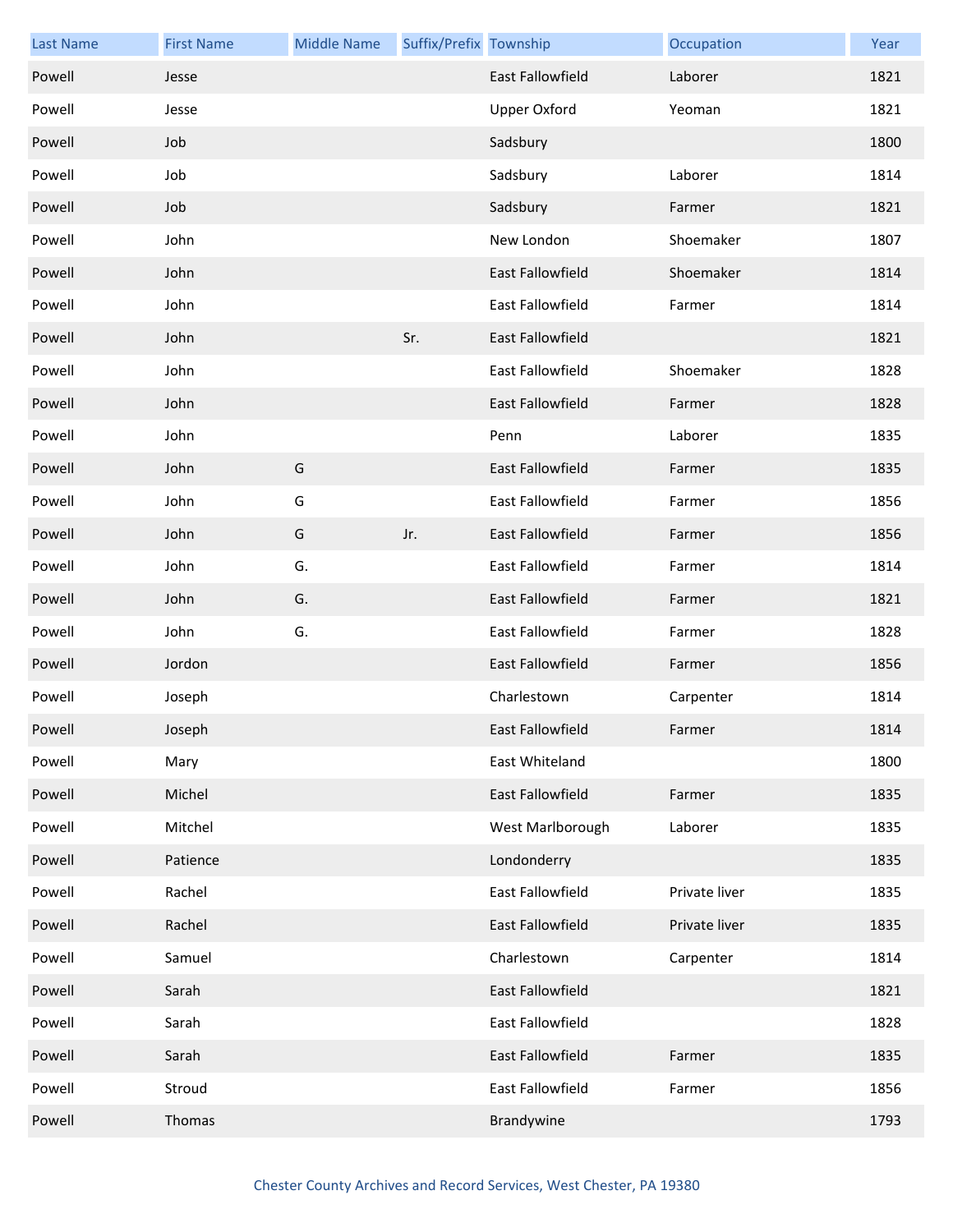| <b>Last Name</b> | <b>First Name</b> | <b>Middle Name</b> | Suffix/Prefix Township |                         | Occupation         | Year |
|------------------|-------------------|--------------------|------------------------|-------------------------|--------------------|------|
| Powell           | Thomas            |                    |                        | West Goshen             | Carpenter          | 1828 |
| Powell           | Thomas            |                    |                        | West Chester            | Carpenter          | 1835 |
| Powell           | Thomas            |                    |                        | Penn                    | Farmer             | 1835 |
| Powell           | Thomas            |                    |                        | Brandywine              | Farmer             | 1835 |
| Powell           | Thomas            |                    |                        | West Chester            | <b>Blind maker</b> | 1856 |
| Powell           | Thomas            |                    |                        | Easttown                |                    | 1856 |
| Powell           | Tobitha           |                    |                        | <b>East Fallowfield</b> | Widow              | 1821 |
| Powell           | Washington        |                    |                        | East Fallowfield        | Laborer            | 1821 |
| Powell           | Washington        |                    |                        | East Fallowfield        | Shoemaker          | 1828 |
| Powell           | Washington        |                    |                        | <b>East Fallowfield</b> | Laborer            | 1835 |
| Powell           | William           |                    | Sr.                    | Brandywine              |                    | 1793 |
| Powell           | William           |                    | Jr.                    | Brandywine              |                    | 1793 |
| Powell           | William           |                    |                        | <b>Upper Oxford</b>     | Yeoman             | 1821 |
| Powell           | William           |                    |                        | West Marlborough        | Laborer            | 1835 |
| Powell           | William           |                    |                        | East Marlborough        | Laborer            | 1835 |
| Powell           | William           |                    |                        | Brandywine              | Farmer             | 1835 |
| Powell           | William           | Е                  |                        | East Brandywine         | Farmer             | 1856 |
| Power            | Jean              |                    |                        | East Nottingham         |                    | 1807 |
| Power            | Jean              |                    |                        | East Nottingham         |                    | 1814 |
| Power            | John              |                    |                        | East Nottingham         |                    | 1793 |
| Power            | John              |                    |                        | East Nottingham         |                    | 1800 |
| Power            | John              |                    |                        | East Nottingham         | Farmer             | 1807 |
| Power            | Patrick           |                    |                        | East Nottingham         |                    | 1793 |
| Power            | Patrick           |                    |                        | East Nottingham         |                    | 1800 |
| Power            | Robert            |                    |                        | East Nottingham         |                    | 1793 |
| Power            | Robert            |                    |                        | East Nottingham         |                    | 1800 |
| Power            | Robert            |                    |                        | East Nottingham         | Laborer            | 1828 |
| Power            | William           |                    |                        | Birmingham              | Laborer            | 1835 |
| Powers           | David             |                    |                        | West Whiteland          |                    | 1821 |
| Powers           | John              |                    |                        | Sadsbury                | Farmer             | 1856 |
| Powers           | John              |                    |                        | Westtown                | Farmer             | 1856 |
| Powers           | William           |                    |                        | Thornbury               | Laborer            | 1856 |
| Powley           | John              | $\mathsf C$        |                        | London Britain          | Storekeeper        | 1856 |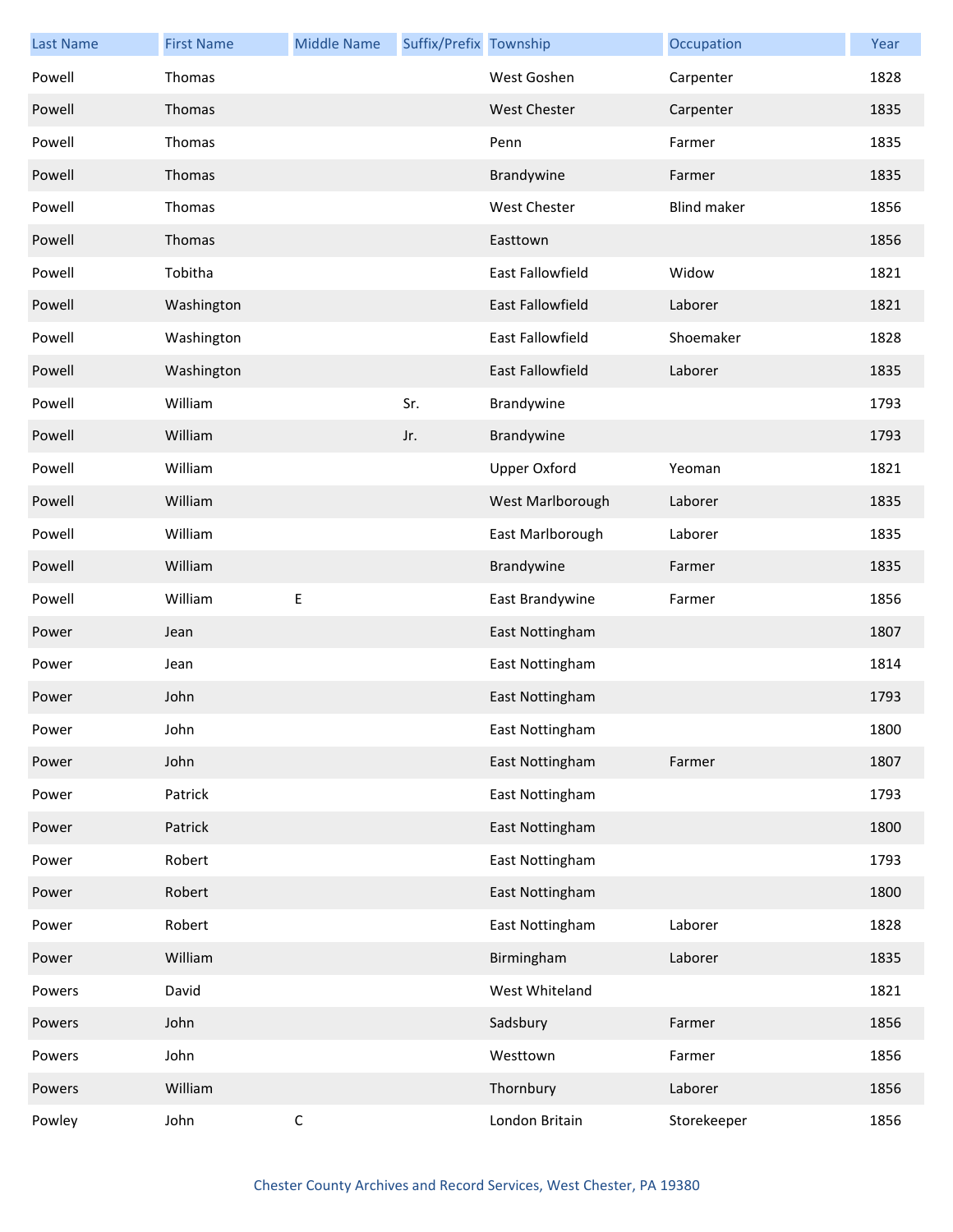| <b>Last Name</b> | <b>First Name</b> | <b>Middle Name</b>        | Suffix/Prefix Township |                     | Occupation   | Year |
|------------------|-------------------|---------------------------|------------------------|---------------------|--------------|------|
| Pownell          | Levi              |                           |                        | Sadsbury            |              | 1800 |
| Poysel           | Daniel            |                           |                        | <b>Upper Oxford</b> | Farmer       | 1814 |
| Poysol           | Daniel            |                           |                        | Penn                | Farmer       | 1828 |
| Prager           | George            |                           |                        | Tredyffrin          | Saddler      | 1835 |
| Pratley          | Thomas            |                           |                        | Tredyffrin          | Laborer      | 1856 |
| Pratt            | Abraham           |                           |                        | Goshen              |              | 1793 |
| Pratt            | Abraham           |                           |                        | Goshen              | Farmer       | 1807 |
| Pratt            | Abraham           |                           |                        | East Whiteland      | Storekeeper  | 1821 |
| Pratt            | Abram             |                           |                        | East Whiteland      | Farmer       | 1835 |
| Pratt            | Ann               | M                         |                        | East Goshen         |              | 1856 |
| Pratt            | Daniel            |                           |                        | East Marlborough    | Cabinetmaker | 1835 |
| Pratt            | Enos              | L                         |                        | West Goshen         | Farmer       | 1856 |
| Pratt            | G                 | B                         |                        | East Nottingham     | Laborer      | 1856 |
| Pratt            | Henry             |                           |                        | Willistown          | Storekeeper  | 1835 |
| Pratt            | Henry             |                           |                        | Willistown          | Storekeeper  | 1835 |
| Pratt            | Henry             | L                         |                        | West Bradford       | Farmer       | 1856 |
| Pratt            | James             |                           |                        | East Bradford       | Farmer       | 1814 |
| Pratt            | Jeremiah          |                           |                        | East Whiteland      | Farmer       | 1828 |
| Pratt            | Jeremiah          |                           |                        | East Whiteland      | Farmer       | 1835 |
| Pratt            | John              | ${\sf M}$                 |                        | East Goshen         | Farmer       | 1856 |
| Pratt            | Joseph            |                           |                        | Tredyffrin          |              | 1828 |
| Pratt            | Joseph            |                           |                        | <b>West Chester</b> | Farmer       | 1835 |
| Pratt            | Joseph            |                           |                        | New London          | Farmer       | 1835 |
| Pratt            | Joseph            | $\boldsymbol{\mathsf{H}}$ |                        | West Bradford       | Farmer       | 1856 |
| Pratt            | Joseph            | Η.                        |                        | Willistown          | Storekeeper  | 1821 |
| Pratt            | Joseph            | Η.                        |                        | Willistown          | Storekeeper  | 1828 |
| Pratt            | Joshua            | ${\sf W}$                 |                        | East Nottingham     | Teacher      | 1856 |
| Pratt            | Lewis             |                           |                        | Willistown          | Farmer       | 1814 |
| Pratt            | Lewis             |                           |                        | Brandywine          | Trader       | 1835 |
| Pratt            | Mary              |                           |                        | Willistown          |              | 1835 |
| Pratt            | Mary              |                           |                        | West Bradford       | Lady         | 1856 |
| Pratt            | Phineas           |                           |                        | East Goshen         | Farmer       | 1828 |
| Pratt            | Phineas           |                           |                        | East Goshen         | Farmer       | 1835 |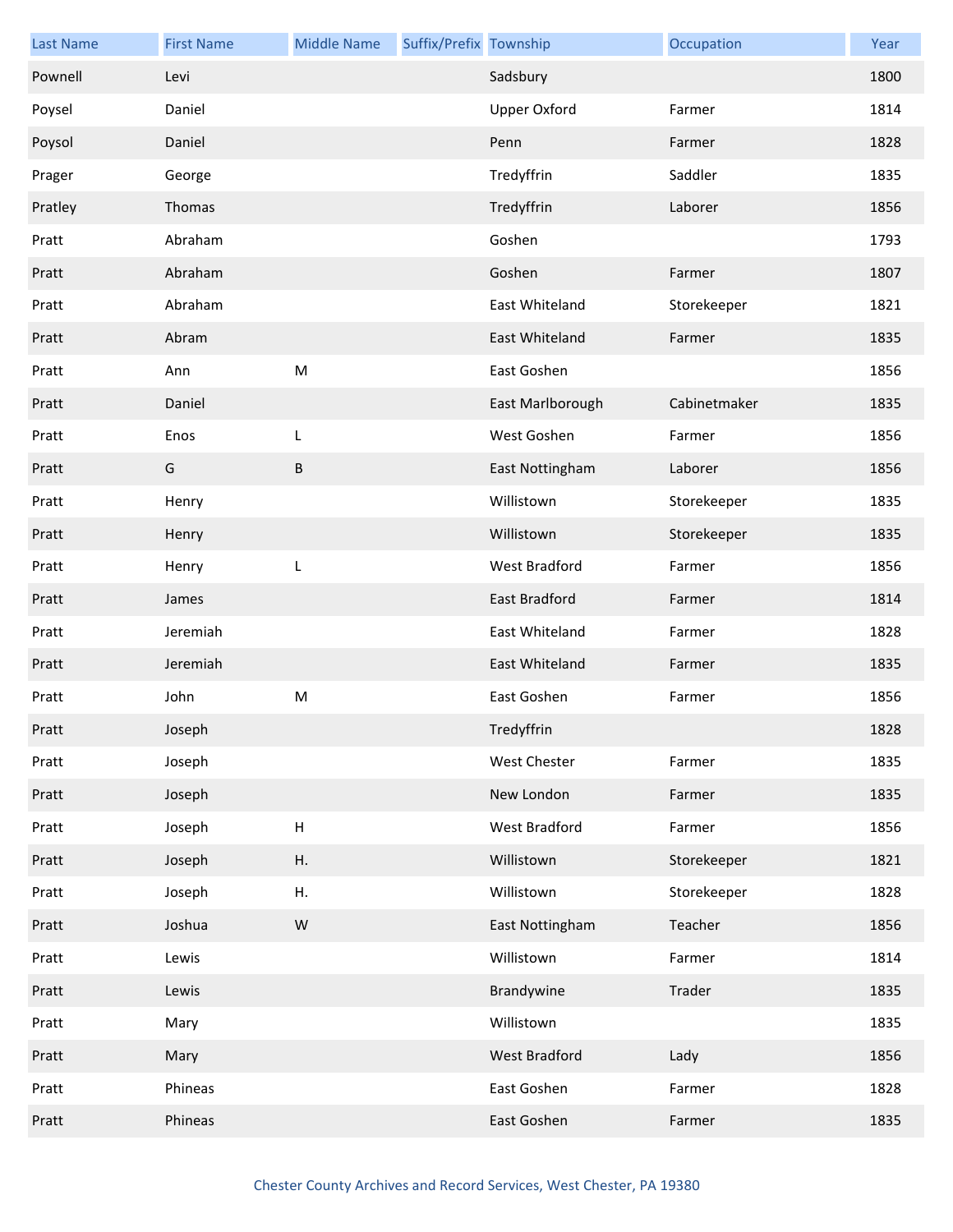| <b>Last Name</b> | <b>First Name</b> | <b>Middle Name</b> | Suffix/Prefix Township |                     | Occupation      | Year |
|------------------|-------------------|--------------------|------------------------|---------------------|-----------------|------|
| Pratt            | Phineas           |                    |                        | East Goshen         | Farmer          | 1856 |
| Pratt            | Phineas           |                    | Jr.                    | East Goshen         | Farmer          | 1856 |
| Pratt            | Preston           |                    |                        | West Chester        | Teacher         | 1856 |
| Pratt            | Robert            |                    |                        | Willistown          | Farmer          | 1856 |
| Pratt            | Ruth              |                    |                        | Franklin            | Housekeeper     | 1856 |
| Pratt            | Thomas            |                    |                        | Kennett             | Laborer         | 1828 |
| Preiser          | Abraham           |                    |                        | Vincent             |                 | 1793 |
| Prendegrast      | John              | F                  |                        | <b>West Chester</b> | Priest          | 1856 |
| Prest            | William           |                    |                        | Tredyffrin          | Shoemaker       | 1835 |
| Preston          | Amos              |                    |                        | London Grove        | Farmer          | 1807 |
| Preston          | Amos              |                    |                        | London Grove        | Farmer          | 1814 |
| Preston          | Amos              |                    |                        | London Grove        | Farmer          | 1821 |
| Preston          | Amos              |                    |                        | London Grove        | Farmer          | 1828 |
| Preston          | Amos              |                    |                        | London Grove        | Farmer          | 1835 |
| Preston          | Amos              |                    |                        | London Grove        | Farmer          | 1856 |
| Preston          | Anthony           |                    |                        | Phoenixville        | Laborer         | 1856 |
| Preston          | David             |                    |                        | London Grove        |                 | 1800 |
| Preston          | <b>Ellis</b>      | P                  |                        | East Marlborough    | Trader          | 1856 |
| Preston          | George            |                    |                        | West Marlborough    |                 | 1800 |
| Preston          | George            |                    |                        | Easttown            |                 | 1821 |
| Preston          | George            |                    |                        | Willistown          | Laborer         | 1828 |
| Preston          | George            |                    |                        | Tredyffrin          | Laborer         | 1835 |
| Preston          | Howard            |                    |                        | Londonderry         | Farmer          | 1856 |
| Preston          | Isaac             |                    |                        | East Marlborough    |                 | 1793 |
| Preston          | Isaac             |                    |                        | London Grove        | Storekeeper     | 1828 |
| Preston          | Jean              |                    |                        | London Britain      |                 | 1807 |
| Preston          | John              |                    |                        | East Marlborough    |                 | 1793 |
| Preston          | John              |                    |                        | West Fallowfield    | Shoemaker       | 1856 |
| Preston          | Jonas             |                    |                        | Londonderry         | Farmer & Miller | 1807 |
| Preston          | Jonathan          |                    |                        | East Marlborough    | Carpenter       | 1835 |
| Preston          | Joseph            |                    |                        | London Grove        |                 | 1793 |
| Preston          | Joseph            |                    |                        | East Marlborough    |                 | 1793 |
| Preston          | Joseph            |                    |                        | London Grove        |                 | 1800 |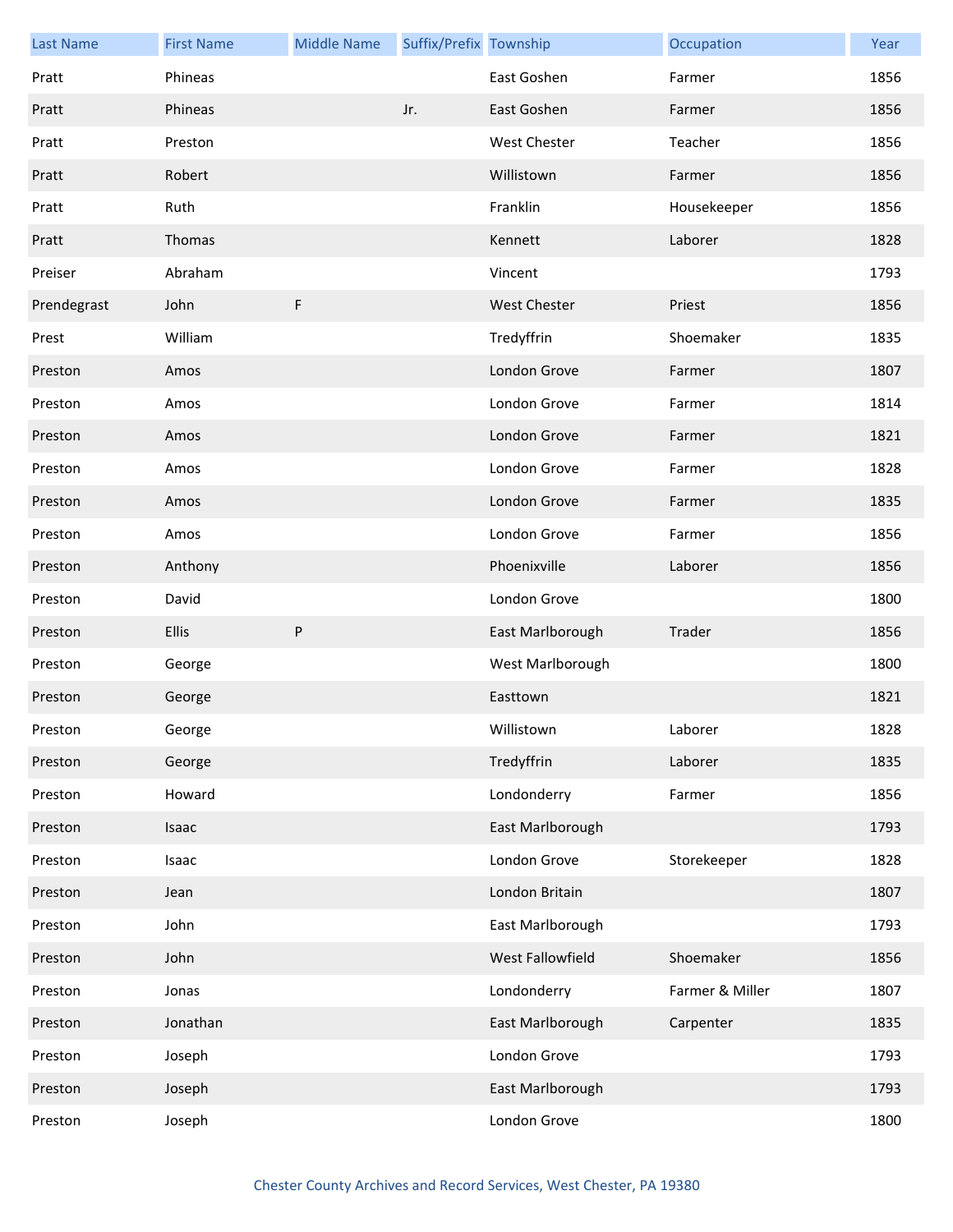| <b>Last Name</b> | <b>First Name</b> | <b>Middle Name</b> | Suffix/Prefix Township |                     | Occupation  | Year |
|------------------|-------------------|--------------------|------------------------|---------------------|-------------|------|
| Preston          | Joseph            |                    |                        | East Marlborough    | Shoemaker   | 1807 |
| Preston          | Joseph            |                    |                        | London Grove        | Farmer      | 1807 |
| Preston          | Joseph            |                    |                        | East Marlborough    | Farmer      | 1814 |
| Preston          | Joseph            |                    |                        | East Marlborough    | Farmer      | 1821 |
| Preston          | Joseph            |                    | Jr.                    | East Marlborough    | Carpenter   | 1828 |
| Preston          | Joseph            |                    |                        | East Marlborough    | Farmer      | 1828 |
| Preston          | Joseph            |                    |                        | East Marlborough    | Farmer      | 1835 |
| Preston          | Levi              |                    |                        | Kennett Square      | Merchant    | 1856 |
| Preston          | Levi              | H                  |                        | East Marlborough    | Farmer      | 1856 |
| Preston          | Mahlon            |                    |                        | London Grove        | Farmer      | 1807 |
| Preston          | Mahlon            |                    |                        | London Grove        | Farmer      | 1814 |
| Preston          | Mahlon            |                    |                        | London Grove        | Farmer      | 1821 |
| Preston          | Mahlon            |                    |                        | London Grove        | Farmer      | 1828 |
| Preston          | Malon             |                    |                        | London Grove        | Storekeeper | 1835 |
| Preston          | Margaret          | $\mathsf{C}$       |                        | <b>Upper Oxford</b> |             | 1856 |
| Preston          | Marshall          |                    |                        | East Marlborough    | Plasterer   | 1856 |
| Preston          | Mary              |                    |                        | West Bradford       | Lady        | 1856 |
| Preston          | Simpson           |                    |                        | London Grove        | Farmer      | 1856 |
| Preston          | Smith             |                    |                        | London Grove        | Farmer      | 1856 |
| Preston          | Thomas            |                    |                        | East Marlborough    |             | 1793 |
| Preston          | Thomas            |                    |                        | East Marlborough    | Mason       | 1828 |
| Preston          | Thomas            |                    |                        | East Fallowfield    | Laborer     | 1835 |
| Preston          | Thomas            |                    |                        | East Marlborough    | Farmer      | 1835 |
| Preston          | Thomas            |                    |                        | East Marlborough    | Mason       | 1856 |
| Preston          | Thomas            | J                  |                        | East Marlborough    | Laborer     | 1856 |
| Preston          | Washington        |                    |                        | East Marlborough    | Farmer      | 1856 |
| Preston          | William           |                    |                        | East Marlborough    | Cordwainer  | 1828 |
| Preston          | William           |                    |                        | London Grove        | Tailor      | 1835 |
| Preston          | William           |                    |                        | New London          | Drover      | 1835 |
| Preston          | William           |                    |                        | East Marlborough    | Saddler     | 1835 |
| Preston          | William           |                    |                        | Phoenixville        | Laborer     | 1856 |
| Preston          | William           |                    |                        | East Marlborough    | Drover      | 1856 |
| Preston          | William           |                    |                        | <b>Upper Oxford</b> | Shoemaker   | 1856 |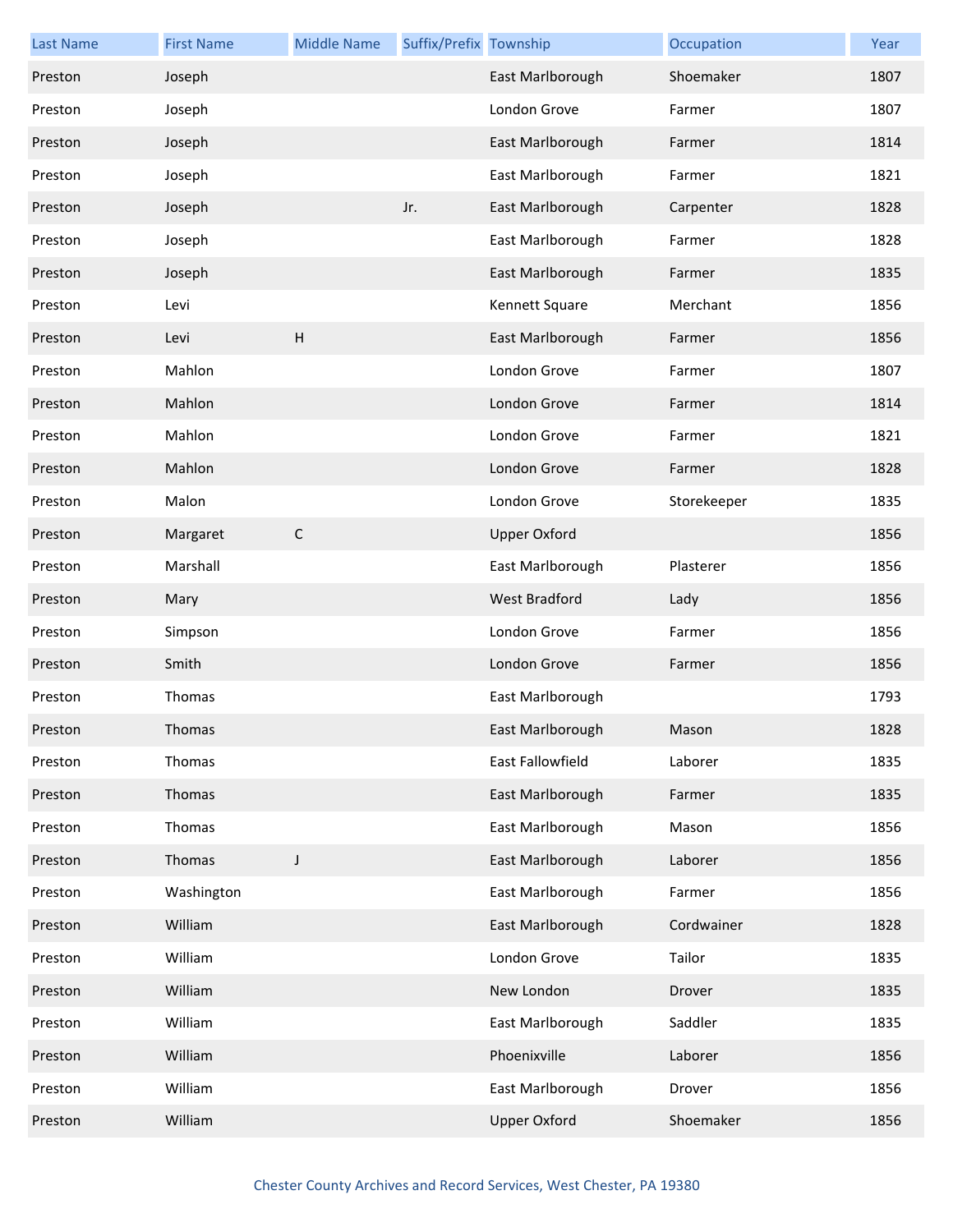| <b>Last Name</b> | <b>First Name</b> | <b>Middle Name</b>        | Suffix/Prefix Township |                      | Occupation        | Year |
|------------------|-------------------|---------------------------|------------------------|----------------------|-------------------|------|
| Preston          | William           | $\boldsymbol{\mathsf{H}}$ |                        | East Marlborough     | Painter           | 1856 |
| Preston          | Wilson            | B                         |                        | East Marlborough     | <b>Bricklayer</b> | 1856 |
| Prevo            | John              |                           |                        | Charlestown          | Nailer            | 1814 |
| Prevost          | John              |                           |                        | Charlestown          | Saddler           | 1821 |
| Prevost          | John              |                           |                        | Schuylkill           | Saddler           | 1828 |
| Price            | Abraham           |                           |                        | <b>West Coventry</b> |                   | 1856 |
| Price            | Ann               | $\mathsf J$               |                        | West Chester         | Lady              | 1856 |
| Price            | B                 | Franklin                  |                        | Schuylkill           | Merchant          | 1856 |
| Price            | Benanuel          |                           |                        | East Bradford        | Farmer            | 1856 |
| Price            | Benjamin          |                           |                        | <b>East Bradford</b> | Farmer            | 1807 |
| Price            | Benjamin          |                           |                        | Westtown             | Farmer            | 1814 |
| Price            | Benjamin          |                           |                        | <b>East Bradford</b> |                   | 1821 |
| Price            | Benjamin          |                           |                        | Uwchlan              | Farmer            | 1821 |
| Price            | Benjamin          |                           |                        | East Caln            | Farmer            | 1828 |
| Price            | Benjamin          |                           |                        | East Bradford        | Farmer            | 1828 |
| Price            | Benjamin          |                           |                        | West Chester         | Cowman            | 1835 |
| Price            | Benjamin          |                           |                        | East Bradford        | Farmer            | 1835 |
| Price            | Bolton            |                           |                        | West Goshen          | Laborer           | 1856 |
| Price            | Daniel            |                           |                        | Coventry             |                   | 1793 |
| Price            | Daniel            |                           |                        | Coventry             | Yeoman            | 1807 |
| Price            | Edgar             | S.                        |                        | West Chester         | Editor            | 1835 |
| Price            | Edward            |                           |                        | Phoenixville         | Shopkeeper        | 1856 |
| Price            | Ennels            | M.                        |                        | London Grove         | Laborer           | 1828 |
| Price            | Francis           |                           |                        | <b>West Chester</b>  | Laborer           | 1856 |
| Price            | George            |                           |                        | <b>East Nantmeal</b> |                   | 1793 |
| Price            | George            |                           |                        | Coventry             | Yeoman            | 1807 |
| Price            | George            |                           | Jr.                    | Coventry             | Yeoman            | 1814 |
| Price            | George            |                           |                        | Coventry             | Yeoman            | 1814 |
| Price            | George            |                           |                        | Coventry             | Farmer            | 1821 |
| Price            | George            |                           |                        | East Fallowfield     | Laborer           | 1835 |
| Price            | George            | W                         |                        | East Caln            | Merchant          | 1856 |
| Price            | Hannah            |                           |                        | Coventry             |                   | 1814 |
| Price            | Hiram             |                           |                        | West Goshen          | Laborer           | 1856 |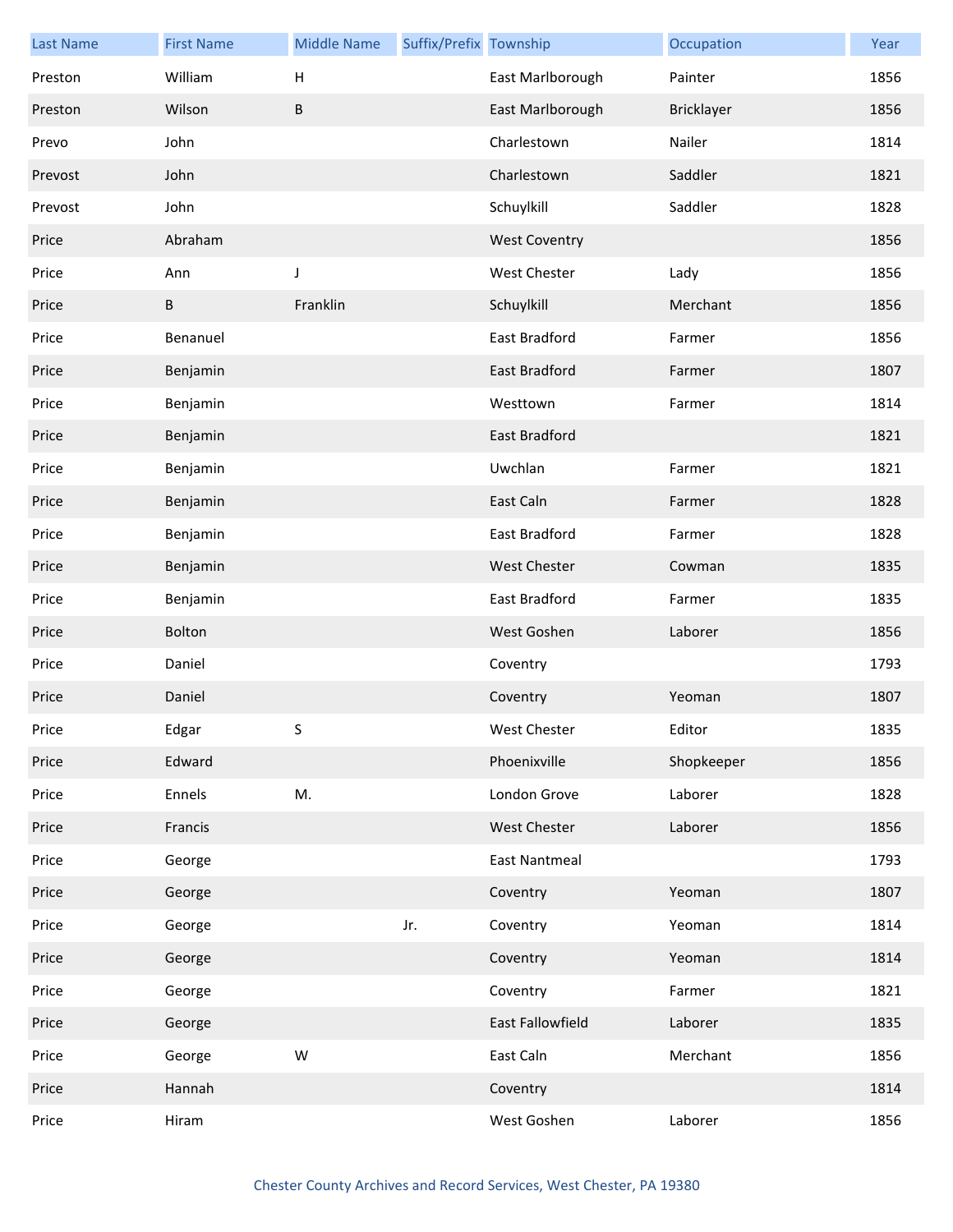| <b>Last Name</b> | <b>First Name</b> | <b>Middle Name</b> | Suffix/Prefix Township |                      | Occupation  | Year |
|------------------|-------------------|--------------------|------------------------|----------------------|-------------|------|
| Price            | Isaac             |                    |                        | East Bradford        |             | 1821 |
| Price            | Isaac             |                    |                        | Coventry             | Teacher     | 1828 |
| Price            | Isaac             |                    |                        | Schuylkill           | Merchant    | 1835 |
| Price            | Isaac             |                    |                        | Schuylkill           | Merchant    | 1856 |
| Price            | Isachar           |                    |                        | East Caln            | Gentleman   | 1856 |
| Price            | Isaiah            |                    |                        | <b>West Chester</b>  | Dentist     | 1856 |
| Price            | Issachar          |                    |                        | West Whiteland       | Storekeeper | 1821 |
| Price            | Issachar          |                    |                        | East Caln            | Storekeeper | 1828 |
| Price            | Jacob             |                    |                        | East Whiteland       | Laborer     | 1807 |
| Price            | Jacob             |                    |                        | East Whiteland       | Laborer     | 1814 |
| Price            | Jacob             |                    |                        | East Whiteland       | Laborer     | 1821 |
| Price            | Jacob             |                    |                        | <b>West Chester</b>  | Physician   | 1856 |
| Price            | James             |                    |                        | London Grove         | Farmer      | 1856 |
| Price            | John              |                    |                        | Coventry             | Storekeeper | 1807 |
| Price            | John              |                    |                        | Coventry             | Yeoman      | 1814 |
| Price            | John              |                    |                        | Coventry             | Farmer      | 1821 |
| Price            | John              |                    |                        | Brandywine           | Cordwainer  | 1828 |
| Price            | John              |                    |                        | Coventry             | Farmer      | 1828 |
| Price            | John              |                    |                        | West Caln            | Shoemaker   | 1835 |
| Price            | John              |                    |                        | East Caln            | Laborer     | 1856 |
| Price            | John              |                    |                        | East Goshen          | Laborer     | 1856 |
| Price            | John              | ${\sf R}$          |                        | <b>West Coventry</b> | Farmer      | 1856 |
| Price            | Jonathan          |                    |                        | East Marlborough     |             | 1793 |
| Price            | Jonathan          |                    |                        | Sadsbury             | Cordwainer  | 1807 |
| Price            | Jonathan          |                    |                        | Newlin               | Laborer     | 1828 |
| Price            | Joseph            |                    |                        | East Fallowfield     | Storekeeper | 1807 |
| Price            | Joseph            |                    |                        | West Goshen          | Laborer     | 1856 |
| Price            | London            |                    |                        | Pennsbury            | Laborer     | 1856 |
| Price            | Lucius            | D                  |                        | <b>West Chester</b>  | Saddler     | 1856 |
| Price            | Marshall          |                    |                        | East Caln            | Laborer     | 1856 |
| Price            | Nathan            |                    |                        | West Fallowfield     | Farmer      | 1821 |
| Price            | Nathan            |                    |                        | West Fallowfield     | Farmer      | 1828 |
| Price            | Patrick           |                    |                        | Willistown           | Tailor      | 1807 |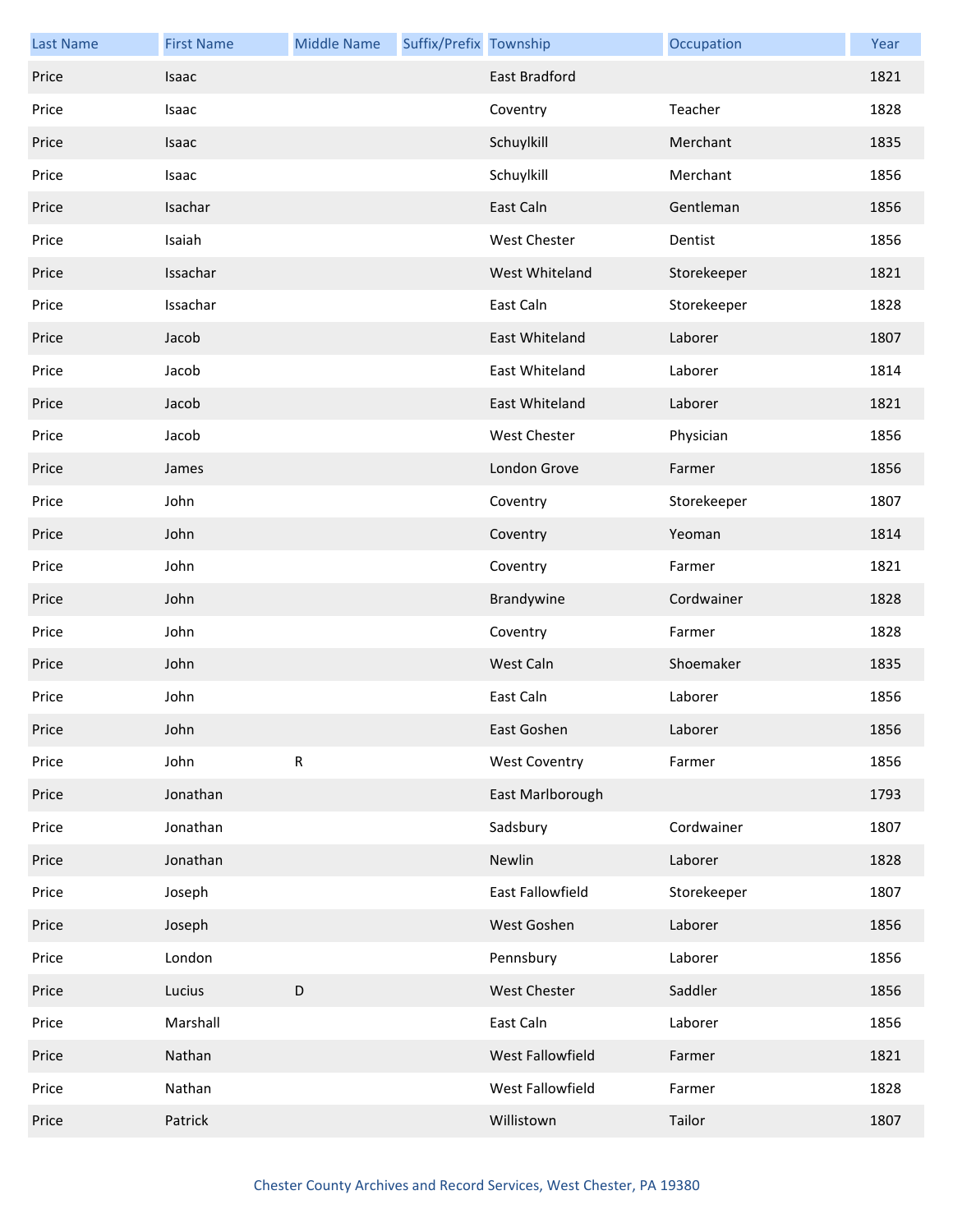| <b>Last Name</b> | <b>First Name</b> | <b>Middle Name</b>        | Suffix/Prefix Township |                      | Occupation             | Year |
|------------------|-------------------|---------------------------|------------------------|----------------------|------------------------|------|
| Price            | Paxson            |                           |                        | Pennsbury            | Farmer                 | 1856 |
| Price            | Philip            |                           |                        | <b>East Bradford</b> |                        | 1793 |
| Price            | Philip            |                           |                        | East Bradford        | Farmer                 | 1807 |
| Price            | Philip            |                           |                        | East Bradford        | Farmer                 | 1814 |
| Price            | Philip            |                           |                        | Westtown             | Farmer                 | 1821 |
| Price            | Philip            |                           |                        | <b>West Chester</b>  | Boarding school keeper | 1835 |
| Price            | Phillip           |                           |                        | Westtown             | Superintendent         | 1828 |
| Price            | Phineas           |                           | Rev.                   | West Whiteland       |                        | 1821 |
| Price            | Ruben             |                           |                        | East Fallowfield     | Cooper                 | 1856 |
| Price            | Samuel            | $\sf S$                   |                        | <b>West Chester</b>  | Agent                  | 1856 |
| Price            | Thomas            |                           |                        | Honey Brook          |                        | 1800 |
| Price            | Thomas            |                           |                        | <b>West Chester</b>  | Laborer                | 1835 |
| Price            | Thomas            | $\boldsymbol{\mathsf{H}}$ |                        | Schuylkill           | Agent                  | 1856 |
| Price            | Vell              |                           |                        | East Bradford        | Weaver                 | 1807 |
| Price            | Vell              |                           |                        | East Bradford        | Farmer                 | 1814 |
| Price            | William           |                           |                        | London Britain       |                        | 1793 |
| Price            | William           |                           |                        | London Britain       |                        | 1807 |
| Price            | William           |                           | Esq.                   | London Britain       | Yeoman                 | 1814 |
| Price            | William           |                           |                        | Coventry             | Farmer                 | 1821 |
| Price            | William           |                           |                        | West Caln            | Tailor                 | 1828 |
| Price            | William           |                           |                        | Coventry             | Farmer                 | 1828 |
| Price            | William           |                           |                        | <b>West Chester</b>  | Car agent              | 1835 |
| Price            | William           |                           |                        | East Nottingham      | Laborer                | 1856 |
| Price            | William           |                           |                        | West Marlborough     | Laborer                | 1856 |
| Price            | William           |                           |                        | <b>West Coventry</b> | Farmer                 | 1856 |
| Price            | William           | $\boldsymbol{\mathsf{H}}$ |                        | <b>West Chester</b>  | Storekeeper            | 1856 |
| Price            | William           | Η.                        |                        | Uwchlan              | Farmer                 | 1821 |
| Price            | William           | Η.                        |                        | East Caln            | Watchmaker             | 1828 |
| Pricer           | Frederick         |                           |                        | Coventry             | Carpenter              | 1807 |
| Pricer           | Frederick         |                           | Jr.                    | Coventry             | Carpenter              | 1821 |
| Pricer           | Frederick         |                           |                        | Coventry             | Farmer                 | 1821 |
| Pricer           | George            |                           |                        | <b>East Nantmeal</b> | Wheelwright            | 1828 |
| Pricer           | George            |                           |                        | <b>East Nantmeal</b> | Wheelwright            | 1835 |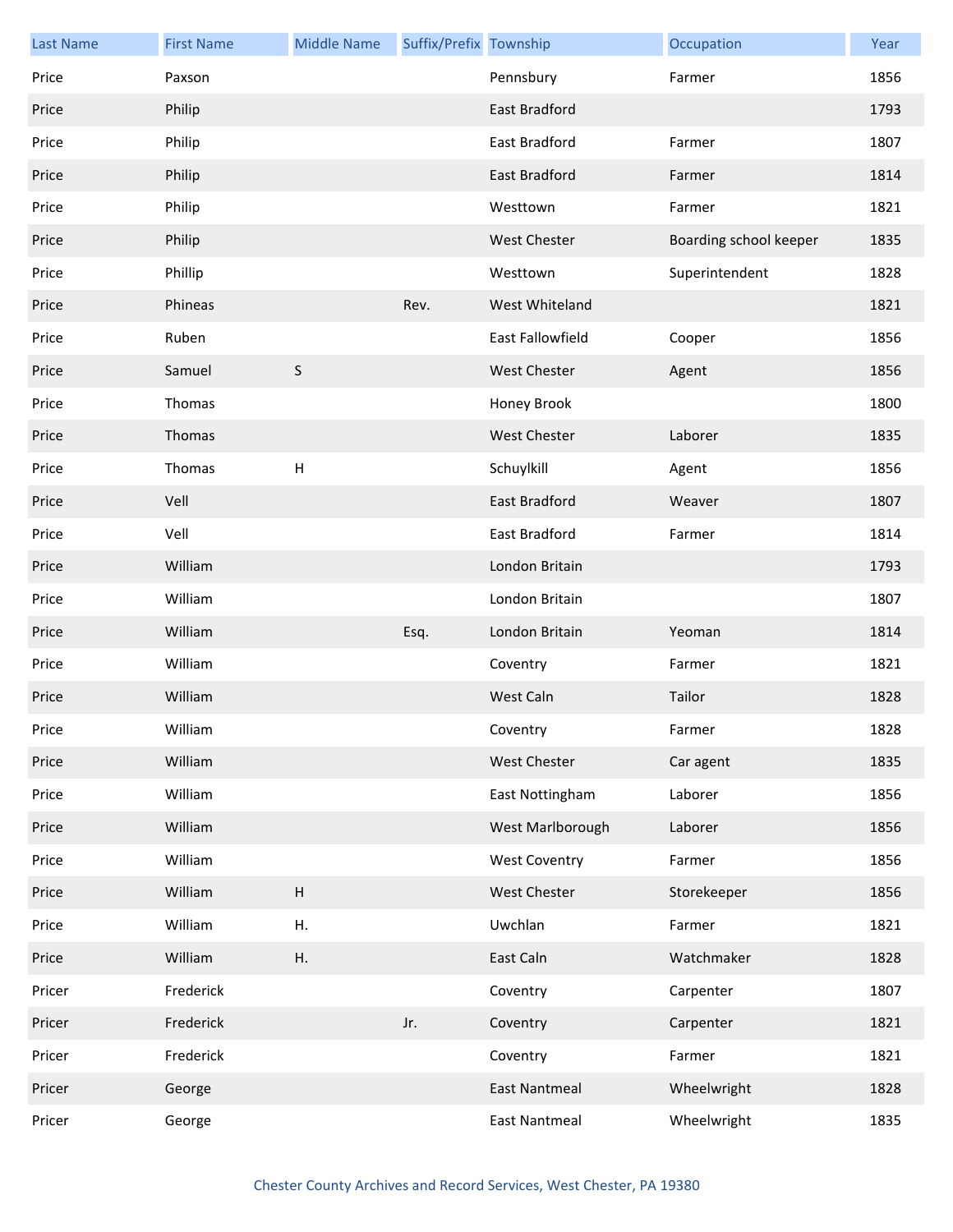| <b>Last Name</b> | <b>First Name</b> | <b>Middle Name</b> | Suffix/Prefix Township |                      | Occupation  | Year |
|------------------|-------------------|--------------------|------------------------|----------------------|-------------|------|
| Prichard         | George            |                    |                        | London Britain       | Farmer      | 1856 |
| Prichard         | Gilbert           |                    |                        | New Garden           | Merchant    | 1800 |
| Prichard         | Gilbert           |                    |                        | New Garden           | Postmaster  | 1807 |
| Prichard         | Gilbert           |                    |                        | New Garden           | Post        | 1814 |
| Prichard         | James             |                    |                        | East Marlborough     | Jobber      | 1807 |
| Prichard         | Joseph            |                    |                        | London Britain       | Farmer      | 1856 |
| Prichard         | Matthew           |                    |                        | East Marlborough     | Jobber      | 1807 |
| Prichert         | William           |                    |                        | Phoenixville         | Laborer     | 1856 |
| Priest           | Abraham           |                    |                        | East Goshen          | Mason       | 1835 |
| Priest           | Abraham           |                    |                        | West Goshen          | Farmer      | 1856 |
| Priest           | Charles           |                    |                        | Tredyffrin           | Laborer     | 1856 |
| Priest           | Eber              |                    |                        | East Goshen          | Wheelwright | 1856 |
| Priest           | George            |                    |                        | East Caln            | Miller      | 1828 |
| Priest           | George            |                    |                        | East Caln            | Miller      | 1835 |
| Priest           | Isaac             |                    |                        | Uwchlan              | Carpenter   | 1800 |
| Priest           | Isaac             |                    |                        | Uwchlan              | Joiner      | 1807 |
| Priest           | Isaac             |                    |                        | Brandywine           | Carpenter   | 1814 |
| Priest           | Isaac             |                    |                        | <b>West Nantmeal</b> | Carpenter   | 1821 |
| Priest           | Isaac             |                    |                        | <b>West Nantmeal</b> | Carpenter   | 1828 |
| Priest           | Isaac             |                    |                        | Honey Brook          | Laborer     | 1835 |
| Priest           | Isaac             |                    |                        | East Marlborough     | Carpenter   | 1835 |
| Priest           | Jesse             |                    |                        | <b>West Nantmeal</b> | Carpenter   | 1828 |
| Priest           | Jesse             |                    |                        | East Goshen          | Mason       | 1828 |
| Priest           | Jesse             |                    |                        | East Goshen          | Farmer      | 1835 |
| Priest           | Jesse             |                    |                        | East Goshen          | Farmer      | 1856 |
| Priest           | Job               |                    |                        | Willistown           | Laborer     | 1835 |
| Priest           | John              |                    |                        | Tredyffrin           |             | 1800 |
| Priest           | John              |                    |                        | Tredyffrin           | Carpenter   | 1807 |
| Priest           | John              |                    |                        | Tredyffrin           | Carpenter   | 1814 |
| Priest           | John              |                    |                        | Tredyffrin           | Carpenter   | 1821 |
| Priest           | John              |                    |                        | <b>West Nantmeal</b> | Carpenter   | 1821 |
| Priest           | Mathias           |                    |                        | Willistown           | Mason       | 1814 |
| Priest           | Matthias          |                    |                        | Willistown           | Mason       | 1807 |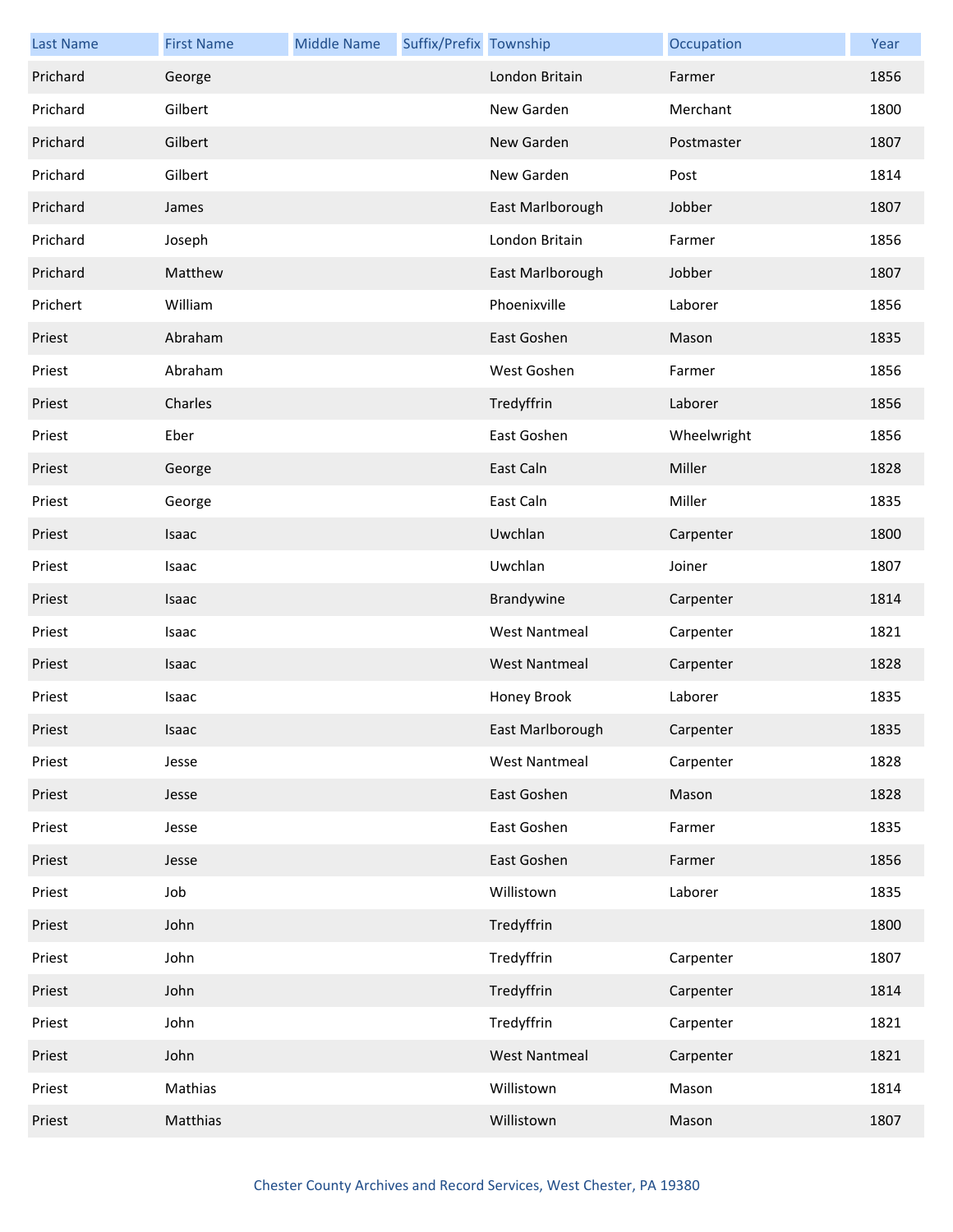| <b>Last Name</b> | <b>First Name</b> | <b>Middle Name</b> | Suffix/Prefix Township |                      | Occupation  | Year |
|------------------|-------------------|--------------------|------------------------|----------------------|-------------|------|
| Priest           | Samuel            |                    |                        | Tredyffrin           |             | 1814 |
| Priest           | Samuel            |                    |                        | Tredyffrin           | Weaver      | 1821 |
| Priest           | Samuel            |                    |                        | Tredyffrin           | Weaver      | 1828 |
| Priest           | Samuel            |                    | Jr.                    | Tredyffrin           |             | 1828 |
| Priest           | Samuel            |                    |                        | Easttown             | Farmer      | 1835 |
| Priest           | William           |                    |                        | Honey Brook          | Laborer     | 1835 |
| Priest           | William           |                    |                        | Tredyffrin           | Farmer      | 1856 |
| Priest           | William           |                    |                        | <b>West Coventry</b> | Farmer      | 1856 |
| Primas           | William           |                    |                        | Sadsbury             | Laborer     | 1828 |
| Prior            | Charles           |                    |                        | East Caln            |             | 1793 |
| Prior            | James             |                    |                        | West Chester         | Laborer     | 1856 |
| Prior            | Welington         |                    |                        | West Marlborough     | Laborer     | 1856 |
| Prise            | Anna              |                    |                        | East Pikeland        |             | 1856 |
| Prise            | Anna              |                    |                        | East Pikeland        |             | 1856 |
| Prise            | John              |                    |                        | Coventry             |             | 1835 |
| Prise            | John              | ${\sf R}$          |                        | Coventry             | Farmer      | 1835 |
| Prise            | William           |                    |                        | Coventry             | Farmer      | 1835 |
| Priser           | Abraham           |                    |                        | Vincent              | Carpenter   | 1828 |
| Priser           | Benjamin          |                    |                        | East Pikeland        | Miller      | 1856 |
| Priser           | Elizabeth         |                    |                        | Vincent              |             | 1814 |
| Priser           | Frederick         |                    |                        | Coventry             | Sawyer      | 1814 |
| Priser           | Frederick         |                    |                        | Coventry             | Carpenter   | 1828 |
| Priser           | George            |                    |                        | Vincent              | Wheelwright | 1814 |
| Priser           | Henry             |                    |                        | Coventry             | Farmer      | 1828 |
| Priser           | Henry             |                    |                        | East Pikeland        | Farmer      | 1856 |
| Prisor           | Daniel            |                    |                        | East Nantmeal        | Smith       | 1807 |
| Priston          | William           |                    |                        | West Bradford        | Shoemaker   | 1828 |
| Pritchard        | Anthony           |                    |                        | Charlestown          |             | 1793 |
| Pritchard        | Anthony           |                    |                        | Charlestown          |             | 1793 |
| Pritchard        | Matthew           |                    |                        | West Goshen          | Mason       | 1821 |
| Pritchett        | Rodman            |                    |                        | East Goshen          | Farmer      | 1856 |
| Pritchett        | Rorradaile        |                    |                        | Westtown             | Farmer      | 1856 |
| Prizer           | Abraham           |                    |                        | Vincent              | Carpenter   | 1821 |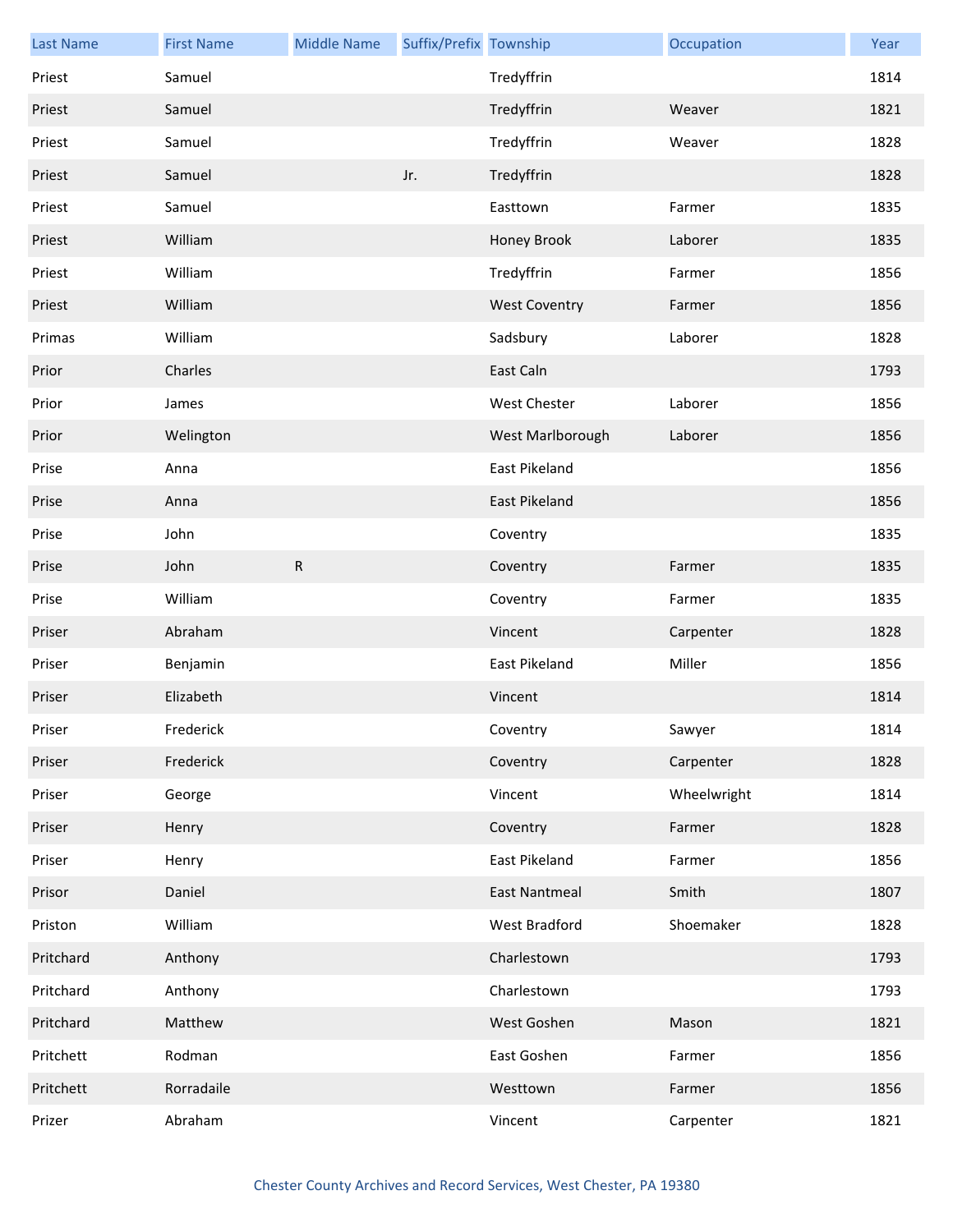| <b>Last Name</b> | <b>First Name</b> | <b>Middle Name</b> | Suffix/Prefix Township |                      | Occupation  | Year |
|------------------|-------------------|--------------------|------------------------|----------------------|-------------|------|
| Prizer           | Abraham           |                    |                        | <b>East Nantmeal</b> | Wheelwright | 1856 |
| Prizer           | Benjamin          |                    |                        | Coventry             | Miller      | 1835 |
| Prizer           | Elizabeth         |                    |                        | Vincent              |             | 1821 |
| Prizer           | Frederick         |                    |                        | <b>East Coventry</b> | Carpenter   | 1856 |
| Prizer           | Fredrick          |                    |                        | Coventry             | Carpenter   | 1835 |
| Prizer           | George            |                    |                        | Vincent              |             | 1821 |
| Prizer           | George            |                    |                        | East Nantmeal        | Wheelwright | 1856 |
| Prizer           | Harman            |                    |                        | <b>East Coventry</b> | Laborer     | 1856 |
| Prizer           | Henry             |                    |                        | Coventry             | Farmer      | 1835 |
| Prizer           | Henry             |                    |                        | <b>East Coventry</b> | Farmer      | 1856 |
| Prizer           | Isaac             |                    |                        | <b>East Coventry</b> | Laborer     | 1856 |
| Prizer           | John              |                    |                        | East Nantmeal        | Farmer      | 1856 |
| Prizer           | Levi              |                    |                        | <b>West Pikeland</b> | Farmer      | 1856 |
| Prizer           | Lewis             |                    |                        | Phoenixville         | Watchman    | 1856 |
| Procter          | Abner             |                    |                        | New Garden           |             | 1793 |
| Procter          | Job               |                    |                        | New Garden           |             | 1793 |
| Procter          | John              |                    |                        | New Garden           |             | 1793 |
| Procter          | Joshua            |                    |                        | New Garden           |             | 1793 |
| Proctor          | Job               |                    |                        | New Garden           | Carpenter   | 1800 |
| Proctor          | Joshua            |                    |                        | New Garden           | Hackelr.    | 1800 |
| Prooner          | Abraham           |                    |                        | East Nottingham      | Miller      | 1814 |
| Proudfoot        | George            |                    |                        | <b>West Nantmeal</b> |             | 1793 |
| Proudfoot        | George            |                    |                        | Tredyffrin           | Laborer     | 1856 |
| Proudfoot        | James             |                    |                        | Honey Brook          |             | 1800 |
| Proudfoot        | John              |                    |                        | <b>West Nantmeal</b> |             | 1793 |
| Proudfoot        | John              |                    |                        | Honey Brook          |             | 1800 |
| Proudfoot        | Robert            |                    |                        | <b>West Nantmeal</b> |             | 1793 |
| Province         | Andrew            |                    |                        | London Grove         | Laborer     | 1814 |
| Pruaricks        | John              |                    |                        | <b>East Nantmeal</b> | Laborer     | 1856 |
| Prudance         | Isaac             |                    |                        | Lower Oxford         | Laborer     | 1821 |
| Puckley          | George            | ${\sf N}$          |                        | West Nottingham      | Shoemaker   | 1856 |
| Puerl            | John              |                    |                        | Honeybrook           | Cooper      | 1856 |
| Pufelder         | Christian         |                    |                        | Tredyffrin           | Laborer     | 1807 |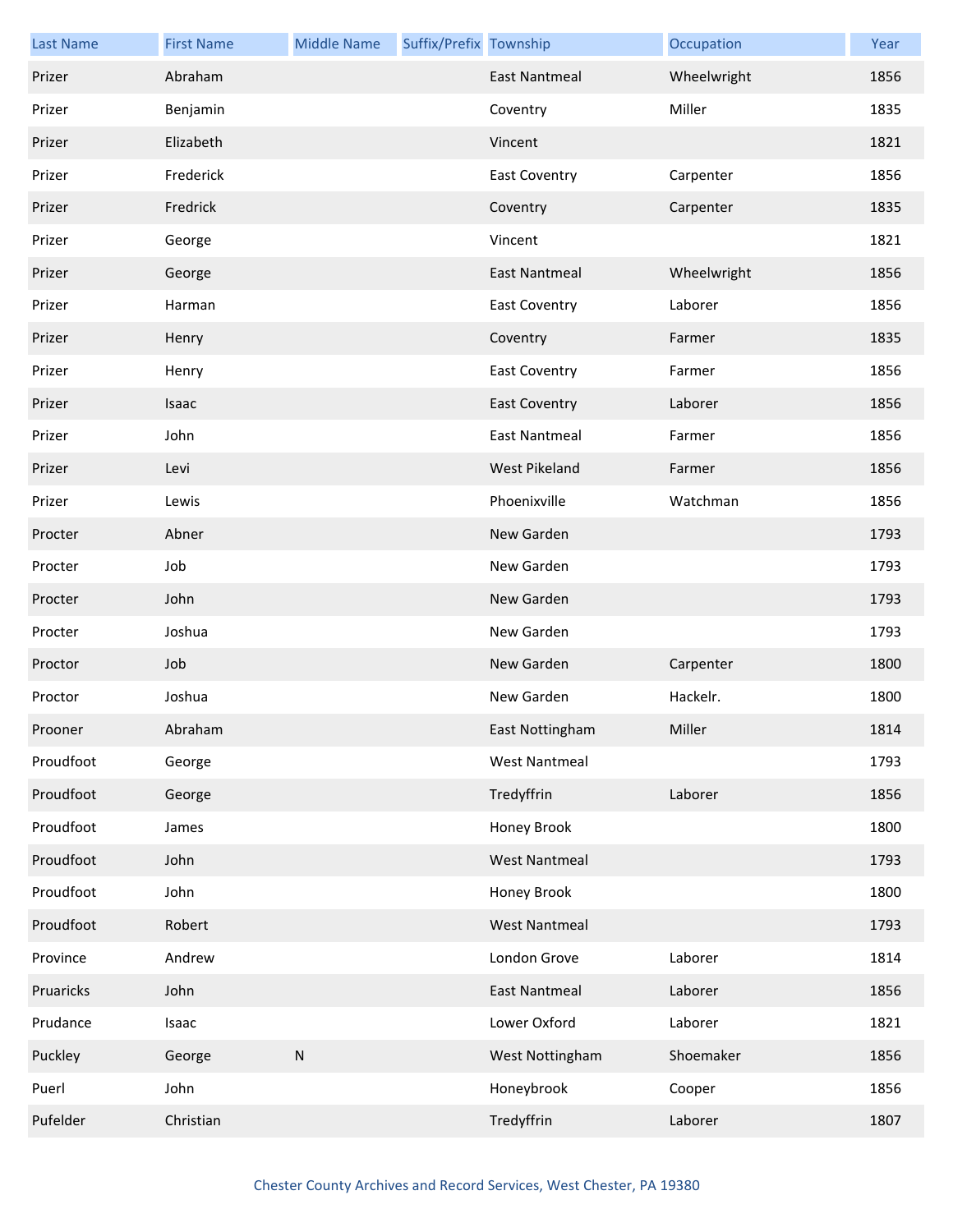| <b>Last Name</b> | <b>First Name</b> | <b>Middle Name</b> | Suffix/Prefix Township |                      | Occupation | Year |
|------------------|-------------------|--------------------|------------------------|----------------------|------------|------|
| Puff             | John              |                    |                        | Birmingham           | Cooper     | 1856 |
| Pugh             | Abigail           |                    |                        | Tredyffrin           | Teacher    | 1835 |
| Pugh             | Abner             |                    |                        | East Nottingham      | Farmer     | 1828 |
| Pugh             | Abner             |                    |                        | East Nottingham      | Farmer     | 1835 |
| Pugh             | Abner             |                    |                        | East Nottingham      | Farmer     | 1856 |
| Pugh             | Ada               |                    |                        | East Nottingham      | Farmer     | 1856 |
| Pugh             | Amos              |                    |                        | East Nottingham      | Blacksmith | 1821 |
| Pugh             | Amos              |                    |                        | East Nottingham      | Farmer     | 1828 |
| Pugh             | Amos              |                    |                        | East Nottingham      | Farmer     | 1835 |
| Pugh             | Amos              |                    |                        | East Nottingham      | Farmer     | 1856 |
| Pugh             | Ann               |                    |                        | Tredyffrin           |            | 1856 |
| Pugh             | Caleb             |                    |                        | East Nottingham      | Farmer     | 1807 |
| Pugh             | Caleb             |                    |                        | <b>West Bradford</b> | Limeburner | 1856 |
| Pugh             | Chadler           |                    |                        | East Nottingham      | Farmer     | 1856 |
| Pugh             | Charles           |                    |                        | Tredyffrin           |            | 1828 |
| Pugh             | Charles           |                    |                        | Tredyffrin           |            | 1828 |
| Pugh             | Charles           |                    |                        | Tredyffrin           | Farmer     | 1835 |
| Pugh             | Edward            |                    |                        | Tredyffrin           | Farmer     | 1807 |
| Pugh             | Edward            |                    |                        | Tredyffrin           | Farmer     | 1821 |
| Pugh             | Edward            |                    |                        | Tredyffrin           | Farmer     | 1828 |
| Pugh             | Edward            |                    | Sr.                    | Tredyffrin           | Farmer     | 1856 |
| Pugh             | Edward            |                    | Jr.                    | Tredyffrin           | Farmer     | 1856 |
| Pugh             | Elihu             |                    |                        | Coventry             |            | 1793 |
| Pugh             | Elijah            |                    |                        | Pennsbury            | Tanner     | 1828 |
| Pugh             | Elijah            |                    |                        | East Marlborough     | Tanner     | 1835 |
| Pugh             | Enoch             |                    |                        | East Nottingham      |            | 1800 |
| Pugh             | Evan              |                    |                        | Coventry             |            | 1793 |
| Pugh             | Ezekiel           |                    |                        | East Caln            |            | 1793 |
| Pugh             | George            |                    |                        | Tredyffrin           | Laborer    | 1835 |
| Pugh             | George            |                    |                        | <b>West Vincent</b>  | Miller     | 1856 |
| Pugh             | George            |                    |                        | West Marlborough     | Farmer     | 1856 |
| Pugh             | Hannah            |                    |                        | East Nottingham      |            | 1800 |
| Pugh             | Hannah            |                    |                        | East Nottingham      |            | 1807 |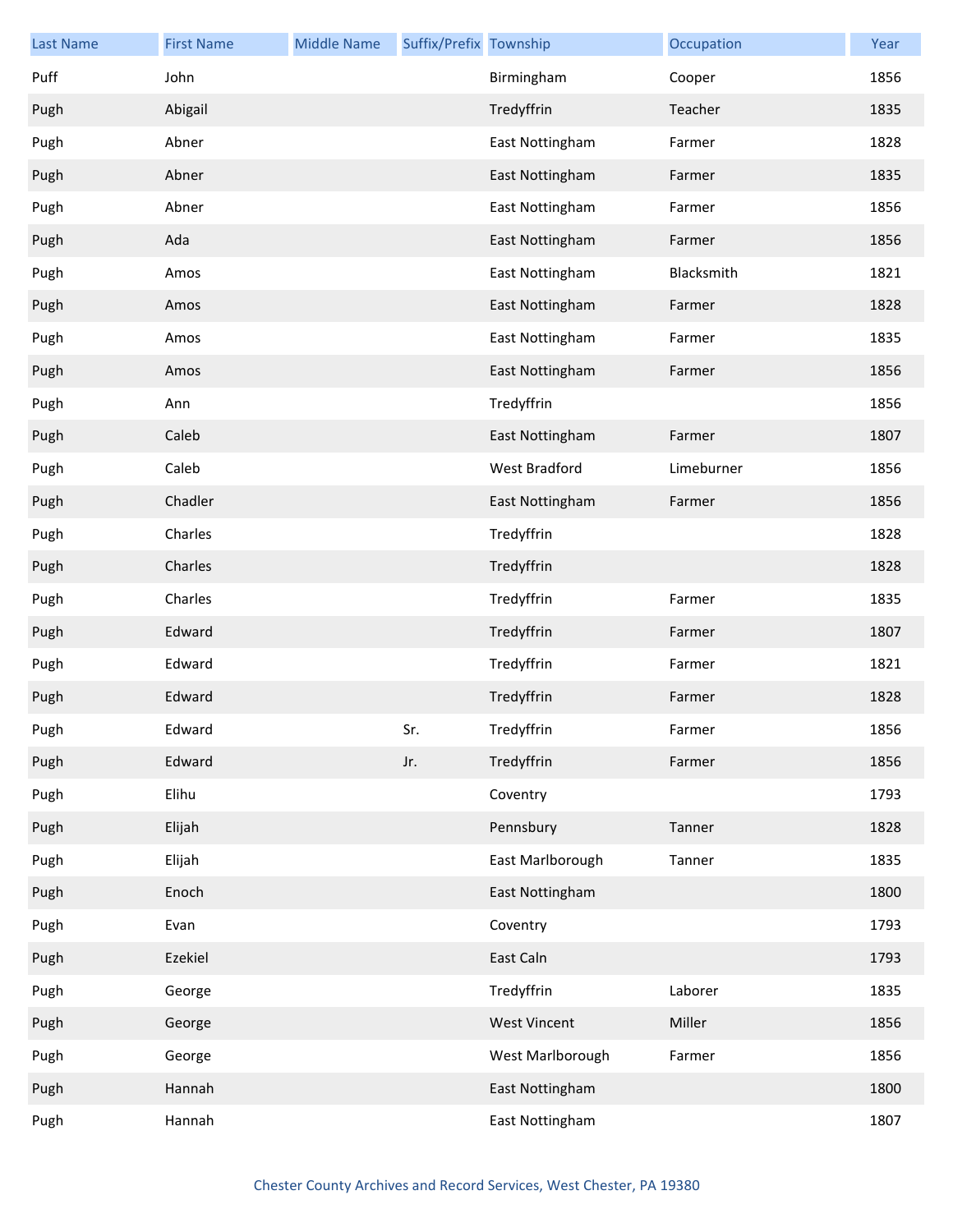| <b>Last Name</b> | <b>First Name</b> | <b>Middle Name</b> | Suffix/Prefix Township |                      | Occupation | Year |
|------------------|-------------------|--------------------|------------------------|----------------------|------------|------|
| Pugh             | James             |                    |                        | <b>East Nantmeal</b> |            | 1793 |
| Pugh             | James             |                    |                        | <b>East Nantmeal</b> | Sawyer     | 1800 |
| Pugh             | James             |                    |                        | <b>East Nantmeal</b> | Farmer     | 1807 |
| Pugh             | James             |                    |                        | <b>East Nantmeal</b> | Farmer     | 1814 |
| Pugh             | James             |                    |                        | Tredyffrin           | Blacksmith | 1828 |
| Pugh             | James             |                    |                        | Tredyffrin           | Blacksmith | 1835 |
| Pugh             | James             |                    |                        | Phoenixville         | Nailer     | 1856 |
| Pugh             | James             | R.                 |                        | East Marlborough     | Tanner     | 1828 |
| Pugh             | Jesse             |                    |                        | East Nottingham      |            | 1793 |
| Pugh             | Jesse             |                    |                        | East Nottingham      |            | 1793 |
| Pugh             | Jesse             |                    |                        | East Nottingham      |            | 1800 |
| Pugh             | Jesse             |                    |                        | East Nottingham      | Blacksmith | 1807 |
| Pugh             | Jesse             |                    |                        | East Nottingham      | Blacksmith | 1814 |
| Pugh             | Jesse             |                    | Esq.                   | East Nottingham      | Blacksmith | 1821 |
| Pugh             | Jesse             |                    |                        | East Nottingham      | Farmer     | 1828 |
| Pugh             | Jesse             |                    |                        | East Nottingham      | Farmer     | 1835 |
| Pugh             | Jesse             |                    |                        | East Nottingham      | Farmer     | 1856 |
| Pugh             | Job               |                    |                        | Tredyffrin           |            | 1793 |
| Pugh             | Job               |                    |                        | East Nottingham      | Farmer     | 1856 |
| Pugh             | John              |                    |                        | Coventry             |            | 1793 |
| Pugh             | John              |                    |                        | East Nottingham      |            | 1793 |
| Pugh             | John              |                    | Sr.                    | East Nottingham      |            | 1800 |
| Pugh             | John              |                    | Jr.                    | East Nottingham      |            | 1800 |
| Pugh             | John              |                    |                        | Willistown           | Gatekeeper | 1807 |
| Pugh             | John              |                    |                        | Easttown             | Tailor     | 1807 |
| Pugh             | John              |                    |                        | East Nottingham      | Farmer     | 1814 |
| Pugh             | John              |                    |                        | Tredyffrin           | Gatekeeper | 1814 |
| Pugh             | John              |                    |                        | Tredyffrin           | Gatekeeper | 1821 |
| Pugh             | John              |                    |                        | East Nottingham      | Farmer     | 1821 |
| Pugh             | John              |                    | Jr.                    | Tredyffrin           | Tailor     | 1828 |
| Pugh             | John              |                    |                        | Tredyffrin           | Farmer     | 1835 |
| Pugh             | John              |                    |                        | <b>West Vincent</b>  | Laborer    | 1856 |
| Pugh             | Jonathan          |                    | Esq.                   | Coventry             |            | 1793 |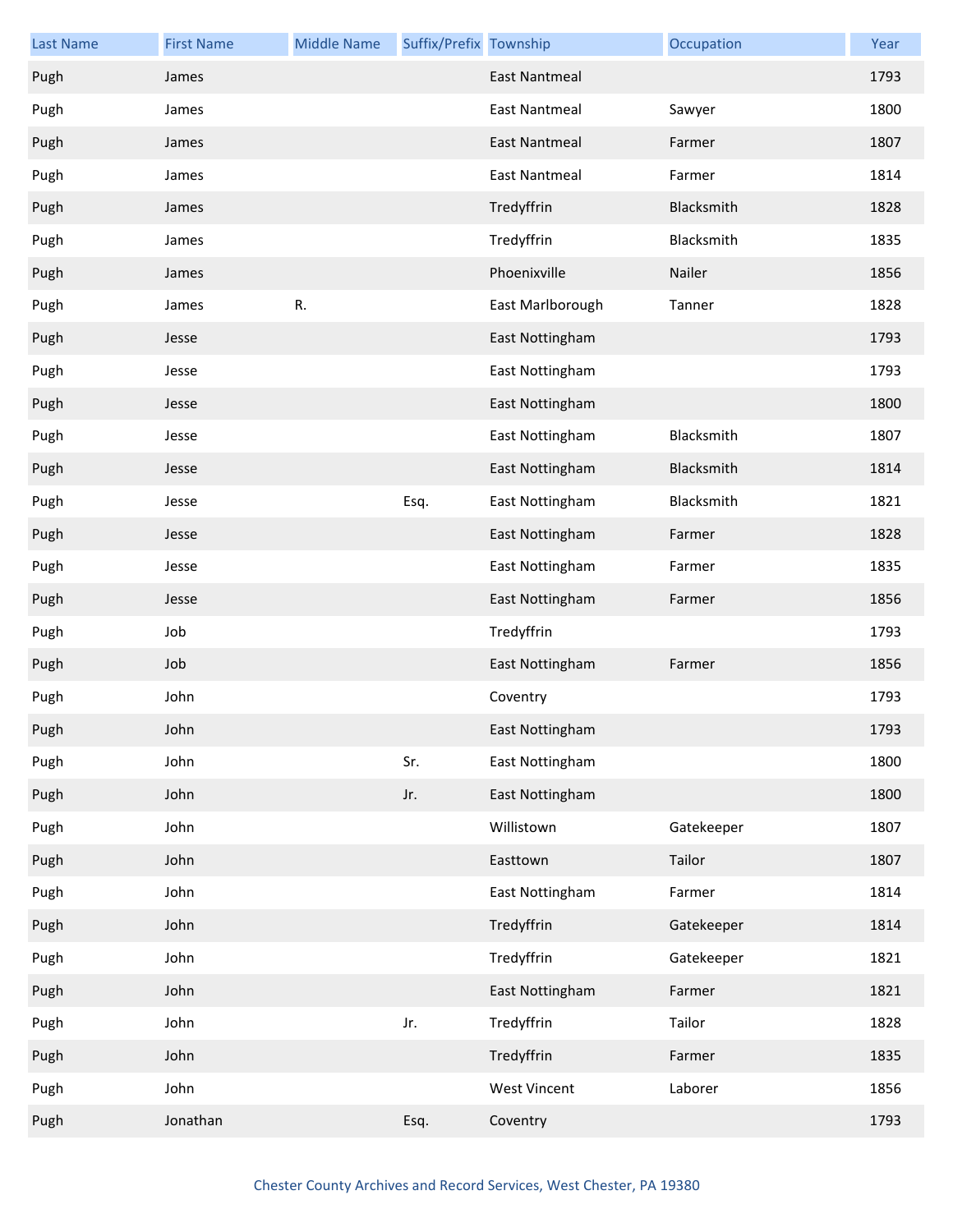| <b>Last Name</b> | <b>First Name</b> | <b>Middle Name</b> | Suffix/Prefix Township |                     | Occupation | Year |
|------------------|-------------------|--------------------|------------------------|---------------------|------------|------|
| Pugh             | Joshua            |                    |                        | East Nottingham     |            | 1793 |
| Pugh             | Joshua            |                    |                        | East Nottingham     |            | 1800 |
| Pugh             | Joshua            |                    |                        | East Nottingham     | Farmer     | 1807 |
| Pugh             | Joshua            |                    | Jr.                    | East Nottingham     | Shoemaker  | 1807 |
| Pugh             | Joshua            |                    |                        | East Nottingham     | Shoemaker  | 1814 |
| Pugh             | Joshua            |                    |                        | East Nottingham     | Shoemaker  | 1821 |
| Pugh             | Keziah            |                    |                        | <b>West Chester</b> |            | 1807 |
| Pugh             | Lewis             |                    |                        | East Nottingham     | Blacksmith | 1821 |
| Pugh             | Lewis             |                    |                        | East Nottingham     | Blacksmith | 1828 |
| Pugh             | Lewis             |                    |                        | East Nottingham     | Farmer     | 1835 |
| Pugh             | Mary              |                    |                        | East Nottingham     | Farmer     | 1856 |
| Pugh             | Reese             |                    |                        | East Nottingham     | Dentist    | 1856 |
| Pugh             | Samuel            |                    |                        | New Garden          | Farmer     | 1856 |
| Pugh             | Thomas            |                    |                        | East Nottingham     |            | 1800 |
| Pugh             | Thomas            |                    |                        | East Nottingham     | Cartwright | 1807 |
| Pugh             | Thomas            |                    |                        | West Pikeland       | Farmer     | 1856 |
| Pugh             | Townsend          |                    |                        | East Nottingham     | Farmer     | 1856 |
| Pugh             | William           |                    |                        | East Nottingham     |            | 1800 |
| Punch            | James             |                    |                        | <b>West Chester</b> | Shoemaker  | 1821 |
| Purcell          | John              |                    |                        | <b>West Chester</b> | Laborer    | 1856 |
| Purchase         | William           |                    |                        | Schuylkill          | Miller     | 1835 |
| Purdue           | Caleb             |                    |                        | West Caln           | Farmer     | 1856 |
| Purdue           | William           |                    |                        | West Chester        | Shoemaker  | 1807 |
| Purdue           | William           |                    |                        | West Goshen         |            | 1821 |
| Purdue           | William           |                    | Sr.                    | West Caln           | Farmer     | 1856 |
| Purdue           | William           | F                  | Jr.                    | West Caln           | Farmer     | 1856 |
| Purdy            | Leonard           |                    |                        | East Caln           |            | 1793 |
| Purel            | Jacob             |                    |                        | Honeybrook          | Plasterer  | 1856 |
| Purel            | Jacob             | $\sf H$            |                        | Honeybrook          | Farmer     | 1856 |
| Purel            | John              |                    |                        | Honeybrook          | Laborer    | 1856 |
| Purel            | Lewis             |                    |                        | Honeybrook          | Laborer    | 1856 |
| Purel            | Michael           |                    |                        | Honeybrook          | Laborer    | 1856 |
| Purel            | Samuel            | G                  |                        | Honeybrook          | Laborer    | 1856 |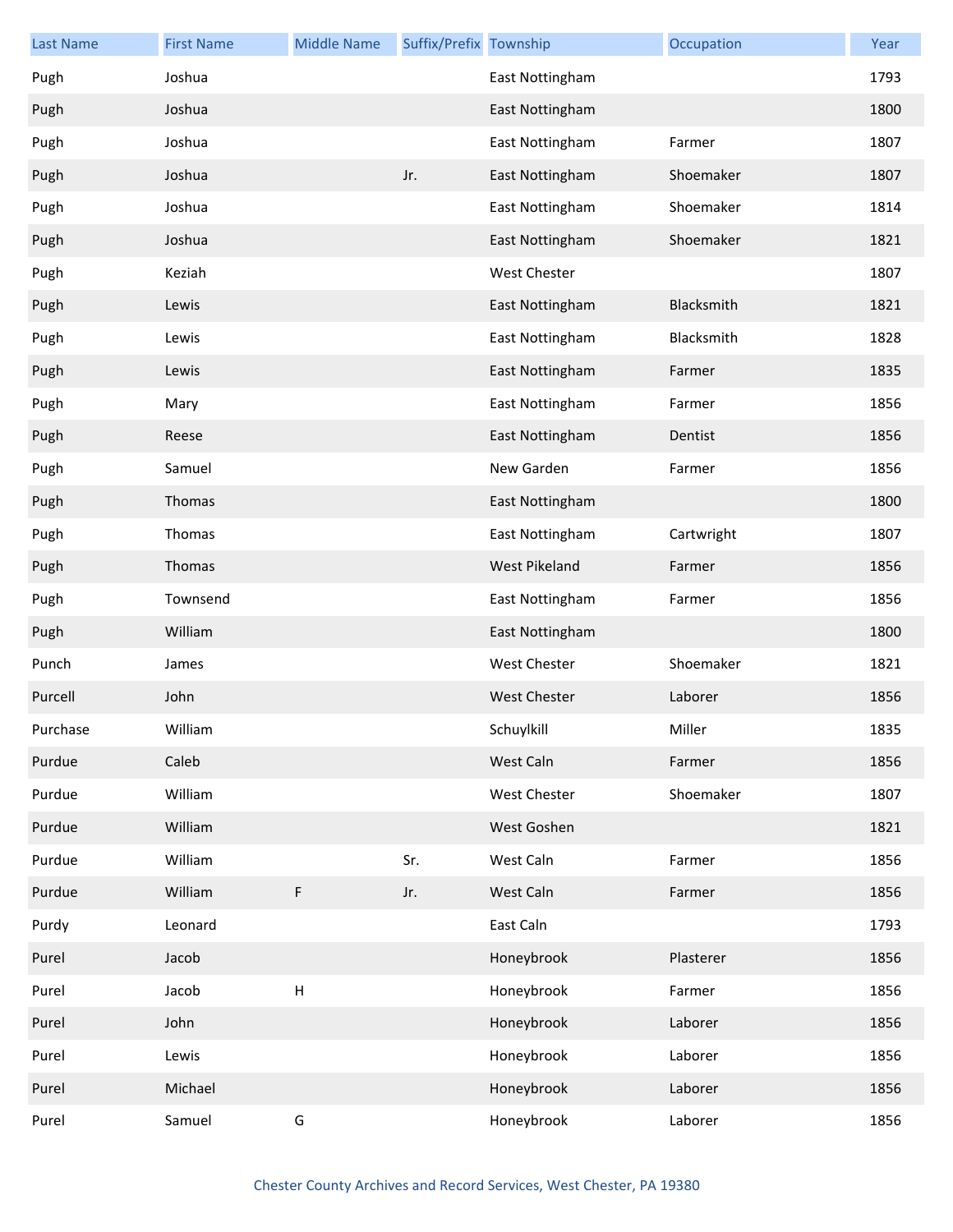| <b>Last Name</b> | <b>First Name</b> | <b>Middle Name</b> | Suffix/Prefix Township |                      | Occupation      | Year |
|------------------|-------------------|--------------------|------------------------|----------------------|-----------------|------|
| Purel            | William           |                    |                        | Honeybrook           | Laborer         | 1856 |
| Purgram          | Samuel            |                    |                        | <b>West Nantmeal</b> | Mason           | 1807 |
| Purk             | Patrick           |                    |                        | London Grove         | Laborer         | 1856 |
| Purl             | Jacob             |                    |                        | Honey Brook          |                 | 1800 |
| Purl             | Jacob             |                    |                        | Honey Brook          | Farmer          | 1807 |
| Purl             | Jacob             |                    |                        | Honey Brook          |                 | 1814 |
| Purl             | Jacob             |                    | Jr.                    | Honey Brook          | Cooper          | 1835 |
| Purl             | Jacob             |                    |                        | Honey Brook          | Farmer          | 1835 |
| Purl             | Jacob             |                    |                        | West Caln            | Farmer          | 1856 |
| Purl             | John              |                    |                        | Honey Brook          | Cooper          | 1821 |
| Purl             | John              |                    |                        | Honey Brook          | Cooper          | 1835 |
| Purl             | Michael           |                    |                        | Honey Brook          | Laborer         | 1835 |
| Purl             | William           |                    |                        | Honey Brook          | Weaver          | 1821 |
| Purner           | John              |                    |                        | West Nottingham      | Cordwainer      | 1821 |
| Purner           | John              |                    |                        | <b>West Bradford</b> | Laborer         | 1856 |
| Purnsley         | Reuben            |                    |                        | Kennett Square       | Laborer         | 1856 |
| Purrel           | Jacob             |                    |                        | Honey Brook          | Farmer          | 1821 |
| Purrel           | Jacob             |                    |                        | Honey Brook          | Farmer          | 1828 |
| Pusey            | Abner             |                    |                        | East Marlborough     | Farmer          | 1814 |
| Pusey            | Abner             |                    |                        | East Marlborough     | Shoemaker       | 1821 |
| Pusey            | Abner             |                    |                        | East Marlborough     | Farmer          | 1828 |
| Pusey            | Abner             |                    |                        | East Marlborough     | Farmer          | 1835 |
| Pusey            | Abner             |                    |                        | East Marlborough     | Farmer          | 1856 |
| Pusey            | Ann               |                    |                        | London Grove         | Housekeeper     | 1835 |
| Pusey            | Benjamin          |                    |                        | West Fallowfield     | Miller & Farmer | 1814 |
| Pusey            | Benjamin          |                    |                        | West Fallowfield     | Miller          | 1821 |
| Pusey            | Benjamin          |                    |                        | New Garden           | Farmer          | 1856 |
| Pusey            | Caleb             |                    |                        | East Marlborough     |                 | 1793 |
| Pusey            | Caleb             |                    |                        | New Garden           |                 | 1793 |
| Pusey            | Caleb             |                    |                        | East Marlborough     | Farmer          | 1807 |
| Pusey            | Caleb             |                    |                        | East Marlborough     | Farmer          | 1814 |
| Pusey            | Caleb             |                    | Jr.                    | East Marlborough     | Farmer          | 1814 |
| Pusey            | Caleb             |                    | Jr.                    | East Marlborough     | Farmer          | 1821 |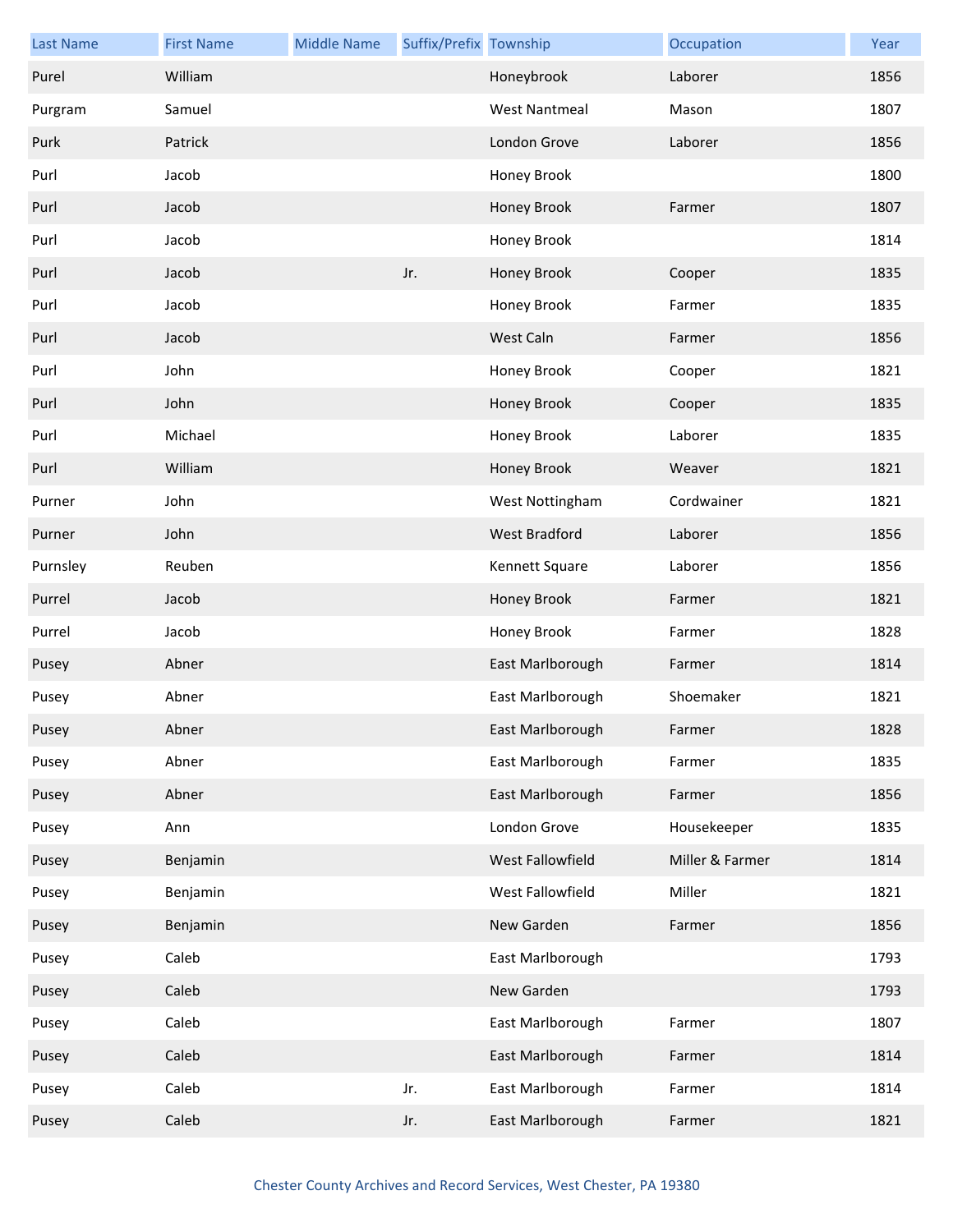| <b>Last Name</b> | <b>First Name</b> | <b>Middle Name</b> | Suffix/Prefix Township |                     | Occupation | Year |
|------------------|-------------------|--------------------|------------------------|---------------------|------------|------|
| Pusey            | Caleb             |                    |                        | East Marlborough    | Farmer     | 1821 |
| Pusey            | Caleb             |                    |                        | London Grove        | Laborer    | 1828 |
| Pusey            | Caleb             | W                  |                        | <b>Upper Oxford</b> | Farmer     | 1856 |
| Pusey            | Charles           |                    |                        | East Brandywine     | Farmer     | 1856 |
| Pusey            | David             |                    |                        | East Marlborough    |            | 1793 |
| Pusey            | David             |                    |                        | London Grove        |            | 1793 |
| Pusey            | David             |                    |                        | East Marlborough    | Farmer     | 1807 |
| Pusey            | David             |                    |                        | East Marlborough    | Farmer     | 1814 |
| Pusey            | David             |                    |                        | East Marlborough    | Farmer     | 1821 |
| Pusey            | David             |                    |                        | East Marlborough    | Farmer     | 1828 |
| Pusey            | David             |                    |                        | East Marlborough    | Farmer     | 1856 |
| Pusey            | Elisha            | L                  |                        | London Grove        | Miller     | 1835 |
| Pusey            | Eliza             |                    |                        | East Marlborough    |            | 1828 |
| Pusey            | Eliza             |                    |                        | East Marlborough    | Farmer     | 1835 |
| Pusey            | Eliza             |                    |                        | East Marlborough    |            | 1856 |
| Pusey            | Elizabeth         |                    |                        | London Grove        | Lady       | 1835 |
| Pusey            | Ellis             |                    |                        | London Grove        |            | 1793 |
| Pusey            | Ellis             |                    |                        | London Grove        |            | 1800 |
| Pusey            | Ellis             |                    |                        | London Grove        | Miller     | 1807 |
| Pusey            | Ellis             |                    |                        | London Grove        | Farmer     | 1807 |
| Pusey            | <b>Ellis</b>      |                    |                        | Upper Oxford        | Farmer     | 1814 |
| Pusey            | <b>Ellis</b>      |                    |                        | London Grove        | Farmer     | 1814 |
| Pusey            | Ellis             |                    |                        | West Fallowfield    | Farmer     | 1821 |
| Pusey            | <b>Ellis</b>      |                    |                        | London Grove        | Farmer     | 1821 |
| Pusey            | <b>Ellis</b>      |                    |                        | West Fallowfield    | Farmer     | 1828 |
| Pusey            | <b>Ellis</b>      |                    |                        | London Grove        | Miller     | 1828 |
| Pusey            | Enoch             |                    |                        | West Marlborough    |            | 1793 |
| Pusey            | Enoch             |                    |                        | West Marlborough    | Farmer     | 1807 |
| Pusey            | Enoch             |                    |                        | West Marlborough    |            | 1814 |
| Pusey            | Enoch             |                    |                        | West Marlborough    | Private    | 1821 |
| Pusey            | Enoch             |                    |                        | West Marlborough    | Gentleman  | 1828 |
| Pusey            | Franklin          |                    |                        | East Marlborough    | Carpenter  | 1856 |
| Pusey            | Hannah            |                    |                        | London Grove        |            | 1807 |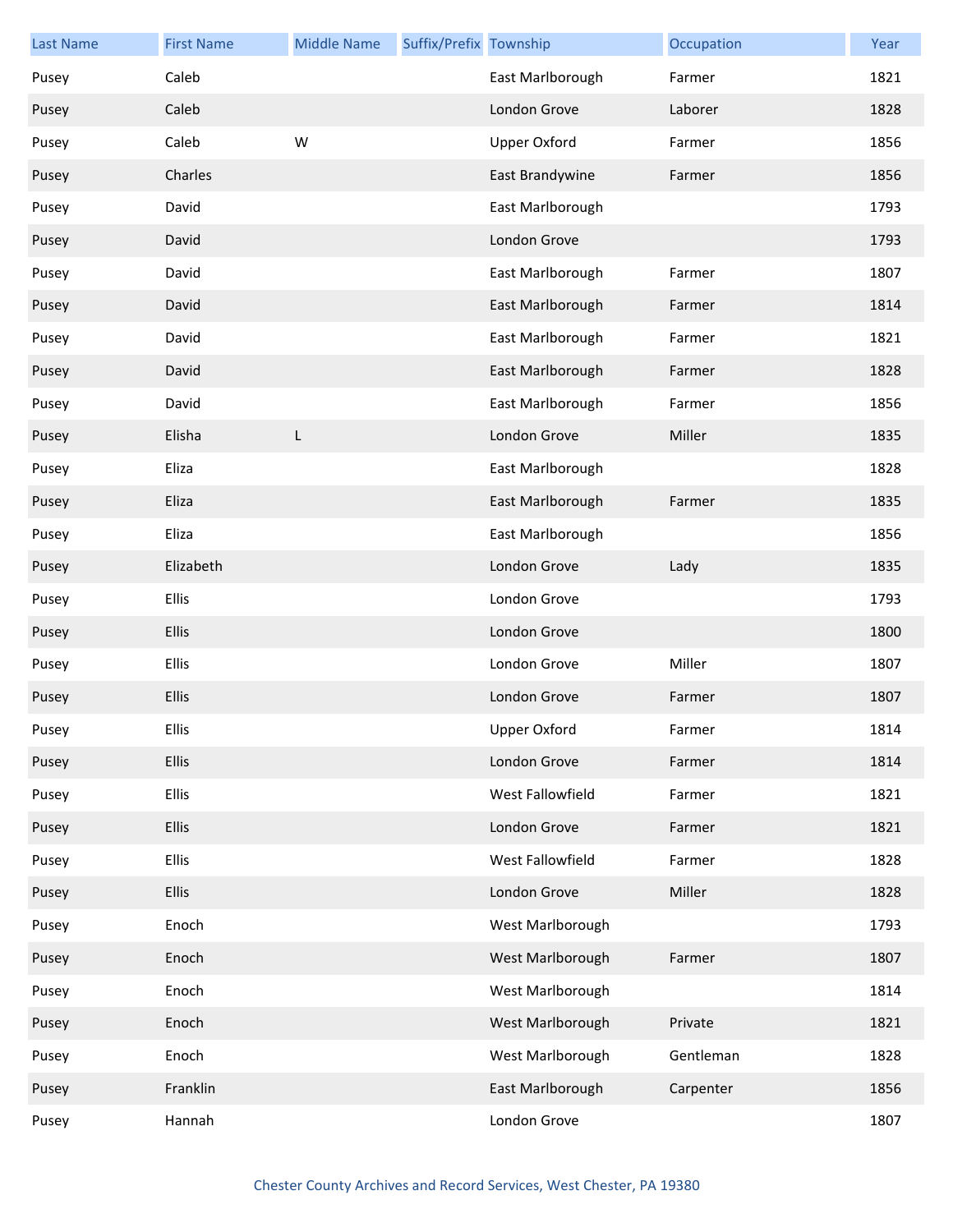| <b>Last Name</b> | <b>First Name</b> | <b>Middle Name</b> | Suffix/Prefix Township |                  | Occupation   | Year |
|------------------|-------------------|--------------------|------------------------|------------------|--------------|------|
| Pusey            | Isaac             |                    |                        | London Grove     |              | 1800 |
| Pusey            | Isaac             |                    |                        | London Grove     | Miller       | 1807 |
| Pusey            | Isaac             |                    |                        | London Grove     | Miller       | 1821 |
| Pusey            | Isaac             |                    |                        | London Grove     | Farmer       | 1828 |
| Pusey            | Isaac             |                    |                        | London Grove     | Farmer       | 1835 |
| Pusey            | Israel            |                    |                        | Pennsbury        | Laborer      | 1828 |
| Pusey            | Israel            |                    |                        | East Marlborough | Farmer       | 1835 |
| Pusey            | Israel            |                    |                        | Sadsbury         | Miller       | 1856 |
| Pusey            | James             |                    |                        | London Grove     | Farmer       | 1821 |
| Pusey            | James             |                    |                        | London Grove     | Farmer       | 1828 |
| Pusey            | James             |                    |                        | London Grove     | Farmer       | 1835 |
| Pusey            | James             |                    |                        | East Marlborough | Gentleman    | 1856 |
| Pusey            | James             | $\mathsf C$        |                        | East Caln        | Farmer       | 1856 |
| Pusey            | Jesse             |                    |                        | East Marlborough |              | 1793 |
| Pusey            | Jesse             |                    |                        | East Marlborough | Farmer       | 1807 |
| Pusey            | Jesse             |                    |                        | East Marlborough | Farmer       | 1814 |
| Pusey            | Jesse             |                    |                        | East Marlborough | Schoolmaster | 1828 |
| Pusey            | Jesse             |                    |                        | East Marlborough | Farmer       | 1835 |
| Pusey            | Jesse             |                    |                        | East Marlborough | Gentleman    | 1856 |
| Pusey            | Jesse             | D                  |                        | London Grove     | Farmer       | 1856 |
| Pusey            | Joel              |                    |                        | London Grove     | Trader       | 1856 |
| Pusey            | Joel              | B                  |                        | London Grove     | Farmer       | 1856 |
| Pusey            | John              |                    |                        | London Grove     |              | 1793 |
| Pusey            | John              |                    |                        | East Marlborough |              | 1793 |
| Pusey            | John              |                    |                        | London Grove     |              | 1800 |
| Pusey            | John              |                    |                        | London Grove     | Miller       | 1807 |
| Pusey            | John              |                    |                        | East Marlborough | Farmer       | 1807 |
| Pusey            | John              |                    |                        | East Marlborough | Farmer       | 1814 |
| Pusey            | John              |                    |                        | East Marlborough | Farmer       | 1821 |
| Pusey            | John              |                    |                        | East Marlborough | Farmer       | 1828 |
| Pusey            | John              |                    |                        | East Marlborough | Farmer       | 1835 |
| Pusey            | John              |                    |                        | East Marlborough | Farmer       | 1835 |
| Pusey            | John              |                    |                        | East Marlborough | Farmer       | 1856 |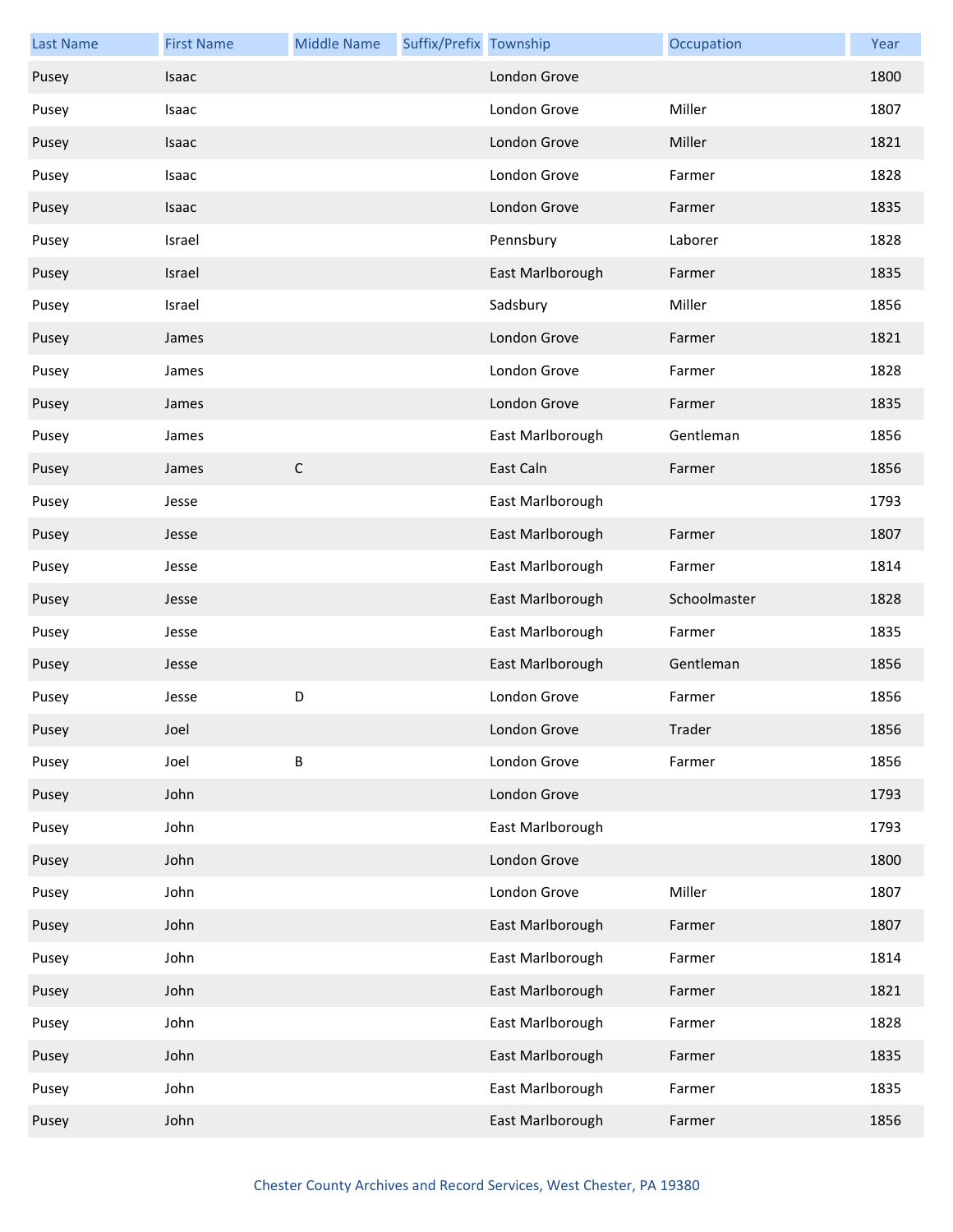| <b>Last Name</b> | <b>First Name</b> | <b>Middle Name</b> | Suffix/Prefix Township |                  | Occupation             | Year |
|------------------|-------------------|--------------------|------------------------|------------------|------------------------|------|
| Pusey            | Jonas             |                    |                        | London Grove     | Farmer                 | 1814 |
| Pusey            | Jonas             |                    |                        | London Grove     | Farmer                 | 1821 |
| Pusey            | Jonathan          |                    |                        | London Grove     | Miller                 | 1821 |
| Pusey            | Jonathan          |                    |                        | London Grove     | Miller                 | 1828 |
| Pusey            | Jonathan          |                    |                        | London Grove     | Miller                 | 1835 |
| Pusey            | Joseph            |                    |                        | East Marlborough | Miller                 | 1807 |
| Pusey            | Joseph            |                    |                        | Sadsbury         | Miller                 | 1814 |
| Pusey            | Joseph            |                    |                        | Sadsbury         | <b>Merchant Miller</b> | 1821 |
| Pusey            | Joseph            |                    |                        | East Marlborough | Farmer                 | 1828 |
| Pusey            | Joseph            |                    |                        | Sadsbury         | Miller                 | 1828 |
| Pusey            | Joseph            |                    |                        | West Marlborough | Farmer                 | 1835 |
| Pusey            | Joseph            |                    | Jr.                    | East Caln        | Farmer                 | 1856 |
| Pusey            | Joseph            |                    |                        | West Marlborough | Farmer                 | 1856 |
| Pusey            | Joseph            |                    | Sr.                    | East Caln        | Gentleman              | 1856 |
| Pusey            | Joshua            |                    |                        | London Britain   |                        | 1793 |
| Pusey            | Joshua            |                    |                        | West Fallowfield |                        | 1793 |
| Pusey            | Joshua            |                    |                        | London Grove     |                        | 1793 |
| Pusey            | Joshua            |                    |                        | London Grove     |                        | 1800 |
| Pusey            | Joshua            |                    |                        | New Garden       | Miller                 | 1800 |
| Pusey            | Joshua            |                    |                        | New Garden       | Miller                 | 1807 |
| Pusey            | Joshua            |                    |                        | New Garden       | Miller                 | 1814 |
| Pusey            | Joshua            |                    |                        | New Garden       | Miller                 | 1821 |
| Pusey            | Joshua            |                    |                        | New Garden       | Miller                 | 1828 |
| Pusey            | Joshua            |                    |                        | London Grove     | Miller                 | 1828 |
| Pusey            | Joshua            |                    |                        | London Grove     | Miller                 | 1835 |
| Pusey            | Joshua            | B                  |                        | London Grove     | Miller                 | 1856 |
| Pusey            | Joshua            | M                  |                        | Franklin         |                        | 1856 |
| Pusey            | Lea               |                    |                        | London Grove     | Miller                 | 1807 |
| Pusey            | Lea               |                    |                        | London Grove     | Miller                 | 1814 |
| Pusey            | Lea               |                    |                        | London Grove     | Miller                 | 1821 |
| Pusey            | Levis             |                    |                        | London Grove     |                        | 1793 |
| Pusey            | Lewis             |                    |                        | London Grove     |                        | 1800 |
| Pusey            | Lewis             |                    |                        | London Grove     | Miller                 | 1807 |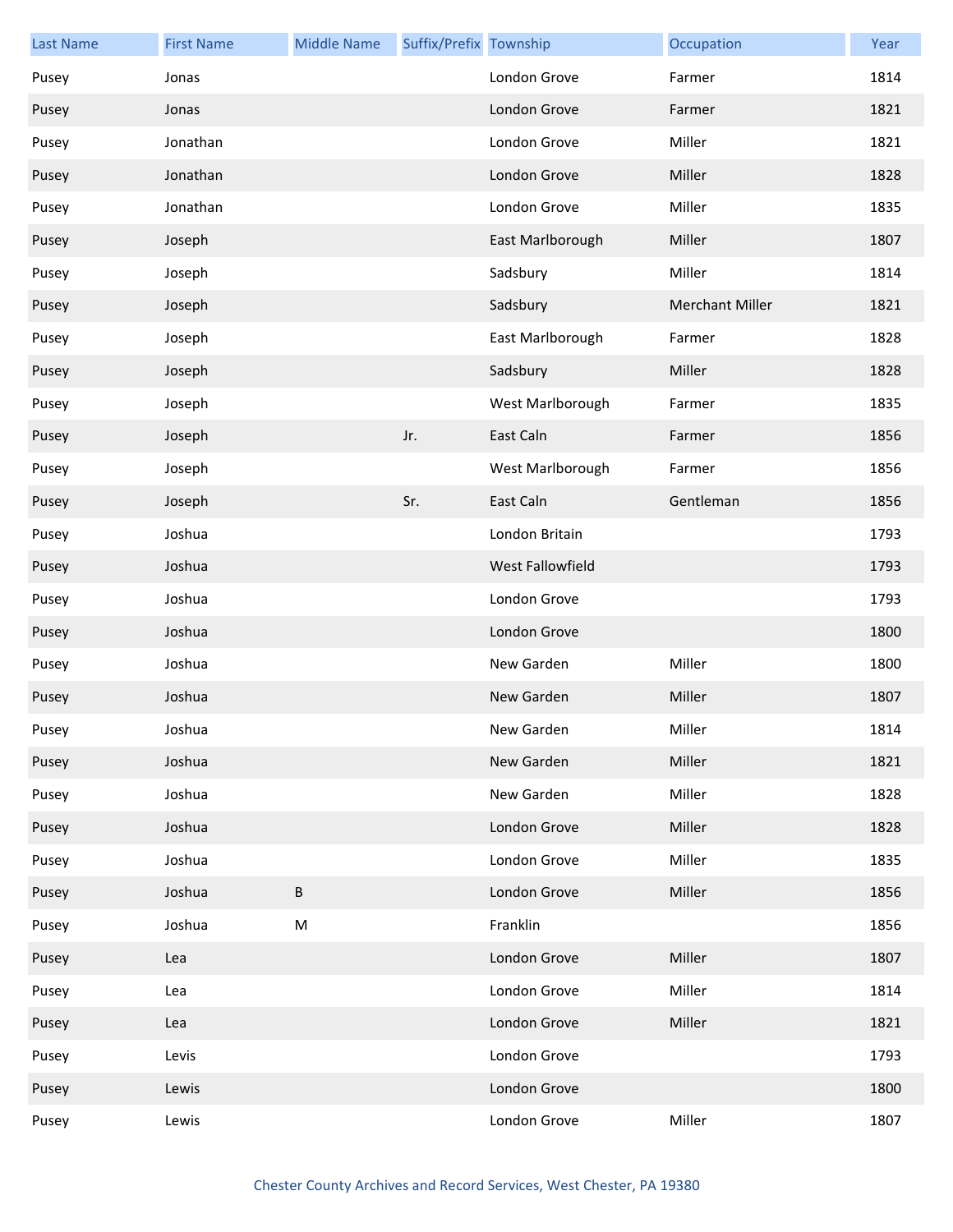| <b>Last Name</b> | <b>First Name</b> | <b>Middle Name</b> | Suffix/Prefix Township |                  | Occupation  | Year |
|------------------|-------------------|--------------------|------------------------|------------------|-------------|------|
| Pusey            | Lewis             |                    |                        | London Grove     | Miller      | 1814 |
| Pusey            | Lewis             |                    |                        | London Grove     | Farmer      | 1821 |
| Pusey            | Lewis             |                    |                        | London Grove     | Farmer      | 1828 |
| Pusey            | Lewis             |                    |                        | East Marlborough | Farmer      | 1828 |
| Pusey            | Lydia             |                    |                        | Kennett Square   | Teacher     | 1856 |
| Pusey            | Lydia             | A                  |                        | London Grove     | Lady        | 1856 |
| Pusey            | Nathan            |                    |                        | London Grove     |             | 1800 |
| Pusey            | Nathan            |                    |                        | East Caln        | Potter      | 1807 |
| Pusey            | Nathan            |                    |                        | East Nottingham  | Potter      | 1828 |
| Pusey            | Phebe             |                    |                        | Kennett          |             | 1835 |
| Pusey            | Phebe             |                    |                        | East Marlborough |             | 1856 |
| Pusey            | Rebecca           |                    |                        | London Grove     | Lady        | 1835 |
| Pusey            | Reuben            |                    |                        | East Marlborough | Farmer      | 1835 |
| Pusey            | Ruben             |                    |                        | East Marlborough | Tanner      | 1821 |
| Pusey            | Rueben            |                    |                        | East Marlborough | Tanner      | 1828 |
| Pusey            | Samuel            |                    |                        | East Marlborough | Farmer      | 1828 |
| Pusey            | Samuel            |                    |                        | East Marlborough | Tanner      | 1835 |
| Pusey            | Samuel            |                    |                        | Franklin         | Merchant    | 1856 |
| Pusey            | Samuel            |                    |                        | East Marlborough | Farmer      | 1856 |
| Pusey            | Sarah             |                    |                        | London Grove     | Housekeeper | 1835 |
| Pusey            | Sidney            |                    |                        | Kennett Square   | Housekeeper | 1856 |
| Pusey            | Solomon           |                    |                        | London Grove     | Farmer      | 1821 |
| Pusey            | Solomon           |                    |                        | London Grove     | Farmer      | 1828 |
| Pusey            | Solomon           |                    |                        | London Grove     | Farmer      | 1835 |
| Pusey            | Solomon           |                    |                        | London Grove     | Farmer      | 1856 |
| Pusey            | Stephen           |                    |                        | Sadsbury         | Farmer      | 1828 |
| Pusey            | Stephen           |                    |                        | East Marlborough | Farmer      | 1828 |
| Pusey            | Stephen           |                    |                        | East Marlborough | Farmer      | 1835 |
| Pusey            | Stephen           |                    |                        | London Grove     | Farmer      | 1856 |
| Pusey            | Susan             |                    |                        | Kennett          |             | 1835 |
| Pusey            | Thomas            |                    | Jr.                    | East Marlborough |             | 1793 |
| Pusey            | Thomas            |                    |                        | East Marlborough |             | 1793 |
| Pusey            | Thomas            |                    |                        | London Grove     |             | 1793 |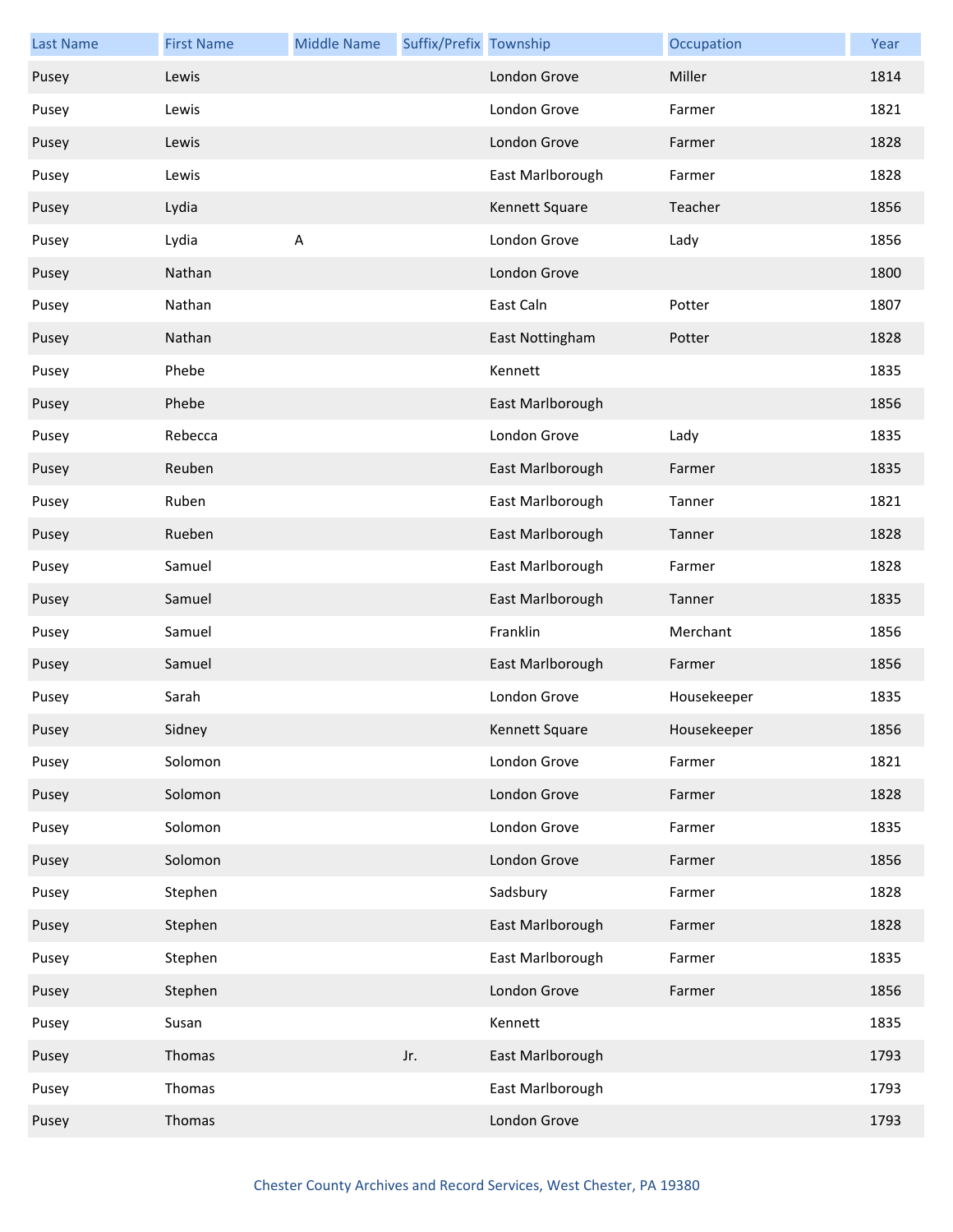| <b>Last Name</b> | <b>First Name</b> | <b>Middle Name</b> | Suffix/Prefix Township |                     | Occupation | Year |
|------------------|-------------------|--------------------|------------------------|---------------------|------------|------|
| Pusey            | Thomas            |                    |                        | London Grove        |            | 1800 |
| Pusey            | Thomas            |                    |                        | East Marlborough    | Farmer     | 1807 |
| Pusey            | Thomas            |                    |                        | East Marlborough    | Farmer     | 1814 |
| Pusey            | Thomas            |                    |                        | East Marlborough    | Farmer     | 1821 |
| Pusey            | Thomas            |                    |                        | East Marlborough    | Farmer     | 1835 |
| Pusey            | Thomas            |                    |                        | East Marlborough    | Farmer     | 1856 |
| Pusey            | William           |                    |                        | West Marlborough    |            | 1793 |
| Pusey            | William           |                    |                        | London Grove        |            | 1793 |
| Pusey            | William           |                    |                        | London Grove        |            | 1800 |
| Pusey            | William           |                    |                        | West Marlborough    |            | 1800 |
| Pusey            | William           |                    |                        | London Grove        | Miller     | 1807 |
| Pusey            | William           |                    |                        | West Marlborough    | Farmer     | 1807 |
| Pusey            | William           |                    |                        | West Marlborough    | Yeoman     | 1814 |
| Pusey            | William           |                    |                        | New Garden          | Farmer     | 1814 |
| Pusey            | William           |                    |                        | London Grove        | Miller     | 1814 |
| Pusey            | William           |                    |                        | London Grove        | Farmer     | 1821 |
| Pusey            | William           |                    |                        | West Marlborough    | Farmer     | 1821 |
| Pusey            | William           |                    |                        | New Garden          | Farmer     | 1821 |
| Pusey            | William           |                    |                        | New Garden          | Farmer     | 1828 |
| Pusey            | William           |                    |                        | London Grove        | Farmer     | 1828 |
| Pusey            | William           |                    |                        | West Marlborough    | Farmer     | 1828 |
| Pusey            | William           |                    |                        | West Marlborough    |            | 1835 |
| Pusey            | William           |                    |                        | New Garden          | Farmer     | 1835 |
| Pusey            | William           |                    |                        | New Garden          | Farmer     | 1856 |
| Pusyahiser       | James             |                    |                        | Sadsbury            | Laborer    | 1856 |
| Pyle             | Abner             |                    |                        | Newlin              | Millwright | 1814 |
| Pyle             | Abner             |                    |                        | East Marlborough    | Farmer     | 1828 |
| Pyle             | Abner             |                    |                        | East Marlborough    | Farmer     | 1835 |
| Pyle             | Abraham           |                    |                        | West Marlborough    | Carpenter  | 1835 |
| Pyle             | Amos              |                    |                        | <b>Upper Oxford</b> | Farmer     | 1835 |
| Pyle             | Ann               |                    | Widow                  | West Marlborough    |            | 1800 |
| Pyle             | Ann               |                    |                        | London Grove        | Farmer     | 1856 |
| Pyle             | Baldwin           |                    |                        | West Bradford       | Laborer    | 1856 |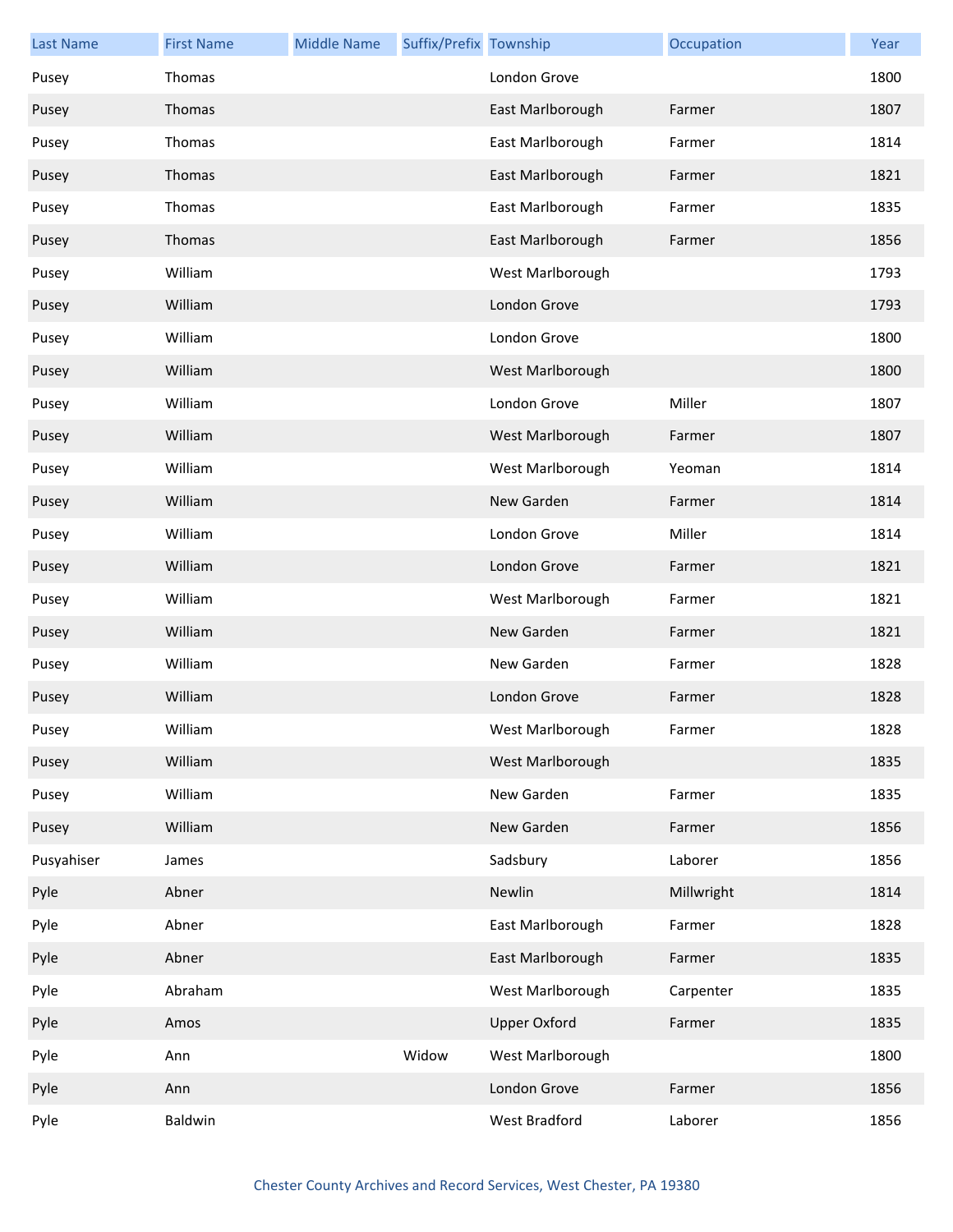| <b>Last Name</b> | <b>First Name</b> | <b>Middle Name</b>        | Suffix/Prefix Township |                  | Occupation | Year |
|------------------|-------------------|---------------------------|------------------------|------------------|------------|------|
| Pyle             | Benjamin          |                           |                        | Kennett          | Farmer     | 1814 |
| Pyle             | Benjamin          |                           |                        | Kennett          | Farmer     | 1821 |
| Pyle             | Benjamin          |                           |                        | Kennett          | Farmer     | 1828 |
| Pyle             | Benjamin          |                           |                        | West Marlborough | Farmer     | 1828 |
| Pyle             | Benjamin          |                           |                        | Kennett          | Farmer     | 1835 |
| Pyle             | Benjamin          |                           |                        | West Marlborough | Farmer     | 1835 |
| Pyle             | Benjamin          |                           |                        | Kennett Square   | Gentleman  | 1856 |
| Pyle             | Benjamin          | F                         |                        | West Chester     | Lawyer     | 1856 |
| Pyle             | <b>Brinton</b>    |                           |                        | Pennsbury        | Drover     | 1835 |
| Pyle             | <b>Brinton</b>    | $\mathsf C$               |                        | Pennsbury        | Farmer     | 1856 |
| Pyle             | Chalkley          |                           |                        | Thornbury        | Laborer    | 1856 |
| Pyle             | Charles           |                           |                        | West Marlborough | Farmer     | 1821 |
| Pyle             | Charles           |                           |                        | Willistown       | Cartwright | 1828 |
| Pyle             | Charles           |                           |                        | West Marlborough | Farmer     | 1828 |
| Pyle             | Charles           | ${\sf P}$                 |                        | Westtown         | Teacher    | 1856 |
| Pyle             | Charlesworth      | $\boldsymbol{\mathsf{H}}$ |                        | Pennsbury        | Farmer     | 1856 |
| Pyle             | Cloud             |                           |                        | East Fallowfield | Farmer     | 1856 |
| Pyle             | Crosley           |                           |                        | Lower Oxford     | Farmer     | 1856 |
| Pyle             | Daniel            |                           |                        | London Grove     | Laborer    | 1821 |
| Pyle             | Darlington        |                           |                        | London Grove     | Farmer     | 1856 |
| Pyle             | David             |                           |                        | Kennett          | Shoemaker  | 1821 |
| Pyle             | David             |                           |                        | Kennett          | Shoemaker  | 1828 |
| Pyle             | David             |                           |                        | New London       | Farmer     | 1835 |
| Pyle             | David             |                           |                        | Franklin         | Farmer     | 1856 |
| Pyle             | David             | F                         |                        | West Marlborough | Laborer    | 1856 |
| Pyle             | Ebenezer          |                           |                        | West Caln        |            | 1793 |
| Pyle             | Ebenezer          |                           |                        | West Caln        | Smith      | 1807 |
| Pyle             | Ebenezer          |                           |                        | West Caln        | Smith      | 1814 |
| Pyle             | Ebenezer          |                           |                        | Brandywine       | Farmer     | 1828 |
| Pyle             | Eli               |                           |                        | Pennsbury        |            | 1800 |
| Pyle             | Eli               |                           |                        | New Garden       | Farmer     | 1807 |
| Pyle             | Eli               |                           |                        | East Marlborough | Laborer    | 1814 |
| Pyle             | Eli               |                           |                        | New Garden       | Farmer     | 1814 |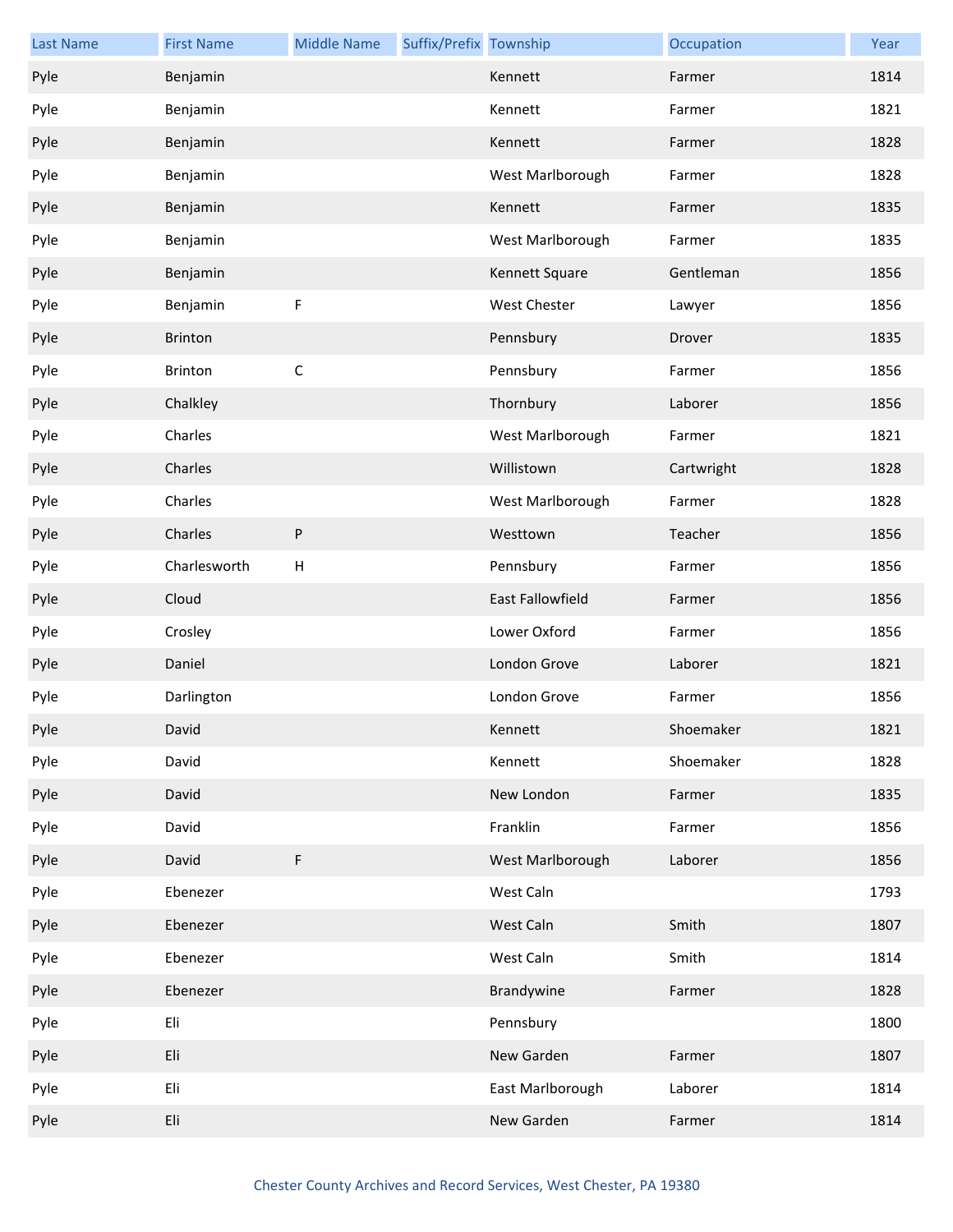| <b>Last Name</b> | <b>First Name</b> | <b>Middle Name</b> | Suffix/Prefix Township |                      | Occupation    | Year |
|------------------|-------------------|--------------------|------------------------|----------------------|---------------|------|
| Pyle             | Eli               |                    |                        | New Garden           | Mason         | 1814 |
| Pyle             | Eli               |                    |                        | Westtown             | Laborer       | 1821 |
| Pyle             | Eli               |                    |                        | London Grove         | Farmer        | 1821 |
| Pyle             | Eli               |                    |                        | New Garden           | Mason         | 1821 |
| Pyle             | Eli               |                    |                        | East Marlborough     | Laborer       | 1821 |
| Pyle             | Eli               |                    |                        | New Garden           | Mason         | 1828 |
| Pyle             | Eli               |                    |                        | Westtown             | Mason         | 1828 |
| Pyle             | Eli               |                    |                        | East Marlborough     | Laborer       | 1828 |
| Pyle             | Eli               |                    |                        | London Grove         | Tanner        | 1835 |
| Pyle             | Eli               |                    |                        | East Marlborough     | Laborer       | 1835 |
| Pyle             | Eli               |                    |                        | East Marlborough     | Laborer       | 1856 |
| Pyle             | Eli               |                    |                        | West Chester         | Bricklayer    | 1856 |
| Pyle             | Eli               |                    |                        | Kennett              | Farmer        | 1856 |
| Pyle             | Eli               |                    |                        | Franklin             | Shoemaker     | 1856 |
| Pyle             | Eli               |                    |                        | East Marlborough     | Drover        | 1856 |
| Pyle             | Elisha            |                    |                        | New Garden           | Drover        | 1856 |
| Pyle             | Elizabeth         |                    | Widow                  | West Marlborough     |               | 1800 |
| Pyle             | Enoch             |                    |                        | West Chester         | Joiner        | 1828 |
| Pyle             | Esther            |                    | Widow                  | Brandywine           |               | 1807 |
| Pyle             | Ezra              |                    |                        | <b>West Pikeland</b> | Laborer       | 1856 |
| Pyle             | Frances           |                    |                        | London Grove         | Farmer        | 1856 |
| Pyle             | George            |                    |                        | West Bradford        | Farmer        | 1856 |
| Pyle             | Henry             |                    |                        | Kennett              | Jobber        | 1800 |
| Pyle             | Henry             | Н                  |                        | West Chester         | Carpenter     | 1856 |
| Pyle             | Henry             | W                  |                        | Kennett Square       | Harness maker | 1856 |
| Pyle             | Isaac             |                    |                        | West Marlborough     |               | 1793 |
| Pyle             | Isaac             |                    |                        | New Garden           | Tailor        | 1800 |
| Pyle             | Isaac             |                    |                        | London Grove         |               | 1800 |
| Pyle             | Isaac             |                    |                        | London Grove         | Miller        | 1807 |
| Pyle             | Isaac             |                    |                        | New Garden           | Tailor        | 1807 |
| Pyle             | Isaac             |                    |                        | West Caln            | Smith         | 1807 |
| Pyle             | Isaac             |                    |                        | Sadsbury             | Farmer        | 1814 |
| Pyle             | Isaac             |                    |                        | London Grove         | Miller        | 1814 |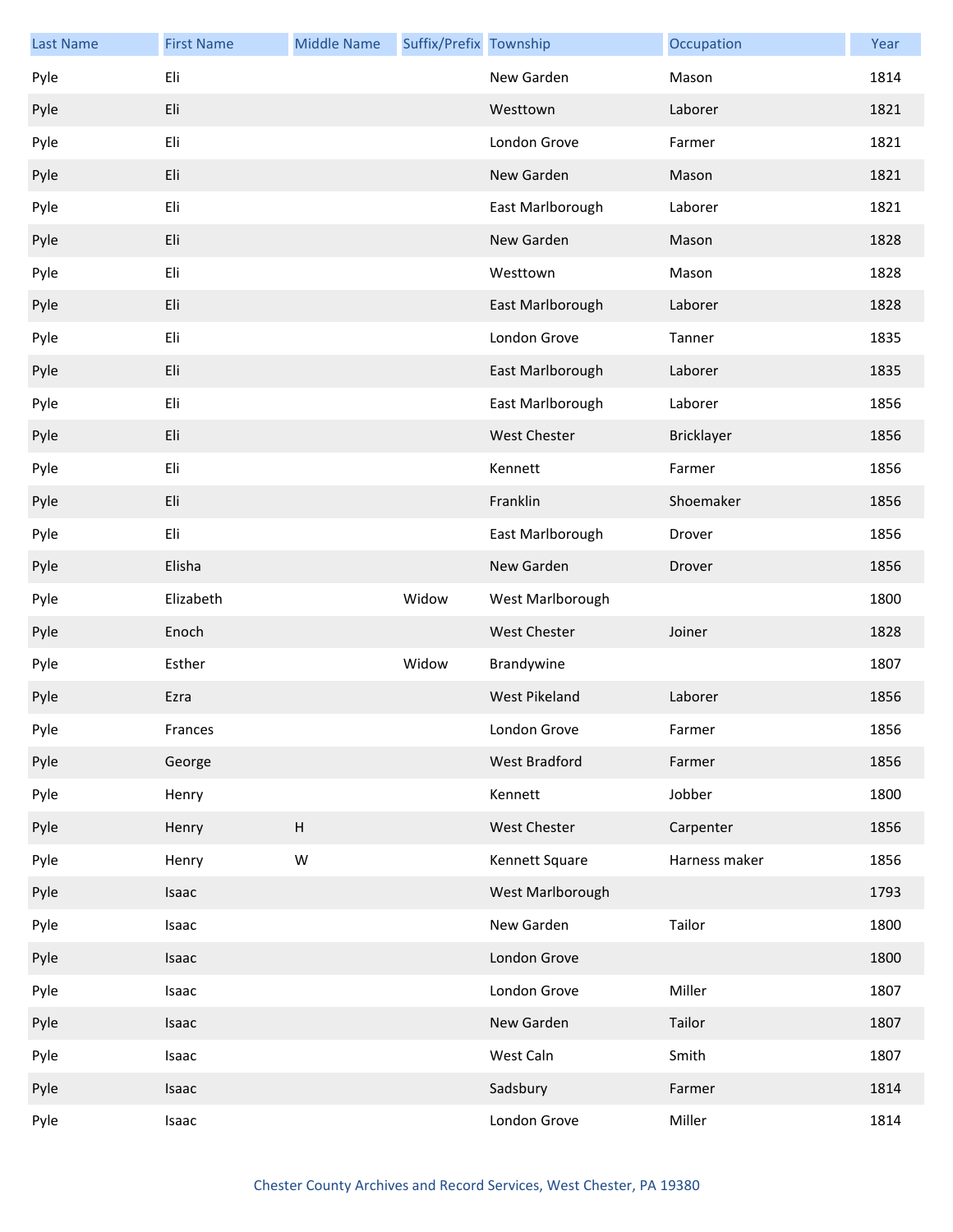| <b>Last Name</b> | <b>First Name</b> | <b>Middle Name</b> | Suffix/Prefix Township |                     | Occupation | Year |
|------------------|-------------------|--------------------|------------------------|---------------------|------------|------|
| Pyle             | Isaac             |                    |                        | West Marlborough    | Farmer     | 1814 |
| Pyle             | Isaac             |                    |                        | New Garden          | Tailor     | 1814 |
| Pyle             | Isaac             |                    |                        | West Caln           | Blacksmith | 1814 |
| Pyle             | Isaac             |                    |                        | West Marlborough    | Farmer     | 1821 |
| Pyle             | <b>Isaac</b>      |                    |                        | New Garden          | Tailor     | 1821 |
| Pyle             | Isaac             |                    |                        | West Caln           | Smith      | 1821 |
| Pyle             | <b>Isaac</b>      |                    |                        | London Grove        | Farmer     | 1821 |
| Pyle             | Isaac             |                    |                        | New Garden          | Tailor     | 1828 |
| Pyle             | <b>Isaac</b>      |                    |                        | London Grove        | Farmer     | 1828 |
| Pyle             | Isaac             |                    |                        | West Marlborough    | Farmer     | 1828 |
| Pyle             | Isaac             |                    |                        | London Grove        | Farmer     | 1835 |
| Pyle             | Isaac             |                    |                        | West Marlborough    | Gentleman  | 1835 |
| Pyle             | <b>Isaac</b>      |                    |                        | New Garden          | Farmer     | 1835 |
| Pyle             | Isaac             |                    |                        | New Garden          | Farmer     | 1856 |
| Pyle             | <b>Isaac</b>      |                    |                        | West Marlborough    | Farmer     | 1856 |
| Pyle             | Isaac             |                    |                        | Kennett             | Farmer     | 1856 |
| Pyle             | Isaac             | $\mathsf D$        |                        | <b>West Chester</b> | Lawyer     | 1856 |
| Pyle             | Isaac             | ${\sf N}$          |                        | Pennsbury           | Farmer     | 1856 |
| Pyle             | Isaac             | S                  |                        | West Marlborough    | Farmer     | 1835 |
| Pyle             | Jacob             |                    |                        | West Marlborough    |            | 1793 |
| Pyle             | Jacob             |                    |                        | New Garden          | Tailor     | 1800 |
| Pyle             | Jacob             |                    | Jr.                    | New Garden          | Mason      | 1800 |
| Pyle             | Jacob             |                    |                        | West Marlborough    | Mason      | 1807 |
| Pyle             | Jacob             |                    | Sr.                    | New Garden          | Farmer     | 1807 |
| Pyle             | Jacob             |                    |                        | West Marlborough    | Farmer     | 1807 |
| Pyle             | Jacob             |                    |                        | East Marlborough    | Farmer     | 1814 |
| Pyle             | Jacob             |                    |                        | London Grove        | Mason      | 1814 |
| Pyle             | Jacob             |                    |                        | East Marlborough    | Farmer     | 1821 |
| Pyle             | Jacob             |                    |                        | New Garden          |            | 1821 |
| Pyle             | Jacob             |                    |                        | Birmingham          | Farmer     | 1821 |
| Pyle             | Jacob             |                    |                        | East Marlborough    | Farmer     | 1828 |
| Pyle             | Jacob             |                    |                        | New Garden          | Mason      | 1828 |
| Pyle             | Jacob             |                    |                        | New Garden          | Mason      | 1835 |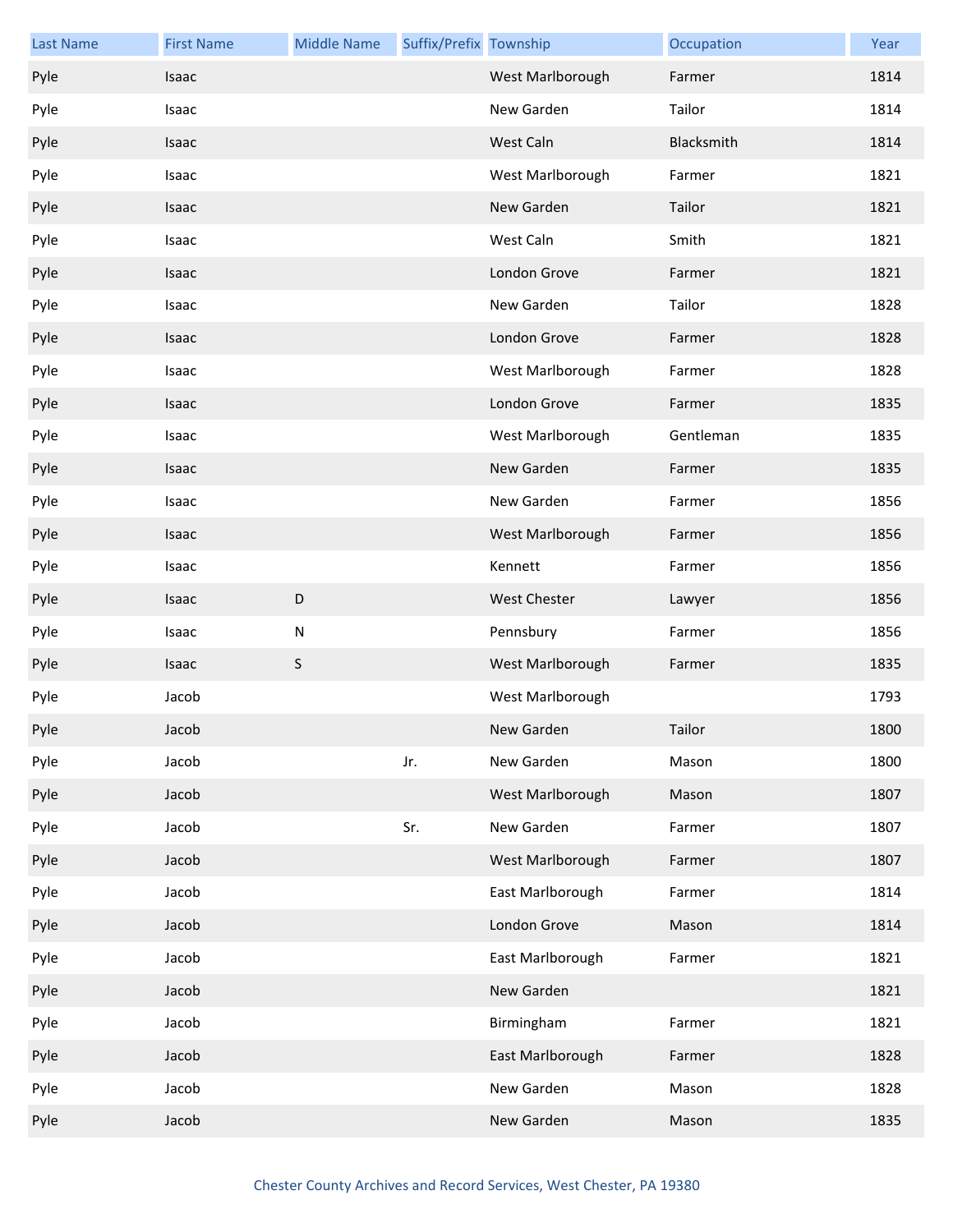| <b>Last Name</b> | <b>First Name</b> | <b>Middle Name</b> | Suffix/Prefix Township |                  | Occupation         | Year |
|------------------|-------------------|--------------------|------------------------|------------------|--------------------|------|
| Pyle             | Jacob             |                    |                        | East Marlborough | Farmer             | 1835 |
| Pyle             | Jacob             |                    |                        | Newlin           | Gentleman          | 1856 |
| Pyle             | Jacob             |                    |                        | Kennett          | Drover             | 1856 |
| Pyle             | James             |                    |                        | East Marlborough |                    | 1793 |
| Pyle             | James             |                    |                        | West Marlborough |                    | 1793 |
| Pyle             | James             |                    |                        | West Marlborough |                    | 1800 |
| Pyle             | James             |                    |                        | West Marlborough | Farmer             | 1807 |
| Pyle             | James             |                    |                        | East Marlborough | Farmer             | 1807 |
| Pyle             | James             |                    |                        | Birmingham       | Plasterer          | 1807 |
| Pyle             | James             |                    |                        | East Marlborough | Farmer             | 1814 |
| Pyle             | James             |                    |                        | Kennett          | Plasterer          | 1814 |
| Pyle             | James             |                    |                        | West Marlborough | Yeoman             | 1814 |
| Pyle             | James             |                    |                        | East Marlborough | Farmer             | 1814 |
| Pyle             | James             |                    |                        | West Marlborough | Farmer             | 1821 |
| Pyle             | James             |                    |                        | East Marlborough | Farmer             | 1821 |
| Pyle             | James             |                    | Jr.                    | East Marlborough | Farmer             | 1821 |
| Pyle             | James             |                    |                        | Kennett          | Farmer             | 1821 |
| Pyle             | James             |                    | Jr.                    | West Marlborough | Farmer             | 1828 |
| Pyle             | James             |                    |                        | West Marlborough | Farmer             | 1828 |
| Pyle             | James             |                    |                        | Kennett          | Farmer             | 1828 |
| Pyle             | James             |                    |                        | Kennett          | Farmer             | 1835 |
| Pyle             | James             | $\sf B$            |                        | East Fallowfield | Farmer             | 1856 |
| Pyle             | Jesse             |                    |                        | Kennett          | Farmer             | 1814 |
| Pyle             | Jesse             |                    |                        | Kennett          | Farmer             | 1821 |
| Pyle             | Jesse             |                    |                        | Kennett          | Gentleman          | 1828 |
| Pyle             | Jesse             |                    |                        | Kennett          | Farmer             | 1835 |
| Pyle             | Job               |                    |                        | London Grove     |                    | 1793 |
| Pyle             | Job               |                    |                        | London Grove     |                    | 1800 |
| Pyle             | Job               |                    |                        | Londonderry      | Farmer & Innkeeper | 1807 |
| Pyle             | Job               |                    |                        | Londonderry      | Innkeeper          | 1814 |
| Pyle             | Job               |                    | Jr.                    | Londonderry      | Farmer             | 1814 |
| Pyle             | Job               |                    |                        | Londonderry      | Farmer             | 1821 |
| Pyle             | Job               |                    |                        | London Grove     | Farmer             | 1821 |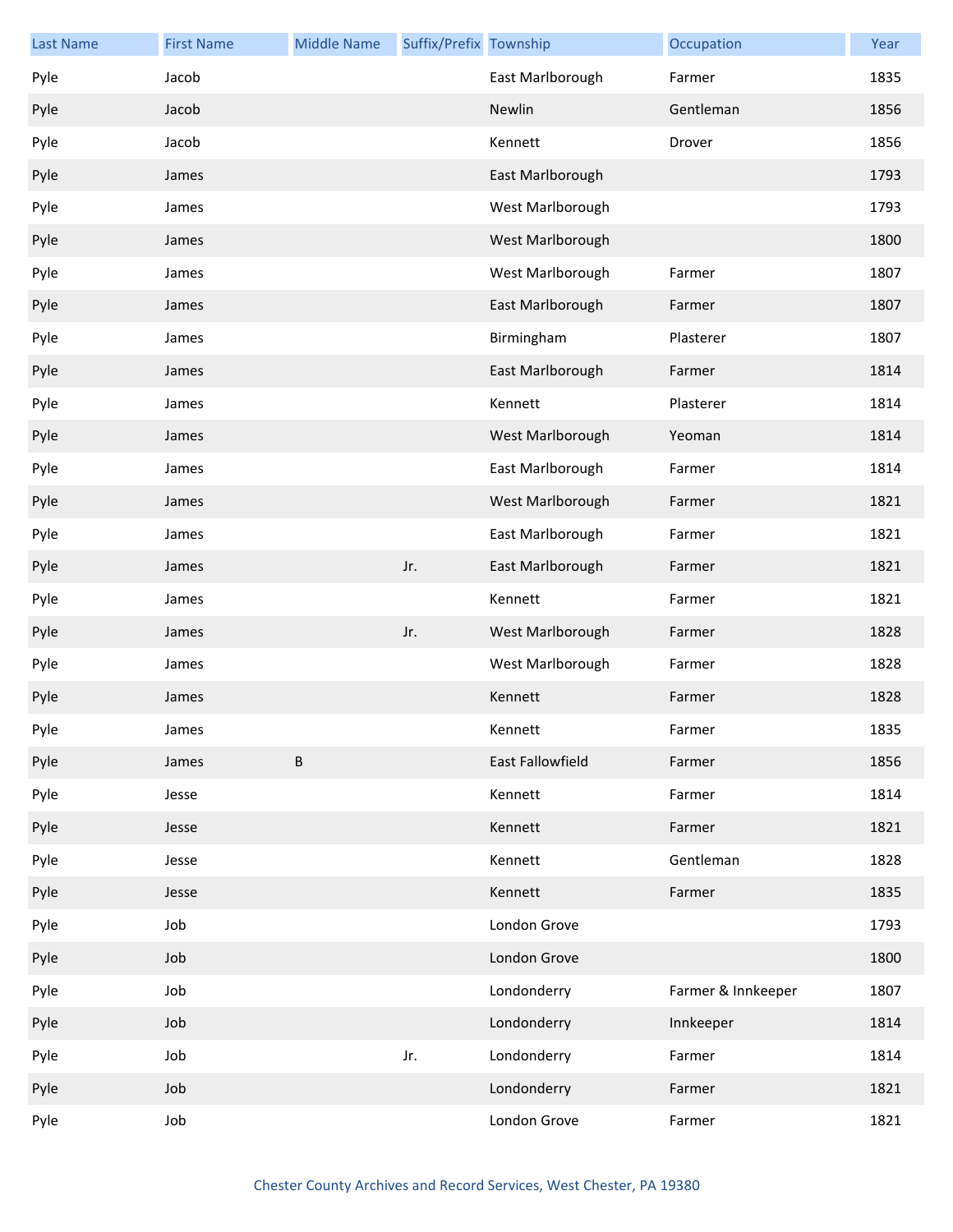| <b>Last Name</b> | <b>First Name</b> | <b>Middle Name</b>        | Suffix/Prefix Township |                  | Occupation | Year |
|------------------|-------------------|---------------------------|------------------------|------------------|------------|------|
| Pyle             | Job               |                           |                        | Londonderry      | Farmer     | 1828 |
| Pyle             | Job               |                           | Jr.                    | London Grove     | Farmer     | 1828 |
| Pyle             | Job               |                           |                        | Pennsbury        | Farmer     | 1835 |
| Pyle             | Job               |                           |                        | London Grove     | Farmer     | 1835 |
| Pyle             | Job               |                           |                        | London Grove     | Miller     | 1856 |
| Pyle             | Job               | $\boldsymbol{\mathsf{H}}$ |                        | Pennsbury        | Farmer     | 1856 |
| Pyle             | Joeb              |                           |                        | Pennsbury        | Miller     | 1835 |
| Pyle             | Joel              |                           |                        | London Grove     | Farmer     | 1807 |
| Pyle             | Joel              |                           |                        | Pennsbury        |            | 1814 |
| Pyle             | Joel              |                           |                        | Pennsbury        | Farmer     | 1814 |
| Pyle             | Joel              |                           |                        | Pennsbury        | Farmer     | 1821 |
| Pyle             | Joel              |                           |                        | Pennsbury        | Farmer     | 1828 |
| Pyle             | John              |                           |                        | Kennett          |            | 1793 |
| Pyle             | John              |                           |                        | East Bradford    |            | 1793 |
| Pyle             | John              |                           |                        | West Marlborough |            | 1793 |
| Pyle             | John              |                           |                        | Pennsbury        |            | 1800 |
| Pyle             | John              |                           |                        | Birmingham       | Laborer    | 1807 |
| Pyle             | John              |                           |                        | East Bradford    | Laborer    | 1807 |
| Pyle             | John              |                           |                        | East Marlborough | Farmer     | 1807 |
| Pyle             | John              |                           |                        | Pennsbury        | Farmer     | 1807 |
| Pyle             | John              |                           |                        | West Caln        | Plasterer  | 1807 |
| Pyle             | John              |                           |                        | West Caln        | Plasterer  | 1814 |
| Pyle             | John              |                           |                        | East Marlborough | Farmer     | 1814 |
| Pyle             | John              |                           |                        | Pennsbury        | Farmer     | 1814 |
| Pyle             | John              |                           |                        | Londonderry      | Farmer     | 1814 |
| Pyle             | John              |                           |                        | Londonderry      | Farmer     | 1821 |
| Pyle             | John              |                           |                        | Kennett          | Farmer     | 1821 |
| Pyle             | John              |                           |                        | East Marlborough | Farmer     | 1821 |
| Pyle             | John              |                           |                        | London Grove     | Fuller     | 1821 |
| Pyle             | John              |                           |                        | Charlestown      | Nailer     | 1821 |
| Pyle             | John              |                           |                        | Kennett          | Farmer     | 1828 |
| Pyle             | John              |                           |                        | Londonderry      | Farmer     | 1828 |
| Pyle             | John              |                           |                        | West Nottingham  | Fuller     | 1828 |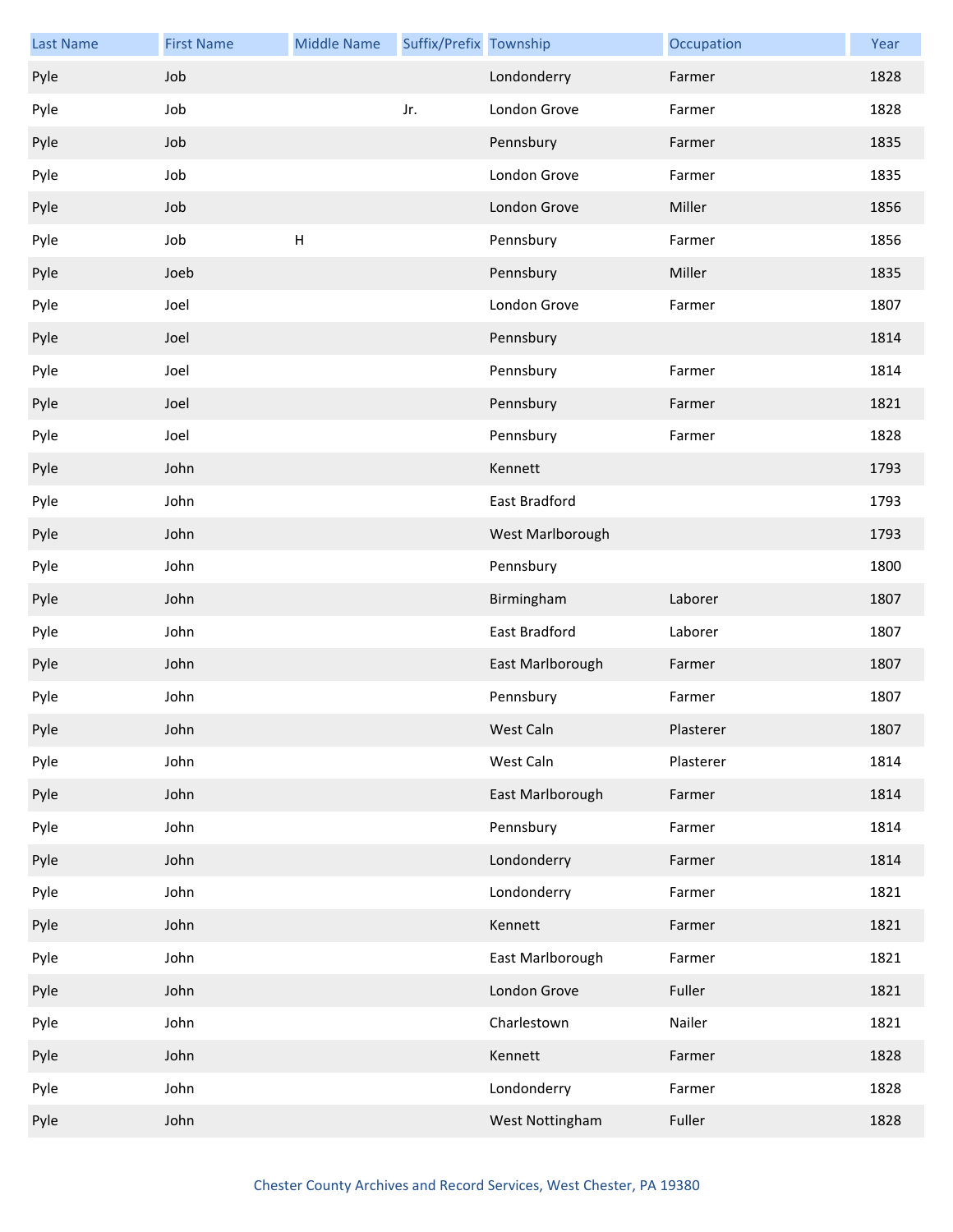| <b>Last Name</b> | <b>First Name</b> | <b>Middle Name</b> | Suffix/Prefix Township |                  | Occupation | Year |
|------------------|-------------------|--------------------|------------------------|------------------|------------|------|
| Pyle             | John              |                    |                        | Kennett          | Farmer     | 1828 |
| Pyle             | John              |                    |                        | Kennett          | Turner     | 1828 |
| Pyle             | John              |                    |                        | Londonderry      | Farmer     | 1835 |
| Pyle             | John              |                    |                        | Sadsbury         | Innkeeper  | 1835 |
| Pyle             | John              |                    |                        | West Marlborough | Farmer     | 1856 |
| Pyle             | John              |                    |                        | Pennsbury        | Farmer     | 1856 |
| Pyle             | John              |                    |                        | New Garden       | Carpenter  | 1856 |
| Pyle             | Jonathan          |                    |                        | Kennett          | Farmer     | 1800 |
| Pyle             | Jonathan          |                    |                        | Kennett          | Farmer     | 1807 |
| Pyle             | Jonathan          |                    |                        | Newlin           | Laborer    | 1814 |
| Pyle             | Jonathan          |                    |                        | Kennett          | Farmer     | 1814 |
| Pyle             | Jonathan          |                    |                        | Kennett          | Farmer     | 1821 |
| Pyle             | Joseph            |                    |                        | West Marlborough |            | 1793 |
| Pyle             | Joseph            |                    |                        | West Marlborough |            | 1800 |
| Pyle             | Joseph            |                    |                        | East Marlborough | Farmer     | 1807 |
| Pyle             | Joseph            |                    |                        | West Marlborough | Farmer     | 1807 |
| Pyle             | Joseph            |                    |                        | Pennsbury        | Farmer     | 1814 |
| Pyle             | Joseph            |                    |                        | East Marlborough | Gentleman  | 1814 |
| Pyle             | Joseph            |                    |                        | Pennsbury        | Farmer     | 1821 |
| Pyle             | Joseph            |                    |                        | West Nottingham  | Miller     | 1828 |
| Pyle             | Joseph            |                    |                        | Kennett          | Farmer     | 1828 |
| Pyle             | Joseph            |                    |                        | Brandywine       | Cordwainer | 1828 |
| Pyle             | Joseph            |                    |                        | Kennett          | Farmer     | 1835 |
| Pyle             | Joseph            |                    |                        | West Marlborough | Farmer     | 1835 |
| Pyle             | Joseph            |                    |                        | Kennett          | Farmer     | 1835 |
| Pyle             | Joseph            |                    |                        | West Caln        | Shoemaker  | 1835 |
| Pyle             | Joseph            |                    |                        | East Marlborough | Farmer     | 1835 |
| Pyle             | Joseph            |                    |                        | East Marlborough | Farmer     | 1835 |
| Pyle             | Joseph            |                    |                        | West Caln        | Shoemaker  | 1856 |
| Pyle             | Joseph            |                    |                        | East Marlborough | Farmer     | 1856 |
| Pyle             | Joseph            | C.                 |                        | West Marlborough | Blacksmith | 1821 |
| Pyle             | Joseph            | C.                 |                        | West Marlborough | Smith      | 1828 |
| Pyle             | Joshua            |                    |                        | Londonderry      | Farmer     | 1807 |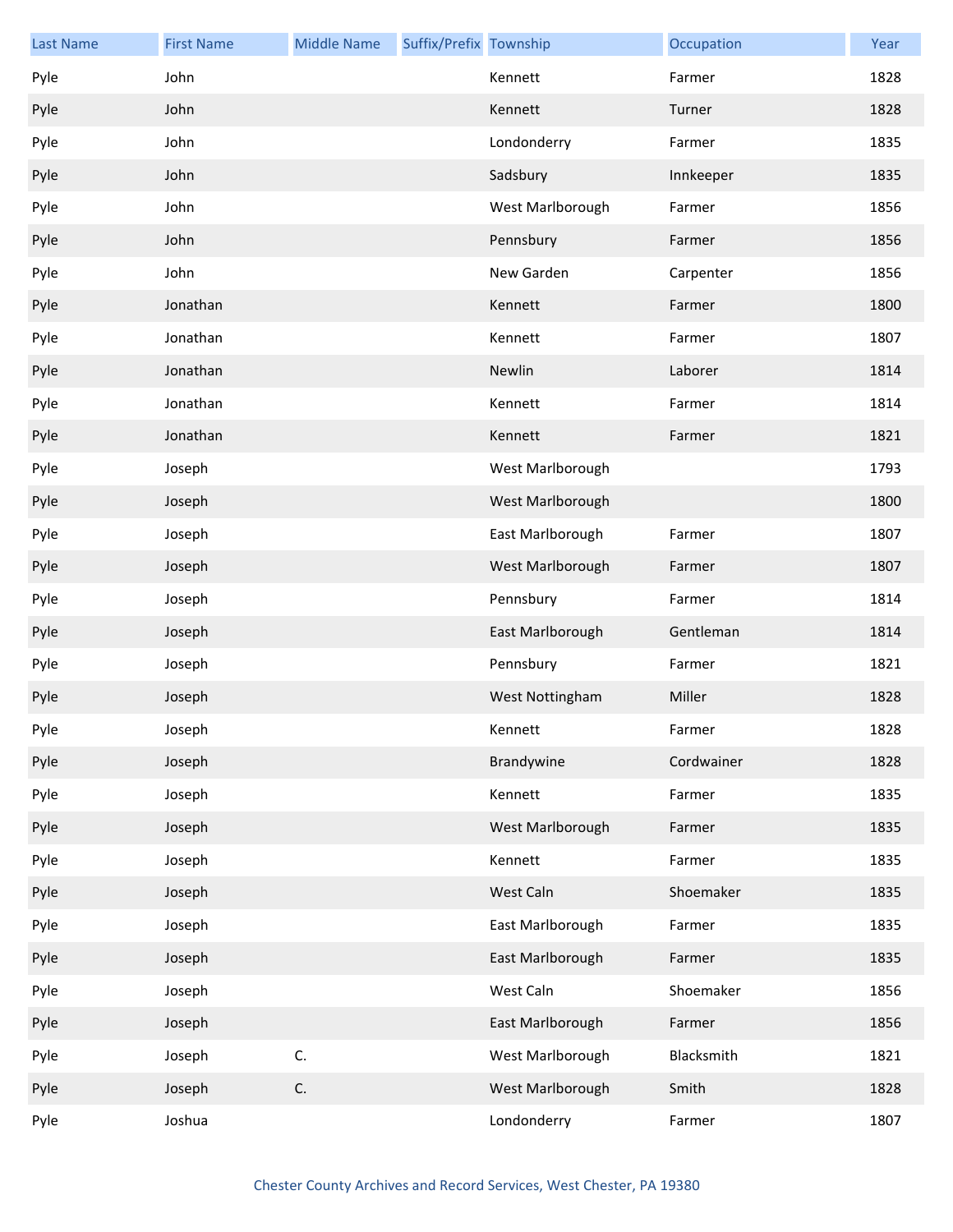| <b>Last Name</b> | <b>First Name</b> | <b>Middle Name</b>        | Suffix/Prefix Township |                  | Occupation   | Year |
|------------------|-------------------|---------------------------|------------------------|------------------|--------------|------|
| Pyle             | Joshua            |                           |                        | Londonderry      | Farmer       | 1814 |
| Pyle             | Joshua            |                           |                        | Londonderry      | Farmer       | 1821 |
| Pyle             | Joshua            |                           |                        | Londonderry      | Farmer       | 1828 |
| Pyle             | Joshua            |                           |                        | Kennett Square   | Gentleman    | 1856 |
| Pyle             | Kersey            |                           |                        | Kennett          | Wheelwright  | 1835 |
| Pyle             | Kersey            |                           |                        | Kennett          | Farmer       | 1856 |
| Pyle             | Levi              |                           |                        | Thornbury        |              | 1835 |
| Pyle             | Levis             |                           |                        | Kennett          | Mason        | 1821 |
| Pyle             | Lewis             |                           |                        | West Marlborough | Laborer      | 1835 |
| Pyle             | Lewis             |                           |                        | West Marlborough | Farmer       | 1856 |
| Pyle             | Lydia             | $\boldsymbol{\mathsf{A}}$ |                        | West Chester     | Confectioner | 1856 |
| Pyle             | Magdalen          |                           |                        | West Marlborough | Farmer       | 1835 |
| Pyle             | Magdalen          |                           |                        | West Marlborough |              | 1856 |
| Pyle             | Margaret          |                           |                        | East Marlborough | Farmer       | 1835 |
| Pyle             | Marshall          |                           |                        | Londonderry      |              | 1835 |
| Pyle             | Martin            |                           |                        | East Marlborough | Mason        | 1835 |
| Pyle             | Martin            |                           |                        | Kennett Square   | Stonemason   | 1856 |
| Pyle             | Mifflin           |                           |                        | Kennett          | Hatter       | 1835 |
| Pyle             | Miller            |                           |                        | Lower Oxford     | Laborer      | 1856 |
| Pyle             | Moses             |                           |                        | Pennsbury        | Laborer      | 1828 |
| Pyle             | Moses             |                           |                        | Westtown         | Laborer      | 1835 |
| Pyle             | Moses             |                           |                        | Newlin           | Farmer       | 1856 |
| Pyle             | Moses             |                           |                        | East Marlborough | Laborer      | 1856 |
| Pyle             | Nathan            |                           |                        | London Grove     |              | 1800 |
| Pyle             | Nathan            |                           |                        | East Bradford    | Carpenter    | 1856 |
| Pyle             | Nicholas          |                           |                        | Pennsbury        | Farmer       | 1828 |
| Pyle             | Norris            |                           |                        | East Marlborough | Farmer       | 1835 |
| Pyle             | Parmer            |                           |                        | Phoenixville     | Laborer      | 1856 |
| Pyle             | Ralph             |                           |                        | East Marlborough | Carpenter    | 1807 |
| Pyle             | Reuben            |                           |                        | West Marlborough | Laborer      | 1814 |
| Pyle             | Reuben            |                           |                        | Newlin           | Blacksmith   | 1828 |
| Pyle             | Robert            |                           |                        | West Marlborough |              | 1800 |
| Pyle             | Robert            |                           |                        | West Marlborough | Farmer       | 1807 |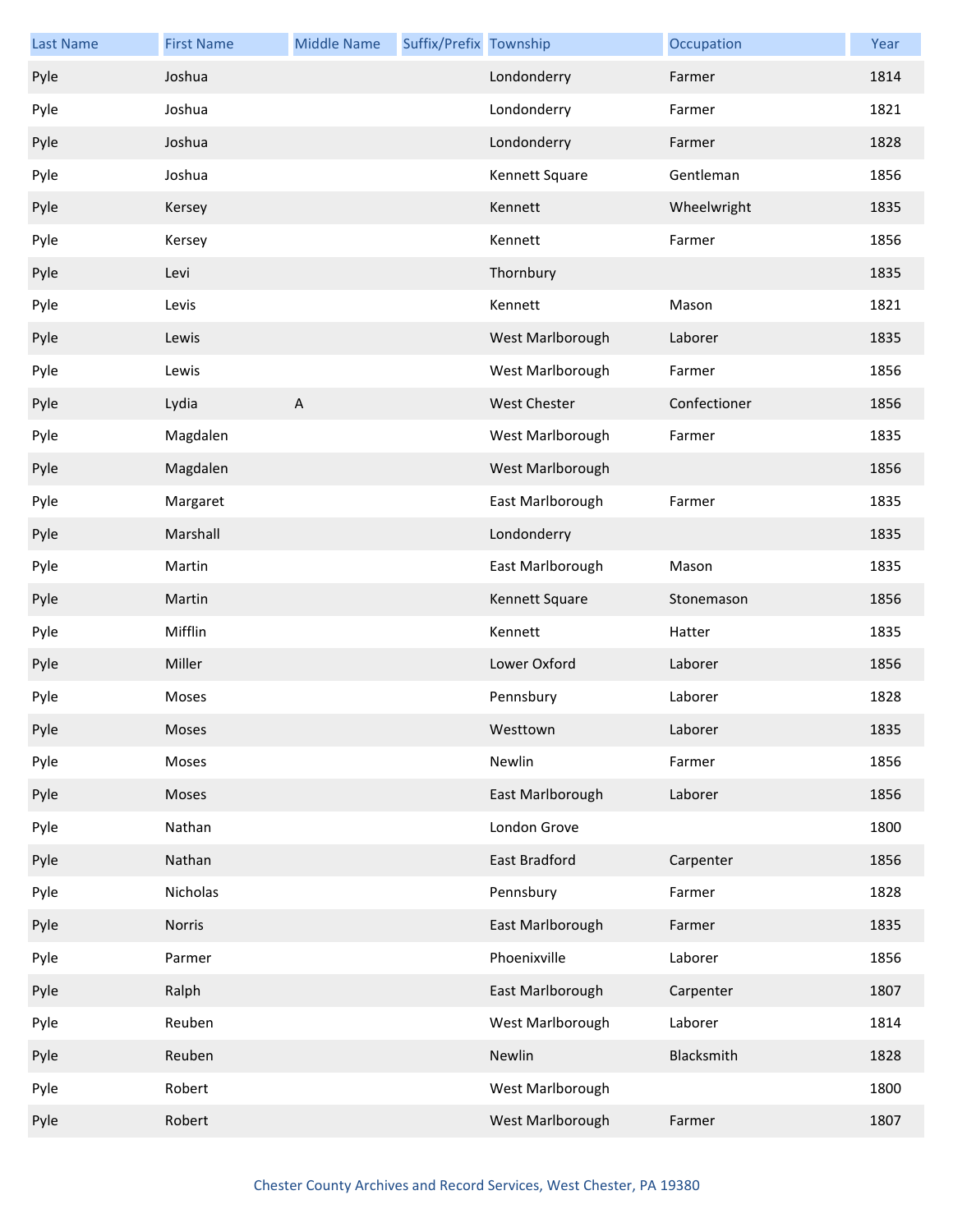| <b>Last Name</b> | <b>First Name</b> | <b>Middle Name</b> | Suffix/Prefix Township |                  | Occupation        | Year |
|------------------|-------------------|--------------------|------------------------|------------------|-------------------|------|
| Pyle             | Robert            |                    |                        | West Marlborough | Yeoman            | 1814 |
| Pyle             | Robert            |                    |                        | West Marlborough | Farmer            | 1821 |
| Pyle             | Robert            |                    |                        | West Marlborough | Farmer            | 1828 |
| Pyle             | Robert            |                    |                        | West Marlborough | Farmer            | 1835 |
| Pyle             | Robert            |                    |                        | West Marlborough | Farmer            | 1856 |
| Pyle             | Robert            | F                  |                        | Schuylkill       | Laborer           | 1856 |
| Pyle             | Ruth              |                    |                        | East Marlborough |                   | 1793 |
| Pyle             | Ruth              |                    |                        | New Garden       | Preacher          | 1856 |
| Pyle             | Samuel            |                    |                        | New Garden       | Mason             | 1800 |
| Pyle             | Samuel            |                    |                        | New Garden       | Mason             | 1807 |
| Pyle             | Samuel            |                    |                        | New Garden       | Farmer            | 1814 |
| Pyle             | Samuel            |                    |                        | Thornbury        | Laborer           | 1814 |
| Pyle             | Samuel            |                    |                        | New Garden       | Mason             | 1821 |
| Pyle             | Samuel            |                    |                        | Kennett          | Laborer           | 1821 |
| Pyle             | Samuel            |                    |                        | Kennett          | Tailor            | 1821 |
| Pyle             | Samuel            |                    |                        | New Garden       | Mason             | 1828 |
| Pyle             | Samuel            |                    | Jr.                    | New Garden       | Tailor            | 1828 |
| Pyle             | Samuel            |                    |                        | Kennett          | Laborer           | 1828 |
| Pyle             | Samuel            |                    |                        | East Marlborough | Farmer            | 1835 |
| Pyle             | Samuel            |                    |                        | New Garden       | Farmer            | 1835 |
| Pyle             | Samuel            |                    |                        | East Marlborough | Farmer            | 1856 |
| Pyle             | Samuel            |                    |                        | New Garden       | Farmer            | 1856 |
| Pyle             | Samuel            |                    | Jr.                    | New Garden       | Farmer            | 1856 |
| Pyle             | Samuel            |                    |                        | Kennett Square   | <b>Bricklayer</b> | 1856 |
| Pyle             | Stephen           |                    |                        | Brandywine       | Blacksmith        | 1814 |
| Pyle             | Thomas            |                    |                        | West Marlborough |                   | 1793 |
| Pyle             | Thomas            |                    |                        | West Marlborough |                   | 1800 |
| Pyle             | Thomas            |                    |                        | West Marlborough | Farmer            | 1807 |
| Pyle             | Thomas            |                    |                        | West Caln        | Shoemaker         | 1814 |
| Pyle             | Thomas            |                    |                        | Birmingham       | Mason             | 1814 |
| Pyle             | Thomas            |                    |                        | West Marlborough | Yeoman            | 1814 |
| Pyle             | Thomas            |                    | Jr.                    | West Marlborough | Farmer            | 1821 |
| Pyle             | Thomas            |                    |                        | West Marlborough | Farmer            | 1821 |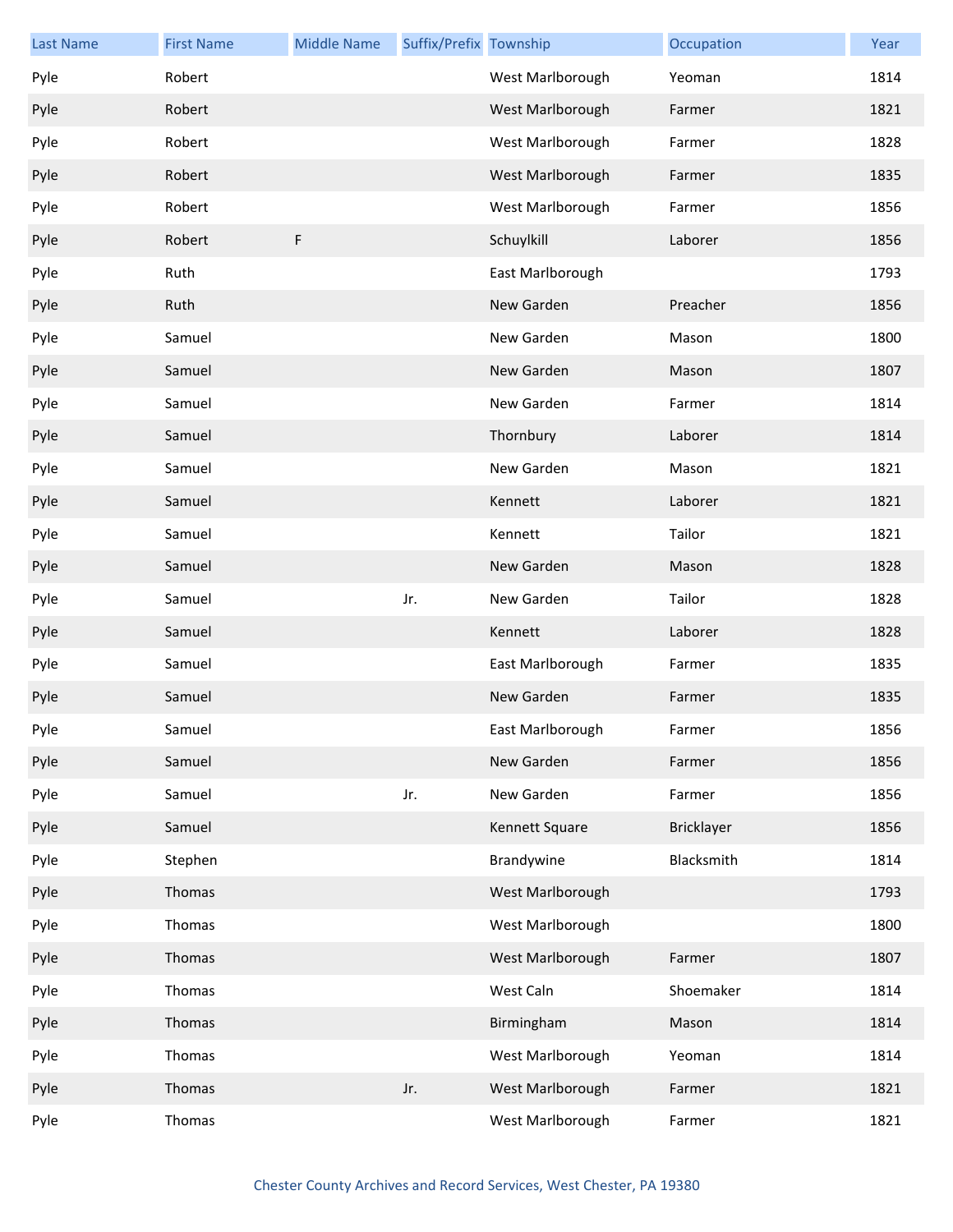| <b>Last Name</b> | <b>First Name</b> | <b>Middle Name</b>        | Suffix/Prefix Township |                  | Occupation  | Year |
|------------------|-------------------|---------------------------|------------------------|------------------|-------------|------|
| Pyle             | Thomas            |                           |                        | West Caln        | Shoemaker   | 1821 |
| Pyle             | Thomas            |                           |                        | West Marlborough | Farmer      | 1828 |
| Pyle             | Thomas            |                           | Jr.                    | West Marlborough | Farmer      | 1828 |
| Pyle             | Thomas            |                           |                        | West Fallowfield | Farmer      | 1835 |
| Pyle             | Thomas            |                           |                        | West Marlborough | Farmer      | 1835 |
| Pyle             | Thomas            |                           | Jr.                    | West Marlborough | Farmer      | 1835 |
| Pyle             | Thomas            |                           |                        | West Fallowfield | Farmer      | 1835 |
| Pyle             | Thomas            |                           |                        | Kennett Square   | Carpenter   | 1856 |
| Pyle             | William           |                           |                        | Kennett          |             | 1793 |
| Pyle             | William           |                           |                        | East Caln        |             | 1793 |
| Pyle             | William           |                           |                        | Kennett          | Farmer      | 1800 |
| Pyle             | William           |                           |                        | Kennett          | Farmer      | 1807 |
| Pyle             | William           |                           |                        | London Grove     | Farmer      | 1807 |
| Pyle             | William           |                           |                        | Pennsbury        | Farmer      | 1814 |
| Pyle             | William           |                           |                        | Kennett          | Farmer      | 1814 |
| Pyle             | William           |                           |                        | Pennsbury        | Farmer      | 1821 |
| Pyle             | William           |                           |                        | New Garden       | Laborer     | 1828 |
| Pyle             | William           |                           |                        | New Garden       | Carpenter   | 1835 |
| Pyle             | William           |                           |                        | Pennsbury        | Farmer      | 1835 |
| Pyle             | William           |                           | Jr.                    | Pennsbury        | Laborer     | 1856 |
| Pyle             | William           |                           | Sr.                    | Pennsbury        | Gentleman   | 1856 |
| Pyle             | William           |                           |                        | West Marlborough | Trader      | 1856 |
| Pyle             | William           |                           |                        | Franklin         | Laborer     | 1856 |
| Pyle             | William           |                           |                        | London Grove     | Storekeeper | 1856 |
| Pyle             | William           |                           |                        | Kennett          | Farmer      | 1856 |
| Pyle             | William           | $\boldsymbol{\mathsf{H}}$ |                        | Highland         | Miller      | 1856 |
| Pyle             | William           | ${\sf M}$                 |                        | West Marlborough | Farmer      | 1856 |
| Pyle             | Wilson            |                           |                        | Kennett          | Laborer     | 1828 |
| Pyle             | Wlliam            |                           |                        | Pennsbury        | Farmer      | 1828 |
| Pyle             | Ziba              |                           | Esq.                   | West Chester     | Attorney    | 1821 |
| Pyle             | Ziba              |                           |                        | West Chester     | Lawyer      | 1828 |
| Pyle             | Ziba              |                           |                        | West Chester     | Attorney    | 1835 |
| Pyott            | Richard           |                           |                        | West Bradford    | Laborer     | 1821 |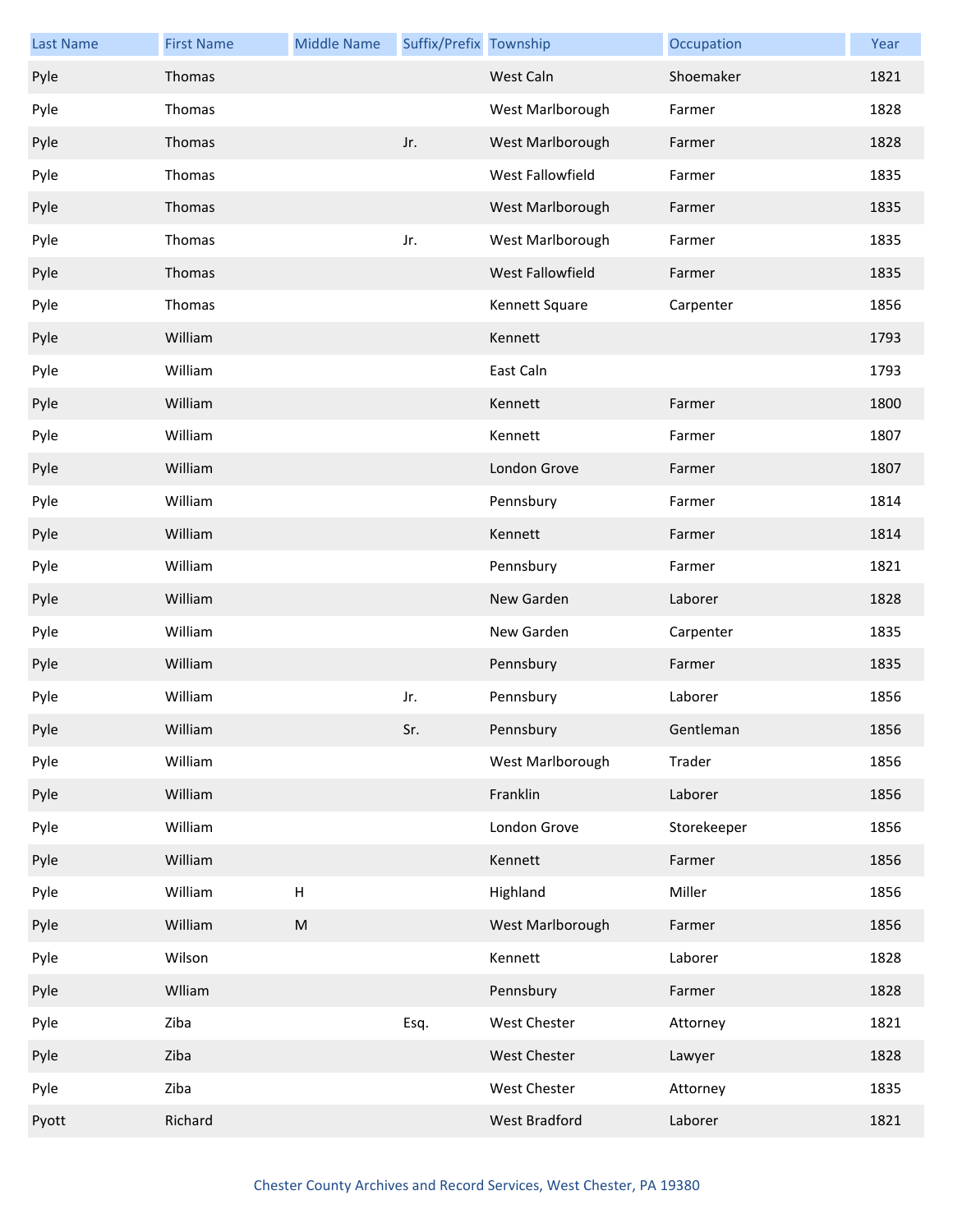| <b>Last Name</b> | <b>First Name</b> | <b>Middle Name</b> | Suffix/Prefix Township |                         | Occupation   | Year |
|------------------|-------------------|--------------------|------------------------|-------------------------|--------------|------|
| Pysel            | Daniel            |                    |                        | Penn                    | Weaver       | 1821 |
| Pysel            | Frederick         |                    |                        | Penn                    | Carpenter    | 1821 |
| Pysel            | Henry             |                    |                        | Penn                    | Carpenter    | 1821 |
| Quaille          | Joseph            |                    |                        | London Grove            | Farmer       | 1856 |
| Quaintance       | James             |                    |                        | Uwchlan                 | Farmer       | 1807 |
| Quaintance       | James             |                    |                        | Goshen                  | Farmer       | 1814 |
| Quaintance       | James             |                    |                        | Honey Brook             | Laborer      | 1828 |
| Quaintance       | Joel              |                    |                        | Uwchlan                 | Farmer       | 1807 |
| Quaintance       | Joel              |                    |                        | Goshen                  | Mason        | 1814 |
| Quaintance       | Joel              |                    |                        | East Goshen             | Farmer       | 1821 |
| Quaintance       | Joel              |                    |                        | West Whiteland          | Mason        | 1828 |
| Quaintance       | Joel              |                    |                        | Honey Brook             | Cabinetmaker | 1835 |
| Quaintance       | Joel              |                    |                        | East Caln               | Mason        | 1835 |
| Quaintance       | John              |                    |                        | <b>East Fallowfield</b> |              | 1793 |
| Quaintance       | John              |                    |                        | Newlin                  | Cooper       | 1807 |
| Quaintance       | John              |                    |                        | East Fallowfield        | Cooper       | 1821 |
| Quaintance       | John              |                    |                        | East Fallowfield        | Papermaker   | 1835 |
| Quaintance       | Joseph            |                    |                        | West Caln               |              | 1793 |
| Quaintance       | William           |                    |                        | Goshen                  | Miller       | 1807 |
| Quaintance       | William           |                    |                        | Honey Brook             | Miller       | 1828 |
| Quaintance       | William           |                    |                        | West Whiteland          | Laborer      | 1828 |
| Quaintance       | William           |                    |                        | East Fallowfield        | Plasterer    | 1835 |
| Quaintence       | John              |                    |                        | East Fallowfield        | Papermaker   | 1835 |
| Quaintence       | William           |                    |                        | East Fallowfield        | Plasterer    | 1835 |
| Quantance        | Jessie            |                    |                        | East Fallowfield        | Furnaceman   | 1856 |
| Quarl            | John              |                    |                        | Tredyffrin              | Laborer      | 1828 |
| Quarll           | Joseph            |                    |                        | East Caln               | Tailor       | 1807 |
| Quarll           | Joseph            |                    |                        | New Garden              |              | 1814 |
| Quarll           | Vincent           | $\sf A$            |                        | New Garden              | Farmer       | 1856 |
| Quarll           | William           |                    |                        | New Garden              | Storekeeper  | 1814 |
| Quash            | Daniel            |                    |                        | <b>West Nantmeal</b>    | Jobber       | 1856 |
| Quay             | Anderson          |                    |                        | Brandywine              | Tailor       | 1821 |
| Quay             | Anderson          |                    |                        | Brandywine              | Tailor       | 1828 |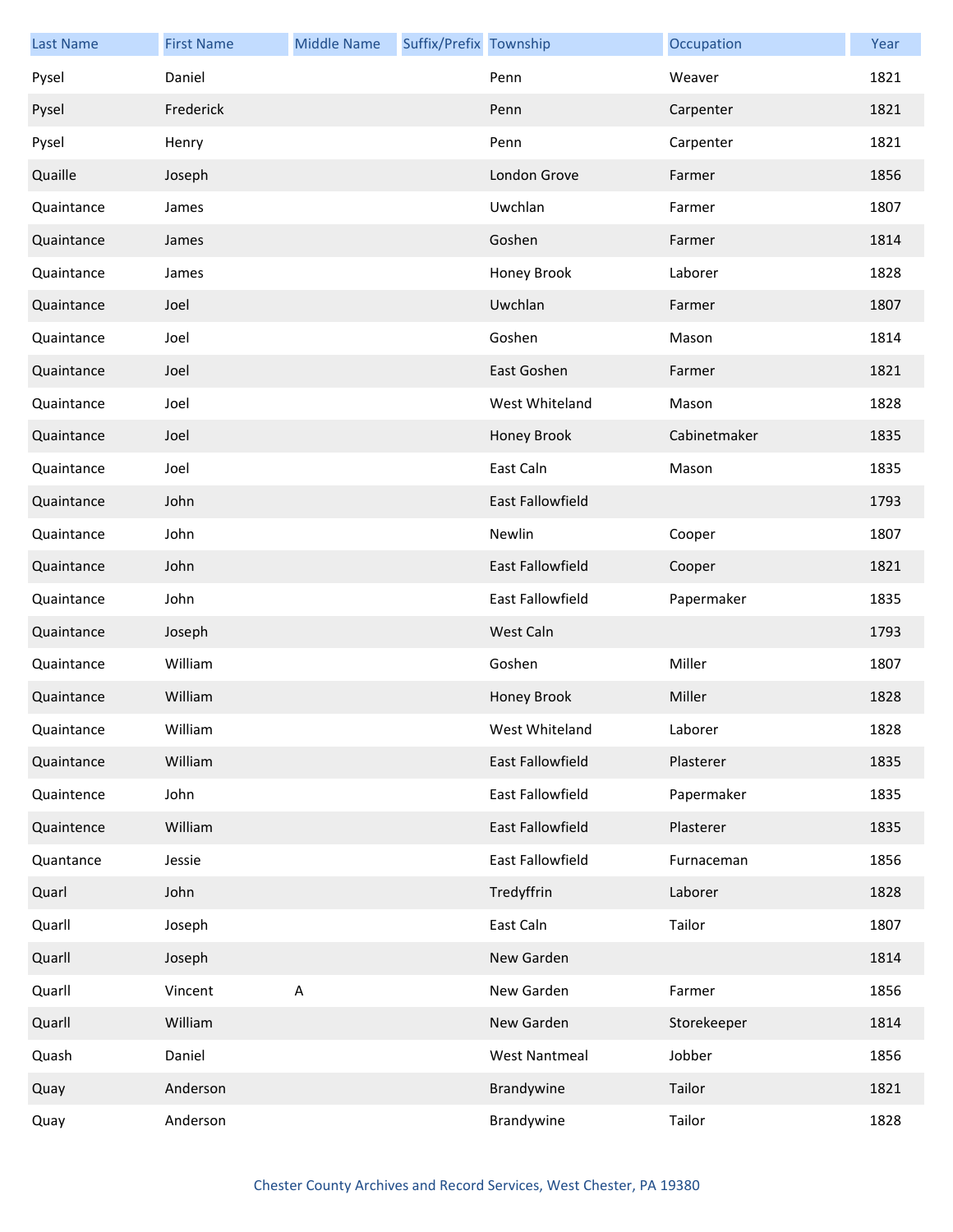| <b>Last Name</b> | <b>First Name</b> | <b>Middle Name</b> | Suffix/Prefix Township |                      | Occupation   | Year |
|------------------|-------------------|--------------------|------------------------|----------------------|--------------|------|
| Quay             | Andrew            |                    |                        | Schuylkill           | Mason        | 1835 |
| Quay             | David             |                    |                        | <b>West Pikeland</b> | Mason        | 1856 |
| Quay             | Edward            |                    |                        | Charlestown          | Storekeeper  | 1828 |
| Quay             | Elizabeth         |                    |                        | West Chester         | Innkeeper    | 1856 |
| Quay             | Frederick         |                    |                        | East Pikeland        | Laborer      | 1856 |
| Quay             | Hugh              |                    |                        | Charlestown          |              | 1793 |
| Quay             | Hugh              |                    | Jr.                    | Charlestown          | Mason        | 1807 |
| Quay             | Hugh              |                    | Sr.                    | Charlestown          | Laborer      | 1807 |
| Quay             | Hugh              |                    |                        | Charlestown          | Stonemason   | 1828 |
| Quay             | Hugh              |                    |                        | Charlestown          | Mason        | 1835 |
| Quay             | Hugh              |                    |                        | Schuylkill           | Mason        | 1856 |
| Quay             | John              |                    |                        | Charlestown          | Mason        | 1807 |
| Quay             | John              |                    |                        | Charlestown          | Mason        | 1814 |
| Quay             | John              |                    |                        | Charlestown          | Laborer      | 1821 |
| Quay             | John              |                    | Jr.                    | Charlestown          | Laborer      | 1821 |
| Quay             | John              |                    |                        | East Whiteland       | Shoemaker    | 1828 |
| Quay             | John              |                    |                        | <b>East Vincent</b>  | Storekeeper  | 1835 |
| Quay             | John              |                    |                        | Schuylkill           | Farmer       | 1835 |
| Quay             | John              |                    |                        | Phoenixville         | Engineer     | 1856 |
| Quay             | John              | $\sf P$            |                        | <b>West Pikeland</b> | Hired farmer | 1856 |
| Quay             | Joseph            |                    |                        | Charlestown          | Saddler      | 1814 |
| Quay             | Joseph            |                    |                        | Charlestown          | Saddler      | 1821 |
| Quay             | Rees              |                    |                        | Charlestown          | Laborer      | 1828 |
| Quay             | Samuel            |                    |                        | Charlestown          | Farmer       | 1807 |
| Quay             | Samuel            |                    |                        | Charlestown          | Farmer       | 1814 |
| Quay             | Samuel            |                    |                        | Charlestown          | Constable    | 1821 |
| Quay             | Samuel            |                    |                        | Pikeland             | Stonemason   | 1828 |
| Quay             | Samuel            |                    |                        | Pikeland             | Mason        | 1835 |
| Quay             | Samuel            |                    |                        | West Pikeland        | Sawyer       | 1856 |
| Quay             | Singleton         |                    |                        | Charlestown          | Innkeeper    | 1835 |
| Quay             | Singleton         |                    |                        | West Pikeland        | Farmer       | 1856 |
| Quay             | Thomas            |                    |                        | Pikeland             | Blacksmith   | 1828 |
| Quay             | Thomas            |                    |                        | Charlestown          | Mason        | 1835 |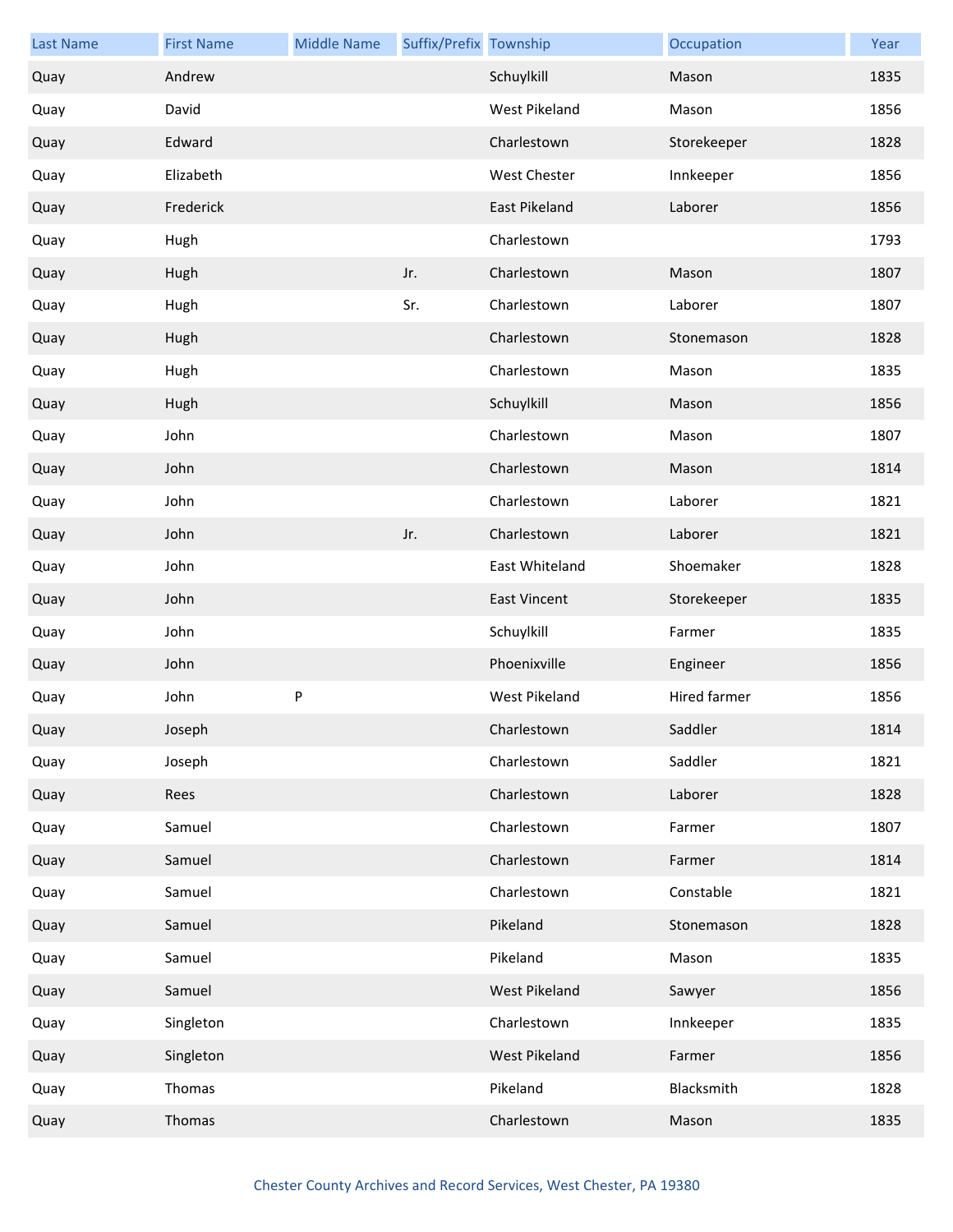| <b>Last Name</b> | <b>First Name</b> | <b>Middle Name</b> | Suffix/Prefix Township |                      | Occupation  | Year |
|------------------|-------------------|--------------------|------------------------|----------------------|-------------|------|
| Quay             | Thomas            |                    |                        | East Whiteland       | Farmer      | 1856 |
| Quay             | William           |                    |                        | Pikeland             |             | 1800 |
| Quay             | William           |                    |                        | Charlestown          | Mason       | 1807 |
| Quay             | William           |                    |                        | Pikeland             | Mason       | 1814 |
| Quay             | William           |                    |                        | Pikeland             |             | 1821 |
| Quay             | William           |                    |                        | Pikeland             | Farmer      | 1828 |
| Quay             | William           |                    |                        | <b>East Vincent</b>  | Storekeeper | 1835 |
| Quay             | William           |                    |                        | <b>West Vincent</b>  | Mason       | 1856 |
| Quay             | William           | ${\sf M}$          |                        | East Pikeland        | Laborer     | 1856 |
| Quead            | James             |                    |                        | Brandywine           |             | 1793 |
| Queen            | James             |                    |                        | New Garden           | Weaver      | 1814 |
| Queen            | James             |                    |                        | New Garden           | Weaver      | 1821 |
| Queen            | James             |                    |                        | New Garden           | Weaver      | 1828 |
| Quein            | William           |                    |                        | Honeybrook           | Shoemaker   | 1856 |
| Quick            | Lavington         |                    |                        | Phoenixville         | Physician   | 1856 |
| Quick            | Peter             |                    |                        | Pikeland             | Blacksmith  | 1828 |
| Quidland         | Henry             |                    |                        | Phoenixville         | Roler       | 1856 |
| Quidland         | John              |                    |                        | Phoenixville         | Heater      | 1856 |
| Quidland         | Leonard           |                    |                        | Schuylkill           | Laborer     | 1835 |
| Quidland         | Leonard           |                    | Jr.                    | Phoenixville         | Laborer     | 1856 |
| Quidland         | Leonard           |                    | Sr.                    | Phoenixville         | Laborer     | 1856 |
| Quidlin          | Leonard           |                    |                        | Schuylkill           | Roller      | 1828 |
| Quig             | Abraham           |                    |                        | Vincent              | Shoemaker   | 1828 |
| Quig             | Abraham           |                    |                        | <b>East Coventry</b> | Shoemaker   | 1856 |
| Quig             | Abram             |                    |                        | Coventry             | Shoemaker   | 1835 |
| Quig             | Henry             |                    |                        | Vincent              | Shoemaker   | 1828 |
| Quig             | Henry             |                    |                        | Coventry             | Shoemaker   | 1835 |
| Quig             | James             |                    |                        | West Fallowfield     | Saddler     | 1807 |
| Quig             | John              |                    |                        | Londonderry          |             | 1793 |
| Quig             | John              |                    |                        | Coventry             | Cordwainer  | 1828 |
| Quig             | John              |                    |                        | Coventry             | Shoemaker   | 1835 |
| Quig             | John              | ${\sf W}$          |                        | Phoenixville         | Carpenter   | 1856 |
| Quig             | Peter             |                    |                        | <b>East Vincent</b>  | Blacksmith  | 1835 |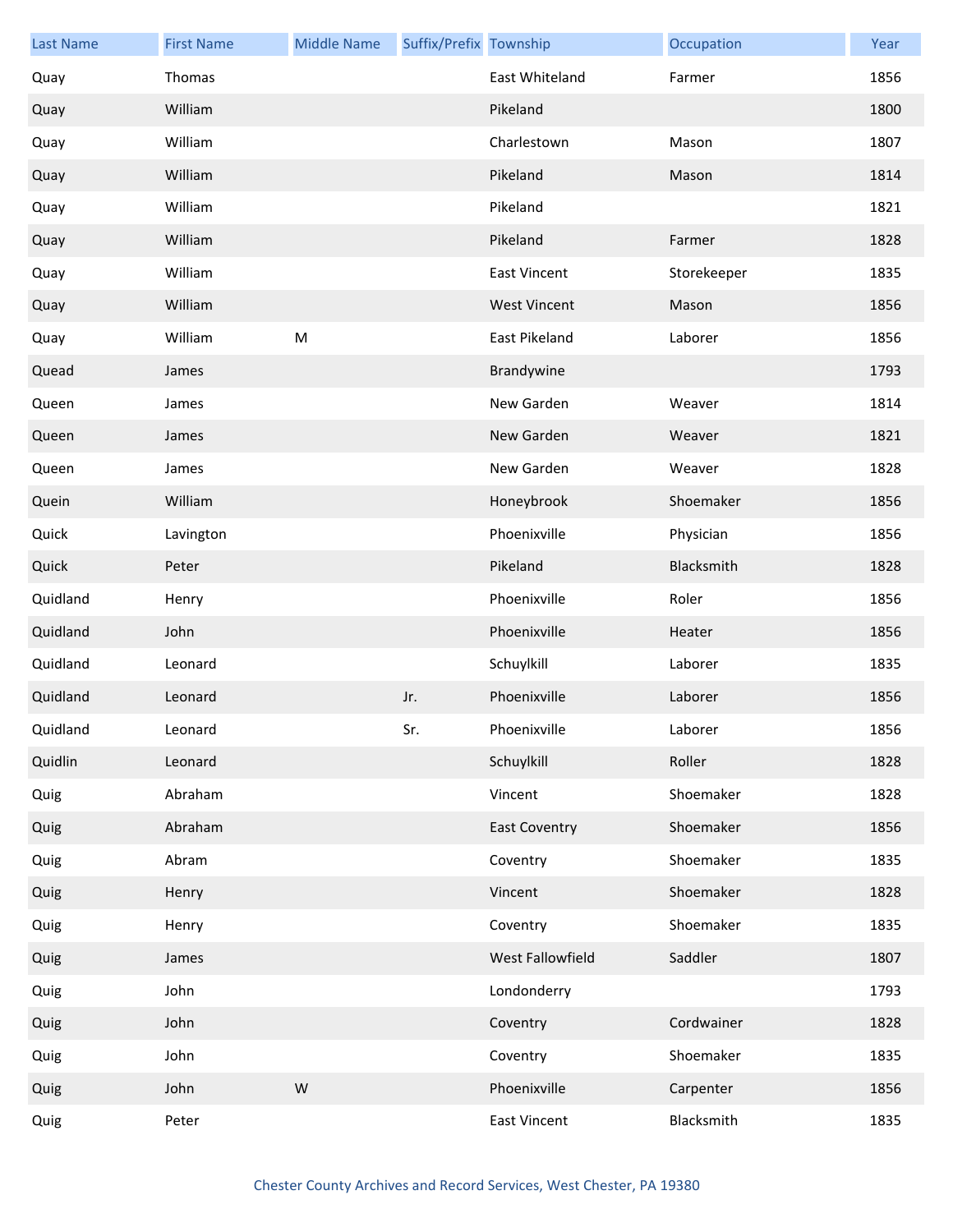| <b>Last Name</b> | <b>First Name</b> | <b>Middle Name</b> | Suffix/Prefix Township |                      | Occupation  | Year |
|------------------|-------------------|--------------------|------------------------|----------------------|-------------|------|
| Quig             | Ruben             |                    |                        | <b>East Coventry</b> | Carpenter   | 1856 |
| Quigg            | Henry             |                    |                        | Coventry             | Cordwainer  | 1821 |
| Quigg            | Henry             |                    |                        | East Pikeland        | Farmer      | 1856 |
| Quigg            | James             |                    |                        | Upper Oxford         | Saddler     | 1814 |
| Quigg            | John              |                    |                        | Coventry             | Shoemaker   | 1807 |
| Quigg            | John              |                    |                        | Coventry             | Cordwainer  | 1814 |
| Quigg            | John              |                    |                        | Coventry             | Cordwainer  | 1821 |
| Quigley          | James             |                    |                        | New London           | Stagedriver | 1856 |
| Quigley          | John              |                    |                        | New Garden           |             | 1793 |
| Quigley          | John              |                    |                        | New Garden           | Farmer      | 1800 |
| Quigley          | John              |                    |                        | <b>Upper Oxford</b>  | Farmer      | 1807 |
| Quigley          | John              |                    |                        | <b>Upper Oxford</b>  | Farmer      | 1814 |
| Quigley          | John              |                    |                        | <b>Upper Oxford</b>  | Farmer      | 1828 |
| Quigley          | John              |                    |                        | <b>Upper Oxford</b>  | Farmer      | 1835 |
| Quigley          | John              |                    |                        | Phoenixville         | Laborer     | 1856 |
| Quigley          | Nathaniel         |                    |                        | <b>Upper Oxford</b>  | Farmer      | 1835 |
| Quigley          | Nathaniel         |                    |                        | <b>Upper Oxford</b>  | Farmer      | 1856 |
| Quigley          | Robert            |                    |                        | Sadsbury             | Shoemaker   | 1821 |
| Quigley          | Thomas            |                    |                        | Sadsbury             | Cordwainer  | 1807 |
| Quigley          | Thomas            |                    |                        | Sadsbury             | Shoemaker   | 1814 |
| Quigley          | Thomas            |                    |                        | Sadsbury             | Shoemaker   | 1821 |
| Quigly           | John              |                    |                        | <b>Upper Oxford</b>  | Yeoman      | 1821 |
| Quigly           | Patrick           |                    |                        | East Caln            | Laborer     | 1800 |
| Quigly           | Thomas            |                    |                        | London Grove         |             | 1793 |
| Quigly           | Thomas            |                    |                        | Sadsbury             | Cordwainer  | 1800 |
| Quigly           | Thomas            |                    |                        | Sadsbury             | Shoemaker   | 1828 |
| Quigly           | William           |                    |                        | East Nottingham      | Laborer     | 1856 |
| Quillen          | Thomas            |                    |                        | East Nottingham      | Papermaker  | 1856 |
| Quillin          | Nathan            |                    |                        | Lower Oxford         | Laborer     | 1856 |
| Quilling         | Nathan            |                    |                        | East Nottingham      | Papermaker  | 1835 |
| Quimbe           | Joseph            |                    |                        | Willistown           | Farmer      | 1835 |
| Quin             | Arthur            |                    |                        | Lower Oxford         | Farmer      | 1828 |
| Quin             | Charles           |                    |                        | London Grove         |             | 1800 |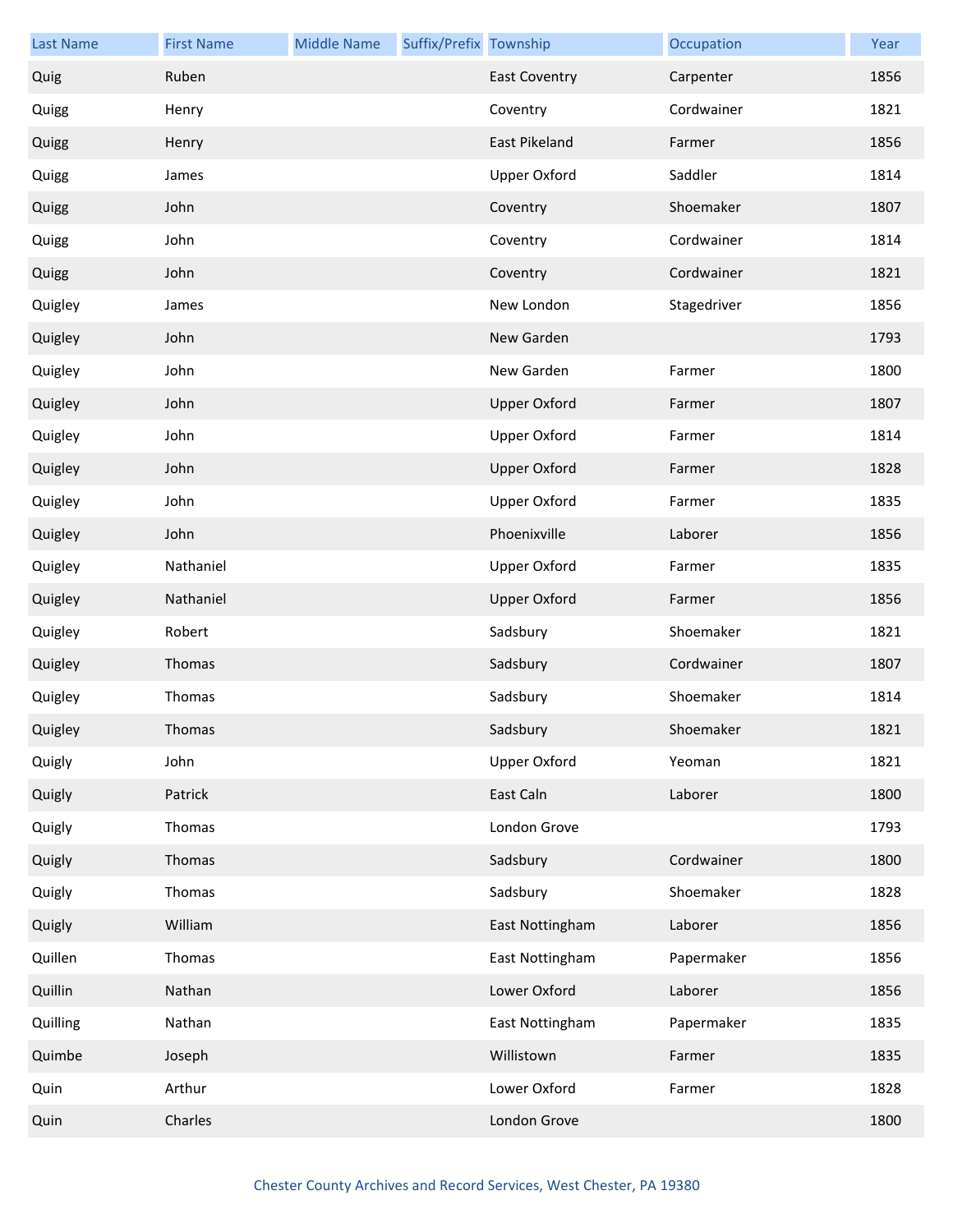| <b>Last Name</b> | <b>First Name</b> | <b>Middle Name</b> | Suffix/Prefix Township |                      | Occupation  | Year |
|------------------|-------------------|--------------------|------------------------|----------------------|-------------|------|
| Quin             | James             |                    |                        | Honey Brook          | Farmer      | 1828 |
| Quin             | James             |                    |                        | Honey Brook          | Farmer      | 1835 |
| Quin             | John              |                    |                        | Newlin               |             | 1793 |
| Quin             | John              |                    |                        | <b>West Chester</b>  | Doctor      | 1814 |
| Quin             | John              |                    |                        | Lower Oxford         | Farmer      | 1828 |
| Quin             | John              | Η.                 |                        | <b>West Chester</b>  | Physician   | 1821 |
| Quin             | Robert            |                    |                        | Sadsbury             |             | 1835 |
| Quin             | Thomas            |                    |                        | New London           |             | 1793 |
| Quin             | William           | $\sf T$            |                        | Honey Brook          | Shoemaker   | 1835 |
| Quinby           | John              |                    |                        | Schuylkill           | Farmer      | 1835 |
| Quinn            | Arthur            |                    |                        | Lower Oxford         | Farmer      | 1821 |
| Quinn            | Arthur            |                    |                        | Phoenixville         | Laborer     | 1856 |
| Quinn            | Charles           |                    |                        | Easttown             |             | 1856 |
| Quinn            | James             |                    |                        | New Garden           | Weaver      | 1807 |
| Quinn            | James             |                    |                        | Honey Brook          | Shoemaker   | 1821 |
| Quinn            | James             |                    |                        | East Caln            | Clerk       | 1835 |
| Quinn            | James             |                    |                        | New Garden           | Weaver      | 1835 |
| Quinn            | James             |                    |                        | Easttown             | Farmer      | 1835 |
| Quinn            | James             | A                  |                        | Phoenixville         | Laborer     | 1856 |
| Quinn            | James             | $\sf B$            |                        | Phoenixville         | Pudler      | 1856 |
| Quinn            | John              |                    |                        | Charlestown          |             | 1793 |
| Quinn            | John              |                    |                        | Charlestown          |             | 1793 |
| Quinn            | John              |                    |                        | Lower Oxford         | Farmer      | 1821 |
| Quinn            | John              |                    |                        | Phoenixville         | Laborer     | 1856 |
| Quinn            | John              | $\sf B$            |                        | Phoenixville         | Pudler      | 1856 |
| Quinn            | Michael           |                    |                        | Phoenixville         | Laborer     | 1856 |
| Quinn            | Morris            |                    |                        | <b>East Nantmeal</b> | Laborer     | 1821 |
| Quinn            | Peter             |                    |                        | Phoenixville         | Laborer     | 1856 |
| Quinn            | Susanna           |                    |                        | West Whiteland       |             | 1793 |
| Quinn            | Susanna           |                    |                        | <b>West Chester</b>  | Seamstress  | 1828 |
| Quinn            | Susanna           |                    |                        | West Chester         | Gentlewoman | 1835 |
| Quinn            | Thomas            |                    |                        | Phoenixville         | Laborer     | 1856 |
| Quinn            | William           |                    |                        | Phoenixville         | Pudler      | 1856 |